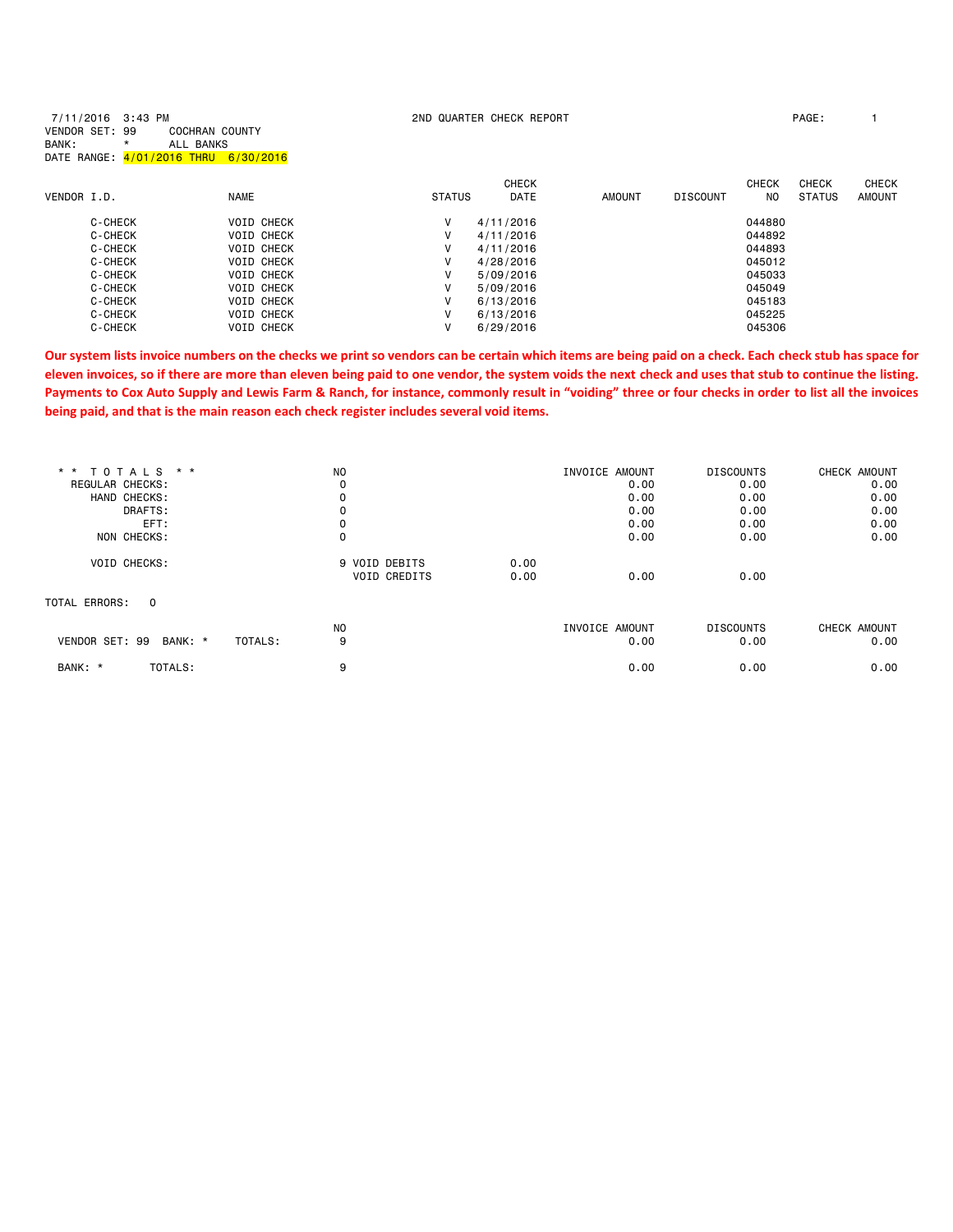7/11/2016 3:43 PM 2ND QUARTER CHECK REPORT PAGE: 2 VENDOR SET: 99 COCHRAN COUNTY BANK: CC REGULAR NON-P/R PAYABLES DATE RANGE: 4/01/2016 THRU 6/30/2016

| VENDOR I.D. |                                                                                                                                                                                                                                                                                                                         | <b>NAME</b>                                                                                                                                                                                                                                                                                             | <b>STATUS</b>                                                                                                                                                                                                                                                                                                                                                                        | CHECK<br>DATE          | <b>AMOUNT</b>                                                                                                                                                               | <b>DISCOUNT</b> | <b>CHECK</b><br>NO | <b>CHECK</b><br><b>STATUS</b> | <b>CHECK</b><br><b>AMOUNT</b> |
|-------------|-------------------------------------------------------------------------------------------------------------------------------------------------------------------------------------------------------------------------------------------------------------------------------------------------------------------------|---------------------------------------------------------------------------------------------------------------------------------------------------------------------------------------------------------------------------------------------------------------------------------------------------------|--------------------------------------------------------------------------------------------------------------------------------------------------------------------------------------------------------------------------------------------------------------------------------------------------------------------------------------------------------------------------------------|------------------------|-----------------------------------------------------------------------------------------------------------------------------------------------------------------------------|-----------------|--------------------|-------------------------------|-------------------------------|
| A007        | I-27585<br>15 621-5454                                                                                                                                                                                                                                                                                                  | ALBERT GONZALEZ, dba<br>PREC 1<br><b>TIRES</b>                                                                                                                                                                                                                                                          | R<br>FLAT R/R IS DUAL, PN#                                                                                                                                                                                                                                                                                                                                                           | 4/11/2016              | 60.00                                                                                                                                                                       |                 | 044873             |                               | 60.00                         |
| B029        | I-374247L<br>15 621-5451<br>15 621-5451                                                                                                                                                                                                                                                                                 | BRUCKNER'S TRUCK SALES, INC<br>PREC 1<br>REPAIRS<br>REPAIRS                                                                                                                                                                                                                                             | R<br>BEARING/SEE M3 INV42<br>2 FLANGE                                                                                                                                                                                                                                                                                                                                                | 4/11/2016              | 31.71<br>10.72                                                                                                                                                              |                 | 044874             |                               | 42.43                         |
| <b>B198</b> | I-S3451661.002 BAL<br>10 510-5332<br>I-S3479484.001<br>10 510-5332                                                                                                                                                                                                                                                      | BLAINE INDUSTRIAL SUPPLY<br><b>COURTHOUSE</b><br>CUSTODIAL SUPPLIES<br><b>COURTHOUSE</b><br>CUSTODIAL SUPPLIES                                                                                                                                                                                          | R<br>1GL PINE DISINF CLNR<br>R<br>12EA PLEDGE CITRUS @                                                                                                                                                                                                                                                                                                                               | 4/11/2016<br>4/11/2016 | 10.98<br>107.45                                                                                                                                                             |                 | 044875<br>044875   |                               | 118.43                        |
| C007        | I-033116<br>10 650-5440<br>10 650-5440<br>10 650-5440<br>10 650-5440<br>652-5440<br>10<br>652-5440<br>10<br>652-5440<br>10<br>10 652-5440<br>10 662-5440<br>10 662-5440<br>662-5440<br>10<br>662-5440<br>10<br>10 510-5440<br>10 510-5440<br>10 510-5440<br>510-5440<br>10<br>15 621-5440<br>15 621-5440<br>15 621-5440 | CITY OF MORTON<br>LIB/MUS/ACT BLDG/CRTHSE/PREC 1<br>UTILITIES<br>UTILITIES<br>UTILITIES<br>UTILITIES<br>UTILITIES<br>UTILITIES<br>UTILITIES<br>UTILITIES<br>UTILITIES<br>UTILITIES<br>UTILITIES<br>UTILITIES<br>UTILITIES<br>UTILITIES<br>UTILITIES<br>UTILITIES<br>UTILITIES<br>UTILITIES<br>UTILITIES | R<br>LIBRARY GAS<br>LIBRARY WATER<br>LIBRARY GARBAGE<br>LIBRARY SEWER<br><b>MUSEUM GAS</b><br><b>MUSEUM WATER</b><br>MUSEUM GARBAGE<br>MUSEUM SEWER<br>ACTIVITY BLDG GAS<br>ACT. BLDG WATER<br>ACT. BLDG GARBAGE<br>ACT. BLDG SEWER<br><b>COURTHOUSE GAS</b><br><b>COURTHOUSE WATER</b><br>CRTHSE GARBAGE<br><b>COURTHOUSE SEWER</b><br>PREC 1 GAS<br>PREC 1 WATER<br>PREC 1 GARBAGE | 4/11/2016              | 95.50<br>28.00<br>50.50<br>17.00<br>19.00<br>28.00<br>27.00<br>15.00<br>435.50<br>34.00<br>76.00<br>45.00<br>597.00<br>74.75<br>328.50<br>51.00<br>206.00<br>28.00<br>50.50 |                 | 044876             |                               | 2,206.25                      |
| C008        | $I - 409004/16$<br>15 622-5440<br>15 622-5440<br>15 622-5440<br>15 622-5440                                                                                                                                                                                                                                             | CITY OF WHITEFACE<br>PREC 2<br>UTILITIES<br>UTILITIES<br>UTILITIES<br>UTILITIES                                                                                                                                                                                                                         | R<br>GAS SVC 2/15-3/17/16<br><b>WATER SVC</b><br>GARBAGE SVC<br>SEWER SVC                                                                                                                                                                                                                                                                                                            | 4/11/2016              | 16.25<br>17.70<br>50.10<br>22.50                                                                                                                                            |                 | 044877             |                               | 106.55                        |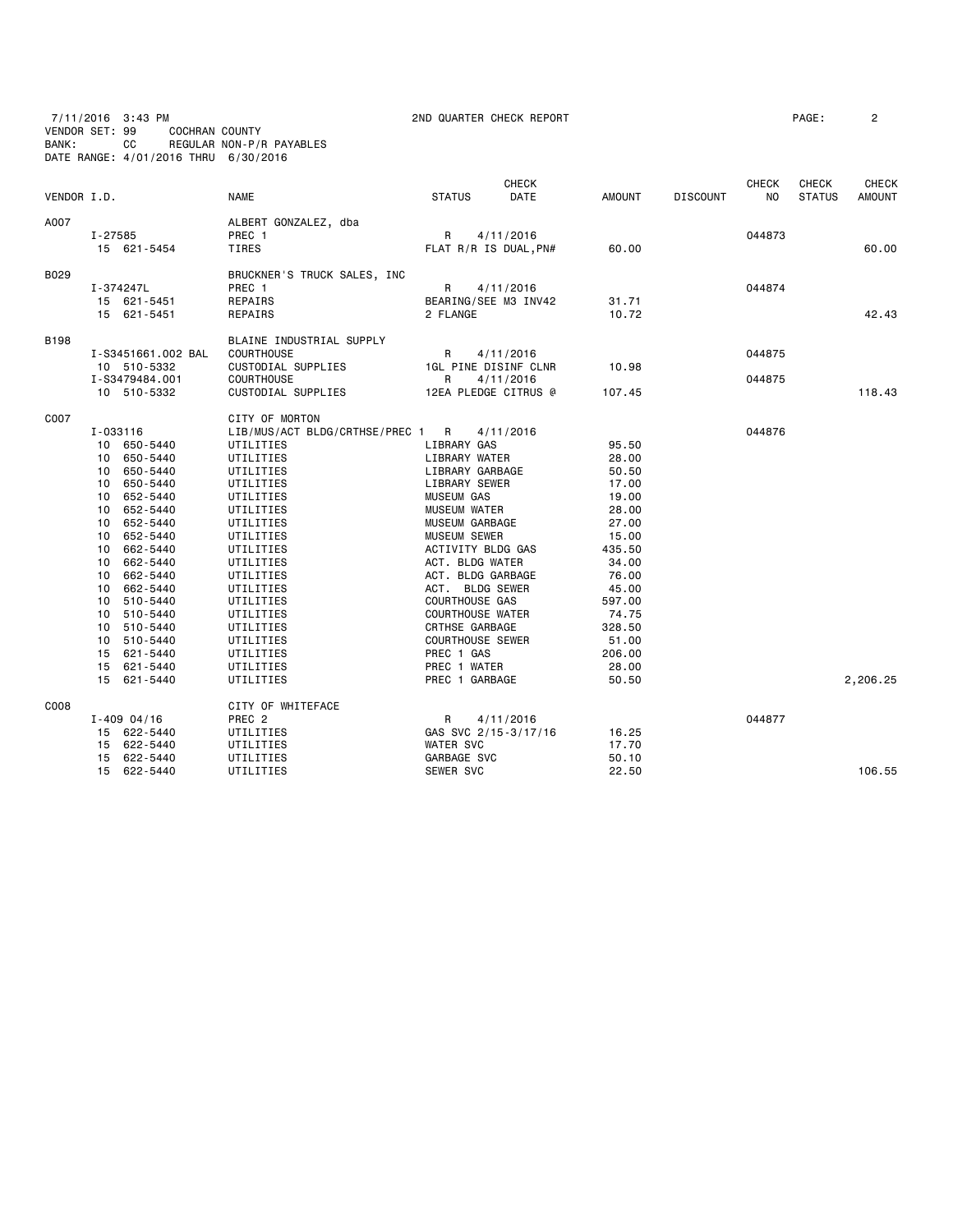7/11/2016 3:43 PM 2ND QUARTER CHECK REPORT PAGE: 3 VENDOR SET: 99 COCHRAN COUNTY BANK: CC REGULAR NON-P/R PAYABLES DATE RANGE: 4/01/2016 THRU 6/30/2016

| VENDOR I.D. |                           | <b>NAME</b>               | <b>STATUS</b>           | CHECK<br>DATE          | <b>AMOUNT</b> | <b>DISCOUNT</b> | CHECK<br>N <sub>0</sub> | CHECK<br><b>STATUS</b> | CHECK<br><b>AMOUNT</b> |
|-------------|---------------------------|---------------------------|-------------------------|------------------------|---------------|-----------------|-------------------------|------------------------|------------------------|
|             |                           |                           |                         |                        |               |                 |                         |                        |                        |
| C019        |                           | COCHRAN MEMORIAL HOSPITAL |                         |                        |               |                 |                         |                        |                        |
|             | I-MASK/INMATE 040416 JAIL |                           | R                       | 4/11/2016              |               |                 | 044878                  |                        |                        |
|             | 10 512-5391               | MEDICAL CARE-PRISONERS    |                         | 2 HAND-HELD MASKS #4   | 3.46          |                 |                         |                        | 3.46                   |
| C035        |                           | COX AUTO SUPPLY CO        |                         |                        |               |                 |                         |                        |                        |
|             | I-329029                  | PREC <sub>3</sub>         | R                       | 4/11/2016              |               |                 | 044879                  |                        |                        |
|             | 15 623-5356               | ROAD MATERIALS & SUPPLIES | 3 KEYS MADE             |                        | 3,00          |                 |                         |                        |                        |
|             | 15 623-5356               | ROAD MATERIALS & SUPPLIES | BATTERIES               |                        | 12.99         |                 |                         |                        |                        |
|             | I-329313                  | PREC <sub>2</sub>         | R                       | 4/11/2016              |               |                 | 044879                  |                        |                        |
|             | 15 622-5356               | ROAD MATERIALS & SUPPLIES | 2 PAPER TOWELS          |                        | 8.38          |                 |                         |                        |                        |
|             | 15 622-5356               | ROAD MATERIALS & SUPPLIES | 3 BLUE SHOP TOWELS      |                        | 11.97         |                 |                         |                        |                        |
|             | I-329462                  | PREC 4                    | R                       | 4/11/2016              |               |                 | 044879                  |                        |                        |
|             | 15 624-5356               | ROAD MATERIALS & SUPPLIES | <b>JB WELD</b>          |                        | 7.55          |                 |                         |                        |                        |
|             | 15 624-5356               | ROAD MATERIALS & SUPPLIES | <b>JB WELD</b>          |                        | 8.49          |                 |                         |                        |                        |
|             | I-329463                  | SHERIFF                   | R                       | 4/11/2016              |               |                 | 044879                  |                        |                        |
|             | 10 560-5334               | OTHER SUPPLIES            | COAX CABLE              |                        | 4.69          |                 |                         |                        |                        |
|             | I-329502                  | PREC <sub>3</sub>         | R                       | 4/11/2016              |               |                 | 044879                  |                        |                        |
|             | 15 623-5356               | ROAD MATERIALS & SUPPLIES | <b>BLUE SHOP TOWELS</b> |                        | 3.99          |                 |                         |                        |                        |
|             | 15 623-5356               | ROAD MATERIALS & SUPPLIES | <b>GLASS CLNR</b>       |                        | 3.89          |                 |                         |                        |                        |
|             | 15 623-5356               | ROAD MATERIALS & SUPPLIES |                         | PREM STRETCH DEERSKI   | 27.99         |                 |                         |                        |                        |
|             | I-329700                  | PREC 1                    | R                       | 4/11/2016              |               |                 | 044879                  |                        |                        |
|             | 15 621-5451               | REPAIRS                   | 2QT PS FLUID            |                        | 7.98          |                 |                         |                        |                        |
|             | I-329803                  | PREC 1                    | R                       | 4/11/2016              |               |                 | 044879                  |                        |                        |
|             | 15 621-5451               | REPAIRS                   |                         | 4 FREON 134A/DUMP TR   | 39.96         |                 |                         |                        |                        |
|             | I-330594                  | PREC <sub>3</sub>         | R                       | 4/11/2016              |               |                 | 044879                  |                        |                        |
|             | 15 623-5451               | REPAIRS                   | 1CS QS 5/30 OIL         |                        | 59.99         |                 |                         |                        |                        |
|             | I-330838                  | PREC 4                    | R                       | 4/11/2016              |               |                 | 044879                  |                        |                        |
|             | 15 624-5451               | REPAIRS                   | 2 BOLTS                 |                        | 1.84          |                 |                         |                        |                        |
|             | 15 624-5451               | REPAIRS                   | 1 STOP NUT              |                        | 0.25          |                 |                         |                        |                        |
|             | 15 624-5451               | REPAIRS                   | 2 WASHERS               |                        | 0.30          |                 |                         |                        |                        |
|             | 15 624-5451               | REPAIRS                   | MILD STEEL 5#           |                        | 15.99         |                 |                         |                        |                        |
|             | I-330839                  | PREC 3                    | R                       | 4/11/2016              |               |                 | 044879                  |                        |                        |
|             | 15 623-5454               | TIRES                     | TIRE SEALER             |                        | 31.99         |                 |                         |                        |                        |
|             | I-331228                  | PARK                      | R                       | 4/11/2016              |               |                 | 044879                  |                        |                        |
|             | 10 660-5451               | REPAIR                    | 2 CLEVIS                |                        | 8.58          |                 |                         |                        |                        |
|             | 10 660-5451               | REPAIR                    | 3 5/16x1-1/4 BOLT       |                        | 0.42          |                 |                         |                        |                        |
|             | I-331263                  | <b>ACTIVITY BLDG</b>      | R                       | 4/11/2016              |               |                 | 044879                  |                        |                        |
|             | 10 662-5451               | REPAIR                    | <b>BRASS FITTING</b>    |                        | 8.99          |                 |                         |                        | 269.23                 |
| C065        |                           | CITY OF WHITEFACE F D     |                         |                        |               |                 |                         |                        |                        |
|             | I-FEB/MAR 2016            | PUBLIC SAFETY*OTHER       | R                       | 4/11/2016              |               |                 | 044881                  |                        |                        |
|             | 10 580-5414               | FIRE PROTECTION CONTRACTS |                         | CR235/S 125; GRASS 2/  | 350.00        |                 |                         |                        |                        |
|             | 10 580-5414               | FIRE PROTECTION CONTRACTS |                         | SH114/NM ST LN; GRASS  | 350.00        |                 |                         |                        |                        |
|             | 10 580-5414               | FIRE PROTECTION CONTRACTS |                         | SH214/CR210; GRASS 2/  | 350.00        |                 |                         |                        |                        |
|             | 10 580-5414               | FIRE PROTECTION CONTRACTS |                         | 1 MI S on 1780;GRASS   | 350.00        |                 |                         |                        |                        |
|             | 580-5414<br>10            | FIRE PROTECTION CONTRACTS |                         | CR197/CR190;GRASS 3/   | 350.00        |                 |                         |                        |                        |
|             | 580-5414<br>10            | FIRE PROTECTION CONTRACTS |                         | SH114,2mi W/WHTFC;GR   | 350.00        |                 |                         |                        |                        |
|             | 10<br>580-5414            | FIRE PROTECTION CONTRACTS |                         | SH114, SILVERS/FDLT; G | 350.00        |                 |                         |                        |                        |
|             |                           |                           |                         |                        |               |                 |                         |                        |                        |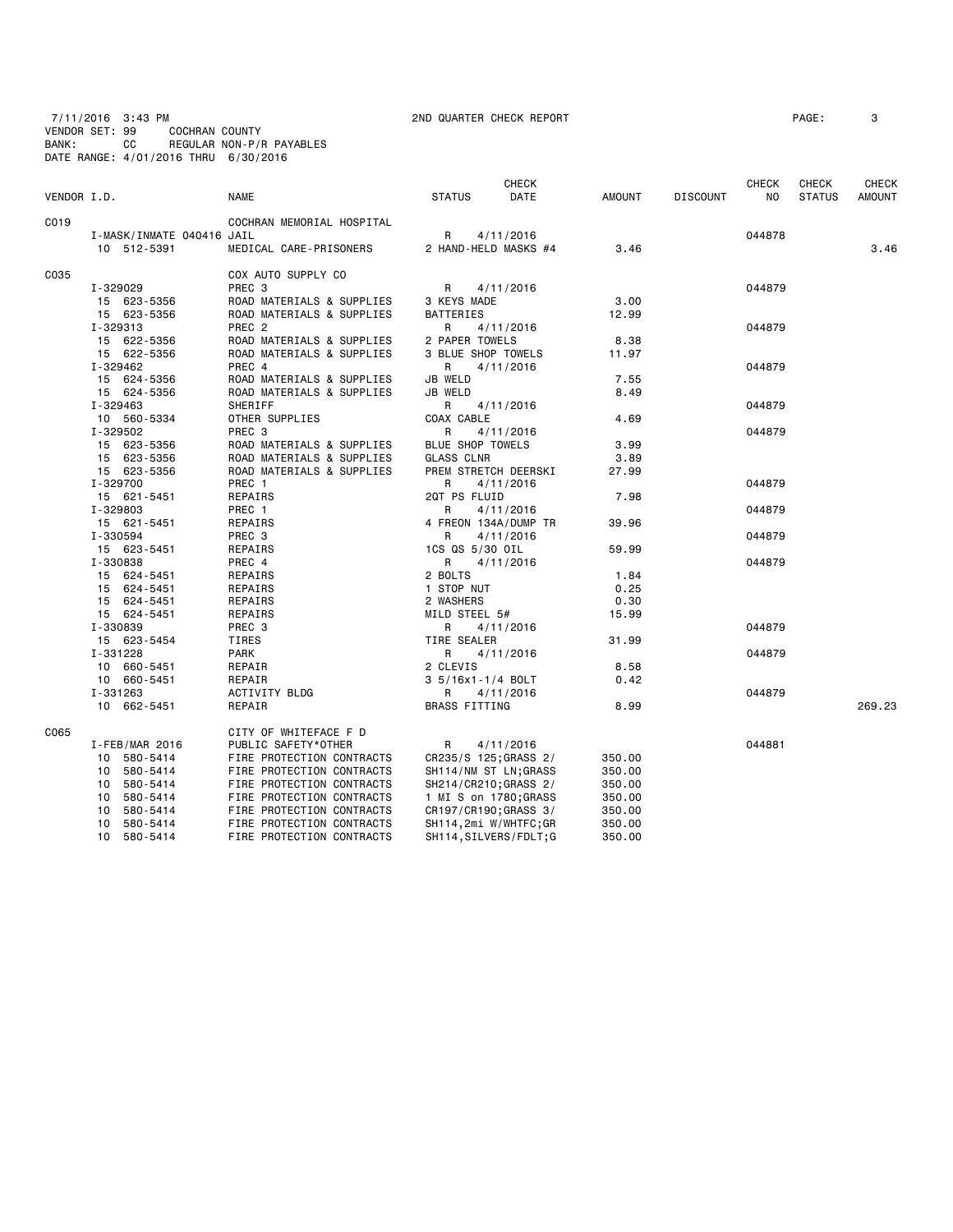7/11/2016 3:43 PM 2ND QUARTER CHECK REPORT PAGE: 4

VENDOR SET: 99 COCHRAN COUNTY

BANK: CC REGULAR NON-P/R PAYABLES DATE RANGE: 4/01/2016 THRU 6/30/2016

| VENDOR I.D. |                                  | <b>NAME</b>                                    | <b>STATUS</b>                                  | <b>CHECK</b><br>DATE | <b>AMOUNT</b>  | <b>DISCOUNT</b> | <b>CHECK</b><br>N <sub>O</sub> | <b>CHECK</b><br><b>STATUS</b> | <b>CHECK</b><br><b>AMOUNT</b> |
|-------------|----------------------------------|------------------------------------------------|------------------------------------------------|----------------------|----------------|-----------------|--------------------------------|-------------------------------|-------------------------------|
| C065        |                                  | CITY OF WHITEFACE F D CONT                     |                                                |                      |                |                 |                                |                               |                               |
|             | $I$ -FEB/MAR 2016                | PUBLIC SAFETY*OTHER                            | R                                              | 4/11/2016            |                |                 | 044881                         |                               |                               |
|             | 10 580-5414                      | FIRE PROTECTION CONTRACTS                      | FM1585/CR197; GRASS 3                          |                      | 350.00         |                 |                                |                               | 2,800.00                      |
| C084        |                                  | CLERK, SEVENTH COURT OF APPEAL                 |                                                |                      |                |                 |                                |                               |                               |
|             | I-MAR2016                        | STATE FEES                                     | R                                              | 4/11/2016            |                |                 | 044882                         |                               |                               |
|             | 90 000-2379.002                  | 7th Crt of Appeal Gov't22.2081COUNTY COURT     |                                                |                      | 10.00          |                 |                                |                               |                               |
|             | 90 000-2379.002                  | 7th Crt of Appeal Gov't22.2081DISTRICT COURT   |                                                |                      | 10.00          |                 |                                |                               | 20.00                         |
| D048        |                                  | DATA-LINE OFFICE SYSTEMS                       |                                                |                      |                |                 |                                |                               |                               |
|             | I-IN44493                        | <b>EXTENSION SVC</b>                           | R                                              | 4/11/2016            |                |                 | 044883                         |                               |                               |
|             | 10 665-5411                      | MAINTENANCE CONTRACTS                          | COPIER MAINT 1/5-2/4                           |                      | 30.00          |                 |                                |                               |                               |
|             | I-IN44497                        | <b>EXTENSION SVC</b>                           | R                                              | 4/11/2016            |                |                 | 044883                         |                               |                               |
|             | 10 665-5411                      | MAINTENANCE CONTRACTS                          | COPIER MAINT 2/5-3/4                           |                      | 30.00          |                 |                                |                               |                               |
|             | I-IN44498                        | <b>EXTENSION SVC</b>                           | R                                              | 4/11/2016            |                |                 | 044883                         |                               |                               |
|             | 10 665-5411                      | MAINTENANCE CONTRACTS                          | COPIER MAINT 3/5-4/4                           |                      | 30.00          |                 |                                |                               |                               |
|             | I-IN44649                        | <b>EXTENSION SVC</b>                           | R                                              | 4/11/2016            |                |                 | 044883                         |                               |                               |
|             | 10 665-5411                      | MAINTENANCE CONTRACTS                          | COPIER MAINT 4/5-5/4                           |                      | 30.00          |                 |                                |                               |                               |
|             | I-IN44775                        | LIBRARY                                        | R                                              | 4/11/2016            |                |                 | 044883                         |                               |                               |
|             | 10 650-5411<br>10 650-5411       | MAINTENANCE CONTRACTS<br>MAINTENANCE CONTRACTS | COPIER MAINT 4/8-5/7<br>334 COLOR COPIES/MAI   |                      | 37.50<br>33.40 |                 |                                |                               | 190.90                        |
|             |                                  |                                                |                                                |                      |                |                 |                                |                               |                               |
| E069        |                                  | ENCARTELE, INC                                 |                                                |                      |                |                 |                                |                               |                               |
|             | $I - 5958$                       | JAIL                                           | R                                              | 4/11/2016            |                |                 | 044884                         |                               |                               |
|             | 10 000-4380.200                  | OTHER [MISCELLANEOUS]                          | 100 PHONE CARDS/BATC                           |                      | 500.00         |                 |                                |                               | 500.00                        |
| E075        |                                  | <b>WEX BANK</b>                                |                                                |                      |                |                 |                                |                               |                               |
|             | I-44552990                       | SHERIFF/EXT SVC                                | R                                              | 4/11/2016            |                |                 | 044885                         |                               |                               |
|             | 10 560-5330                      | FUEL AND OIL                                   | 27.537GL UNL; WHTFC 2                          |                      | 44.03          |                 |                                |                               |                               |
|             | 560-5330<br>10                   | FUEL AND OIL                                   | 22.128GL UNL; WHTFC 3                          |                      | 36.71          |                 |                                |                               |                               |
|             | 560-5330<br>10                   | FUEL AND OIL                                   | 20.011GL UNL; WHTFC 3                          |                      | 35.20          |                 |                                |                               |                               |
|             | 560-5330<br>10                   | FUEL AND OIL                                   | 25.004GL UNL; LBK 3/2                          |                      | 44.98          |                 |                                |                               |                               |
|             | 560-5330<br>10                   | FUEL AND OIL<br>FUEL AND OIL                   | 17.79GL UNL; WHTFC 3/                          |                      | 32.00          |                 |                                |                               |                               |
|             | 560-5330<br>10<br>560-5330<br>10 | FUEL AND OIL                                   | 23.005GL UNL; WHTFC 3                          |                      | 41.39<br>29.80 |                 |                                |                               |                               |
|             | 560-5330<br>10                   | FUEL AND OIL                                   | 17.643GL UNL; MRTN 3/<br>18.611GL UNL; WHTFC 3 |                      | 29.76          |                 |                                |                               |                               |
|             | 560-5330<br>10                   | FUEL AND OIL                                   | 20.632GL UNL; WHTFC 3                          |                      | 32.99          |                 |                                |                               |                               |
|             | 560-5330<br>10                   | FUEL AND OIL                                   | 18.499GL UNL; LVND 3/                          |                      | 28.84          |                 |                                |                               |                               |
|             | 665-5330<br>10                   | FUEL AND OIL                                   | 14.292GL UNL; SAN ANG                          |                      | 25.00          |                 |                                |                               |                               |
|             | 665-5330<br>10                   | FUEL AND OIL                                   | 26.299GL UNL;STPHNVL                           |                      | 46.00          |                 |                                |                               | 426.70                        |
| F010        |                                  | FIVE-AREA TELEPHONE CO-OP                      |                                                |                      |                |                 |                                |                               |                               |
|             | I-927-5510 APR16                 | PREC 4                                         | R                                              | 4/11/2016            |                |                 | 044886                         |                               |                               |
|             | 15 624-5420                      | TELECOMMUNICATIONS                             | <b>BASIC LOCAL SVC</b>                         |                      | 32.25          |                 |                                |                               |                               |
|             | 15 624-5420                      | TELECOMMUNICATIONS                             | <b>FEES</b>                                    |                      | 8.81           |                 |                                |                               | 41.06                         |
|             |                                  |                                                |                                                |                      |                |                 |                                |                               |                               |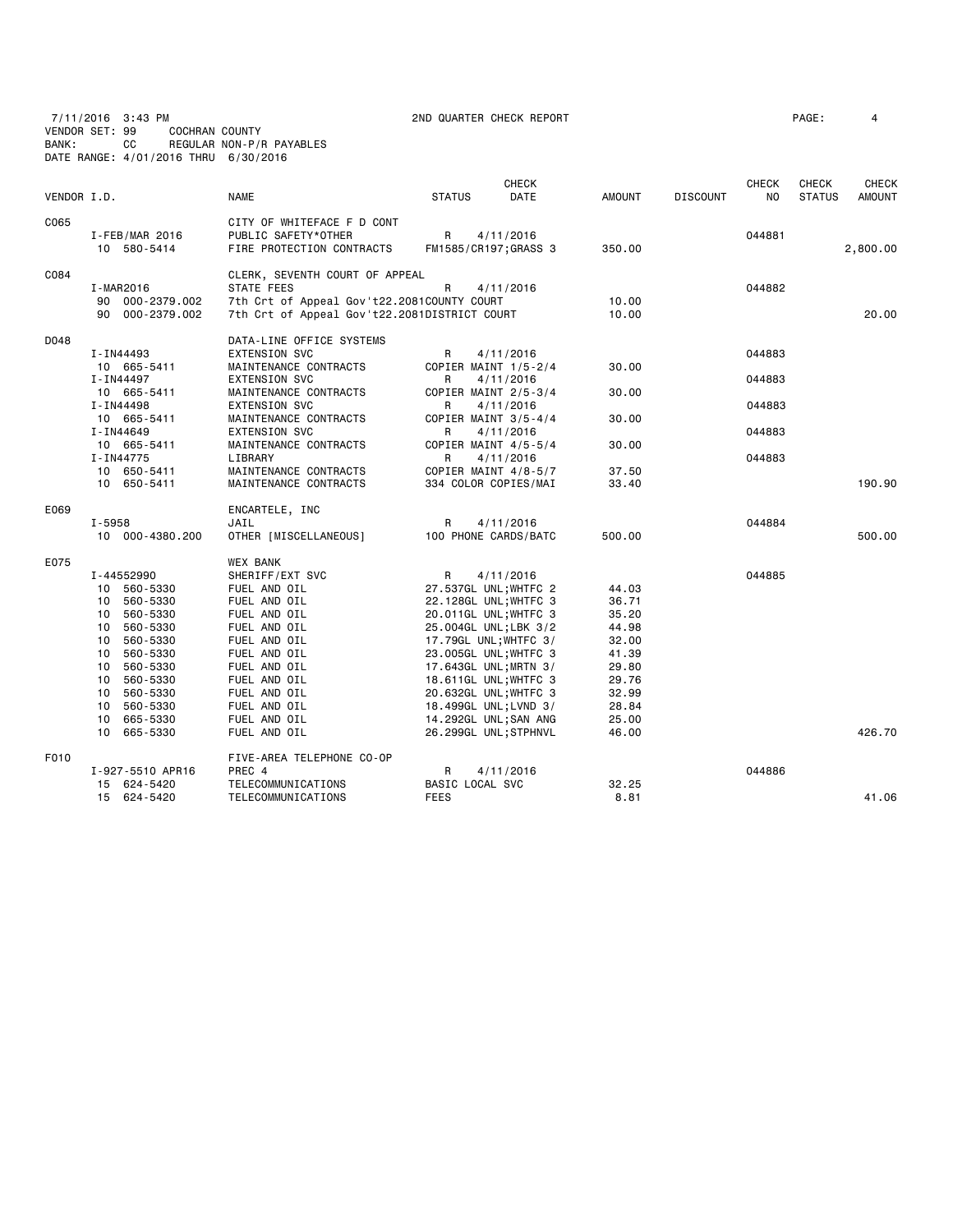7/11/2016 3:43 PM 2ND QUARTER CHECK REPORT PAGE: 5 VENDOR SET: 99 COCHRAN COUNTY BANK: CC REGULAR NON-P/R PAYABLES DATE RANGE: 4/01/2016 THRU 6/30/2016

| FARMERS CO-OPERATIVE ELEVATOR<br>PREC <sub>2</sub><br>R<br>044887<br>$I - 3160003/16$<br>4/11/2016<br>FUEL AND OIL<br>14.32GL UNL 3/18<br>15 622-5330<br>26.19<br>FUEL AND OIL<br>67.51<br>15 622-5330<br>22.59GL UNL 3/29<br>41.32<br><b>GENERAL FUND</b><br>I-1ST QTR CIVIL '16 STATE CIVIL SVC FEES<br>R<br>4/11/2016<br>044888<br>1ST QTR CIVIL FEES<br>0.30<br>000-2363.004<br>Co Filing Fee Ind Lgl Serv.<br>90<br>1ST QTR CIVIL FEES<br>1.69<br>90<br>000-2363.004<br>Co Filing Fee Ind Lgl Serv.<br>Divorce & Family Gov't 133.1511ST QTR CIVIL FEES<br>0.50<br>90<br>000-2363.001<br>Other Than Divorce/Family 10B 1ST QTR CIVIL FEES<br>000-2363.002<br>1.50<br>90<br>000-2363.004<br>Co Filing Fee Ind Lgl Serv.<br>1ST QTR CIVIL FEES<br>4.25<br>90<br>I-1ST QTR CRIM '16<br>STATE CRIM SVC FEES<br>R<br>4/11/2016<br>044888<br>State CCC Date 010104 Forward 1ST QTR CRIMINAL FEE<br>90 000-2358.001<br>299.13<br>1ST QTR CRIMINAL FEE<br>000-2368<br>BB Bond Fee (Gov CD 41.258)<br>30.00<br>90<br>JRF Jury Reimb Fee CCP102.00451ST QTR CRIMINAL FEE<br>000-2378<br>30.96<br>90<br>90<br>000-2363.003<br>Indigent Defense Fee<br>1ST QTR CRIMINAL FEE<br>15.28<br>000-2355<br>MVF CCP 102.002<br>1ST QTR CRIMINAL FEE<br>0.44<br>90<br>450.32<br>90 000-2367<br>STF-Sub 95% C(Trans CD542.40 1ST QTR CRIMINAL FEE<br>66.27<br>GRAVES, HUMPHRIES, STAHL, LTD<br>R<br>JUSTICE OF PEACE<br>4/11/2016<br>044889<br>I-FEES MAR2016<br>COLLECTION FEES MAR1<br>114.88<br>10 000-2206.002<br>COLLECTION AGENCY FEES<br>114.88<br>DANA HEFLIN<br>LIBRARY<br>R<br>$I-PRE-SCH W/S$ '16<br>4/11/2016<br>044890<br>114 MI TO/FR LBK @54<br>61.56<br>61.56<br>10 650-5427<br>CONTINUING EDUCATION<br>LEWIS FARM & RANCH STORE INC<br>R<br>JAIL<br>4/11/2016<br>044891<br>I-22114 2/25/16<br>47.84<br>MISCELLANEOUS SUPPLIES<br>2CS BLEACH<br>10 512-5392<br>4.78CR<br>10 512-5392<br>MISCELLANEOUS SUPPLIES<br><b>DISC</b><br>I-22138<br><b>COURTHOUSE</b><br>R<br>4/11/2016<br>044891<br>PLUG SWITCH<br>2.99<br>10 510-5451<br>REPAIR<br>OUTLET BAL<br>4.49<br>10 510-5451<br>REPAIR<br>10 510-5451<br>REPAIR<br>14FT WIRE<br>2.38<br>0.99CR<br>10 510-5451<br>REPAIR<br>DISC<br>$I - 22462$<br>PREC <sub>3</sub><br>R<br>4/11/2016<br>044891<br>15 623-5356<br><b>BOLT CUTTERS</b><br>18.99<br>ROAD MATERIALS & SUPPLIES<br>15 623-5356<br>ROAD MATERIALS & SUPPLIES<br><b>DISC</b><br>1.90CR<br>DOOR KNOBS<br>43.99<br>15 623-5451<br>REPAIRS<br>15 623-5451<br>REPAIRS<br>DOOR KNOBS<br>19.99<br>15 623-5451<br>REPAIRS<br>DISC<br>6.40CR<br>I-22483<br>044891<br>PARK<br>R<br>4/11/2016<br>10 660-5332<br>POLY NOZZLE<br>6.49<br>CUSTODIAL SUPPLIES<br>10 660-5332<br>CUSTODIAL SUPPLIES<br>DISC<br>0.65CR<br>I-22486<br>PREC <sub>2</sub><br>R<br>044891<br>4/11/2016<br>15 622-5356<br>ROAD MATERIALS & SUPPLIES<br>TIES<br>6.99 | VENDOR I.D. | <b>NAME</b> | <b>STATUS</b> | <b>CHECK</b><br>DATE | AMOUNT | <b>DISCOUNT</b> | <b>CHECK</b><br>NO | <b>CHECK</b><br><b>STATUS</b> | CHECK<br><b>AMOUNT</b> |
|-------------------------------------------------------------------------------------------------------------------------------------------------------------------------------------------------------------------------------------------------------------------------------------------------------------------------------------------------------------------------------------------------------------------------------------------------------------------------------------------------------------------------------------------------------------------------------------------------------------------------------------------------------------------------------------------------------------------------------------------------------------------------------------------------------------------------------------------------------------------------------------------------------------------------------------------------------------------------------------------------------------------------------------------------------------------------------------------------------------------------------------------------------------------------------------------------------------------------------------------------------------------------------------------------------------------------------------------------------------------------------------------------------------------------------------------------------------------------------------------------------------------------------------------------------------------------------------------------------------------------------------------------------------------------------------------------------------------------------------------------------------------------------------------------------------------------------------------------------------------------------------------------------------------------------------------------------------------------------------------------------------------------------------------------------------------------------------------------------------------------------------------------------------------------------------------------------------------------------------------------------------------------------------------------------------------------------------------------------------------------------------------------------------------------------------------------------------------------------------------------------------------------------------------------------------------------------------------------------------------------------------------------------------------------------------------------------------------------------------------------------------------------------------------------------------------------------------------|-------------|-------------|---------------|----------------------|--------|-----------------|--------------------|-------------------------------|------------------------|
|                                                                                                                                                                                                                                                                                                                                                                                                                                                                                                                                                                                                                                                                                                                                                                                                                                                                                                                                                                                                                                                                                                                                                                                                                                                                                                                                                                                                                                                                                                                                                                                                                                                                                                                                                                                                                                                                                                                                                                                                                                                                                                                                                                                                                                                                                                                                                                                                                                                                                                                                                                                                                                                                                                                                                                                                                                           | F093        |             |               |                      |        |                 |                    |                               |                        |
|                                                                                                                                                                                                                                                                                                                                                                                                                                                                                                                                                                                                                                                                                                                                                                                                                                                                                                                                                                                                                                                                                                                                                                                                                                                                                                                                                                                                                                                                                                                                                                                                                                                                                                                                                                                                                                                                                                                                                                                                                                                                                                                                                                                                                                                                                                                                                                                                                                                                                                                                                                                                                                                                                                                                                                                                                                           |             |             |               |                      |        |                 |                    |                               |                        |
|                                                                                                                                                                                                                                                                                                                                                                                                                                                                                                                                                                                                                                                                                                                                                                                                                                                                                                                                                                                                                                                                                                                                                                                                                                                                                                                                                                                                                                                                                                                                                                                                                                                                                                                                                                                                                                                                                                                                                                                                                                                                                                                                                                                                                                                                                                                                                                                                                                                                                                                                                                                                                                                                                                                                                                                                                                           |             |             |               |                      |        |                 |                    |                               |                        |
|                                                                                                                                                                                                                                                                                                                                                                                                                                                                                                                                                                                                                                                                                                                                                                                                                                                                                                                                                                                                                                                                                                                                                                                                                                                                                                                                                                                                                                                                                                                                                                                                                                                                                                                                                                                                                                                                                                                                                                                                                                                                                                                                                                                                                                                                                                                                                                                                                                                                                                                                                                                                                                                                                                                                                                                                                                           |             |             |               |                      |        |                 |                    |                               |                        |
|                                                                                                                                                                                                                                                                                                                                                                                                                                                                                                                                                                                                                                                                                                                                                                                                                                                                                                                                                                                                                                                                                                                                                                                                                                                                                                                                                                                                                                                                                                                                                                                                                                                                                                                                                                                                                                                                                                                                                                                                                                                                                                                                                                                                                                                                                                                                                                                                                                                                                                                                                                                                                                                                                                                                                                                                                                           | G005        |             |               |                      |        |                 |                    |                               |                        |
|                                                                                                                                                                                                                                                                                                                                                                                                                                                                                                                                                                                                                                                                                                                                                                                                                                                                                                                                                                                                                                                                                                                                                                                                                                                                                                                                                                                                                                                                                                                                                                                                                                                                                                                                                                                                                                                                                                                                                                                                                                                                                                                                                                                                                                                                                                                                                                                                                                                                                                                                                                                                                                                                                                                                                                                                                                           |             |             |               |                      |        |                 |                    |                               |                        |
|                                                                                                                                                                                                                                                                                                                                                                                                                                                                                                                                                                                                                                                                                                                                                                                                                                                                                                                                                                                                                                                                                                                                                                                                                                                                                                                                                                                                                                                                                                                                                                                                                                                                                                                                                                                                                                                                                                                                                                                                                                                                                                                                                                                                                                                                                                                                                                                                                                                                                                                                                                                                                                                                                                                                                                                                                                           |             |             |               |                      |        |                 |                    |                               |                        |
|                                                                                                                                                                                                                                                                                                                                                                                                                                                                                                                                                                                                                                                                                                                                                                                                                                                                                                                                                                                                                                                                                                                                                                                                                                                                                                                                                                                                                                                                                                                                                                                                                                                                                                                                                                                                                                                                                                                                                                                                                                                                                                                                                                                                                                                                                                                                                                                                                                                                                                                                                                                                                                                                                                                                                                                                                                           |             |             |               |                      |        |                 |                    |                               |                        |
|                                                                                                                                                                                                                                                                                                                                                                                                                                                                                                                                                                                                                                                                                                                                                                                                                                                                                                                                                                                                                                                                                                                                                                                                                                                                                                                                                                                                                                                                                                                                                                                                                                                                                                                                                                                                                                                                                                                                                                                                                                                                                                                                                                                                                                                                                                                                                                                                                                                                                                                                                                                                                                                                                                                                                                                                                                           |             |             |               |                      |        |                 |                    |                               |                        |
|                                                                                                                                                                                                                                                                                                                                                                                                                                                                                                                                                                                                                                                                                                                                                                                                                                                                                                                                                                                                                                                                                                                                                                                                                                                                                                                                                                                                                                                                                                                                                                                                                                                                                                                                                                                                                                                                                                                                                                                                                                                                                                                                                                                                                                                                                                                                                                                                                                                                                                                                                                                                                                                                                                                                                                                                                                           |             |             |               |                      |        |                 |                    |                               |                        |
|                                                                                                                                                                                                                                                                                                                                                                                                                                                                                                                                                                                                                                                                                                                                                                                                                                                                                                                                                                                                                                                                                                                                                                                                                                                                                                                                                                                                                                                                                                                                                                                                                                                                                                                                                                                                                                                                                                                                                                                                                                                                                                                                                                                                                                                                                                                                                                                                                                                                                                                                                                                                                                                                                                                                                                                                                                           |             |             |               |                      |        |                 |                    |                               |                        |
|                                                                                                                                                                                                                                                                                                                                                                                                                                                                                                                                                                                                                                                                                                                                                                                                                                                                                                                                                                                                                                                                                                                                                                                                                                                                                                                                                                                                                                                                                                                                                                                                                                                                                                                                                                                                                                                                                                                                                                                                                                                                                                                                                                                                                                                                                                                                                                                                                                                                                                                                                                                                                                                                                                                                                                                                                                           |             |             |               |                      |        |                 |                    |                               |                        |
|                                                                                                                                                                                                                                                                                                                                                                                                                                                                                                                                                                                                                                                                                                                                                                                                                                                                                                                                                                                                                                                                                                                                                                                                                                                                                                                                                                                                                                                                                                                                                                                                                                                                                                                                                                                                                                                                                                                                                                                                                                                                                                                                                                                                                                                                                                                                                                                                                                                                                                                                                                                                                                                                                                                                                                                                                                           |             |             |               |                      |        |                 |                    |                               |                        |
|                                                                                                                                                                                                                                                                                                                                                                                                                                                                                                                                                                                                                                                                                                                                                                                                                                                                                                                                                                                                                                                                                                                                                                                                                                                                                                                                                                                                                                                                                                                                                                                                                                                                                                                                                                                                                                                                                                                                                                                                                                                                                                                                                                                                                                                                                                                                                                                                                                                                                                                                                                                                                                                                                                                                                                                                                                           |             |             |               |                      |        |                 |                    |                               |                        |
|                                                                                                                                                                                                                                                                                                                                                                                                                                                                                                                                                                                                                                                                                                                                                                                                                                                                                                                                                                                                                                                                                                                                                                                                                                                                                                                                                                                                                                                                                                                                                                                                                                                                                                                                                                                                                                                                                                                                                                                                                                                                                                                                                                                                                                                                                                                                                                                                                                                                                                                                                                                                                                                                                                                                                                                                                                           |             |             |               |                      |        |                 |                    |                               |                        |
|                                                                                                                                                                                                                                                                                                                                                                                                                                                                                                                                                                                                                                                                                                                                                                                                                                                                                                                                                                                                                                                                                                                                                                                                                                                                                                                                                                                                                                                                                                                                                                                                                                                                                                                                                                                                                                                                                                                                                                                                                                                                                                                                                                                                                                                                                                                                                                                                                                                                                                                                                                                                                                                                                                                                                                                                                                           |             |             |               |                      |        |                 |                    |                               |                        |
|                                                                                                                                                                                                                                                                                                                                                                                                                                                                                                                                                                                                                                                                                                                                                                                                                                                                                                                                                                                                                                                                                                                                                                                                                                                                                                                                                                                                                                                                                                                                                                                                                                                                                                                                                                                                                                                                                                                                                                                                                                                                                                                                                                                                                                                                                                                                                                                                                                                                                                                                                                                                                                                                                                                                                                                                                                           |             |             |               |                      |        |                 |                    |                               |                        |
|                                                                                                                                                                                                                                                                                                                                                                                                                                                                                                                                                                                                                                                                                                                                                                                                                                                                                                                                                                                                                                                                                                                                                                                                                                                                                                                                                                                                                                                                                                                                                                                                                                                                                                                                                                                                                                                                                                                                                                                                                                                                                                                                                                                                                                                                                                                                                                                                                                                                                                                                                                                                                                                                                                                                                                                                                                           |             |             |               |                      |        |                 |                    |                               |                        |
|                                                                                                                                                                                                                                                                                                                                                                                                                                                                                                                                                                                                                                                                                                                                                                                                                                                                                                                                                                                                                                                                                                                                                                                                                                                                                                                                                                                                                                                                                                                                                                                                                                                                                                                                                                                                                                                                                                                                                                                                                                                                                                                                                                                                                                                                                                                                                                                                                                                                                                                                                                                                                                                                                                                                                                                                                                           | G074        |             |               |                      |        |                 |                    |                               |                        |
|                                                                                                                                                                                                                                                                                                                                                                                                                                                                                                                                                                                                                                                                                                                                                                                                                                                                                                                                                                                                                                                                                                                                                                                                                                                                                                                                                                                                                                                                                                                                                                                                                                                                                                                                                                                                                                                                                                                                                                                                                                                                                                                                                                                                                                                                                                                                                                                                                                                                                                                                                                                                                                                                                                                                                                                                                                           |             |             |               |                      |        |                 |                    |                               |                        |
|                                                                                                                                                                                                                                                                                                                                                                                                                                                                                                                                                                                                                                                                                                                                                                                                                                                                                                                                                                                                                                                                                                                                                                                                                                                                                                                                                                                                                                                                                                                                                                                                                                                                                                                                                                                                                                                                                                                                                                                                                                                                                                                                                                                                                                                                                                                                                                                                                                                                                                                                                                                                                                                                                                                                                                                                                                           |             |             |               |                      |        |                 |                    |                               |                        |
|                                                                                                                                                                                                                                                                                                                                                                                                                                                                                                                                                                                                                                                                                                                                                                                                                                                                                                                                                                                                                                                                                                                                                                                                                                                                                                                                                                                                                                                                                                                                                                                                                                                                                                                                                                                                                                                                                                                                                                                                                                                                                                                                                                                                                                                                                                                                                                                                                                                                                                                                                                                                                                                                                                                                                                                                                                           | H242        |             |               |                      |        |                 |                    |                               |                        |
|                                                                                                                                                                                                                                                                                                                                                                                                                                                                                                                                                                                                                                                                                                                                                                                                                                                                                                                                                                                                                                                                                                                                                                                                                                                                                                                                                                                                                                                                                                                                                                                                                                                                                                                                                                                                                                                                                                                                                                                                                                                                                                                                                                                                                                                                                                                                                                                                                                                                                                                                                                                                                                                                                                                                                                                                                                           |             |             |               |                      |        |                 |                    |                               |                        |
|                                                                                                                                                                                                                                                                                                                                                                                                                                                                                                                                                                                                                                                                                                                                                                                                                                                                                                                                                                                                                                                                                                                                                                                                                                                                                                                                                                                                                                                                                                                                                                                                                                                                                                                                                                                                                                                                                                                                                                                                                                                                                                                                                                                                                                                                                                                                                                                                                                                                                                                                                                                                                                                                                                                                                                                                                                           |             |             |               |                      |        |                 |                    |                               |                        |
|                                                                                                                                                                                                                                                                                                                                                                                                                                                                                                                                                                                                                                                                                                                                                                                                                                                                                                                                                                                                                                                                                                                                                                                                                                                                                                                                                                                                                                                                                                                                                                                                                                                                                                                                                                                                                                                                                                                                                                                                                                                                                                                                                                                                                                                                                                                                                                                                                                                                                                                                                                                                                                                                                                                                                                                                                                           | L010        |             |               |                      |        |                 |                    |                               |                        |
|                                                                                                                                                                                                                                                                                                                                                                                                                                                                                                                                                                                                                                                                                                                                                                                                                                                                                                                                                                                                                                                                                                                                                                                                                                                                                                                                                                                                                                                                                                                                                                                                                                                                                                                                                                                                                                                                                                                                                                                                                                                                                                                                                                                                                                                                                                                                                                                                                                                                                                                                                                                                                                                                                                                                                                                                                                           |             |             |               |                      |        |                 |                    |                               |                        |
|                                                                                                                                                                                                                                                                                                                                                                                                                                                                                                                                                                                                                                                                                                                                                                                                                                                                                                                                                                                                                                                                                                                                                                                                                                                                                                                                                                                                                                                                                                                                                                                                                                                                                                                                                                                                                                                                                                                                                                                                                                                                                                                                                                                                                                                                                                                                                                                                                                                                                                                                                                                                                                                                                                                                                                                                                                           |             |             |               |                      |        |                 |                    |                               |                        |
|                                                                                                                                                                                                                                                                                                                                                                                                                                                                                                                                                                                                                                                                                                                                                                                                                                                                                                                                                                                                                                                                                                                                                                                                                                                                                                                                                                                                                                                                                                                                                                                                                                                                                                                                                                                                                                                                                                                                                                                                                                                                                                                                                                                                                                                                                                                                                                                                                                                                                                                                                                                                                                                                                                                                                                                                                                           |             |             |               |                      |        |                 |                    |                               |                        |
|                                                                                                                                                                                                                                                                                                                                                                                                                                                                                                                                                                                                                                                                                                                                                                                                                                                                                                                                                                                                                                                                                                                                                                                                                                                                                                                                                                                                                                                                                                                                                                                                                                                                                                                                                                                                                                                                                                                                                                                                                                                                                                                                                                                                                                                                                                                                                                                                                                                                                                                                                                                                                                                                                                                                                                                                                                           |             |             |               |                      |        |                 |                    |                               |                        |
|                                                                                                                                                                                                                                                                                                                                                                                                                                                                                                                                                                                                                                                                                                                                                                                                                                                                                                                                                                                                                                                                                                                                                                                                                                                                                                                                                                                                                                                                                                                                                                                                                                                                                                                                                                                                                                                                                                                                                                                                                                                                                                                                                                                                                                                                                                                                                                                                                                                                                                                                                                                                                                                                                                                                                                                                                                           |             |             |               |                      |        |                 |                    |                               |                        |
|                                                                                                                                                                                                                                                                                                                                                                                                                                                                                                                                                                                                                                                                                                                                                                                                                                                                                                                                                                                                                                                                                                                                                                                                                                                                                                                                                                                                                                                                                                                                                                                                                                                                                                                                                                                                                                                                                                                                                                                                                                                                                                                                                                                                                                                                                                                                                                                                                                                                                                                                                                                                                                                                                                                                                                                                                                           |             |             |               |                      |        |                 |                    |                               |                        |
|                                                                                                                                                                                                                                                                                                                                                                                                                                                                                                                                                                                                                                                                                                                                                                                                                                                                                                                                                                                                                                                                                                                                                                                                                                                                                                                                                                                                                                                                                                                                                                                                                                                                                                                                                                                                                                                                                                                                                                                                                                                                                                                                                                                                                                                                                                                                                                                                                                                                                                                                                                                                                                                                                                                                                                                                                                           |             |             |               |                      |        |                 |                    |                               |                        |
|                                                                                                                                                                                                                                                                                                                                                                                                                                                                                                                                                                                                                                                                                                                                                                                                                                                                                                                                                                                                                                                                                                                                                                                                                                                                                                                                                                                                                                                                                                                                                                                                                                                                                                                                                                                                                                                                                                                                                                                                                                                                                                                                                                                                                                                                                                                                                                                                                                                                                                                                                                                                                                                                                                                                                                                                                                           |             |             |               |                      |        |                 |                    |                               |                        |
|                                                                                                                                                                                                                                                                                                                                                                                                                                                                                                                                                                                                                                                                                                                                                                                                                                                                                                                                                                                                                                                                                                                                                                                                                                                                                                                                                                                                                                                                                                                                                                                                                                                                                                                                                                                                                                                                                                                                                                                                                                                                                                                                                                                                                                                                                                                                                                                                                                                                                                                                                                                                                                                                                                                                                                                                                                           |             |             |               |                      |        |                 |                    |                               |                        |
|                                                                                                                                                                                                                                                                                                                                                                                                                                                                                                                                                                                                                                                                                                                                                                                                                                                                                                                                                                                                                                                                                                                                                                                                                                                                                                                                                                                                                                                                                                                                                                                                                                                                                                                                                                                                                                                                                                                                                                                                                                                                                                                                                                                                                                                                                                                                                                                                                                                                                                                                                                                                                                                                                                                                                                                                                                           |             |             |               |                      |        |                 |                    |                               |                        |
|                                                                                                                                                                                                                                                                                                                                                                                                                                                                                                                                                                                                                                                                                                                                                                                                                                                                                                                                                                                                                                                                                                                                                                                                                                                                                                                                                                                                                                                                                                                                                                                                                                                                                                                                                                                                                                                                                                                                                                                                                                                                                                                                                                                                                                                                                                                                                                                                                                                                                                                                                                                                                                                                                                                                                                                                                                           |             |             |               |                      |        |                 |                    |                               |                        |
|                                                                                                                                                                                                                                                                                                                                                                                                                                                                                                                                                                                                                                                                                                                                                                                                                                                                                                                                                                                                                                                                                                                                                                                                                                                                                                                                                                                                                                                                                                                                                                                                                                                                                                                                                                                                                                                                                                                                                                                                                                                                                                                                                                                                                                                                                                                                                                                                                                                                                                                                                                                                                                                                                                                                                                                                                                           |             |             |               |                      |        |                 |                    |                               |                        |
|                                                                                                                                                                                                                                                                                                                                                                                                                                                                                                                                                                                                                                                                                                                                                                                                                                                                                                                                                                                                                                                                                                                                                                                                                                                                                                                                                                                                                                                                                                                                                                                                                                                                                                                                                                                                                                                                                                                                                                                                                                                                                                                                                                                                                                                                                                                                                                                                                                                                                                                                                                                                                                                                                                                                                                                                                                           |             |             |               |                      |        |                 |                    |                               |                        |
|                                                                                                                                                                                                                                                                                                                                                                                                                                                                                                                                                                                                                                                                                                                                                                                                                                                                                                                                                                                                                                                                                                                                                                                                                                                                                                                                                                                                                                                                                                                                                                                                                                                                                                                                                                                                                                                                                                                                                                                                                                                                                                                                                                                                                                                                                                                                                                                                                                                                                                                                                                                                                                                                                                                                                                                                                                           |             |             |               |                      |        |                 |                    |                               |                        |
|                                                                                                                                                                                                                                                                                                                                                                                                                                                                                                                                                                                                                                                                                                                                                                                                                                                                                                                                                                                                                                                                                                                                                                                                                                                                                                                                                                                                                                                                                                                                                                                                                                                                                                                                                                                                                                                                                                                                                                                                                                                                                                                                                                                                                                                                                                                                                                                                                                                                                                                                                                                                                                                                                                                                                                                                                                           |             |             |               |                      |        |                 |                    |                               |                        |
|                                                                                                                                                                                                                                                                                                                                                                                                                                                                                                                                                                                                                                                                                                                                                                                                                                                                                                                                                                                                                                                                                                                                                                                                                                                                                                                                                                                                                                                                                                                                                                                                                                                                                                                                                                                                                                                                                                                                                                                                                                                                                                                                                                                                                                                                                                                                                                                                                                                                                                                                                                                                                                                                                                                                                                                                                                           |             |             |               |                      |        |                 |                    |                               |                        |
|                                                                                                                                                                                                                                                                                                                                                                                                                                                                                                                                                                                                                                                                                                                                                                                                                                                                                                                                                                                                                                                                                                                                                                                                                                                                                                                                                                                                                                                                                                                                                                                                                                                                                                                                                                                                                                                                                                                                                                                                                                                                                                                                                                                                                                                                                                                                                                                                                                                                                                                                                                                                                                                                                                                                                                                                                                           |             |             |               |                      |        |                 |                    |                               |                        |
|                                                                                                                                                                                                                                                                                                                                                                                                                                                                                                                                                                                                                                                                                                                                                                                                                                                                                                                                                                                                                                                                                                                                                                                                                                                                                                                                                                                                                                                                                                                                                                                                                                                                                                                                                                                                                                                                                                                                                                                                                                                                                                                                                                                                                                                                                                                                                                                                                                                                                                                                                                                                                                                                                                                                                                                                                                           |             |             |               |                      |        |                 |                    |                               |                        |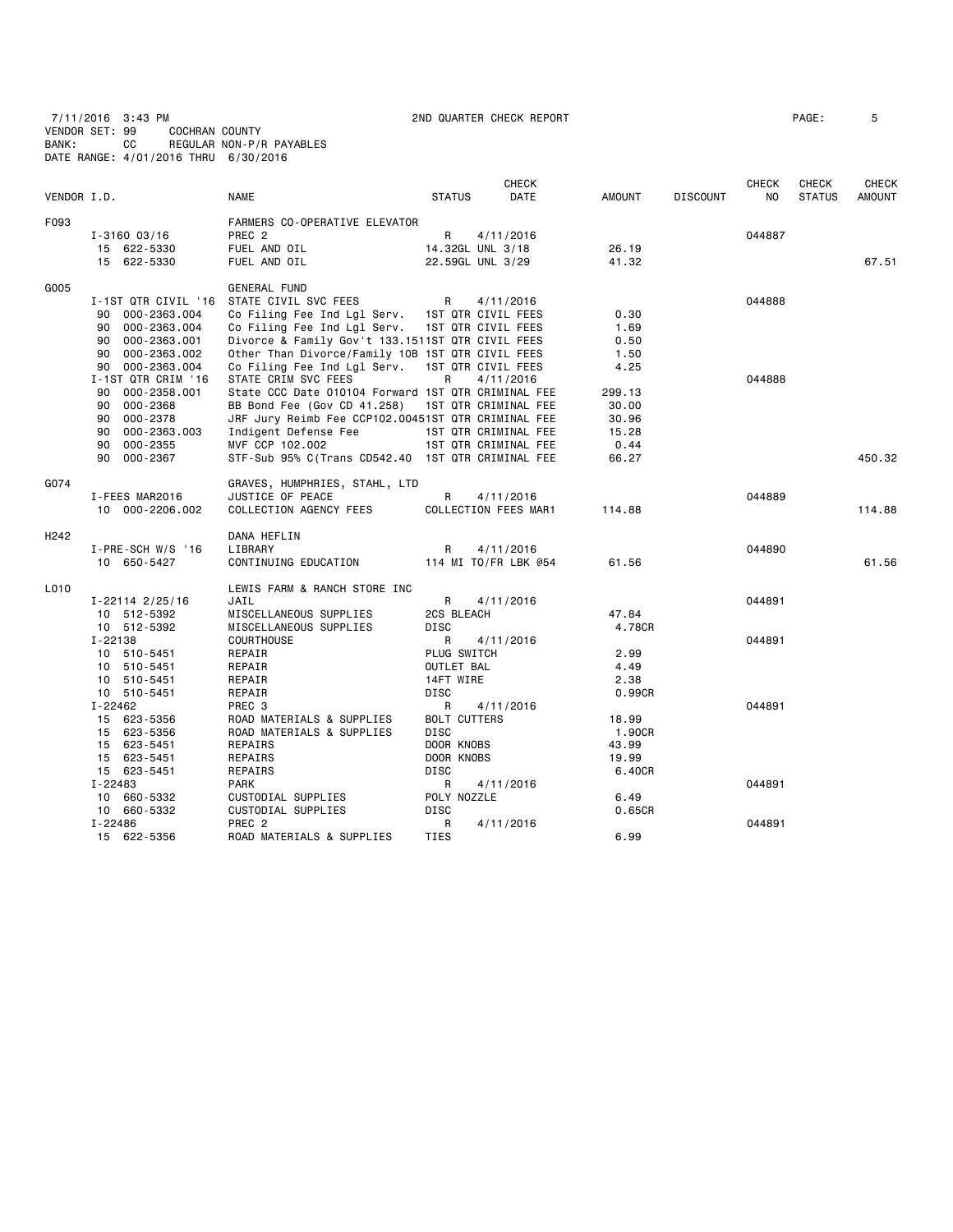7/11/2016 3:43 PM 2ND QUARTER CHECK REPORT PAGE: 6 VENDOR SET: 99 COCHRAN COUNTY BANK: CC REGULAR NON-P/R PAYABLES DATE RANGE: 4/01/2016 THRU 6/30/2016

|             |                            |                               |                               | CHECK                |               |                 | <b>CHECK</b> | CHECK         | CHECK         |
|-------------|----------------------------|-------------------------------|-------------------------------|----------------------|---------------|-----------------|--------------|---------------|---------------|
| VENDOR I.D. |                            | NAME                          | <b>STATUS</b>                 | DATE                 | AMOUNT        | <b>DISCOUNT</b> | NO           | <b>STATUS</b> | <b>AMOUNT</b> |
| L010        |                            | LEWIS FARM & RANCH STORE-CONT |                               |                      |               |                 |              |               |               |
|             | I-22486                    | PREC <sub>2</sub>             | R.                            | 4/11/2016            |               |                 | 044891       |               |               |
|             | 15 622-5356                | ROAD MATERIALS & SUPPLIES     | TISSUE PAPER                  |                      | 9.99          |                 |              |               |               |
|             | 15 622-5356                | ROAD MATERIALS & SUPPLIES     | DISC                          |                      | 1.70CR        |                 |              |               |               |
|             | $I - 22514$                | <b>ACTIVITY BLDG</b>          | R                             | 4/11/2016            |               |                 | 044891       |               |               |
|             | 10 662-5332                | CUSTODIAL SUPPLIES            | TRASH BAGS                    |                      | 19.95         |                 |              |               |               |
|             | 10 662-5332                | CUSTODIAL SUPPLIES            |                               | 2 BAR KEEPERS FRIEND | 4.58          |                 |              |               |               |
|             | 10 662-5332                | CUSTODIAL SUPPLIES            | DISC                          |                      | 2.54CR        |                 |              |               |               |
|             | I-22589 03/03/16           | <b>PARK</b>                   | R                             | 4/11/2016            |               |                 | 044891       |               |               |
|             | 10 660-5332                | CUSTODIAL SUPPLIES            | <b>HOSE MENDER</b>            |                      | 1.99          |                 |              |               |               |
|             | 10 660-5332                | CUSTODIAL SUPPLIES            | DISC                          |                      | 0.20CR        |                 |              |               |               |
|             | I-22784                    | <b>PARK</b>                   | R                             | 4/11/2016            |               |                 | 044891       |               |               |
|             | 10 660-5332                | CUSTODIAL SUPPLIES            |                               | 20 FERTILIZER @16.95 | 339.00        |                 |              |               |               |
|             | I-22785                    | CEMETERY                      | R                             | 4/11/2016            |               |                 | 044891       |               |               |
|             | 10 516-5332                | CUSTODIAL SUPPLIES            |                               | 20 FERTILIZER @16.95 | 339.00        |                 |              |               |               |
|             | $I - 22786$                | CEMETERY                      | R                             | 4/11/2016            |               |                 | 044891       |               |               |
|             | 10 516-5332                | CUSTODIAL SUPPLIES            | $10) 16 - 8 - 8$              |                      | 169.50        |                 |              |               |               |
|             | I-22936                    | <b>ACTIVITY BLDG</b>          | R                             | 4/11/2016            |               |                 | 044891       |               |               |
|             | 10 662-5332                | CUSTODIAL SUPPLIES            | 2PK BATTERIES                 |                      | 6.98          |                 |              |               |               |
|             | 10 662-5332                | CUSTODIAL SUPPLIES            | <b>DISC</b>                   |                      | 0.70CR        |                 |              |               |               |
|             | I-22938                    | <b>COURTHOUSE</b>             | R                             | 4/11/2016            |               |                 | 044891       |               |               |
|             | 10 510-5332                | CUSTODIAL SUPPLIES            | 4 PLEDGE                      |                      | 19.96         |                 |              |               |               |
|             | 10 510-5332                | CUSTODIAL SUPPLIES            | DISC                          |                      | 2.00CR        |                 |              |               |               |
|             | I-23055                    | <b>PARK</b>                   | R                             | 4/11/2016            |               |                 | 044891       |               |               |
|             | 10 660-5451                | REPAIR                        | 3/8 CAP COMP                  |                      | 2.79          |                 |              |               |               |
|             | 10 660-5451                | REPAIR                        | DISC                          |                      | $0.28$ CR     |                 |              |               |               |
|             | I-23319                    | SHERIFF                       | R                             | 4/11/2016            |               |                 | 044891       |               |               |
|             | 10 560-5310                | OFFICE SUPPLIES               | SURGE PROTECTOR               |                      | 14.99         |                 |              |               |               |
|             | 10 560-5310                | OFFICE SUPPLIES               | DISC                          |                      | 1.50CR        |                 |              |               |               |
|             | I-23323                    | SHERIFF                       | R                             | 4/11/2016            |               |                 | 044891       |               |               |
|             | 10 560-5310                | OFFICE SUPPLIES               | SURGE PROTECTOR               |                      | 14.99         |                 |              |               |               |
|             | 10 560-5310                | OFFICE SUPPLIES               | DISC                          |                      | 1.50CR        |                 |              |               |               |
|             | I-23328                    | <b>COURTHOUSE</b>             | R                             | 4/11/2016            |               |                 | 044891       |               |               |
|             | 10 510-5332                | CUSTODIAL SUPPLIES            | 4 WEED & FEED                 |                      | 71.96         |                 |              |               |               |
|             | 10 510-5332                | CUSTODIAL SUPPLIES            | <b>DISC</b>                   |                      | 7.20CR        |                 |              |               |               |
|             | I-23358                    | PREC <sub>3</sub>             | R                             | 4/11/2016            |               |                 | 044891       |               |               |
|             | 15 623-5356                | ROAD MATERIALS & SUPPLIES     | TRASH BAGS                    |                      | 14.99         |                 |              |               |               |
|             | 15 623-5356                | ROAD MATERIALS & SUPPLIES     | TRASH BAGS                    |                      | 9.99          |                 |              |               |               |
|             | I-23363                    | <b>COURTHOUSE</b>             | R                             | 4/11/2016            |               |                 | 044891       |               |               |
|             | 10 510-5451                | REPAIR                        | <b>OUTLET</b>                 |                      | 2.79          |                 |              |               |               |
|             | I-23371                    | CEMETERY                      | R                             | 4/11/2016            |               |                 | 044891       |               |               |
|             | 10 516-5332                | CUSTODIAL SUPPLIES            | SPRAY GUN                     |                      | 39.95         |                 |              |               |               |
|             | 10 516-5332                | CUSTODIAL SUPPLIES            | WAND                          |                      | 13.95         |                 |              |               |               |
|             |                            | CUSTODIAL SUPPLIES            |                               |                      |               |                 |              |               |               |
|             | 10 516-5332<br>10 516-5332 | CUSTODIAL SUPPLIES            | NOZZLE<br><b>BRASS FILTER</b> |                      | 20.95<br>3.49 |                 |              |               |               |
|             | 10 516-5332                | CUSTODIAL SUPPLIES            | <b>DISC</b>                   |                      | 7.83CR        |                 |              |               |               |
|             |                            |                               |                               |                      |               |                 |              |               |               |
|             | $I - 23411$                | ACTIVITY BLDG                 | R                             | 4/11/2016            |               |                 | 044891       |               |               |
|             | 10 662-5332                | CUSTODIAL SUPPLIES            |                               | 2 WEED/CRABGRS KILLE | 25.98         |                 |              |               |               |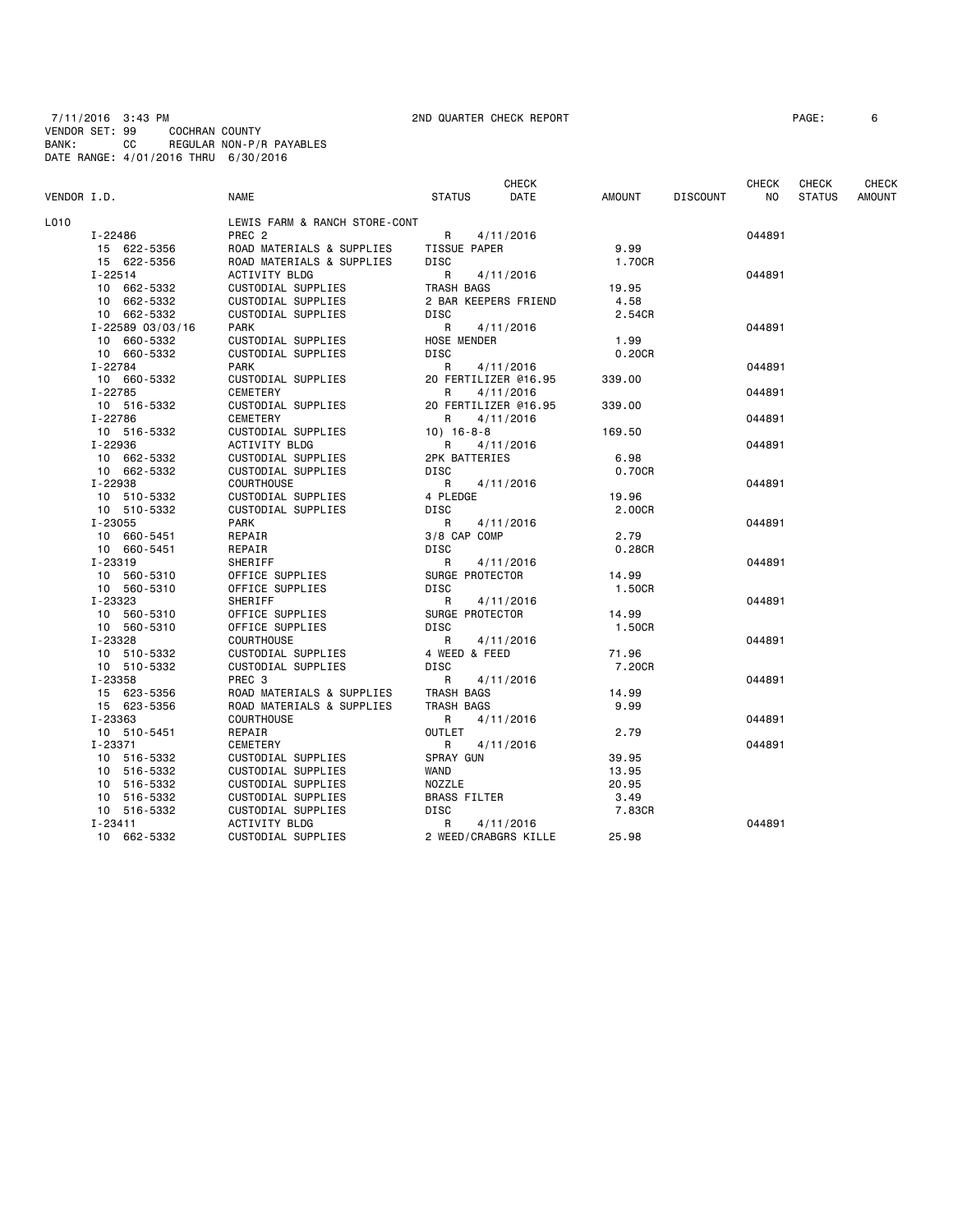7/11/2016 3:43 PM 2ND QUARTER CHECK REPORT PAGE: 7 VENDOR SET: 99 COCHRAN COUNTY BANK: CC REGULAR NON-P/R PAYABLES DATE RANGE: 4/01/2016 THRU 6/30/2016

| VENDOR I.D.      |                   | <b>NAME</b>                    | <b>STATUS</b>          | <b>CHECK</b><br><b>DATE</b> | AMOUNT | <b>DISCOUNT</b> | CHECK<br>N <sub>O</sub> | CHECK<br><b>STATUS</b> | <b>CHECK</b><br><b>AMOUNT</b> |
|------------------|-------------------|--------------------------------|------------------------|-----------------------------|--------|-----------------|-------------------------|------------------------|-------------------------------|
| L010             |                   | LEWIS FARM & RANCH STORE-CONT  |                        |                             |        |                 |                         |                        |                               |
|                  | $I - 23411$       | ACTIVITY BLDG                  | R                      | 4/11/2016                   |        |                 | 044891                  |                        |                               |
|                  | 10 662-5332       | CUSTODIAL SUPPLIES             | <b>DISC</b>            |                             | 2.60CR |                 |                         |                        |                               |
|                  | I-23502           | PARK/AIRPORT                   | R                      | 4/11/2016                   |        |                 | 044891                  |                        |                               |
|                  | 30 518-5332       | CUSTODIAL SUPPLIES             | RV ANTIFREEZE          |                             | 4.49   |                 |                         |                        |                               |
|                  | 30 518-5332       | CUSTODIAL SUPPLIES             | <b>DISC</b>            |                             | 0.45CR |                 |                         |                        |                               |
|                  | I-23509           | JUVENILE PROBATION             | R                      |                             |        |                 | 044891                  |                        |                               |
|                  |                   |                                |                        | 4/11/2016                   |        |                 |                         |                        |                               |
|                  | 17 573-5499       | OPERATING EXPENSES             | 3 PR GLOVES            |                             | 12.00  |                 |                         |                        |                               |
|                  | 17 573-5499       | OPERATING EXPENSES             | <b>DISC</b>            |                             | 1.20CR |                 |                         |                        |                               |
|                  | I-23726           | PREC 1                         | R                      | 4/11/2016                   |        |                 | 044891                  |                        |                               |
|                  | 15 621-5356       | ROAD MATERIALS & SUPPLIES      | 2) 50-1/CHAINSAW       |                             | 13.98  |                 |                         |                        |                               |
|                  | 15 621-5356       | ROAD MATERIALS & SUPPLIES      | <b>BBs</b>             |                             | 3.99   |                 |                         |                        |                               |
|                  | 15 621-5356       | ROAD MATERIALS & SUPPLIES      | <b>DISC</b>            |                             | 1.80CR |                 |                         |                        |                               |
|                  | I-23728           | <b>PARK</b>                    | R                      | 4/11/2016                   |        |                 | 044891                  |                        |                               |
|                  | 10 660-5332       | CUSTODIAL SUPPLIES             | <b>WEEDEATER CABLE</b> |                             | 37.99  |                 |                         |                        |                               |
|                  | 10 660-5332       | <b>CUSTODIAL SUPPLIES</b>      | <b>DISC</b>            |                             | 3.80CR |                 |                         |                        | 1,324.35                      |
| L <sub>189</sub> |                   | HOCKLEY COUNTY PUBLISHING CO.I |                        |                             |        |                 |                         |                        |                               |
|                  | $I-1$ YR/LIB 2016 | LIBRARY                        | R                      | 4/11/2016                   |        |                 | 044894                  |                        |                               |
|                  | 10 650-5590       | <b>BOOKS</b>                   | 1 YR SUBSCRIPTION      |                             | 40.00  |                 |                         |                        | 40.00                         |
| M289             |                   | MARCELO RODRIGUEZ dba          |                        |                             |        |                 |                         |                        |                               |
|                  | I-427614          | PREC 1                         | R                      | 4/11/2016                   |        |                 | 044895                  |                        |                               |
|                  | 15 621-5451       | REPAIRS                        |                        | RMV/RPL 2 TIE RODS/D        | 170.00 |                 |                         |                        |                               |
|                  | 15 621-5451       | REPAIRS                        |                        | RMV/RPL 2 TIE RODS/R        | 170.00 |                 |                         |                        |                               |
|                  | 15 621-5451       | REPAIRS                        |                        | R/R PWR STEER PMP; BL       | 255.00 |                 |                         |                        |                               |
|                  | 15 621-5451       | REPAIRS                        |                        | R/R BEARING/STEER SH        | 170.00 |                 |                         |                        |                               |
|                  | I-709920          | PREC 4                         | R                      | 4/11/2016                   |        |                 | 044895                  |                        |                               |
|                  | 15 624-5451       | REPAIRS                        |                        | R/R PWR STEER HOSE/M        | 170.00 |                 |                         |                        |                               |
|                  | 15 624-5451       | REPAIRS                        | BLEED PWR STEER SYS    |                             | 45.11  |                 |                         |                        |                               |
|                  | 15 624-5451       | REPAIRS                        |                        | RPL ELEC CNCT BRACKE        | 85.00  |                 |                         |                        |                               |
|                  | 15 624-5451       | REPAIRS                        | RPR WIRING/TRLR LTS    |                             | 170.00 |                 |                         |                        |                               |
|                  | 15 624-5451       |                                |                        |                             |        |                 |                         |                        |                               |
|                  |                   | REPAIRS                        |                        | CK/RPR WIRING/TRK LT        | 255,00 |                 |                         |                        | 1,490.11                      |
| M299             |                   | MORTON SELF STORAGE            |                        |                             |        |                 |                         |                        |                               |
|                  | $I - 496$         | SHERIFF                        | R                      | 4/11/2016                   |        |                 | 044896                  |                        |                               |
|                  | 10 560-5499       | <b>MISCELLANEOUS</b>           | STORAGE MAR16          |                             | 50.00  |                 |                         |                        | 50.00                         |
| M321             |                   | JAMES M MOORE                  |                        |                             |        |                 |                         |                        |                               |
|                  | I-JUV#630 3/24    | JUVENILE PROBATION             | R                      | 4/11/2016                   |        |                 | 044897                  |                        |                               |
|                  | 10 426-5400       | ATTORNEY AD LITEM              | MOD HRNG/JUV#630       |                             | 200.00 |                 |                         |                        | 200,00                        |
| <b>NO04</b>      |                   | NATIONAL GEOGRAPHIC SOCIETY    |                        |                             |        |                 |                         |                        |                               |
|                  | I-1YR AUG16-17    | LIBRARY                        | R                      | 4/11/2016                   |        |                 | 044898                  |                        |                               |
|                  | 10 650-5590       | <b>BOOKS</b>                   |                        | 12 ISSUES AUG 2016-1        | 39.00  |                 |                         |                        | 39.00                         |
|                  |                   |                                |                        |                             |        |                 |                         |                        |                               |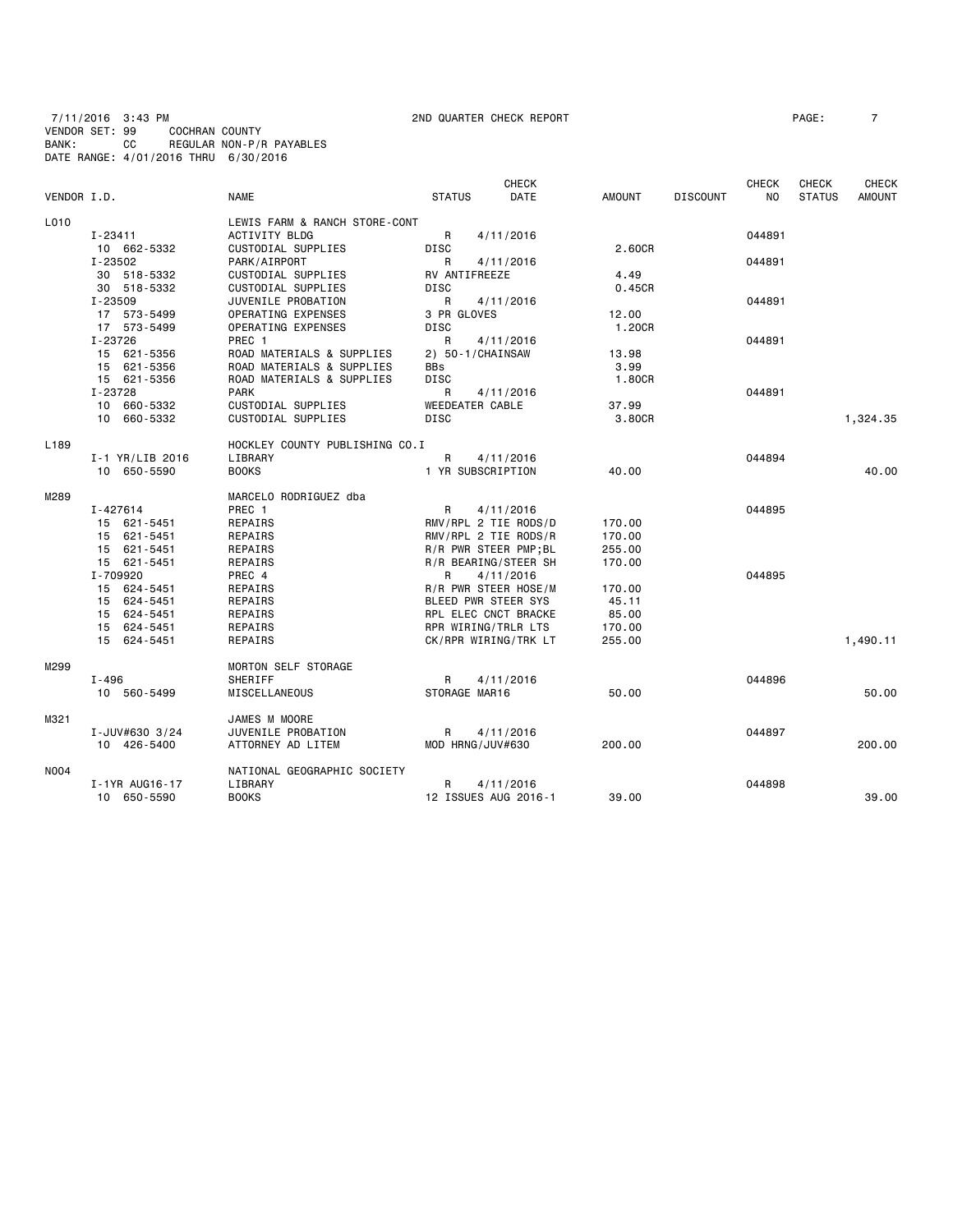7/11/2016 3:43 PM 2ND QUARTER CHECK REPORT PAGE: 8 VENDOR SET: 99 COCHRAN COUNTY BANK: CC REGULAR NON-P/R PAYABLES DATE RANGE: 4/01/2016 THRU 6/30/2016

|             |                            |                                              |                                         | CHECK     |                 |                 | <b>CHECK</b>   | CHECK         | CHECK         |
|-------------|----------------------------|----------------------------------------------|-----------------------------------------|-----------|-----------------|-----------------|----------------|---------------|---------------|
| VENDOR I.D. |                            | <b>NAME</b>                                  | <b>STATUS</b>                           | DATE      | AMOUNT          | <b>DISCOUNT</b> | N <sub>O</sub> | <b>STATUS</b> | <b>AMOUNT</b> |
| N082        |                            | NETDATA                                      |                                         |           |                 |                 |                |               |               |
|             | I-17094                    | CLERK/DIST COURT                             | R                                       | 4/11/2016 |                 |                 | 044899         |               |               |
|             | 10 403-5411                | MAINTENANCE CONTRACTS                        | ANN MAINT SFWR CC/DC                    |           | 5,125.00        |                 |                |               |               |
|             | 10 435-5499                | MISCELLANEOUS                                | ANN MAINT SFWR DA 5/                    |           |                 |                 |                |               |               |
|             | I-iTICKET MAR16            | JUSTICE OF PEACE                             | R                                       | 4/11/2016 |                 |                 | 044899         |               |               |
|             | 10 455-5499                | MISCELLANEOUS                                | MAR 2016                                |           | 8.00            |                 |                |               | 5,133.00      |
| P216        |                            | PLAINS MOTOR SUPPLY                          |                                         |           |                 |                 |                |               |               |
|             | I-351344                   | PREC <sub>2</sub>                            | R                                       | 4/11/2016 |                 |                 | 044900         |               |               |
|             | 15 622-5451                | REPAIRS                                      | BATT CABLE ASSY                         |           | 40.45           |                 |                |               | 40.45         |
| S010        |                            | SILVERS COMPANY                              |                                         |           |                 |                 |                |               |               |
|             | I-CEMETERY 03/16           | CEMETERY                                     | R                                       | 4/11/2016 |                 |                 | 044901         |               |               |
|             | 10 516-5330                | FUEL & OIL                                   | 26.01GL UNL 3/14                        |           | 42.01           |                 |                |               |               |
|             | I-EXT SVC 03/16            | EXTENSION SVC                                | R                                       | 4/11/2016 |                 |                 | 044901         |               |               |
|             | 10 665-5451                | REPAIRS                                      | ST INSP/15 CHEV #027                    |           | 10.00           |                 |                |               |               |
|             | 10 665-5330                | FUEL AND OIL                                 | 21.41GL UNL 3/3                         |           | 30.30           |                 |                |               |               |
|             | 10 665-5330                | FUEL AND OIL                                 | 27.3GL UNL 3/11                         |           | 44.09           |                 |                |               |               |
|             | 10 665-5330                | FUEL AND OIL                                 | 29.81GL UNL 3/30                        |           | 51.12           |                 |                |               |               |
|             | I-JUV PROB 03/16           | JUVENILE PROBATION                           | R                                       | 4/11/2016 |                 |                 | 044901         |               |               |
|             | 17 573-5499                | OPERATING EXPENSES                           | 15.01GL UNL 3/1                         |           | 21.24           |                 |                |               |               |
|             | 17<br>573-5499             | OPERATING EXPENSES                           | 14.31GL UNL 3/3                         |           | 20.25           |                 |                |               |               |
|             | 573-5499<br>17             | OPERATING EXPENSES                           | 18.54GL UNL 3/9                         |           | 29.20           |                 |                |               |               |
|             | 17 573-5499                | OPERATING EXPENSES                           | 14.75GL UNL 3/11                        |           | 23.82           |                 |                |               |               |
|             | 17 573-5499                | OPERATING EXPENSES                           | 18GL UNL 3/17                           |           | 30.87           |                 |                |               |               |
|             | 17 573-5499                | OPERATING EXPENSES                           | 10.51GL UNL 3/22                        |           | 18.02           |                 |                |               |               |
|             | 17 573-5499                | OPERATING EXPENSES                           | 21.84GL UNL 3/25                        |           | 37.46           |                 |                |               |               |
|             | 17 573-5499                | OPERATING EXPENSES                           | 18.99GL UNL 3/30                        |           | 32.57           |                 |                |               |               |
|             | $I - NON - DEPT'L 03/16$   | CO JUDGE/COMM'R CT                           | R                                       | 4/11/2016 |                 |                 | 044901         |               |               |
|             | 15 610-5428                | CO. JUDGE-CONTINUING EDUCATION8.5GL UNL 3/30 |                                         |           | 14.58           |                 |                |               |               |
|             | I-PARK 03/16               | PARK/AIRPORT                                 | R                                       | 4/11/2016 |                 |                 | 044901         |               |               |
|             | 30 518-5330                | FUEL & OIL                                   | 24.5GL UNL 3/25                         |           | 42.02           |                 |                |               |               |
|             | $I-PREC$ 1 03/16           | PREC 1                                       | R                                       | 4/11/2016 |                 |                 | 044901         |               |               |
|             | 15 621-5330                | FUEL & OIL                                   | 43GL HS DIESEL 2/29                     |           | 59.77           |                 |                |               |               |
|             | 15 621-5330                | FUEL & OIL                                   | 63.6GL LS DIESEL/MAC                    |           | 102.71          |                 |                |               |               |
|             | 621-5330<br>15             | FUEL & OIL                                   | 3.2GL UNL 3/8                           |           | 5.04            |                 |                |               |               |
|             | 15<br>621-5330<br>15       | FUEL & OIL<br>FUEL & OIL                     | 89GL LS DIESEL 3/9                      |           | 143.74          |                 |                |               |               |
|             | 621-5330<br>15<br>621-5330 | FUEL & OIL                                   | 27.6GL UNL 3/16<br>65.6GL HS DIESEL 3/2 |           | 47.33<br>101.68 |                 |                |               |               |
|             | 15 621-5330                | FUEL & OIL                                   | 27.7GL UNL 3/29                         |           | 52.60           |                 |                |               |               |
|             | I-PREC 2 03/16             | PREC <sub>2</sub>                            | R                                       | 4/11/2016 |                 |                 | 044901         |               |               |
|             | 15 622-5330                | FUEL AND OIL                                 | 65GL LS DIESEL 3/2                      |           | 101.08          |                 |                |               |               |
|             | 15 622-5330                | FUEL AND OIL                                 | 417.5GL HS DIESEL 3/                    |           | 638.78          |                 |                |               |               |
|             | 622-5330<br>15             | FUEL AND OIL                                 | 80-0Z WHITE COND                        |           | 13.56           |                 |                |               |               |
|             | 622-5330<br>15             | FUEL AND OIL                                 | 104GL LS DIESEL 3/7                     |           | 167.96          |                 |                |               |               |
|             | 622-5330<br>15             | FUEL AND OIL                                 | 101.5GL LS DIESEL 3/                    |           | 163.92          |                 |                |               |               |
|             | 15<br>622-5330             | FUEL AND OIL                                 | JT6 CARTON                              |           | 27.54           |                 |                |               |               |
|             | 15<br>622-5330             | FUEL AND OIL                                 | 4QT LUCAS FUEL                          |           | 35.08           |                 |                |               |               |
|             |                            |                                              |                                         |           |                 |                 |                |               |               |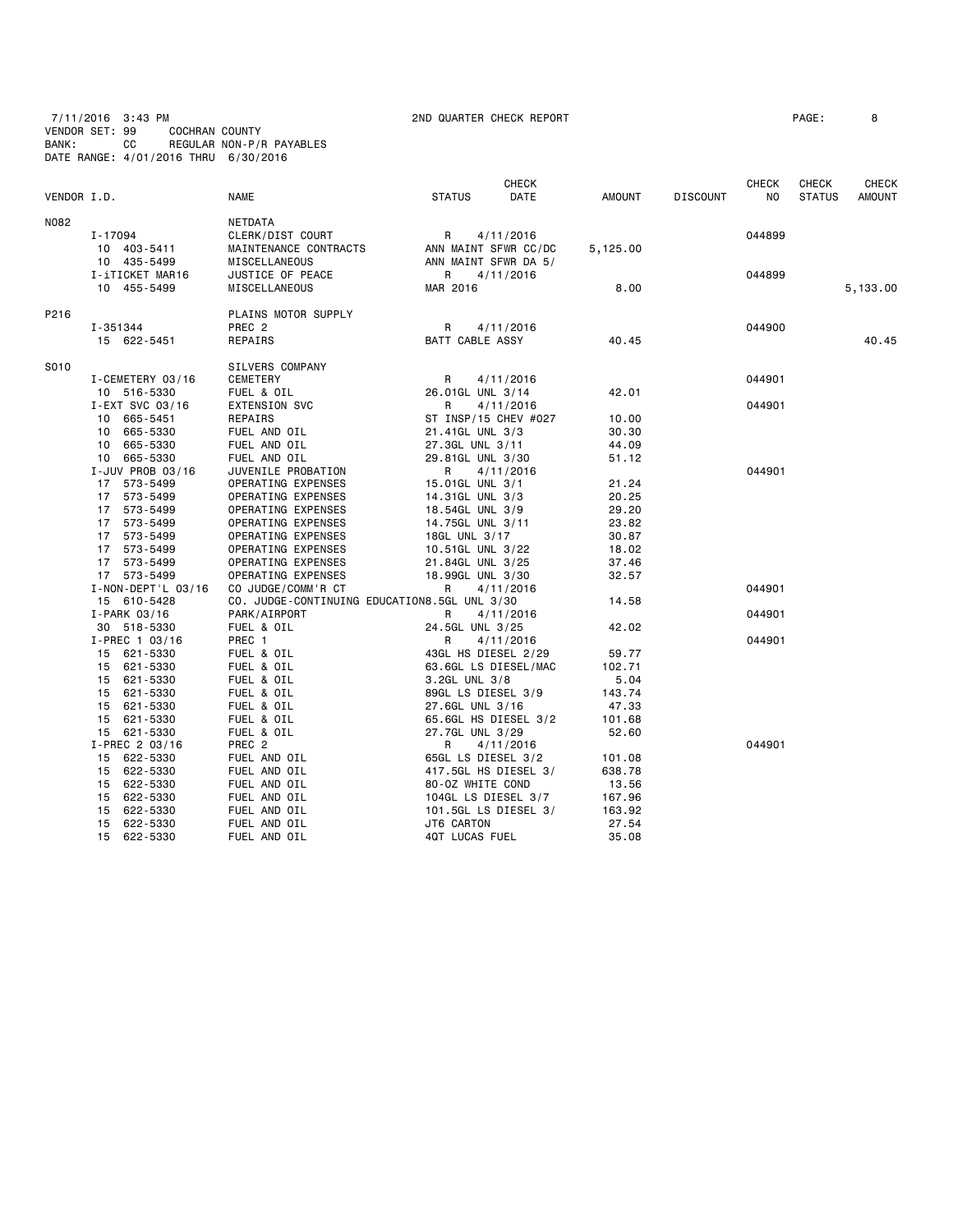7/11/2016 3:43 PM 2ND QUARTER CHECK REPORT PAGE: 9 VENDOR SET: 99 COCHRAN COUNTY BANK: CC REGULAR NON-P/R PAYABLES DATE RANGE: 4/01/2016 THRU 6/30/2016

|             |                   |                              | <b>CHECK</b>          |        |                 | <b>CHECK</b> | <b>CHECK</b>  | <b>CHECK</b>  |
|-------------|-------------------|------------------------------|-----------------------|--------|-----------------|--------------|---------------|---------------|
| VENDOR I.D. |                   | NAME                         | DATE<br><b>STATUS</b> | AMOUNT | <b>DISCOUNT</b> | NO.          | <b>STATUS</b> | <b>AMOUNT</b> |
| S010        |                   | CONT<br>SILVERS COMPANY      |                       |        |                 |              |               |               |
|             | I-PREC 2 03/16    | PREC <sub>2</sub>            | R<br>4/11/2016        |        |                 | 044901       |               |               |
|             | 15 622-5330       | FUEL AND OIL                 | 27.32GL UNL 3/3       | 43.03  |                 |              |               |               |
|             | 15 622-5330       | FUEL AND OIL                 | 15GL UNL 3/14         | 26.99  |                 |              |               |               |
|             | 15 622-5330       | FUEL AND OIL                 | 24.2GL UNL 3/16       | 41.50  |                 |              |               |               |
|             | 15 622-5330       | FUEL AND OIL                 | 12.99GL UNL 3/25      | 24.67  |                 |              |               |               |
|             | 15 622-5330       | FUEL AND OIL                 | 23.33GL UNL 3/30      | 40.01  |                 |              |               |               |
|             | I-PREC 3 03/16    | PREC <sub>3</sub>            | 4/11/2016<br>R        |        |                 | 044901       |               |               |
|             | 623-5330<br>15    | FUEL AND OIL                 | 68.4GL LS DIESEL 3/8  | 110.47 |                 |              |               |               |
|             | 623-5330<br>15    | FUEL AND OIL                 | 81.3GL LS DIESEL 3/8  | 131.30 |                 |              |               |               |
|             | 623-5330<br>15    | FUEL AND OIL                 | 98GL LS DIESEL 3/9    | 158.27 |                 |              |               |               |
|             | 623-5330<br>15    | FUEL AND OIL                 | 1 PWR SVC 80-0Z WHT   | 13.56  |                 |              |               |               |
|             |                   |                              | 5 BLUE DEF 2.5        |        |                 |              |               |               |
|             | 15 623-5330       | FUEL AND OIL<br>FUEL AND OIL |                       | 53.90  |                 |              |               |               |
|             | 15 623-5330       |                              | 338.2GL HS DIESEL 3/  | 541.12 |                 | 044901       |               |               |
|             | I-SHERIFF 03/16   | SHERIFF                      | R<br>4/11/2016        |        |                 |              |               |               |
|             | 560-5451<br>10    | MACHINERY-NON-OFFICE REPAIR  | ST INSP/#107;13 EXPR  | 10.00  |                 |              |               |               |
|             | 560-5330<br>10    | FUEL AND OIL                 | 45.07GL UNL/#107      | 70.69  |                 |              |               |               |
|             | 560-5330<br>10    | FUEL AND OIL                 | 81.79GL UNL/#134      | 130.69 |                 |              |               |               |
|             | 560-5330<br>10    | FUEL AND OIL                 | 22.42GL UNL/#136      | 40.52  |                 |              |               |               |
|             | 10 560-5330       | FUEL AND OIL                 | 119.05GL UNL/#133     | 189.44 |                 |              |               |               |
|             | 10 560-5330       | FUEL AND OIL                 | 57.17GL UNL/#102      | 88.72  |                 |              |               |               |
|             | I-VET VAN 03/16   | <b>VETERANS SVC</b>          | R<br>4/11/2016        |        |                 | 044901       |               |               |
|             | 405-5330<br>10    | FUEL AND OIL                 | 8.8GL UNL 3/3/16      | 12.45  |                 |              |               |               |
|             | 10 405-5330       | FUEL AND OIL                 | 8.8GL UNL 3/3/16      | 12.45  |                 |              |               |               |
|             | 10 405-5330       | FUEL AND OIL                 | 8.82GL UNL 3/25/16    | 15.13  |                 |              |               | 3,863.25      |
| S047        |                   | SHELL FLEET PLUS             |                       |        |                 |              |               |               |
|             | I-000065177891603 | <b>EXTENSION SVC</b>         | R<br>4/11/2016        |        |                 | 044902       |               |               |
|             | 10 665-5330       | FUEL AND OIL                 | 11.96GL UNL/ADKINS 2  | 18.30  |                 |              |               |               |
|             | 665-5330<br>10    | FUEL AND OIL                 | 21.045GL UNL/WAELDER  | 37.86  |                 |              |               |               |
|             | 10 665-5330       | FUEL AND OIL                 | 11.655GL UNL/NAVASOT  | 21.90  |                 |              |               |               |
|             | 10 665-5330       | FUEL AND OIL                 | CR FED TAX            | 8.17CR |                 |              |               | 69.89         |
| S071        |                   | SCRIPT OFFICE PRODUCTS, INC. |                       |        |                 |              |               |               |
|             | I-50292           | <b>CLERK</b>                 | R<br>4/11/2016        |        |                 | 044903       |               |               |
|             | 10 403-5310       | OFFICE SUPPLIES              | <b>1PK ERASERS</b>    | 1.75   |                 |              |               |               |
|             | 10 403-5310       | OFFICE SUPPLIES              | 1BX ENVELOPES 9x12    | 12.95  |                 |              |               |               |
|             | I-50321           | TAX A/C                      | R<br>4/11/2016        |        |                 | 044903       |               |               |
|             | 10 499-5310       | OFFICE SUPPLIES              | 2BX COPY PAPER        | 79.00  |                 |              |               |               |
|             | 10 499-5310       | OFFICE SUPPLIES              | 4EA LR7A REFILLS, BK  | 5.08   |                 |              |               |               |
|             | 10 499-5310       | OFFICE SUPPLIES              | 2EA LR7C REFILLS, BE  | 2.54   |                 |              |               |               |
|             | 10 499-5310       | OFFICE SUPPLIES              | 1EA HP TONER CRTG, H  | 306.95 |                 |              |               |               |
|             | 10 499-5310       | OFFICE SUPPLIES              | 2EA HP TONER CRTG CE  | 297.90 |                 |              |               |               |
|             | I-50328           | COUNTY COURT                 | R<br>4/11/2016        |        |                 | 044903       |               |               |
|             | 10 426-5310       | OFFICE SUPPLIES              | 1 PR SCISSORS         | 2.95   |                 |              |               |               |
|             | 10 426-5310       | OFFICE SUPPLIES              | 1 EA BIC INK REFILLS  | 1.95   |                 |              |               |               |
|             | I-50346           | <b>CLERK</b>                 | R<br>4/11/2016        |        |                 | 044903       |               |               |
|             | 10 403-5310       | OFFICE SUPPLIES              | HP TONER CRTG         | 201.95 |                 |              |               | 913.02        |
|             |                   |                              |                       |        |                 |              |               |               |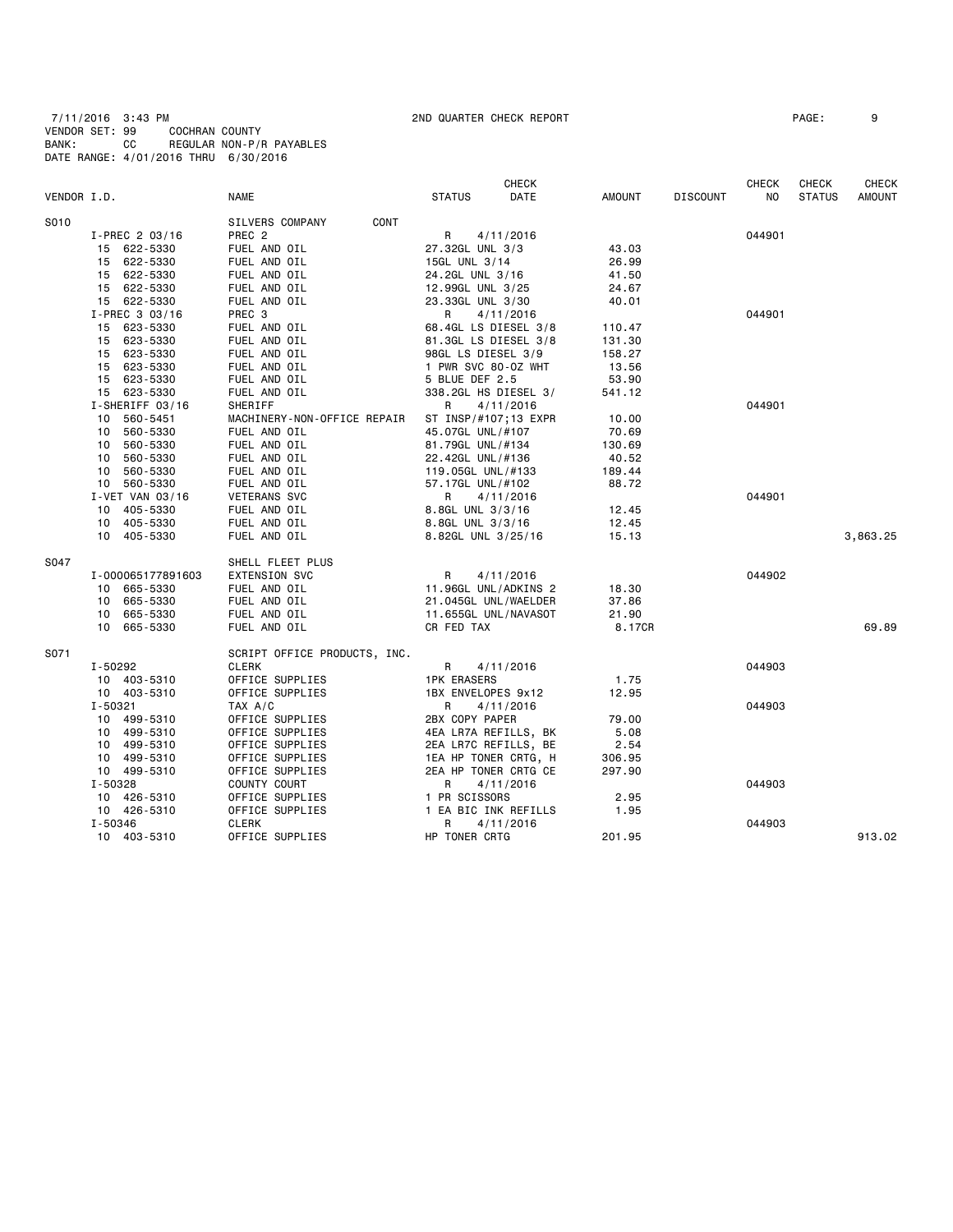7/11/2016 3:43 PM 2ND QUARTER CHECK REPORT PAGE: 10

VENDOR SET: 99 COCHRAN COUNTY

BANK: CC REGULAR NON-P/R PAYABLES

|             |          | DATE RANGE: 4/01/2016 THRU 6/30/2016 |                                                    |                  |                      |                 |                 |                     |                               |                        |
|-------------|----------|--------------------------------------|----------------------------------------------------|------------------|----------------------|-----------------|-----------------|---------------------|-------------------------------|------------------------|
| VENDOR I.D. |          |                                      | <b>NAME</b>                                        | <b>STATUS</b>    | <b>CHECK</b><br>DATE | AMOUNT          | <b>DISCOUNT</b> | <b>CHECK</b><br>NO. | <b>CHECK</b><br><b>STATUS</b> | <b>CHECK</b><br>AMOUNT |
| S073        |          |                                      | SIRCHIE FINGER PRINT LAB.                          |                  |                      |                 |                 |                     |                               |                        |
|             |          | I-0236382-IN                         | SHERIFF                                            | R                | 4/11/2016            |                 |                 | 044904              |                               |                        |
|             |          | 10 560-5334                          | OTHER SUPPLIES                                     |                  | 3 EVID TAPE, RD/WH   | 29.25           |                 |                     |                               |                        |
|             |          | 10 560-5334                          | OTHER SUPPLIES                                     | SHIPPING         |                      | 20.03           |                 |                     |                               |                        |
|             |          | I-0247387-IN                         | SHERIFF                                            | R                | 4/11/2016            |                 |                 | 044904              |                               |                        |
|             |          | 10 560-5334                          | OTHER SUPPLIES                                     |                  | EVID BOX, GUN/25EA   | 36.25           |                 |                     |                               |                        |
|             |          | 10 560-5334                          | OTHER SUPPLIES                                     |                  | EVID BOX, RIFLE/25EA | 64.95           |                 |                     |                               |                        |
|             |          | 10 560-5334                          | OTHER SUPPLIES                                     | SHIPPING         |                      | 23.62           |                 |                     |                               | 174.10                 |
| S124        |          |                                      | SHARE CORP.                                        |                  |                      |                 |                 |                     |                               |                        |
|             | I-944186 |                                      | PREC 1                                             | R                | 4/11/2016            |                 |                 | 044905              |                               |                        |
|             |          | 15 621-5356                          | ROAD MATERIALS & SUPPLIES                          |                  | 12EA WASP & HORNET K | 153.00          |                 |                     |                               |                        |
|             |          | 15 621-5356                          | ROAD MATERIALS & SUPPLIES                          |                  | 12EA INSECT REPELLEN | 144.00          |                 |                     |                               |                        |
|             |          | 15 621-5356                          | ROAD MATERIALS & SUPPLIES                          | FREIGHT          |                      | 20.08           |                 |                     |                               | 317.08                 |
| S210        |          |                                      | SHAMBURGER AUTO & FARM SUPPLY                      |                  |                      |                 |                 |                     |                               |                        |
|             | I-340585 |                                      | PREC 2                                             | R                | 4/11/2016            |                 |                 | 044906              |                               |                        |
|             |          | 15 622-5451                          | REPAIRS                                            | 4 BATTERY        |                      | 476.00          |                 |                     |                               |                        |
|             |          | 15 622-5451                          | REPAIRS                                            | 4 CORE DEP       |                      | 108.00          |                 |                     |                               |                        |
|             |          | 15 622-5451                          | REPAIRS                                            | 4 ENV CHG        |                      | 12.00           |                 |                     |                               |                        |
|             |          | 15 622-5451                          | REPAIRS                                            | REF CORE DEP     |                      | 108.00CR        |                 |                     |                               |                        |
|             |          | 15 622-5451                          | REPAIRS                                            | <b>BATT CLNR</b> |                      | 3.79            |                 |                     |                               | 491.79                 |
| S217        |          |                                      | STATE COMPTROLLER                                  |                  |                      |                 |                 |                     |                               |                        |
|             |          | I-1ST QTR CIVIL '16                  | STATE CIVIL FEES                                   | R                | 4/11/2016            |                 |                 | 044907              |                               |                        |
|             | 90       | 000-2372                             | Birth Cert. Gov118.015                             |                  | 1ST QTR REMITTANCE F | 28.80           |                 |                     |                               |                        |
|             | 90       | 000-2373                             | Marriage License Gov 118.011 1ST QTR REMITTANCE F  |                  |                      | 150.00          |                 |                     |                               |                        |
|             | 90       | 000-2364                             | Juror Donations                                    |                  | 1ST QTR REMITTANCE F | 55.00           |                 |                     |                               |                        |
|             | 90       | 000-2363.004                         | Co Filing Fee Ind Lgl Serv.                        |                  | 1ST QTR REMITTANCE F | 5.70            |                 |                     |                               |                        |
|             | 90       | 000-2363.004                         | Co Filing Fee Ind Lgl Serv.                        |                  | 1ST QTR REMITTANCE F | 32.04           |                 |                     |                               |                        |
|             | 90       | 000-2363.001                         | Divorce & Family Gov't 133.1511ST QTR REMITTANCE F |                  |                      | 89.50           |                 |                     |                               |                        |
|             | 90       | 000-2363.002                         | Other Than Divorce/Family 10B 1ST QTR REMITTANCE F |                  |                      | 148.50          |                 |                     |                               |                        |
|             | 90       | 000-2363.004                         | Co Filing Fee Ind Lgl Serv. 1ST QTR REMITTANCE F   |                  |                      | 80.75           |                 |                     |                               |                        |
|             | 90       | 000-2379                             | Judicial Support Fee/L133.105 1ST QTR REMITTANCE F |                  |                      | 336.00          |                 |                     |                               | 926.29                 |
| S217        |          |                                      | STATE COMPTROLLER                                  |                  |                      |                 |                 |                     |                               |                        |
|             |          | I-1ST QTR CRIM '16                   | STATE CRIMINAL FEES                                | R                | 4/11/2016            |                 |                 | 044908              |                               |                        |
|             | 90       | 000-2358.001                         | State CCC Date 010104 Forward 1ST QTR REMITTANCE F |                  |                      | 2,692.15        |                 |                     |                               |                        |
|             | 90       | 000-2368                             | BB Bond Fee (Gov CD 41.258)                        |                  | 1ST QTR REMITTANCE F | 270.00          |                 |                     |                               |                        |
|             | 90       | 000-2378                             | JRF Jury Reimb Fee CCP102.00451ST QTR REMITTANCE F |                  |                      | 278.59          |                 |                     |                               |                        |
|             | 90       | 000-2363.003                         | Indigent Defense Fee                               |                  | 1ST QTR REMITTANCE F | 137.56          |                 |                     |                               |                        |
|             | 90       | 000-2355                             | MVF CCP 102.002                                    |                  | 1ST QTR REMITTANCE F | 3.99            |                 |                     |                               |                        |
|             | 90       | 000-2367                             | STF-Sub 95% C(Trans CD542.40 1ST QTR REMITTANCE F  |                  |                      | 1,259.03        |                 |                     |                               |                        |
|             | 90       | 000-2342                             | Arrest Fees - State Officers 1ST QTR REMITTANCE F  |                  |                      | 10.42           |                 |                     |                               |                        |
|             | 90       | 000-2342.001                         | Omni FTA                                           |                  | 1ST QTR REMITTANCE F | 230.77          |                 |                     |                               |                        |
|             | 90<br>90 | 000-2376<br>000-2361                 | Co. CrtCriminal Judicial Fund 1ST QTR REMITTANCE F |                  |                      | 120.00<br>79.08 |                 |                     |                               |                        |
|             | 90       |                                      | 50% of Time Payment to State 1ST QTR REMITTANCE F  |                  |                      |                 |                 |                     |                               |                        |
|             |          | 000-2379                             | Judicial Support Fee/L133.105 1ST QTR REMITTANCE F |                  |                      | 411.76          |                 |                     |                               |                        |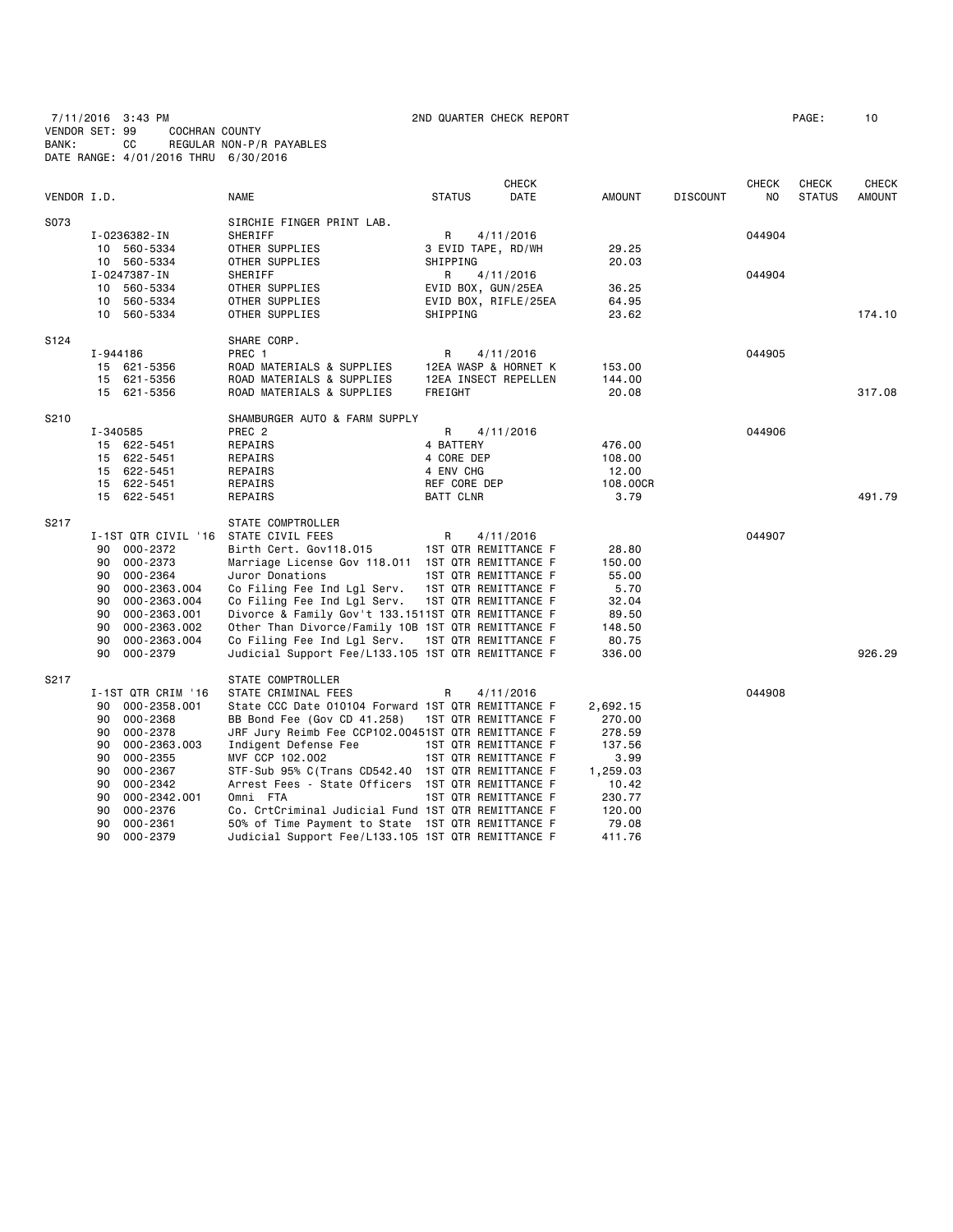| VENDOR SET: 99<br>BANK: |                            | 7/11/2016 3:43 PM<br>COCHRAN COUNTY<br>СC<br>DATE RANGE: 4/01/2016 THRU 6/30/2016                                                                   | REGULAR NON-P/R PAYABLES                                                                                                                                                                                                             | 2ND QUARTER CHECK REPORT                                                                                                                                                  |                                                                               |                 |                                | PAGE:                         | 11                            |
|-------------------------|----------------------------|-----------------------------------------------------------------------------------------------------------------------------------------------------|--------------------------------------------------------------------------------------------------------------------------------------------------------------------------------------------------------------------------------------|---------------------------------------------------------------------------------------------------------------------------------------------------------------------------|-------------------------------------------------------------------------------|-----------------|--------------------------------|-------------------------------|-------------------------------|
| VENDOR I.D.             |                            |                                                                                                                                                     | <b>NAME</b>                                                                                                                                                                                                                          | <b>CHECK</b><br><b>STATUS</b><br>DATE                                                                                                                                     | <b>AMOUNT</b>                                                                 | <b>DISCOUNT</b> | <b>CHECK</b><br>N <sub>O</sub> | <b>CHECK</b><br><b>STATUS</b> | <b>CHECK</b><br><b>AMOUNT</b> |
| S217                    |                            | I-1ST QTR CRIM '16<br>90 000-2347.001                                                                                                               | STATE COMPTROLLER<br>CONT<br>STATE CRIMINAL FEES<br>Truancy Prvtn & Diver. 102.0151ST QTR REMITTANCE F                                                                                                                               | R<br>4/11/2016                                                                                                                                                            | 142.08                                                                        |                 | 044908                         |                               | 5,635.43                      |
| S217                    | 90<br>90<br>90<br>90<br>90 | I-1ST QTR EFILE '16<br>000-2363.005<br>000-2363.006<br>000-2363.007<br>000-2376.001<br>000-2376.002                                                 | STATE COMPTROLLER<br>STATE E-FILE FEES<br>ELE. FILING FEE DIS CLK<br>ELE FILING FEE COUNTY CLERK<br>ELE FILING FEE JP<br>CRIM ELECTRONIC EFF DIS CLK 1ST QTR REMITTANCE F<br>CRIMINAL ELECTRONIC EFF CO.                             | R<br>4/11/2016<br>1ST QTR REMITTANCE F<br>1ST QTR REMITTANCE F<br>1ST QTR REMITTANCE F<br>1ST QTR REMITTANCE F                                                            | 154.88<br>90.00<br>10.00<br>1.44<br>2.54                                      |                 | 044909                         |                               | 258.86                        |
| S242                    |                            | I-699 032316<br>10 512-5392<br>10 512-5392<br>10 512-5392<br>10 512-5333<br>10 512-5333<br>10 512-5392<br>10 512-5392<br>10 512-5392<br>10 512-5333 | SAM'S CLUB<br>JAIL<br>MISCELLANEOUS SUPPLIES<br>MISCELLANEOUS SUPPLIES<br>MISCELLANEOUS SUPPLIES<br>FOOD-PRISONERS<br>FOOD-PRISONERS<br>MISCELLANEOUS SUPPLIES<br>MISCELLANEOUS SUPPLIES<br>MISCELLANEOUS SUPPLIES<br>FOOD-PRISONERS | R<br>4/11/2016<br>MM SAT TOWEL<br><b>BATH TISSUE</b><br>20-0Z CUPS<br>DRINK BOX/3<br>VARIETY PAC/2<br>COMET 2X<br>DISINFECTANT/2<br>LYSOL 4PK<br>CPN/DRINK BX             | 16.48<br>17.86<br>18.56<br>29.94<br>23.96<br>6.78<br>12.72<br>15.98<br>4.00CR |                 | 044910                         |                               | 138.28                        |
| S281                    |                            | I-9736884042<br>10 560-5310<br>10 560-5310<br>10 560-5310<br>10 560-5310<br>10 512-5310<br>10 512-5310                                              | <b>STAPLES</b><br>SHERIFF<br>OFFICE SUPPLIES<br>OFFICE SUPPLIES<br>OFFICE SUPPLIES<br>OFFICE SUPPLIES<br>OFFICE SUPPLIES<br>OFFICE SUPPLIES                                                                                          | R<br>4/11/2016<br>WRLSS KEYBOARD, LOGIT<br>DISC/KEYBOARD<br>1CS COPY PAPER<br>DISC/PAPER<br><b>1CS COPY PAPER</b><br>DISC/PAPER                                           | 39.99<br>20.00CR<br>53.99<br>24.00CR<br>53.99<br>24.00CR                      |                 | 044911                         |                               | 79.97                         |
| S347                    |                            | I-70219583<br>15 621-5454<br>15 621-5454<br>15 621-5454<br>I-70220360<br>15 624-5454<br>15 624-5454<br>I-70220508<br>15 621-5454<br>15 621-5454     | SOUTHERN TIRE MART, LLC<br>PREC 1<br>TIRES<br>TIRES<br>TIRES<br>PREC 4<br>TIRES<br>TIRES<br>PREC 1<br>TIRES<br>TIRES                                                                                                                 | 4/11/2016<br>R<br>8 LLR22.5<br>2 LLR24.5<br>2 FET<br>R<br>4/11/2016<br>2 14.00-24 SPR GROUN<br>2 24" 0-RINGS<br>R<br>4/11/2016<br>14.00-24 SPR GROUND<br>TIRE CHG/MED TRK | 2,913.52<br>731.32<br>293.90CR<br>996.66<br>30.00<br>498.33<br>45.00          |                 | 044912<br>044912<br>044912     |                               |                               |
|                         |                            | 15 621-5454                                                                                                                                         | TIRES                                                                                                                                                                                                                                | 25" 0-RING                                                                                                                                                                | 15.00                                                                         |                 |                                |                               | 4,935.93                      |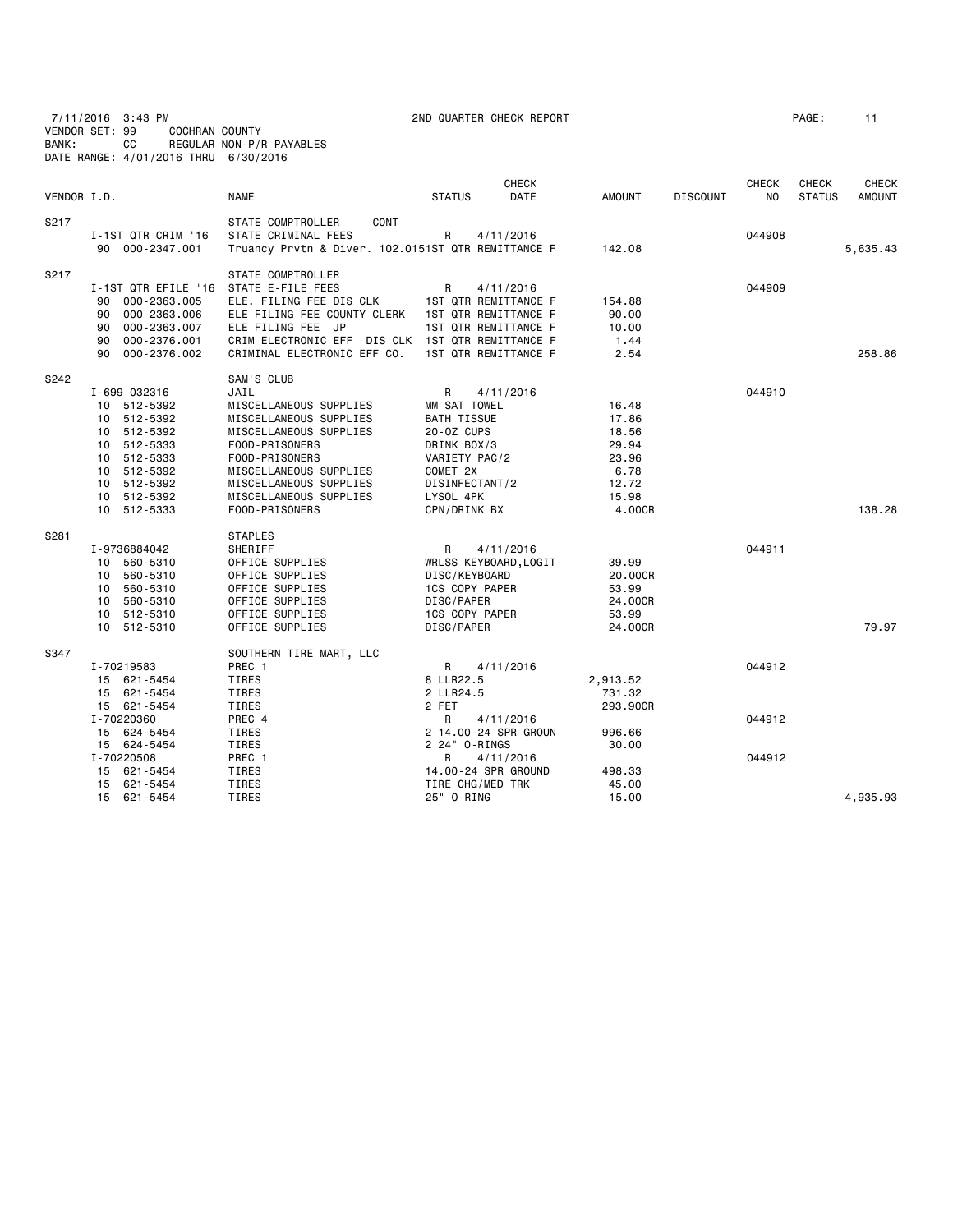7/11/2016 3:43 PM 2ND QUARTER CHECK REPORT PAGE: 12 VENDOR SET: 99 COCHRAN COUNTY BANK: CC REGULAR NON-P/R PAYABLES DATE RANGE: 4/01/2016 THRU 6/30/2016

| VENDOR I.D. |                                                                                                  | <b>NAME</b>                                                                                                                                              | <b>CHECK</b><br><b>STATUS</b>                                                                                              | DATE | AMOUNT                            | <b>DISCOUNT</b> | <b>CHECK</b><br>N <sub>0</sub> | <b>CHECK</b><br><b>STATUS</b> | <b>CHECK</b><br><b>AMOUNT</b> |
|-------------|--------------------------------------------------------------------------------------------------|----------------------------------------------------------------------------------------------------------------------------------------------------------|----------------------------------------------------------------------------------------------------------------------------|------|-----------------------------------|-----------------|--------------------------------|-------------------------------|-------------------------------|
| S416        | $I - 7436$<br>15 623-5440<br>15 624-5440                                                         | SOS WASTE DISPOSAL, INC<br>PREC3/PREC 4<br>UTILITIES<br>UTILITIES                                                                                        | R<br>4/11/2016<br>DUMPSTER SVC APR16<br>DUMPSTER SVC APR16                                                                 |      | 53.25<br>53.25                    |                 | 044913                         |                               | 106.50                        |
| T009        | I-TACA CONF '16<br>10 499-5427                                                                   | TEXAS ASSOCIATION OF COUNTIES<br>TAX A/C<br>CONTINUING EDUCATION                                                                                         | R<br>4/11/2016<br>REG/82ND ANN'L CONF;                                                                                     |      | 200.00                            |                 | 044914                         |                               | 200.00                        |
| T035        | I-1 YR SUBSCR/2016<br>10 455-5310                                                                | TEXAS MUNICIPAL COURT<br>JUSTICE OF PEACE<br>OFFICE SUPPLIES                                                                                             | R<br>4/11/2016<br>1 YR SUBSCRIPT/JUSTI                                                                                     |      | 36.00                             |                 | 044915                         |                               | 36,00                         |
| T148        | I-9F4631<br>10 403-5411                                                                          | TASCOSA OFFICE MACHINES INC<br><b>CLERK</b><br>MAINTENANCE CONTRACTS                                                                                     | 4/11/2016<br>R<br>5595 COPIES 2/10-3/1                                                                                     |      | 72.74                             |                 | 044916                         |                               | 72.74                         |
| T184        | I-30024481662<br>10 510-5411                                                                     | THYSSENKRUPP ELEVATOR COR<br><b>COURTHOUSE</b><br>MAINTENANCE CONTRACTS                                                                                  | R<br>4/11/2016<br>ELEVATOR MAINT 2ND Q                                                                                     |      | 1,945.66                          |                 | 044917                         |                               | 1,945.66                      |
| U036        | I-831 2209421<br>10 512-5205<br>10 560-5205<br>10 560-5205<br>I-831 2210769                      | UNIFIRST HOLDINGS, INC.<br>JAIL/SHERIFF<br>UNIFORMS<br>UNIFORMS<br>UNIFORMS<br>JAIL/SHERIFF                                                              | R<br>4/11/2016<br>UNIFORM SVC 3/28/16<br>UNIFORM SVC 3/28/16<br>DEFE CHG<br>R<br>4/11/2016                                 |      | 21.40<br>89.86<br>7.10            |                 | 044918<br>044918               |                               |                               |
|             | 10 512-5205<br>10 560-5205<br>10 560-5205                                                        | UNIFORMS<br>UNIFORMS<br>UNIFORMS                                                                                                                         | UNIFORM SVC 4/4/16<br>UNIFORM SVC 4/4/16<br>DEFE CHG                                                                       |      | 21.40<br>89.86<br>7.10            |                 |                                |                               | 236.72                        |
| <b>W055</b> | I-266-5215 MAR16<br>10 665-5420<br>10 665-5420<br>10 665-5420<br>I-266-8661 MAR16<br>10 475-5420 | WINDSTREAM COMMUNICATIONS SW<br><b>EXTENSION SVC</b><br>TELECOMMUNICATIONS<br>TELECOMMUNICATIONS<br>TELECOMMUNICATIONS<br>ATTORNEY<br>TELECOMMUNICATIONS | R<br>4/11/2016<br>BASIC LOCAL SVC/3 LI<br>HI-SPEED INTERNET<br>LONG DISTANCE SVC<br>R<br>4/11/2016<br>BASIC LOCAL SVC/2 LI |      | 167.96<br>39.99<br>0.75<br>114.26 |                 | 044919<br>044919               |                               |                               |
|             | 10 475-5420                                                                                      | TELECOMMUNICATIONS                                                                                                                                       | <b>HI-SPEED INTERNET</b>                                                                                                   |      | 79.99                             |                 |                                |                               | 402.95                        |
| <b>WO70</b> | I-12520010 MAR16<br>10 516-5330<br>I-12520021 MAR16<br>15 623-5330<br>15 623-5330                | R D WALLACE OIL CO INC<br>CEMETERY<br>FUEL & OIL<br>PREC 3<br>FUEL AND OIL<br>FUEL AND OIL                                                               | R<br>4/11/2016<br>322.3GL DYED DIESEL<br>R<br>4/11/2016<br>51GL REG ETH 3/15<br>89.3GL REG ETH 3/31                        |      | 499.57<br>70.18<br>144.31         |                 | 044920<br>044920               |                               |                               |
|             | 15 623-5330<br>15 623-5330                                                                       | FUEL AND OIL<br>FUEL AND OIL                                                                                                                             | 45.3GL LS SULFUR<br>55.2GL DYED DIESEL 3                                                                                   |      | 65.83<br>85.56                    |                 |                                |                               |                               |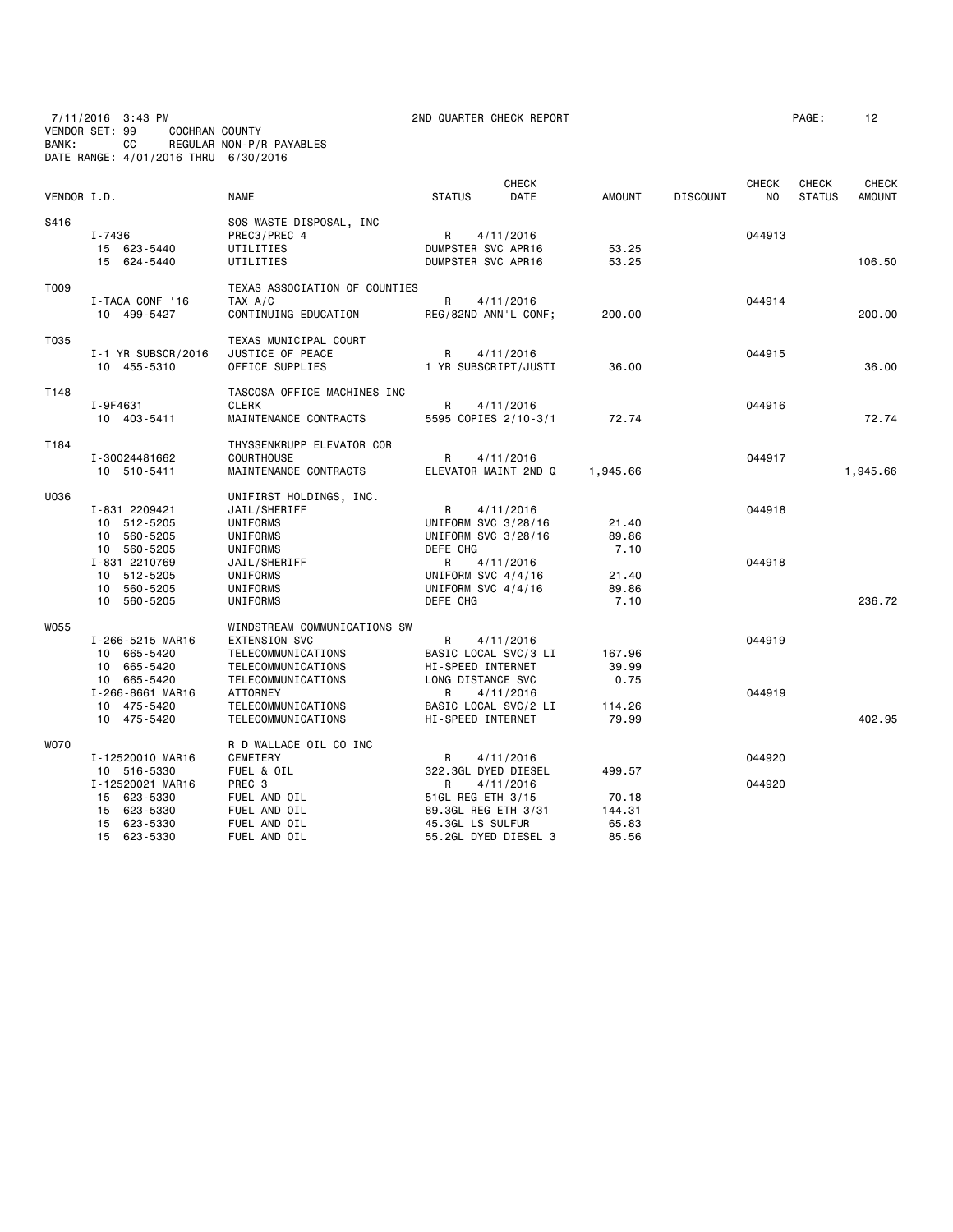7/11/2016 3:43 PM 2ND QUARTER CHECK REPORT PAGE: 13 VENDOR SET: 99 COCHRAN COUNTY BANK: CC REGULAR NON-P/R PAYABLES DATE RANGE: 4/01/2016 THRU 6/30/2016

|             |                  |                             |                         | <b>CHECK</b> |               |                 | <b>CHECK</b> | <b>CHECK</b>  | <b>CHECK</b>  |
|-------------|------------------|-----------------------------|-------------------------|--------------|---------------|-----------------|--------------|---------------|---------------|
| VENDOR I.D. |                  | <b>NAME</b>                 | <b>STATUS</b>           | DATE         | <b>AMOUNT</b> | <b>DISCOUNT</b> | NO.          | <b>STATUS</b> | <b>AMOUNT</b> |
| WO70        |                  | R D WALLACE OIL CO INC-CONT |                         |              |               |                 |              |               |               |
|             | I-12520021 MAR16 | PREC <sub>3</sub>           | $\mathsf{R}$            | 4/11/2016    |               |                 | 044920       |               |               |
|             | 15 623-5330      | FUEL AND OIL                | 12/1 PWR SVC 3/31       |              | 6.35          |                 |              |               |               |
|             | 15 623-5330      | FUEL AND OIL                | 13.6GL REG ETH 3/11     |              | 21.43         |                 |              |               |               |
|             | I-12520030 MAR16 | PREC 1                      | R                       | 4/11/2016    |               |                 | 044920       |               |               |
|             | 15 621-5330      | FUEL & OIL                  | 21.9GL REG ETH 3/2      |              | 30.14         |                 |              |               |               |
|             | I-12520041 MAR16 | PREC 4                      | R                       | 4/11/2016    |               |                 | 044920       |               |               |
|             | 15 624-5356      | ROAD MATERIALS & SUPPLIES   | <b>2EA SPRAYWAY</b>     |              | 5.20          |                 |              |               |               |
|             | 15 624-5356      | ROAD MATERIALS & SUPPLIES   | 2 BLUE SHOP TOWELS      |              | 5.00          |                 |              |               |               |
|             | 15 624-5330      | FUEL AND OIL                | 58GL CLEAR DIESEL 3/    |              | 110.14        |                 |              |               |               |
|             | 15 624-5330      | FUEL AND OIL                | 17.1GL REG ETH 3/2      |              | 27.30         |                 |              |               |               |
|             | 15 624-5330      | FUEL AND OIL                | 21GL REG ETH 3/4        |              | 28.90         |                 |              |               |               |
|             | 15 624-5330      | FUEL AND OIL                | 26GL REG ETH 3/14       |              | 52.42         |                 |              |               |               |
|             | 15 624-5330      | FUEL AND OIL                | 23.1GL REG ETH 3/28     |              | 46.57         |                 |              |               |               |
|             | I-12520043 MAR16 | SHERIFF                     | R                       | 4/11/2016    |               |                 | 044920       |               |               |
|             | 10 560-5330      | FUEL AND OIL                | 55.7GL REG ETH/#102     |              | 84.60         |                 |              |               |               |
|             | 10 560-5330      | FUEL AND OIL                | 16GL REG ETH/#133       |              | 22.02         |                 |              |               |               |
|             | 10 560-5330      | FUEL AND OIL                | 144.8GL REG ETH/#136    |              | 225.95        |                 |              |               | 1,531.47      |
| W115        |                  | RAYMOND D WEBER, SHERIFF    |                         |              |               |                 |              |               |               |
|             | $I - 03/22/16$   | SHERIFF/JAIL                | R                       | 4/11/2016    |               |                 | 044921       |               |               |
|             | 10 560-5427      | CONTINUING EDUCATION        | CPR/AED; BEN, REVA, SAV |              | 75.00         |                 |              |               |               |
|             | 10 512-5333      | FOOD-PRISONERS              | ALLSUP'S MILK 3/16      |              | 3.69          |                 |              |               |               |
|             | 10 512-5333      | FOOD-PRISONERS              | ALLSUP'S MILK 3/13      |              | 3.69          |                 |              |               |               |
|             | 10 512-5333      | FOOD-PRISONERS              | 3 ALLSUP'S MILK 3/19    |              | 11.07         |                 |              |               |               |
|             | 10 512-5333      | FOOD-PRISONERS              | 12 ALLSUP'S BREAD @2    |              | 9.54          |                 |              |               |               |
|             | 10 512-5333      | FOOD-PRISONERS              | <b>TOMATOES</b>         |              | 1.79          |                 |              |               |               |
|             | 10 512-5333      | FOOD-PRISONERS              | <b>LETTUCE</b>          |              | 2.29          |                 |              |               |               |
|             | 10 512-5333      | FOOD-PRISONERS              | SF HAM DILL SLC         |              | 2.29          |                 |              |               | 109.36        |
| X004        |                  | XEROX BUSINESS SERVICES LLC |                         |              |               |                 |              |               |               |
|             | I-1251539        | CO/DIST CLERK               | R                       | 4/11/2016    |               |                 | 044922       |               |               |
|             | 10 403-5416      | FILMING & INDEXING          | 20/20 LAND REC #1928    |              | 1,250.00      |                 |              |               |               |
|             | 10 403-5416      | FILMING & INDEXING          | FREIGHT                 |              | 13.37         |                 |              |               | 1,263.37      |
| B001        |                  | BAILEY CO. ELECTRIC COOP    |                         |              |               |                 |              |               |               |
|             | I-352811         | PREC 4                      | R                       | 4/11/2016    |               |                 | 044923       |               |               |
|             | 15 624-5440      | UTILITIES                   | 680KWH 2/19-3/22/16     |              | 75.18         |                 |              |               |               |
|             | 15 624-5440      | UTILITIES                   | AREA LIGHT              |              | 11.85         |                 |              |               |               |
|             | I-352812         | PREC 3                      | R                       | 4/11/2016    |               |                 | 044923       |               |               |
|             | 15 623-5440      | UTILITIES                   | 52 KWH 2/16-3/16/16     |              | 19.61         |                 |              |               |               |
|             | 15 623-5440      | UTILITIES                   | 2 AREA LIGHTS           |              | 24.44         |                 |              |               |               |
|             | I-352813         | NON-DEPT'L/SHERIFF POSSE    | R                       | 4/11/2016    |               |                 | 044923       |               |               |
|             | 10 409-5440      | UTILITIES                   | ELEC SVC 2/4-3/7/16     |              | 23.91         |                 |              |               | 154.99        |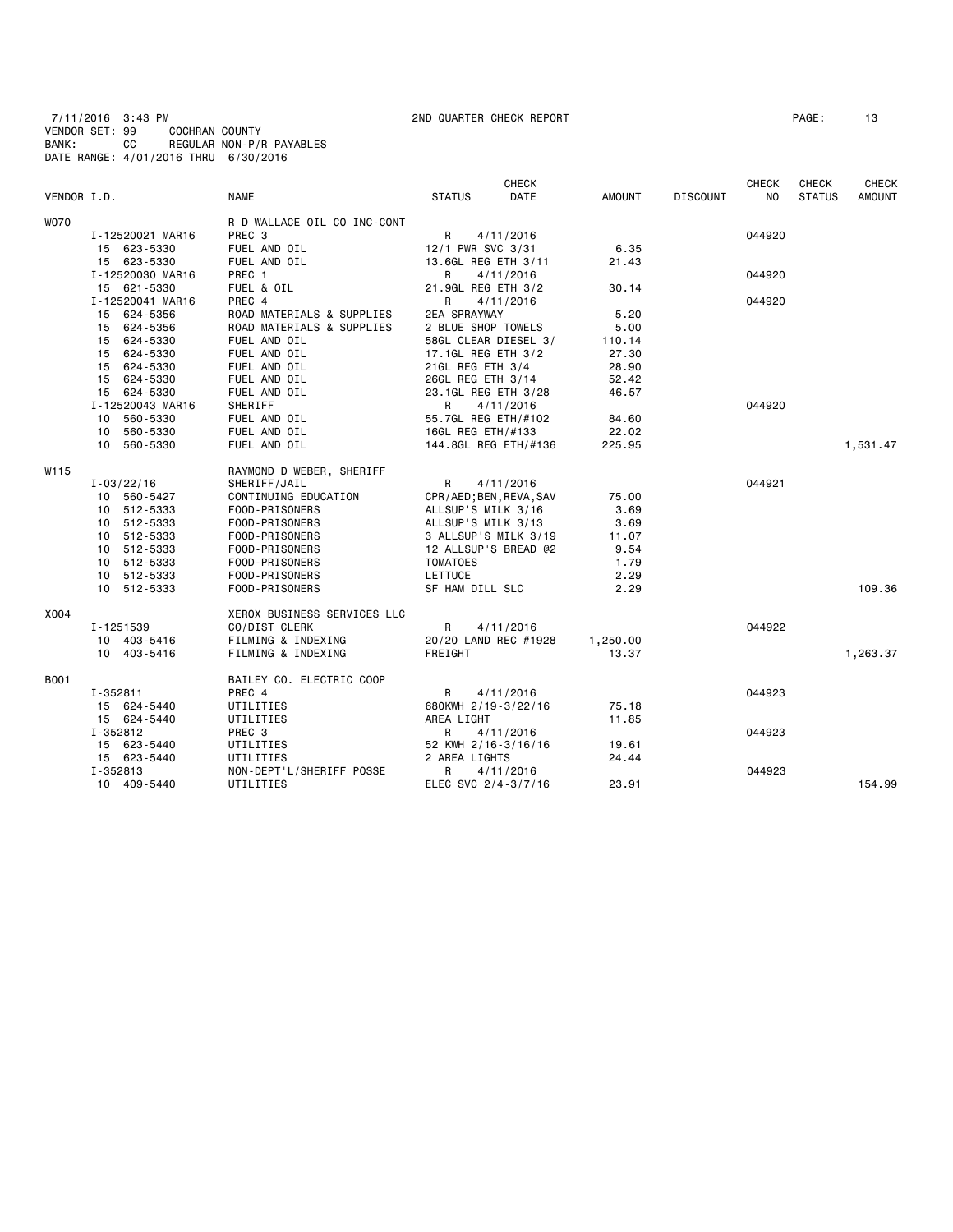7/11/2016 3:43 PM 2ND QUARTER CHECK REPORT PAGE: 14 VENDOR SET: 99 COCHRAN COUNTY BANK: CC REGULAR NON-P/R PAYABLES DATE RANGE: 4/01/2016 THRU 6/30/2016

|                  |                     |                            |                      | <b>CHECK</b>         |               |                 | <b>CHECK</b>   | <b>CHECK</b>  | <b>CHECK</b>  |
|------------------|---------------------|----------------------------|----------------------|----------------------|---------------|-----------------|----------------|---------------|---------------|
| VENDOR I.D.      |                     | <b>NAME</b>                | <b>STATUS</b>        | DATE                 | <b>AMOUNT</b> | <b>DISCOUNT</b> | N <sub>O</sub> | <b>STATUS</b> | <b>AMOUNT</b> |
| N066             |                     | NTS COMMUNICATIONS         |                      |                      |               |                 |                |               |               |
|                  | I-8062660032 APR16  | COMM'R CT/CO JUDGE         | R                    | 4/11/2016            |               |                 | 044924         |               |               |
|                  | 15 610-5420         | TELECOMMUNICATIONS         | WATS LINE            |                      | 1.00          |                 |                |               |               |
|                  | 15 610-5420         | TELECOMMUNICATIONS         | <b>FEES</b>          |                      | 7.42          |                 |                |               |               |
|                  | 15 624-5420         | TELECOMMUNICATIONS         | LONG DISTANCE SVC    |                      | 1.88          |                 |                |               | 10.30         |
| A228             |                     | SONIA ANAYA                |                      |                      |               |                 |                |               |               |
|                  | I-GR JURY RE 042116 | DISTRICT COURT             | R                    | 4/21/2016            |               |                 | 044925         |               |               |
|                  | 10 435-5491         | <b>GRAND JURY</b>          | GRAND JURY RECALL 04 |                      | 40.00         |                 |                |               | 40.00         |
| A259             |                     | JENNIFER AGUIRRE           |                      |                      |               |                 |                |               |               |
|                  | I-GR JURY RE 042116 | DISTRICT COURT             | R                    | 4/21/2016            |               |                 | 044926         |               |               |
|                  | 10 435-5491         | <b>GRAND JURY</b>          | GRAND JURY RECALL 04 |                      | 40.00         |                 |                |               | 40.00         |
| C051             |                     | COCHRAN COUNTY CHILDRENS   |                      |                      |               |                 |                |               |               |
|                  | I-GR JURY RE 042116 | DISTRICT COURT             | R                    | 4/21/2016            |               |                 | 044927         |               |               |
|                  | 10 435-5491         | <b>GRAND JURY</b>          | DONATION/STACEY DUNN |                      | 40.00         |                 |                |               |               |
|                  | 10 435-5491         | <b>GRAND JURY</b>          | DONATION/WADE BAKER  |                      | 40.00         |                 |                |               |               |
|                  | 10 435-5491         | <b>GRAND JURY</b>          | DONATION/SKYLAR DOBS |                      | 40.00         |                 |                |               |               |
|                  | 10 435-5491         | <b>GRAND JURY</b>          | DONATION/TRINA WILLI |                      | 40.00         |                 |                |               | 160.00        |
| H004             |                     | RUBY HERLOCHER             |                      |                      |               |                 |                |               |               |
|                  | I-GR JURY RE 042116 | DISTRICT COURT             | R                    | 4/21/2016            |               |                 | 044928         |               |               |
|                  | 10 435-5491         | <b>GRAND JURY</b>          | GRAND JURY RECALL 04 |                      | 40.00         |                 |                |               | 40.00         |
| M <sub>113</sub> |                     | LORENZO MORIN, JR          |                      |                      |               |                 |                |               |               |
|                  | I-GR JURY RE 042116 | DISTRICT COURT             | R                    | 4/21/2016            |               |                 | 044929         |               |               |
|                  | 10 435-5491         | <b>GRAND JURY</b>          | GRAND JURY RECALL 04 |                      | 40.00         |                 |                |               | 40.00         |
| S233             |                     | COCHRAN COUNTY STATE FEE   |                      |                      |               |                 |                |               |               |
|                  | I-GR JURY RE 042116 | <b>DISTRICT COURT</b>      | R                    | 4/21/2016            |               |                 | 044930         |               |               |
|                  | 10 435-5491         | <b>GRAND JURY</b>          | DONATION/MARCELO ROD |                      | 40.00         |                 |                |               |               |
|                  | 10 435-5491         | <b>GRAND JURY</b>          | DONATION/LARRY TURNE |                      | 40.00         |                 |                |               | 80.00         |
| T261             |                     | <b>JAKE TIMMONS</b>        |                      |                      |               |                 |                |               |               |
|                  | I-GR JURY RE 042116 | DISTRICT COURT             | R                    | 4/21/2016            |               |                 | 044931         |               |               |
|                  | 10 435-5491         | <b>GRAND JURY</b>          | GRAND JURY RECALL 04 |                      | 40.00         |                 |                |               | 40.00         |
| W021             |                     | <b>SUSAN WISELEY</b>       |                      |                      |               |                 |                |               |               |
|                  | I-GR JURY RE 042116 | DISTRICT COURT             | R                    | 4/21/2016            |               |                 | 044932         |               |               |
|                  | 10 435-5491         | <b>GRAND JURY</b>          | GRAND JURY RECALL 04 |                      | 40.00         |                 |                |               | 40.00         |
| A053             |                     | AMERICAN TIRE DISTRIBUTORS |                      |                      |               |                 |                |               |               |
|                  | I-S074285341        | SHERIFF                    | R                    | 4/28/2016            |               |                 | 044962         |               |               |
|                  | 10 560-5454         | <b>TIRES</b>               |                      | 2 P235/75R17SL HAN D | 264.70        |                 |                |               | 264.70        |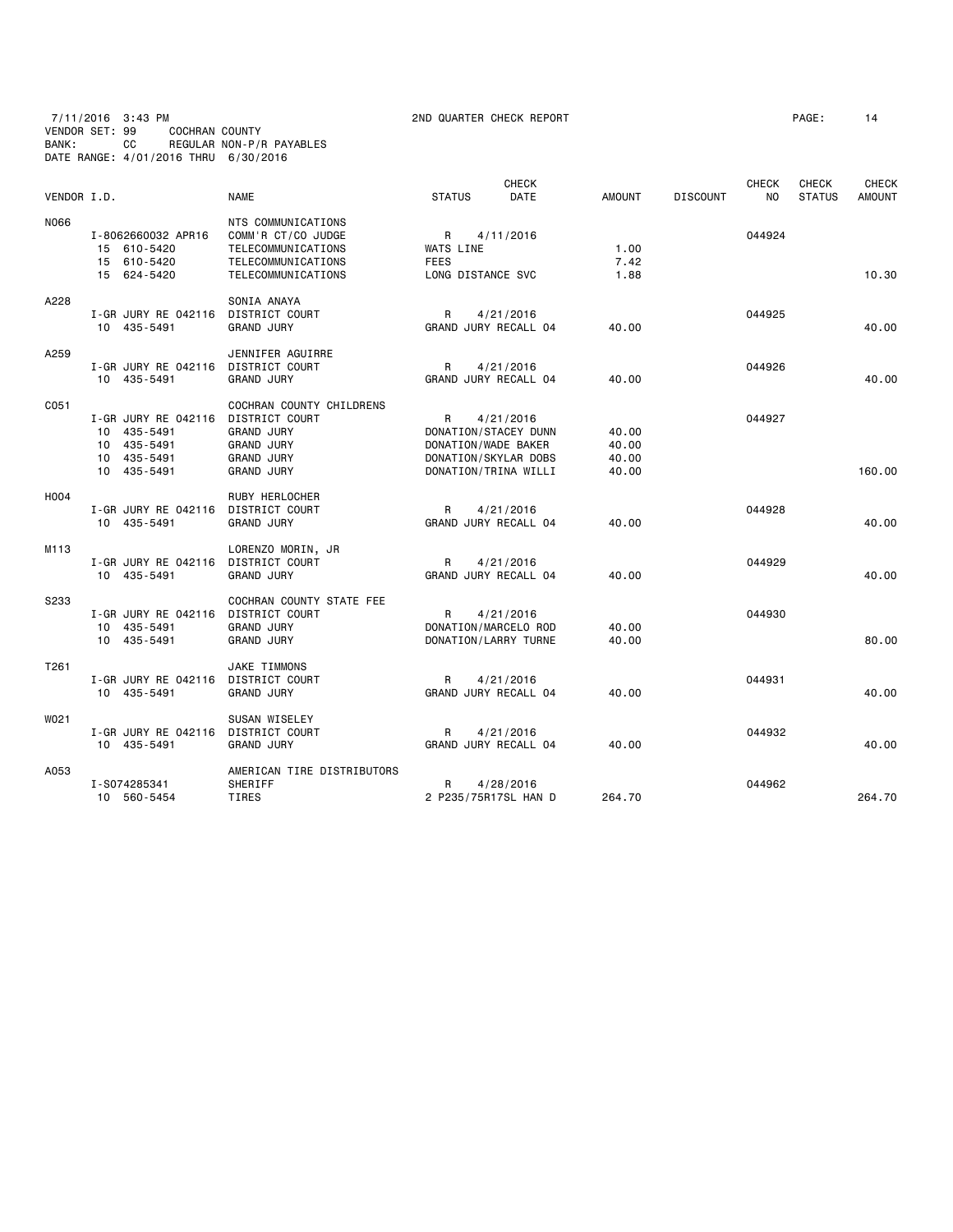7/11/2016 3:43 PM 2ND QUARTER CHECK REPORT PAGE: 15 VENDOR SET: 99 COCHRAN COUNTY BANK: CC REGULAR NON-P/R PAYABLES DATE RANGE: 4/01/2016 THRU 6/30/2016

| VENDOR I.D. |                   | <b>NAME</b>                 | <b>STATUS</b>       | <b>CHECK</b><br><b>DATE</b> | AMOUNT   | <b>DISCOUNT</b> | <b>CHECK</b><br><b>NO</b> | <b>CHECK</b><br><b>STATUS</b> | <b>CHECK</b><br><b>AMOUNT</b> |
|-------------|-------------------|-----------------------------|---------------------|-----------------------------|----------|-----------------|---------------------------|-------------------------------|-------------------------------|
| A249        |                   | ANTELOPE TIRE & SUPPLY, INC |                     |                             |          |                 |                           |                               |                               |
|             | $I - 1010$        | PREC 4                      | $R \Box$            | 4/28/2016                   |          |                 | 044963                    |                               |                               |
|             | 15 624-5454       | TIRES                       | RPR FLAT/MACK DUMP  |                             | 40.00    |                 |                           |                               |                               |
|             | 15 624-5454       | TIRES                       | 3 PATCHES           |                             | 3.00     |                 |                           |                               |                               |
|             | I-296434          | PREC 4                      | R                   | 4/28/2016                   |          |                 | 044963                    |                               |                               |
|             | 15 624-5454       | TIRES                       | RPR FLAT/MAINTNR    |                             | 90.00    |                 |                           |                               |                               |
|             | I-296444          | JUVENILE PROBATION          | R                   | 4/28/2016                   |          |                 | 044963                    |                               |                               |
|             | 17 573-5499       | OPERATING EXPENSES          | RPR FLAT            |                             | 12.00    |                 |                           |                               | 145.00                        |
| B026        |                   | BLEDSOE WATER SUPPLY CORP   |                     |                             |          |                 |                           |                               |                               |
|             | $I - 3004$ 04/16  | PREC 3                      | $R \Box$            | 4/28/2016                   |          |                 | 044964                    |                               |                               |
|             | 15 623-5440       | UTILITIES                   | 240GL WATER MAR2016 |                             | 20.10    |                 |                           |                               | 20.10                         |
| B029        |                   | BRUCKNER'S TRUCK SALES, INC |                     |                             |          |                 |                           |                               |                               |
|             | I-374081L         | PREC 1                      | R                   | 4/28/2016                   |          |                 | 044965                    |                               |                               |
|             | 15 621-5451       | REPAIRS                     | <b>PUMP</b>         |                             | 466.65   |                 |                           |                               |                               |
|             | 15 621-5451       | REPAIRS                     | GASKET              |                             | 6.62     |                 |                           |                               |                               |
|             | 15 621-5451       | REPAIRS                     | FREIGHT             |                             | 25,00    |                 |                           |                               |                               |
|             | I-374581L         | PREC 2                      | R                   | 4/28/2016                   |          |                 | 044965                    |                               |                               |
|             | 15 622-5451       | REPAIRS                     | 4 SHOCKS            |                             | 260.80   |                 |                           |                               |                               |
|             | 15 622-5451       | REPAIRS                     | 4 KITS              |                             | 32.28    |                 |                           |                               | 791.35                        |
| <b>B258</b> |                   | BUSINESS INK, CO.           |                     |                             |          |                 |                           |                               |                               |
|             | I-211023          | <b>CLERK</b>                | R                   | 4/28/2016                   |          |                 | 044966                    |                               |                               |
|             | 10 403-5310       | OFFICE SUPPLIES             | MIN OF GR JURY VOL5 |                             | 285.00   |                 |                           |                               |                               |
|             | 10 403-5310       | OFFICE SUPPLIES             | FREIGHT             |                             | 20.00    |                 |                           |                               | 305.00                        |
| B279        |                   | KENDRA BILBREY              |                     |                             |          |                 |                           |                               |                               |
|             | $I - 04/07/16$    | <b>EXTENSION SVC</b>        | R                   | 4/28/2016                   |          |                 | 044967                    |                               |                               |
|             | 10 665-5451       | REPAIRS                     |                     | OIL CHG/STUEART'S PI        | 38.99    |                 |                           |                               |                               |
|             | 10 665-5451       | REPAIRS                     | 6QT 5/30 SYNTH BLND |                             | 4.99     |                 |                           |                               | 43.98                         |
| C015        |                   | COCHRAN COUNTY SENIOR       |                     |                             |          |                 |                           |                               |                               |
|             | I-APR '16 INSTLMT | SENIOR CITIZENS             | R                   | 4/28/2016                   |          |                 | 044968                    |                               |                               |
|             | 10 663-5418       | SENIOR CITIZENS CONTRACT    | APR 2016            |                             | 6,250.00 |                 |                           |                               | 6,250.00                      |
| C016        |                   | COCHRAN SOIL & WATER        |                     |                             |          |                 |                           |                               |                               |
|             | $I - 04/08/16$    | <b>PARK</b>                 | R                   | 4/28/2016                   |          |                 | 044969                    |                               |                               |
|             | 10 660-5332       | CUSTODIAL SUPPLIES          |                     | 3 CHINESE PISTACHE T        | 268.20   |                 |                           |                               | 268.20                        |
| C165        |                   | CITY OF MORTON              |                     |                             |          |                 |                           |                               |                               |
|             | $I - 03/12/16$    | <b>CEMETERY</b>             | R                   | 4/28/2016                   |          |                 | 044970                    |                               |                               |
|             | 10 516-5486       | CONTRACT LABOR-OPEN CLOSE   |                     | DORIS FRANKS 3/12/16        | 300.00   |                 |                           |                               | 300.00                        |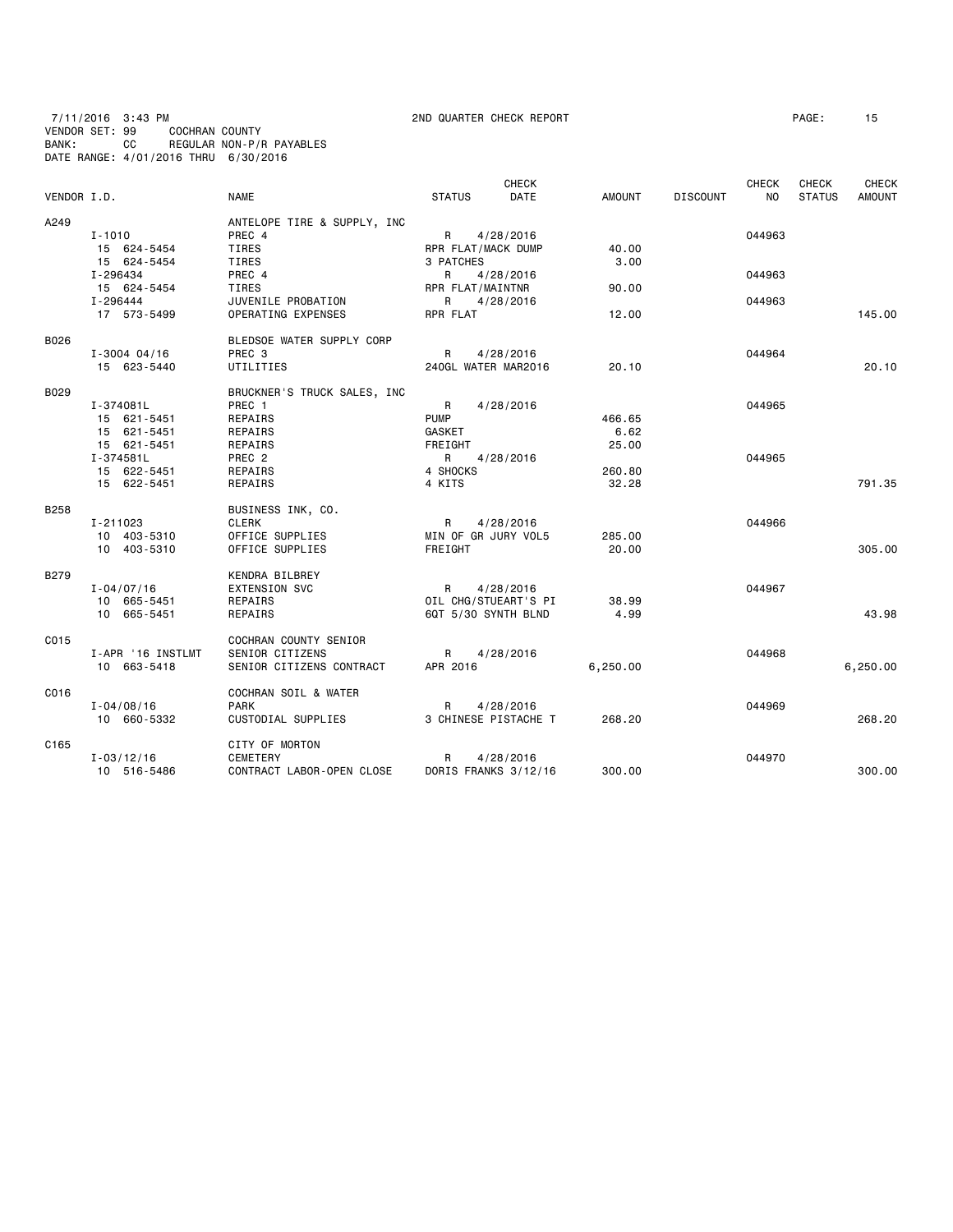7/11/2016 3:43 PM 2ND QUARTER CHECK REPORT PAGE: 16 VENDOR SET: 99 COCHRAN COUNTY BANK: CC REGULAR NON-P/R PAYABLES DATE RANGE: 4/01/2016 THRU 6/30/2016

| VENDOR I.D.      |                                                                                    | <b>NAME</b>                                                                                                            | <b>STATUS</b>                                   | <b>CHECK</b><br>DATE                                      | <b>AMOUNT</b>                       | <b>DISCOUNT</b> | <b>CHECK</b><br>NO | <b>CHECK</b><br><b>STATUS</b> | CHECK<br>AMOUNT |
|------------------|------------------------------------------------------------------------------------|------------------------------------------------------------------------------------------------------------------------|-------------------------------------------------|-----------------------------------------------------------|-------------------------------------|-----------------|--------------------|-------------------------------|-----------------|
| C340             | I-S0P005448<br>10 409-5420                                                         | COUNTY INFORMATION RESOURCE AG<br>NON-DEPT'L<br>TELECOMMUNICATIONS                                                     | R                                               | 4/28/2016<br>21 EMAIL ACCTS MAR16                         | 42.00                               |                 | 044971             |                               | 42.00           |
| D027             | I-5847330<br>10 650-5590<br>10 650-5590<br>10 650-5310                             | <b>DEMCO</b><br>LIBRARY<br><b>BOOKS</b><br><b>BOOKS</b><br>OFFICE SUPPLIES                                             | R<br>2EA INK/DATER                              | 4/28/2016<br>JACKET CVR 2.5mil 30<br>3RL CVR TAPE 1/2"x72 | 52.95<br>21.91<br>13.59             |                 | 044972             |                               | 88.45           |
| D <sub>153</sub> | $I-GR$ JURY $4/21/16$<br>10 435-5499                                               | SHANNA DEWBRE<br>DISTRICT COURT<br>MISCELLANEOUS                                                                       | R                                               | 4/28/2016<br>SNACKS/GR JURY; FAM \$                       | 5.00                                |                 | 044973             |                               | 5.00            |
| E057             | I-964073<br>10 490-5335                                                            | ELECTION SYSTEMS & SOFTWARE<br>ELECTIONS<br>ELECTION SUPPLIES                                                          | R                                               | 4/28/2016<br>5 LAYOUT CHG/REP RUN                         | 75.00                               |                 | 044974             |                               | 75.00           |
| F107             | $I - 49609$<br>10 409-5571<br>10 409-5571                                          | FORMAN'S PICK-UP PALS, INC.<br>NON-DEPT'L/VETERANS VAN<br>CAPITAL OUTLAY<br>CAPITAL OUTLAY                             | R                                               | 4/28/2016<br>OWEN RUN BRDS EOW.OC<br>INCLUDES INSTALLATIO | 508.00                              |                 | 044975             |                               | 508.00          |
| G005             | I-VEH LEASE $#22/16$<br>17 573-5464                                                | <b>GENERAL FUND</b><br>JUVENILE PROBATION<br>VEHICLE LEASE                                                             | R                                               | 4/28/2016<br>VEHICLE LEASE APR 20                         | 833.00                              |                 | 044976             |                               | 833,00          |
| G031             | I-9087055795<br>10 510-5332<br>10 650-5332<br>15 624-5356                          | GRAINGER<br>CRTHSE/LIBRARY/PREC 4<br>CUSTODIAL SUPPLIES<br>CUSTODIAL SUPPLIES<br>ROAD MATERIALS & SUPPLIES             | R<br>3 FIRE EXTINGUISHER<br>2 FIRE EXTINGUISHER | 4/28/2016<br>FIRE EXTINGUISHER #5                         | 101.97<br>33.99<br>67.98            |                 | 044977             |                               | 203.94          |
| G098             | I-005209905<br>10 560-5334<br>10 560-5334                                          | GALL'S INC.<br>SHERIFF<br>OTHER SUPPLIES<br>OTHER SUPPLIES                                                             | R<br>SHIPPING                                   | 4/28/2016<br>2 LIFE SAVING COMMEN                         | 35.98<br>8.95                       |                 | 044978             |                               | 44.93           |
| G105             | I-TIRE SEALER 04/16<br>10 660-5454                                                 | ROGER GUAJARDO<br><b>PARK</b><br>TIRES                                                                                 | R<br>TIRE SEALER                                | 4/28/2016                                                 | 100.00                              |                 | 044979             |                               | 100,00          |
| H242             | I-TSLA CONF 2016<br>10 650-5427<br>10<br>650-5427<br>650-5427<br>10<br>10 650-5427 | DANA HEFLIN<br>LIBRARY<br>CONTINUING EDUCATION<br>CONTINUING EDUCATION<br>CONTINUING EDUCATION<br>CONTINUING EDUCATION | R<br>LODGING TAX<br>VALET PARK/1                | 4/28/2016<br>1260 MI TO/FR HOUSTO<br>4 NITES/HOUSTON 4/18 | 680.40<br>676.00<br>114.92<br>32.48 |                 | 044980             |                               |                 |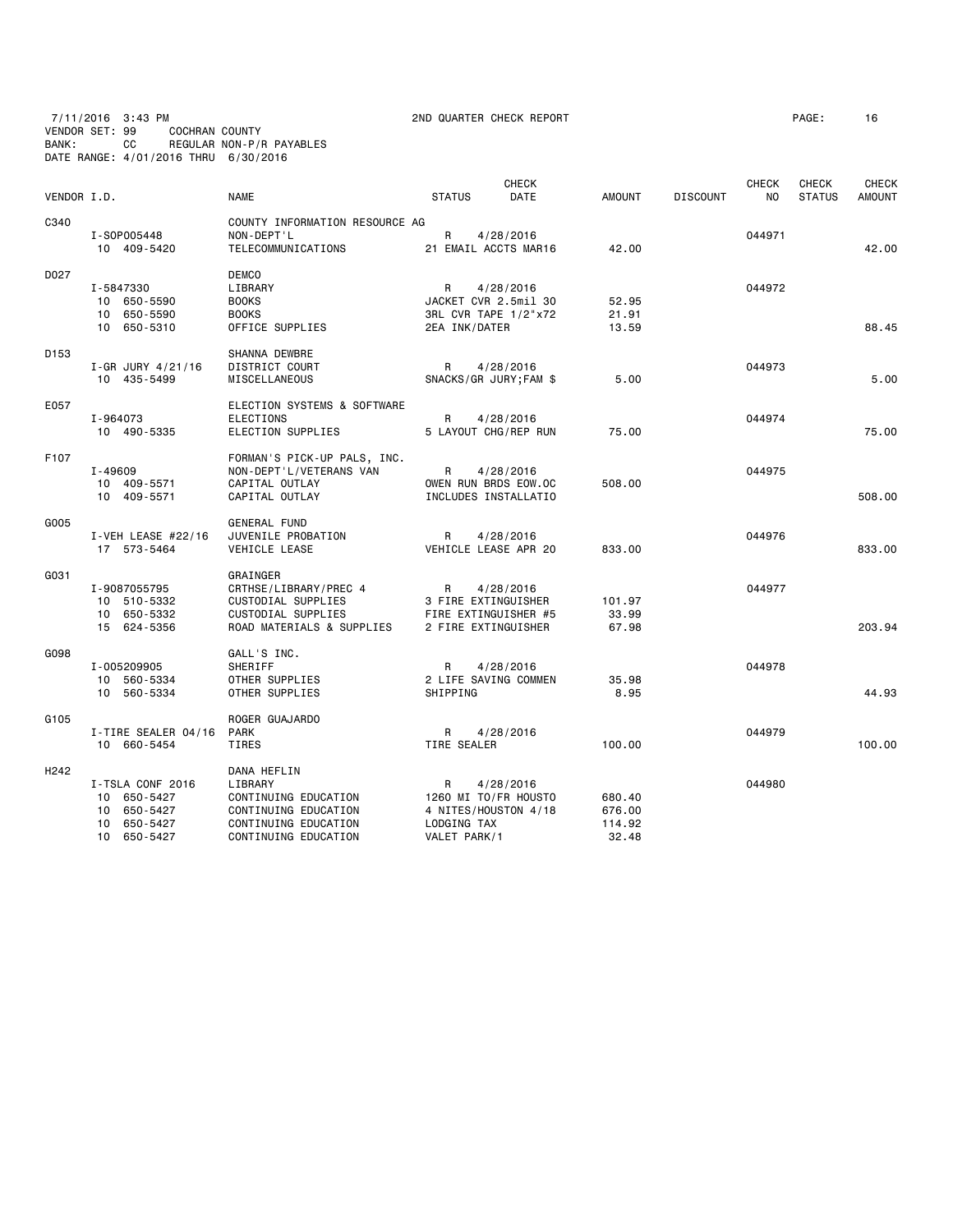7/11/2016 3:43 PM 2ND QUARTER CHECK REPORT PAGE: 17 VENDOR SET: 99 COCHRAN COUNTY BANK: CC REGULAR NON-P/R PAYABLES DATE RANGE: 4/01/2016 THRU 6/30/2016

| VENDOR I.D.      |                                                               | <b>NAME</b>                                                                                            | <b>STATUS</b>                                            | <b>CHECK</b><br><b>DATE</b> | <b>AMOUNT</b>           | <b>DISCOUNT</b> | <b>CHECK</b><br>N <sub>O</sub> | CHECK<br><b>STATUS</b> | <b>CHECK</b><br><b>AMOUNT</b> |
|------------------|---------------------------------------------------------------|--------------------------------------------------------------------------------------------------------|----------------------------------------------------------|-----------------------------|-------------------------|-----------------|--------------------------------|------------------------|-------------------------------|
| H <sub>242</sub> | I-TSLA CONF 2016<br>10 650-5427<br>10 650-5427<br>10 650-5427 | CONT<br>DANA HEFLIN<br>LIBRARY<br>CONTINUING EDUCATION<br>CONTINUING EDUCATION<br>CONTINUING EDUCATION | R<br>PARK/3<br>SALES TAX/PARK<br>MEALS, TIPS             | 4/28/2016                   | 90.00<br>10.12<br>81.54 |                 | 044980                         |                        | 1,685.46                      |
| H301             | I-040716 JUV#824<br>17 573-5413.004                           | HAYS COUNTY TREASURER<br>JUVENILE PROBATION<br>Other Placements                                        | R<br>31 DAYS/POST(S) #824                                | 4/28/2016                   | 3,410.00                |                 | 044981                         |                        | 3,410.00                      |
| J049             | I-LOCAL MATCH 04/16<br>10 571-5472                            | JUVENILE PROBATION FUND<br>JUVENILE PROBATION<br>LOCAL SUPPORT-JUV BOARD                               | R<br>LOCAL FUNDS MATCH AP                                | 4/28/2016                   | 6,666.00                |                 | 044982                         |                        | 6,666.00                      |
| J069             | I-2016 DUES/SEARS<br>17 573-5499                              | JUVENILE JUSTICE ASS'N OF TEXA<br>JUVENILE PROBATION<br>OPERATING EXPENSES                             | R<br><b>2016 DUES</b>                                    | 4/28/2016                   | 40.00                   |                 | 044983                         |                        | 40.00                         |
| L214             | $I - C - 16 - 064$<br>19 435-5409<br>19 435-5409              | LUBBOCK COUNTY, OFFICE OF<br>DISPUTE RESOLUTION<br>DISPUTE RESOLUTION<br>DISPUTE RESOLUTION            | $\mathsf{R}$<br>MILEAGE TO LVND<br>SEALY v RAMSEY 3/28   | 4/28/2016                   | 34.56<br>200.00         |                 | 044984                         |                        | 234.56                        |
| MO <sub>11</sub> | I-4005273<br>10 560-5454<br>I-4005351<br>10 560-5454          | MCWHORTER'S LTD<br>SHERIFF<br>TIRES<br>SHERIFF<br>TIRES                                                | R<br>FLAT/ '10 CVP, PL#1078<br>R<br>RPR FLAT/'12 FORD F2 | 4/28/2016<br>4/28/2016      | 13.65<br>13.65          |                 | 044985<br>044985               |                        | 27.30                         |
| M299             | $I - 510$<br>10 560-5499                                      | <b>MORTON SELF STORAGE</b><br>SHERIFF<br>MISCELLANEOUS                                                 | R<br>STORAGE APR16                                       | 4/28/2016                   | 50.00                   |                 | 044986                         |                        | 50.00                         |
| M316             | I-N5878563<br>10 409-5411                                     | MAIL FINANCE<br>NON-DEPT'L<br>MAINTENANCE CONTRACTS                                                    | R<br>POSTG MCH LEASE 5/8-                                | 4/28/2016                   | 737.91                  |                 | 044987                         |                        | 737.91                        |
| <b>N095</b>      | I-11271770 03/16<br>10 403-5311<br>10 403-5311                | NEOFUNDS BY NEOPOST<br><b>CLERK</b><br>POSTAL EXPENSES<br>POSTAL EXPENSES                              | $\mathsf{R}$<br>POSTAGE 3/28/16<br><b>FINANCE CHGS</b>   | 4/28/2016                   | 1,000.00<br>18.09       |                 | 044988                         |                        | 1,018.09                      |
| 0037             | I-CPS#4449 040516<br>10 435-5400                              | ANGELA OVERMAN, ATTY AT LAW<br>DISTRICT COURT<br>ATTORNEY AD LITEM                                     | R<br>ADV HRNG/CPS(P)                                     | 4/28/2016                   | 300.00                  |                 | 044989                         |                        | 300,00                        |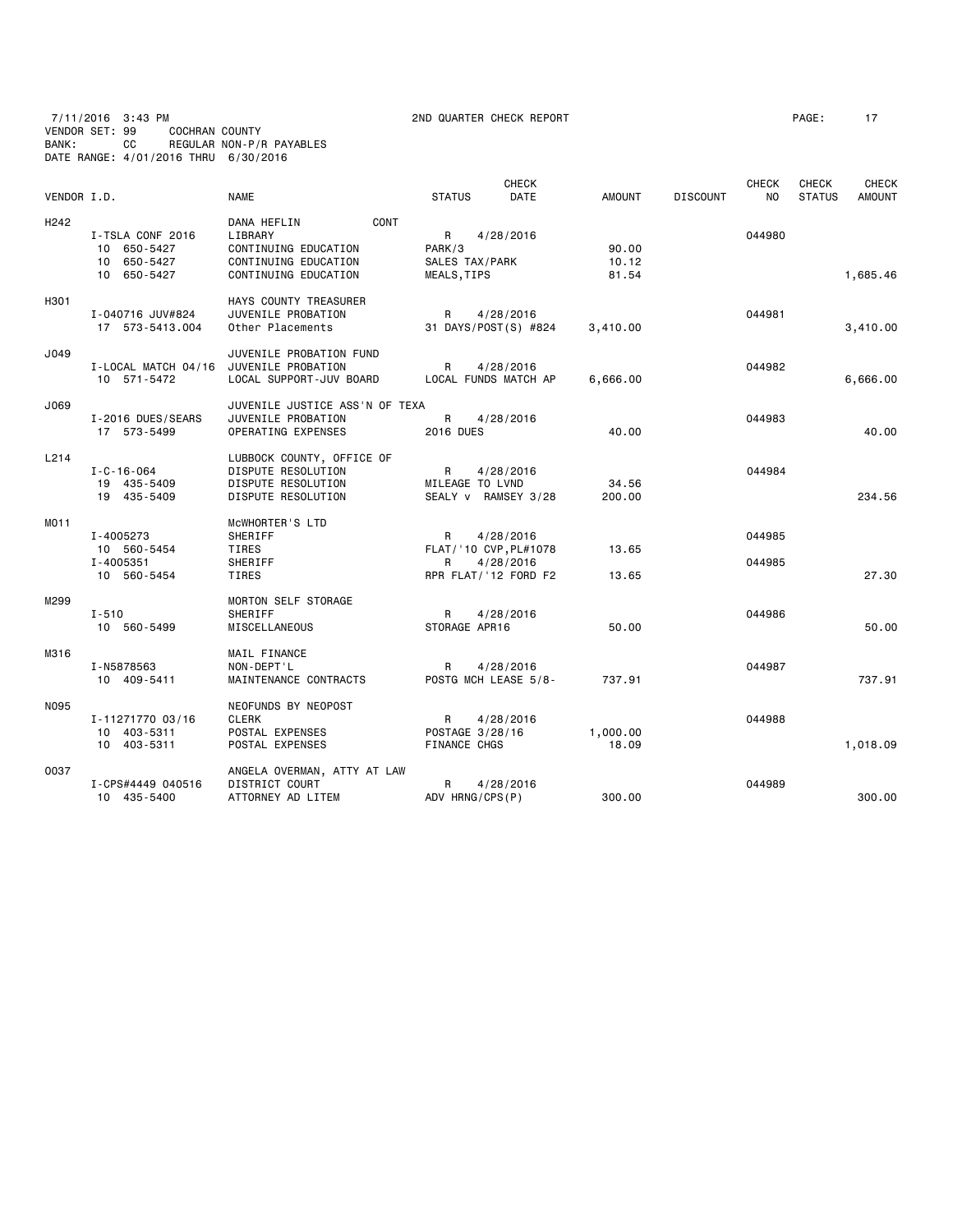7/11/2016 3:43 PM 2ND QUARTER CHECK REPORT PAGE: 18 VENDOR SET: 99 COCHRAN COUNTY BANK: CC REGULAR NON-P/R PAYABLES DATE RANGE: 4/01/2016 THRU 6/30/2016

| AGE: | 18 |  |
|------|----|--|
|------|----|--|

| VENDOR I.D.      |                                                                                                                                                                                                                    | <b>NAME</b>                                                                                                                                                                                                                      | <b>STATUS</b>                                                                                                  | <b>CHECK</b><br><b>DATE</b>                                                                                                                   | <b>AMOUNT</b>                                                                                            | <b>DISCOUNT</b> | CHECK<br>N <sub>O</sub> | <b>CHECK</b><br><b>STATUS</b> | <b>CHECK</b><br><b>AMOUNT</b> |
|------------------|--------------------------------------------------------------------------------------------------------------------------------------------------------------------------------------------------------------------|----------------------------------------------------------------------------------------------------------------------------------------------------------------------------------------------------------------------------------|----------------------------------------------------------------------------------------------------------------|-----------------------------------------------------------------------------------------------------------------------------------------------|----------------------------------------------------------------------------------------------------------|-----------------|-------------------------|-------------------------------|-------------------------------|
| 0041             | I-1ST QTR FEES 2016<br>10 000-2206.003                                                                                                                                                                             | OMNIBASE SERVICES OF TEXAS, LP<br>JUSTICE OF PEACE<br>Omni Collection Fee                                                                                                                                                        | R<br>1ST QTR FEES 2016                                                                                         | 4/28/2016                                                                                                                                     | 72.00                                                                                                    |                 | 044990                  |                               | 72.00                         |
| P017             | $I$ -JAIL 4/1/16<br>10 560-5311                                                                                                                                                                                    | POSTMASTER<br>SHERIFF/JAIL<br>POSTAL EXPENSES                                                                                                                                                                                    | R                                                                                                              | 4/28/2016<br>2 RLS FOREVER STAMPS                                                                                                             | 98.00                                                                                                    |                 | 044991                  |                               | 98,00                         |
| P021             | I-2958836021 2016<br>10 650-5590                                                                                                                                                                                   | PEOPLE<br>LIBRARY<br><b>BOOKS</b>                                                                                                                                                                                                | R<br>53 ISSUES @2.19                                                                                           | 4/28/2016                                                                                                                                     | 116.07                                                                                                   |                 | 044992                  |                               | 116.07                        |
| P073             | I-0022343<br>650-5590<br>10<br>650-5590<br>10<br>650-5590<br>10<br>650-5590<br>10<br>10 650-5590<br>10<br>650-5590<br>10 650-5590<br>10 650-5590<br>10 650-5590<br>650-5590<br>10<br>10<br>650-5590<br>10 650-5590 | THE PENWORTHY COMPANY<br>LIBRARY<br><b>BOOKS</b><br><b>BOOKS</b><br><b>BOOKS</b><br><b>BOOKS</b><br><b>BOOKS</b><br><b>BOOKS</b><br><b>BOOKS</b><br><b>BOOKS</b><br><b>BOOKS</b><br><b>BOOKS</b><br><b>BOOKS</b><br><b>BOOKS</b> | R<br>THE BIG CASE<br>CRASH, BOOM, ROAR!<br>THE JOURNEY HOME<br>SCUBA-CAT<br>SUPER ANIMALS!<br>WE LOVER SOCCER! | 4/28/2016<br>DEADLY DISEASE OF DO<br>THE GALACTIC GOAL #4<br>GETSCOOP,GERONIMO<br>NIGHTPUPPET PEOPL<br>NIGHTMARECLOWN ST<br>SPLAT THE CATCHIC | 12.49<br>12.49<br>18.96<br>17.96<br>17.96<br>12.49<br>17.49<br>17.49<br>12.49<br>12.49<br>12.49<br>12.49 |                 | 044993                  |                               | 177.29                        |
| S <sub>149</sub> | I-16 DUES/WEBER<br>10 560-5481                                                                                                                                                                                     | SHERIFFS' ASSOCIATION OF<br>SHERIFF<br>DUES AND REGISTRATION                                                                                                                                                                     | R                                                                                                              | 4/28/2016<br>2016 MEMBERSHIP DUES                                                                                                             | 25.00                                                                                                    |                 | 044994                  |                               | 25,00                         |
| S195             | I-DNTL/WEBSTER 04/14 JAIL<br>10 512-5391<br>10 512-5391<br>10 512-5391<br>10 512-5391                                                                                                                              | SOUTH PLAINS RURAL HEALTH<br>MEDICAL CARE-PRISONERS<br>MEDICAL CARE-PRISONERS<br>MEDICAL CARE-PRISONERS<br>MEDICAL CARE-PRISONERS                                                                                                | R<br><b>EXAM</b><br>WALK-IN FEE<br>X-RAYS<br>2 EXTRACTIONS                                                     | 4/28/2016                                                                                                                                     | 67.05<br>15.00<br>98.34<br>312.90                                                                        |                 | 044995                  |                               | 493.29                        |
| S242             | I-000621 041316<br>10 512-5333                                                                                                                                                                                     | SAM'S CLUB<br>JAIL<br>FOOD-PRISONERS                                                                                                                                                                                             | R<br>4 DRINK BOX                                                                                               | 4/28/2016                                                                                                                                     | 39.92                                                                                                    |                 | 044996                  |                               | 39.92                         |
| S316             | I-SAN MARCOS 04/16<br>17 573-5427<br>17 573-5427                                                                                                                                                                   | <b>BRYANT SEARS</b><br>JUVENILE PROBATION<br>TRAVEL & TRAINING                                                                                                                                                                   | R<br>LODGING TAX                                                                                               | 4/28/2016<br>3 NITES/SAN MARCOS 4                                                                                                             | 297.00<br>44.55                                                                                          |                 | 044997                  |                               |                               |
|                  | 17 573-5427                                                                                                                                                                                                        | TRAVEL & TRAINING<br>TRAVEL & TRAINING                                                                                                                                                                                           | MEALS, TIPS                                                                                                    |                                                                                                                                               | 90.00                                                                                                    |                 |                         |                               | 431.55                        |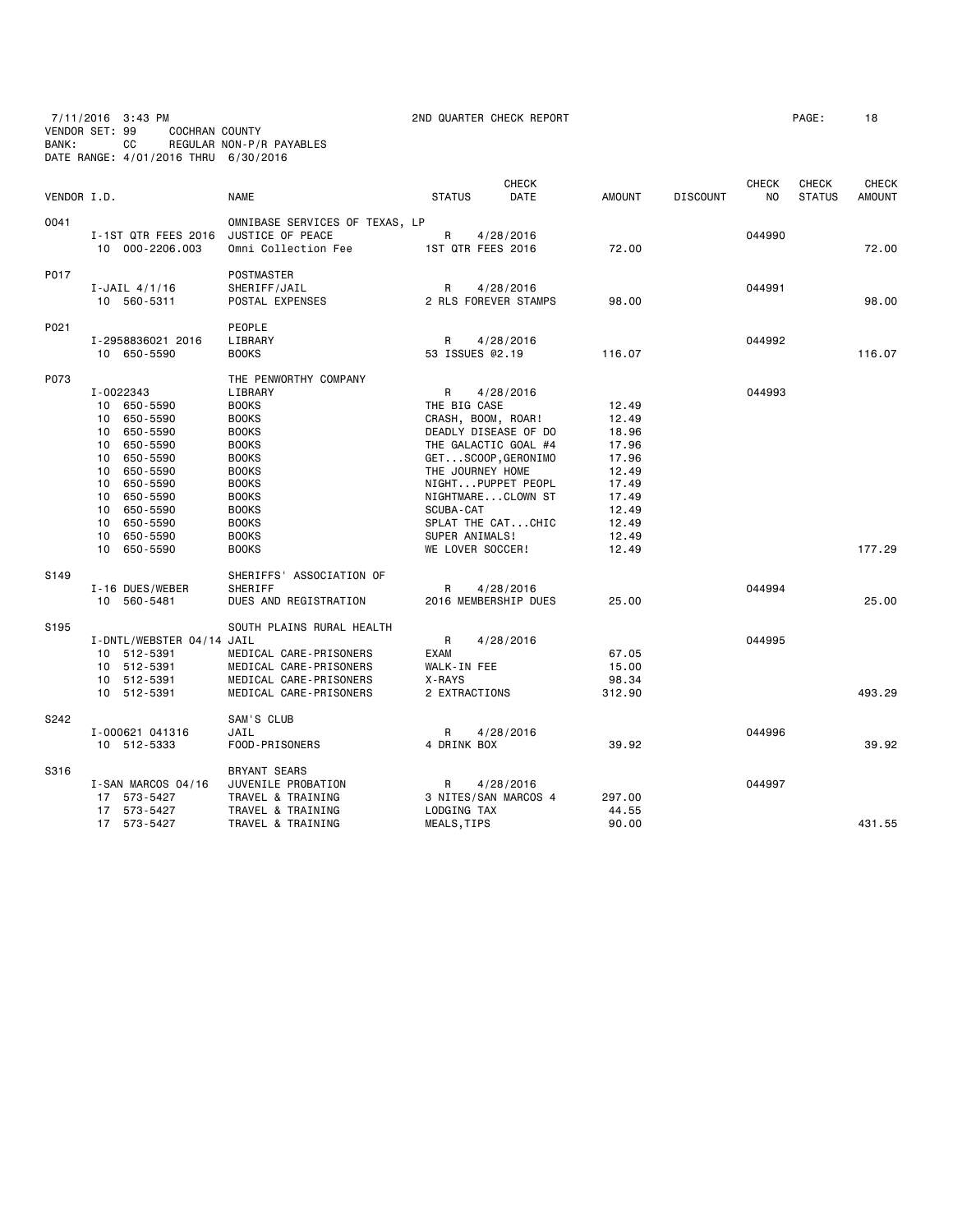7/11/2016 3:43 PM 2ND QUARTER CHECK REPORT PAGE: 19 VENDOR SET: 99 COCHRAN COUNTY BANK: CC REGULAR NON-P/R PAYABLES DATE RANGE: 4/01/2016 THRU 6/30/2016

|             |                   |                               |                      | <b>CHECK</b> |               |                 | <b>CHECK</b>   | <b>CHECK</b>  | <b>CHECK</b>  |
|-------------|-------------------|-------------------------------|----------------------|--------------|---------------|-----------------|----------------|---------------|---------------|
| VENDOR I.D. |                   | <b>NAME</b>                   | <b>STATUS</b>        | <b>DATE</b>  | <b>AMOUNT</b> | <b>DISCOUNT</b> | N <sub>O</sub> | <b>STATUS</b> | <b>AMOUNT</b> |
| S331        |                   | STANDARD COFFEE SERVICE       |                      |              |               |                 |                |               |               |
|             | I-160966579013    | NON-DEPT'L                    | R                    | 4/28/2016    |               |                 | 044998         |               |               |
|             | 10 409-5300       | COUNTY-WIDE SUPPLIES          | 3BX AAA REG          |              | 113.97        |                 |                |               |               |
|             | 10 409-5300       | COUNTY-WIDE SUPPLIES          | 1BX AAA DECAF        |              | 52.39         |                 |                |               |               |
|             | 10 409-5300       | COUNTY-WIDE SUPPLIES          | 1BX TEA BAGS         |              | 27.71         |                 |                |               |               |
|             | 409-5300<br>10    | COUNTY-WIDE SUPPLIES          | 4BX CREAMER          |              | 31.96         |                 |                |               |               |
|             | 10 409-5300       | COUNTY-WIDE SUPPLIES          | 1BX COCOA W/MM       |              | 18.91         |                 |                |               |               |
|             | 10 409-5300       | COUNTY-WIDE SUPPLIES          | <b>ENERGY SURCHG</b> |              | 1.80          |                 |                |               | 246.74        |
| T009        |                   | TEXAS ASSOCIATION OF COUNTIES |                      |              |               |                 |                |               |               |
|             | I-R254740/16 CIA  | <b>TREASURER</b>              | R                    | 4/28/2016    |               |                 | 044999         |               |               |
|             | 10 497-5427       | CONTINUING EDUCATION          | 2016 CONF OF CO INVE |              | 225,00        |                 |                |               | 225,00        |
| T083        |                   | TYLER TECHNOLOGIES, INC       |                      |              |               |                 |                |               |               |
|             | I-025-154155      | NON-DEPT'L                    | R                    | 4/28/2016    |               |                 | 045000         |               |               |
|             | 10 409-5411       | MAINTENANCE CONTRACTS         | MONTHLY NETWORK MAIN |              | 220.50        |                 |                |               | 220.50        |
| T087        |                   | TEXAS DEPARTMENT OF HEALTH    |                      |              |               |                 |                |               |               |
|             | I-2000417         | <b>CLERK</b>                  | R                    | 4/28/2016    |               |                 | 045001         |               |               |
|             | 10 403-5310       | OFFICE SUPPLIES               | 2 REMOTE BIRTH ACCES |              | 3.66          |                 |                |               | 3.66          |
| T222        |                   | TEXAS JUDICIAL ACADEMY        |                      |              |               |                 |                |               |               |
|             | I-239340          | CO JUDGE/COMM'R CT            | R                    | 4/28/2016    |               |                 | 045002         |               |               |
|             | 15 610-5481       | DUES AND REGISTRATION         | MEMBERSHIP DUES 9/1/ |              | 200.00        |                 |                |               | 200,00        |
| T279        |                   | TEAGUE PEST CONTROL, INC.     |                      |              |               |                 |                |               |               |
|             | $I - 2230$        | <b>ACTIVITY BLDG</b>          | R                    | 4/28/2016    |               |                 | 045003         |               |               |
|             | 10 662-5332       | CUSTODIAL SUPPLIES            | <b>WEED MGMT</b>     |              | 75.00         |                 |                |               | 75.00         |
| T280        |                   | TIME                          |                      |              |               |                 |                |               |               |
|             | I-2945620173 2016 | LIBRARY                       | R.                   | 4/28/2016    |               |                 | 045004         |               |               |
|             | 10 650-5590       | <b>BOOKS</b>                  | 52 ISSUES            |              | 25.20         |                 |                |               | 25.20         |
| T286        |                   | MARIA F ALVARADO dba          |                      |              |               |                 |                |               |               |
|             | I-694107          | PREC 1                        | R                    | 4/28/2016    |               |                 | 045005         |               |               |
|             | 15 621-5454       | TIRES                         | RMV/RPL 2 TIRES      |              | 70.00         |                 |                |               |               |
|             | 15 621-5454       | TIRES                         | RPR FLAT/MTR GRDR    |              | 50.00         |                 |                |               |               |
|             | 15 621-5454       | <b>TIRES</b>                  | 2 TDF                |              | 10.00         |                 |                |               | 130.00        |
| U019        |                   | UNITED SUPERMARKETS, INC      |                      |              |               |                 |                |               |               |
|             | I-0540509 041316  | JAIL                          | R                    | 4/28/2016    |               |                 | 045006         |               |               |
|             | 10 512-5333       | FOOD-PRISONERS                | 4 CT LEMONADE        |              | 10.00         |                 |                |               |               |
|             | 10 512-5333       | FOOD-PRISONERS                | MT OLIVE CHIPS       |              | 4.99          |                 |                |               |               |
|             | 10 512-5333       | FOOD-PRISONERS                | 6 KOOL-AID           |              | 20,00         |                 |                |               |               |
|             | 10 512-5333       | FOOD-PRISONERS                | 2 DOLE SALAD         |              | 3.18          |                 |                |               |               |
|             | 10 512-5333       | FOOD-PRISONERS                | DOLE SHREDDED LETTUC |              | 2.99          |                 |                |               |               |
|             | 10 512-5333       | FOOD-PRISONERS                | <b>TOMATOES</b>      |              | 2.72          |                 |                |               |               |
|             | 10 512-5333       | FOOD-PRISONERS                | NAVEL ORANGES/2      |              | 6.98          |                 |                |               |               |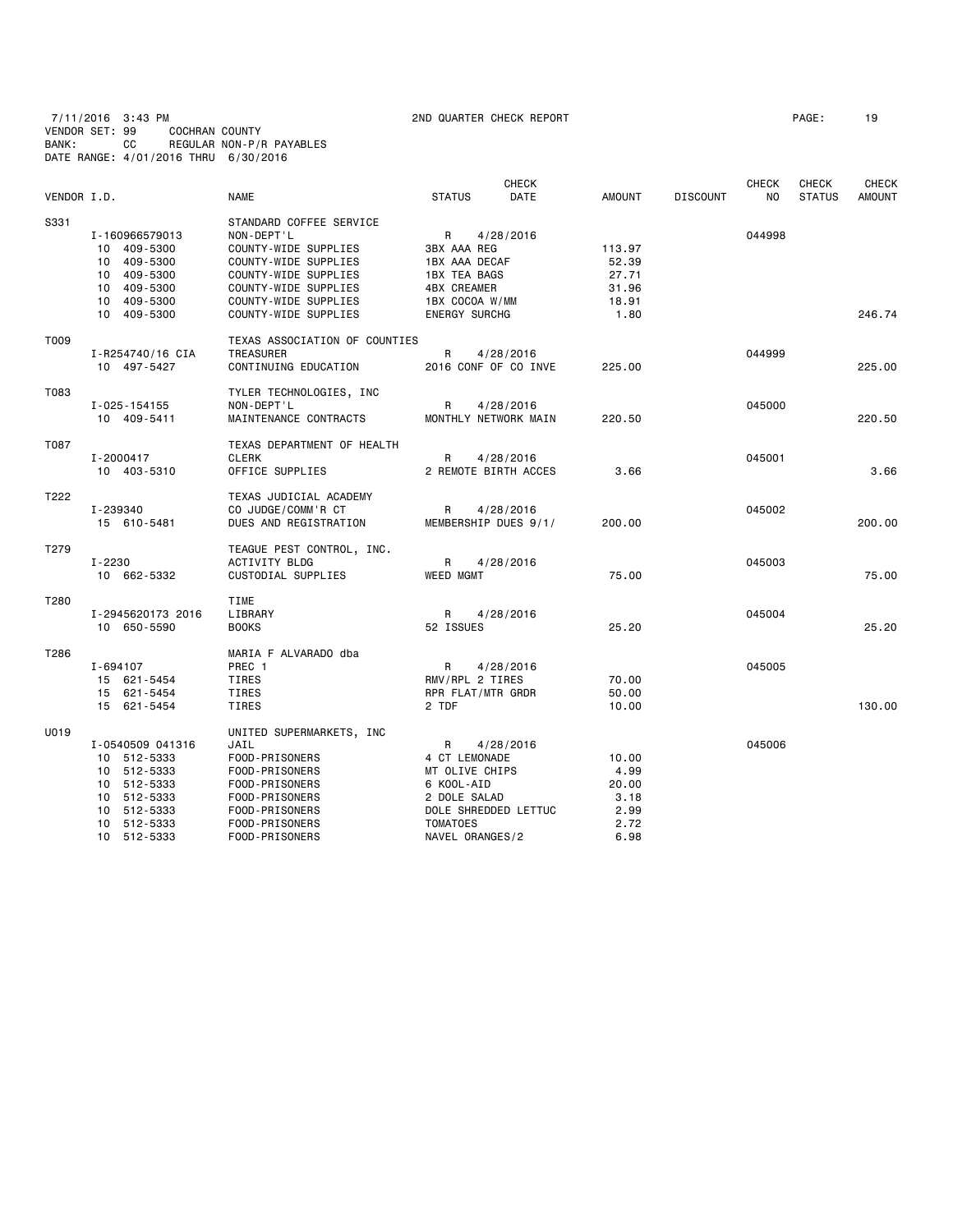7/11/2016 3:43 PM 2ND QUARTER CHECK REPORT PAGE: 20 VENDOR SET: 99 COCHRAN COUNTY BANK: CC REGULAR NON-P/R PAYABLES DATE RANGE: 4/01/2016 THRU 6/30/2016

|             |                  |                               | <b>CHECK</b>           |               |                 | <b>CHECK</b>   | <b>CHECK</b>  | <b>CHECK</b>  |
|-------------|------------------|-------------------------------|------------------------|---------------|-----------------|----------------|---------------|---------------|
| VENDOR I.D. |                  | <b>NAME</b>                   | <b>STATUS</b><br>DATE  | <b>AMOUNT</b> | <b>DISCOUNT</b> | N <sub>0</sub> | <b>STATUS</b> | <b>AMOUNT</b> |
| U019        |                  | UNITED SUPERMARKETS, INC-CONT |                        |               |                 |                |               |               |
|             | I-0540509 041316 | JAIL                          | R<br>4/28/2016         |               |                 | 045006         |               |               |
|             | 10 512-5333      | FOOD-PRISONERS                | RED DEL APPLES/2       | 9.98          |                 |                |               |               |
|             | 10 512-5333      | FOOD-PRISONERS                | <b>BAR S BACON</b>     | 3.99          |                 |                |               |               |
|             | 512-5333<br>10   | FOOD-PRISONERS                | JD S/E/C BISCUIT/2     | 11.98         |                 |                |               |               |
|             | 512-5333<br>10   | FOOD-PRISONERS                | JD SEC CROIS MS/2      | 11.98         |                 |                |               |               |
|             | 10 512-5333      | FOOD-PRISONERS                | <b>KFT CHEESE SNGL</b> | 12.99         |                 |                |               |               |
|             | 512-5333<br>10   | FOOD-PRISONERS                | FLOUR TORTILLAS        | 3.69          |                 |                |               |               |
|             | 10 512-5333      | FOOD-PRISONERS                | O/M CHOPPED HAM        | 3.49          |                 |                |               |               |
|             | 10 512-5333      | FOOD-PRISONERS                | O/M HAM/CHEESE         | 3.49          |                 |                |               |               |
|             | 512-5333<br>10   | FOOD-PRISONERS                | 213 FROZEN MEALS       | 606.33        |                 |                |               |               |
|             | 512-5333<br>10   | FOOD-PRISONERS                | SF CRNKL FRIES         | 4.99          |                 |                |               |               |
|             | 10 512-5333      | FOOD-PRISONERS                | O'BRIEN POT            | 1.99          |                 |                |               |               |
|             | 512-5333<br>10   | FOOD-PRISONERS                | TATER TREATS           | 4.99          |                 |                |               |               |
|             | 10 512-5333      | FOOD-PRISONERS                | 27 FROZEN MEALS        | 87.21         |                 |                |               |               |
|             | 10 512-5333      | FOOD-PRISONERS                | JUMBO EGGS             | 2.59          |                 |                |               |               |
|             | 10 512-5392      | MISCELLANEOUS SUPPLIES        | LIBMAN HEAVY DUTY      | 2.99          |                 |                |               | 823.54        |
| U036        |                  | UNIFIRST HOLDINGS, INC.       |                        |               |                 |                |               |               |
|             | I-831 2212121    | JAIL/SHERIFF                  | R<br>4/28/2016         |               |                 | 045007         |               |               |
|             | 10 512-5205      | UNIFORMS                      | UNIFORM SVC 4/11/16    | 25.90         |                 |                |               |               |
|             | 10 560-5205      | UNIFORMS                      | UNIFORM SVC 4/11/16    | 89.86         |                 |                |               |               |
|             | 10 560-5205      | UNIFORMS                      | DEFE CHG               | 7.10          |                 |                |               |               |
|             | I-831 2213466    | JAIL/SHERIFF                  | R<br>4/28/2016         |               |                 | 045007         |               |               |
|             | 10 512-5205      | UNIFORMS                      | UNIFORM SVC 4/18/16    | 21.40         |                 |                |               |               |
|             | 10 560-5205      | UNIFORMS                      | UNIFORM SVC 4/18/16    | 89.86         |                 |                |               |               |
|             | 10 560-5205      | UNIFORMS                      | DEFE CHG               | 7.10          |                 |                |               |               |
|             | I-831 2214829    | JAIL/SHERIFF                  | R<br>4/28/2016         |               |                 | 045007         |               |               |
|             | 10 512-5205      | UNIFORMS                      | UNIFORM SVC 4/25/16    | 21.40         |                 |                |               |               |
|             | 10 560-5205      | UNIFORMS                      | UNIFORM SVC 4/25/16    | 89.86         |                 |                |               |               |
|             | 10 560-5205      | UNIFORMS                      | DEFE CHG               | 7.10          |                 |                |               | 359.58        |
| V039        |                  | HIGINIO VASQUEZ JR. dba       |                        |               |                 |                |               |               |
|             | I-11100 032416   | JAIL                          | R<br>4/28/2016         |               |                 | 045008         |               |               |
|             | 512-5333<br>10   | FOOD-PRISONERS                | 8 FROZEN MEALS @2.79   | 22.32         |                 |                |               |               |
|             | 10 512-5333      | FOOD-PRISONERS                | 47 FROZEN MEALS @3.2   | 154.63        |                 |                |               |               |
|             | 10 512-5333      | FOOD-PRISONERS                | 2 SF SUGAR             | 11.58         |                 |                |               |               |
|             | 10 512-5333      | FOOD-PRISONERS                | NAVEL ORANGES          | 1.19          |                 |                |               |               |
|             | I-42100 031916   | JAIL                          | R<br>4/28/2016         |               |                 | 045008         |               |               |
|             | 10 512-5333      | FOOD-PRISONERS                | 3 OLD HOME WHITE BRD   | 6.27          |                 |                |               |               |
|             | 10 512-5333      | FOOD-PRISONERS                | <b>PRODUCE</b>         | 2.99          |                 |                |               |               |
|             | 10 512-5333      | FOOD-PRISONERS                | <b>BAG ORANGES</b>     | 4.99          |                 |                |               | 203.97        |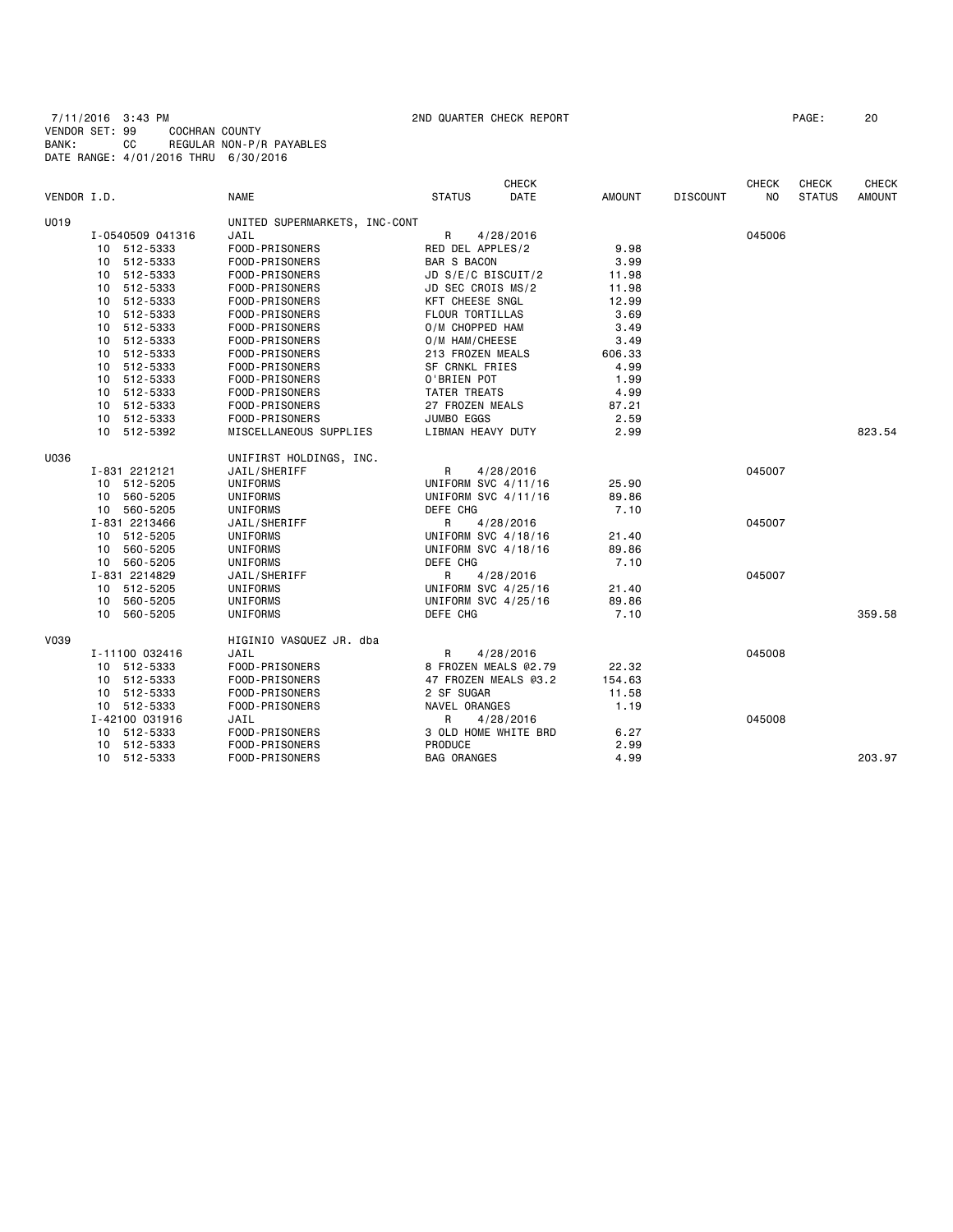7/11/2016 3:43 PM 2ND QUARTER CHECK REPORT PAGE: 21 VENDOR SET: 99 COCHRAN COUNTY BANK: CC REGULAR NON-P/R PAYABLES DATE RANGE: 4/01/2016 THRU 6/30/2016

| VENDOR I.D. |                                    | <b>NAME</b>                            | <b>STATUS</b>                     | CHECK<br>DATE              | <b>AMOUNT</b> | <b>DISCOUNT</b> | CHECK<br>NO | <b>CHECK</b><br><b>STATUS</b> | CHECK<br><b>AMOUNT</b> |
|-------------|------------------------------------|----------------------------------------|-----------------------------------|----------------------------|---------------|-----------------|-------------|-------------------------------|------------------------|
|             |                                    |                                        |                                   |                            |               |                 |             |                               |                        |
| <b>WOO7</b> |                                    | WEST, A THOMSON REUTERS BUSINESS       |                                   |                            |               |                 |             |                               |                        |
|             | I-833816060                        | <b>ATTORNEY</b>                        | R                                 | 4/28/2016                  |               |                 | 045009      |                               |                        |
|             | 10 475-5310                        | OFFICE SUPPLIES                        | TX RULES OF CT ST, V1             |                            | 91.00         |                 |             |                               |                        |
|             | 10 475-5310                        | OFFICE SUPPLIES                        | FED, VI PMPH 16                   |                            | 53.50         |                 |             |                               |                        |
|             | 10 475-5310                        | OFFICE SUPPLIES                        | LOCAL, VIII PMPH 16               |                            | 49.00         |                 |             |                               | 193.50                 |
| <b>WO10</b> |                                    | WEST TEXAS GAS INC                     |                                   |                            |               |                 |             |                               |                        |
|             | I-004036001501 04/16 PARK/SHOP     |                                        | R                                 | 4/28/2016                  |               |                 | 045010      |                               |                        |
|             | 10 660-5440                        | UTILITIES & IRRIGATION                 | GAS SVC 3/14-4/4/16               |                            | 10.00         |                 |             |                               |                        |
|             | 10 660-5440                        | UTILITIES & IRRIGATION                 | GRIP CHG                          |                            | 2.64          |                 |             |                               |                        |
|             | I-004036002501 04/16 PARK/SHOWBARN |                                        | R                                 | 4/28/2016                  |               |                 | 045010      |                               |                        |
|             | 10 660-5440                        | UTILITIES & IRRIGATION                 |                                   | 7.4MCF $3/14 - 4/4/16$ ; C | 27.82         |                 |             |                               |                        |
|             | 10 660-5440                        | UTILITIES & IRRIGATION                 |                                   | COST OF GAS (1.7440)       | 12.90         |                 |             |                               |                        |
|             | 10 660-5440                        | UTILITIES & IRRIGATION                 | <b>CUSTOMER CHG</b>               |                            | 10.00         |                 |             |                               |                        |
|             | 10 660-5440                        | UTILITIES & IRRIGATION                 | GRIP CHG                          |                            | 2.64          |                 |             |                               |                        |
|             | 10 660-5440                        | UTILITIES & IRRIGATION                 | RATE CASE SURCHG                  |                            | 0.73          |                 |             |                               |                        |
|             | I-004049022001 04/16 PREC 3        |                                        | R                                 | 4/28/2016                  |               |                 | 045010      |                               |                        |
|             | 15 623-5440                        | UTILITIES                              | GAS SVC 3/14-4/5/16               |                            | 13.70         |                 |             |                               |                        |
|             | 15 623-5440                        | UTILITIES                              | GRIP CHG                          |                            | 7.02          |                 |             |                               | 87.45                  |
| <b>W055</b> |                                    | WINDSTREAM COMMUNICATIONS SW           |                                   |                            |               |                 |             |                               |                        |
|             | I-266-0638 APR16                   | <b>MUSEUM</b>                          | R                                 | 4/28/2016                  |               |                 | 045011      |                               |                        |
|             | 10 652-5420                        | TELECOMMUNICATIONS                     | BASIC LOCAL SVC                   |                            | 50.69         |                 |             |                               |                        |
|             | 10 652-5420                        | TELECOMMUNICATIONS                     | OPTIONAL SVC                      |                            | 3.00          |                 |             |                               |                        |
|             | 10 652-5420                        | TELECOMMUNICATIONS                     | LONG DISTANCE SVC                 |                            | 6.10          |                 |             |                               |                        |
|             | I-266-5051 APR16                   | LIBRARY                                | R                                 | 4/28/2016                  |               |                 | 045011      |                               |                        |
|             | 10 650-5420                        | TELECOMMUNICATIONS                     |                                   | BASIC LOCAL SVC/2 LI       | 110.10        |                 |             |                               |                        |
|             | 10 650-5420                        | TELECOMMUNICATIONS                     | HI-SPEED INTERNET                 |                            | 49.99         |                 |             |                               |                        |
|             | 10 650-5420                        | TELECOMMUNICATIONS                     | LONG DISTANCE SVC                 |                            | 0.81          |                 |             |                               |                        |
|             | I-266-5074 APR16                   | ADULT PROBATION                        | R                                 | 4/28/2016                  |               |                 | 045011      |                               |                        |
|             | 10 570-5420                        | TELECOMMUNICATIONS                     | BASIC LOCAL SVC                   |                            | 48.95         |                 |             |                               |                        |
|             | 10 570-5420                        | TELECOMMUNICATIONS                     | OPTIONAL SVC                      |                            | 11.97         |                 |             |                               |                        |
|             | I-266-5161 APR16                   | TREASURER                              | R                                 | 4/28/2016                  |               |                 | 045011      |                               |                        |
|             | 10 497-5420                        | TELECOMMUNICATIONS                     | BASIC LOCAL SVC                   |                            | 48.95         |                 |             |                               |                        |
|             | 10 497-5420                        | TELECOMMUNICATIONS                     | LONG DISTANCE SVC                 |                            | 0.34          |                 |             |                               |                        |
|             | I-266-5171 APR16                   | TAX A/C                                | R                                 | 4/28/2016                  |               |                 | 045011      |                               |                        |
|             | 10 499-5420                        | TELECOMMUNICATIONS                     |                                   | BASIC LOCAL SVC/3 LI       | 155.02        |                 |             |                               |                        |
|             | 10 499-5420                        | TELECOMMUNICATIONS                     | HI-SPEED INTERNET                 |                            | 79.99         |                 |             |                               |                        |
|             | 10 499-5420                        | TELECOMMUNICATIONS                     | OPTIONAL SVC                      |                            | 28.42         |                 |             |                               |                        |
|             | 10 499-5420<br>I-266-5181 APR16    | TELECOMMUNICATIONS<br><b>ELECTIONS</b> | LONG DISTANCE SVC<br>R            |                            | 7.50          |                 | 045011      |                               |                        |
|             |                                    |                                        | BASIC LOCAL SVC                   | 4/28/2016                  |               |                 |             |                               |                        |
|             | 10 490-5420                        | TELECOMMUNICATIONS                     |                                   |                            | 51.06         |                 |             |                               |                        |
|             | 10 490-5420<br>10 490-5420         | TELECOMMUNICATIONS                     | OPTIONAL SVC<br>LONG DISTANCE SVC |                            | 3.00<br>6.10  |                 |             |                               |                        |
|             | I-266-5211 APR16                   | TELECOMMUNICATIONS<br>SHERIFF          | R                                 | 4/28/2016                  |               |                 | 045011      |                               |                        |
|             | 10 560-5420                        | TELECOMMUNICATIONS                     |                                   | BASIC LOCAL SVC/3 LI       | 169.99        |                 |             |                               |                        |
|             | 10 560-5420                        | TELECOMMUNICATIONS                     | LONG DISTANCE SVC                 |                            | 3.98          |                 |             |                               |                        |
|             | I-266-5215 APR16                   | <b>EXTENSION SVC</b>                   | R                                 | 4/28/2016                  |               |                 | 045011      |                               |                        |
|             |                                    |                                        |                                   |                            |               |                 |             |                               |                        |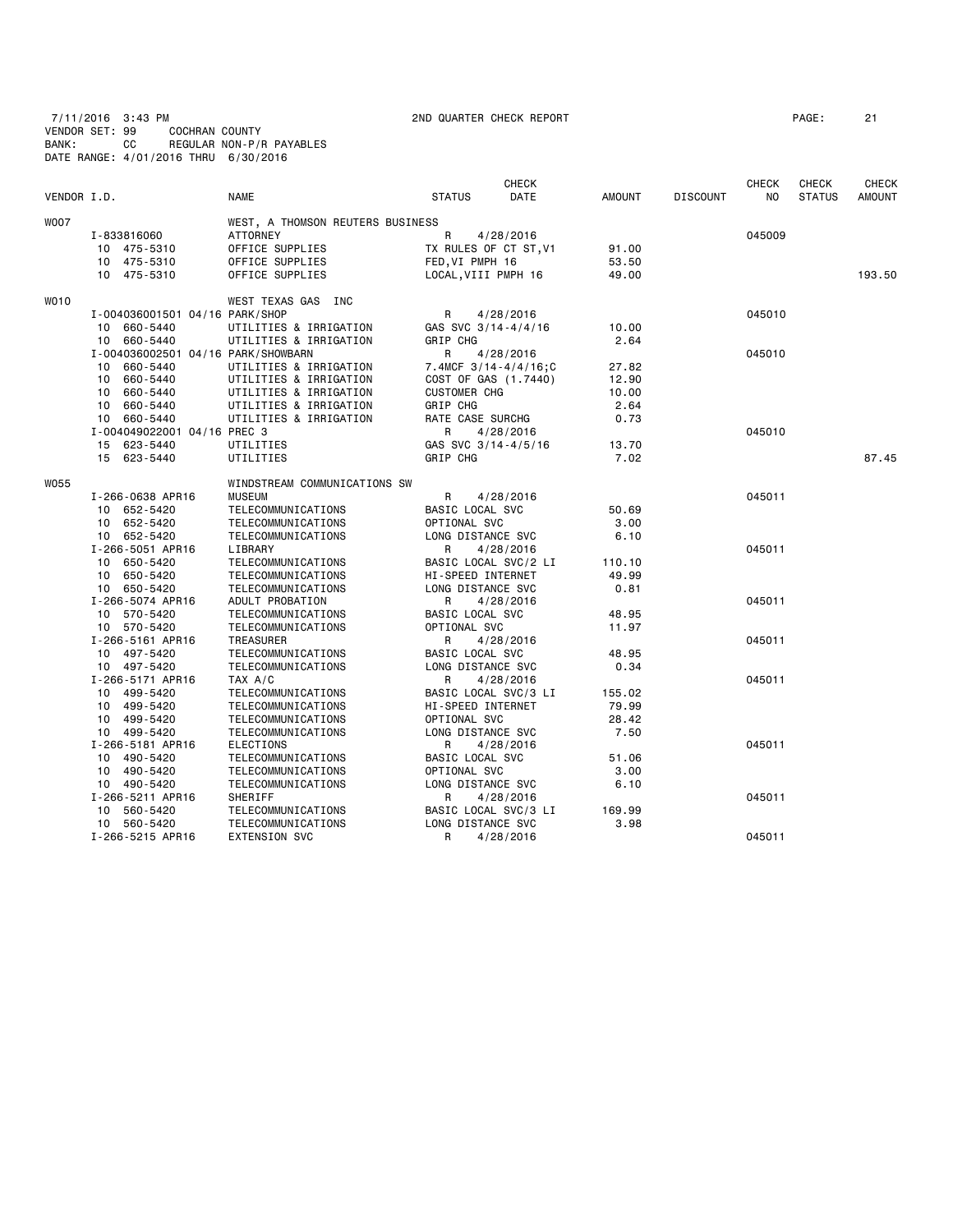7/11/2016 3:43 PM 2ND QUARTER CHECK REPORT PAGE: 22 VENDOR SET: 99 COCHRAN COUNTY BANK: CC REGULAR NON-P/R PAYABLES DATE RANGE: 4/01/2016 THRU 6/30/2016

|             |                     |                                |                      | <b>CHECK</b> |               |                 | <b>CHECK</b>   | <b>CHECK</b>  | <b>CHECK</b>  |
|-------------|---------------------|--------------------------------|----------------------|--------------|---------------|-----------------|----------------|---------------|---------------|
| VENDOR I.D. |                     | <b>NAME</b>                    | <b>STATUS</b>        | DATE         | <b>AMOUNT</b> | <b>DISCOUNT</b> | N <sub>O</sub> | <b>STATUS</b> | <b>AMOUNT</b> |
| W055        |                     | WINDSTREAM COMMUNICATIONS-CONT |                      |              |               |                 |                |               |               |
|             | I-266-5215 APR16    | <b>EXTENSION SVC</b>           | $\mathsf{R}$         | 4/28/2016    |               |                 | 045011         |               |               |
|             | 10 665-5420         | TELECOMMUNICATIONS             | BASIC LOCAL SVC/3 LI |              | 170.85        |                 |                |               |               |
|             | 665-5420<br>10      | TELECOMMUNICATIONS             | HI-SPEED INTERNET    |              | 39.99         |                 |                |               |               |
|             | 10 665-5420         | TELECOMMUNICATIONS             | LONG DISTANCE SVC    |              | 1.11          |                 |                |               |               |
|             | I-266-5302 APR16    | JUSTICE OF PEACE               | R                    | 4/28/2016    |               |                 | 045011         |               |               |
|             | 10 455-5420         | TELECOMMUNICATIONS             | BASIC LOCAL SVC      |              | 48.95         |                 |                |               |               |
|             | 10 455-5420         | TELECOMMUNICATIONS             | LONG DISTANCE SVC    |              | 3.03          |                 |                |               |               |
|             | I-266-5411 APR16    | JUVENILE PROBATION             | R                    | 4/28/2016    |               |                 | 045011         |               |               |
|             | 17 573-5499         | OPERATING EXPENSES             | BASIC LOCAL SVC      |              | 48.95         |                 |                |               |               |
|             | 17 573-5499         | OPERATING EXPENSES             | LONG DISTANCE SVC    |              | 0.34          |                 |                |               |               |
|             | I-266-5412 APR16    | DISTRICT COURT                 | R                    | 4/28/2016    |               |                 | 045011         |               |               |
|             | 10 435-5420         | TELECOMMUNICATIONS             | BASIC LOCAL SVC/2 LI |              | 115.05        |                 |                |               |               |
|             | 10 435-5420         | TELECOMMUNICATIONS             | HI-SPEED INTERNET    |              | 139.98        |                 |                |               |               |
|             | I-266-5450 APR16    | <b>CLERK</b>                   | R                    | 4/28/2016    |               |                 | 045011         |               |               |
|             | 10 403-5420         | TELECOMMUNICATIONS             | BASIC LOCAL SVC/3 LI |              | 170.34        |                 |                |               |               |
|             | 10 403-5420         | TELECOMMUNICATIONS             | OPTIONAL SVC         |              | 3.00          |                 |                |               |               |
|             | 10 403-5420         | TELECOMMUNICATIONS             | LONG DISTANCE SVC    |              | 13.35         |                 |                |               |               |
|             | I-266-5508 APR16    | CO JUDGE/COMM'R CT             | R                    | 4/28/2016    |               |                 | 045011         |               |               |
|             | 15 610-5420         | TELECOMMUNICATIONS             | BASIC LOCAL SVC/2 LI |              | 119.03        |                 |                |               |               |
|             | 15 610-5420         | TELECOMMUNICATIONS             | LONG DISTANCE SVC    |              | 1.28          |                 |                |               |               |
|             | I-266-5700 APR16    | SHERIFF                        | R                    | 4/28/2016    |               |                 | 045011         |               |               |
|             | 560-5420<br>10      | TELECOMMUNICATIONS             | BASIC LOCAL SVC      |              | 57.27         |                 |                |               |               |
|             | 10 560-5420         | TELECOMMUNICATIONS             | LONG DISTANCE SVC    |              | 0.39          |                 |                |               |               |
|             | I-266-5822 APR16    | AUDITOR/NON-DEPT'L             | R                    | 4/28/2016    |               |                 | 045011         |               |               |
|             | 10 495-5420         | TELECOMMUNICATIONS             | BASIC LOCAL SVC 266- |              | 51.30         |                 |                |               |               |
|             | 10 495-5420         | TELECOMMUNICATIONS             | <b>BUS BROADBAND</b> |              | 59.99         |                 |                |               |               |
|             | 10 495-5420         | TELECOMMUNICATIONS             | LONG DISTANCE SVC    |              | 0.09          |                 |                |               |               |
|             | 409-5420<br>10      | TELECOMMUNICATIONS             | FAX LINE 266-5629    |              | 51.31         |                 |                |               |               |
|             | 409-5420<br>10      | TELECOMMUNICATIONS             | HI-SPEED INTERNET    |              | 154.99        |                 |                |               |               |
|             | 10 409-5420         | TELECOMMUNICATIONS             | FAX LONG DISTANCE    |              | 0.60          |                 |                |               |               |
|             | I-266-8661 APR16    | ATTORNEY                       | R                    | 4/28/2016    |               |                 | 045011         |               |               |
|             | 10 475-5420         | TELECOMMUNICATIONS             | BASIC LOCAL SVC/2 LI |              | 114.18        |                 |                |               |               |
|             | 10 475-5420         | TELECOMMUNICATIONS             | HI-SPEED INTERNET    |              | 79.99         |                 |                |               |               |
|             | 10 475-5420         | TELECOMMUNICATIONS             | LONG DISTANCE SVC    |              | 0.44          |                 |                |               |               |
|             | I-266-8888 APR16    | SHERIFF                        | R                    | 4/28/2016    |               |                 | 045011         |               |               |
|             | 10 560-5420         | TELECOMMUNICATIONS             | FAX LINE & CRIME CON |              | 46.25         |                 |                |               |               |
|             | 10<br>560-5420      | TELECOMMUNICATIONS             | LONG DISTANCE SVC    |              | 0.25          |                 |                |               | 2,328.26      |
| W092        |                     | WTG FUELS, INC                 |                      |              |               |                 |                |               |               |
|             | I-15006-03496 MAR16 | SHERIFF                        | R                    | 4/28/2016    |               |                 | 045013         |               |               |
|             | 560-5330<br>10      | FUEL AND OIL                   | 42.52GL UNL/#107     |              | 68.89         |                 |                |               |               |
|             | 560-5330<br>10      | FUEL AND OIL                   | 6.5GL UNL/#133       |              | 10.50         |                 |                |               |               |
|             | 560-5330<br>10      | FUEL AND OIL                   | 35.76GL UNL/#134     |              | 59.21         |                 |                |               |               |
|             | 560-5330<br>10      | FUEL AND OIL                   | 13GL UNL/#105        |              | 20.36         |                 |                |               |               |
|             | 10<br>560-5330      | FUEL AND OIL                   | 26.56GL UNL/#121     |              | 43.36         |                 |                |               | 202.32        |
|             |                     |                                |                      |              |               |                 |                |               |               |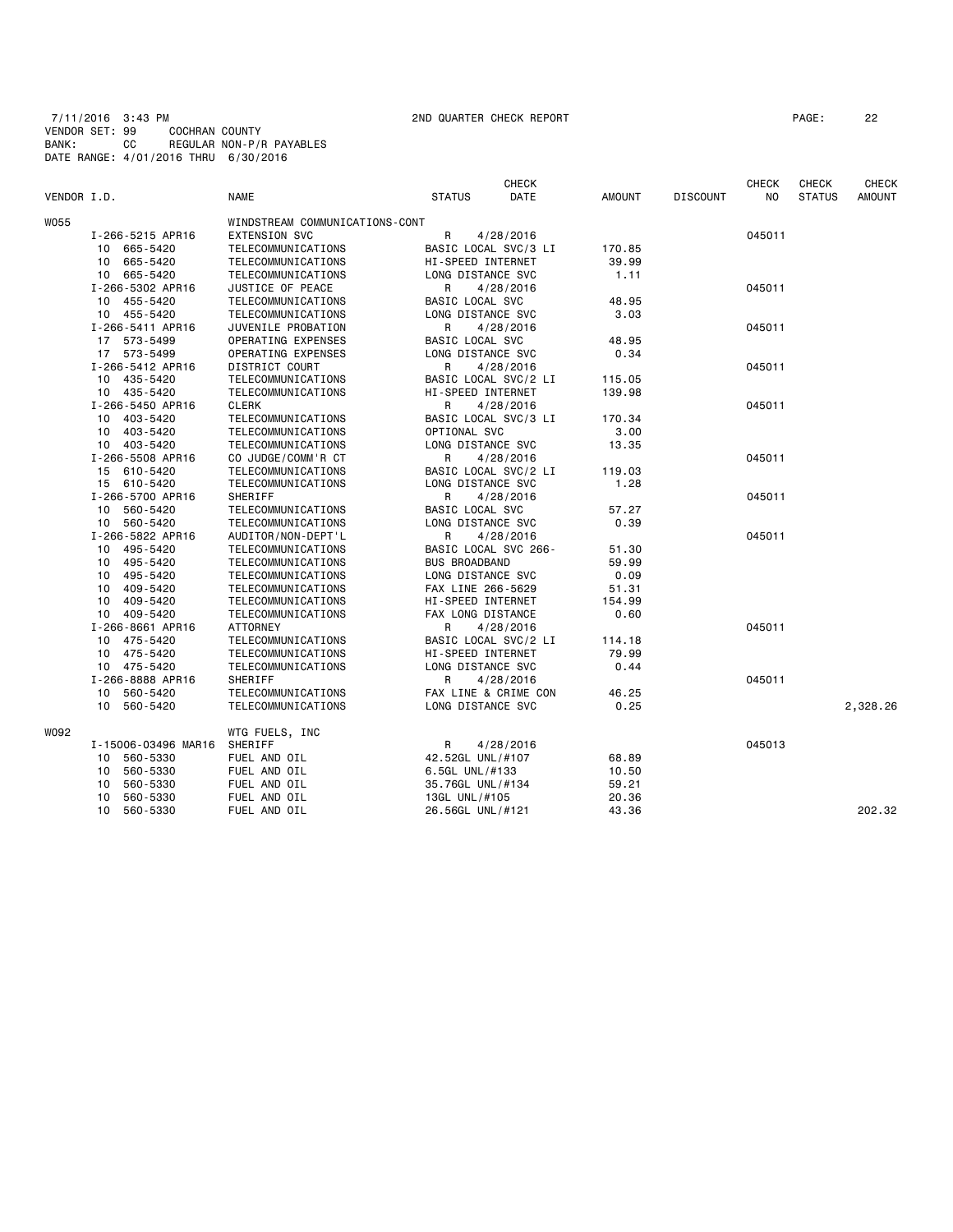7/11/2016 3:43 PM 2ND QUARTER CHECK REPORT PAGE: 23 VENDOR SET: 99 COCHRAN COUNTY BANK: CC REGULAR NON-P/R PAYABLES DATE RANGE: 4/01/2016 THRU 6/30/2016

| VENDOR I.D. |                                       | <b>NAME</b>                    | <b>STATUS</b>         | <b>CHECK</b><br><b>DATE</b> | <b>AMOUNT</b> | <b>DISCOUNT</b> | <b>CHECK</b><br>N <sub>O</sub> | <b>CHECK</b><br><b>STATUS</b> | <b>CHECK</b><br><b>AMOUNT</b> |
|-------------|---------------------------------------|--------------------------------|-----------------------|-----------------------------|---------------|-----------------|--------------------------------|-------------------------------|-------------------------------|
| <b>WO97</b> |                                       | WILDRED L. MATHENY dba         |                       |                             |               |                 |                                |                               |                               |
|             | $I - 1743$                            | CRTHSE/ACT BLDG/LIBRARY        | R                     | 4/28/2016                   |               |                 | 045014                         |                               |                               |
|             | 10 510-5332                           | CUSTODIAL SUPPLIES             | <b>SPRAY BUGS</b>     |                             | 70.00         |                 |                                |                               |                               |
|             | 10 662-5332                           | CUSTODIAL SUPPLIES             | <b>SPRAY BUGS</b>     |                             | 45.00         |                 |                                |                               |                               |
|             | 10 650-5332                           | CUSTODIAL SUPPLIES             | SPRAY BUGS            |                             | 35.00         |                 |                                |                               | 150.00                        |
| W115        |                                       | RAYMOND D WEBER, SHERIFF       |                       |                             |               |                 |                                |                               |                               |
|             | $I - 04/08/16$                        | JAIL                           | R                     | 4/28/2016                   |               |                 | 045015                         |                               |                               |
|             | 10 512-5333                           | FOOD-PRISONERS                 | 1 GAL ALLSUP'S MILK   |                             | 3.69          |                 |                                |                               |                               |
|             | 10 512-5333                           | FOOD-PRISONERS                 | 2 GAL ALLSUP'S MILK   |                             | 7.38          |                 |                                |                               |                               |
|             | 512-5333<br>10                        | FOOD-PRISONERS                 | 2 GAL ALLSUP'S MILK   |                             | 7.38          |                 |                                |                               |                               |
|             | 10 512-5333                           | FOOD-PRISONERS                 | 12 ALLSUP'S BREAD 4/  |                             | 9.54          |                 |                                |                               |                               |
|             | 10 512-5333                           | FOOD-PRISONERS                 | 12 ALLSUP'S BREAD 3/  |                             | 9.54          |                 |                                |                               |                               |
|             | $I - 04/22/16$                        | SHERIFF/JAIL                   | R                     | 4/28/2016                   |               |                 | 045015                         |                               |                               |
|             | 10 560-5427                           | CONTINUING EDUCATION           | MEAL, PAULA/SCHOOL 4/ |                             | 14.60         |                 |                                |                               |                               |
|             | 10 512-5333                           | FOOD-PRISONERS                 | 1 GAL ALLSUP'S MILK   |                             | 3.69          |                 |                                |                               |                               |
|             | 512-5333<br>10                        | FOOD-PRISONERS                 | APPLE JUICE/ALLSUP'S  |                             | 2.69          |                 |                                |                               |                               |
|             | 10 512-5333                           | FOOD-PRISONERS                 | 12 ALLSUP'S BREAD 4/  |                             | 9.54          |                 |                                |                               |                               |
|             | 10 512-5333                           | FOOD-PRISONERS                 | 2 GAL ALLSUP'S MILK   |                             | 7.38          |                 |                                |                               |                               |
|             | 10 512-5333                           | FOOD-PRISONERS                 | 12 ALLSUP'S BREAD 4/  |                             | 9.54          |                 |                                |                               |                               |
|             | $I - 04/25/16$                        | SHERIFF                        | R                     | 4/28/2016                   |               |                 | 045015                         |                               |                               |
|             | 10 560-5427                           | CONTINUING EDUCATION           | MEALS/ROSA, ELIDA 3/8 |                             | 24.42         |                 |                                |                               |                               |
|             | 10 560-5427                           | CONTINUING EDUCATION           | $MEAL/ELIDA$ 4/22/16  |                             | 10.49         |                 |                                |                               | 119.88                        |
| W164        |                                       | <b>WARREN CAT</b>              |                       |                             |               |                 |                                |                               |                               |
|             | I-PS020310412                         | PREC <sub>2</sub>              | R                     | 4/28/2016                   |               |                 | 045016                         |                               |                               |
|             | 15 622-5451                           | REPAIRS                        | 2 OIL FILTER ASSY #1  |                             | 62.68         |                 |                                |                               |                               |
|             | 15 622-5451                           | REPAIRS                        |                       | 2 FUEL FILTER #308-9        | 49.86         |                 |                                |                               |                               |
|             | I-PS020310720                         | PREC <sub>2</sub>              | R                     | 4/28/2016                   |               |                 | 045016                         |                               |                               |
|             | 15 622-5451                           | REPAIRS                        |                       | ELEMENT #386-2099/14        | 93.11         |                 |                                |                               | 205.65                        |
| W193        |                                       | WESTWARD AUTOMOTIVE REPAIR LLC |                       |                             |               |                 |                                |                               |                               |
|             | I-003819                              | NON-DEPT'L                     | R                     | 4/28/2016                   |               |                 | 045017                         |                               |                               |
|             | 10 409-5451                           | REPAIRS                        |                       | RPL ACTUATOR/11 F150        | 105.00        |                 |                                |                               |                               |
|             | 10 409-5451                           | REPAIRS                        | ACTUATOR #604-2046;1  |                             | 89.76         |                 |                                |                               | 194.76                        |
| W216        |                                       | CHRISTINA WOODS                |                       |                             |               |                 |                                |                               |                               |
|             | I-CPS#4449 040516                     | <b>DISTRICT COURT</b>          | R                     | 4/28/2016                   |               |                 | 045018                         |                               |                               |
|             | 10 435-5400                           | ATTORNEY AD LITEM              | ADV HRNG/CPS (CH)     |                             | 300,00        |                 |                                |                               | 300.00                        |
| X001        |                                       | <b>XCEL ENERGY</b>             |                       |                             |               |                 |                                |                               |                               |
|             | I-54-1324315-7 APR16 ALMOST ALL DEPTS |                                | R                     | 4/28/2016                   |               |                 | 045019                         |                               |                               |
|             | 518-5440<br>30                        | UTILITIES                      |                       | 300210167 RUNWAY LIG        | 45.30         |                 |                                |                               |                               |
|             | 10 510-5440                           | UTILITIES                      | 300240736 COURTHOUSE  |                             | 1,232.33      |                 |                                |                               |                               |
|             | 10<br>660-5440                        | UTILITIES & IRRIGATION         | 300265059 SOFTBALL P  |                             | 12.70         |                 |                                |                               |                               |
|             | 580-5440<br>10                        | UTILITIES [TOWER]              | 300282806 TOWER       |                             | 68.08         |                 |                                |                               |                               |
|             | 621-5440<br>15                        | UTILITIES                      | 300294119 PREC 1 SHO  |                             | 42.61         |                 |                                |                               |                               |
|             | 10<br>650-5440                        | UTILITIES                      | 300338546 LIBRARY     |                             | 94.51         |                 |                                |                               |                               |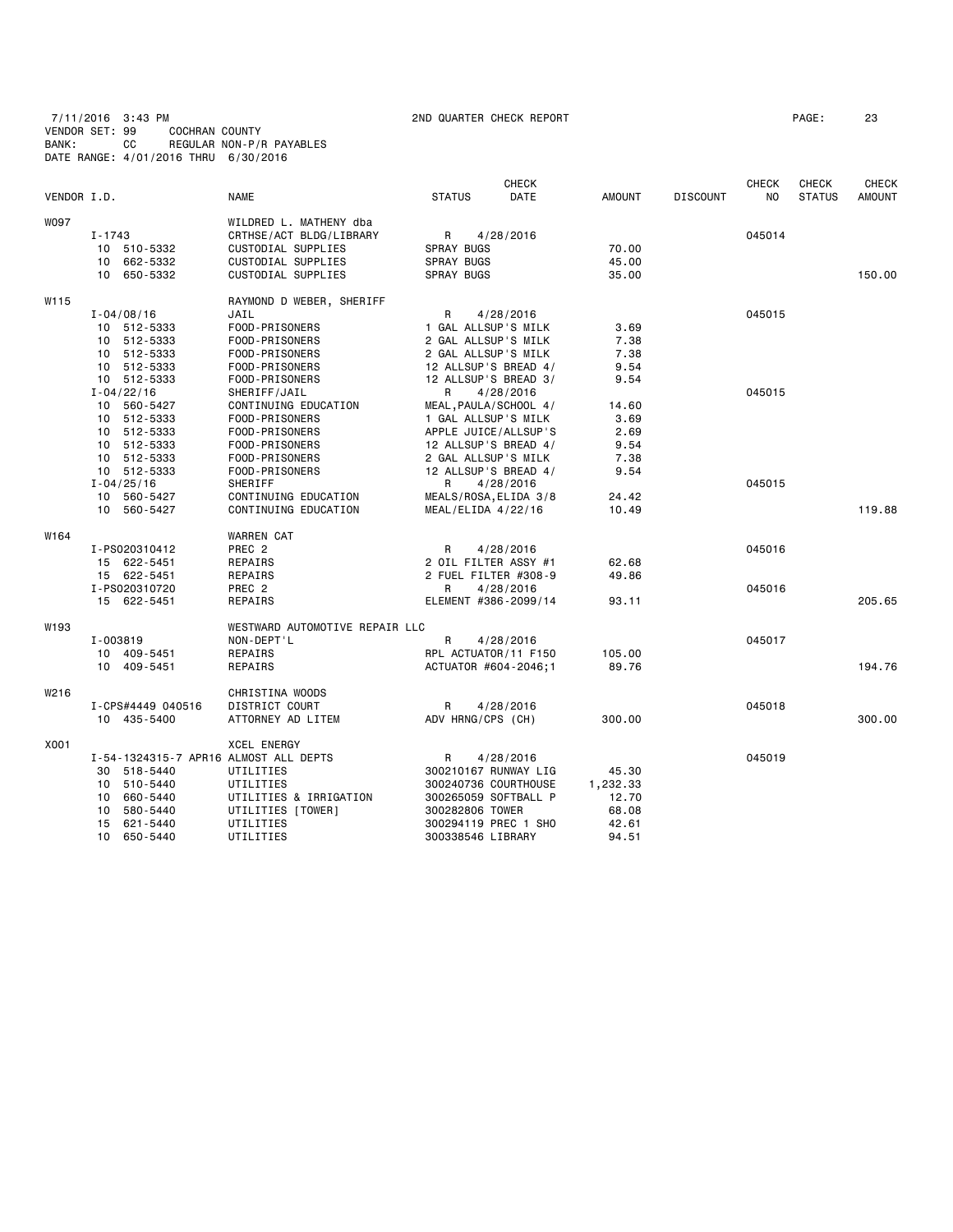7/11/2016 3:43 PM 2ND QUARTER CHECK REPORT PAGE: 24

RENT-ACTIVITY BUILDING REF DEP FOR 4/9/16 150.00 150.00 150.00

VENDOR SET: 99 COCHRAN COUNTY<br>BANK: CC REGULAR NON-P/F REGULAR NON-P/R PAYABLES DATE RANGE: 4/01/2016 THRU 6/30/2016 CHECK CHECK CHECK CHECK VENDOR I.D. NAME STATUS DATE AMOUNT DISCOUNT NO STATUS AMOUNT X001 XCEL ENERGY CONT I-54-1324315-7 APR16 ALMOST ALL DEPTS R 4/28/2016 045019 10 652-5440 UTILITIES 300342232 MUSEUM 15.37 10 662-5440 UTILITIES 300390484 ACTIVITY B 342.16<br>10 660-5440 UTILITIES & IRRIGATION 300410370 PARK 343.45 000-5440 UTILITIES & IRRIGATION 300410370 PARK 343.45<br>10 660-5440 UTILITIES & IRRIGATION 300457515 PARK/SHOP 73.62 10 660-5440 UTILITIES & IRRIGATION 300457515 PARK/SHOP 73.62 10 516-5440 UTILITIES - 10 500555198 CEMETERY 12.70<br>10 660-5440 UTILITIES & IRRIGATION 300587052 SHOWBARN 22.61 UTILITIES & IRRIGATION 300587052 SHOWBARN<br>UTILITIES & IRRIGATION 300587753 RODEO GROU 10 660-5440 UTILITIES & IRRIGATION 300587753 RODEO GROU 28.59 10 409-5440 UTILITIES 300588989 ANNEX 9.54CR<br>10 516-5440 UTILITIES 300603417 CEMETERY 17.75 10 516-5440 UTILITIES 300603417 CEMETERY 17.75 10 516-5440 UTILITY S 12.70<br>300637038 CEMETERY S 12.70 X001 XCEL ENERGY 1-54-1829977-7 APR16 PREC 2 R 4/28/2016<br>15 622-5440 UTILITIES 8KWH 3/14-4/13/16 13.62 15 622-5440 UTILITIES 8KWH 3/14-4/13/16 13.62<br>15 622-5440 UTILITIES AREA LIGHT/67 KWH 16.95 AREA LIGHT/67 KWH 16.95 30.57 X004 XEROX BUSINESS SERVICES LLC CO/DIST CLERK R 4/28/2016 R 4/28/2016 045021 10 403-5416 FILMING & INDEXING 3RM ARCHIVAL RECORD 75.00 10 403-5416 FILMING & INDEXING FREIGHT FREIGHT FREIGHT 19.61<br>10 403-5310 FICE SUPPLIES 3 RECEIPT PAPER 1-PL 17.49 10 403-5310 OFFICE SUPPLIES 3 RECEIPT PAPER 1-PL 17.49<br>10 403-5310 OFFICE SUPPLIES 6 RECEIPT PRINTER RI 67.50 10 403-5310 OFFICE SUPPLIES 6 RECEIPT PRINTER RI<br>10 403-5310 OFFICE SUPPLIES FRETGHT 10 403-5310 OFFICE SUPPLIES FREIGHT 13.98 193.58 A109 **ALBUS FARM EQUIPMENT**<br>SHERIFF **SHERIFF**  I-4083 SHERIFF R 5/09/2016 045022 10 560-5451 MACHINERY-NON-OFFICE REPAIR PIPE, FLAT, HEX, NUT 20.25 MACHINERY-NON-OFFICE REPAIR 1.5HR/BUILD HOSE REE 75.00 10 560-5451 MACHINERY-NON-OFFICE REPAIR AIR HOSE, REEL 74.00 169.25 A239 CINDY ACEVEDO<br>I-DW#16852 ACTIVITY BLDG I-DW#16852 ACTIVITY BLDG R 5/09/2016 045023

I-1765 PREC 3 R 5/09/2016 045024

I-1801 PRECINCT ONE R 5/09/2016 045024

15 621-5454 TIRES 2 LT265/75R16 TIRES 504.28 705.28

15 623-5454 TIRES 2 7.60-15 SAMSON 175.00

15 623-5454 TIRES 2 TIRE SLIME 20.00

15 623-5454 TIRES 2 STEMS 6.00

A249 **ANTELOPE TIRE & SUPPLY, INC**<br>
I-1765 **PREC 3**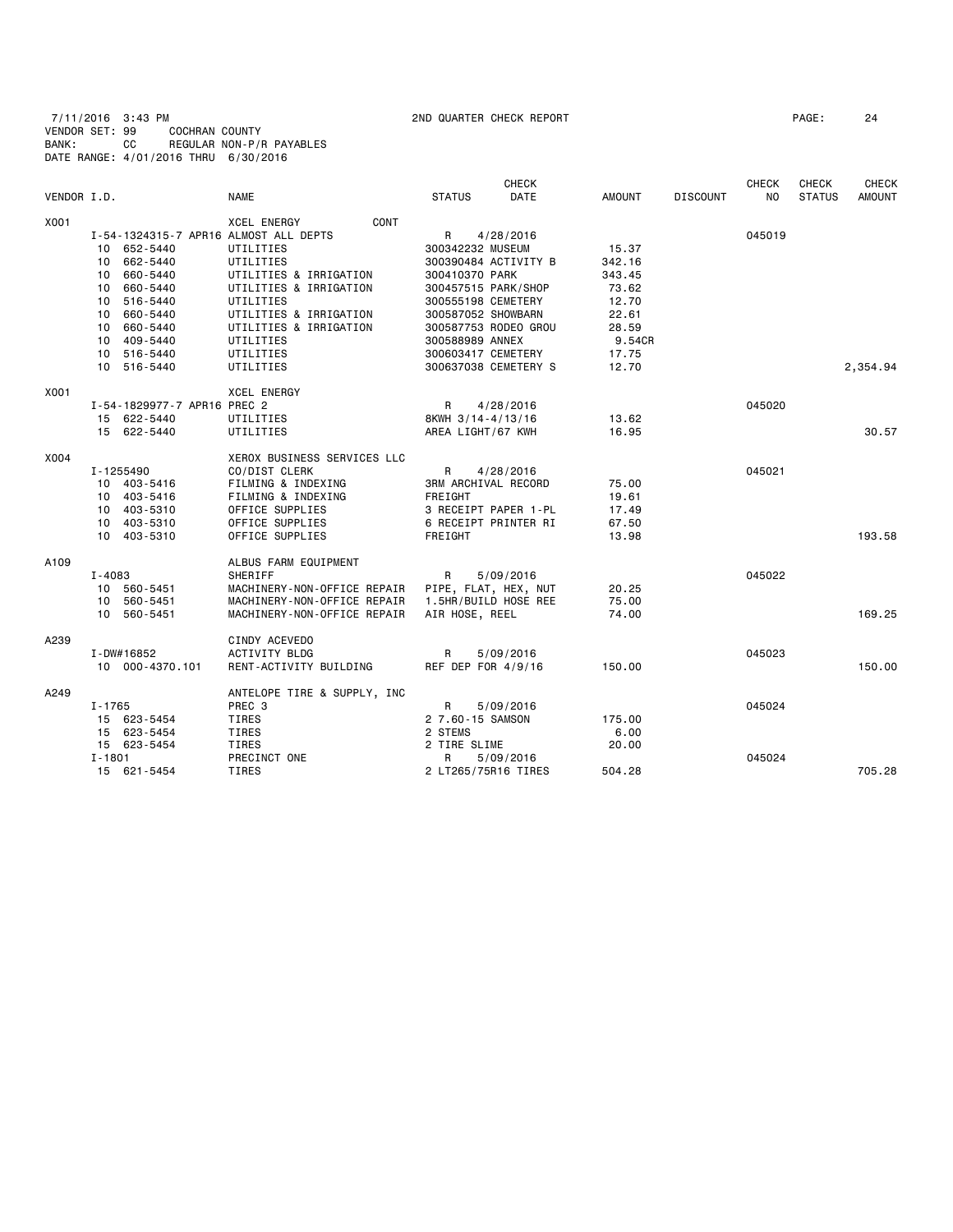# 7/11/2016 3:43 PM 2ND QUARTER CHECK REPORT PAGE: 25 VENDOR SET: 99 COCHRAN COUNTY BANK: CC REGULAR NON-P/R PAYABLES DATE RANGE: 4/01/2016 THRU 6/30/2016

| DATE<br>VENDOR I.D.<br><b>NAME</b><br><b>STATUS</b><br>AMOUNT<br><b>DISCOUNT</b><br>NO<br><b>STATUS</b><br><b>AMOUNT</b><br>BAILEY CO. ELECTRIC COOP<br>I-354808<br>PREC 4<br>R<br>5/09/2016<br>045025<br>630 KWH 3/22-4/20/16<br>15 624-5440<br>UTILITIES<br>77.06<br>AREA LIGHT<br>15 624-5440<br>UTILITIES<br>11.85<br>I-354809<br>R<br>PREC 3<br>5/09/2016<br>045025<br>15 623-5440<br>UTILITIES<br>37 KWH 3/16-4/15/16<br>18.64<br>15 623-5440<br>UTILITIES<br>2 AREA LIGHTS<br>24.44<br>I-354810<br>NON-DEPT'L/SHERIFF POSSE<br>R<br>045025<br>5/09/2016<br>10 409-5440<br>UTILITIES<br>ELEC SVC 3/7-4/6/16<br>23.91<br>155.90<br>BEAR GRAPHICS INC.<br>R<br>045026<br>I-0742674<br>CO/DIST CLERK<br>5/09/2016<br>6 OFFL PUBL REC BNDR<br>683.70<br>10 403-5310<br>OFFICE SUPPLIES<br>29.48<br>713.18<br>10 403-5310<br>OFFICE SUPPLIES<br>FREIGHT<br><b>BRETT BUTLER</b><br>R<br>045027<br>I-010120144502-122<br>CLERK/SHERIFF<br>5/09/2016<br>1/2 ONST/FIX IP ADDR<br>10 403-5451<br>REPAIRS<br>212.50<br>10 560-5452<br>OFFICE EQUIPMENT REPAIR<br>$1/2$ ONSITE CALL $4/28$<br>212.50<br>425.00<br>BLAINE INDUSTRIAL SUPPLY<br><b>COURTHOUSE</b><br>R<br>045028<br>I-S3503337.001<br>5/09/2016<br>10 510-5332<br>CUSTODIAL SUPPLIES<br><b>1CS BATH TISSUE</b><br>53.33<br>10 510-5332<br>CUSTODIAL SUPPLIES<br>1CS LINERS 2532W, WH<br>36.10<br>10 510-5332<br>CUSTODIAL SUPPLIES<br><b>1CS ROLL TOWEL</b><br>29.72<br>10 510-5332<br>CUSTODIAL SUPPLIES<br>1EA HYPOALLERGENIC S<br>15.88<br>045028<br>I-S3525095.001<br><b>COURTHOUSE</b><br>R<br>5/09/2016<br>10 510-5332<br>CUSTODIAL SUPPLIES<br><b>1CS PINESOL CLNR</b><br>40.71<br>10 510-5332<br>62.00<br>CUSTODIAL SUPPLIES<br>1DZ PLEDGE, OR<br>I-S3529972.001<br><b>COURTHOUSE</b><br>R<br>045028<br>5/09/2016<br>10 510-5332<br>CUSTODIAL SUPPLIES<br><b>1CS COTTONELL TISSUE</b><br>68.11<br>1CS 1-PLY TOWEL<br>10 510-5332<br>CUSTODIAL SUPPLIES<br>54.43<br>10 510-5332<br>CUSTODIAL SUPPLIES<br>1CS LINERS, WH<br>38.87<br>10 510-5332<br>1EA DIAL HYPOALL SOA<br>CUSTODIAL SUPPLIES<br>15.88<br>10 510-5332<br>CUSTODIAL SUPPLIES<br>1CS PINE DISINF CLNR<br>45.87<br>10 510-5332<br>CUSTODIAL SUPPLIES<br>1CS 20" RED SPRAY BU<br>26.46<br>542.80<br>1CS TRASH LINERS, BK<br>10 510-5332<br>CUSTODIAL SUPPLIES<br>55.44<br>CITY OF MORTON<br>045029<br>I-042915<br>LIB/MUS/ACT BLDG/CRTHSE/PREC 1<br>R<br>5/09/2016<br>LIBRARY GAS<br>10 650-5440<br>UTILITIES<br>78.50<br>28.00<br>10 650-5440<br>UTILITIES<br>LIBRARY WATER<br>10 650-5440<br>UTILITIES<br>LIBRARY GARBAGE<br>50.50<br>LIBRARY SEWER<br>650-5440<br>UTILITIES<br>17.00<br>10<br><b>MUSEUM GAS</b><br>10<br>652-5440<br>UTILITIES<br>19.00<br>652-5440<br><b>MUSEUM WATER</b><br>28.00<br>10<br>UTILITIES<br>10 652-5440<br>UTILITIES<br>MUSEUM GARBAGE<br>27.00<br>10 652-5440<br>UTILITIES<br><b>MUSEUM SEWER</b><br>15.00 |             |  | CHECK |  | <b>CHECK</b> | <b>CHECK</b> | CHECK |
|-------------------------------------------------------------------------------------------------------------------------------------------------------------------------------------------------------------------------------------------------------------------------------------------------------------------------------------------------------------------------------------------------------------------------------------------------------------------------------------------------------------------------------------------------------------------------------------------------------------------------------------------------------------------------------------------------------------------------------------------------------------------------------------------------------------------------------------------------------------------------------------------------------------------------------------------------------------------------------------------------------------------------------------------------------------------------------------------------------------------------------------------------------------------------------------------------------------------------------------------------------------------------------------------------------------------------------------------------------------------------------------------------------------------------------------------------------------------------------------------------------------------------------------------------------------------------------------------------------------------------------------------------------------------------------------------------------------------------------------------------------------------------------------------------------------------------------------------------------------------------------------------------------------------------------------------------------------------------------------------------------------------------------------------------------------------------------------------------------------------------------------------------------------------------------------------------------------------------------------------------------------------------------------------------------------------------------------------------------------------------------------------------------------------------------------------------------------------------------------------------------------------------------------------------------------------------------------------------------------------------------------------------------------------------------------------------------------------------------------------------------------------------------------------------------------------------------------------------------------------------|-------------|--|-------|--|--------------|--------------|-------|
|                                                                                                                                                                                                                                                                                                                                                                                                                                                                                                                                                                                                                                                                                                                                                                                                                                                                                                                                                                                                                                                                                                                                                                                                                                                                                                                                                                                                                                                                                                                                                                                                                                                                                                                                                                                                                                                                                                                                                                                                                                                                                                                                                                                                                                                                                                                                                                                                                                                                                                                                                                                                                                                                                                                                                                                                                                                                         |             |  |       |  |              |              |       |
|                                                                                                                                                                                                                                                                                                                                                                                                                                                                                                                                                                                                                                                                                                                                                                                                                                                                                                                                                                                                                                                                                                                                                                                                                                                                                                                                                                                                                                                                                                                                                                                                                                                                                                                                                                                                                                                                                                                                                                                                                                                                                                                                                                                                                                                                                                                                                                                                                                                                                                                                                                                                                                                                                                                                                                                                                                                                         | <b>B001</b> |  |       |  |              |              |       |
|                                                                                                                                                                                                                                                                                                                                                                                                                                                                                                                                                                                                                                                                                                                                                                                                                                                                                                                                                                                                                                                                                                                                                                                                                                                                                                                                                                                                                                                                                                                                                                                                                                                                                                                                                                                                                                                                                                                                                                                                                                                                                                                                                                                                                                                                                                                                                                                                                                                                                                                                                                                                                                                                                                                                                                                                                                                                         |             |  |       |  |              |              |       |
|                                                                                                                                                                                                                                                                                                                                                                                                                                                                                                                                                                                                                                                                                                                                                                                                                                                                                                                                                                                                                                                                                                                                                                                                                                                                                                                                                                                                                                                                                                                                                                                                                                                                                                                                                                                                                                                                                                                                                                                                                                                                                                                                                                                                                                                                                                                                                                                                                                                                                                                                                                                                                                                                                                                                                                                                                                                                         |             |  |       |  |              |              |       |
|                                                                                                                                                                                                                                                                                                                                                                                                                                                                                                                                                                                                                                                                                                                                                                                                                                                                                                                                                                                                                                                                                                                                                                                                                                                                                                                                                                                                                                                                                                                                                                                                                                                                                                                                                                                                                                                                                                                                                                                                                                                                                                                                                                                                                                                                                                                                                                                                                                                                                                                                                                                                                                                                                                                                                                                                                                                                         |             |  |       |  |              |              |       |
|                                                                                                                                                                                                                                                                                                                                                                                                                                                                                                                                                                                                                                                                                                                                                                                                                                                                                                                                                                                                                                                                                                                                                                                                                                                                                                                                                                                                                                                                                                                                                                                                                                                                                                                                                                                                                                                                                                                                                                                                                                                                                                                                                                                                                                                                                                                                                                                                                                                                                                                                                                                                                                                                                                                                                                                                                                                                         |             |  |       |  |              |              |       |
|                                                                                                                                                                                                                                                                                                                                                                                                                                                                                                                                                                                                                                                                                                                                                                                                                                                                                                                                                                                                                                                                                                                                                                                                                                                                                                                                                                                                                                                                                                                                                                                                                                                                                                                                                                                                                                                                                                                                                                                                                                                                                                                                                                                                                                                                                                                                                                                                                                                                                                                                                                                                                                                                                                                                                                                                                                                                         |             |  |       |  |              |              |       |
|                                                                                                                                                                                                                                                                                                                                                                                                                                                                                                                                                                                                                                                                                                                                                                                                                                                                                                                                                                                                                                                                                                                                                                                                                                                                                                                                                                                                                                                                                                                                                                                                                                                                                                                                                                                                                                                                                                                                                                                                                                                                                                                                                                                                                                                                                                                                                                                                                                                                                                                                                                                                                                                                                                                                                                                                                                                                         |             |  |       |  |              |              |       |
|                                                                                                                                                                                                                                                                                                                                                                                                                                                                                                                                                                                                                                                                                                                                                                                                                                                                                                                                                                                                                                                                                                                                                                                                                                                                                                                                                                                                                                                                                                                                                                                                                                                                                                                                                                                                                                                                                                                                                                                                                                                                                                                                                                                                                                                                                                                                                                                                                                                                                                                                                                                                                                                                                                                                                                                                                                                                         |             |  |       |  |              |              |       |
|                                                                                                                                                                                                                                                                                                                                                                                                                                                                                                                                                                                                                                                                                                                                                                                                                                                                                                                                                                                                                                                                                                                                                                                                                                                                                                                                                                                                                                                                                                                                                                                                                                                                                                                                                                                                                                                                                                                                                                                                                                                                                                                                                                                                                                                                                                                                                                                                                                                                                                                                                                                                                                                                                                                                                                                                                                                                         |             |  |       |  |              |              |       |
|                                                                                                                                                                                                                                                                                                                                                                                                                                                                                                                                                                                                                                                                                                                                                                                                                                                                                                                                                                                                                                                                                                                                                                                                                                                                                                                                                                                                                                                                                                                                                                                                                                                                                                                                                                                                                                                                                                                                                                                                                                                                                                                                                                                                                                                                                                                                                                                                                                                                                                                                                                                                                                                                                                                                                                                                                                                                         | B102        |  |       |  |              |              |       |
|                                                                                                                                                                                                                                                                                                                                                                                                                                                                                                                                                                                                                                                                                                                                                                                                                                                                                                                                                                                                                                                                                                                                                                                                                                                                                                                                                                                                                                                                                                                                                                                                                                                                                                                                                                                                                                                                                                                                                                                                                                                                                                                                                                                                                                                                                                                                                                                                                                                                                                                                                                                                                                                                                                                                                                                                                                                                         |             |  |       |  |              |              |       |
|                                                                                                                                                                                                                                                                                                                                                                                                                                                                                                                                                                                                                                                                                                                                                                                                                                                                                                                                                                                                                                                                                                                                                                                                                                                                                                                                                                                                                                                                                                                                                                                                                                                                                                                                                                                                                                                                                                                                                                                                                                                                                                                                                                                                                                                                                                                                                                                                                                                                                                                                                                                                                                                                                                                                                                                                                                                                         |             |  |       |  |              |              |       |
|                                                                                                                                                                                                                                                                                                                                                                                                                                                                                                                                                                                                                                                                                                                                                                                                                                                                                                                                                                                                                                                                                                                                                                                                                                                                                                                                                                                                                                                                                                                                                                                                                                                                                                                                                                                                                                                                                                                                                                                                                                                                                                                                                                                                                                                                                                                                                                                                                                                                                                                                                                                                                                                                                                                                                                                                                                                                         |             |  |       |  |              |              |       |
|                                                                                                                                                                                                                                                                                                                                                                                                                                                                                                                                                                                                                                                                                                                                                                                                                                                                                                                                                                                                                                                                                                                                                                                                                                                                                                                                                                                                                                                                                                                                                                                                                                                                                                                                                                                                                                                                                                                                                                                                                                                                                                                                                                                                                                                                                                                                                                                                                                                                                                                                                                                                                                                                                                                                                                                                                                                                         | <b>B197</b> |  |       |  |              |              |       |
|                                                                                                                                                                                                                                                                                                                                                                                                                                                                                                                                                                                                                                                                                                                                                                                                                                                                                                                                                                                                                                                                                                                                                                                                                                                                                                                                                                                                                                                                                                                                                                                                                                                                                                                                                                                                                                                                                                                                                                                                                                                                                                                                                                                                                                                                                                                                                                                                                                                                                                                                                                                                                                                                                                                                                                                                                                                                         |             |  |       |  |              |              |       |
|                                                                                                                                                                                                                                                                                                                                                                                                                                                                                                                                                                                                                                                                                                                                                                                                                                                                                                                                                                                                                                                                                                                                                                                                                                                                                                                                                                                                                                                                                                                                                                                                                                                                                                                                                                                                                                                                                                                                                                                                                                                                                                                                                                                                                                                                                                                                                                                                                                                                                                                                                                                                                                                                                                                                                                                                                                                                         |             |  |       |  |              |              |       |
|                                                                                                                                                                                                                                                                                                                                                                                                                                                                                                                                                                                                                                                                                                                                                                                                                                                                                                                                                                                                                                                                                                                                                                                                                                                                                                                                                                                                                                                                                                                                                                                                                                                                                                                                                                                                                                                                                                                                                                                                                                                                                                                                                                                                                                                                                                                                                                                                                                                                                                                                                                                                                                                                                                                                                                                                                                                                         |             |  |       |  |              |              |       |
|                                                                                                                                                                                                                                                                                                                                                                                                                                                                                                                                                                                                                                                                                                                                                                                                                                                                                                                                                                                                                                                                                                                                                                                                                                                                                                                                                                                                                                                                                                                                                                                                                                                                                                                                                                                                                                                                                                                                                                                                                                                                                                                                                                                                                                                                                                                                                                                                                                                                                                                                                                                                                                                                                                                                                                                                                                                                         | <b>B198</b> |  |       |  |              |              |       |
|                                                                                                                                                                                                                                                                                                                                                                                                                                                                                                                                                                                                                                                                                                                                                                                                                                                                                                                                                                                                                                                                                                                                                                                                                                                                                                                                                                                                                                                                                                                                                                                                                                                                                                                                                                                                                                                                                                                                                                                                                                                                                                                                                                                                                                                                                                                                                                                                                                                                                                                                                                                                                                                                                                                                                                                                                                                                         |             |  |       |  |              |              |       |
|                                                                                                                                                                                                                                                                                                                                                                                                                                                                                                                                                                                                                                                                                                                                                                                                                                                                                                                                                                                                                                                                                                                                                                                                                                                                                                                                                                                                                                                                                                                                                                                                                                                                                                                                                                                                                                                                                                                                                                                                                                                                                                                                                                                                                                                                                                                                                                                                                                                                                                                                                                                                                                                                                                                                                                                                                                                                         |             |  |       |  |              |              |       |
|                                                                                                                                                                                                                                                                                                                                                                                                                                                                                                                                                                                                                                                                                                                                                                                                                                                                                                                                                                                                                                                                                                                                                                                                                                                                                                                                                                                                                                                                                                                                                                                                                                                                                                                                                                                                                                                                                                                                                                                                                                                                                                                                                                                                                                                                                                                                                                                                                                                                                                                                                                                                                                                                                                                                                                                                                                                                         |             |  |       |  |              |              |       |
|                                                                                                                                                                                                                                                                                                                                                                                                                                                                                                                                                                                                                                                                                                                                                                                                                                                                                                                                                                                                                                                                                                                                                                                                                                                                                                                                                                                                                                                                                                                                                                                                                                                                                                                                                                                                                                                                                                                                                                                                                                                                                                                                                                                                                                                                                                                                                                                                                                                                                                                                                                                                                                                                                                                                                                                                                                                                         |             |  |       |  |              |              |       |
|                                                                                                                                                                                                                                                                                                                                                                                                                                                                                                                                                                                                                                                                                                                                                                                                                                                                                                                                                                                                                                                                                                                                                                                                                                                                                                                                                                                                                                                                                                                                                                                                                                                                                                                                                                                                                                                                                                                                                                                                                                                                                                                                                                                                                                                                                                                                                                                                                                                                                                                                                                                                                                                                                                                                                                                                                                                                         |             |  |       |  |              |              |       |
|                                                                                                                                                                                                                                                                                                                                                                                                                                                                                                                                                                                                                                                                                                                                                                                                                                                                                                                                                                                                                                                                                                                                                                                                                                                                                                                                                                                                                                                                                                                                                                                                                                                                                                                                                                                                                                                                                                                                                                                                                                                                                                                                                                                                                                                                                                                                                                                                                                                                                                                                                                                                                                                                                                                                                                                                                                                                         |             |  |       |  |              |              |       |
|                                                                                                                                                                                                                                                                                                                                                                                                                                                                                                                                                                                                                                                                                                                                                                                                                                                                                                                                                                                                                                                                                                                                                                                                                                                                                                                                                                                                                                                                                                                                                                                                                                                                                                                                                                                                                                                                                                                                                                                                                                                                                                                                                                                                                                                                                                                                                                                                                                                                                                                                                                                                                                                                                                                                                                                                                                                                         |             |  |       |  |              |              |       |
|                                                                                                                                                                                                                                                                                                                                                                                                                                                                                                                                                                                                                                                                                                                                                                                                                                                                                                                                                                                                                                                                                                                                                                                                                                                                                                                                                                                                                                                                                                                                                                                                                                                                                                                                                                                                                                                                                                                                                                                                                                                                                                                                                                                                                                                                                                                                                                                                                                                                                                                                                                                                                                                                                                                                                                                                                                                                         |             |  |       |  |              |              |       |
|                                                                                                                                                                                                                                                                                                                                                                                                                                                                                                                                                                                                                                                                                                                                                                                                                                                                                                                                                                                                                                                                                                                                                                                                                                                                                                                                                                                                                                                                                                                                                                                                                                                                                                                                                                                                                                                                                                                                                                                                                                                                                                                                                                                                                                                                                                                                                                                                                                                                                                                                                                                                                                                                                                                                                                                                                                                                         |             |  |       |  |              |              |       |
|                                                                                                                                                                                                                                                                                                                                                                                                                                                                                                                                                                                                                                                                                                                                                                                                                                                                                                                                                                                                                                                                                                                                                                                                                                                                                                                                                                                                                                                                                                                                                                                                                                                                                                                                                                                                                                                                                                                                                                                                                                                                                                                                                                                                                                                                                                                                                                                                                                                                                                                                                                                                                                                                                                                                                                                                                                                                         |             |  |       |  |              |              |       |
|                                                                                                                                                                                                                                                                                                                                                                                                                                                                                                                                                                                                                                                                                                                                                                                                                                                                                                                                                                                                                                                                                                                                                                                                                                                                                                                                                                                                                                                                                                                                                                                                                                                                                                                                                                                                                                                                                                                                                                                                                                                                                                                                                                                                                                                                                                                                                                                                                                                                                                                                                                                                                                                                                                                                                                                                                                                                         |             |  |       |  |              |              |       |
|                                                                                                                                                                                                                                                                                                                                                                                                                                                                                                                                                                                                                                                                                                                                                                                                                                                                                                                                                                                                                                                                                                                                                                                                                                                                                                                                                                                                                                                                                                                                                                                                                                                                                                                                                                                                                                                                                                                                                                                                                                                                                                                                                                                                                                                                                                                                                                                                                                                                                                                                                                                                                                                                                                                                                                                                                                                                         |             |  |       |  |              |              |       |
|                                                                                                                                                                                                                                                                                                                                                                                                                                                                                                                                                                                                                                                                                                                                                                                                                                                                                                                                                                                                                                                                                                                                                                                                                                                                                                                                                                                                                                                                                                                                                                                                                                                                                                                                                                                                                                                                                                                                                                                                                                                                                                                                                                                                                                                                                                                                                                                                                                                                                                                                                                                                                                                                                                                                                                                                                                                                         |             |  |       |  |              |              |       |
|                                                                                                                                                                                                                                                                                                                                                                                                                                                                                                                                                                                                                                                                                                                                                                                                                                                                                                                                                                                                                                                                                                                                                                                                                                                                                                                                                                                                                                                                                                                                                                                                                                                                                                                                                                                                                                                                                                                                                                                                                                                                                                                                                                                                                                                                                                                                                                                                                                                                                                                                                                                                                                                                                                                                                                                                                                                                         |             |  |       |  |              |              |       |
|                                                                                                                                                                                                                                                                                                                                                                                                                                                                                                                                                                                                                                                                                                                                                                                                                                                                                                                                                                                                                                                                                                                                                                                                                                                                                                                                                                                                                                                                                                                                                                                                                                                                                                                                                                                                                                                                                                                                                                                                                                                                                                                                                                                                                                                                                                                                                                                                                                                                                                                                                                                                                                                                                                                                                                                                                                                                         |             |  |       |  |              |              |       |
|                                                                                                                                                                                                                                                                                                                                                                                                                                                                                                                                                                                                                                                                                                                                                                                                                                                                                                                                                                                                                                                                                                                                                                                                                                                                                                                                                                                                                                                                                                                                                                                                                                                                                                                                                                                                                                                                                                                                                                                                                                                                                                                                                                                                                                                                                                                                                                                                                                                                                                                                                                                                                                                                                                                                                                                                                                                                         |             |  |       |  |              |              |       |
|                                                                                                                                                                                                                                                                                                                                                                                                                                                                                                                                                                                                                                                                                                                                                                                                                                                                                                                                                                                                                                                                                                                                                                                                                                                                                                                                                                                                                                                                                                                                                                                                                                                                                                                                                                                                                                                                                                                                                                                                                                                                                                                                                                                                                                                                                                                                                                                                                                                                                                                                                                                                                                                                                                                                                                                                                                                                         | C007        |  |       |  |              |              |       |
|                                                                                                                                                                                                                                                                                                                                                                                                                                                                                                                                                                                                                                                                                                                                                                                                                                                                                                                                                                                                                                                                                                                                                                                                                                                                                                                                                                                                                                                                                                                                                                                                                                                                                                                                                                                                                                                                                                                                                                                                                                                                                                                                                                                                                                                                                                                                                                                                                                                                                                                                                                                                                                                                                                                                                                                                                                                                         |             |  |       |  |              |              |       |
|                                                                                                                                                                                                                                                                                                                                                                                                                                                                                                                                                                                                                                                                                                                                                                                                                                                                                                                                                                                                                                                                                                                                                                                                                                                                                                                                                                                                                                                                                                                                                                                                                                                                                                                                                                                                                                                                                                                                                                                                                                                                                                                                                                                                                                                                                                                                                                                                                                                                                                                                                                                                                                                                                                                                                                                                                                                                         |             |  |       |  |              |              |       |
|                                                                                                                                                                                                                                                                                                                                                                                                                                                                                                                                                                                                                                                                                                                                                                                                                                                                                                                                                                                                                                                                                                                                                                                                                                                                                                                                                                                                                                                                                                                                                                                                                                                                                                                                                                                                                                                                                                                                                                                                                                                                                                                                                                                                                                                                                                                                                                                                                                                                                                                                                                                                                                                                                                                                                                                                                                                                         |             |  |       |  |              |              |       |
|                                                                                                                                                                                                                                                                                                                                                                                                                                                                                                                                                                                                                                                                                                                                                                                                                                                                                                                                                                                                                                                                                                                                                                                                                                                                                                                                                                                                                                                                                                                                                                                                                                                                                                                                                                                                                                                                                                                                                                                                                                                                                                                                                                                                                                                                                                                                                                                                                                                                                                                                                                                                                                                                                                                                                                                                                                                                         |             |  |       |  |              |              |       |
|                                                                                                                                                                                                                                                                                                                                                                                                                                                                                                                                                                                                                                                                                                                                                                                                                                                                                                                                                                                                                                                                                                                                                                                                                                                                                                                                                                                                                                                                                                                                                                                                                                                                                                                                                                                                                                                                                                                                                                                                                                                                                                                                                                                                                                                                                                                                                                                                                                                                                                                                                                                                                                                                                                                                                                                                                                                                         |             |  |       |  |              |              |       |
|                                                                                                                                                                                                                                                                                                                                                                                                                                                                                                                                                                                                                                                                                                                                                                                                                                                                                                                                                                                                                                                                                                                                                                                                                                                                                                                                                                                                                                                                                                                                                                                                                                                                                                                                                                                                                                                                                                                                                                                                                                                                                                                                                                                                                                                                                                                                                                                                                                                                                                                                                                                                                                                                                                                                                                                                                                                                         |             |  |       |  |              |              |       |
|                                                                                                                                                                                                                                                                                                                                                                                                                                                                                                                                                                                                                                                                                                                                                                                                                                                                                                                                                                                                                                                                                                                                                                                                                                                                                                                                                                                                                                                                                                                                                                                                                                                                                                                                                                                                                                                                                                                                                                                                                                                                                                                                                                                                                                                                                                                                                                                                                                                                                                                                                                                                                                                                                                                                                                                                                                                                         |             |  |       |  |              |              |       |
|                                                                                                                                                                                                                                                                                                                                                                                                                                                                                                                                                                                                                                                                                                                                                                                                                                                                                                                                                                                                                                                                                                                                                                                                                                                                                                                                                                                                                                                                                                                                                                                                                                                                                                                                                                                                                                                                                                                                                                                                                                                                                                                                                                                                                                                                                                                                                                                                                                                                                                                                                                                                                                                                                                                                                                                                                                                                         |             |  |       |  |              |              |       |
|                                                                                                                                                                                                                                                                                                                                                                                                                                                                                                                                                                                                                                                                                                                                                                                                                                                                                                                                                                                                                                                                                                                                                                                                                                                                                                                                                                                                                                                                                                                                                                                                                                                                                                                                                                                                                                                                                                                                                                                                                                                                                                                                                                                                                                                                                                                                                                                                                                                                                                                                                                                                                                                                                                                                                                                                                                                                         |             |  |       |  |              |              |       |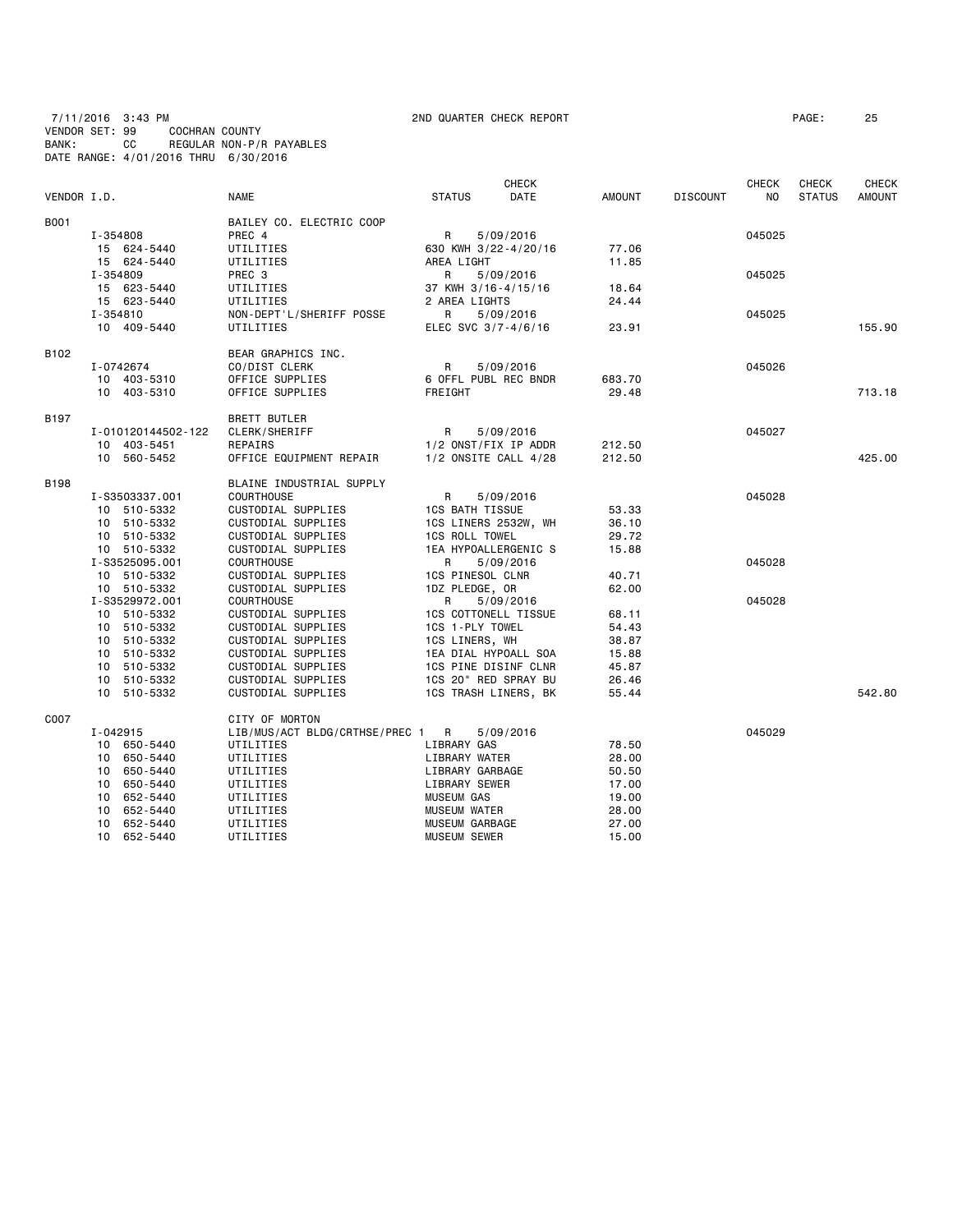7/11/2016 3:43 PM 2ND QUARTER CHECK REPORT PAGE: 26 VENDOR SET: 99 COCHRAN COUNTY BANK: CC REGULAR NON-P/R PAYABLES DATE RANGE: 4/01/2016 THRU 6/30/2016

| VENDOR I.D. |                         | <b>NAME</b>                    | <b>STATUS</b>             | <b>CHECK</b><br>DATE | <b>AMOUNT</b> | <b>DISCOUNT</b> | <b>CHECK</b><br>NO. | <b>CHECK</b><br><b>STATUS</b> | CHECK<br><b>AMOUNT</b> |
|-------------|-------------------------|--------------------------------|---------------------------|----------------------|---------------|-----------------|---------------------|-------------------------------|------------------------|
| C007        |                         | CITY OF MORTON<br>CONT         |                           |                      |               |                 |                     |                               |                        |
|             | I-042915                | LIB/MUS/ACT BLDG/CRTHSE/PREC 1 | R                         | 5/09/2016            |               |                 | 045029              |                               |                        |
|             | 10 662-5440             | UTILITIES                      | ACTIVITY BLDG GAS         |                      | 724.50        |                 |                     |                               |                        |
|             | 10 662-5440             | UTILITIES                      | ACT. BLDG WATER           |                      | 34.00         |                 |                     |                               |                        |
|             | 662-5440<br>10          | UTILITIES                      | ACT. BLDG GARBAGE         |                      | 76.00         |                 |                     |                               |                        |
|             | 662-5440<br>10          | UTILITIES                      | ACT. BLDG SEWER           |                      | 45.00         |                 |                     |                               |                        |
|             | 10 510-5440             | UTILITIES                      | COURTHOUSE GAS            |                      | 775.50        |                 |                     |                               |                        |
|             | 10 510-5440             | UTILITIES                      | <b>COURTHOUSE WATER</b>   |                      | 464.75        |                 |                     |                               |                        |
|             | 10 510-5440             | UTILITIES                      | CRTHSE GARBAGE            |                      | 328.50        |                 |                     |                               |                        |
|             | 10<br>510-5440          | UTILITIES                      | <b>COURTHOUSE SEWER</b>   |                      | 51.00         |                 |                     |                               |                        |
|             | 15 621-5440             | UTILITIES                      | PREC 1 GAS                |                      | 257.00        |                 |                     |                               |                        |
|             | 15 621-5440             | UTILITIES                      | PREC 1 WATER              |                      | 28.00         |                 |                     |                               |                        |
|             | 15 621-5440             | UTILITIES                      | PREC 1 GARBAGE            |                      | 50.50         |                 |                     |                               | 3,097.75               |
| C007        |                         | CITY OF MORTON                 |                           |                      |               |                 |                     |                               |                        |
|             | I-WELFARE/M MONTES      | WELFARE                        | R                         | 5/09/2016            |               |                 | 045030              |                               |                        |
|             | 10 640-5440             | UTILITIES                      | <b>MARIA MONTES</b>       |                      | 159.09        |                 |                     |                               | 159.09                 |
| C008        |                         | CITY OF WHITEFACE              |                           |                      |               |                 |                     |                               |                        |
|             | $I - 409005/16$         | PREC <sub>2</sub>              | R                         | 5/09/2016            |               |                 | 045031              |                               |                        |
|             | 15 622-5440             | UTILITIES                      | GAS SVC 3/17-4/18/16      |                      | 16.25         |                 |                     |                               |                        |
|             | 15 622-5440             | UTILITIES                      | <b>WATER SVC</b>          |                      | 14.00         |                 |                     |                               |                        |
|             | 15 622-5440             | UTILITIES                      | GARBAGE SVC               |                      | 50.10         |                 |                     |                               |                        |
|             | 15 622-5440             | UTILITIES                      | SEWER SVC                 |                      | 22.50         |                 |                     |                               | 102.85                 |
| C035        |                         | COX AUTO SUPPLY CO             |                           |                      |               |                 |                     |                               |                        |
|             | C-334086                | ACTIVITY BLDG                  | R                         | 5/09/2016            |               |                 | 045032              |                               |                        |
|             | 10 662-5332             | CUSTODIAL SUPPLIES             | CORE RET/INV#333887       |                      | 10,00CR       |                 |                     |                               |                        |
|             | I-331640                | CEMETERY                       | R                         | 5/09/2016            |               |                 | 045032              |                               |                        |
|             | 10 516-5332             | CUSTODIAL SUPPLIES             | RUBBER CEMENT             |                      | 4.79          |                 |                     |                               |                        |
|             | I-331740                | PREC 1                         | R                         | 5/09/2016            |               |                 | 045032              |                               |                        |
|             | 15 621-5451             | REPAIRS                        | NUTS, BOLTS, WASHERS      |                      | 0.49          |                 |                     |                               |                        |
|             | I-332358                | PREC <sub>3</sub>              | R                         | 5/09/2016            | 5.97          |                 | 045032              |                               |                        |
|             | 15 623-5356             | ROAD MATERIALS & SUPPLIES      | 3 VELCRO                  |                      |               |                 |                     |                               |                        |
|             | I-332417<br>15 624-5451 | PREC 4<br>REPAIRS              | R                         | 5/09/2016            | 2.10          |                 | 045032              |                               |                        |
|             | I-332428                | SHERIFF                        | NUTS, BOLTS, WASHERS<br>R | 5/09/2016            |               |                 | 045032              |                               |                        |
|             | 10 560-5334             | OTHER SUPPLIES                 | 2 KEYS MADE               |                      | 2.00          |                 |                     |                               |                        |
|             | I-332597                | SHERIFF                        | R                         | 5/09/2016            |               |                 | 045032              |                               |                        |
|             | 10 560-5310             | OFFICE SUPPLIES                | PHONE CORD                |                      | 2.45          |                 |                     |                               |                        |
|             | I-332877                | <b>PARK</b>                    | R                         | 5/09/2016            |               |                 | 045032              |                               |                        |
|             | 10 660-5332             | CUSTODIAL SUPPLIES             | 2 TRUFUEL/CHAINSAW        |                      | 14.98         |                 |                     |                               |                        |
|             | I-333152                | CEMETERY                       | R                         | 5/09/2016            |               |                 | 045032              |                               |                        |
|             | 10 516-5451             | REPAIR                         | 2 HYD FITTING             |                      | 11.78         |                 |                     |                               |                        |
|             | I-333696                | SHERIFF                        | R                         | 5/09/2016            |               |                 | 045032              |                               |                        |
|             | 10 560-5334             | OTHER SUPPLIES                 | <b>BUG WASH</b>           |                      | 3.99          |                 |                     |                               |                        |
|             | 10 560-5334             | OTHER SUPPLIES                 | RAIN-X                    |                      | 5.49          |                 |                     |                               |                        |
|             | 10 560-5334             | OTHER SUPPLIES                 | 2 LIQ WAXY SUDS           |                      | 19.98         |                 |                     |                               |                        |
|             | I-333797                | CEMETERY                       | R                         | 5/09/2016            |               |                 | 045032              |                               |                        |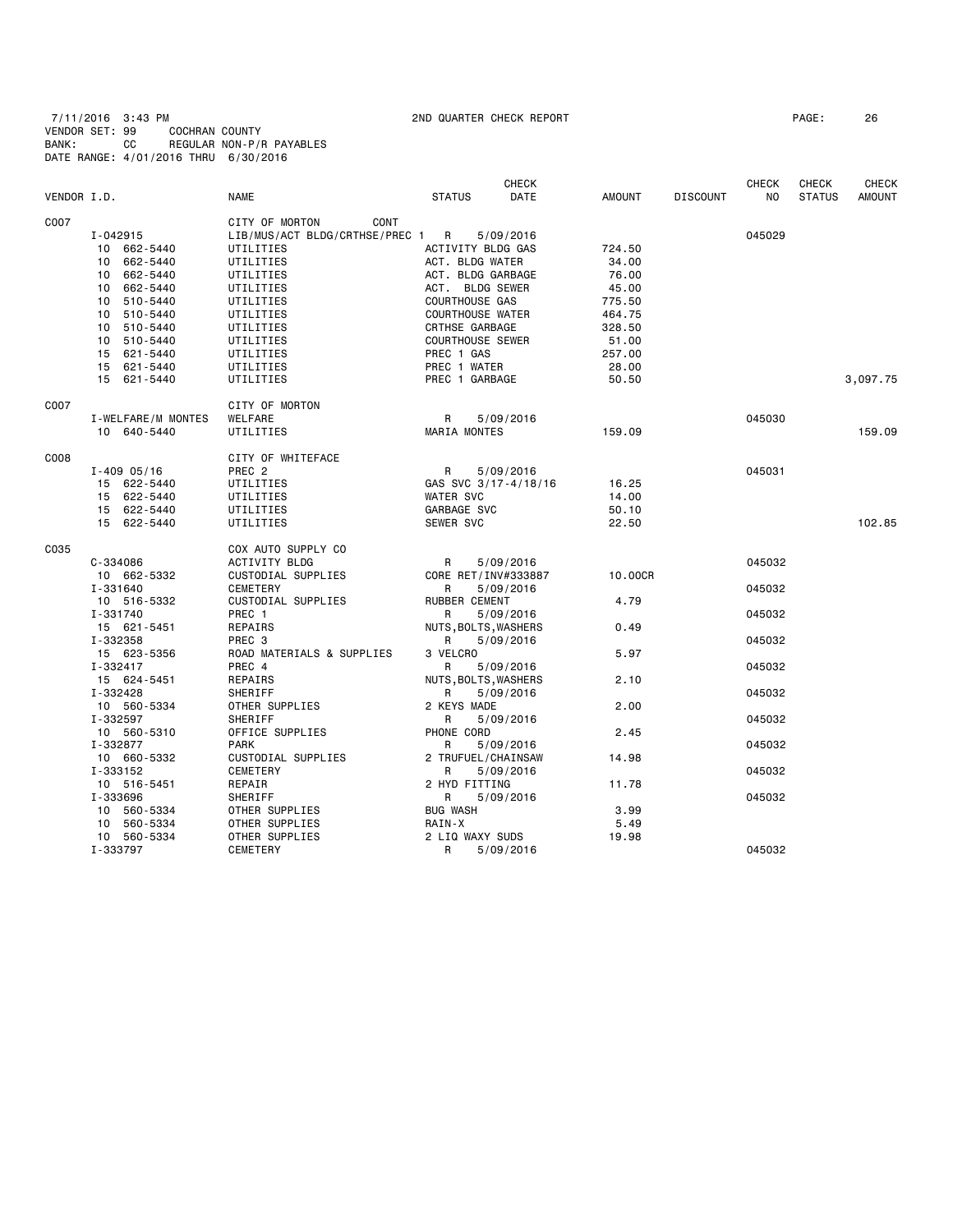7/11/2016 3:43 PM 2ND QUARTER CHECK REPORT PAGE: 27 VENDOR SET: 99 COCHRAN COUNTY BANK: CC REGULAR NON-P/R PAYABLES DATE RANGE: 4/01/2016 THRU 6/30/2016

| VENDOR I.D.      |                 | <b>NAME</b>                                  | <b>STATUS</b>        | <b>CHECK</b><br>DATE | <b>AMOUNT</b> | <b>DISCOUNT</b> | <b>CHECK</b><br>N <sub>O</sub> | <b>CHECK</b><br><b>STATUS</b> | <b>CHECK</b><br><b>AMOUNT</b> |
|------------------|-----------------|----------------------------------------------|----------------------|----------------------|---------------|-----------------|--------------------------------|-------------------------------|-------------------------------|
|                  |                 |                                              |                      |                      |               |                 |                                |                               |                               |
| C035             |                 | COX AUTO SUPPLY CO<br>CONT                   |                      |                      |               |                 |                                |                               |                               |
|                  | I-333797        | CEMETERY                                     | R                    | 5/09/2016            |               |                 | 045032                         |                               |                               |
|                  | 10 516-5454     | TIRES                                        | TIRE SEALER          |                      | 31.99         |                 |                                |                               |                               |
|                  | I-333854        | PREC 1                                       | R                    | 5/09/2016            |               |                 | 045032                         |                               |                               |
|                  | 15 621-5451     | REPAIRS                                      | COTTER PIN           |                      | 1.80          |                 |                                |                               |                               |
|                  | 15 621-5451     | REPAIRS                                      | COTTER PIN           |                      | 1.00          |                 |                                |                               |                               |
|                  | I-333871        | ACTIVITY BLDG                                | R                    | 5/09/2016            |               |                 | 045032                         |                               |                               |
|                  | 10 662-5332     | CUSTODIAL SUPPLIES                           | 2 TRUFUEL            |                      | 14.98         |                 |                                |                               |                               |
|                  | 10 662-5332     | CUSTODIAL SUPPLIES                           | STRING               |                      | 14.99         |                 |                                |                               |                               |
|                  | I-333887        | R                                            | 5/09/2016            |                      |               | 045032          |                                |                               |                               |
|                  | 10 662-5332     | ACTIVITY BLDG<br>CUSTODIAL SUPPLIES          | 12V LAWN MOWER BATT  |                      | 45.99         |                 |                                |                               |                               |
|                  | 10 662-5332     | CUSTODIAL SUPPLIES                           | STATE BATT FEE       |                      | 3.00          |                 |                                |                               |                               |
|                  | I-333911        | PREC 3                                       | R a                  | 5/09/2016            |               |                 | 045032                         |                               |                               |
|                  | 15 623-5451     | REPAIRS                                      | <b>MUFFLER</b>       |                      | 39.95         |                 |                                |                               |                               |
|                  | 15 623-5451     | REPAIRS                                      | ADAPTER              |                      | 5.99          |                 |                                |                               |                               |
|                  | 15 623-5451     | REPAIRS                                      | MUFFLER CLAMP        |                      | 2.99          |                 |                                |                               |                               |
|                  | 15 623-5451     | REPAIRS                                      | MILD STEEL           |                      | 9.79          |                 |                                |                               |                               |
|                  | I-333915        | PREC <sub>3</sub>                            |                      |                      |               |                 | 045032                         |                               |                               |
|                  |                 | ROAD MATERIALS & SUPPLIES                    | R                    | 5/09/2016            |               |                 |                                |                               |                               |
|                  | 15 623-5356     |                                              | 2 WEEDEATER STRING   |                      | 15.98         |                 |                                |                               |                               |
|                  | 15 623-5356     | ROAD MATERIALS & SUPPLIES                    | WEEDEATER STRING     |                      | 14.99         |                 |                                |                               |                               |
|                  | I-334122        | PREC 2                                       | R                    | 5/09/2016            |               |                 | 045032                         |                               |                               |
|                  | 15 622-5451     | REPAIRS                                      | WIX OIL FILTER       |                      | 7.51          |                 |                                |                               |                               |
|                  | 15 622-5451     | REPAIRS                                      | WIX AIR FILTER       |                      | 21.69         |                 |                                |                               |                               |
|                  | 15 622-5451     | REPAIRS                                      | WIX FUEL FILTER      |                      | 16.05         |                 |                                |                               |                               |
|                  | 15 622-5451     | REPAIRS                                      | 1CS QS 5/20 OIL      |                      | 53.99         |                 |                                |                               | 366.70                        |
| C084             |                 | CLERK, SEVENTH COURT OF APPEAL               |                      |                      |               |                 |                                |                               |                               |
|                  | I-APR2016       | <b>STATE FEES</b>                            | R                    | 5/09/2016            |               |                 | 045034                         |                               |                               |
|                  | 90 000-2379.002 | 7th Crt of Appeal Gov't22.2081COUNTY COURT   |                      |                      | 10.00         |                 |                                |                               |                               |
|                  | 90 000-2379.002 | 7th Crt of Appeal Gov't22.2081DISTRICT COURT |                      |                      | 5.00          |                 |                                |                               | 15.00                         |
| C <sub>255</sub> |                 | COCHRAN COUNTY AIRPORT FUND                  |                      |                      |               |                 |                                |                               |                               |
|                  | I-2016 SUBSIDY  | AIRPORT FUND                                 | R                    | 5/09/2016            |               |                 | 045035                         |                               |                               |
|                  | 10 700-5700     | TRANSFERS TO OTHER FUNDS                     | TRNSFR TO AIRPORT/OP |                      | 20,000.00     |                 |                                |                               | 20,000.00                     |
| C353             |                 | BRANDY S CRISWELL                            |                      |                      |               |                 |                                |                               |                               |
|                  | I-CPS#4449      | DISTRICT COURT                               | $\mathsf{R}$         | 5/09/2016            |               |                 | 045036                         |                               |                               |
|                  | 10 435-5400     | ATTORNEY AD LITEM                            | STATUS HRNG(P)       |                      | 250.00        |                 |                                |                               |                               |
|                  | 10 435-5400     | ATTORNEY AD LITEM                            | TRAVEL               |                      | 50.00         |                 |                                |                               | 300,00                        |
| C379             |                 | CHS, INC.                                    |                      |                      |               |                 |                                |                               |                               |
|                  | I-807119        | PREC <sub>2</sub>                            | R                    | 5/09/2016            |               |                 | 045037                         |                               |                               |
|                  | 15 622-5356     | ROAD MATERIALS & SUPPLIES                    | 2 SPRAKIL SK-26      |                      | 156.00        |                 |                                |                               | 156.00                        |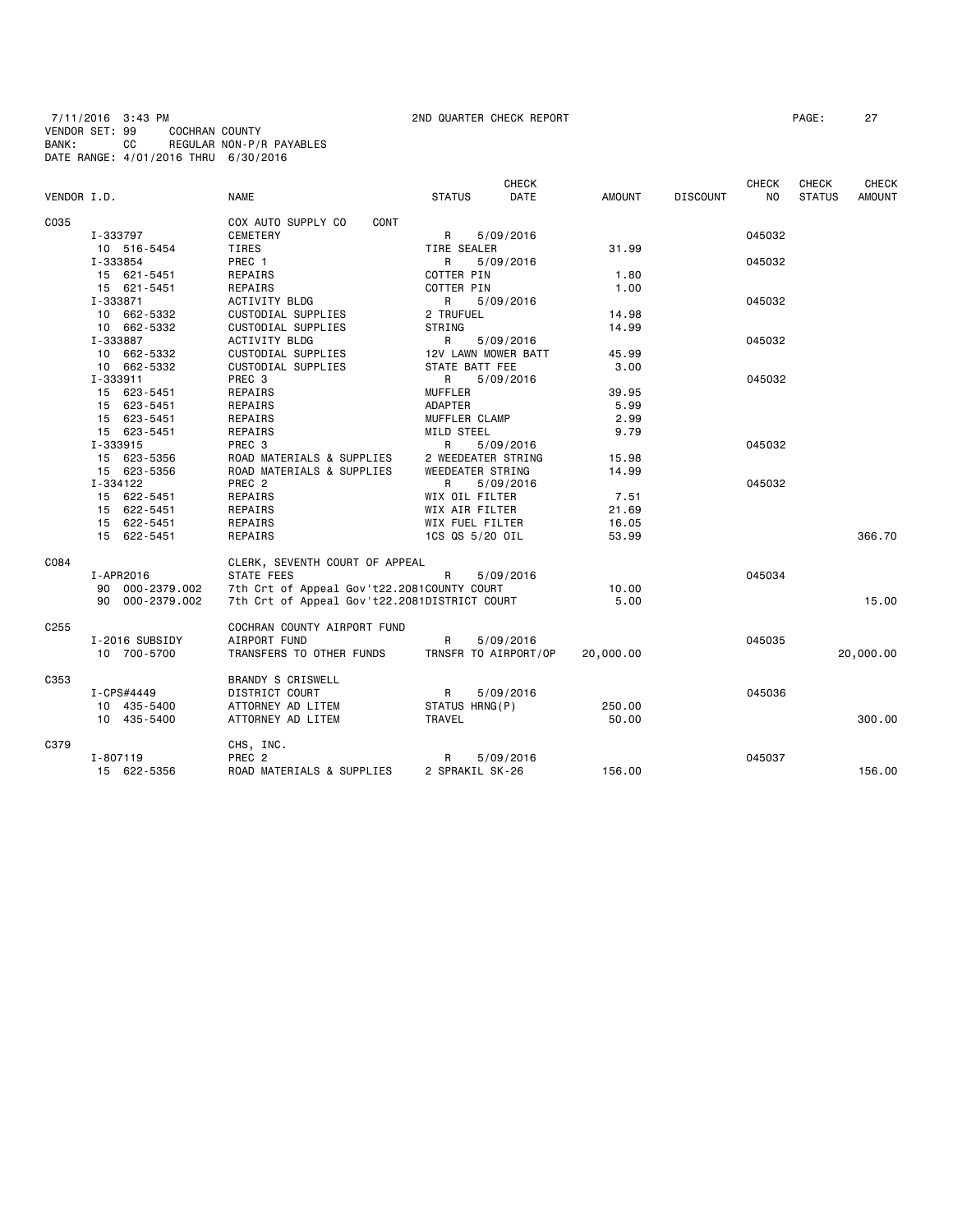7/11/2016 3:43 PM 2ND QUARTER CHECK REPORT PAGE: 28 VENDOR SET: 99 COCHRAN COUNTY BANK: CC REGULAR NON-P/R PAYABLES DATE RANGE: 4/01/2016 THRU 6/30/2016

|             |                  |                                                    |                  | <b>CHECK</b>          |               |                 | <b>CHECK</b>   | <b>CHECK</b>  | <b>CHECK</b>  |
|-------------|------------------|----------------------------------------------------|------------------|-----------------------|---------------|-----------------|----------------|---------------|---------------|
| VENDOR I.D. |                  | <b>NAME</b>                                        | <b>STATUS</b>    | DATE                  | <b>AMOUNT</b> | <b>DISCOUNT</b> | N <sub>O</sub> | <b>STATUS</b> | <b>AMOUNT</b> |
| C380        |                  | RUBY CHAVEZ                                        |                  |                       |               |                 |                |               |               |
|             | I-DW#16857       | <b>ACTIVITY BLDG</b>                               | R                | 5/09/2016             |               |                 | 045038         |               |               |
|             | 10 000-4370.101  | RENT-ACTIVITY BUILDING                             |                  | REF DEP FOR 4/16/16   | 150.00        |                 |                |               | 150.00        |
| E057        |                  | ELECTION SYSTEMS & SOFTWARE                        |                  |                       |               |                 |                |               |               |
|             | I-966942         | <b>ELECTIONS</b>                                   | R                | 5/09/2016             |               |                 | 045039         |               |               |
|             | 10 490-5335      | ELECTION SUPPLIES                                  |                  | 1760 ABSENTEE BALLOT  | 475.20        |                 |                |               |               |
|             | 10 490-5335      | ELECTION SUPPLIES                                  |                  | 1760 ELEC DAY BALLOT  | 475.20        |                 |                |               |               |
|             | 10 490-5335      | ELECTION SUPPLIES                                  |                  | 25 CODING BALLOTS     | 6.75          |                 |                |               |               |
|             | 10 490-5335      | ELECTION SUPPLIES                                  |                  | 25 SAMPLE BALLOTS     | 6.75          |                 |                |               |               |
|             | 10 490-5335      | ELECTION SUPPLIES                                  | 25 TEST BALLOTS  |                       | 6.75          |                 |                |               |               |
|             | 10 490-5335      | ELECTION SUPPLIES                                  | FREIGHT          |                       | 48.30         |                 |                |               |               |
|             | I-967726         | <b>ELECTIONS</b>                                   | R                | 5/09/2016             |               |                 | 045039         |               |               |
|             | 10 490-5335      | ELECTION SUPPLIES                                  |                  | 2 PREC KIT/EARLY; REP | 69.06         |                 |                |               |               |
|             | 10 490-5335      | ELECTION SUPPLIES                                  | 6 PREC KIT/ELECT |                       | 183.72        |                 |                |               |               |
|             | 10 490-5335      | ELECTION SUPPLIES                                  | FREIGHT          |                       | 29.24         |                 |                |               | 1,300.97      |
| E075        |                  | <b>WEX BANK</b>                                    |                  |                       |               |                 |                |               |               |
|             | I-44919093       | SHERIFF/JUV PROB/CO JDG/COMM'R R                   |                  | 5/09/2016             |               |                 | 045040         |               |               |
|             | 10 560-5330      | FUEL AND OIL                                       |                  | 24.01GL UNL/WHTFC/WE  | 43.19         |                 |                |               |               |
|             | 10 560-5330      | FUEL AND OIL                                       |                  | 25GL UNL/WHTFC/WEBER  | 44.98         |                 |                |               |               |
|             | 560-5330<br>10   | FUEL AND OIL                                       |                  | 20.51GL UNL/WHTFC/WE  | 38.33         |                 |                |               |               |
|             | 560-5330<br>10   | FUEL AND OIL                                       |                  | 24.51GL UNL/WHTFC/WE  | 45.81         |                 |                |               |               |
|             | 10 560-5330      | FUEL AND OIL                                       |                  | 21.63GL UNL/LBK/ELID  | 38.70         |                 |                |               |               |
|             | 15 610-5427      | COMM-CONTINUING EDUCATION                          |                  | 1/2)16.76GL UNL/BRNW  | 15.15         |                 |                |               |               |
|             | 15 610-5428      | CO. JUDGE-CONTINUING EDUCATION1/2)16.76GL UNL/BRNW |                  |                       | 15.16         |                 |                |               |               |
|             | 17 573-5499      | OPERATING EXPENSES                                 |                  | 20.32GL UNL/LVND 4/6  | 34.32         |                 |                |               |               |
|             | 17 573-5499      | OPERATING EXPENSES                                 |                  | 18.13GL UNL/LVND 4/7  | 32.06         |                 |                |               | 307.70        |
| F010        |                  | FIVE-AREA TELEPHONE CO-OP                          |                  |                       |               |                 |                |               |               |
|             | I-927-5510 MAY16 | PREC 4                                             | R                | 5/09/2016             |               |                 | 045041         |               |               |
|             | 15 624-5420      | TELECOMMUNICATIONS                                 | BASIC LOCAL SVC  |                       | 32.25         |                 |                |               |               |
|             | 15 624-5420      | TELECOMMUNICATIONS                                 | <b>FEES</b>      |                       | 8.81          |                 |                |               | 41.06         |
| F093        |                  | FARMERS CO-OPERATIVE ELEVATOR                      |                  |                       |               |                 |                |               |               |
|             | $I - 316004/16$  | PREC <sub>2</sub>                                  | R                | 5/09/2016             |               |                 | 045042         |               |               |
|             | 15 622-5330      | FUEL AND OIL                                       | 23.28GL UNL 4/11 |                       | 42.59         |                 |                |               |               |
|             | 15 622-5330      | FUEL AND OIL                                       | 2.98GL UNL 4/18  |                       | 5.46          |                 |                |               |               |
|             | 15 622-5330      | FUEL AND OIL                                       |                  | 25.01GL UNL 4/22      | 45.74         |                 |                |               | 93.79         |
| G074        |                  | GRAVES, HUMPHRIES, STAHL, LTD                      |                  |                       |               |                 |                |               |               |
|             | I-FEES APR2016   | JUSTICE OF PEACE                                   | R                | 5/09/2016             |               |                 | 045043         |               |               |
|             | 10 000-2206.002  | COLLECTION AGENCY FEES                             |                  | COLLECTION FEES APR1  | 74.34         |                 |                |               | 74.34         |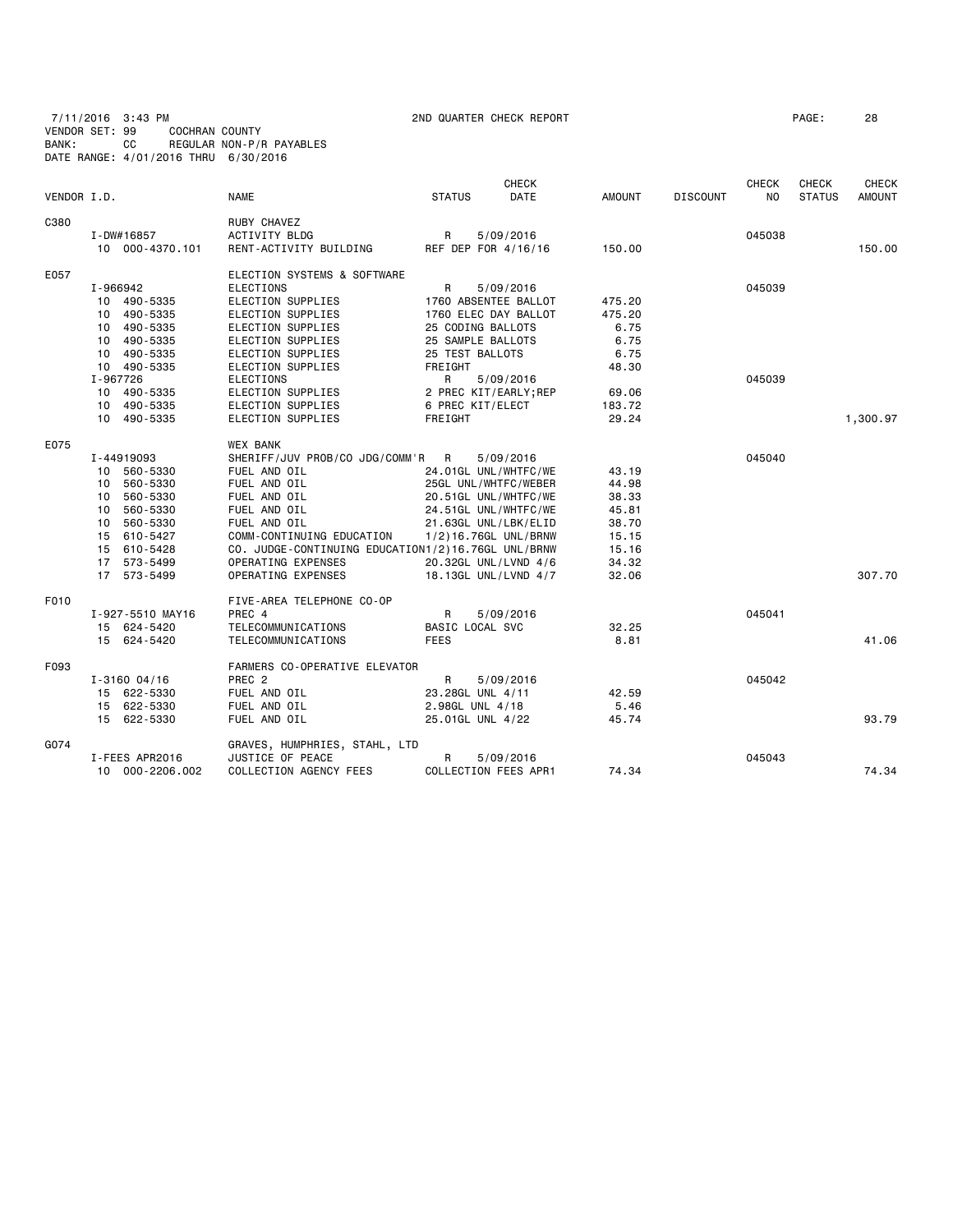# 7/11/2016 3:43 PM 2ND QUARTER CHECK REPORT PAGE: 29 VENDOR SET: 99 COCHRAN COUNTY BANK: CC REGULAR NON-P/R PAYABLES DATE RANGE: 4/01/2016 THRU 6/30/2016

| VENDOR I.D.      |                                                                                                   | <b>NAME</b>                                                                                                                                                               | <b>STATUS</b>                                                                                     | <b>CHECK</b><br>DATE                | <b>AMOUNT</b>                              | <b>DISCOUNT</b> | <b>CHECK</b><br>NO         | <b>CHECK</b><br><b>STATUS</b> | CHECK<br><b>AMOUNT</b> |
|------------------|---------------------------------------------------------------------------------------------------|---------------------------------------------------------------------------------------------------------------------------------------------------------------------------|---------------------------------------------------------------------------------------------------|-------------------------------------|--------------------------------------------|-----------------|----------------------------|-------------------------------|------------------------|
| H <sub>242</sub> | I-A/V RENEW 2016<br>10 650-5310<br>10 650-5310                                                    | DANA HEFLIN<br>LIBRARY<br>OFFICE SUPPLIES<br>OFFICE SUPPLIES                                                                                                              | $\mathsf{R}$<br>5 FARONICS DEEP FREE<br>R/B SALES TAX                                             | 5/09/2016                           | 36.00<br>2.79                              |                 | 045044                     |                               | 38.79                  |
| I028             | I-131757 11/25/15<br>10 512-5392<br>10 512-5392<br>10 512-5392<br>10 512-5392                     | I C S JAIL SUPPLIES INC.<br>JAIL<br>MISCELLANEOUS SUPPLIES<br>MISCELLANEOUS SUPPLIES<br>MISCELLANEOUS SUPPLIES<br>MISCELLANEOUS SUPPLIES                                  | R<br>4DZ BATH TOWEL, WHT<br>5DZ WASHCLOTH, 12x12<br>13EA POLYFILL PILLOW<br>7 THRML BLANKETS, WH  | 5/09/2016                           | 106.80<br>12.00<br>89.70<br>59.50          |                 | 045045                     |                               | 268,00                 |
| J082             | I-395486<br>15 621-5451<br>15 621-5451<br>I-397283<br>15 623-5451<br>15 623-5451                  | JOHN DEERE FINANCIAL<br>PREC 1<br>REPAIRS<br>REPAIRS<br>PREC 3<br>REPAIRS<br>REPAIRS                                                                                      | R<br>2 WET CHG<br>2 BATT DISP FEE<br>R<br>MS271 W/18" B&C<br>6QT STIHL MOTOMIX                    | 5/09/2016<br>5/09/2016              | 335.38<br>6.00<br>399.99<br>53.94          |                 | 045046<br>045046           |                               |                        |
|                  | 15 623-5451<br>I-399845<br>15 621-5451<br>15 621-5451<br>15 621-5451<br>15 621-5451               | REPAIRS<br>PREC 1<br>REPAIRS<br>REPAIRS<br>REPAIRS<br>REPAIRS                                                                                                             | 1QT BAR/CHAIN OIL<br>R<br>2 BLADES<br>2 COOL-GARD<br>AIR FILTER #AL150288<br>AIR FILTER #AL172780 | 5/09/2016                           | 7.91<br>101.02<br>72.14<br>38.27<br>74.39  |                 | 045046                     |                               | 1,089.04               |
| L001             | I-89084<br>10 516-5451<br>10 516-5451<br>10 516-5451                                              | L & B SUPPLY, INC<br><b>CEMETERY</b><br>REPAIR<br>REPAIR<br>REPAIR                                                                                                        | R<br>3 6" VALVE STEM<br>3 VALVE DISC<br>2 RAINBIRD 35                                             | 5/09/2016                           | 17.16<br>13.77<br>104.00                   |                 | 045047                     |                               | 134.93                 |
| L010             | I-24094<br>10 510-5332<br>10 510-5332<br>$I - 24169$<br>10 662-5332<br>10 662-5332<br>10 662-5332 | LEWIS FARM & RANCH STORE INC<br>COURTHOUSE<br>CUSTODIAL SUPPLIES<br>CUSTODIAL SUPPLIES<br>ACTIVITY BLDG<br>CUSTODIAL SUPPLIES<br>CUSTODIAL SUPPLIES<br>CUSTODIAL SUPPLIES | R<br>4 PLEDGE<br><b>DISC</b><br>R<br>STAPLE GUN<br><b>STAPLES</b><br><b>DISC</b>                  | 5/09/2016<br>5/09/2016              | 19.96<br>1.99CR<br>18.99<br>3.49<br>2.25CR |                 | 045048<br>045048           |                               |                        |
|                  | I-24235<br>10 662-5332<br>10 662-5332<br>I-24238<br>15 624-5356<br>15 624-5356<br>$I - 24253$     | ACTIVITY BLDG<br>CUSTODIAL SUPPLIES<br>CUSTODIAL SUPPLIES<br>PREC 4<br>ROAD MATERIALS & SUPPLIES<br>ROAD MATERIALS & SUPPLIES<br>PREC 1                                   | R<br>TRIGGER JET<br><b>DISC</b><br>R<br>COFFEE, CLEANING SUP<br><b>DISC</b><br>R                  | 5/09/2016<br>5/09/2016<br>5/09/2016 | 22.25<br>2.23CR<br>34.52<br>3.45CR         |                 | 045048<br>045048<br>045048 |                               |                        |
|                  | 15 621-5356<br>I-24268                                                                            | ROAD MATERIALS & SUPPLIES<br>JAIL                                                                                                                                         | PRESSURE WASHER<br>R                                                                              | 5/09/2016                           | 329.99                                     |                 | 045048                     |                               |                        |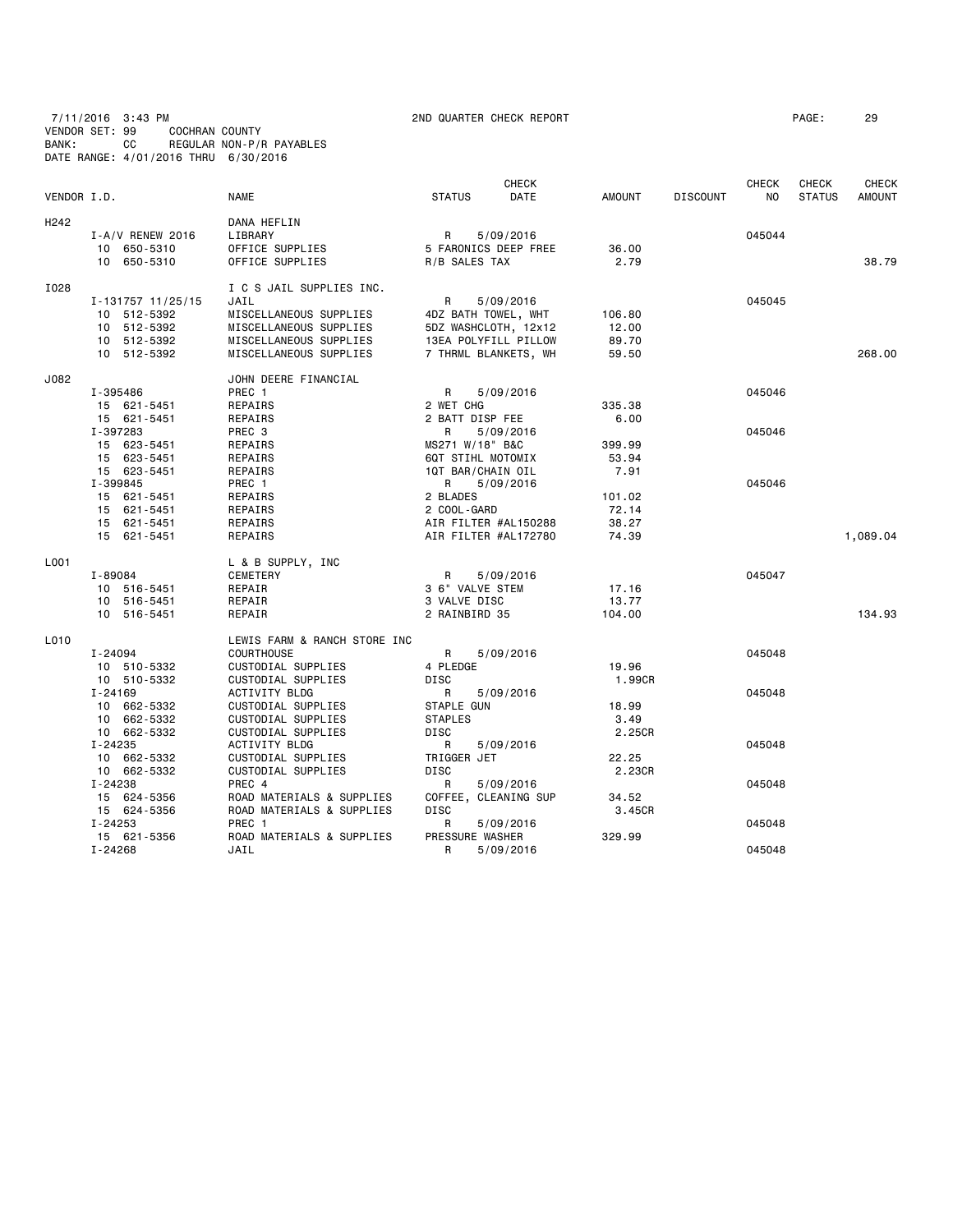7/11/2016 3:43 PM 2ND QUARTER CHECK REPORT PAGE: 30 VENDOR SET: 99 COCHRAN COUNTY BANK: CC REGULAR NON-P/R PAYABLES DATE RANGE: 4/01/2016 THRU 6/30/2016

| PAGE :<br>30 |  |
|--------------|--|
|              |  |

| VENDOR I.D. |             |                    | <b>NAME</b>                   | <b>STATUS</b>      | <b>CHECK</b><br>DATE | <b>AMOUNT</b> | <b>DISCOUNT</b> | <b>CHECK</b><br>NO. | <b>CHECK</b><br><b>STATUS</b> | <b>CHECK</b><br><b>AMOUNT</b> |
|-------------|-------------|--------------------|-------------------------------|--------------------|----------------------|---------------|-----------------|---------------------|-------------------------------|-------------------------------|
| L010        |             |                    | LEWIS FARM & RANCH STORE-CONT |                    |                      |               |                 |                     |                               |                               |
|             | I-24268     |                    | JAIL                          | R                  | 5/09/2016            |               |                 | 045048              |                               |                               |
|             |             | 10 512-5392        | MISCELLANEOUS SUPPLIES        | WALL PLATE         |                      | 1.29          |                 |                     |                               |                               |
|             |             | 10 512-5392        | MISCELLANEOUS SUPPLIES        | WALL SOCKET        |                      | 0.59          |                 |                     |                               |                               |
|             |             | 10 512-5392        | MISCELLANEOUS SUPPLIES        | 16 GAL BLEACH      |                      | 47.84         |                 |                     |                               |                               |
|             |             | 10 512-5392        | MISCELLANEOUS SUPPLIES        | 4 FT TRIM          |                      | 11.96         |                 |                     |                               |                               |
|             |             |                    |                               |                    |                      | 6.17CR        |                 |                     |                               |                               |
|             |             | 10 512-5392        | MISCELLANEOUS SUPPLIES        | DISC               |                      |               |                 |                     |                               |                               |
|             | I-24644     |                    | PREC 3                        | R                  | 5/09/2016            |               |                 | 045048              |                               |                               |
|             |             | 15 623-5451        | REPAIRS                       | 2 CUPS             |                      | 4.58          |                 |                     |                               |                               |
|             |             | 15 623-5451        | REPAIRS                       | 1 BULB             |                      | 4.49          |                 |                     |                               |                               |
|             |             | 15 623-5451        | REPAIRS                       | 1 BULB             |                      | 3.49          |                 |                     |                               |                               |
|             |             | 15 623-5451        | REPAIRS                       | DISC               |                      | 1.26CR        |                 |                     |                               |                               |
|             | I-25097     |                    | PREC 1                        | R                  | 5/09/2016            |               |                 | 045048              |                               |                               |
|             |             | 15 621-5451        | REPAIRS                       | 2 BAR/CHAIN OIL    |                      | 11.98         |                 |                     |                               |                               |
|             |             | 15 621-5451        | REPAIRS                       | <b>DISC</b>        |                      | 1.20CR        |                 |                     |                               |                               |
|             | I-25216     |                    | <b>PARK</b>                   | R                  | 5/09/2016            |               |                 | 045048              |                               |                               |
|             |             | 10 660-5332        | CUSTODIAL SUPPLIES            | <b>GRUB KILLER</b> |                      | 21.99         |                 |                     |                               |                               |
|             |             | 10 660-5332        | CUSTODIAL SUPPLIES            |                    | 2 TREE/SHRUB FEED    | 51.98         |                 |                     |                               |                               |
|             |             | 10 660-5332        | CUSTODIAL SUPPLIES            | DISC               |                      | 7.40CR        |                 |                     |                               |                               |
|             | $I - 25606$ |                    | PREC <sub>3</sub>             | R                  | 5/09/2016            |               |                 | 045048              |                               |                               |
|             |             | 15 623-5356        | ROAD MATERIALS & SUPPLIES     | COFFEE             |                      | 13.95         |                 |                     |                               |                               |
|             |             | 15 623-5356        | ROAD MATERIALS & SUPPLIES     | 3 GLASS CLNR       |                      | 8.97          |                 |                     |                               |                               |
|             |             | 15 623-5356        | ROAD MATERIALS & SUPPLIES     | <b>DISC</b>        |                      | 2.29CR        |                 |                     |                               |                               |
|             | I-25720     |                    | JAIL/SHERIFF                  | R                  | 5/09/2016            |               |                 | 045048              |                               |                               |
|             |             | 10 512-5392        | MISCELLANEOUS SUPPLIES        | 8 GAL BLEACH       |                      | 23.92         |                 |                     |                               |                               |
|             |             | 10 512-5392        | MISCELLANEOUS SUPPLIES        | FEBREZE            |                      | 5.99          |                 |                     |                               |                               |
|             |             | 10 512-5392        | MISCELLANEOUS SUPPLIES        | 10 KLEENEX         |                      | 24.90         |                 |                     |                               |                               |
|             |             | 10 560-5334        | OTHER SUPPLIES                | <b>GUN CASE</b>    |                      | 41.95         |                 |                     |                               |                               |
|             |             | 10 512-5392        | MISCELLANEOUS SUPPLIES        | SHOP TOWELS        |                      | 13.99         |                 |                     |                               |                               |
|             |             | 10 512-5392        | MISCELLANEOUS SUPPLIES        | <b>DISC</b>        |                      | 11.08CR       |                 |                     |                               |                               |
|             | I-25728     |                    | DISTRICT COURT                | R                  | 5/09/2016            |               |                 | 045048              |                               |                               |
|             |             | 10 435-5499        | MISCELLANEOUS                 | 2 CS DRINKS        |                      | 21.00         |                 |                     |                               |                               |
|             |             | 10 435-5499        | MISCELLANEOUS                 | WATER              |                      | 5.95          |                 |                     |                               |                               |
|             |             | 10 435-5499        | MISCELLANEOUS                 | <b>DISC</b>        |                      | 2.70CR        |                 |                     |                               |                               |
|             | I-25889     |                    | PREC 3                        | R                  | 5/09/2016            |               |                 | 045048              |                               |                               |
|             |             | 15 623-5451        | REPAIRS                       | 2 SPRAY PAINT      |                      | 9.98          |                 |                     |                               |                               |
|             |             | 15 623-5451        | REPAIRS                       | DISC               |                      | 1.00CR        |                 |                     |                               | 716.97                        |
| L015        |             |                    | LUBBOCK COUNTY, TEXAS         |                    |                      |               |                 |                     |                               |                               |
|             |             | I-MAR16/#831,#1025 | JUVENILE PROBATION            | $\mathsf{R}$       | 5/09/2016            |               |                 | 045050              |                               |                               |
|             |             | 17 573-5413        | Detention Services            |                    | 2 DAYS/PRE/JUV#832   | 200.00        |                 |                     |                               |                               |
|             |             | 17 573-5413        | Detention Services            |                    | 11 DAYS/PRE/JUV#1025 | 1,100.00      |                 |                     |                               |                               |
|             |             | 17 573-5413.004    | Other Placements              |                    | 10 DAYS/POST(S)/JUV# | 1,000.00      |                 |                     |                               | 2,300.00                      |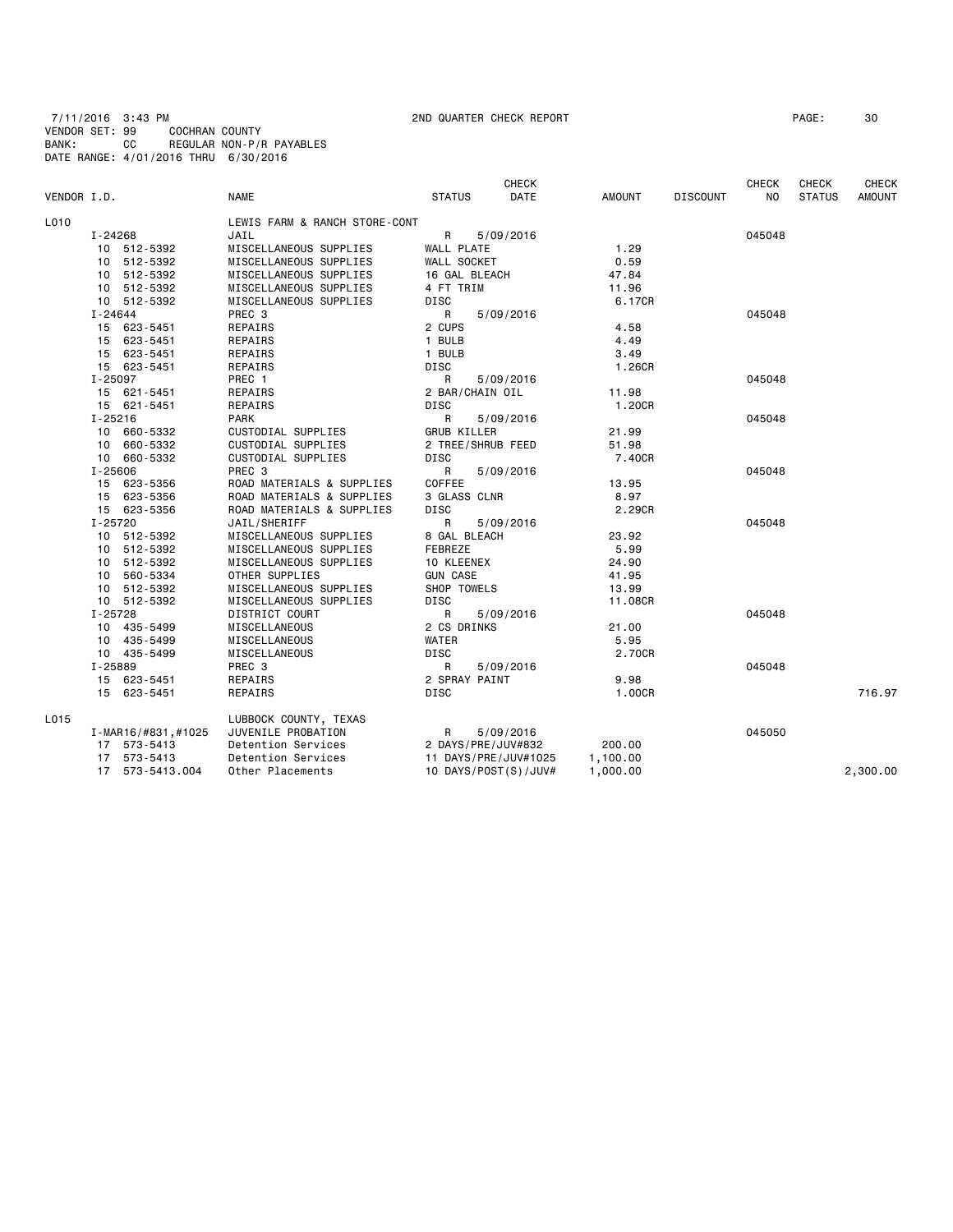7/11/2016 3:43 PM 2ND QUARTER CHECK REPORT PAGE: 31

| VENDOR I.D. |                                                                                 | <b>NAME</b>                                                                                                                                                                                                       | <b>STATUS</b>                                               | <b>CHECK</b><br><b>DATE</b> | <b>AMOUNT</b>                      | <b>DISCOUNT</b> | <b>CHECK</b><br>NO. | <b>CHECK</b><br><b>STATUS</b> | <b>CHECK</b><br><b>AMOUNT</b> |
|-------------|---------------------------------------------------------------------------------|-------------------------------------------------------------------------------------------------------------------------------------------------------------------------------------------------------------------|-------------------------------------------------------------|-----------------------------|------------------------------------|-----------------|---------------------|-------------------------------|-------------------------------|
| MO11        | I-4005561<br>10 560-5454<br>10 560-5454<br>10 560-5454                          | MCWHORTER'S LTD<br>SHERIFF<br>TIRES<br>TIRES<br>TIRES                                                                                                                                                             | R<br>2 MT/DISM; '10 F150<br>4 ROTATE/BAL<br>4 WHEEL WEIGHTS | 5/09/2016                   | 20.00<br>40.00<br>4.00             |                 | 045051              |                               | 64.00                         |
| M053        | I-JUVENILE 2014-15<br>17 573-5499                                               | MYATT BLUME & OSBURN, LTD LLP<br>JUVENILE PROBATION<br>OPERATING EXPENSES                                                                                                                                         | R<br>FINANCIAL AUDIT FY15                                   | 5/09/2016                   | 2,000.00                           |                 | 045052              |                               | 2,000.00                      |
| M097        | I-MARBLE FALLS 0416<br>15 610-5427<br>15 610-5428<br>15 610-5427<br>15 610-5428 | REYNALDO MORIN<br>COMMISSIONERS CT/CO JUDGE<br>COMM-CONTINUING EDUCATION<br>CO. JUDGE-CONTINUING EDUCATION3 NITES @ MARBLE FAL<br>COMM-CONTINUING EDUCATION<br>CO. JUDGE-CONTINUING EDUCATION1/2 MEALS 4/25-29/16 | R<br>3 NITES @ MARBLE FAL<br>1/2 MEALS 4/25-29/16           | 5/09/2016                   | 308.12<br>308.12<br>62.71<br>62.70 |                 | 045053              |                               | 741.65                        |
| M322        | I-JR HIST 2016<br>31 652-5499                                                   | MARY HELEN MCKNIGHT<br>MUSEUM-JUNIOR HISTORIANS 2016<br><b>MISCELLANEOUS</b>                                                                                                                                      | R<br>MUSEUM-JUNIOR HISTOR                                   | 5/09/2016                   | 300.00                             |                 | 045054              |                               | 300.00                        |
| N072        | I-0099246<br>10 560-5310<br>10 560-5310                                         | SPAN PUBLISHING, INC.<br>SHERIFF<br>OFFICE SUPPLIES<br>OFFICE SUPPLIES                                                                                                                                            | R<br>2016 NATL DIR LAW EN<br><b>DISC</b>                    | 5/09/2016                   | 169,00<br>25,00CR                  |                 | 045055              |                               | 144.00                        |
| N082        | I-iTICKET APR16<br>10 455-5499                                                  | NETDATA<br>JUSTICE OF PEACE<br>MISCELLANEOUS                                                                                                                                                                      | R<br>APR 2016                                               | 5/09/2016                   | 24,00                              |                 | 045056              |                               | 24.00                         |
| N096        | I-MILEAGE 04/16<br>10 455-5427                                                  | <b>BRENDA NOCK</b><br>JUSTICE OF PEACE<br>CONTINUING EDUCATION                                                                                                                                                    | R<br>52 MI@54c/26x2 (FR H                                   | 5/09/2016                   | 28,08                              |                 | 045057              |                               | 28,08                         |
| 0037        | I-CPS#4449<br>10 435-5400                                                       | ANGELA OVERMAN, ATTY AT LAW<br><b>DISTRICT COURT</b><br>ATTORNEY AD LITEM                                                                                                                                         | R<br>STATUS HRNG(P)                                         | 5/09/2016                   | 300.00                             |                 | 045058              |                               | 300.00                        |
| R002        | I-13326<br>10 510-5451<br>10 662-5451                                           | RUPERTO CHAVEZ dba<br>CRTHSE/ACT BLDG<br>REPAIR<br>REPAIR                                                                                                                                                         | R<br>7 FIRE EXT ANNUAL IN<br>3 FIRE EXT ANNUAL IN           | 5/09/2016                   | 140.00<br>60.00                    |                 | 045059              |                               | 200.00                        |

BANK: CC REGULAR NON-P/R PAYABLES DATE RANGE: 4/01/2016 THRU 6/30/2016

VENDOR SET: 99 COCHRAN COUNTY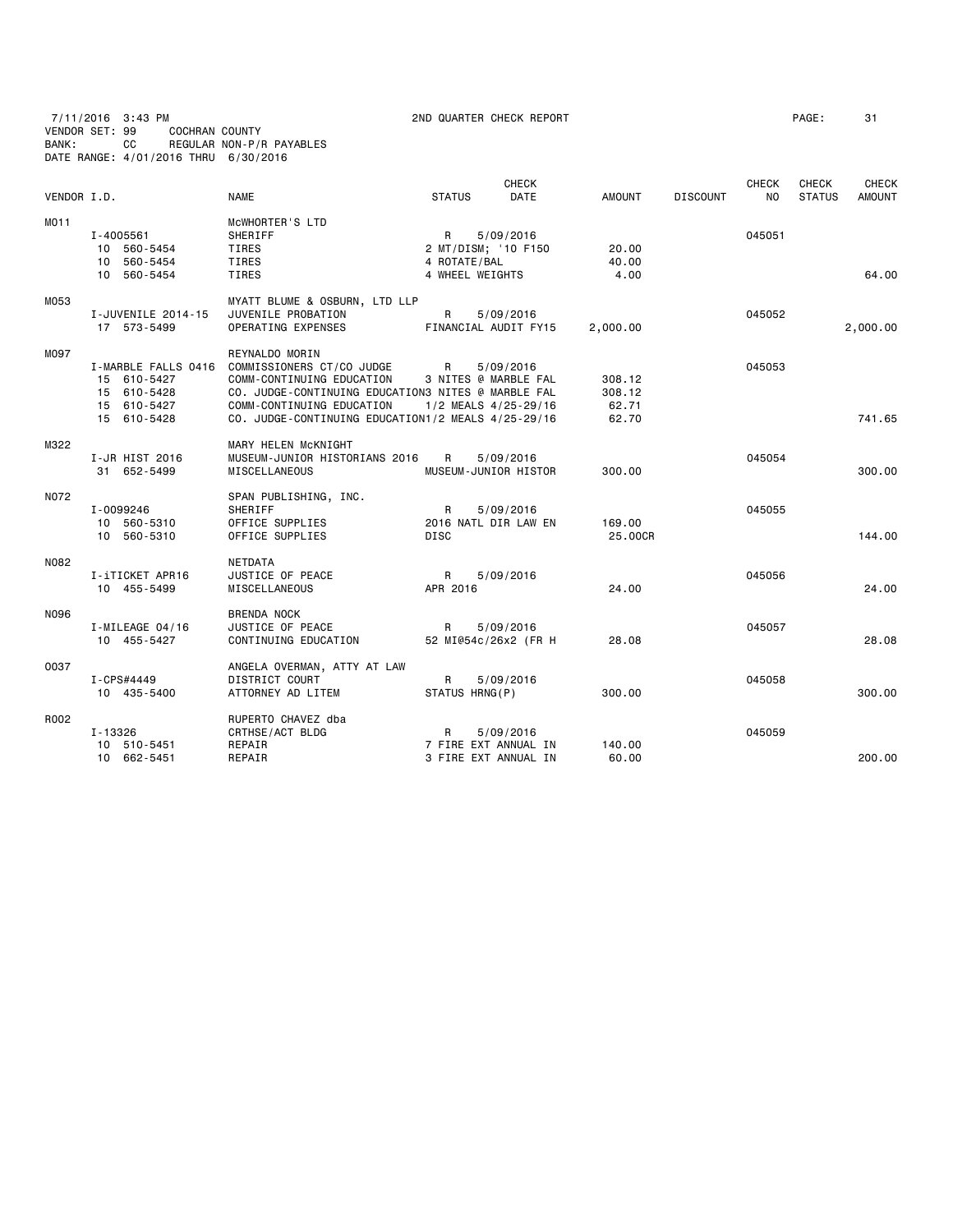7/11/2016 3:43 PM 2ND QUARTER CHECK REPORT PAGE: 32 VENDOR SET: 99 COCHRAN COUNTY BANK: CC REGULAR NON-P/R PAYABLES DATE RANGE: 4/01/2016 THRU 6/30/2016

|                  |                   |                           | CHECK               |                       |        |                 | <b>CHECK</b> | <b>CHECK</b>  | CHECK         |
|------------------|-------------------|---------------------------|---------------------|-----------------------|--------|-----------------|--------------|---------------|---------------|
| VENDOR I.D.      |                   | NAME                      | <b>STATUS</b>       | DATE                  | AMOUNT | <b>DISCOUNT</b> | NO.          | <b>STATUS</b> | <b>AMOUNT</b> |
| R <sub>159</sub> |                   | ROSIELEETTA REED          |                     |                       |        |                 |              |               |               |
|                  | I-ADV TRAVEL 2016 | MUSEUM - BUFFALO SOLDIERS | R                   | 5/09/2016             |        |                 | 045060       |               |               |
|                  | 31 652-5499       | MISCELLANEOUS             |                     | ADV TRAVEL ROSIE REE  | 500.00 |                 |              |               | 500.00        |
| S010             |                   | SILVERS COMPANY           |                     |                       |        |                 |              |               |               |
|                  | I-CEMETERY 04/16  | CEMETERY                  | R                   | 5/09/2016             |        |                 | 045061       |               |               |
|                  | 10 516-5330       | FUEL & OIL                | 26GL UNL 4/8        |                       | 43.29  |                 |              |               |               |
|                  | I-EXT SVC 04/16   | <b>EXTENSION SVC</b>      | R                   | 5/09/2016             |        |                 | 045061       |               |               |
|                  | 10 665-5330       | FUEL AND OIL              | 25.94GL UNL 4/8     |                       | 43.19  |                 |              |               |               |
|                  | I-JUV PROB 04/16  | JUVENILE PROBATION        | R                   | 5/09/2016             |        |                 | 045061       |               |               |
|                  | 17 573-5499       | OPERATING EXPENSES        | 11.6GL UNL 4/4      |                       | 19.31  |                 |              |               |               |
|                  | 17 573-5499       | OPERATING EXPENSES        | 14.34GL UNL 4/22    |                       | 24.59  |                 |              |               |               |
|                  | 17 573-5499       | OPERATING EXPENSES        | 21.25GL UNL 4/29    |                       | 38.57  |                 |              |               |               |
|                  | $I-PREC$ 1 04/16  | PREC 1                    | R                   | 5/09/2016             |        |                 | 045061       |               |               |
|                  | 15 621-5330       | FUEL & OIL                | 64GL HS DIESEL 4/5  |                       | 99.20  |                 |              |               |               |
|                  | 621-5330<br>15    | FUEL & OIL                |                     | 67.9GL HS DIESEL 4/5  | 105.25 |                 |              |               |               |
|                  | 621-5330<br>15    | FUEL & OIL                | 16.1GL UNL 4/12     |                       | 25.82  |                 |              |               |               |
|                  | 621-5330<br>15    | FUEL & OIL                |                     | 49.4GL HS DIESEL 4/2  | 76.57  |                 |              |               |               |
|                  | 15<br>621-5330    | FUEL & OIL                |                     | 31GL HS DIESEL 4/25;  | 48.05  |                 |              |               |               |
|                  | 15<br>621-5330    | FUEL & OIL                |                     | 57GL LS DIESEL 4/26;  | 100.04 |                 |              |               |               |
|                  | 621-5330<br>15    | FUEL & OIL                |                     | 51GL HS DIESEL 4/21;  | 79.05  |                 |              |               |               |
|                  | 15 621-5330       | FUEL & OIL                | 55GL HS DIESEL 4/21 |                       | 85.25  |                 |              |               |               |
|                  | I-PREC 2 04/16    | PREC <sub>2</sub>         | R                   | 5/09/2016             |        |                 | 045061       |               |               |
|                  | 15 622-5330       | FUEL AND OIL              |                     | 464.3GL HS DIESEL; SH | 742.88 |                 |              |               |               |
|                  | 622-5330<br>15    | FUEL AND OIL              | 2 PWR SVC 4/8       |                       | 28.86  |                 |              |               |               |
|                  | 15<br>622-5330    | FUEL AND OIL              | 70002 CIM TEK       |                       | 10.78  |                 |              |               |               |
|                  | 622-5330<br>15    | FUEL AND OIL              |                     | 7.2GL HS DIESEL 4/27  | 11.16  |                 |              |               |               |
|                  | 15<br>622-5330    | FUEL AND OIL              |                     | 422GL HS DIESEL 4/22  | 654.10 |                 |              |               |               |
|                  | 622-5330<br>15    | FUEL AND OIL              |                     | PWR SVC 80-0Z WHT 4/  | 13.56  |                 |              |               |               |
|                  | 622-5330<br>15    | FUEL AND OIL              |                     | 45.5GL LS DIESEL 4/2  | 75.30  |                 |              |               |               |
|                  | 15<br>622-5451    | REPAIRS                   | 3 ROTELLA 15W40 3/1 |                       | 170.22 |                 |              |               |               |
|                  | 622-5451<br>15    | REPAIRS                   | 2 DELO 15W40 3/1    |                       | 90.98  |                 |              |               |               |
|                  | 15<br>622-5330    | FUEL AND OIL              | 10.1GL UNL 4/13     |                       | 16.67  |                 |              |               |               |
|                  | 15<br>622-5330    | FUEL AND OIL              | 15GL UNL 4/18       |                       | 25.73  |                 |              |               |               |
|                  | 622-5330<br>15    | FUEL AND OIL              | 15GL UNL 4/27       |                       | 25.73  |                 |              |               |               |
|                  | 622-5330<br>15    | FUEL AND OIL              | 30.01GL UNL 4/8     |                       | 49.97  |                 |              |               |               |
|                  | 15 622-5330       | FUEL AND OIL              | 15GL UNL 4/22       |                       | 25.73  |                 |              |               |               |
|                  | I-PREC 3 04/16    | PREC 3                    | R                   | 5/09/2016             |        |                 | 045061       |               |               |
|                  | 15 623-5330       | FUEL AND OIL              |                     | 429.3GL HS DIESEL 4/  | 686.88 |                 |              |               |               |
|                  | 15 623-5330       | FUEL AND OIL              | 5 DEF               |                       | 53.40  |                 |              |               |               |
|                  | 15 623-5330       | FUEL AND OIL              | 2 PWR SVC           |                       | 28.86  |                 |              |               |               |
|                  | I-SHERIFF 04/16   | SHERIFF                   | R                   | 5/09/2016             |        |                 | 045061       |               |               |
|                  | 560-5330<br>10    | FUEL AND OIL              | 41.03GL UNL/#107    |                       | 68.92  |                 |              |               |               |
|                  | 560-5330<br>10    | FUEL AND OIL              | 64.83GL UNL/#134    |                       | 109.55 |                 |              |               |               |
|                  | 560-5330<br>10    | FUEL AND OIL              | 6.57GL UNL/#121     |                       | 11.27  |                 |              |               |               |
|                  | 10<br>560-5330    | FUEL AND OIL              | 98.21GL UNL/#133    |                       | 168.56 |                 |              |               |               |
|                  | 10<br>560-5330    | FUEL AND OIL              | 16.04GL UNL/#105    |                       | 27.51  |                 |              |               |               |
|                  | 560-5330<br>10    | FUEL AND OIL              | 28.85GL UNL/#102    |                       | 48.53  |                 |              |               |               |
|                  | I-VET VAN 04/16   | <b>VETERANS SVC</b>       | R                   | 5/09/2016             |        |                 | 045061       |               |               |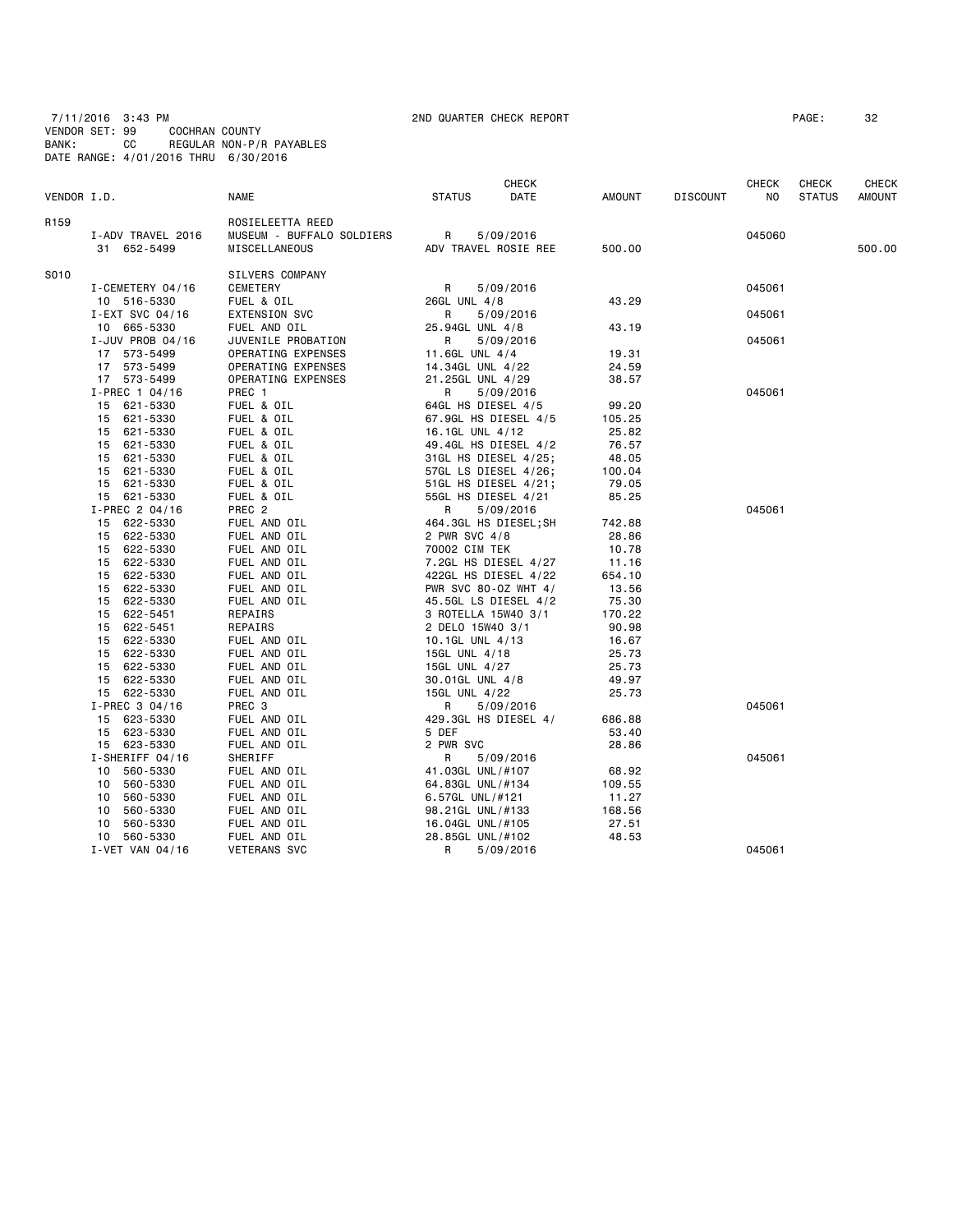7/11/2016 3:43 PM 2ND QUARTER CHECK REPORT PAGE: 33 VENDOR SET: 99 COCHRAN COUNTY BANK: CC REGULAR NON-P/R PAYABLES DATE RANGE: 4/01/2016 THRU 6/30/2016

|             |                 |                               |                        | CHECK       |               |                 | CHECK          | <b>CHECK</b>  | <b>CHECK</b>  |
|-------------|-----------------|-------------------------------|------------------------|-------------|---------------|-----------------|----------------|---------------|---------------|
| VENDOR I.D. |                 | <b>NAME</b>                   | <b>STATUS</b>          | <b>DATE</b> | <b>AMOUNT</b> | <b>DISCOUNT</b> | N <sub>O</sub> | <b>STATUS</b> | <b>AMOUNT</b> |
| S010        |                 | SILVERS COMPANY<br>CONT       |                        |             |               |                 |                |               |               |
|             | I-VET VAN 04/16 | <b>VETERANS SVC</b>           | $\mathsf{R}$           | 5/09/2016   |               |                 | 045061         |               |               |
|             | 10 405-5330     | FUEL AND OIL                  | 20.01GL UNL 4/8/16     |             | 33.32         |                 |                |               |               |
|             | 10 405-5330     | FUEL AND OIL                  | 6.65GL UNL 4/13        |             | 11.40         |                 |                |               |               |
|             | 10 405-5330     | FUEL AND OIL                  | 9.13GL UNL 4/18        |             | 15.66         |                 |                |               |               |
|             | 10 405-5330     | FUEL AND OIL                  | 9.73GL UNL 4/22        |             | 16.69         |                 |                |               |               |
|             | 10 405-5330     | FUEL AND OIL                  | 18.56GL UNL 4/27       |             | 31.83         |                 |                |               | 4,042.23      |
| S071        |                 | SCRIPT OFFICE PRODUCTS, INC.  |                        |             |               |                 |                |               |               |
|             | I-50422         | <b>ATTORNEY</b>               | R                      | 5/09/2016   |               |                 | 045062         |               |               |
|             | 10 475-5310     | OFFICE SUPPLIES               | <b>FAX FILM</b>        |             | 34.95         |                 |                |               |               |
|             | 10 475-5310     | OFFICE SUPPLIES               | 1DZ LEGAL PADS         |             | 12.95         |                 |                |               |               |
|             | I-50452         | CLERK                         | R.                     | 5/09/2016   |               |                 | 045062         |               |               |
|             | 10 403-5310     | OFFICE SUPPLIES               | WIRELESS MOUSE         |             | 39.00         |                 |                |               |               |
|             | $I - 50453$     | NON-DEPT'L                    | R                      | 5/09/2016   |               |                 | 045062         |               |               |
|             | 10 409-5300     | COUNTY-WIDE SUPPLIES          | SHREDDER OIL           |             | 9.95          |                 |                |               |               |
|             | I-50477         | JUSTICE OF PEACE              | R                      | 5/09/2016   |               |                 | 045062         |               |               |
|             | 10 455-5310     | OFFICE SUPPLIES               | HP TONER CRTG          |             | 80.95         |                 |                |               |               |
|             | I-50478         | TAX A/C                       | R                      | 5/09/2016   |               |                 | 045062         |               |               |
|             | 10 499-5310     | OFFICE SUPPLIES               | 1BX 9x12 ENVELOPES W   |             | 36.59         |                 |                |               |               |
|             | $I - 50481$     | <b>CLERK</b>                  | R                      | 5/09/2016   |               |                 | 045062         |               |               |
|             | 10 403-5310     | OFFICE SUPPLIES               | 1PK DVD-R 100/PK       |             | 39.95         |                 |                |               |               |
|             | 10 403-5310     | OFFICE SUPPLIES               | 2PK TAPE STRIPS        |             | 22.00         |                 |                |               |               |
|             | I-50523         | CLERK                         | R                      | 5/09/2016   |               |                 | 045062         |               |               |
|             | 10 403-5310     | OFFICE SUPPLIES               | HP TONER CRTG          |             | 176.95        |                 |                |               | 453.29        |
| S210        |                 | SHAMBURGER AUTO & FARM SUPPLY |                        |             |               |                 |                |               |               |
|             | I-341535        | PREC <sub>2</sub>             | R                      | 5/09/2016   |               |                 | 045063         |               |               |
|             | 15 622-5451     | REPAIRS                       | 2 LAMP                 |             | 11.98         |                 |                |               |               |
|             | 15 622-5451     | REPAIRS                       | 2 PLUG                 |             | 3.98          |                 |                |               |               |
|             | 15 622-5451     | REPAIRS                       | HEAT SHRINK TUBING     |             | 4.99          |                 |                |               | 20.95         |
| S416        |                 | SOS WASTE DISPOSAL, INC       |                        |             |               |                 |                |               |               |
|             | I-7704          | PREC 3/PREC 4                 | R                      | 5/09/2016   |               |                 | 045064         |               |               |
|             | 15 623-5440     | UTILITIES                     | DUMPSTER SVC MAY16     |             | 53.25         |                 |                |               |               |
|             | 15 624-5440     | UTILITIES                     | DUMPSTER SVC MAY16     |             | 53.25         |                 |                |               | 106.50        |
| T081        |                 | TAC RISK MANAGEMENT POOL      |                        |             |               |                 |                |               |               |
|             | I-15341         | NON-DEPARTMENTAL              | R                      | 5/09/2016   |               |                 | 045065         |               |               |
|             | 10 409-5482     | PROPERTY INSURANCE            | BLDGS & CONTENTS COV   |             | 17,637.00     |                 |                |               |               |
|             | 10 409-5482     | PROPERTY INSURANCE            | MOTOR GRADER COVERAG   |             | 4,525.00      |                 |                |               | 22,162.00     |
| T285        |                 | TASER INTERNATIONAL           |                        |             |               |                 |                |               |               |
|             | I-S511435730    | SHERIFF                       | R                      | 5/09/2016   |               |                 | 045066         |               |               |
|             | 10 560-5334     | OTHER SUPPLIES                | 1 BLACKHAWK HOLSTER,   |             | 55.11         |                 |                |               |               |
|             | 10 560-5334     | OTHER SUPPLIES                | 1 BATT PACK X26P       |             | 68.15         |                 |                |               |               |
|             | 10 560-5334     | OTHER SUPPLIES                | 4 CRTG 21'             |             | 100.40        |                 |                |               |               |
|             | 10 560-5334     | OTHER SUPPLIES                | HANDLE, BLACK, CLASS I |             | 931.45        |                 |                |               |               |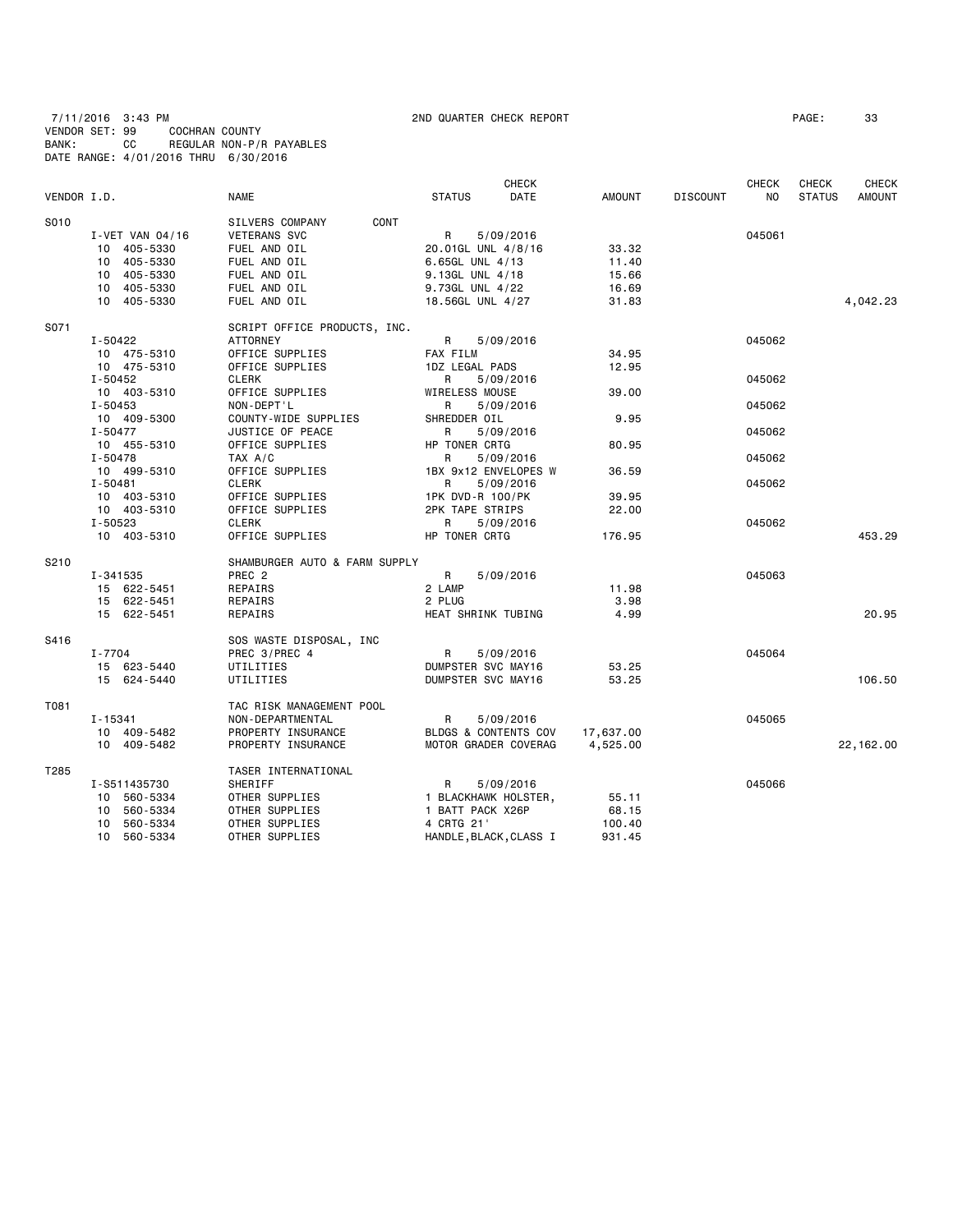7/11/2016 3:43 PM 2ND QUARTER CHECK REPORT PAGE: 34 VENDOR SET: 99 COCHRAN COUNTY BANK: CC REGULAR NON-P/R PAYABLES DATE RANGE: 4/01/2016 THRU 6/30/2016

|             |                   |                             |                      | <b>CHECK</b> |        |                 | <b>CHECK</b> | <b>CHECK</b>  | <b>CHECK</b>  |
|-------------|-------------------|-----------------------------|----------------------|--------------|--------|-----------------|--------------|---------------|---------------|
| VENDOR I.D. |                   | <b>NAME</b>                 | <b>STATUS</b>        | DATE         | AMOUNT | <b>DISCOUNT</b> | NO.          | <b>STATUS</b> | <b>AMOUNT</b> |
| T285        |                   | TASER INTERNATIONAL<br>CONT |                      |              |        |                 |              |               |               |
|             | I-S511435730      | SHERIFF                     | R                    | 5/09/2016    |        |                 | 045066       |               |               |
|             | 10 560-5334       | OTHER SUPPLIES              | SHIPPING             |              | 16.17  |                 |              |               | 1,171.28      |
| U019        |                   | UNITED SUPERMARKETS, INC    |                      |              |        |                 |              |               |               |
|             | I-93930402 050316 | JAIL                        | R                    | 5/09/2016    |        |                 | 045067       |               |               |
|             | 10 512-5333       | FOOD-PRISONERS              | 4 CT LEMONADE        |              | 10.00  |                 |              |               |               |
|             | 512-5333<br>10    | FOOD-PRISONERS              | HEINZ KETCHUP/2      |              | 5.18   |                 |              |               |               |
|             | 10 512-5333       | FOOD-PRISONERS              | MIRACLE WHIP/2       |              | 9.98   |                 |              |               |               |
|             | 512-5333<br>10    | FOOD-PRISONERS              | MUSTARD/2            |              | 2.98   |                 |              |               |               |
|             | 512-5333<br>10    | FOOD-PRISONERS              | SF SUGAR/2           |              | 11.98  |                 |              |               |               |
|             | 512-5333<br>10    | FOOD-PRISONERS              | <b>APPLES</b>        |              | 3.99   |                 |              |               |               |
|             | 512-5333<br>10    | FOOD-PRISONERS              | DOLE SALAD           |              | 1.29   |                 |              |               |               |
|             | 10 512-5333       | FOOD-PRISONERS              | SHREDDED LETTUCE     |              | 1.79   |                 |              |               |               |
|             | 512-5333<br>10    | FOOD-PRISONERS              | NAVEL ORANGES        |              | 5.00   |                 |              |               |               |
|             | 512-5333<br>10    | FOOD-PRISONERS              | RED DEL APPLES       |              | 3.99   |                 |              |               |               |
|             | 512-5333<br>10    | FOOD-PRISONERS              | <b>TOMATOES</b>      |              | 3.90   |                 |              |               |               |
|             | 512-5333<br>10    | FOOD-PRISONERS              | BAR S SLICED BAC     |              | 3.99   |                 |              |               |               |
|             | 512-5333<br>10    | FOOD-PRISONERS              | KFT CHEESE SNGL      |              | 12.99  |                 |              |               |               |
|             | 512-5333<br>10    | FOOD-PRISONERS              | FLOUR TORTILLAS      |              | 3.69   |                 |              |               |               |
|             | 512-5333<br>10    | FOOD-PRISONERS              | O/M HAM/CHEESE/3     |              | 10.47  |                 |              |               |               |
|             | 512-5333<br>10    | FOOD-PRISONERS              | 288 FROZEN MEALS     |              | 775.29 |                 |              |               |               |
|             | 512-5333<br>10    | FOOD-PRISONERS              | POTATOES O'BRIEN     |              | 2.99   |                 |              |               |               |
|             | 512-5333<br>10    | FOOD-PRISONERS              | 112 FROZEN MEALS     |              | 321.24 |                 |              |               |               |
|             | 512-5333<br>10    | FOOD-PRISONERS              | JUMBO EGGS           |              | 2.59   |                 |              |               |               |
|             | 10<br>512-5333    | FOOD-PRISONERS              | GAL MILK/2           |              | 7.18   |                 |              |               | 1,200.51      |
| U036        |                   | UNIFIRST HOLDINGS, INC.     |                      |              |        |                 |              |               |               |
|             | I-831 2216170     | JAIL/SHERIFF                | R                    | 5/09/2016    |        |                 | 045068       |               |               |
|             | 512-5205<br>10    | UNIFORMS                    | UNIFORM SVC 5/2/16   |              | 21.40  |                 |              |               |               |
|             | 560-5205<br>10    | UNIFORMS                    | UNIFORM SVC 5/2/16   |              | 89.86  |                 |              |               |               |
|             | 10 560-5205       | UNIFORMS                    | DEFE CHG             |              | 7.10   |                 |              |               | 118.36        |
| V039        |                   | HIGINIO VASQUEZ JR. dba     |                      |              |        |                 |              |               |               |
|             | I-17103 041916    | JAIL                        | R                    | 5/09/2016    |        |                 | 045069       |               |               |
|             | 10 512-5333       | FOOD-PRISONERS              | 3 C&H SUGAR          |              | 24.57  |                 |              |               |               |
|             | I-19100 040516    | JAIL                        | R                    | 5/09/2016    |        |                 | 045069       |               |               |
|             | 10 512-5333       | FOOD-PRISONERS              | PRODUCE              |              | 10.99  |                 |              |               |               |
|             | 10 512-5333       | FOOD-PRISONERS              | 2 BAGS ORANGES       |              | 6.18   |                 |              |               |               |
|             | 10 512-5333       | FOOD-PRISONERS              | SF SUGAR             |              | 5.79   |                 |              |               |               |
|             | I-27100 040716    | JAIL                        | R                    | 5/09/2016    |        |                 | 045069       |               |               |
|             | 10 512-5333       | FOOD-PRISONERS              | 12 FROZEN BREAKFASTS |              | 33.48  |                 |              |               |               |
|             | 10 512-5333       | FOOD-PRISONERS              | 32 FROZEN BREAKFASTS |              | 105.28 |                 |              |               | 186.29        |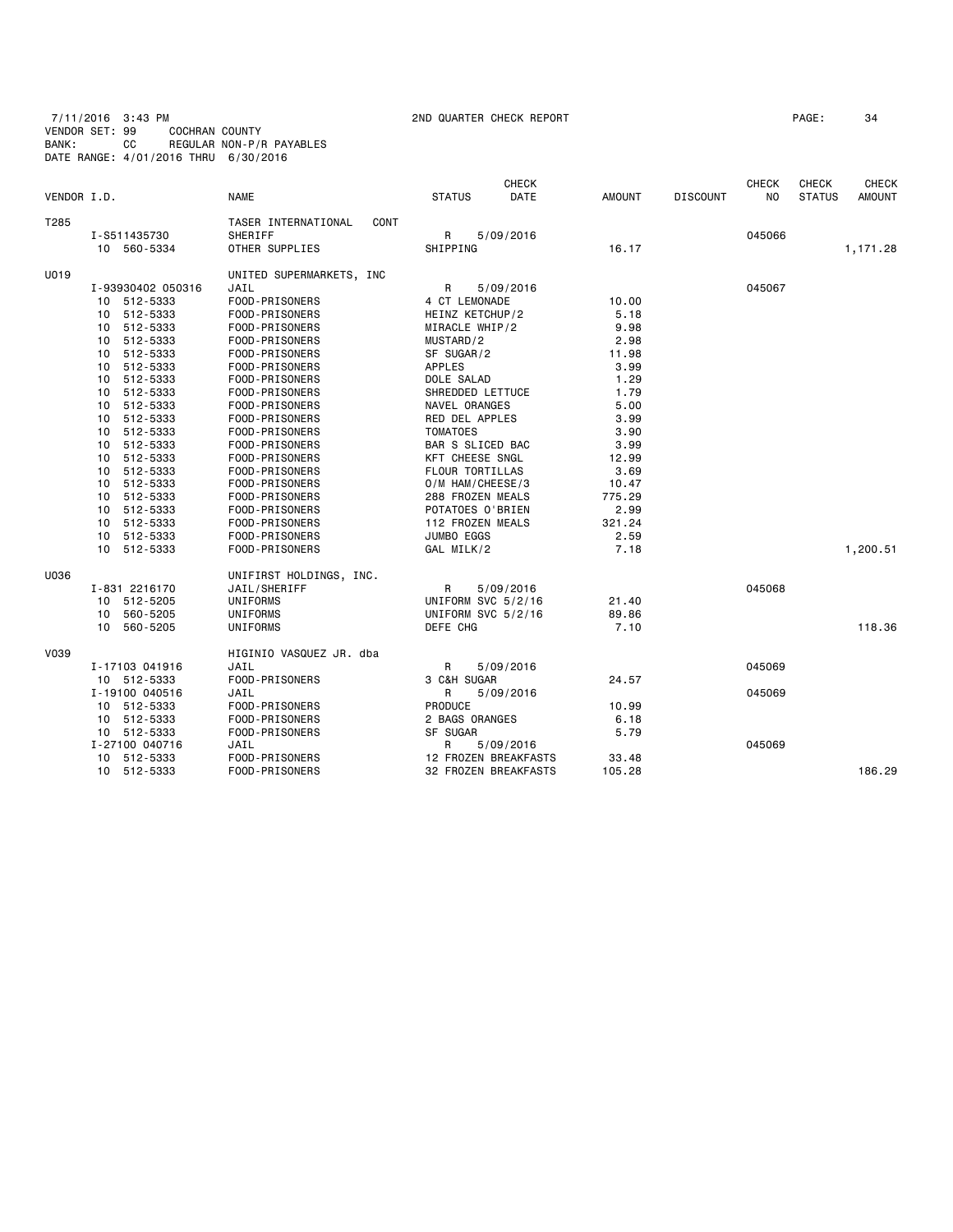7/11/2016 3:43 PM 2ND QUARTER CHECK REPORT PAGE: 35 VENDOR SET: 99 COCHRAN COUNTY BANK: CC REGULAR NON-P/R PAYABLES DATE RANGE: 4/01/2016 THRU 6/30/2016

|             |                     |                           |                     | <b>CHECK</b>           |               |                 |                |               | <b>CHECK</b>  |
|-------------|---------------------|---------------------------|---------------------|------------------------|---------------|-----------------|----------------|---------------|---------------|
| VENDOR I.D. |                     | <b>NAME</b>               | <b>STATUS</b>       | DATE                   | <b>AMOUNT</b> | <b>DISCOUNT</b> | N <sub>O</sub> | <b>STATUS</b> | <b>AMOUNT</b> |
| <b>V048</b> |                     | V&T PLUMBING              |                     |                        |               |                 |                |               |               |
|             | I-041316            | JAIL                      | R                   | 5/09/2016              |               |                 | 045070         |               |               |
|             | 10 512-5451         | REPAIR                    |                     | FLR DRAIN, MULTI LAVS  | 2,785.00      |                 |                |               | 2,785.00      |
| <b>WO70</b> |                     | R D WALLACE OIL CO INC    |                     |                        |               |                 |                |               |               |
|             | I-12520010 APR16    | CEMETERY                  | R                   | 5/09/2016              |               |                 | 045071         |               |               |
|             | 10 516-5330         | FUEL & OIL                | 23GL REG ETH 4/13   |                        | 37.17         |                 |                |               |               |
|             | I-12520019 APR16    | PARK/AIRPORT              | R                   | 5/09/2016              |               |                 | 045071         |               |               |
|             | 30 518-5330         | FUEL & OIL                | 26.5GL REG ETH 4/22 |                        | 44.69         |                 |                |               |               |
|             | I-12520021 APR16    | PREC <sub>3</sub>         | R                   | 5/09/2016              |               |                 | 045071         |               |               |
|             | 15 623-5330         | FUEL AND OIL              | 226.1GL DYED DIESEL |                        | 397.94        |                 |                |               |               |
|             | 15 623-5330         | FUEL AND OIL              | 2EA PWR SVC 12/1    |                        | 12.70         |                 |                |               |               |
|             | 15 623-5330         | FUEL AND OIL              |                     | 116.6GL REG ETH 4/29   | 188.43        |                 |                |               |               |
|             | I-12520030 APR16    | PREC 1                    | R                   | 5/09/2016              |               |                 | 045071         |               |               |
|             | 15 621-5330         | FUEL & OIL                | 28GL REG ETH 4/7    |                        | 45.25         |                 |                |               |               |
|             | 15 621-5330         | FUEL & OIL                | 26.4GL REG ETH 4/20 |                        | 44.52         |                 |                |               |               |
|             | I-12520041 APR16    | PREC 4                    | R                   | 5/09/2016              |               |                 | 045071         |               |               |
|             | 15 624-5356         | ROAD MATERIALS & SUPPLIES | 12 134-A            |                        | 63.00         |                 |                |               |               |
|             | 15 624-5356         | ROAD MATERIALS & SUPPLIES | 1 CTN GREASE        |                        | 25.11         |                 |                |               |               |
|             | 15 621-5330         | FUEL & OIL                | 17.9GL REG ETH 4/8  |                        | 28.93         |                 |                |               |               |
|             | 15 621-5330         | FUEL & OIL                |                     | 79GL HWY DIESEL 4/12   | 130.82        |                 |                |               |               |
|             | 15 621-5330         | FUEL & OIL                | 23.6GL REG ETH 4/21 |                        | 39.79         |                 |                |               |               |
|             | I-12520043 APR16    | SHERIFF                   | R                   | 5/09/2016              |               |                 | 045071         |               |               |
|             | 560-5330<br>10      | FUEL AND OIL              | 87.4GL REG ETH/#102 |                        | 145.20        |                 |                |               |               |
|             | 560-5330<br>10      | FUEL AND OIL              | 13GL REG ETH/#107   |                        | 21.91         |                 |                |               |               |
|             | 10 560-5330         | FUEL AND OIL              | 10GL REG ETH/#133   |                        | 16.16         |                 |                |               |               |
|             | 10 560-5330         | FUEL AND OIL              | 15.7GL REG ETH/#135 |                        | 25.38         |                 |                |               |               |
|             | 10 560-5330         | FUEL AND OIL              |                     | 177.2GL REG ETH/#136   | 294.00        |                 |                |               | 1,561.00      |
| W092        |                     | WTG FUELS, INC            |                     |                        |               |                 |                |               |               |
|             | I-15006-03496 APR16 | SHERIFF                   | $\mathsf{R}$        | 5/09/2016              |               |                 | 045072         |               |               |
|             | 10 560-5330         | FUEL AND OIL              | 46.5GL UNL/#107     |                        | 78.23         |                 |                |               |               |
|             | 10 560-5330         | FUEL AND OIL              | 12.5GL UNL/#133     |                        | 20.08         |                 |                |               |               |
|             | 10 560-5330         | FUEL AND OIL              | 21.01GL UNL/#134    |                        | 35.84         |                 |                |               |               |
|             | 10<br>560-5330      | FUEL AND OIL              | 11.08GL UNL/#136    |                        | 18.68         |                 |                |               |               |
|             | 560-5330<br>10      | FUEL AND OIL              | 12GL UNL/#105       |                        | 19.87         |                 |                |               |               |
|             | 10 560-5330         | FUEL AND OIL              | 9.5GL UNL/#121      |                        | 16.21         |                 |                |               | 188.91        |
| W115        |                     | RAYMOND D WEBER, SHERIFF  |                     |                        |               |                 |                |               |               |
|             | $I - 05/03/16$      | JAIL/SHERIFF              | R                   | 5/09/2016              |               |                 | 045073         |               |               |
|             | 10 512-5391         | MEDICAL CARE-PRISONERS    |                     | FEM PRODUCTS/FAM \$ 4  | 4.25          |                 |                |               |               |
|             | 10 512-5333         | FOOD-PRISONERS            | 2 GAL ALLSUP'S MILK |                        | 7.38          |                 |                |               |               |
|             | 10 512-5333         | FOOD-PRISONERS            |                     | BAR S SHV TURKEY; ALL  | 2.89          |                 |                |               |               |
|             | 512-5333<br>10      | FOOD-PRISONERS            |                     | LETTUCE; ALLSUP 'S 4/2 | 2.29          |                 |                |               |               |
|             | 10 512-5333         | FOOD-PRISONERS            |                     | 6 FROZEN MEALS;FAM \$  | 22.50         |                 |                |               |               |
|             | 512-5333<br>10      | FOOD-PRISONERS            |                     | 12 ALLSUP'S BREAD 4/   | 9.54          |                 |                |               |               |
|             | 10 560-5427         | CONTINUING EDUCATION      |                     | MEAL/TRANSPRT; POST 5  | 4.74          |                 |                |               |               |
|             | 10 560-5427         | CONTINUING EDUCATION      |                     | MEAL/TRANSPRT; GATESV  | 19.46         |                 |                |               |               |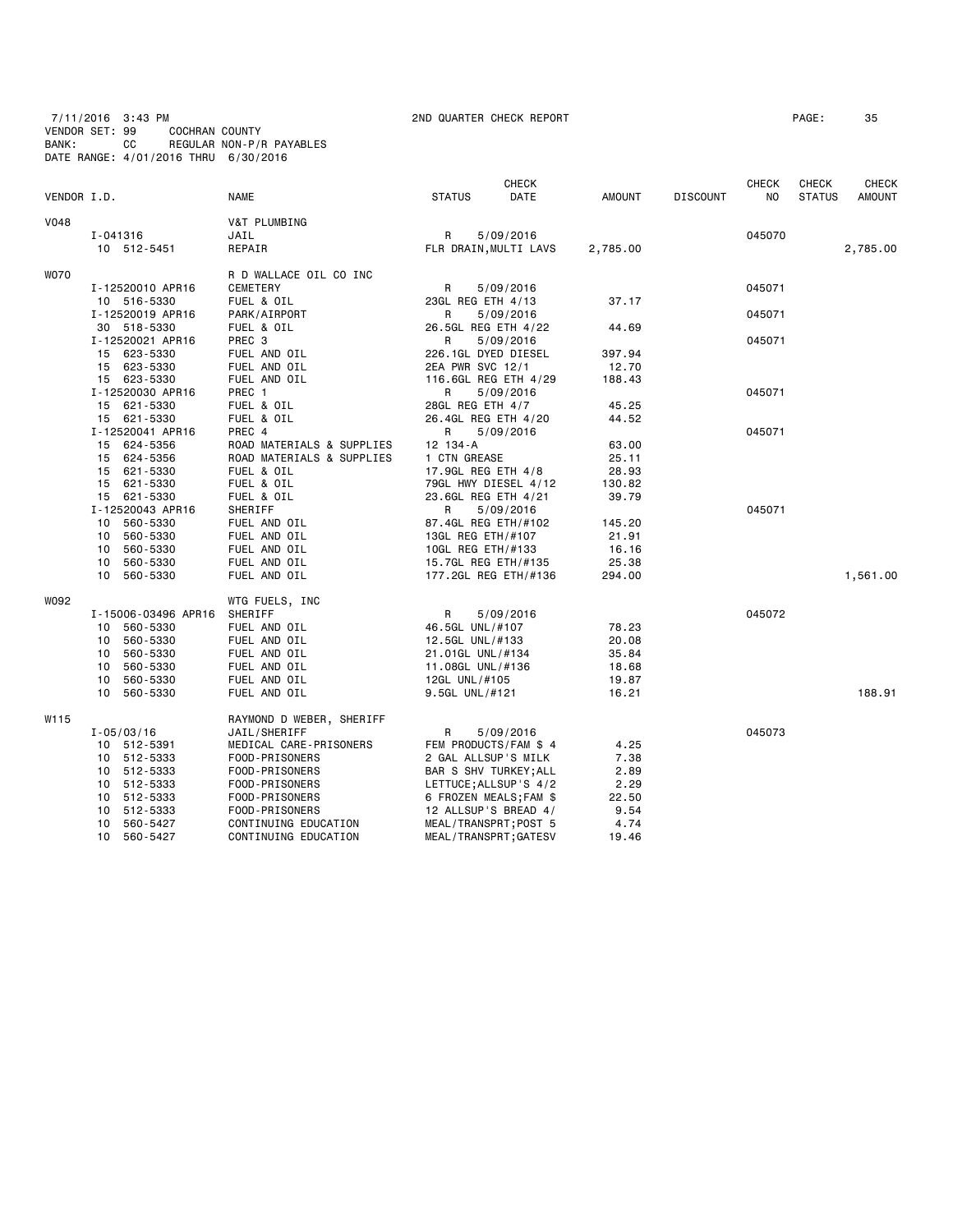7/11/2016 3:43 PM 2ND QUARTER CHECK REPORT PAGE: 36 VENDOR SET: 99 COCHRAN COUNTY BANK: CC REGULAR NON-P/R PAYABLES DATE RANGE: 4/01/2016 THRU 6/30/2016

| VENDOR I.D. |                               | <b>NAME</b>                                                | <b>CHECK</b><br>DATE<br><b>STATUS</b>         | <b>AMOUNT</b>  | <b>DISCOUNT</b> | <b>CHECK</b><br>NO | CHECK<br><b>STATUS</b> | <b>CHECK</b><br><b>AMOUNT</b> |
|-------------|-------------------------------|------------------------------------------------------------|-----------------------------------------------|----------------|-----------------|--------------------|------------------------|-------------------------------|
| W115        |                               | RAYMOND D WEBER, SHERIFF-CONT                              |                                               |                |                 |                    |                        |                               |
|             | $I - 05/03/16$                | JAIL/SHERIFF                                               | R<br>5/09/2016                                |                |                 | 045073             |                        |                               |
|             | 10 560-5427                   | CONTINUING EDUCATION                                       | MEAL/TRANSPRT; MERKEL                         | 3.33           |                 |                    |                        | 76.38                         |
| W164        |                               | <b>WARREN CAT</b>                                          |                                               |                |                 |                    |                        |                               |
|             | I-0S020311624                 | PREC <sub>2</sub>                                          | R<br>5/09/2016                                |                |                 | 045074             |                        |                               |
|             | 15 622-5451                   | REPAIRS                                                    | 2 5GL OIL 30W T/DT                            | 169.16         |                 |                    |                        | 169.16                        |
| W193        |                               | WESTWARD AUTOMOTIVE REPAIR LLC                             |                                               |                |                 |                    |                        |                               |
|             | I-003823                      | SHERIFF                                                    | R<br>5/09/2016                                |                |                 | 045075             |                        |                               |
|             | 10 560-5451                   | MACHINERY-NON-OFFICE REPAIR                                | RPL ALT BELT/13 EXPR                          | 35.00          |                 |                    |                        |                               |
|             | 10 560-5451                   | MACHINERY-NON-OFFICE REPAIR                                | <b>BELT</b>                                   | 32.16          |                 |                    |                        |                               |
|             | I-003826                      | SHERIFF                                                    | R<br>5/09/2016                                |                |                 | 045075             |                        |                               |
|             | 10<br>560-5451                | MACHINERY-NON-OFFICE REPAIR                                | CK A/C, BRKS; CLEAN TH                        | 70.00          |                 |                    |                        |                               |
|             | 560-5451<br>10                | MACHINERY-NON-OFFICE REPAIR                                | RPL FR BRAKES/10 CVP                          | 70.00          |                 |                    |                        |                               |
|             | 560-5451<br>10                | MACHINERY-NON-OFFICE REPAIR                                | RPL REAR BRAKES                               | 70.00          |                 |                    |                        |                               |
|             | 560-5451<br>10                | MACHINERY-NON-OFFICE REPAIR                                | CK FREON, ADD                                 | 35.00          |                 |                    |                        |                               |
|             | 10<br>560-5451                | MACHINERY-NON-OFFICE REPAIR                                | FR BRAKES                                     | 89.98          |                 |                    |                        |                               |
|             | 560-5451<br>10                | MACHINERY-NON-OFFICE REPAIR                                | REAR BRAKES                                   | 61.17          |                 |                    |                        |                               |
|             | 560-5451<br>10                | MACHINERY-NON-OFFICE REPAIR                                | 2 CARB CLEANER                                | 10.75          |                 |                    |                        |                               |
|             | 10<br>560-5451                | MACHINERY-NON-OFFICE REPAIR                                | 1 CAN 134A<br>SVC CAP                         | 12.99          |                 |                    |                        |                               |
|             | 10<br>560-5451<br>10 560-5451 | MACHINERY-NON-OFFICE REPAIR<br>MACHINERY-NON-OFFICE REPAIR | 4 ROTOR TURN @COX AU                          | 1.00<br>110.00 |                 |                    |                        | 598.05                        |
|             |                               |                                                            |                                               |                |                 |                    |                        |                               |
| X004        |                               | XEROX BUSINESS SERVICES LLC                                |                                               |                |                 |                    |                        |                               |
|             | I-1259987                     | CO/DIST CLERK                                              | R<br>5/09/2016                                |                |                 | 045076             |                        |                               |
|             | 10 403-5416                   | FILMING & INDEXING                                         | 20/20 LAND REC #1951                          | 1,250.00       |                 |                    |                        |                               |
|             | 10 403-5416                   | FILMING & INDEXING                                         | FREIGHT                                       | 42.69          |                 |                    |                        | 1,292.69                      |
| A178        |                               | AMAZON                                                     |                                               |                |                 |                    |                        |                               |
|             | C-080335199409                | LIBRARY                                                    | R<br>5/27/2016                                |                |                 | 045107             |                        |                               |
|             | 10 650-5590                   | <b>BOOKS</b>                                               | <b>REFUND</b>                                 | 17.70CR        |                 |                    |                        |                               |
|             | I-080330144444                | LIBRARY                                                    | R<br>5/27/2016                                |                |                 | 045107             |                        |                               |
|             | 10 650-5590                   | <b>BOOKS</b>                                               | <b>FRENZY</b>                                 | 9.99           |                 |                    |                        |                               |
|             | 10 650-5310                   | OFFICE SUPPLIES                                            | 1PK DURACELL CR2 LIT                          | 13.48          |                 |                    |                        |                               |
|             | I-080332265100                | LIBRARY                                                    | R<br>5/27/2016                                |                |                 | 045107             |                        |                               |
|             | 10 650-5590                   | <b>BOOKS</b>                                               | CITY OF ASHES                                 | 19.98          |                 |                    |                        |                               |
|             | 650-5590<br>10                | <b>BOOKS</b>                                               | LADY MIDNIGHT                                 | 15.15          |                 |                    |                        |                               |
|             | 650-5590<br>10                | <b>BOOKS</b>                                               | THE MAKING OF A MAN:                          | 17.67          |                 |                    |                        |                               |
|             | 650-5590<br>10                | <b>BOOKS</b>                                               | WHIRLWIND                                     | 7.94           |                 |                    |                        |                               |
|             | 650-5590<br>10                | <b>BOOKS</b>                                               | FALLING FOR COLTON                            | 14.29          |                 |                    |                        |                               |
|             | 10<br>650-5590                | <b>BOOKS</b>                                               | HARRY POTTER AND THE                          | 17.97          |                 |                    |                        |                               |
|             | 10<br>650-5590                | <b>BOOKS</b>                                               | SEVEN WONDERS BOOK 5                          | 10.22          |                 |                    |                        |                               |
|             | 650-5590<br>10<br>10          | <b>BOOKS</b><br>OFFICE SUPPLIES                            | ONE WITH YOU: A CROSS<br>CASH DRAWER APG VPK- | 10.04          |                 |                    |                        |                               |
|             | 650-5310<br>650-5590<br>10    | <b>BOOKS</b>                                               | FOREST OF RUIN                                | 24.57          |                 |                    |                        |                               |
|             | 10<br>650-5590                | <b>BOOKS</b>                                               | FOOL ME ONCE                                  | 11.34<br>16.80 |                 |                    |                        | 171.74                        |
|             |                               |                                                            |                                               |                |                 |                    |                        |                               |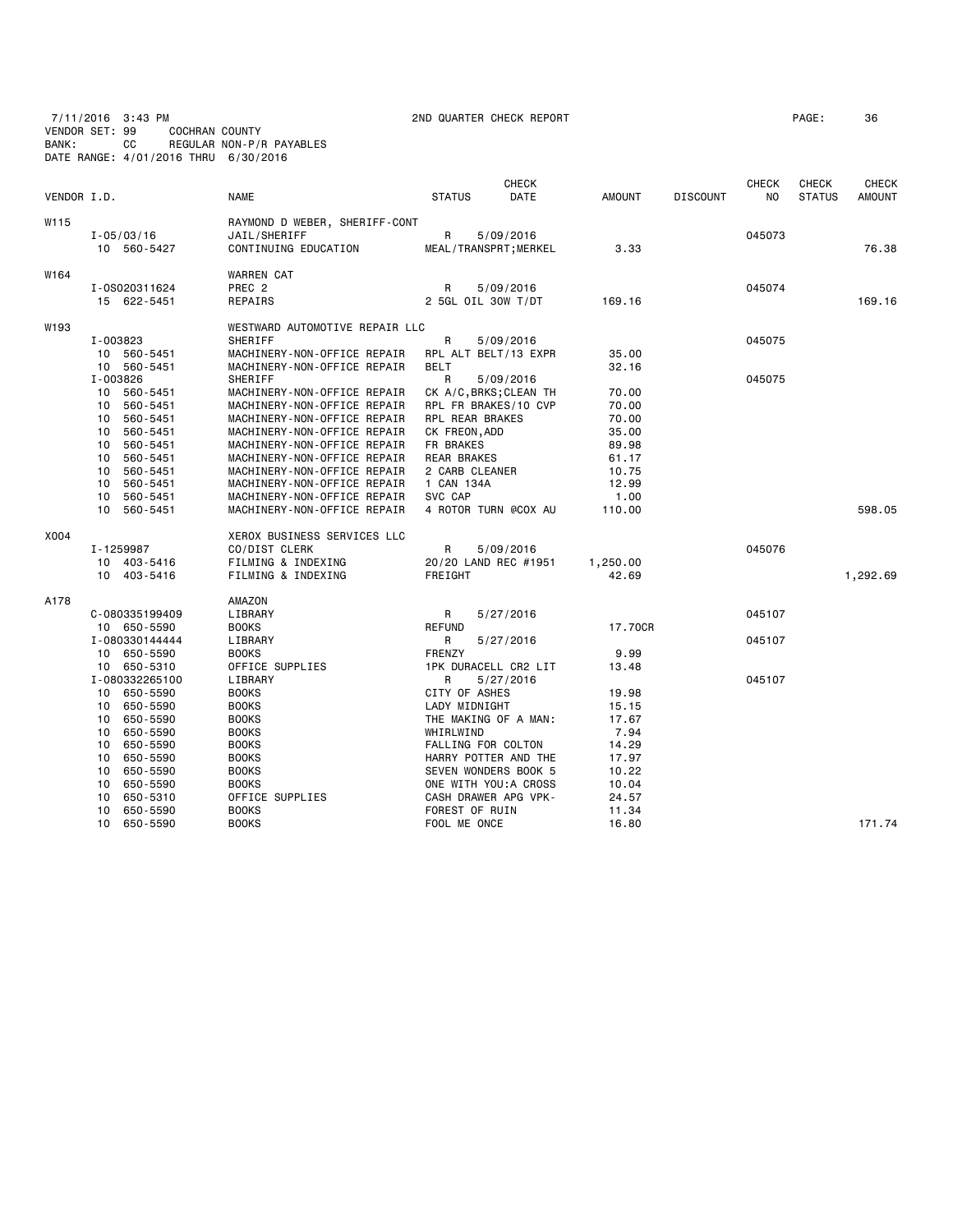7/11/2016 3:43 PM 2ND QUARTER CHECK REPORT PAGE: 37 VENDOR SET: 99 COCHRAN COUNTY BANK: CC REGULAR NON-P/R PAYABLES DATE RANGE: 4/01/2016 THRU 6/30/2016

|             |                              |                                |                      | CHECK       |               |                 | <b>CHECK</b> | <b>CHECK</b>  | <b>CHECK</b>  |
|-------------|------------------------------|--------------------------------|----------------------|-------------|---------------|-----------------|--------------|---------------|---------------|
| VENDOR I.D. |                              | <b>NAME</b>                    | <b>STATUS</b>        | <b>DATE</b> | <b>AMOUNT</b> | <b>DISCOUNT</b> | <b>NO</b>    | <b>STATUS</b> | <b>AMOUNT</b> |
| B026        |                              | BLEDSOE WATER SUPPLY CORP      |                      |             |               |                 |              |               |               |
|             | $I - 3004 05/16$             | PREC <sub>3</sub>              | R                    | 5/27/2016   |               |                 | 045108       |               |               |
|             | 15 623-5440                  | UTILITIES                      | 480GL WATER APR2016  |             | 20.10         |                 |              |               | 20.10         |
| B102        |                              | BEAR GRAPHICS INC.             |                      |             |               |                 |              |               |               |
|             | I-0742898                    | CO/DIST CLERK                  | R                    | 5/27/2016   |               |                 | 045109       |               |               |
|             | 10 403-5310                  | OFFICE SUPPLIES                | NTC/TRUSTEE SALE VOL |             | 225.53        |                 |              |               |               |
|             | 10 403-5310                  | OFFICE SUPPLIES                | FREIGHT              |             | 18.43         |                 |              |               |               |
|             | I-0743587                    | CO/DIST CLERK                  | R                    | 5/27/2016   |               |                 | 045109       |               |               |
|             | 10 403-5310                  | OFFICE SUPPLIES                | 100 OFFICER'S RETURN |             | 177.52        |                 |              |               |               |
|             | 10 403-5310                  | OFFICE SUPPLIES                | FREIGHT              |             | 13.52         |                 |              |               |               |
|             | I-0743832                    | CO/DIST CLERK                  | R                    | 5/27/2016   |               |                 | 045109       |               |               |
|             | 10 403-5310                  | OFFICE SUPPLIES                | 500 BLUE BORDER PAPE |             | 188.13        |                 |              |               |               |
|             | 10 403-5310                  | OFFICE SUPPLIES                | FREIGHT              |             | 16.70         |                 |              |               | 639.83        |
| C015        |                              | COCHRAN COUNTY SENIOR          |                      |             |               |                 |              |               |               |
|             | I-MAY '16 INSTLMT            | SENIOR CITIZENS                | R                    | 5/27/2016   |               |                 | 045110       |               |               |
|             | 10 663-5418                  | SENIOR CITIZENS CONTRACT       | MAY 2016             |             | 6,250.00      |                 |              |               | 6,250.00      |
| C165        |                              | CITY OF MORTON                 |                      |             |               |                 |              |               |               |
|             | $I - 04/23/16$               | <b>CEMETERY</b>                | R                    | 5/27/2016   |               |                 | 045111       |               |               |
|             | 10 516-5486                  | CONTRACT LABOR-OPEN CLOSE      | DOUGLAS PATTON 4/23/ |             | 300.00        |                 |              |               |               |
|             | 10 516-5486                  | CONTRACT LABOR-OPEN CLOSE      | DORIS WILLIAMS 4/30/ |             | 300.00        |                 |              |               | 600.00        |
| C321        |                              | CLEAR- VU                      |                      |             |               |                 |              |               |               |
|             | I-78080                      | JUVENILE PROBATION             | R                    | 5/27/2016   |               |                 | 045112       |               |               |
|             | 17 573-5499                  | OPERATING EXPENSES             | WINDSHIELD/'14 CHEV  |             | 119.99        |                 |              |               |               |
|             | 17 573-5499                  | OPERATING EXPENSES             | INSTL W/S            |             | 100.00        |                 |              |               | 219.99        |
| C340        |                              | COUNTY INFORMATION RESOURCE AG |                      |             |               |                 |              |               |               |
|             | I-S0P005577                  | NON-DEPT'L                     | R                    | 5/27/2016   |               |                 | 045113       |               |               |
|             | 10 409-5420                  | TELECOMMUNICATIONS             | 21 EMAIL ACCTS APR16 |             | 42.00         |                 |              |               | 42.00         |
| C353        |                              | <b>BRANDY S CRISWELL</b>       |                      |             |               |                 |              |               |               |
|             | I-CPS#4449 051216            | <b>DISTRICT COURT</b>          | R                    | 5/27/2016   |               |                 | 045114       |               |               |
|             | 10 435-5400                  | ATTORNEY AD LITEM              | PLCMT HRNG/CPS(P)    |             | 300.00        |                 |              |               | 300,00        |
| C371        |                              | COCHRAN COUNTY TAX A/C         |                      |             |               |                 |              |               |               |
|             | I-INSP/11 F150 9718          | NON-DEPT'L                     | R                    | 5/27/2016   |               |                 | 045115       |               |               |
|             | 10 409-5451                  | REPAIRS                        | STATE INSP/2011 F150 |             | 7.50          |                 |              |               |               |
|             | I-ST INSP/10 CVP7646 SHERIFF |                                | R                    | 5/27/2016   |               |                 | 045115       |               |               |
|             | 10<br>560-5451               | MACHINERY-NON-OFFICE REPAIR    | ST INSP FEE/'10 FORD |             | 7.50          |                 |              |               | 15.00         |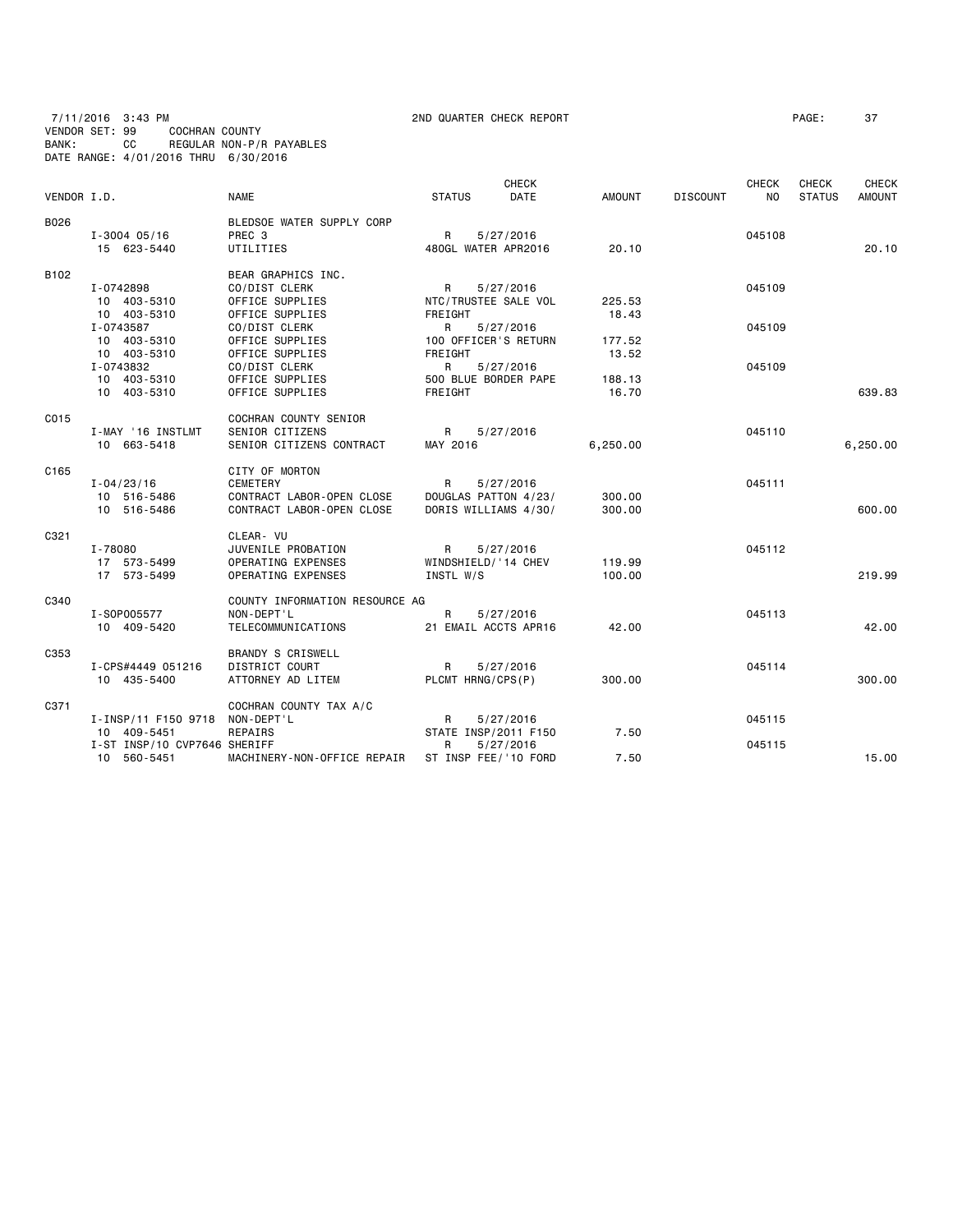7/11/2016 3:43 PM 2ND QUARTER CHECK REPORT PAGE: 38 VENDOR SET: 99 COCHRAN COUNTY BANK: CC REGULAR NON-P/R PAYABLES DATE RANGE: 4/01/2016 THRU 6/30/2016

| VENDOR I.D. |                                       | <b>NAME</b>                                                        | <b>STATUS</b>                | CHECK<br>DATE | <b>AMOUNT</b> | <b>DISCOUNT</b> | <b>CHECK</b><br>N <sub>O</sub> | <b>CHECK</b><br><b>STATUS</b> | <b>CHECK</b><br><b>AMOUNT</b> |
|-------------|---------------------------------------|--------------------------------------------------------------------|------------------------------|---------------|---------------|-----------------|--------------------------------|-------------------------------|-------------------------------|
| C372        | $I - 1074 - 1$<br>31 652-5430         | TANIA L MOODY, CUTE BOOTS<br>MUSEUM/HISTORICAL COMM<br>ADVERTISING | R<br>ADVERTISING             | 5/27/2016     | 200.00        |                 | 045116                         |                               | 200.00                        |
| D048        |                                       | DATA-LINE OFFICE SYSTEMS                                           |                              |               |               |                 |                                |                               |                               |
|             | I-IN45881                             | LIBRARY                                                            | R                            | 5/27/2016     |               |                 | 045117                         |                               |                               |
|             | 10 650-5411                           | MAINTENANCE CONTRACTS                                              | COPIER MAINT 5/8-6/7         |               | 37.50         |                 |                                |                               |                               |
|             | 10 650-5411                           | MAINTENANCE CONTRACTS                                              | 271 COLOR COPIES 4/8         |               | 27.10         |                 |                                |                               |                               |
|             | I-IN46616                             | <b>EXTENSION SVC</b>                                               | R                            | 5/27/2016     |               |                 | 045117                         |                               |                               |
|             | 10 665-5411                           | MAINTENANCE CONTRACTS                                              | COPIER MAINT 5/5-6/4         |               | 30.00         |                 |                                |                               | 94.60                         |
| D194        |                                       | DRISKILL & BATES PSYCHOLOGY, P                                     |                              |               |               |                 |                                |                               |                               |
|             | I-EVAL/JUV#1025                       | JUVENILE PROBATION                                                 | R                            | 5/27/2016     |               |                 | 045118                         |                               |                               |
|             | 17 573-5413.002                       | Mental Health External ContracEVAL/JUV#1025                        |                              |               | 750.00        |                 |                                |                               | 750.00                        |
| E017        |                                       | ELLIS AND SON INC                                                  |                              |               |               |                 |                                |                               |                               |
|             | I-KEVIN KIRK 5/10/16 JUSTICE OF PEACE |                                                                    | R                            | 5/27/2016     |               |                 | 045119                         |                               |                               |
|             | 10 455-5405                           | <b>AUTOPSY</b>                                                     | RMVL/KEVIN KIRK              |               | 95.00         |                 |                                |                               |                               |
|             | 10 455-5405                           | <b>AUTOPSY</b>                                                     | TRNSP TO LBK                 |               | 87.50         |                 |                                |                               | 182.50                        |
| E057        |                                       | ELECTION SYSTEMS & SOFTWARE                                        |                              |               |               |                 |                                |                               |                               |
|             | I-967921                              | <b>ELECTIONS</b>                                                   | R                            | 5/27/2016     |               |                 | 045120                         |                               |                               |
|             | 10 490-5335                           | ELECTION SUPPLIES                                                  | <b>BASE CHG: PREC TABULA</b> |               | 185.94        |                 |                                |                               |                               |
|             | 10 490-5335                           | ELECTION SUPPLIES                                                  | BALLOT TYPE                  |               | 53.13         |                 |                                |                               |                               |
|             | 10 490-5335                           | ELECTION SUPPLIES                                                  | 6 PRECINCTS                  |               | 31.86         |                 |                                |                               |                               |
|             | 10 490-5335                           | ELECTION SUPPLIES                                                  | 6 BALLOT FACES               |               | 63.78         |                 |                                |                               |                               |
|             | 10 490-5335                           | ELECTION SUPPLIES                                                  | 6 CONTESTS/ISSUES            |               | 76.50         |                 |                                |                               |                               |
|             | 10 490-5335                           | ELECTION SUPPLIES                                                  | 12 CANDIDATE/RESPONS         |               | 63.72         |                 |                                |                               |                               |
|             | 10 490-5335                           | ELECTION SUPPLIES                                                  | 6 MEDIA BURN                 |               | 30.00         |                 |                                |                               |                               |
|             | 10 490-5335                           | ELECTION SUPPLIES                                                  | SHIPPING                     |               | 16.69         |                 |                                |                               | 521.62                        |
| G005        |                                       | GENERAL FUND                                                       |                              |               |               |                 |                                |                               |                               |
|             | I-VEH LEASE $#23/36$                  | JUVENILE PROBATION                                                 | R                            | 5/27/2016     |               |                 | 045121                         |                               |                               |
|             | 17 573-5464                           | VEHICLE LEASE                                                      | VEHICLE LEASE MAY 20         |               | 833.00        |                 |                                |                               | 833,00                        |
| G031        |                                       | GRAINGER                                                           |                              |               |               |                 |                                |                               |                               |
|             | I-9101787936                          | <b>COURTHOUSE</b>                                                  | R                            | 5/27/2016     |               |                 | 045122                         |                               |                               |
|             | 10 510-5332                           | CUSTODIAL SUPPLIES                                                 | 2 PKS VAC BAGS, 2PLY,        |               | 68.88         |                 |                                |                               | 68.88                         |
| H026        |                                       | RICHARD L. HUSEN, ATTY.                                            |                              |               |               |                 |                                |                               |                               |
|             | $I - #6342/SALDIVOR$                  | DISTRICT COURT                                                     | R                            | 5/27/2016     |               |                 | 045123                         |                               |                               |
|             | 10 435-5400                           | ATTORNEY AD LITEM                                                  | PRE-TRIAL(M)/CARLOS          |               | 300.00        |                 |                                |                               | 300.00                        |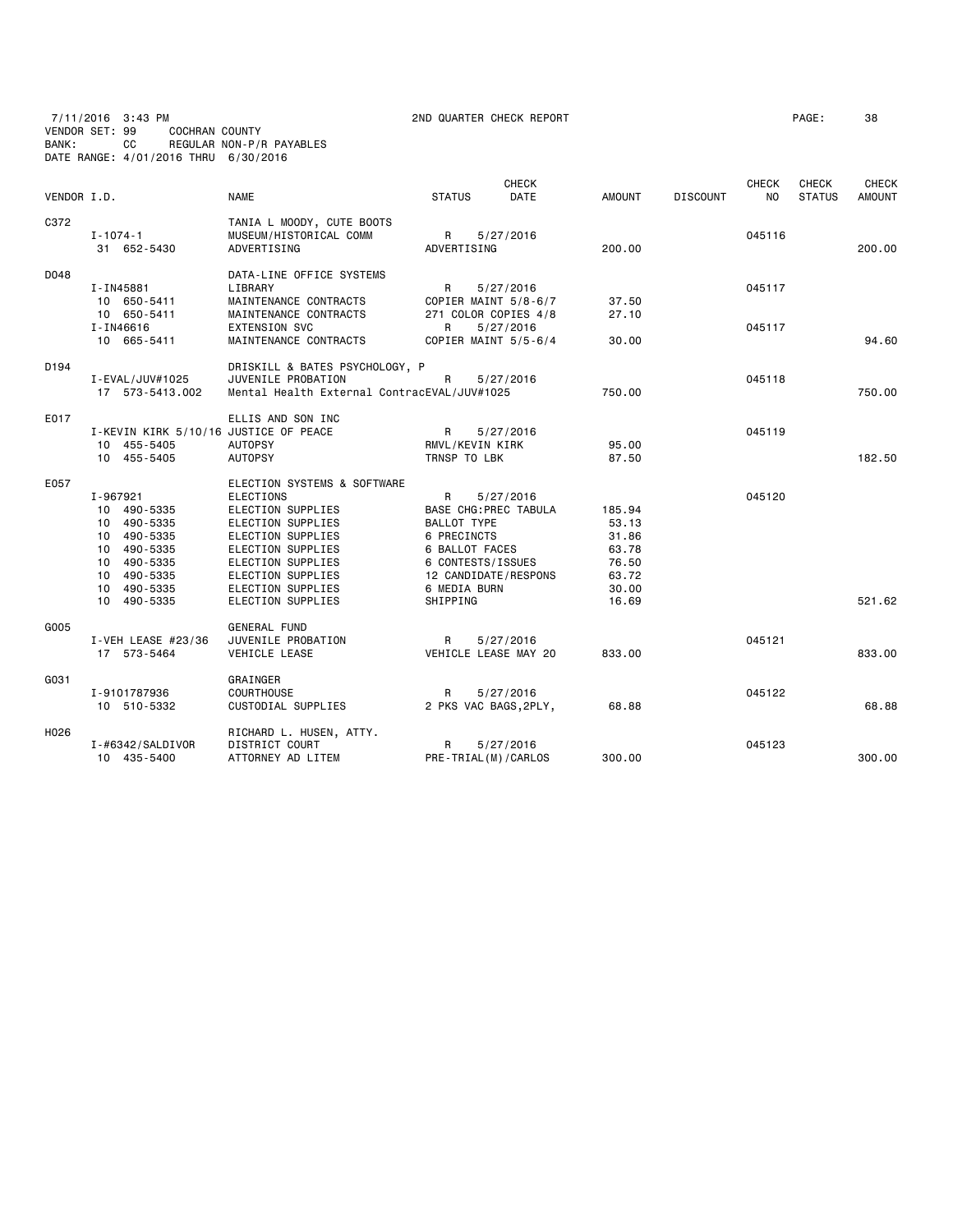7/11/2016 3:43 PM 2ND QUARTER CHECK REPORT PAGE: 39 VENDOR SET: 99 COCHRAN COUNTY BANK: CC REGULAR NON-P/R PAYABLES DATE RANGE: 4/01/2016 THRU 6/30/2016

| VENDOR I.D.                                                                                                                                                                  | <b>NAME</b>                                                                                                                                                                             | <b>CHECK</b><br><b>STATUS</b><br>DATE                                                                                                                                         | AMOUNT                                                                        | <b>DISCOUNT</b> | <b>CHECK</b><br>NO. | <b>CHECK</b><br><b>STATUS</b> | <b>CHECK</b><br><b>AMOUNT</b> |
|------------------------------------------------------------------------------------------------------------------------------------------------------------------------------|-----------------------------------------------------------------------------------------------------------------------------------------------------------------------------------------|-------------------------------------------------------------------------------------------------------------------------------------------------------------------------------|-------------------------------------------------------------------------------|-----------------|---------------------|-------------------------------|-------------------------------|
| I-050616 JUV#824<br>17 573-5413.004                                                                                                                                          | HAYS COUNTY TREASURER<br>JUVENILE PROBATION<br>Other Placements                                                                                                                         | R<br>5/27/2016<br>30 DAYS/POST(S)/JUV#                                                                                                                                        | 3,300.00                                                                      |                 | 045124              |                               | 3,300.00                      |
| 10 571-5472                                                                                                                                                                  | JUVENILE PROBATION FUND<br>LOCAL SUPPORT-JUV BOARD                                                                                                                                      | R<br>5/27/2016<br>LOCAL FUNDS MATCH MA                                                                                                                                        | 6,666.00                                                                      |                 | 045125              |                               | 6,666.00                      |
| I-319061<br>10 650-5590<br>10 650-5590<br>10 650-5590<br>10 650-5590<br>650-5590<br>10<br>10 650-5590                                                                        | MT LIBRARY SERVICES dba<br>LIBRARY<br><b>BOOKS</b><br><b>BOOKS</b><br><b>BOOKS</b><br><b>BOOKS</b><br><b>BOOKS</b><br><b>BOOKS</b>                                                      | R<br>5/27/2016<br>INTERMEDIATE RDRS/4<br>UPPR ELEM, JR HI<br>INDEP RDRS<br>KINDER<br>MATURE YOUNG ADULTS<br>YOUNG ADULTS                                                      | 45.75<br>45.75<br>42.75<br>45.75<br>47.25<br>47.25                            |                 | 045126              |                               | 274.50                        |
| I-15518<br>15 622-5356                                                                                                                                                       | K BARNETT & SONS INC<br>PREC <sub>2</sub><br>ROAD MATERIALS & SUPPLIES                                                                                                                  | R<br>5/27/2016<br>10.71TN HMCL @110.33                                                                                                                                        | 1,181.65                                                                      |                 | 045127              |                               | 1,181.65                      |
| I-24839<br>15 624-5451<br>15 624-5451<br>15 624-5451<br>15 624-5451                                                                                                          | LEWIS FARM & RANCH STORE INC<br>PREC 4<br>REPAIRS<br>REPAIRS<br>REPAIRS<br>REPAIRS                                                                                                      | R<br>5/27/2016<br>METAL CUTTER BLADE<br>ACE GRINDER BLADE<br>MYSTERY OIL<br><b>DISC</b>                                                                                       | 7.99<br>3.49<br>7.49<br>1.90CR                                                |                 | 045128              |                               | 17.07                         |
| I-APR16/#1025,#831<br>17 573-5413.004<br>17 573-5413.004<br>17 573-5413                                                                                                      | LUBBOCK COUNTY, TEXAS<br>JUVENILE PROBATION<br>Other Placements<br>Other Placements<br>Detention Services                                                                               | R<br>5/27/2016<br>4 DAYS/POST(S)/JUV#1<br>3 DAYS/POST(S)/JUV#1<br>14 DAYS/PRE(S)/JUV#8                                                                                        | 400.00<br>300.00<br>1,400.00                                                  |                 | 045129              |                               | 2,100.00                      |
| I-1284544<br>10 650-5590<br>10 650-5590<br>10 650-5590<br>10<br>650-5590<br>10 650-5590<br>10<br>650-5590<br>10<br>650-5590<br>10 <sup>1</sup><br>650-5590<br>10<br>650-5590 | LIBRARIANS' BOOK EXPRESS LLC<br>LIBRARY<br><b>BOOKS</b><br><b>BOOKS</b><br><b>BOOKS</b><br><b>BOOKS</b><br><b>BOOKS</b><br><b>BOOKS</b><br><b>BOOKS</b><br><b>BOOKS</b><br><b>BOOKS</b> | R<br>5/27/2016<br><b>BIG CATS</b><br><b>BUGS</b><br><b>DINOSAURS</b><br><b>FARM ANIMALS</b><br><b>SEASONS</b><br>THE SEASIDE<br><b>SEA TURTLES</b><br><b>OWLS</b><br>SHIPPING | 17.70<br>17.70<br>17.70<br>17.70<br>17.70<br>17.70<br>17.70<br>17.70<br>13.45 |                 | 045130              |                               | 155.05                        |
|                                                                                                                                                                              |                                                                                                                                                                                         | I-LOCAL MATCH 05/16 JUVENILE PROBATION                                                                                                                                        |                                                                               |                 |                     |                               |                               |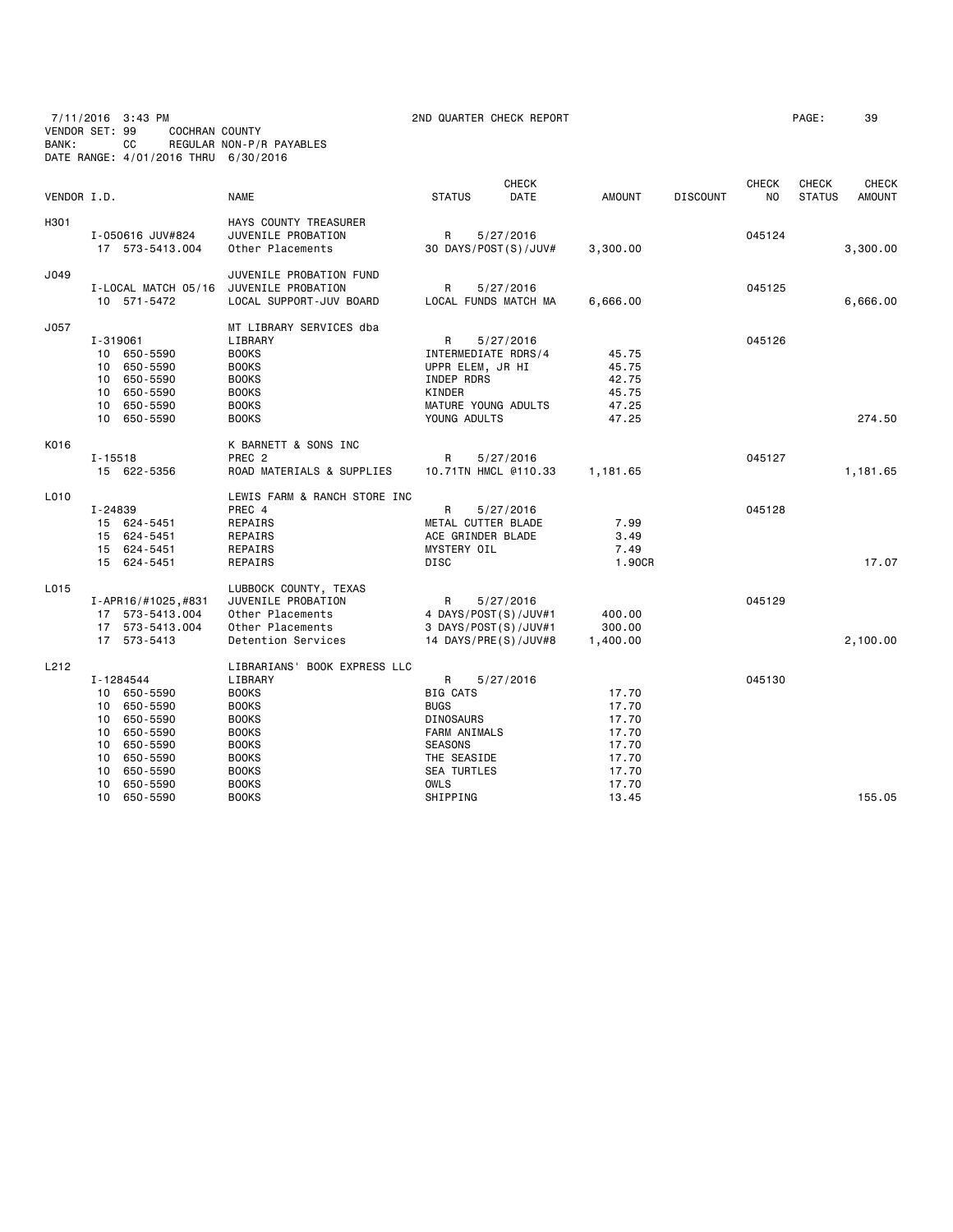7/11/2016 3:43 PM 2ND QUARTER CHECK REPORT PAGE: 40 VENDOR SET: 99 COCHRAN COUNTY BANK: CC REGULAR NON-P/R PAYABLES DATE RANGE: 4/01/2016 THRU 6/30/2016

| VENDOR I.D. |                                                                 | <b>NAME</b>                                                                                                                                                                                  | <b>STATUS</b>                                                          | <b>CHECK</b><br><b>DATE</b> | <b>AMOUNT</b>                | <b>DISCOUNT</b> | <b>CHECK</b><br>NO. | <b>CHECK</b><br><b>STATUS</b> | <b>CHECK</b><br><b>AMOUNT</b> |
|-------------|-----------------------------------------------------------------|----------------------------------------------------------------------------------------------------------------------------------------------------------------------------------------------|------------------------------------------------------------------------|-----------------------------|------------------------------|-----------------|---------------------|-------------------------------|-------------------------------|
|             |                                                                 |                                                                                                                                                                                              |                                                                        |                             |                              |                 |                     |                               |                               |
| M092        | I-'16 CT ASST CONF<br>15 610-5428<br>15 610-5428<br>15 610-5428 | SYLVIA MARTINEZ<br>CO JUDGE/COMM'R CT<br>CO. JUDGE-CONTINUING EDUCATION4 NITES/SAN ANT 4/12<br>CO. JUDGE-CONTINUING EDUCATION913.71 MI @54c<br>CO. JUDGE-CONTINUING EDUCATIONSTATE R/B REC'D | R                                                                      | 5/27/2016                   | 642.68<br>493.40<br>750.00CR |                 | 045131              |                               | 386.08                        |
| M281        | I-504024419<br>10 650-5411                                      | MOTION PICTURE LICENSING CORP.<br>LIBRARY<br>MAINTENANCE CONTRACTS                                                                                                                           | R<br>MOTION PICTURE LIC O                                              | 5/27/2016                   | 112.42                       |                 | 045132              |                               | 112.42                        |
| M289        | I-427627<br>15 624-5451<br>I-427629<br>15 622-5451              | MARCELO RODRIGUEZ dba<br>PREC 4<br>REPAIRS<br>PREC 2<br>REPAIRS                                                                                                                              | R<br>A/C SVC, RPR/06 MACK<br>R<br>A/C RPR/05 MACK HL                   | 5/27/2016<br>5/27/2016      | 340.00<br>382.50             |                 | 045133<br>045133    |                               | 722.50                        |
| M299        | I-520<br>10 560-5499                                            | MORTON SELF STORAGE<br>SHERIFF<br>MISCELLANEOUS                                                                                                                                              | R<br>STORAGE MAY16                                                     | 5/27/2016                   | 50.00                        |                 | 045134              |                               | 50.00                         |
| M321        | I-JUV#630 051616<br>10 426-5400                                 | JAMES M MOORE<br>COUNTY COURT<br>ATTORNEY AD LITEM                                                                                                                                           | R<br>JUV HEARING/#630                                                  | 5/27/2016                   | 200.00                       |                 | 045135              |                               | 200,00                        |
| N066        | I-8062660032 MAY16<br>15 610-5420<br>15 610-5420<br>15 624-5420 | NTS COMMUNICATIONS<br>CO JDG/COMM'R CT; PREC 4<br>TELECOMMUNICATIONS<br>TELECOMMUNICATIONS<br>TELECOMMUNICATIONS                                                                             | $\mathsf{R}$<br><b>WATS LINE</b><br><b>FEES</b><br>LONG DISTANCE USAGE | 5/27/2016                   | 1.00<br>7.42<br>1.27         |                 | 045136              |                               | 9.69                          |
| N095        | I-044080140605 05/16 CLERK<br>10 403-5311<br>10 403-5311        | NEOFUNDS BY NEOPOST<br>POSTAL EXPENSES<br>POSTAL EXPENSES                                                                                                                                    | $\mathsf{R}$<br>LATE FEE<br><b>FINANCE CHG</b>                         | 5/27/2016                   | 35.00<br>15.02               |                 | 045137              |                               | 50.02                         |
| 0037        | I-CPS#4449 051216<br>10 435-5400                                | ANGELA OVERMAN, ATTY AT LAW<br>DISTRICT COURT<br>ATTORNEY AD LITEM                                                                                                                           | R<br>PLCMT HRNG/CPS(C)                                                 | 5/27/2016                   | 300.00                       |                 | 045138              |                               | 300.00                        |
| 0109        | I-747/JUV#1025<br>17 573-5413.004                               | 110TH JUDICIAL DISTRICT JUVENI<br>JUVENILE PROBATION<br>Other Placements                                                                                                                     | R<br>24 DAYS/POST(N)/JUV#                                              | 5/27/2016                   | 2,112.00                     |                 | 045139              |                               | 2,112.00                      |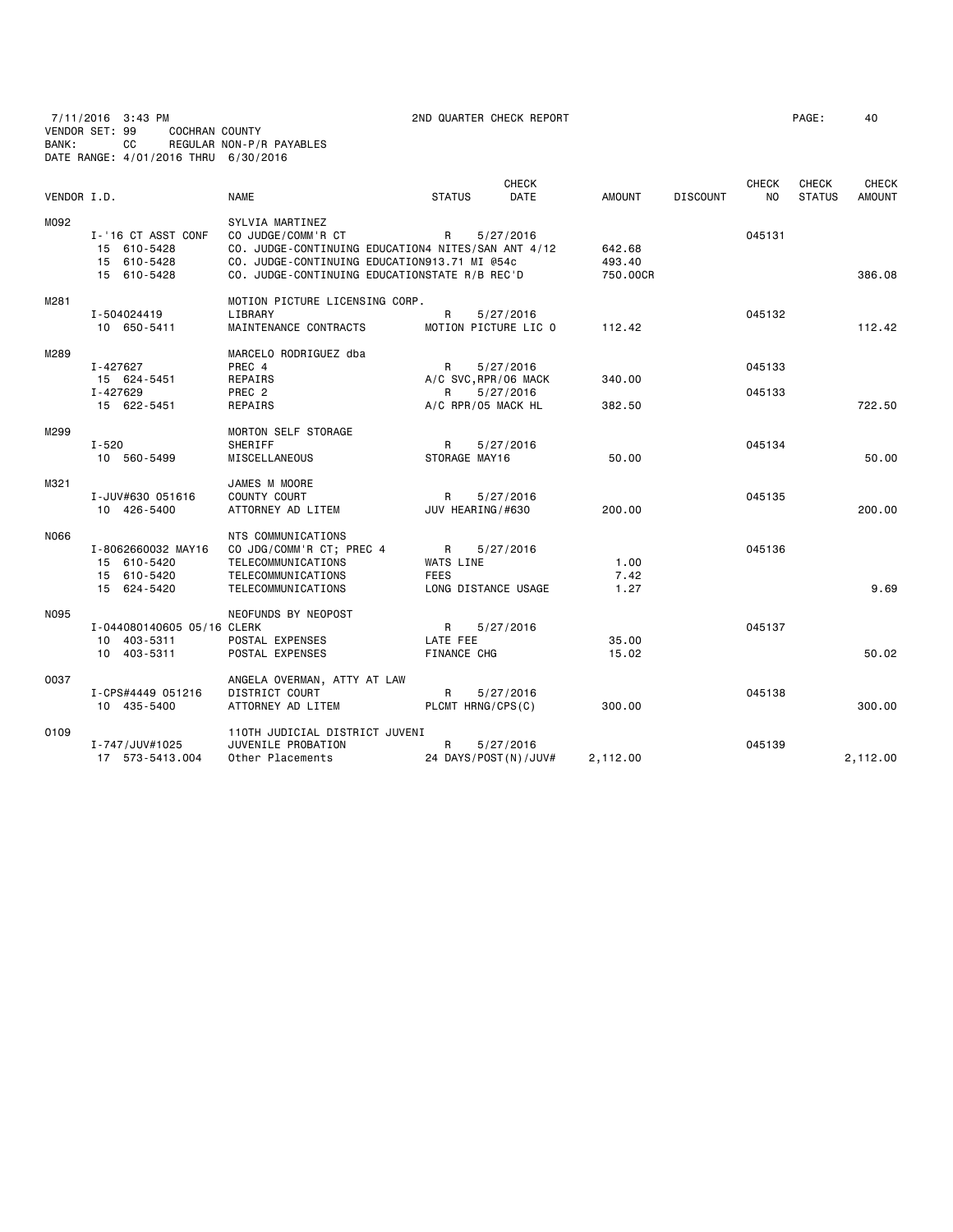| 7/11/2016 3:43 PM |                                      |                          |
|-------------------|--------------------------------------|--------------------------|
| VENDOR SET: 99    | COCHRAN COUNTY                       |                          |
| BANK:             | CC.                                  | REGULAR NON-P/R PAYABLES |
|                   | DATE RANGE: 4/01/2016 THRU 6/30/2016 |                          |

2ND QUARTER CHECK REPORT **PAGE:** 41

| VENDOR I.D.      |                                | <b>NAME</b>                  | <b>STATUS</b>              | <b>CHECK</b><br><b>DATE</b> | AMOUNT | <b>DISCOUNT</b> | <b>CHECK</b><br>N <sub>O</sub> | <b>CHECK</b><br><b>STATUS</b> | <b>CHECK</b><br><b>AMOUNT</b> |
|------------------|--------------------------------|------------------------------|----------------------------|-----------------------------|--------|-----------------|--------------------------------|-------------------------------|-------------------------------|
| Q001             |                                | QUILL CORPORATION            |                            |                             |        |                 |                                |                               |                               |
|                  | I-5693161                      | ACTIVITY BLDG                | R                          | 5/27/2016                   |        |                 | 045140                         |                               |                               |
|                  | 10 662-5332                    | CUSTODIAL SUPPLIES           | 1PK BOUNTY 12/PK LG        |                             | 16.99  |                 |                                |                               |                               |
|                  | 10 662-5332                    | CUSTODIAL SUPPLIES           | 3PK BOUNTY 12/PK LG        |                             | 44.97  |                 |                                |                               | 61.96                         |
| R <sub>157</sub> |                                | ETHEL RICHARDSON             |                            |                             |        |                 |                                |                               |                               |
|                  | I-REP RUNOFF 5/17/16 ELECTIONS |                              | R                          | 5/27/2016                   |        |                 | 045141                         |                               |                               |
|                  | 10 490-5102                    | ELECTION SALARIES            | 2.75 HRS @ \$10/EARLY      |                             | 27.50  |                 |                                |                               | 27.50                         |
| S071             |                                | SCRIPT OFFICE PRODUCTS, INC. |                            |                             |        |                 |                                |                               |                               |
|                  | I-50563                        | TAX A/C                      | R                          | 5/27/2016                   |        |                 | 045142                         |                               |                               |
|                  | 10 499-5310                    | OFFICE SUPPLIES              | <b>1PK CALCULATOR RLS</b>  |                             | 9.95   |                 |                                |                               |                               |
|                  | I-50580                        | CLERK                        | R                          | 5/27/2016                   |        |                 | 045142                         |                               |                               |
|                  | 10 403-5310                    | OFFICE SUPPLIES              | <b>1BX EXP ENVELOPES</b>   |                             | 49.95  |                 |                                |                               |                               |
|                  | 10 403-5310                    | OFFICE SUPPLIES              | 1DZ LEGAL PADS, YW         |                             | 8.95   |                 |                                |                               |                               |
|                  | I-50589                        | CO JUDGE/COMM'R CT           | R                          | 5/27/2016                   |        |                 | 045142                         |                               |                               |
|                  | 15 610-5310                    | OFFICE SUPPLIES              | 2EA SCOTCH TAPE            |                             | 3.90   |                 |                                |                               |                               |
|                  | 15 610-5310                    | OFFICE SUPPLIES              | HP INK CRTG 53AN           |                             | 38.95  |                 |                                |                               |                               |
|                  | 15 610-5310                    | OFFICE SUPPLIES              | HP INK CRTG 55AN           |                             | 21.23  |                 |                                |                               |                               |
|                  | 15 610-5310                    | OFFICE SUPPLIES              | HP INK CRTG 56AN           |                             | 21.23  |                 |                                |                               |                               |
|                  | I-50594                        | CLERK                        | R                          | 5/27/2016                   |        |                 | 045142                         |                               |                               |
|                  | 10 403-5310                    | OFFICE SUPPLIES              | 4EA CORR TAPE              |                             | 15.80  |                 |                                |                               |                               |
|                  | I-50596                        | SHERIFF                      | R                          | 5/27/2016                   |        |                 | 045142                         |                               |                               |
|                  | 10 560-5310                    | OFFICE SUPPLIES              | <b>3BX COPY PAPER</b>      |                             | 118.50 |                 |                                |                               |                               |
|                  | I-50654                        | AUDITOR                      | R                          | 5/27/2016                   |        |                 | 045142                         |                               |                               |
|                  | 10 495-5310                    | OFFICE SUPPLIES              | 2EA CALC RIBBONS, BK       |                             | 3.90   |                 |                                |                               |                               |
|                  | I-50655                        | COUNTY COURT                 | R                          | 5/27/2016                   |        |                 | 045142                         |                               |                               |
|                  | 10 426-5310                    | OFFICE SUPPLIES              | 1DZ POP-UP NOTES           |                             | 5.95   |                 |                                |                               |                               |
|                  | I-50656                        | JUVENILE PROBATION           | R                          | 5/27/2016                   |        |                 | 045142                         |                               |                               |
|                  | 17 573-5499                    | OPERATING EXPENSES           | 2RM COPY PAPER             |                             | 9.90   |                 |                                |                               |                               |
|                  | $I - 50711$                    | COUNTY COURT                 | R.                         | 5/27/2016                   |        |                 | 045142                         |                               |                               |
|                  | 10 426-5310                    | OFFICE SUPPLIES              | <b>1PK TAPE FLAGS</b>      |                             | 6.95   |                 |                                |                               |                               |
|                  | $I - 50712$                    | <b>CLERK</b>                 | R                          | 5/27/2016                   |        |                 | 045142                         |                               |                               |
|                  | 10 403-5310                    | OFFICE SUPPLIES              | <b>2TONER CRTG BROTHER</b> |                             | 136.98 |                 |                                |                               | 452.14                        |
| S <sub>126</sub> |                                | SECRETARY OF STATE'S OFFICE  |                            |                             |        |                 |                                |                               |                               |
|                  | I-ELEC LAW '16                 | <b>ELECTIONS</b>             | R                          | 5/27/2016                   |        |                 | 045143                         |                               |                               |
|                  | 10 490-5427                    | CONTINUING EDUCATION         | REGIS/ELEC LAW SEM 7       |                             | 150.00 |                 |                                |                               | 150.00                        |
| S222             |                                | SOUTH PLAINS COMMUNICATIONS  |                            |                             |        |                 |                                |                               |                               |
|                  | I-0109938-IN                   | SHERIFF                      | R                          | 5/27/2016                   |        |                 | 045144                         |                               |                               |
|                  | 10 560-5451                    | MACHINERY-NON-OFFICE REPAIR  | CK WIRNG; INSTL EQUIP      |                             | 112.50 |                 |                                |                               | 112.50                        |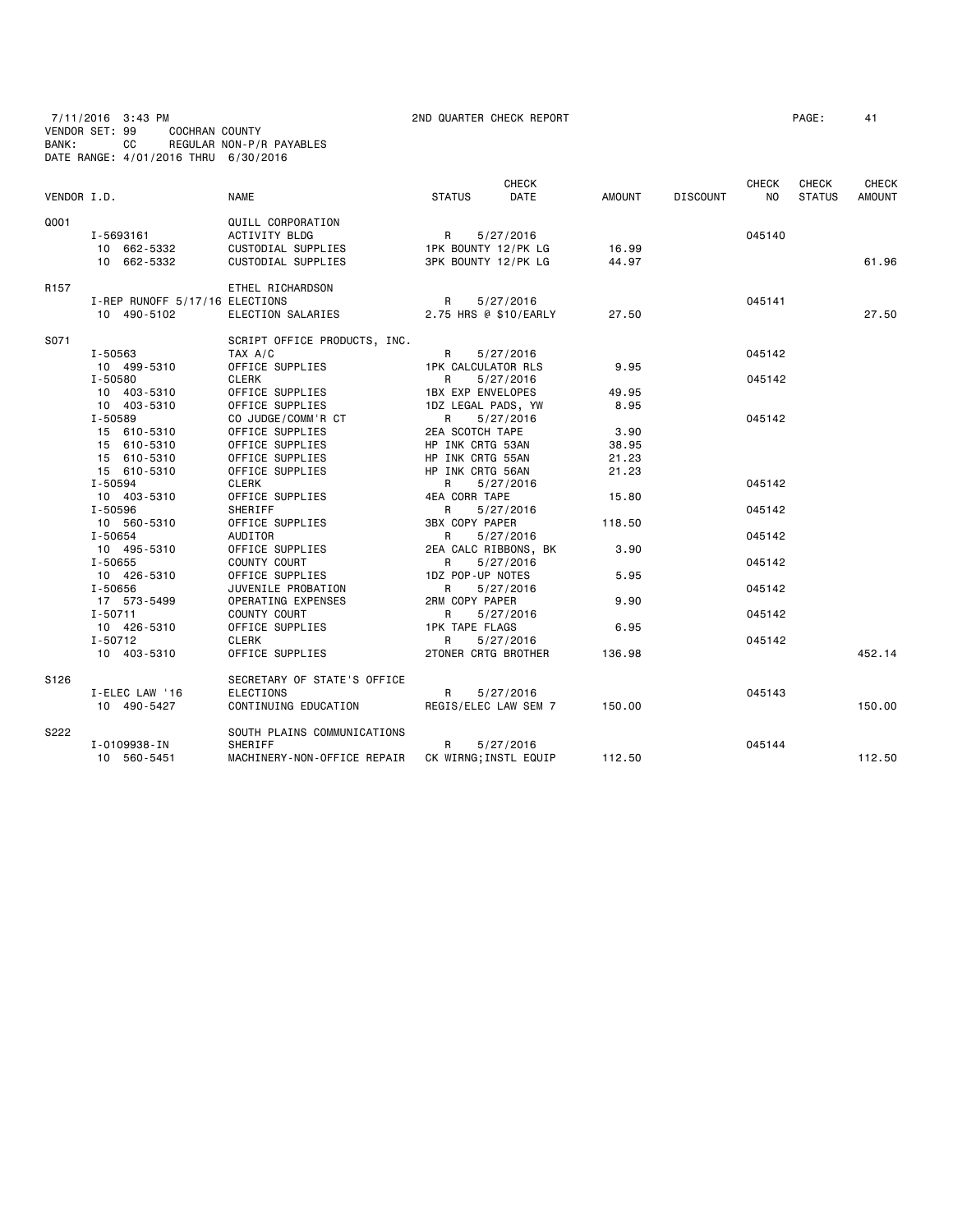|             |        |                |                         |                      | <b>CHECK</b>                |               |                 | <b>CHECK</b> | <b>CHECK</b>  | <b>CHECK</b>  |
|-------------|--------|----------------|-------------------------|----------------------|-----------------------------|---------------|-----------------|--------------|---------------|---------------|
| VENDOR I.D. |        |                | <b>NAME</b>             | <b>STATUS</b>        | DATE                        | <b>AMOUNT</b> | <b>DISCOUNT</b> | NO           | <b>STATUS</b> | <b>AMOUNT</b> |
| S281        |        |                | <b>STAPLES</b>          |                      |                             |               |                 |              |               |               |
|             |        | I-9738794316   | SHERIFF/JAIL            | R                    | 5/27/2016                   |               |                 | 045145       |               |               |
|             |        | 10 560-5310    | OFFICE SUPPLIES         | 1PK CD-R 100/PK      |                             | 34.99         |                 |              |               |               |
|             |        | 10 512-5310    | OFFICE SUPPLIES         | 1PK DVD+R 100/PK     |                             | 34.99         |                 |              |               |               |
|             |        | 10 512-5310    | OFFICE SUPPLIES         |                      | 1PK FILE FOLDER, LTR        | 41.49         |                 |              |               |               |
|             |        | 10 512-5310    | OFFICE SUPPLIES         |                      | 1/2BX ENV 6x9 100/BX        | 7.65          |                 |              |               |               |
|             |        | 10 560-5310    | OFFICE SUPPLIES         |                      | 1/2BX ENV 6x9 100/BX        | 7.64          |                 |              |               |               |
|             | 10     | 560-5310       | OFFICE SUPPLIES         | PAINT MARKER, WH     |                             | 3.19          |                 |              |               |               |
|             |        | 10 512-5310    | OFFICE SUPPLIES         |                      | 1/2PK DRY-ERASE MARK        | 6.25          |                 |              |               |               |
|             | 10     | 560-5310       | OFFICE SUPPLIES         |                      | 1/2PK DRY-ERASE MARK        | 6.24          |                 |              |               |               |
|             |        | 10 560-5310    | OFFICE SUPPLIES         |                      | <b>1PK DRY-ERASE MARKER</b> | 8.59          |                 |              |               |               |
|             |        | 10 512-5310    | OFFICE SUPPLIES         |                      | <b>1PK DRY-ERASE MARKER</b> | 8.59          |                 |              |               |               |
|             |        | 10 512-5310    | OFFICE SUPPLIES         | 1/2PK STICKY NOTES,  |                             | 16.29         |                 |              |               |               |
|             |        | 10 560-5310    | OFFICE SUPPLIES         | 1/2PK STICKY NOTES,  |                             | 16.29         |                 |              |               |               |
|             |        | 10 560-5310    | OFFICE SUPPLIES         | CPN/DISC             |                             | 13.16CR       |                 |              |               |               |
|             |        | 10 512-5310    | OFFICE SUPPLIES         | CPN/DISC             |                             | 14.84CR       |                 |              |               |               |
|             |        | I-9738929986   | SHERIFF/JAIL            | R                    | 5/27/2016                   |               |                 | 045145       |               |               |
|             |        | 10 560-5310    | OFFICE SUPPLIES         | LOGITECH MK550 WRLS  |                             | 79.99         |                 |              |               |               |
|             |        | 10 560-5310    | OFFICE SUPPLIES         | DISC                 |                             | 32.00CR       |                 |              |               |               |
|             |        | 10 560-5310    | OFFICE SUPPLIES         |                      | 1/2PK DUST DESTROYER        | 39.99         |                 |              |               |               |
|             |        | 10 512-5310    | OFFICE SUPPLIES         |                      | 1/2PK DUST DESTROYER        | 40.00         |                 |              |               |               |
|             |        | I-9739328413   | SHERIFF                 | R                    | 5/27/2016                   |               |                 | 045145       |               |               |
|             |        | 10 560-5310    | OFFICE SUPPLIES         |                      | HP TONER CRTG 90A, B        | 148.19        |                 |              |               | 440.37        |
| S310        |        |                | NATALIE SILHAN-TUCKER   |                      |                             |               |                 |              |               |               |
|             |        | $I - 05/12/16$ | <b>EXTENSION SVC</b>    | R                    | 5/27/2016                   |               |                 | 045146       |               |               |
|             |        | 10 665-5310    | OFFICE SUPPLIES         |                      | 3-HOLE PUNCH/OFC DEP        | 39.99         |                 |              |               |               |
|             |        | 10 665-5310    | OFFICE SUPPLIES         | PENCILS              |                             | 2.69          |                 |              |               |               |
|             | 10     | 665-5310       | OFFICE SUPPLIES         | STICKY NOTES, 18/PK  |                             | 17.99         |                 |              |               |               |
|             |        | 10 665-5310    | OFFICE SUPPLIES         | HP INK 61, BK/CLR    |                             | 59.99         |                 |              |               |               |
|             |        | 10 665-5310    | OFFICE SUPPLIES         |                      | DRILLING HOLE CLMPS,        | 7.98          |                 |              |               | 128.64        |
| S331        |        |                | STANDARD COFFEE SERVICE |                      |                             |               |                 |              |               |               |
|             |        | I-161246579013 | NON-DEPT'L              | R                    | 5/27/2016                   |               |                 | 045147       |               |               |
|             |        | 10 409-5300    | COUNTY-WIDE SUPPLIES    | 4BX AAA REG          |                             | 151.96        |                 |              |               |               |
|             |        | 10 409-5300    | COUNTY-WIDE SUPPLIES    | 1BX AAA DECAF        |                             | 52.39         |                 |              |               |               |
|             |        | 10 409-5300    | COUNTY-WIDE SUPPLIES    | 1BX TEA BAGS         |                             | 27.71         |                 |              |               |               |
|             |        | 10 409-5300    | COUNTY-WIDE SUPPLIES    | <b>6BX CREAMER</b>   |                             | 47.94         |                 |              |               |               |
|             |        | 10 409-5300    | COUNTY-WIDE SUPPLIES    | 1BX COCOA W/MM       |                             | 18.91         |                 |              |               |               |
|             |        |                |                         |                      |                             |               |                 |              |               | 300.78        |
|             |        | 10 409-5300    | COUNTY-WIDE SUPPLIES    | <b>ENERGY SURCHG</b> |                             | 1.87          |                 |              |               |               |
| S416        |        |                | SOS WASTE DISPOSAL, INC |                      |                             |               |                 |              |               |               |
|             | I-7966 |                | PREC 3/PREC 4           | R                    | 5/27/2016                   |               |                 | 045148       |               |               |
|             |        | 15 623-5440    | UTILITIES               | DUMPSTER SVC JUN16   |                             | 53.25         |                 |              |               |               |
|             |        | 15 624-5440    | UTILITIES               | DUMPSTER SVC JUN16   |                             | 53.25         |                 |              |               | 106.50        |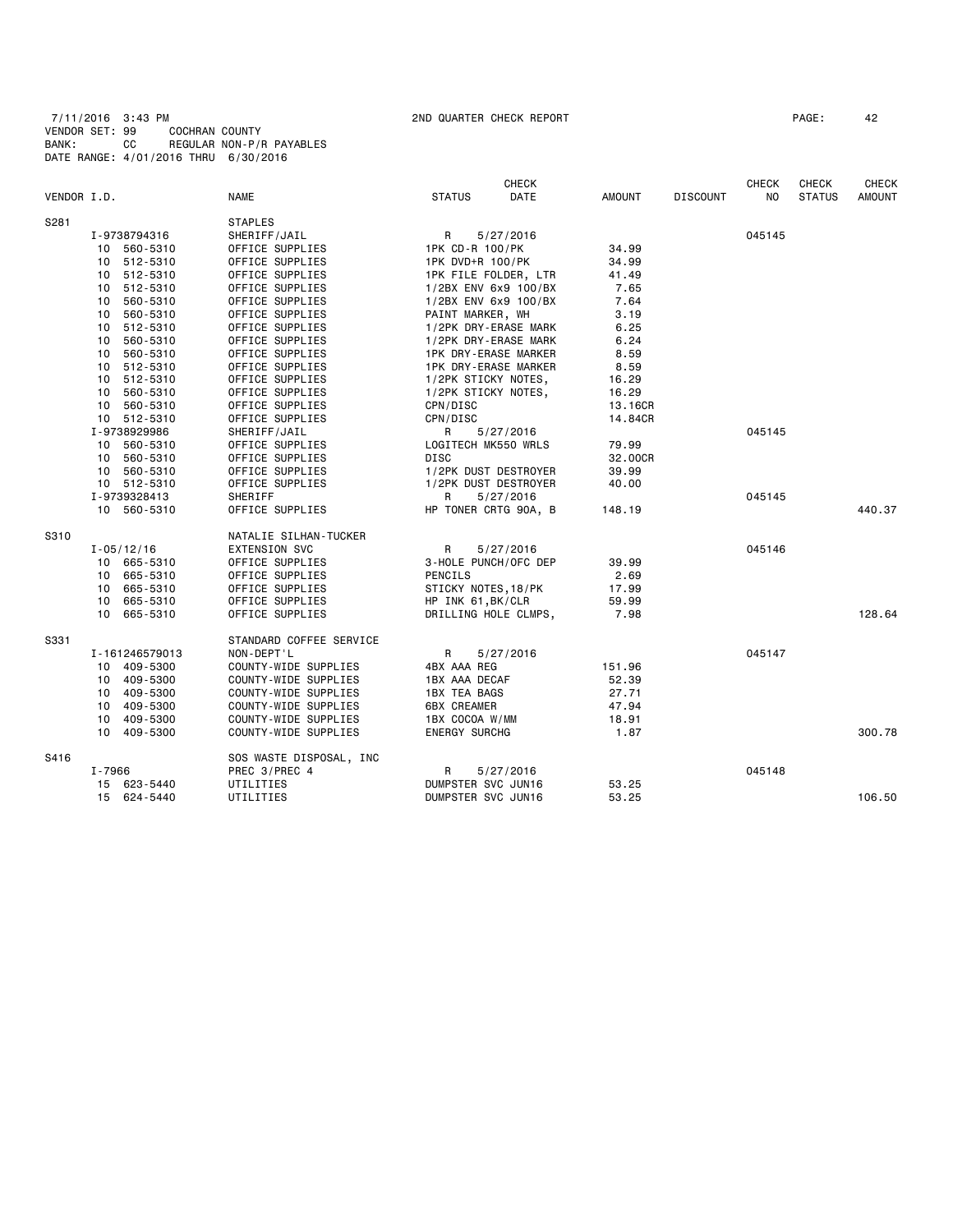7/11/2016 3:43 PM 2ND QUARTER CHECK REPORT PAGE: 43 VENDOR SET: 99 COCHRAN COUNTY BANK: CC REGULAR NON-P/R PAYABLES DATE RANGE: 4/01/2016 THRU 6/30/2016

|             |                     |                             |                     | <b>CHECK</b>            |               |                 | <b>CHECK</b> | <b>CHECK</b>  | <b>CHECK</b>  |
|-------------|---------------------|-----------------------------|---------------------|-------------------------|---------------|-----------------|--------------|---------------|---------------|
| VENDOR I.D. |                     | <b>NAME</b>                 | <b>STATUS</b>       | DATE                    | <b>AMOUNT</b> | <b>DISCOUNT</b> | NO.          | <b>STATUS</b> | <b>AMOUNT</b> |
| S421        |                     | SUMMIT TRUCK GROUP          |                     |                         |               |                 |              |               |               |
|             | I-402127460         | PREC <sub>2</sub>           | R                   | 5/27/2016               |               |                 | 045149       |               |               |
|             | 15 622-5451         | REPAIRS                     | AIR SPRING          |                         | 107.33        |                 |              |               |               |
|             | I-402206825         | PREC 3                      | R                   | 5/27/2016               |               |                 | 045149       |               |               |
|             | 15 623-5451         | REPAIRS                     |                     | LABOR/RPR A/C, XMSN; C  | 4,454.40      |                 |              |               |               |
|             | 15 623-5451         | REPAIRS                     | PARTS/94 INT'L 9400 |                         | 1,476.84      |                 |              |               |               |
|             | 15 623-5451         | REPAIRS                     | SUBLET              |                         | 90.00         |                 |              |               |               |
|             | 15 623-5451         | REPAIRS                     | MISC CHGS           |                         | 250.00        |                 |              |               | 6,378.57      |
| T083        |                     | TYLER TECHNOLOGIES, INC     |                     |                         |               |                 |              |               |               |
|             | I-025-155914        | NON-DEPT'L/AUDITOR          | R                   | 5/27/2016               |               |                 | 045150       |               |               |
|             | 10 409-5411         | MAINTENANCE CONTRACTS       |                     | SFTWR MAINT - - ACUSERV | 403.36        |                 |              |               |               |
|             | 10 409-5411         | MAINTENANCE CONTRACTS       |                     | SFTWR MAINT--GEN LED    | 2,212.50      |                 |              |               |               |
|             | 10 409-5411         | MAINTENANCE CONTRACTS       | SFTWR MAINT--BUDGET |                         |               |                 |              |               |               |
|             | 409-5411<br>10      | MAINTENANCE CONTRACTS       |                     | SFTWR MAINT--CK RECO    |               |                 |              |               |               |
|             | 10 409-5411         | MAINTENANCE CONTRACTS       |                     | SFTWR MAINT--ACCTS P    | 1,708.62      |                 |              |               |               |
|             | 10 409-5411         | MAINTENANCE CONTRACTS       |                     | SFTWR MAINT--PAYROLL    | 2,008.80      |                 |              |               |               |
|             | 10 409-5411         | MAINTENANCE CONTRACTS       |                     | SFTWR MAINT--NETWORK    | 1,046.62      |                 |              |               |               |
|             | 10 495-5427         | CONTINUING EDUCATION        | ONLINE TRAINING CTR |                         | 500.00        |                 |              |               |               |
|             | I-025-157202        | NON-DEPT'L                  | R                   | 5/27/2016               |               |                 | 045150       |               |               |
|             | 10 409-5411         | MAINTENANCE CONTRACTS       |                     | MONTHLY NETWORK MAIN    | 220.50        |                 |              |               | 8,100.40      |
| T148        |                     | TASCOSA OFFICE MACHINES INC |                     |                         |               |                 |              |               |               |
|             | I-9F7830            | <b>CLERK</b>                | R                   | 5/27/2016               |               |                 | 045151       |               |               |
|             | 10 403-5411         | MAINTENANCE CONTRACTS       |                     | 2854 COPIES 3/10-4/1    | 37.10         |                 |              |               | 37.10         |
| T212        |                     | TEXAS HOMELAND SECURITY     |                     |                         |               |                 |              |               |               |
|             | $I - 8743$          | JAIL                        | R                   | 5/27/2016               |               |                 | 045152       |               |               |
|             | 10 512-5451         | REPAIR                      | TRAVEL TO MRTN      |                         | 90.00         |                 |              |               |               |
|             | 10 512-5451         | REPAIR                      |                     | FIRE ALRM INSP; CLN 2   | 125.00        |                 |              |               | 215.00        |
| U019        |                     | UNITED SUPERMARKETS, INC    |                     |                         |               |                 |              |               |               |
|             | I-MEDS/I MORIN      | JAIL                        | R                   | 5/27/2016               |               |                 | 045153       |               |               |
|             | 10 512-5391         | MEDICAL CARE-PRISONERS      | RX MED #1           |                         | 14.94         |                 |              |               |               |
|             | 10 512-5391         | MEDICAL CARE-PRISONERS      | RX MED #2           |                         | 16.82         |                 |              |               | 31.76         |
| U027        |                     | UNIVERSITY MEDICAL CENTER   |                     |                         |               |                 |              |               |               |
|             | I-11109311-1/INMATE | SHERIFF****JAIL             | R                   | 5/27/2016               |               |                 | 045154       |               |               |
|             | 10 512-5499         | MISCELLANEOUS               |                     | COMP METABOLIC PANEL    | 205.00        |                 |              |               |               |
|             | 10 512-5499         | MISCELLANEOUS               | DRUG SCRN/3 INMATE  |                         | 729.00        |                 |              |               |               |
|             | 10 512-5499         | MISCELLANEOUS               | DRUG SCRN           | INMATE                  | 243.00        |                 |              |               |               |
|             | 10 512-5499         | MISCELLANEOUS               | CBC W DIFF INMATE   |                         | 131.00        |                 |              |               |               |
|             | 10 512-5499         | MISCELLANEOUS               |                     | URINALYSIS W MI INM     | 66.00         |                 |              |               |               |
|             | 10 512-5499         | MISCELLANEOUS               | EC RM EXT           | INMATE                  | 1,419.00      |                 |              |               | 2,793.00      |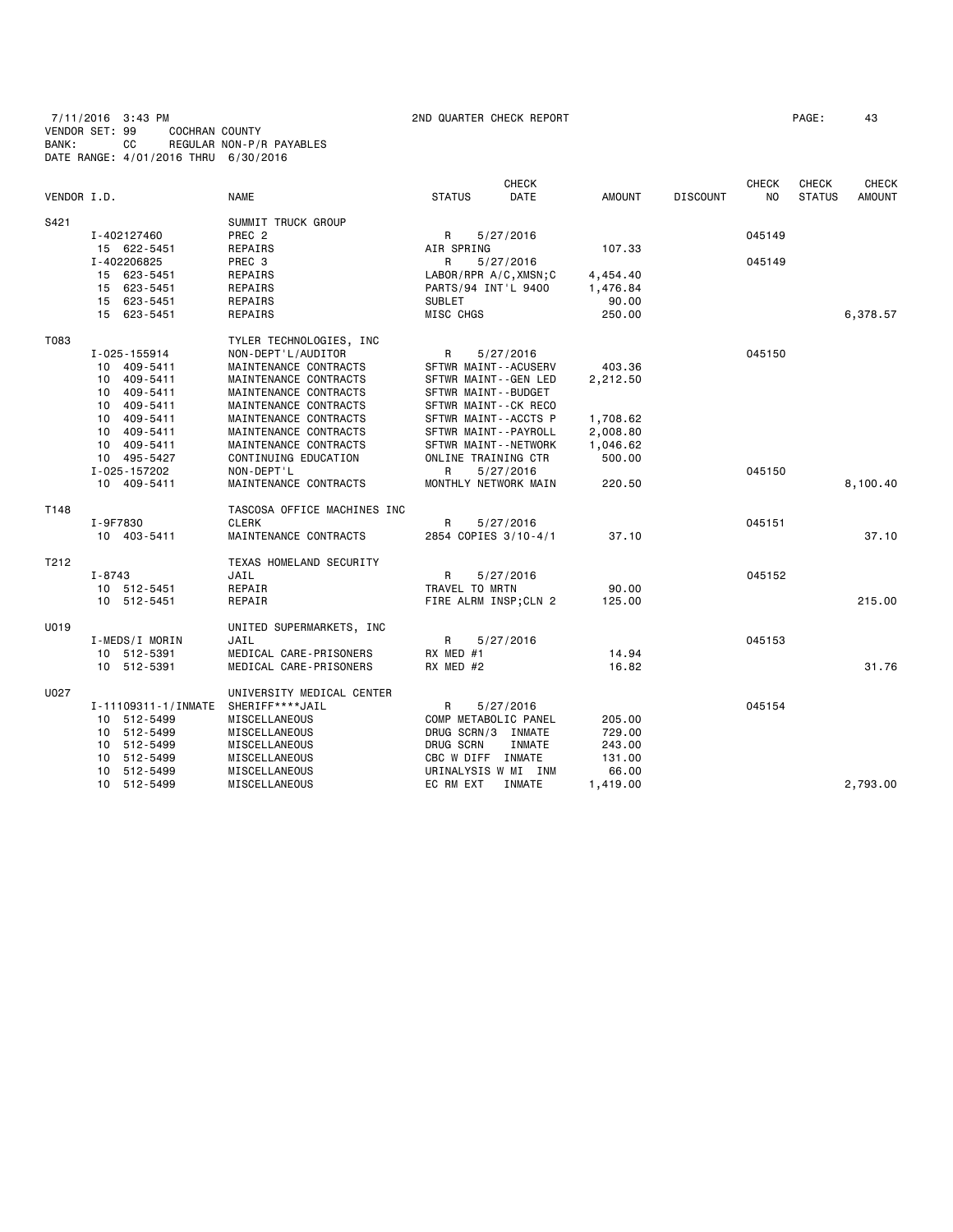7/11/2016 3:43 PM 2ND QUARTER CHECK REPORT PAGE: 44 VENDOR SET: 99 COCHRAN COUNTY BANK: CC REGULAR NON-P/R PAYABLES DATE RANGE: 4/01/2016 THRU 6/30/2016

| VENDOR I.D. |                                    | <b>NAME</b>                    | <b>STATUS</b>                   | CHECK<br>DATE | <b>AMOUNT</b> | <b>DISCOUNT</b> | <b>CHECK</b><br>N <sub>O</sub> | <b>CHECK</b><br><b>STATUS</b> | CHECK<br><b>AMOUNT</b> |
|-------------|------------------------------------|--------------------------------|---------------------------------|---------------|---------------|-----------------|--------------------------------|-------------------------------|------------------------|
| U034        |                                    | UMC EC PHYSICIANS              |                                 |               |               |                 |                                |                               |                        |
|             | I-11109311-4/INMATE                | SHERIFF***JAIL                 | R                               | 5/27/2016     |               |                 | 045155                         |                               |                        |
|             | 10 512-5499                        | <b>MISCELLANEOUS</b>           | DIAGNOSTIC 051216 I             |               | 427.00        |                 |                                |                               | 427.00                 |
| U036        |                                    | UNIFIRST HOLDINGS, INC.        |                                 |               |               |                 |                                |                               |                        |
|             | I-831 2217048                      | SHERIFF                        | R                               | 5/27/2016     |               |                 | 045156                         |                               |                        |
|             | 10 560-5205                        | UNIFORMS                       | 6 LT JACKETS @55.00             |               | 330.00        |                 |                                |                               |                        |
|             | 10 560-5205                        | UNIFORMS                       | DIR SALES HANDLING              |               | 13.80         |                 |                                |                               |                        |
|             | 10 560-5205                        | UNIFORMS                       | 6 EMBLEMS @2.50                 |               | 15.00         |                 |                                |                               |                        |
|             | I-831 2217535                      | JAIL/SHERIFF                   | R                               | 5/27/2016     |               |                 | 045156                         |                               |                        |
|             | 10 512-5205                        | UNIFORMS                       | UNIFORM SVC 5/9/16              |               | 21.40         |                 |                                |                               |                        |
|             | 10 560-5205                        | UNIFORMS                       | UNIFORM SVC 5/9/16              |               | 89.86         |                 |                                |                               |                        |
|             | 10 560-5205                        | UNIFORMS                       | DEFE CHG                        |               | 7.10          |                 |                                |                               |                        |
|             | I-831 2218853                      | JAIL/SHERIFF                   | R                               | 5/27/2016     |               |                 | 045156                         |                               |                        |
|             | 10 512-5205                        | UNIFORMS                       | UNIFORM SVC 5/16/16             |               | 22.45         |                 |                                |                               |                        |
|             | 10 560-5205                        | UNIFORMS                       | UNIFORM SVC 5/16/16             |               | 89.86         |                 |                                |                               |                        |
|             | 10 560-5205                        | UNIFORMS                       | DEFE CHG                        |               | 7.10          |                 |                                |                               |                        |
|             | I-831 2220202<br>10 512-5205       | JAIL/SHERIFF                   | R                               | 5/27/2016     |               |                 | 045156                         |                               |                        |
|             | 10 560-5205                        | UNIFORMS                       | UNIFORM SVC 5/23/16             |               | 21.40         |                 |                                |                               |                        |
|             | 10 560-5205                        | UNIFORMS<br>UNIFORMS           | UNIFORM SVC 5/23/16<br>DEFE CHG |               | 89.86<br>7.10 |                 |                                |                               | 714.93                 |
|             |                                    |                                |                                 |               |               |                 |                                |                               |                        |
| <b>V048</b> |                                    | V&T PLUMBING                   |                                 |               |               |                 |                                |                               |                        |
|             | $I - 05/06/16$                     | JAIL                           | R                               | 5/27/2016     |               |                 | 045157                         |                               |                        |
|             | 10 512-5451                        | REPAIR                         | RPL WTR LNS; INSTL KT           |               | 492.00        |                 |                                |                               | 492.00                 |
| <b>WOO7</b> |                                    | WEST, A THOMSON REUTERS BUSINE |                                 |               |               |                 |                                |                               |                        |
|             | I-833999058                        | ATTORNEY/LAW LIBRARY           | R                               | 5/27/2016     |               |                 | 045158                         |                               |                        |
|             | 10 475-5590                        | LAW LIBRARY MTRLS/UPDATES      | TX VERN STAT GOVT V9            |               | 273.00        |                 |                                |                               |                        |
|             | 10 475-5590                        | LAW LIBRARY MTRLS/UPDATES      | GOVT V9A                        |               | 273.00        |                 |                                |                               |                        |
|             | 10 475-5590                        | LAW LIBRARY MTRLS/UPDATES      | GOVT V10                        |               | 273.00        |                 |                                |                               |                        |
|             | 10 475-5590                        | LAW LIBRARY MTRLS/UPDATES      | GOVT V11                        |               | 273.00        |                 |                                |                               |                        |
|             | 10 475-5590                        | LAW LIBRARY MTRLS/UPDATES      | TX VERNONS RULES ANN            |               | 390.00        |                 |                                |                               |                        |
|             | 10 475-5590                        | LAW LIBRARY MTRLS/UPDATES      | TX PR CRIM FMS 11TH             |               | 57.50         |                 |                                |                               |                        |
|             | 10 475-5590                        | LAW LIBRARY MTRLS/UPDATES      | CRIM FMS 11TH '16PP             |               | 57.50         |                 |                                |                               |                        |
|             | 10 475-5590                        | LAW LIBRARY MTRLS/UPDATES      | CRIM FMS 11TH '16PP             |               | 57.50         |                 |                                |                               |                        |
|             | 10 475-5590                        | LAW LIBRARY MTRLS/UPDATES      | CRIM FORMS/TRIAL V7-            |               |               |                 |                                |                               | 1,654.50               |
| WO10        |                                    | WEST TEXAS GAS INC             |                                 |               |               |                 |                                |                               |                        |
|             | I-004036001501 05/16 PARK/SHOP     |                                | R                               | 5/27/2016     |               |                 | 045159                         |                               |                        |
|             | 10 660-5440                        | UTILITIES & IRRIGATION         | CUSTOMER CHG 4/4-5/4            |               | 10.00         |                 |                                |                               |                        |
|             | 10 660-5440                        | UTILITIES & IRRIGATION         | GRIP CHG                        |               | 2.64          |                 |                                |                               |                        |
|             | 10 660-5440                        | UTILITIES & IRRIGATION         | P/L SAFETY SURCHG               |               | 1.00          |                 |                                |                               |                        |
|             | I-004036002501 05/16 PARK/SHOWBARN |                                | R                               | 5/27/2016     |               |                 | 045159                         |                               |                        |
|             | 660-5440<br>10                     | UTILITIES & IRRIGATION         | 4.3MCF $4/4 - 5/4/16$           |               | 16.17         |                 |                                |                               |                        |
|             | 660-5440<br>10                     | UTILITIES & IRRIGATION         | COST OF GAS (1.7420)            |               | 7.49          |                 |                                |                               |                        |
|             | 10 660-5440                        | UTILITIES & IRRIGATION         | <b>CUSTOMER CHG</b>             |               | 10.00         |                 |                                |                               |                        |
|             | 10 660-5440                        | UTILITIES & IRRIGATION         | GRIP CHG                        |               | 2.64          |                 |                                |                               |                        |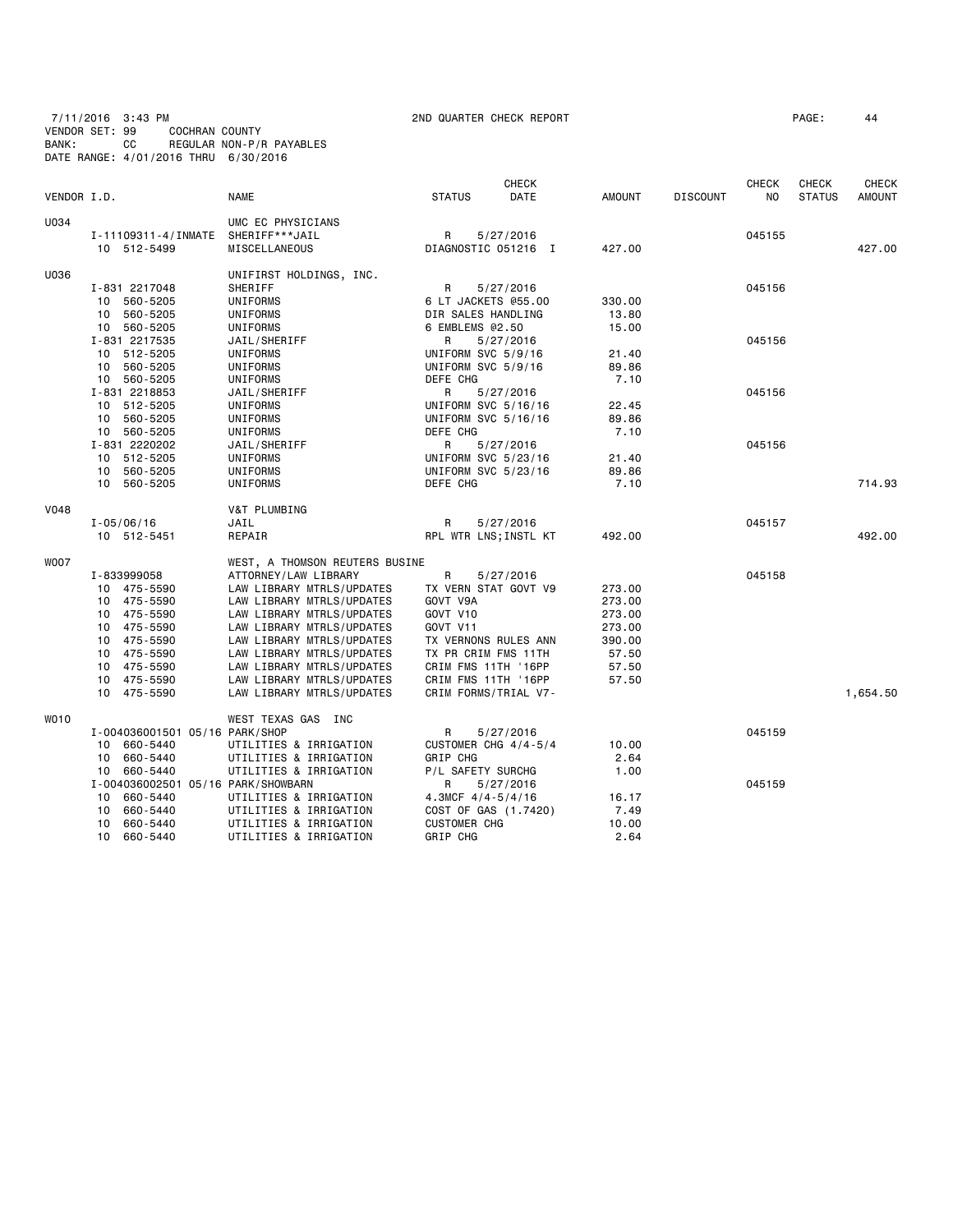7/11/2016 3:43 PM 2ND QUARTER CHECK REPORT PAGE: 45 VENDOR SET: 99 COCHRAN COUNTY BANK: CC REGULAR NON-P/R PAYABLES DATE RANGE: 4/01/2016 THRU 6/30/2016

| VENDOR I.D. |                                    | <b>NAME</b>                              | <b>STATUS</b>                                | <b>CHECK</b><br>DATE | <b>AMOUNT</b> | <b>DISCOUNT</b> | <b>CHECK</b><br>NO | <b>CHECK</b><br><b>STATUS</b> | <b>CHECK</b><br><b>AMOUNT</b> |
|-------------|------------------------------------|------------------------------------------|----------------------------------------------|----------------------|---------------|-----------------|--------------------|-------------------------------|-------------------------------|
| <b>WO10</b> |                                    | WEST TEXAS GAS INC<br>CONT               |                                              |                      |               |                 |                    |                               |                               |
|             | I-004036002501 05/16 PARK/SHOWBARN |                                          | R                                            | 5/27/2016            |               |                 | 045159             |                               |                               |
|             | 10 660-5440                        | UTILITIES & IRRIGATION                   | RATE CASE SURCHG                             |                      | 0.42          |                 |                    |                               |                               |
|             | 10 660-5440                        | UTILITIES & IRRIGATION                   | P/L SAFETY SURCHG                            |                      | 1.00          |                 |                    |                               |                               |
|             | I-004049022001 05/16 PREC 3 SHOP   |                                          | R<br>5/27/2016                               |                      |               |                 | 045159             |                               |                               |
|             | 15 623-5440                        | UTILITIES                                | CUSTOMER CHG 4/5-5/3                         |                      | 13.70         |                 |                    |                               |                               |
|             | 15 623-5440                        | UTILITIES                                | GRIP CHG                                     |                      | 7.02          |                 |                    |                               |                               |
|             | 15 623-5440                        | UTILITIES                                | P/L SAFETY SURCHG                            |                      | 1.00          |                 |                    |                               | 73.08                         |
| W055        |                                    | WINDSTREAM COMMUNICATIONS SW             |                                              |                      |               |                 |                    |                               |                               |
|             | I-266-5181 MAY16                   | <b>ELECTIONS</b>                         | R                                            | 5/27/2016            |               |                 | 045160             |                               |                               |
|             | 10 490-5420                        | TELECOMMUNICATIONS                       | BASIC LOCAL SVC                              |                      | 51.06         |                 |                    |                               |                               |
|             | 10 490-5420                        | TELECOMMUNICATIONS                       | OPTIONAL SVC                                 |                      | 3.00          |                 |                    |                               |                               |
|             | 10 490-5420                        | TELECOMMUNICATIONS                       | LONG DISTANCE SVC                            |                      | 6.10          |                 |                    |                               | 60.16                         |
| W058        |                                    | BRIAN S WALSH                            |                                              |                      |               |                 |                    |                               |                               |
|             | I-#1501/J LOPEZ                    | DISTRICT COURT                           | R                                            | 5/27/2016            |               |                 | 045161             |                               |                               |
|             | 10 435-5400                        | ATTORNEY AD LITEM                        | PLEA HRNG(F)/JUSTIN                          |                      | 350.00        |                 |                    |                               |                               |
|             | $I - #1514/J$ LOPEZ                | DISTRICT COURT                           | R                                            | 5/27/2016            |               |                 | 045161             |                               |                               |
|             | 10 435-5400                        | ATTORNEY AD LITEM                        | DISM HRNG(F)/JUSTIN                          |                      | 350.00        |                 |                    |                               | 700.00                        |
| W062        |                                    | WAL-MART COMMUNITY                       |                                              |                      |               |                 |                    |                               |                               |
|             | I-001587 042216                    | JAIL                                     | R                                            | 5/27/2016            |               |                 | 045162             |                               |                               |
|             | 10 512-5333                        | FOOD-PRISONERS                           | A&E 32CT VARIET                              |                      | 9.96          |                 |                    |                               |                               |
|             | 10 512-5333                        | FOOD-PRISONERS                           | NAVEL ORANGES                                |                      | 3.98          |                 |                    |                               |                               |
|             | 10 512-5333<br>10 512-5333         | FOOD-PRISONERS<br>FOOD-PRISONERS         | NAVEL ORANGES<br>3 JJ 32CT FUN SIZE V        |                      | 3.88<br>26.61 |                 |                    |                               |                               |
|             | 10 512-5333                        | FOOD-PRISONERS                           | 2 BAGS RED DEL APPLE                         |                      | 11.84         |                 |                    |                               | 56.27                         |
|             |                                    |                                          |                                              |                      |               |                 |                    |                               |                               |
| W097        |                                    | WILDRED L. MATHENY dba                   |                                              |                      |               |                 |                    |                               |                               |
|             | I-1760                             | CRTHSE/ACT BLDG/LIBRARY                  | R<br><b>SPRAY BUGS</b>                       | 5/27/2016            | 70.00         |                 | 045163             |                               |                               |
|             | 10 510-5332<br>10 662-5332         | CUSTODIAL SUPPLIES<br>CUSTODIAL SUPPLIES | <b>SPRAY BUGS</b>                            |                      | 45.00         |                 |                    |                               |                               |
|             | 10 650-5332                        | CUSTODIAL SUPPLIES                       | SPRAY BUGS                                   |                      | 35.00         |                 |                    |                               | 150.00                        |
|             |                                    |                                          |                                              |                      |               |                 |                    |                               |                               |
| W115        |                                    | RAYMOND D WEBER, SHERIFF                 |                                              |                      |               |                 |                    |                               |                               |
|             | $I - 05/25/16$                     | JAIL                                     | R                                            | 5/27/2016            |               |                 | 045164             |                               |                               |
|             | 10 512-5333                        | FOOD-PRISONERS                           | 12 ALLSUP'S BREAD 5/                         |                      | 9.54          |                 |                    |                               |                               |
|             | 10 512-5333                        | FOOD-PRISONERS                           | 2 GAL ALLSUP'S MILK                          |                      | 7.38          |                 |                    |                               |                               |
|             | 512-5333<br>10                     | FOOD-PRISONERS                           | 2 GAL ALLSUP'S MILK                          |                      | 7.38          |                 |                    |                               |                               |
|             | 512-5333<br>10                     | FOOD-PRISONERS                           | 6 ALLSUP'S BREAD 5/2                         |                      | 3.00          |                 |                    |                               |                               |
|             | 10 512-5333                        | FOOD-PRISONERS                           | 2 ALLSUP'S BREAD 5/2                         |                      | 1.00          |                 |                    |                               |                               |
|             | 512-5333<br>10                     | FOOD-PRISONERS                           | 2 GAL ALLSUP'S MILK                          |                      | 7.38          |                 |                    |                               |                               |
|             | 512-5333<br>10<br>10 512-5333      | FOOD-PRISONERS<br>FOOD-PRISONERS         | 12 ALLSUP'S BREAD 5/<br>2 ALLSUP'S MILK 5/19 |                      | 6.00<br>7.38  |                 |                    |                               | 49,06                         |
|             |                                    |                                          |                                              |                      |               |                 |                    |                               |                               |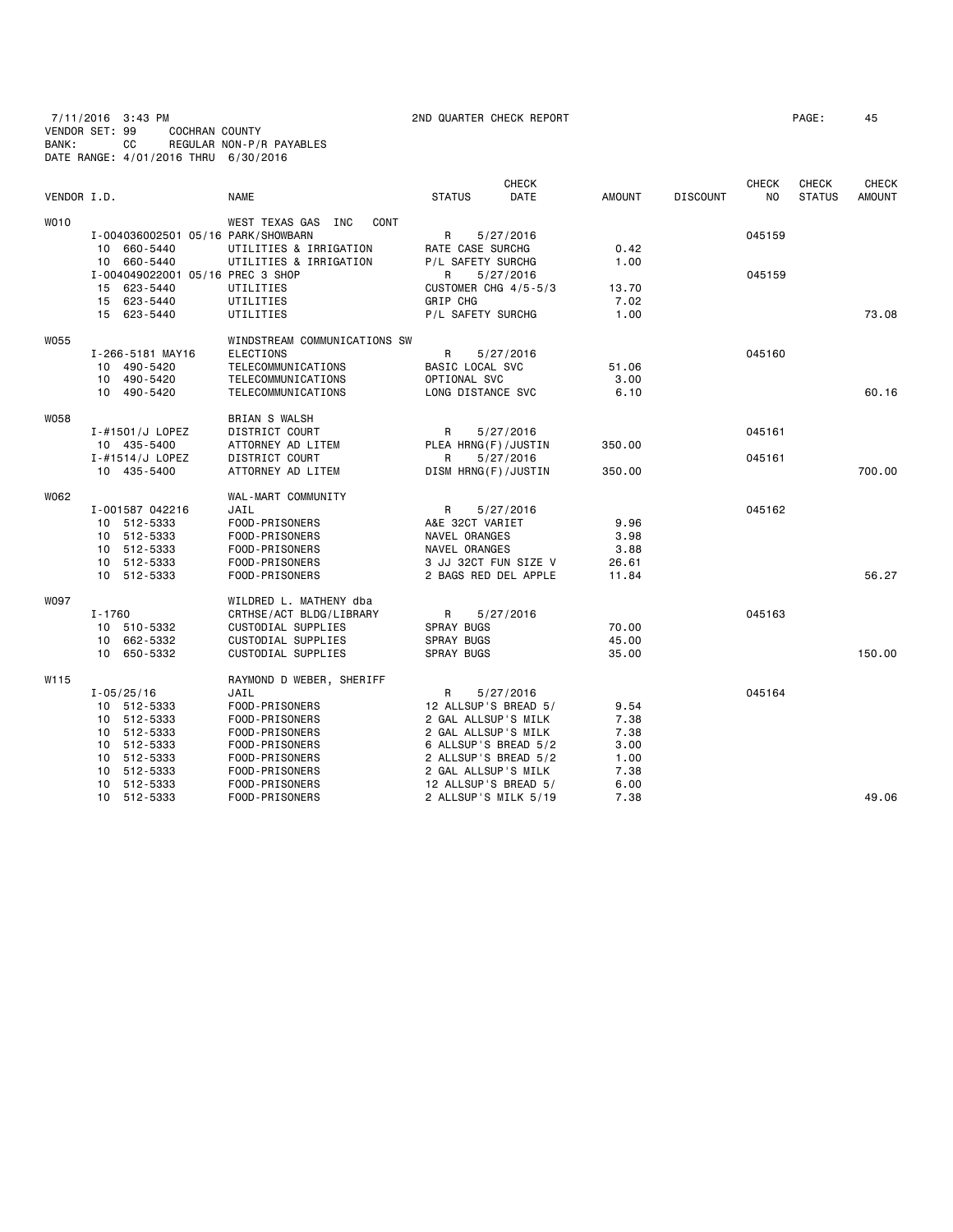7/11/2016 3:43 PM 2ND QUARTER CHECK REPORT PAGE: 46 VENDOR SET: 99 COCHRAN COUNTY BANK: CC REGULAR NON-P/R PAYABLES DATE RANGE: 4/01/2016 THRU 6/30/2016

|             |          |                                   |                                       |                                               | <b>CHECK</b> |               |                 | <b>CHECK</b>   | <b>CHECK</b>  | <b>CHECK</b>  |
|-------------|----------|-----------------------------------|---------------------------------------|-----------------------------------------------|--------------|---------------|-----------------|----------------|---------------|---------------|
| VENDOR I.D. |          |                                   | <b>NAME</b>                           | <b>STATUS</b>                                 | <b>DATE</b>  | <b>AMOUNT</b> | <b>DISCOUNT</b> | N <sub>O</sub> | <b>STATUS</b> | <b>AMOUNT</b> |
| W164        |          |                                   | WARREN CAT                            |                                               |              |               |                 |                |               |               |
|             |          | I-PS020311945                     | PREC <sub>2</sub>                     | R                                             | 5/27/2016    |               |                 | 045165         |               |               |
|             |          | 15 622-5451                       | REPAIRS                               | 6GL 15W40 DEO                                 |              | 90.18         |                 |                |               |               |
|             |          | 15 622-5451                       | REPAIRS                               | FILTER #462-1171;LDR                          |              | 13.41         |                 |                |               |               |
|             |          | 15 622-5451                       | REPAIRS                               | FILTER #360-8958                              |              | 73.39         |                 |                |               |               |
|             |          | 15 622-5451                       | REPAIRS                               | FILTER #368-3976                              |              | 56.98         |                 |                |               |               |
|             |          | 15 622-5451                       | REPAIRS                               | ELEMENT AS #222-9021                          |              | 31.66         |                 |                |               |               |
|             |          | 15 622-5451                       | REPAIRS                               | ELEMENT AS #222-9020                          |              | 39.81         |                 |                |               | 305.43        |
| W193        |          |                                   | WESTWARD AUTOMOTIVE REPAIR LLC        |                                               |              |               |                 |                |               |               |
|             | I-003849 |                                   | SHERIFF                               | R                                             |              |               |                 | 045166         |               |               |
|             |          | 10 560-5451                       | MACHINERY-NON-OFFICE REPAIR           |                                               | 5/27/2016    | 140.00        |                 |                |               |               |
|             |          | 10 560-5451                       | MACHINERY-NON-OFFICE REPAIR           | RPL CNDSR; CLN RADIAT<br>CHG OIL/CK FLUIDS/#1 |              | 15.00         |                 |                |               |               |
|             | 10       | 560-5451                          | MACHINERY-NON-OFFICE REPAIR           | CONDENSER                                     |              | 243.22        |                 |                |               |               |
|             | 10       |                                   |                                       |                                               |              | 10.50         |                 |                |               |               |
|             |          | 560-5451                          | MACHINERY-NON-OFFICE REPAIR           | 4oz OIL/LEAK DETECTO                          |              |               |                 |                |               |               |
|             | 10       | 560-5451                          | MACHINERY-NON-OFFICE REPAIR           | 3 CANS 134A                                   |              | 42.50         |                 |                |               | 455.72        |
|             |          | 10 560-5451                       | MACHINERY-NON-OFFICE REPAIR           | <b>CLNR</b>                                   |              | 4.50          |                 |                |               |               |
| W216        |          |                                   | CHRISTINA WOODS                       |                                               |              |               |                 |                |               |               |
|             |          | I-6351/P HERNANDEZ                | COUNTY COURT                          | R                                             | 5/27/2016    |               |                 | 045167         |               |               |
|             |          | 10 426-5400                       | ATTORNEY AD LITEM                     | PLEA HRNG(M)/PABLO H                          |              | 200.00        |                 |                |               |               |
|             |          | I-6370/J LARA-VARGAS COUNTY COURT |                                       | R                                             | 5/27/2016    |               |                 | 045167         |               |               |
|             |          | 10 426-5400                       | ATTORNEY AD LITEM                     | PLEA HRNG(M)/JORGE L                          |              | 200.00        |                 |                |               |               |
|             |          | I-CPS#4449 051216                 | DISTRICT COURT                        | R                                             | 5/27/2016    |               |                 | 045167         |               |               |
|             |          | 10 435-5400                       | ATTORNEY AD LITEM                     | PLCMT HRNG/CPS(P)                             |              | 300.00        |                 |                |               |               |
|             |          | I-CPS#4449 5/9/16                 | DISTRICT COURT                        | R                                             | 5/27/2016    |               |                 | 045167         |               |               |
|             |          | 10 435-5400                       | ATTORNEY AD LITEM                     | ADV HRNG/CPS(P)                               |              | 250.00        |                 |                |               |               |
|             |          | 10 435-5400                       | ATTORNEY AD LITEM                     | STAT HRNG/CPS(P)                              |              | 250.00        |                 |                |               |               |
|             |          | I-CPS#4451                        | DISTRICT COURT                        | R                                             | 5/27/2016    |               |                 | 045167         |               |               |
|             |          | 10 435-5400                       | ATTORNEY AD LITEM                     | ADOPTION HRNG/CPS(C)                          |              | 275.00        |                 |                |               | 1,475.00      |
| X001        |          |                                   | <b>XCEL ENERGY</b>                    |                                               |              |               |                 |                |               |               |
|             |          |                                   | I-54-1324315-7 MAY16 ALMOST ALL DEPTS | R                                             | 5/27/2016    |               |                 | 045168         |               |               |
|             |          | 30 518-5440                       | UTILITIES                             | 300210167 RUNWAY LIG                          |              | 54.08         |                 |                |               |               |
|             | 10       | 510-5440                          | UTILITIES                             | 300240736 COURTHOUSE                          |              | 1,277.16      |                 |                |               |               |
|             | 10       | 660-5440                          | UTILITIES & IRRIGATION                | 300265059 SOFTBALL P                          |              | 12.62         |                 |                |               |               |
|             | 10       | 580-5440                          | UTILITIES [TOWER]                     | 300282806 TOWER                               |              | 70.66         |                 |                |               |               |
|             |          | 15 621-5440                       | UTILITIES                             | 300294119 PREC 1 SHO                          |              | 39.82         |                 |                |               |               |
|             | 10       | 650-5440                          | UTILITIES                             | 300338546 LIBRARY                             |              | 113.88        |                 |                |               |               |
|             | 10       | 652-5440                          | UTILITIES                             | 300342232 MUSEUM                              |              | 16.04         |                 |                |               |               |
|             | 10       | 662-5440                          | UTILITIES                             | 300390484 ACTIVITY B                          |              | 352.73        |                 |                |               |               |
|             | 10       | 660-5440                          | UTILITIES & IRRIGATION                | 300410370 PARK                                |              | 295.52        |                 |                |               |               |
|             | 10       | 660-5440                          | UTILITIES & IRRIGATION                | 300457515 PARK/SHOP                           |              | 54.76         |                 |                |               |               |
|             | 10       | 516-5440                          | UTILITIES                             | 300555198 CEMETERY                            |              | 179.56        |                 |                |               |               |
|             | 10       | 660-5440                          | UTILITIES & IRRIGATION                | 300587052 SHOWBARN                            |              | 17.35         |                 |                |               |               |
|             | 10       | 660-5440                          | UTILITIES & IRRIGATION                | 300587753 RODEO GROU                          |              | 131.88        |                 |                |               |               |
|             |          | 10 409-5440                       | UTILITIES                             | 300588989 ANNEX                               |              | 19.07         |                 |                |               |               |
|             |          |                                   |                                       |                                               |              |               |                 |                |               |               |

10 516-5440 UTILITIES 300603417 CEMETERY 118.88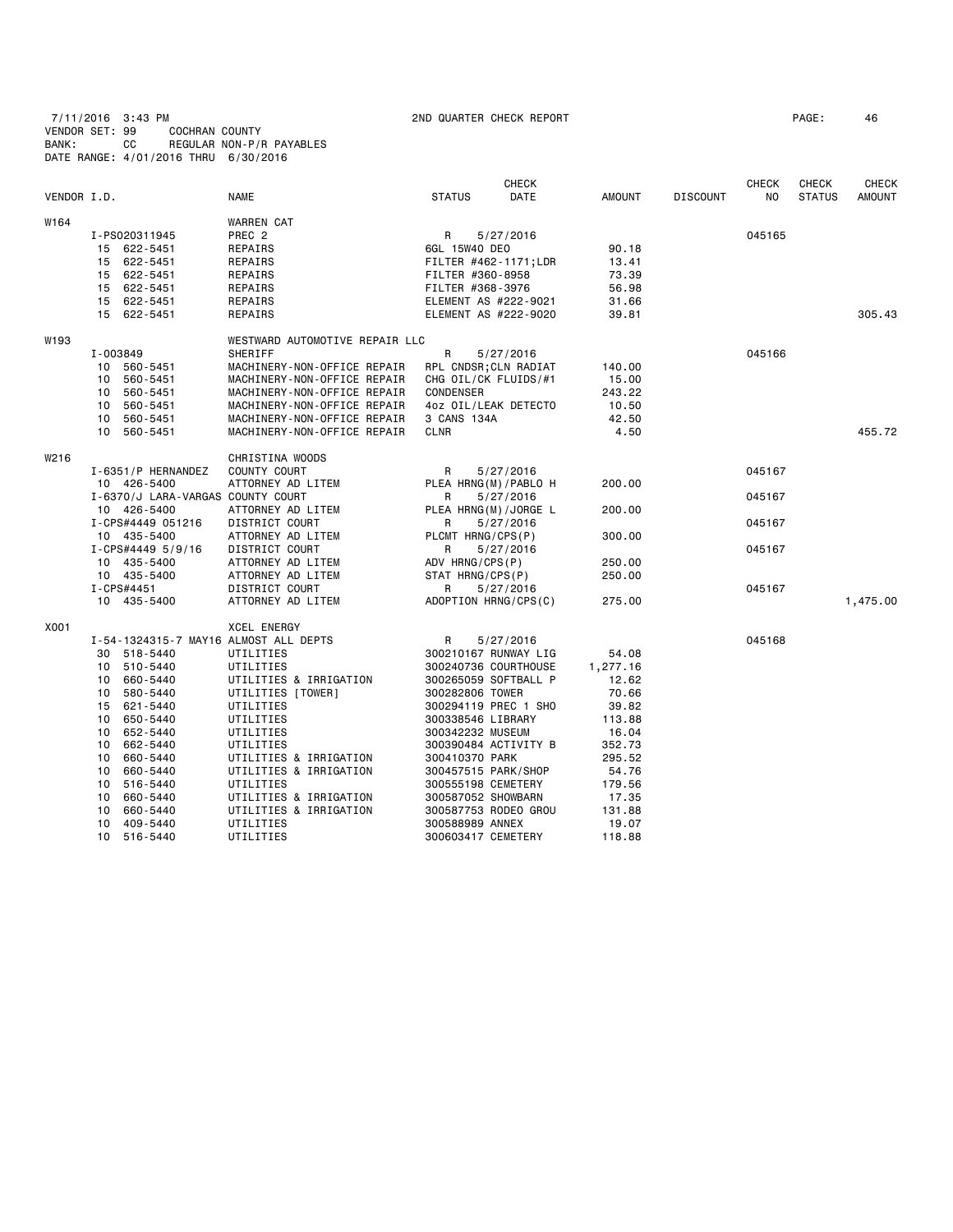7/11/2016 3:43 PM 2ND QUARTER CHECK REPORT PAGE: 47

| VENDOR I.D. |                                       | <b>NAME</b>                        | <b>CHECK</b><br><b>STATUS</b><br>DATE | AMOUNT        | <b>DISCOUNT</b> | <b>CHECK</b><br>NO. | CHECK<br><b>STATUS</b> | <b>CHECK</b><br><b>AMOUNT</b> |
|-------------|---------------------------------------|------------------------------------|---------------------------------------|---------------|-----------------|---------------------|------------------------|-------------------------------|
| X001        |                                       | XCEL ENERGY<br>CONT                |                                       |               |                 |                     |                        |                               |
|             | I-54-1324315-7 MAY16 ALMOST ALL DEPTS |                                    | R<br>5/27/2016                        |               |                 | 045168              |                        |                               |
|             | 10 516-5440                           | UTILITIES                          | 300637038 CEMETERY S                  | 259.05        |                 |                     |                        | 3,013.06                      |
| X001        |                                       | <b>XCEL ENERGY</b>                 |                                       |               |                 |                     |                        |                               |
|             | I-54-1829977-7 MAY16 PREC 2           |                                    | R<br>5/27/2016                        |               |                 | 045169              |                        |                               |
|             | 15 622-5440                           | UTILITIES                          | 5 KWH 4/13-5/11/16                    | 13.41         |                 |                     |                        |                               |
|             | 15 622-5440                           | UTILITIES                          | AREA LIGHT                            | 16.81         |                 |                     |                        | 30.22                         |
| Y026        |                                       | YOAKUM COUNTY SHERIFF'S OFFICE     |                                       |               |                 |                     |                        |                               |
|             | $I - 5/2/16$ PRISONERS                | JAIL                               | R<br>5/27/2016                        |               |                 | 045170              |                        |                               |
|             | 10 512-5499                           | MISCELLANEOUS                      | 2 INMATES/2 DAYS @\$3                 | 136.00        |                 |                     |                        | 136.00                        |
| A007        |                                       | ALBERT GONZALEZ, dba               |                                       |               |                 |                     |                        |                               |
|             | I-27827                               | PREC 1                             | R<br>6/13/2016                        |               |                 | 045171              |                        |                               |
|             | 15 621-5454                           | TIRES                              | 2 COOPER LT245/75R16                  | 370.00        |                 |                     |                        |                               |
|             | 15 621-5454                           | TIRES                              | 2 BAL                                 | 20.00         |                 |                     |                        |                               |
|             | 15 621-5454                           | TIRES                              | 2 MT;LF/RF                            | 30.00         |                 |                     |                        | 420.00                        |
| A049        |                                       | <b>KAY ARMES</b>                   |                                       |               |                 |                     |                        |                               |
|             | $I - 109$                             | PUBLIC SAFETY*OTHER                | $\mathsf{R}$<br>6/13/2016             |               |                 | 045172              |                        |                               |
|             | 10 580-5499                           | MISCELLANEOUS                      | 3 CPR/AED TRNG @ \$25                 | 75.00         |                 |                     |                        | 75.00                         |
| A206        |                                       | DAVID LYNN ALEXANDER               |                                       |               |                 |                     |                        |                               |
|             | I-PREC 3 MAY16                        | PREC 3                             | R<br>6/13/2016                        |               |                 | 045173              |                        |                               |
|             | 15 623-5356                           | ROAD MATERIALS & SUPPLIES          | 8 LOADS CALICHE/12YD                  | 240.00        |                 |                     |                        | 240.00                        |
| A249        |                                       | ANTELOPE TIRE & SUPPLY, INC        |                                       |               |                 |                     |                        |                               |
|             | $I - 1114$                            | PREC 3                             | R<br>6/13/2016                        |               |                 | 045174              |                        |                               |
|             | 15 623-5454                           | TIRES                              | RPR FLAT/DUMP TRK                     | 40.00         |                 |                     |                        |                               |
|             | 15 623-5454                           | TIRES                              | RPR FLAT/FIRE TRK                     | 12.00         |                 |                     |                        |                               |
|             | 15 623-5454                           | TIRES                              | <b>PATCH</b>                          | 1.00          |                 |                     |                        |                               |
|             | I-1239                                | PREC 3                             | R<br>6/13/2016                        |               |                 | 045174              |                        |                               |
|             | 15 623-5454                           | TIRES                              | 16x6.50-8/4 TURF SAV<br><b>SLIME</b>  | 42.48         |                 |                     |                        |                               |
|             | 15 623-5454                           | TIRES                              |                                       | 10.00         |                 |                     |                        | 105.48                        |
| A258        |                                       | ADVANCED BUSINESS SOLUTIONS        |                                       |               |                 |                     |                        |                               |
|             | I-14011                               | <b>CLERK</b>                       | $\mathsf{R}$<br>6/13/2016             |               |                 | 045175              |                        |                               |
|             | 10 403-5311<br>10 403-5311            | POSTAL EXPENSES<br>POSTAL EXPENSES | POSTAGE LABELS<br>SHIPPING            | 29.95<br>9.98 |                 |                     |                        | 39.93                         |
|             |                                       |                                    |                                       |               |                 |                     |                        |                               |
| B001        | I-356804                              | BAILEY CO. ELECTRIC COOP<br>PREC 4 | R<br>6/13/2016                        |               |                 | 045176              |                        |                               |
|             | 15 624-5440                           | UTILITIES                          | 660KWH 4/20-5/19/16                   | 80.01         |                 |                     |                        |                               |
|             | 15 624-5440                           | UTILITIES                          | AREA LIGHT                            | 11.85         |                 |                     |                        |                               |
|             | I-356805                              | PREC 3                             | R<br>6/13/2016                        |               |                 | 045176              |                        |                               |
|             | 15 623-5440                           | UTILITIES                          | 74 KWH 4/15-5/17/16                   | 22.29         |                 |                     |                        |                               |
|             | 15 623-5440                           | UTILITIES                          | 2 AREA LIGHTS                         | 24.44         |                 |                     |                        |                               |
|             | I-356806                              | NON-DEPT'L/SHERIFF POSSE           | R<br>6/13/2016                        |               |                 | 045176              |                        |                               |

VENDOR SET: 99 COCHRAN COUNTY

BANK: CC REGULAR NON-P/R PAYABLES DATE RANGE: 4/01/2016 THRU 6/30/2016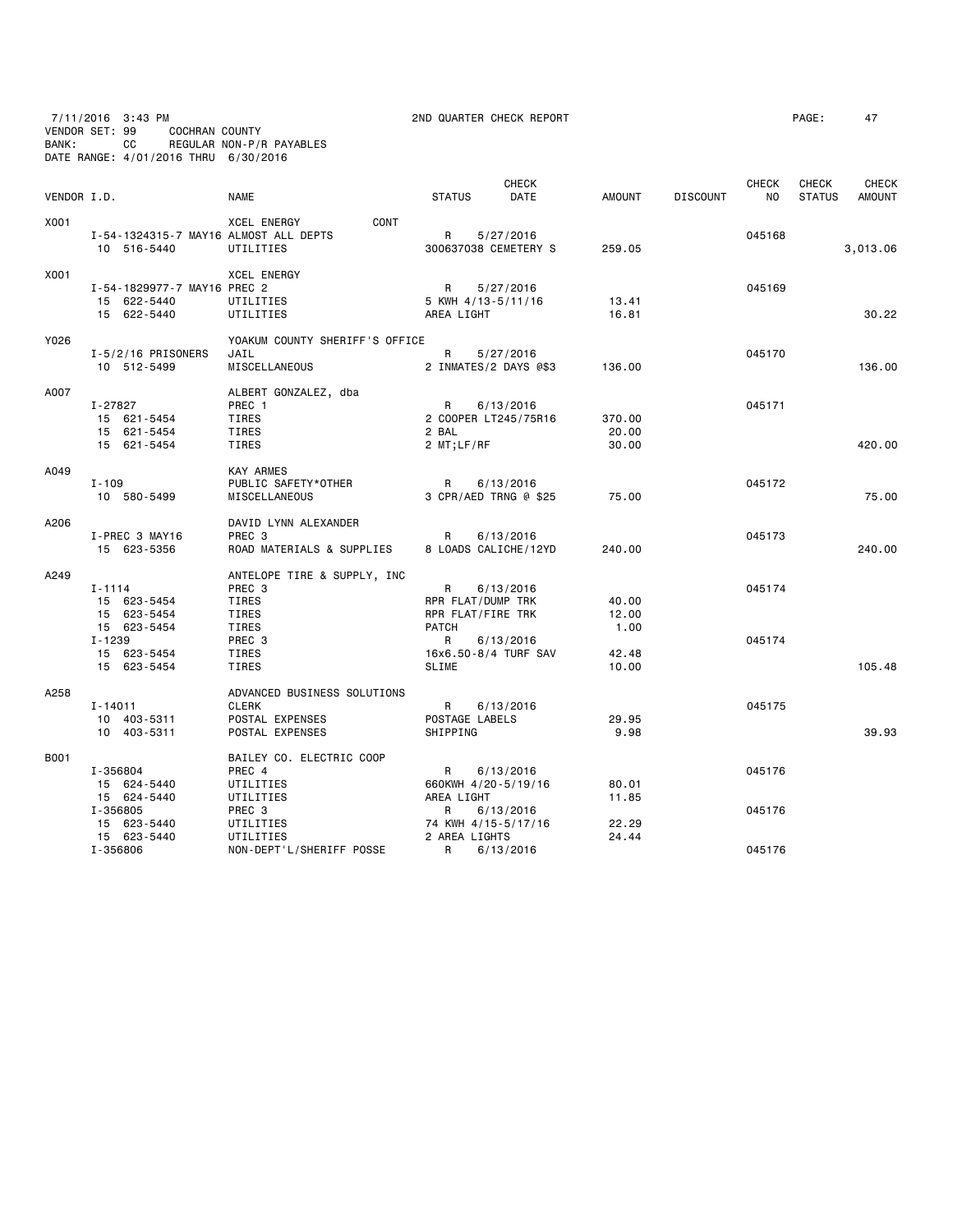7/11/2016 3:43 PM 2ND QUARTER CHECK REPORT PAGE: 48 VENDOR SET: 99 COCHRAN COUNTY BANK: CC REGULAR NON-P/R PAYABLES DATE RANGE: 4/01/2016 THRU 6/30/2016

| VENDOR I.D.      |                                                                                                                                                                                                                                                                                                                                      | <b>NAME</b>                                                                                                                                                                                                                                                                                               | <b>CHECK</b><br><b>STATUS</b><br>DATE                                                                                                                                                                                                                                                                                                                                                        | AMOUNT<br><b>DISCOUNT</b>                                                                                                                                                   | <b>CHECK</b><br>N <sub>0</sub> | <b>CHECK</b><br><b>STATUS</b> | <b>CHECK</b><br><b>AMOUNT</b> |
|------------------|--------------------------------------------------------------------------------------------------------------------------------------------------------------------------------------------------------------------------------------------------------------------------------------------------------------------------------------|-----------------------------------------------------------------------------------------------------------------------------------------------------------------------------------------------------------------------------------------------------------------------------------------------------------|----------------------------------------------------------------------------------------------------------------------------------------------------------------------------------------------------------------------------------------------------------------------------------------------------------------------------------------------------------------------------------------------|-----------------------------------------------------------------------------------------------------------------------------------------------------------------------------|--------------------------------|-------------------------------|-------------------------------|
| B001             | I-356806<br>10 409-5440                                                                                                                                                                                                                                                                                                              | BAILEY CO. ELECTRIC COOP-CONT<br>NON-DEPT'L/SHERIFF POSSE<br>UTILITIES                                                                                                                                                                                                                                    | R<br>6/13/2016<br>ELEC SVC 4/6-5/5/16                                                                                                                                                                                                                                                                                                                                                        | 23.91                                                                                                                                                                       | 045176                         |                               | 162.50                        |
| B026             | $I - 3004 06/16$<br>15 623-5440                                                                                                                                                                                                                                                                                                      | BLEDSOE WATER SUPPLY CORP<br>PREC 3<br>UTILITIES                                                                                                                                                                                                                                                          | R<br>6/13/2016<br>560GL WATER MAY2016                                                                                                                                                                                                                                                                                                                                                        | 20.10                                                                                                                                                                       | 045177                         |                               | 20.10                         |
| B <sub>197</sub> | I-010120144502-136<br>10 403-5451                                                                                                                                                                                                                                                                                                    | <b>BRETT BUTLER</b><br><b>CLERK</b><br>REPAIRS                                                                                                                                                                                                                                                            | $\mathsf{R}$<br>6/13/2016<br>RECONFIG FRWL/NETDAT                                                                                                                                                                                                                                                                                                                                            | 100.00                                                                                                                                                                      | 045178                         |                               | 100.00                        |
| <b>B198</b>      | I-S3556756.001<br>10 510-5332<br>10 510-5332<br>10 510-5332<br>10 510-5332                                                                                                                                                                                                                                                           | BLAINE INDUSTRIAL SUPPLY<br>COURTHOUSE<br>CUSTODIAL SUPPLIES<br>CUSTODIAL SUPPLIES<br>CUSTODIAL SUPPLIES<br>CUSTODIAL SUPPLIES                                                                                                                                                                            | $\mathsf{R}$<br>6/13/2016<br>2DZ RIM HANGERS/EVER<br>1CS COMET LIQ W/BLCH<br><b>1CS KLEENEX ROLL TOW</b><br>1CS PINE DISINF CLNR                                                                                                                                                                                                                                                             | 46.67<br>61.11<br>65.70<br>45.87                                                                                                                                            | 045179                         |                               | 219.35                        |
| C007             | $I - 053116$<br>10 650-5440<br>650-5440<br>10<br>650-5440<br>10<br>10<br>650-5440<br>652-5440<br>10<br>10 652-5440<br>10 652-5440<br>10 652-5440<br>10 662-5440<br>10 662-5440<br>662-5440<br>10<br>10<br>662-5440<br>10<br>510-5440<br>510-5440<br>10<br>10 510-5440<br>10 510-5440<br>15 621-5440<br>15<br>621-5440<br>15 621-5440 | CITY OF MORTON<br>LIB/MUS/ACT BLDG/CRTHSE/PREC 1 R<br>UTILITIES<br>UTILITIES<br>UTILITIES<br>UTILITIES<br>UTILITIES<br>UTILITIES<br>UTILITIES<br>UTILITIES<br>UTILITIES<br>UTILITIES<br>UTILITIES<br>UTILITIES<br>UTILITIES<br>UTILITIES<br>UTILITIES<br>UTILITIES<br>UTILITIES<br>UTILITIES<br>UTILITIES | 6/13/2016<br>LIBRARY GAS<br>LIBRARY WATER<br>LIBRARY GARBAGE<br>LIBRARY SEWER<br><b>MUSEUM GAS</b><br><b>MUSEUM WATER</b><br>MUSEUM GARBAGE<br><b>MUSEUM SEWER</b><br>ACTIVITY BLDG GAS<br>ACT. BLDG WATER<br>ACT. BLDG GARBAGE<br>ACT. BLDG SEWER<br>COURTHOUSE GAS<br><b>COURTHOUSE WATER</b><br>CRTHSE GARBAGE<br><b>COURTHOUSE SEWER</b><br>PREC 1 GAS<br>PREC 1 WATER<br>PREC 1 GARBAGE | 19.00<br>46.00<br>50.50<br>17.00<br>19.00<br>28.00<br>27,00<br>15.00<br>138.00<br>37.00<br>76.00<br>45.00<br>461.00<br>889.75<br>328.50<br>51.00<br>19.00<br>28.00<br>50.50 | 045180                         |                               | 2,345.25                      |
| C008             | $I - 40906/16$<br>15 622-5440                                                                                                                                                                                                                                                                                                        | CITY OF WHITEFACE<br>PREC <sub>2</sub><br>UTILITIES                                                                                                                                                                                                                                                       | R<br>6/13/2016<br>GAS SVC 4/18-5/16/16                                                                                                                                                                                                                                                                                                                                                       | 16.25                                                                                                                                                                       | 045181                         |                               |                               |
|                  | 15 622-5440<br>15 622-5440<br>15 622-5440                                                                                                                                                                                                                                                                                            | UTILITIES<br>UTILITIES<br>UTILITIES                                                                                                                                                                                                                                                                       | <b>WATER SVC</b><br>GARBAGE SVC<br><b>SEWER SVC</b>                                                                                                                                                                                                                                                                                                                                          | 14.00<br>50.10<br>22.50                                                                                                                                                     |                                |                               | 102.85                        |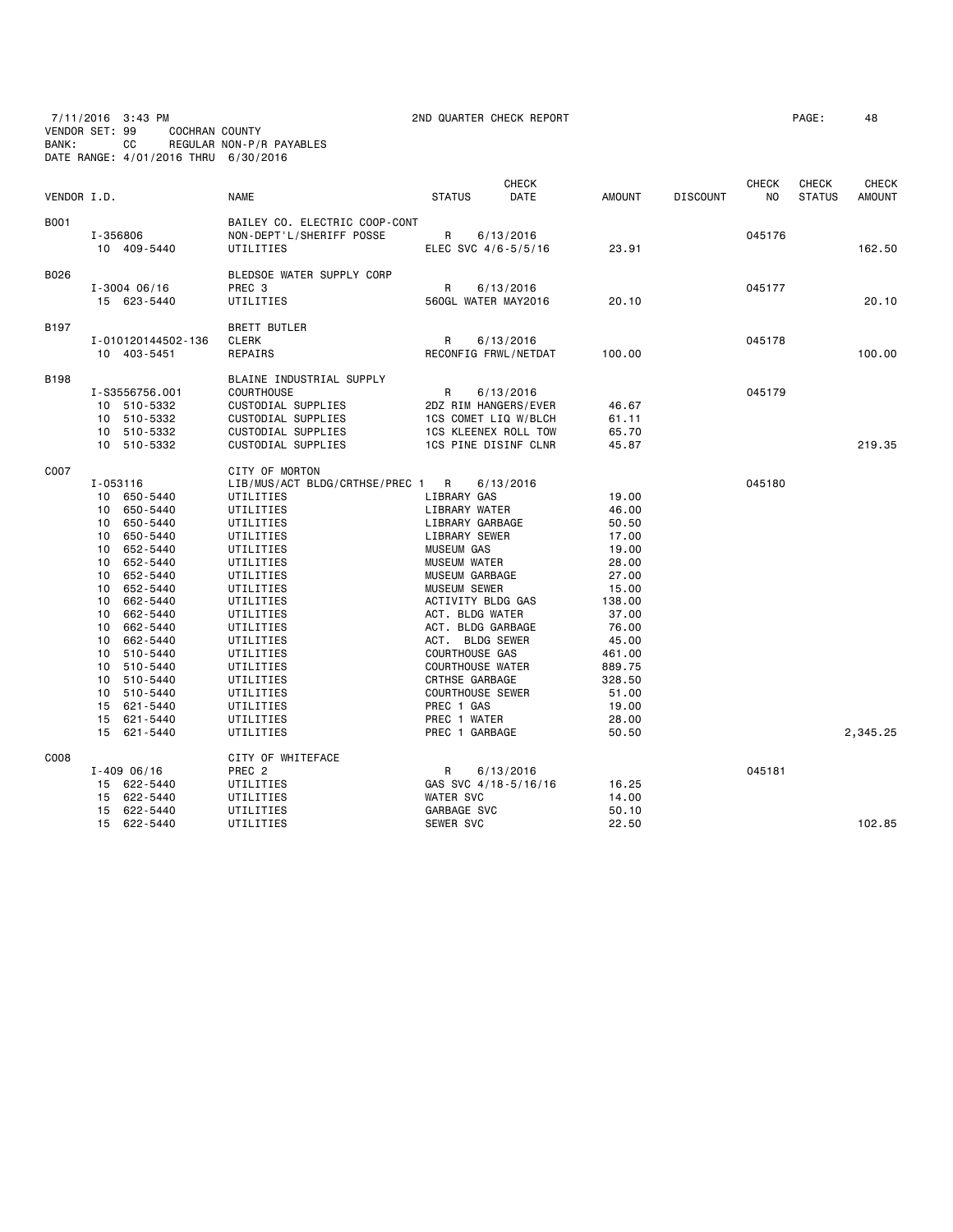7/11/2016 3:43 PM 2ND QUARTER CHECK REPORT PAGE: 49 VENDOR SET: 99 COCHRAN COUNTY BANK: CC REGULAR NON-P/R PAYABLES DATE RANGE: 4/01/2016 THRU 6/30/2016

| DATE<br>NO<br>VENDOR I.D.<br><b>NAME</b><br><b>STATUS</b><br>AMOUNT<br><b>DISCOUNT</b><br><b>STATUS</b><br><b>AMOUNT</b><br>COX AUTO SUPPLY CO<br>C-335426<br>JAIL<br>R<br>6/13/2016<br>045182<br>REPAIR<br>38,99CR<br>10 512-5451<br>RET KITCHEN FAUCET<br>PREC 3<br>I-334618<br>R.<br>6/13/2016<br>045182<br>15 623-5356<br>JB WELD<br>7.55<br>ROAD MATERIALS & SUPPLIES<br>15 623-5356<br>ROAD MATERIALS & SUPPLIES<br>JB WELD<br>8.49<br>15 623-5356<br>ROAD MATERIALS & SUPPLIES<br>EMERY CLOTH 80GRT<br>7.99<br>045182<br>I-334889<br>PREC 1<br>R<br>6/13/2016<br>ROAD MATERIALS & SUPPLIES<br>10.98<br>15 621-5356<br>2 CHAIN HOOKS<br>I-334961<br>CEMETERY<br>045182<br>R<br>6/13/2016<br>FILTER ASSY<br>10 516-5451<br>REPAIR<br>6.14<br>10 516-5451<br>REPAIR<br>1CS FORD OIL 5/20<br>51.26<br>10 516-5451<br>REPAIR<br>2-CYCLE OIL<br>10.69<br>PREC 3<br>045182<br>I-335095<br>R<br>6/13/2016<br>15 623-5451<br>REPAIRS<br>FUEL FILTER #33216<br>19.04<br>15 623-5451<br>REPAIRS<br>FUEL FILTER #33219<br>16.29<br>ROAD MATERIALS & SUPPLIES<br><b>AMDRO</b><br>15 623-5356<br>15.99<br>PREC 3<br>I-335206<br>R<br>6/13/2016<br>045182<br>REPAIRS<br>2 FUEL CAPS<br>15 623-5451<br>40.02<br>I-335359<br>PREC 3<br>R<br>6/13/2016<br>045182<br>15 623-5451<br>REPAIRS<br>6 COOLER PAD 28x34<br>23.94<br>15 623-5451<br>REPAIRS<br>2 CARB CLNR<br>7.98<br>045182<br>I-335402<br>JAIL<br>R<br>6/13/2016<br>38.99<br>10 512-5451<br>REPAIR<br>KITCHEN FAUCET<br>I-336886<br>SHERIFF<br>045182<br>R<br>6/13/2016<br>OTHER SUPPLIES<br>10 560-5334<br>DOUBLE-CUT KEY<br>1.50<br>045182<br>I-337036<br>PARK<br>R<br>6/13/2016<br>12.99<br>10 660-5332<br>CUSTODIAL SUPPLIES<br>ANTIFREEZE<br><b>PARK</b><br>6/13/2016<br>045182<br>I-337091<br>R<br>GAS CAP<br>2.99<br>10 660-5451<br>REPAIR<br><b>PARK</b><br>R<br>I-337291<br>6/13/2016<br>045182<br>10 660-5451<br>REPAIR<br>4 FLAT WASHERS 7/16<br>0.40<br>1.16<br>10 660-5451<br>REPAIR<br>4 FLAT WASHER 5/8<br>4.35<br>10 660-5451<br>REPAIR<br>1 HANGER-THINGS<br>PREC 3<br>I-337371<br>R<br>6/13/2016<br>045182<br>ROAD MATERIALS & SUPPLIES<br>SNAP-RING PLIERS<br>275.74<br>15 623-5356<br>25.99<br>CITY BANK AS DEPOSITORY<br>NON-DEPT'L/APPR DIST<br>R<br>045184<br>I-3RD QTR 2016<br>6/13/2016<br>APPRAISAL DISTRICT<br>21,939.41<br>10 409-5406<br>3RD QTR ASSESSMENT--<br>21,939.41<br>CITY OF MORTON F D<br>I-APR 2016<br>PUBLIC SAFETY*OTHER<br>R<br>045185<br>6/13/2016<br>SH114/CR124; GRASS 4/<br>350.00<br>10 580-5414<br>FIRE PROTECTION CONTRACTS<br>10 580-5414<br>FIRE PROTECTION CONTRACTS<br>FM1780/CR94; GRASS 4/<br>350.00<br>I-FEB 2016<br>PUBLIC SAFETY*OTHER<br>6/13/2016<br>045185<br>R<br>10 580-5414<br>FIRE PROTECTION CONTRACTS<br>VEH ACC/ENOCHS (BAILE<br>10 580-5414<br>CR225/CR597;DITCH FI<br>FIRE PROTECTION CONTRACTS<br>350.00 |      |  | <b>CHECK</b> |  | CHECK | <b>CHECK</b> | <b>CHECK</b> |
|---------------------------------------------------------------------------------------------------------------------------------------------------------------------------------------------------------------------------------------------------------------------------------------------------------------------------------------------------------------------------------------------------------------------------------------------------------------------------------------------------------------------------------------------------------------------------------------------------------------------------------------------------------------------------------------------------------------------------------------------------------------------------------------------------------------------------------------------------------------------------------------------------------------------------------------------------------------------------------------------------------------------------------------------------------------------------------------------------------------------------------------------------------------------------------------------------------------------------------------------------------------------------------------------------------------------------------------------------------------------------------------------------------------------------------------------------------------------------------------------------------------------------------------------------------------------------------------------------------------------------------------------------------------------------------------------------------------------------------------------------------------------------------------------------------------------------------------------------------------------------------------------------------------------------------------------------------------------------------------------------------------------------------------------------------------------------------------------------------------------------------------------------------------------------------------------------------------------------------------------------------------------------------------------------------------------------------------------------------------------------------------------------------------------------------------------------------------------------------------------------------------------------------------------------------------------------------------------------------------------------------------------------------------------------------------------------------------------------------------------------------------------------------------------------------------------------------|------|--|--------------|--|-------|--------------|--------------|
|                                                                                                                                                                                                                                                                                                                                                                                                                                                                                                                                                                                                                                                                                                                                                                                                                                                                                                                                                                                                                                                                                                                                                                                                                                                                                                                                                                                                                                                                                                                                                                                                                                                                                                                                                                                                                                                                                                                                                                                                                                                                                                                                                                                                                                                                                                                                                                                                                                                                                                                                                                                                                                                                                                                                                                                                                                 |      |  |              |  |       |              |              |
|                                                                                                                                                                                                                                                                                                                                                                                                                                                                                                                                                                                                                                                                                                                                                                                                                                                                                                                                                                                                                                                                                                                                                                                                                                                                                                                                                                                                                                                                                                                                                                                                                                                                                                                                                                                                                                                                                                                                                                                                                                                                                                                                                                                                                                                                                                                                                                                                                                                                                                                                                                                                                                                                                                                                                                                                                                 | C035 |  |              |  |       |              |              |
|                                                                                                                                                                                                                                                                                                                                                                                                                                                                                                                                                                                                                                                                                                                                                                                                                                                                                                                                                                                                                                                                                                                                                                                                                                                                                                                                                                                                                                                                                                                                                                                                                                                                                                                                                                                                                                                                                                                                                                                                                                                                                                                                                                                                                                                                                                                                                                                                                                                                                                                                                                                                                                                                                                                                                                                                                                 |      |  |              |  |       |              |              |
|                                                                                                                                                                                                                                                                                                                                                                                                                                                                                                                                                                                                                                                                                                                                                                                                                                                                                                                                                                                                                                                                                                                                                                                                                                                                                                                                                                                                                                                                                                                                                                                                                                                                                                                                                                                                                                                                                                                                                                                                                                                                                                                                                                                                                                                                                                                                                                                                                                                                                                                                                                                                                                                                                                                                                                                                                                 |      |  |              |  |       |              |              |
|                                                                                                                                                                                                                                                                                                                                                                                                                                                                                                                                                                                                                                                                                                                                                                                                                                                                                                                                                                                                                                                                                                                                                                                                                                                                                                                                                                                                                                                                                                                                                                                                                                                                                                                                                                                                                                                                                                                                                                                                                                                                                                                                                                                                                                                                                                                                                                                                                                                                                                                                                                                                                                                                                                                                                                                                                                 |      |  |              |  |       |              |              |
|                                                                                                                                                                                                                                                                                                                                                                                                                                                                                                                                                                                                                                                                                                                                                                                                                                                                                                                                                                                                                                                                                                                                                                                                                                                                                                                                                                                                                                                                                                                                                                                                                                                                                                                                                                                                                                                                                                                                                                                                                                                                                                                                                                                                                                                                                                                                                                                                                                                                                                                                                                                                                                                                                                                                                                                                                                 |      |  |              |  |       |              |              |
|                                                                                                                                                                                                                                                                                                                                                                                                                                                                                                                                                                                                                                                                                                                                                                                                                                                                                                                                                                                                                                                                                                                                                                                                                                                                                                                                                                                                                                                                                                                                                                                                                                                                                                                                                                                                                                                                                                                                                                                                                                                                                                                                                                                                                                                                                                                                                                                                                                                                                                                                                                                                                                                                                                                                                                                                                                 |      |  |              |  |       |              |              |
|                                                                                                                                                                                                                                                                                                                                                                                                                                                                                                                                                                                                                                                                                                                                                                                                                                                                                                                                                                                                                                                                                                                                                                                                                                                                                                                                                                                                                                                                                                                                                                                                                                                                                                                                                                                                                                                                                                                                                                                                                                                                                                                                                                                                                                                                                                                                                                                                                                                                                                                                                                                                                                                                                                                                                                                                                                 |      |  |              |  |       |              |              |
|                                                                                                                                                                                                                                                                                                                                                                                                                                                                                                                                                                                                                                                                                                                                                                                                                                                                                                                                                                                                                                                                                                                                                                                                                                                                                                                                                                                                                                                                                                                                                                                                                                                                                                                                                                                                                                                                                                                                                                                                                                                                                                                                                                                                                                                                                                                                                                                                                                                                                                                                                                                                                                                                                                                                                                                                                                 |      |  |              |  |       |              |              |
|                                                                                                                                                                                                                                                                                                                                                                                                                                                                                                                                                                                                                                                                                                                                                                                                                                                                                                                                                                                                                                                                                                                                                                                                                                                                                                                                                                                                                                                                                                                                                                                                                                                                                                                                                                                                                                                                                                                                                                                                                                                                                                                                                                                                                                                                                                                                                                                                                                                                                                                                                                                                                                                                                                                                                                                                                                 |      |  |              |  |       |              |              |
|                                                                                                                                                                                                                                                                                                                                                                                                                                                                                                                                                                                                                                                                                                                                                                                                                                                                                                                                                                                                                                                                                                                                                                                                                                                                                                                                                                                                                                                                                                                                                                                                                                                                                                                                                                                                                                                                                                                                                                                                                                                                                                                                                                                                                                                                                                                                                                                                                                                                                                                                                                                                                                                                                                                                                                                                                                 |      |  |              |  |       |              |              |
|                                                                                                                                                                                                                                                                                                                                                                                                                                                                                                                                                                                                                                                                                                                                                                                                                                                                                                                                                                                                                                                                                                                                                                                                                                                                                                                                                                                                                                                                                                                                                                                                                                                                                                                                                                                                                                                                                                                                                                                                                                                                                                                                                                                                                                                                                                                                                                                                                                                                                                                                                                                                                                                                                                                                                                                                                                 |      |  |              |  |       |              |              |
|                                                                                                                                                                                                                                                                                                                                                                                                                                                                                                                                                                                                                                                                                                                                                                                                                                                                                                                                                                                                                                                                                                                                                                                                                                                                                                                                                                                                                                                                                                                                                                                                                                                                                                                                                                                                                                                                                                                                                                                                                                                                                                                                                                                                                                                                                                                                                                                                                                                                                                                                                                                                                                                                                                                                                                                                                                 |      |  |              |  |       |              |              |
|                                                                                                                                                                                                                                                                                                                                                                                                                                                                                                                                                                                                                                                                                                                                                                                                                                                                                                                                                                                                                                                                                                                                                                                                                                                                                                                                                                                                                                                                                                                                                                                                                                                                                                                                                                                                                                                                                                                                                                                                                                                                                                                                                                                                                                                                                                                                                                                                                                                                                                                                                                                                                                                                                                                                                                                                                                 |      |  |              |  |       |              |              |
|                                                                                                                                                                                                                                                                                                                                                                                                                                                                                                                                                                                                                                                                                                                                                                                                                                                                                                                                                                                                                                                                                                                                                                                                                                                                                                                                                                                                                                                                                                                                                                                                                                                                                                                                                                                                                                                                                                                                                                                                                                                                                                                                                                                                                                                                                                                                                                                                                                                                                                                                                                                                                                                                                                                                                                                                                                 |      |  |              |  |       |              |              |
|                                                                                                                                                                                                                                                                                                                                                                                                                                                                                                                                                                                                                                                                                                                                                                                                                                                                                                                                                                                                                                                                                                                                                                                                                                                                                                                                                                                                                                                                                                                                                                                                                                                                                                                                                                                                                                                                                                                                                                                                                                                                                                                                                                                                                                                                                                                                                                                                                                                                                                                                                                                                                                                                                                                                                                                                                                 |      |  |              |  |       |              |              |
|                                                                                                                                                                                                                                                                                                                                                                                                                                                                                                                                                                                                                                                                                                                                                                                                                                                                                                                                                                                                                                                                                                                                                                                                                                                                                                                                                                                                                                                                                                                                                                                                                                                                                                                                                                                                                                                                                                                                                                                                                                                                                                                                                                                                                                                                                                                                                                                                                                                                                                                                                                                                                                                                                                                                                                                                                                 |      |  |              |  |       |              |              |
|                                                                                                                                                                                                                                                                                                                                                                                                                                                                                                                                                                                                                                                                                                                                                                                                                                                                                                                                                                                                                                                                                                                                                                                                                                                                                                                                                                                                                                                                                                                                                                                                                                                                                                                                                                                                                                                                                                                                                                                                                                                                                                                                                                                                                                                                                                                                                                                                                                                                                                                                                                                                                                                                                                                                                                                                                                 |      |  |              |  |       |              |              |
|                                                                                                                                                                                                                                                                                                                                                                                                                                                                                                                                                                                                                                                                                                                                                                                                                                                                                                                                                                                                                                                                                                                                                                                                                                                                                                                                                                                                                                                                                                                                                                                                                                                                                                                                                                                                                                                                                                                                                                                                                                                                                                                                                                                                                                                                                                                                                                                                                                                                                                                                                                                                                                                                                                                                                                                                                                 |      |  |              |  |       |              |              |
|                                                                                                                                                                                                                                                                                                                                                                                                                                                                                                                                                                                                                                                                                                                                                                                                                                                                                                                                                                                                                                                                                                                                                                                                                                                                                                                                                                                                                                                                                                                                                                                                                                                                                                                                                                                                                                                                                                                                                                                                                                                                                                                                                                                                                                                                                                                                                                                                                                                                                                                                                                                                                                                                                                                                                                                                                                 |      |  |              |  |       |              |              |
|                                                                                                                                                                                                                                                                                                                                                                                                                                                                                                                                                                                                                                                                                                                                                                                                                                                                                                                                                                                                                                                                                                                                                                                                                                                                                                                                                                                                                                                                                                                                                                                                                                                                                                                                                                                                                                                                                                                                                                                                                                                                                                                                                                                                                                                                                                                                                                                                                                                                                                                                                                                                                                                                                                                                                                                                                                 |      |  |              |  |       |              |              |
|                                                                                                                                                                                                                                                                                                                                                                                                                                                                                                                                                                                                                                                                                                                                                                                                                                                                                                                                                                                                                                                                                                                                                                                                                                                                                                                                                                                                                                                                                                                                                                                                                                                                                                                                                                                                                                                                                                                                                                                                                                                                                                                                                                                                                                                                                                                                                                                                                                                                                                                                                                                                                                                                                                                                                                                                                                 |      |  |              |  |       |              |              |
|                                                                                                                                                                                                                                                                                                                                                                                                                                                                                                                                                                                                                                                                                                                                                                                                                                                                                                                                                                                                                                                                                                                                                                                                                                                                                                                                                                                                                                                                                                                                                                                                                                                                                                                                                                                                                                                                                                                                                                                                                                                                                                                                                                                                                                                                                                                                                                                                                                                                                                                                                                                                                                                                                                                                                                                                                                 |      |  |              |  |       |              |              |
|                                                                                                                                                                                                                                                                                                                                                                                                                                                                                                                                                                                                                                                                                                                                                                                                                                                                                                                                                                                                                                                                                                                                                                                                                                                                                                                                                                                                                                                                                                                                                                                                                                                                                                                                                                                                                                                                                                                                                                                                                                                                                                                                                                                                                                                                                                                                                                                                                                                                                                                                                                                                                                                                                                                                                                                                                                 |      |  |              |  |       |              |              |
|                                                                                                                                                                                                                                                                                                                                                                                                                                                                                                                                                                                                                                                                                                                                                                                                                                                                                                                                                                                                                                                                                                                                                                                                                                                                                                                                                                                                                                                                                                                                                                                                                                                                                                                                                                                                                                                                                                                                                                                                                                                                                                                                                                                                                                                                                                                                                                                                                                                                                                                                                                                                                                                                                                                                                                                                                                 |      |  |              |  |       |              |              |
|                                                                                                                                                                                                                                                                                                                                                                                                                                                                                                                                                                                                                                                                                                                                                                                                                                                                                                                                                                                                                                                                                                                                                                                                                                                                                                                                                                                                                                                                                                                                                                                                                                                                                                                                                                                                                                                                                                                                                                                                                                                                                                                                                                                                                                                                                                                                                                                                                                                                                                                                                                                                                                                                                                                                                                                                                                 |      |  |              |  |       |              |              |
|                                                                                                                                                                                                                                                                                                                                                                                                                                                                                                                                                                                                                                                                                                                                                                                                                                                                                                                                                                                                                                                                                                                                                                                                                                                                                                                                                                                                                                                                                                                                                                                                                                                                                                                                                                                                                                                                                                                                                                                                                                                                                                                                                                                                                                                                                                                                                                                                                                                                                                                                                                                                                                                                                                                                                                                                                                 |      |  |              |  |       |              |              |
|                                                                                                                                                                                                                                                                                                                                                                                                                                                                                                                                                                                                                                                                                                                                                                                                                                                                                                                                                                                                                                                                                                                                                                                                                                                                                                                                                                                                                                                                                                                                                                                                                                                                                                                                                                                                                                                                                                                                                                                                                                                                                                                                                                                                                                                                                                                                                                                                                                                                                                                                                                                                                                                                                                                                                                                                                                 |      |  |              |  |       |              |              |
|                                                                                                                                                                                                                                                                                                                                                                                                                                                                                                                                                                                                                                                                                                                                                                                                                                                                                                                                                                                                                                                                                                                                                                                                                                                                                                                                                                                                                                                                                                                                                                                                                                                                                                                                                                                                                                                                                                                                                                                                                                                                                                                                                                                                                                                                                                                                                                                                                                                                                                                                                                                                                                                                                                                                                                                                                                 |      |  |              |  |       |              |              |
|                                                                                                                                                                                                                                                                                                                                                                                                                                                                                                                                                                                                                                                                                                                                                                                                                                                                                                                                                                                                                                                                                                                                                                                                                                                                                                                                                                                                                                                                                                                                                                                                                                                                                                                                                                                                                                                                                                                                                                                                                                                                                                                                                                                                                                                                                                                                                                                                                                                                                                                                                                                                                                                                                                                                                                                                                                 |      |  |              |  |       |              |              |
|                                                                                                                                                                                                                                                                                                                                                                                                                                                                                                                                                                                                                                                                                                                                                                                                                                                                                                                                                                                                                                                                                                                                                                                                                                                                                                                                                                                                                                                                                                                                                                                                                                                                                                                                                                                                                                                                                                                                                                                                                                                                                                                                                                                                                                                                                                                                                                                                                                                                                                                                                                                                                                                                                                                                                                                                                                 |      |  |              |  |       |              |              |
|                                                                                                                                                                                                                                                                                                                                                                                                                                                                                                                                                                                                                                                                                                                                                                                                                                                                                                                                                                                                                                                                                                                                                                                                                                                                                                                                                                                                                                                                                                                                                                                                                                                                                                                                                                                                                                                                                                                                                                                                                                                                                                                                                                                                                                                                                                                                                                                                                                                                                                                                                                                                                                                                                                                                                                                                                                 |      |  |              |  |       |              |              |
|                                                                                                                                                                                                                                                                                                                                                                                                                                                                                                                                                                                                                                                                                                                                                                                                                                                                                                                                                                                                                                                                                                                                                                                                                                                                                                                                                                                                                                                                                                                                                                                                                                                                                                                                                                                                                                                                                                                                                                                                                                                                                                                                                                                                                                                                                                                                                                                                                                                                                                                                                                                                                                                                                                                                                                                                                                 |      |  |              |  |       |              |              |
|                                                                                                                                                                                                                                                                                                                                                                                                                                                                                                                                                                                                                                                                                                                                                                                                                                                                                                                                                                                                                                                                                                                                                                                                                                                                                                                                                                                                                                                                                                                                                                                                                                                                                                                                                                                                                                                                                                                                                                                                                                                                                                                                                                                                                                                                                                                                                                                                                                                                                                                                                                                                                                                                                                                                                                                                                                 |      |  |              |  |       |              |              |
|                                                                                                                                                                                                                                                                                                                                                                                                                                                                                                                                                                                                                                                                                                                                                                                                                                                                                                                                                                                                                                                                                                                                                                                                                                                                                                                                                                                                                                                                                                                                                                                                                                                                                                                                                                                                                                                                                                                                                                                                                                                                                                                                                                                                                                                                                                                                                                                                                                                                                                                                                                                                                                                                                                                                                                                                                                 |      |  |              |  |       |              |              |
|                                                                                                                                                                                                                                                                                                                                                                                                                                                                                                                                                                                                                                                                                                                                                                                                                                                                                                                                                                                                                                                                                                                                                                                                                                                                                                                                                                                                                                                                                                                                                                                                                                                                                                                                                                                                                                                                                                                                                                                                                                                                                                                                                                                                                                                                                                                                                                                                                                                                                                                                                                                                                                                                                                                                                                                                                                 |      |  |              |  |       |              |              |
|                                                                                                                                                                                                                                                                                                                                                                                                                                                                                                                                                                                                                                                                                                                                                                                                                                                                                                                                                                                                                                                                                                                                                                                                                                                                                                                                                                                                                                                                                                                                                                                                                                                                                                                                                                                                                                                                                                                                                                                                                                                                                                                                                                                                                                                                                                                                                                                                                                                                                                                                                                                                                                                                                                                                                                                                                                 |      |  |              |  |       |              |              |
|                                                                                                                                                                                                                                                                                                                                                                                                                                                                                                                                                                                                                                                                                                                                                                                                                                                                                                                                                                                                                                                                                                                                                                                                                                                                                                                                                                                                                                                                                                                                                                                                                                                                                                                                                                                                                                                                                                                                                                                                                                                                                                                                                                                                                                                                                                                                                                                                                                                                                                                                                                                                                                                                                                                                                                                                                                 |      |  |              |  |       |              |              |
|                                                                                                                                                                                                                                                                                                                                                                                                                                                                                                                                                                                                                                                                                                                                                                                                                                                                                                                                                                                                                                                                                                                                                                                                                                                                                                                                                                                                                                                                                                                                                                                                                                                                                                                                                                                                                                                                                                                                                                                                                                                                                                                                                                                                                                                                                                                                                                                                                                                                                                                                                                                                                                                                                                                                                                                                                                 | C057 |  |              |  |       |              |              |
|                                                                                                                                                                                                                                                                                                                                                                                                                                                                                                                                                                                                                                                                                                                                                                                                                                                                                                                                                                                                                                                                                                                                                                                                                                                                                                                                                                                                                                                                                                                                                                                                                                                                                                                                                                                                                                                                                                                                                                                                                                                                                                                                                                                                                                                                                                                                                                                                                                                                                                                                                                                                                                                                                                                                                                                                                                 |      |  |              |  |       |              |              |
|                                                                                                                                                                                                                                                                                                                                                                                                                                                                                                                                                                                                                                                                                                                                                                                                                                                                                                                                                                                                                                                                                                                                                                                                                                                                                                                                                                                                                                                                                                                                                                                                                                                                                                                                                                                                                                                                                                                                                                                                                                                                                                                                                                                                                                                                                                                                                                                                                                                                                                                                                                                                                                                                                                                                                                                                                                 |      |  |              |  |       |              |              |
|                                                                                                                                                                                                                                                                                                                                                                                                                                                                                                                                                                                                                                                                                                                                                                                                                                                                                                                                                                                                                                                                                                                                                                                                                                                                                                                                                                                                                                                                                                                                                                                                                                                                                                                                                                                                                                                                                                                                                                                                                                                                                                                                                                                                                                                                                                                                                                                                                                                                                                                                                                                                                                                                                                                                                                                                                                 | C064 |  |              |  |       |              |              |
|                                                                                                                                                                                                                                                                                                                                                                                                                                                                                                                                                                                                                                                                                                                                                                                                                                                                                                                                                                                                                                                                                                                                                                                                                                                                                                                                                                                                                                                                                                                                                                                                                                                                                                                                                                                                                                                                                                                                                                                                                                                                                                                                                                                                                                                                                                                                                                                                                                                                                                                                                                                                                                                                                                                                                                                                                                 |      |  |              |  |       |              |              |
|                                                                                                                                                                                                                                                                                                                                                                                                                                                                                                                                                                                                                                                                                                                                                                                                                                                                                                                                                                                                                                                                                                                                                                                                                                                                                                                                                                                                                                                                                                                                                                                                                                                                                                                                                                                                                                                                                                                                                                                                                                                                                                                                                                                                                                                                                                                                                                                                                                                                                                                                                                                                                                                                                                                                                                                                                                 |      |  |              |  |       |              |              |
|                                                                                                                                                                                                                                                                                                                                                                                                                                                                                                                                                                                                                                                                                                                                                                                                                                                                                                                                                                                                                                                                                                                                                                                                                                                                                                                                                                                                                                                                                                                                                                                                                                                                                                                                                                                                                                                                                                                                                                                                                                                                                                                                                                                                                                                                                                                                                                                                                                                                                                                                                                                                                                                                                                                                                                                                                                 |      |  |              |  |       |              |              |
|                                                                                                                                                                                                                                                                                                                                                                                                                                                                                                                                                                                                                                                                                                                                                                                                                                                                                                                                                                                                                                                                                                                                                                                                                                                                                                                                                                                                                                                                                                                                                                                                                                                                                                                                                                                                                                                                                                                                                                                                                                                                                                                                                                                                                                                                                                                                                                                                                                                                                                                                                                                                                                                                                                                                                                                                                                 |      |  |              |  |       |              |              |
|                                                                                                                                                                                                                                                                                                                                                                                                                                                                                                                                                                                                                                                                                                                                                                                                                                                                                                                                                                                                                                                                                                                                                                                                                                                                                                                                                                                                                                                                                                                                                                                                                                                                                                                                                                                                                                                                                                                                                                                                                                                                                                                                                                                                                                                                                                                                                                                                                                                                                                                                                                                                                                                                                                                                                                                                                                 |      |  |              |  |       |              |              |
|                                                                                                                                                                                                                                                                                                                                                                                                                                                                                                                                                                                                                                                                                                                                                                                                                                                                                                                                                                                                                                                                                                                                                                                                                                                                                                                                                                                                                                                                                                                                                                                                                                                                                                                                                                                                                                                                                                                                                                                                                                                                                                                                                                                                                                                                                                                                                                                                                                                                                                                                                                                                                                                                                                                                                                                                                                 |      |  |              |  |       |              |              |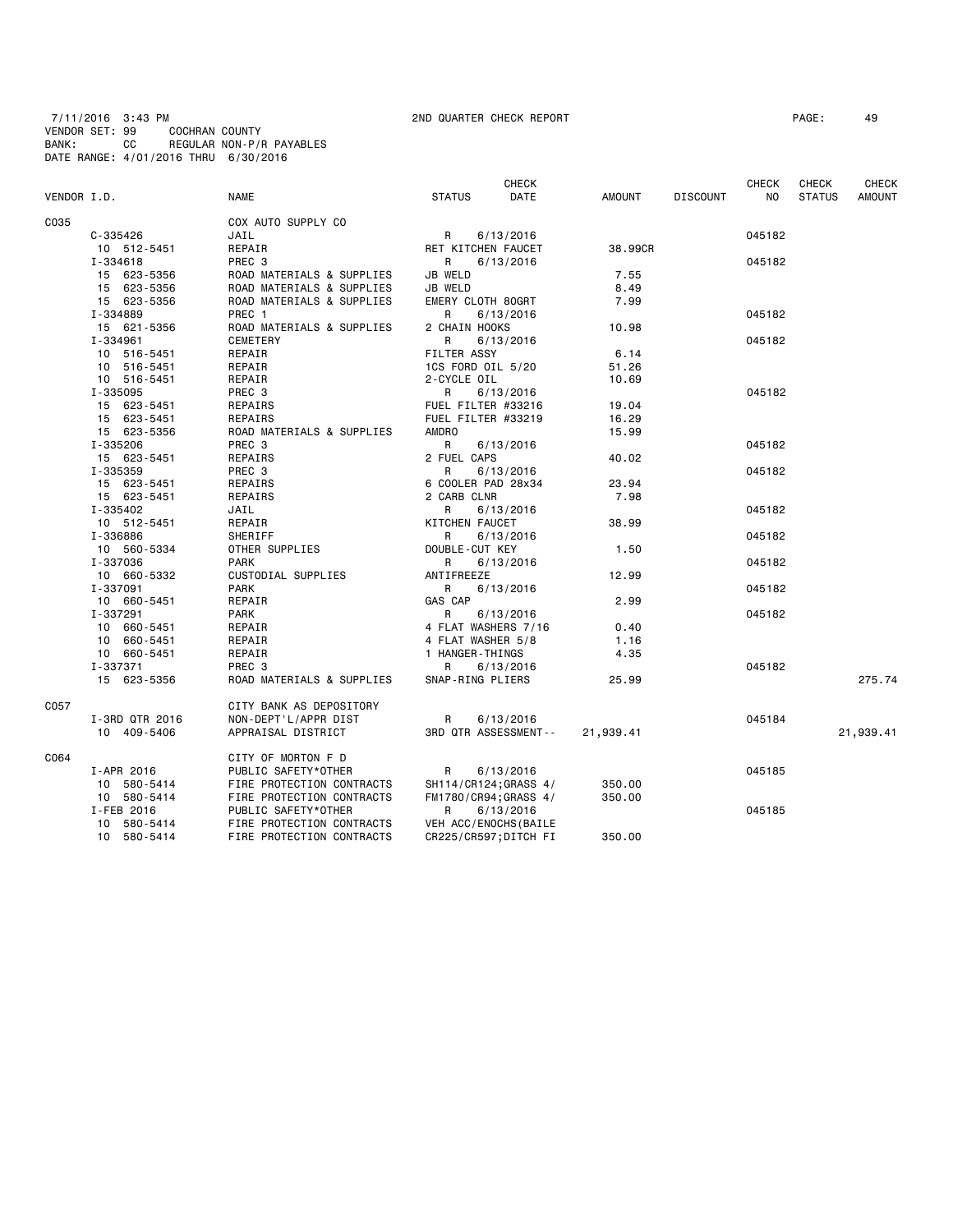7/11/2016 3:43 PM 2ND QUARTER CHECK REPORT PAGE: 50 VENDOR SET: 99 COCHRAN COUNTY BANK: CC REGULAR NON-P/R PAYABLES DATE RANGE: 4/01/2016 THRU 6/30/2016

| VENDOR I.D. |                                   | <b>NAME</b>                                | <b>STATUS</b>          | <b>CHECK</b><br><b>DATE</b> | <b>AMOUNT</b> | <b>DISCOUNT</b> | <b>CHECK</b><br>NO. | CHECK<br><b>STATUS</b> | CHECK<br><b>AMOUNT</b> |
|-------------|-----------------------------------|--------------------------------------------|------------------------|-----------------------------|---------------|-----------------|---------------------|------------------------|------------------------|
| C064        |                                   | CITY OF MORTON F D<br>CONT                 |                        |                             |               |                 |                     |                        |                        |
|             | I-FEB 2016                        | PUBLIC SAFETY*OTHER                        | $\mathsf{R}$           | 6/13/2016                   |               |                 | 045185              |                        |                        |
|             | 10 580-5414                       | FIRE PROTECTION CONTRACTS                  | ST LINE/BLEDSOE; GRAS  |                             | 350.00        |                 |                     |                        |                        |
|             | 10 580-5414                       | FIRE PROTECTION CONTRACTS                  | CAUSEY/LINGO, NM 2/14  |                             |               |                 |                     |                        |                        |
|             | 10 580-5414                       | FIRE PROTECTION CONTRACTS                  | CR210 W OF 214,1585;   |                             | 350.00        |                 |                     |                        |                        |
|             | 10 580-5414                       | FIRE PROTECTION CONTRACTS                  | 4 MI W/SH114; SEMI 2/  |                             | 350.00        |                 |                     |                        |                        |
|             | I-MAR 2016                        | PUBLIC SAFETY*OTHER                        | R                      | 6/13/2016                   |               |                 | 045185              |                        |                        |
|             | 10 580-5414                       | FIRE PROTECTION CONTRACTS                  | 2085 SH114; GRASS 3/1  |                             | 350.00        |                 |                     |                        |                        |
|             | 10 580-5414                       | FIRE PROTECTION CONTRACTS                  | 4 MI W 1780, 1585; GRA |                             | 350.00        |                 |                     |                        |                        |
|             | 10 580-5414                       | FIRE PROTECTION CONTRACTS                  | 11.5MI N/BRONCO;ST L   |                             | 350.00        |                 |                     |                        |                        |
|             | 10 580-5414                       | FIRE PROTECTION CONTRACTS                  | CR197/CR170; GRASS 3/  |                             | 350.00        |                 |                     |                        |                        |
|             | 10 580-5414                       | FIRE PROTECTION CONTRACTS                  | CR55/FM1894;GRASS 3/   |                             | 350.00        |                 |                     |                        | 3,850.00               |
| C084        |                                   | CLERK, SEVENTH COURT OF APPEAL             |                        |                             |               |                 |                     |                        |                        |
|             | I-MAY2016                         | <b>STATE FEES</b>                          | R                      | 6/13/2016                   |               |                 | 045186              |                        |                        |
|             | 90 000-2379.002                   | 7th Crt of Appeal Gov't22.2081COUNTY COURT |                        |                             | 15.00         |                 |                     |                        | 15.00                  |
| C165        |                                   | CITY OF MORTON                             |                        |                             |               |                 |                     |                        |                        |
|             | $I - 05/21/16$                    | CEMETERY                                   | R                      | 6/13/2016                   |               |                 | 045187              |                        |                        |
|             | 10 516-5486                       | CONTRACT LABOR-OPEN CLOSE                  | CASSIE JEAN BENHAM 5   |                             | 300.00        |                 |                     |                        |                        |
|             | 10 516-5486                       | CONTRACT LABOR-OPEN CLOSE                  | BURL MCCASLAND 5/28    |                             | 300.00        |                 |                     |                        | 600.00                 |
| C276        |                                   | FRANK CASTILLO                             |                        |                             |               |                 |                     |                        |                        |
|             | I-05/07/16 A/C PADS ACTIVITY BLDG |                                            | $\mathsf{R}$           | 6/13/2016                   |               |                 | 045188              |                        |                        |
|             | 10 662-5451                       | REPAIR                                     | R/B 16 A/C PADS 29x2   |                             | 79.84         |                 |                     |                        | 79.84                  |
|             |                                   |                                            |                        |                             |               |                 |                     |                        |                        |
| C371        |                                   | COCHRAN COUNTY TAX A/C                     |                        |                             |               |                 |                     |                        |                        |
|             | I-'15 DODGE #1606                 | SHERIFF                                    | R                      | 6/13/2016                   |               |                 | 045189              |                        |                        |
|             | 10 560-5451                       | MACHINERY-NON-OFFICE REPAIR                | ST INSP/'15 DODGE #1   |                             | 7.50          |                 |                     |                        |                        |
|             | I-INSP/15 DODGE#1607 SHERIFF      |                                            | R                      | 6/13/2016                   |               |                 | 045189              |                        |                        |
|             | 10 560-5451                       | MACHINERY-NON-OFFICE REPAIR                | ST INSP/'15 DODGE #1   |                             | 7.50          |                 |                     |                        | 15.00                  |
| C381        |                                   | CERTIFIED LABORATORIES                     |                        |                             |               |                 |                     |                        |                        |
|             | I-2327804                         | <b>COURTHOUSE</b>                          | R                      | 6/13/2016                   |               |                 | 045190              |                        |                        |
|             | 10 510-5332                       | CUSTODIAL SUPPLIES                         | 5GL FLOW-MATE CLASSI   |                             | 338.75        |                 |                     |                        |                        |
|             | 10 510-5332                       | CUSTODIAL SUPPLIES                         | <b>1DZ BERRY BLAST</b> |                             | 238.00        |                 |                     |                        | 576.75                 |
| DO48        |                                   | DATA-LINE OFFICE SYSTEMS                   |                        |                             |               |                 |                     |                        |                        |

| D048 |                 | DATA-LINE OFFICE SYSTEMS |                      |       |        |        |
|------|-----------------|--------------------------|----------------------|-------|--------|--------|
|      | I-IN47831       | EXTENSION SVC            | 6/13/2016<br>R       |       | 045191 |        |
|      | 665-5411<br>10. | MAINTENANCE CONTRACTS    | COPIER MAINT 6/5-7/4 | 30.00 |        |        |
|      | I-IN47998       | ∟IBRARY                  | 6/13/2016<br>R       |       | 045191 |        |
|      | 650-5411<br>10. | MAINTENANCE CONTRACTS    | COPIER MAINT 6/8-7/7 | 37.50 |        |        |
|      | 650-5411<br>10. | MAINTENANCE CONTRACTS    | 891 COLOR COPIES 5/8 | 89.10 |        | 156.60 |
|      |                 |                          |                      |       |        |        |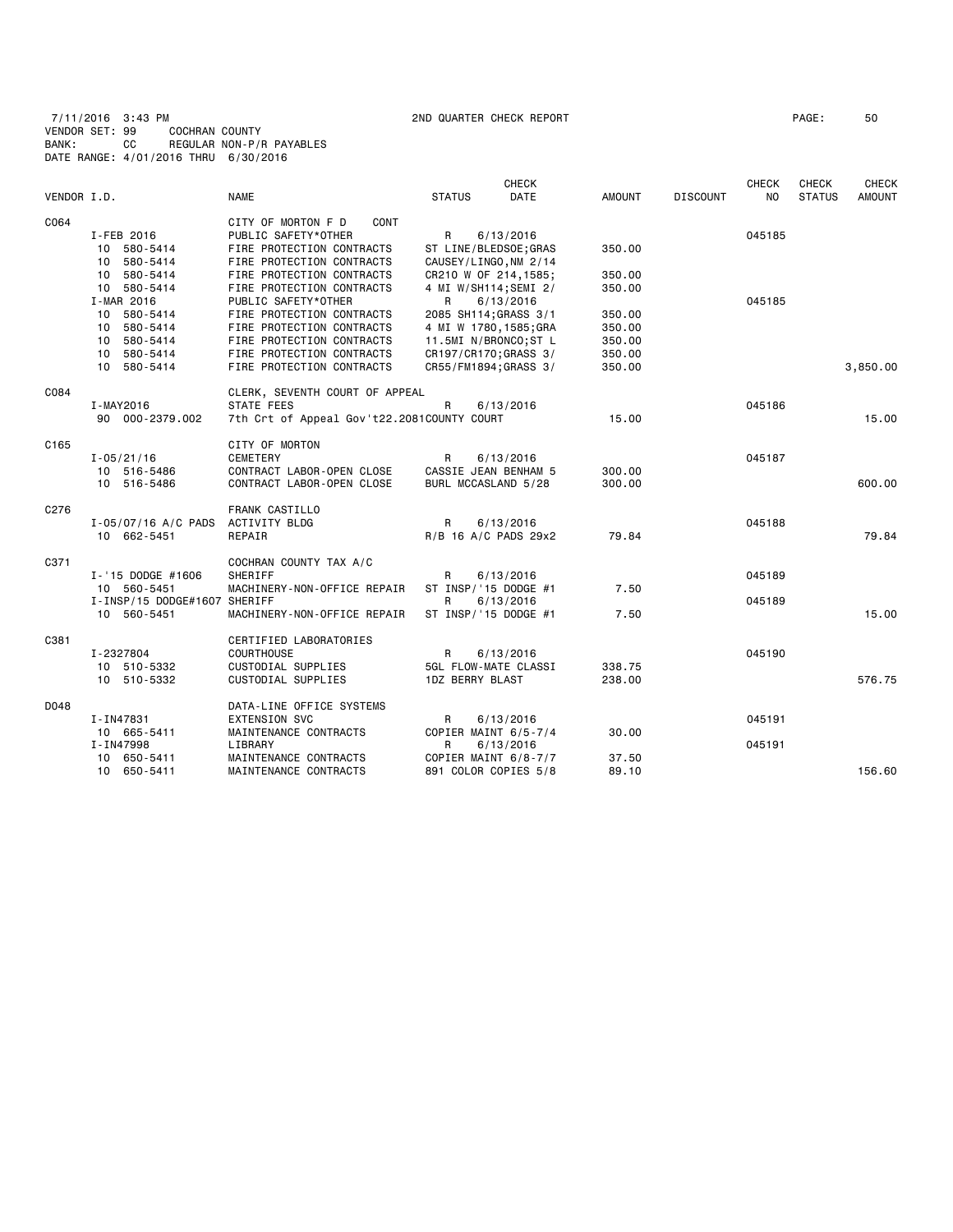7/11/2016 3:43 PM 2ND QUARTER CHECK REPORT PAGE: 51 VENDOR SET: 99 COCHRAN COUNTY BANK: CC REGULAR NON-P/R PAYABLES DATE RANGE: 4/01/2016 THRU 6/30/2016

| VENDOR I.D.      |                  | <b>NAME</b>                    | <b>STATUS</b>       | CHECK<br>DATE          | <b>AMOUNT</b> | <b>DISCOUNT</b> | <b>CHECK</b><br>NO. | <b>CHECK</b><br><b>STATUS</b> | CHECK<br><b>AMOUNT</b> |
|------------------|------------------|--------------------------------|---------------------|------------------------|---------------|-----------------|---------------------|-------------------------------|------------------------|
| E002             |                  | EASTERN EQUIPMENT SUPPLY       |                     |                        |               |                 |                     |                               |                        |
|                  | I-F66928         | PREC 1                         | R                   | 6/13/2016              |               |                 | 045192              |                               |                        |
|                  | 15 621-5356      | ROAD MATERIALS & SUPPLIES      |                     | ANNUAL OXY CYL LEASE   | 50.00         |                 |                     |                               |                        |
|                  | I-F66929         | PREC <sub>1</sub>              | R                   | 6/13/2016              |               |                 | 045192              |                               |                        |
|                  | 15 621-5356      | ROAD MATERIALS & SUPPLIES      |                     | ANNUAL ACET CYL LEAS   | 50.00         |                 |                     |                               | 100,00                 |
| E075             |                  | <b>WEX BANK</b>                |                     |                        |               |                 |                     |                               |                        |
|                  | I-45611755       | SHERIFF/JUV PROB/CO JDG/COMM'R | R                   | 6/13/2016              |               |                 | 045193              |                               |                        |
|                  | 10 560-5330      | FUEL AND OIL                   |                     | 17.008GL UNL; BRNWD/J  | 34.00         |                 |                     |                               |                        |
|                  | 17 573-5499      | OPERATING EXPENSES             |                     | 11.18GL UNL; LVND 5/1  | 21.12         |                 |                     |                               |                        |
|                  | 10 560-5330      | FUEL AND OIL                   |                     | 17.034GL UNL;LBK;ELI   | 34.05         |                 |                     |                               |                        |
|                  | 560-5330<br>10   | FUEL AND OIL                   |                     | 14.008GL UNL; WHTFC; W | 28.00         |                 |                     |                               |                        |
|                  | 560-5330<br>10   | FUEL AND OIL                   |                     | 18.002GL UNL; WHTFC; W | 35.99         |                 |                     |                               |                        |
|                  | 560-5330<br>10   | FUEL AND OIL                   |                     | 26.517GL UNL;LBK;WEB   | 52.21         |                 |                     |                               |                        |
|                  | 10<br>560-5330   | FUEL AND OIL                   |                     | 22.513GL UNL; WHTFC; W | 47.25         |                 |                     |                               |                        |
|                  | 560-5330<br>10   | FUEL AND OIL                   |                     | 20.142GL UNL;LVND;EL   | 40.26         |                 |                     |                               |                        |
|                  | 560-5330<br>10   | FUEL AND OIL                   |                     | 26.002GL UNL; WHTFC; W | 54.58         |                 |                     |                               |                        |
|                  | 560-5330<br>10   | FUEL AND OIL                   |                     | 12.505GL UNL;CRSS PL   | 25.75         |                 |                     |                               |                        |
|                  | 10<br>560-5330   | FUEL AND OIL                   |                     | 25.014GL UNL; WHTFC; W | 49.00         |                 |                     |                               |                        |
|                  | 10 560-5330      | FUEL AND OIL                   |                     | 9.065GL UNL;LVND;ELI   | 18.12         |                 |                     |                               |                        |
|                  | 560-5330<br>10   | FUEL AND OIL                   |                     | 12.854GL UNL;ABILENE   | 25.31         |                 |                     |                               |                        |
|                  | 10 560-5330      | FUEL AND OIL                   |                     | 20.008GL UNL; WHTFC; W | 42.00         |                 |                     |                               | 507.64                 |
| F010             |                  | FIVE-AREA TELEPHONE CO-OP      |                     |                        |               |                 |                     |                               |                        |
|                  | I-927-5510 JUN16 | PREC 4                         | R                   | 6/13/2016              |               |                 | 045194              |                               |                        |
|                  | 15 624-5420      | TELECOMMUNICATIONS             | BASIC LOCAL SVC     |                        | 32.25         |                 |                     |                               |                        |
|                  | 15 624-5420      | TELECOMMUNICATIONS             | FEES                |                        | 8.81          |                 |                     |                               | 41.06                  |
| F093             |                  | FARMERS CO-OPERATIVE ELEVATOR  |                     |                        |               |                 |                     |                               |                        |
|                  | $I - 3160005/16$ | PREC <sub>2</sub>              | R                   | 6/13/2016              |               |                 | 045195              |                               |                        |
|                  | 15 622-5330      | FUEL AND OIL                   | 23GL UNL 5/5        |                        | 43.45         |                 |                     |                               |                        |
|                  | 15 622-5330      | FUEL AND OIL                   | 23.32GL UNL 5/25    |                        | 46.38         |                 |                     |                               | 89.83                  |
| G074             |                  | GRAVES, HUMPHRIES, STAHL, LTD  |                     |                        |               |                 |                     |                               |                        |
|                  | I-FEES MAY2016   | JUSTICE OF PEACE               | R                   | 6/13/2016              |               |                 | 045196              |                               |                        |
|                  | 10 000-2206.002  | COLLECTION AGENCY FEES         |                     | COLLECTION FEES MAY1   | 412.64        |                 |                     |                               | 412.64                 |
| G145             |                  | GT DISTRIBUTORS, INC.          |                     |                        |               |                 |                     |                               |                        |
|                  | I-INV0571159     | SHERIFF                        | R                   | 6/13/2016              |               |                 | 045197              |                               |                        |
|                  | 10 560-5334      | OTHER SUPPLIES                 |                     | BKHAWK HOLSTER/GALVA   | 34.95         |                 |                     |                               |                        |
|                  | 10 560-5334      | OTHER SUPPLIES                 | FREIGHT             |                        | 9.99          |                 |                     |                               | 44.94                  |
| H <sub>152</sub> |                  | HARRIS LOCAL GOVERNMENT        |                     |                        |               |                 |                     |                               |                        |
|                  | I-MN00006776     | TAX A/C                        | R                   | 6/13/2016              |               |                 | 045198              |                               |                        |
|                  | 10 499-5411      | MAINTENANCE CONTRACTS          | 3RD QTR ONLINE COLL |                        | 6,459.77      |                 |                     |                               |                        |
|                  | 10 499-5411      | MAINTENANCE CONTRACTS          |                     | 3RD QTR MAINT/ONLINE   | 325.00        |                 |                     |                               | 6,784.77               |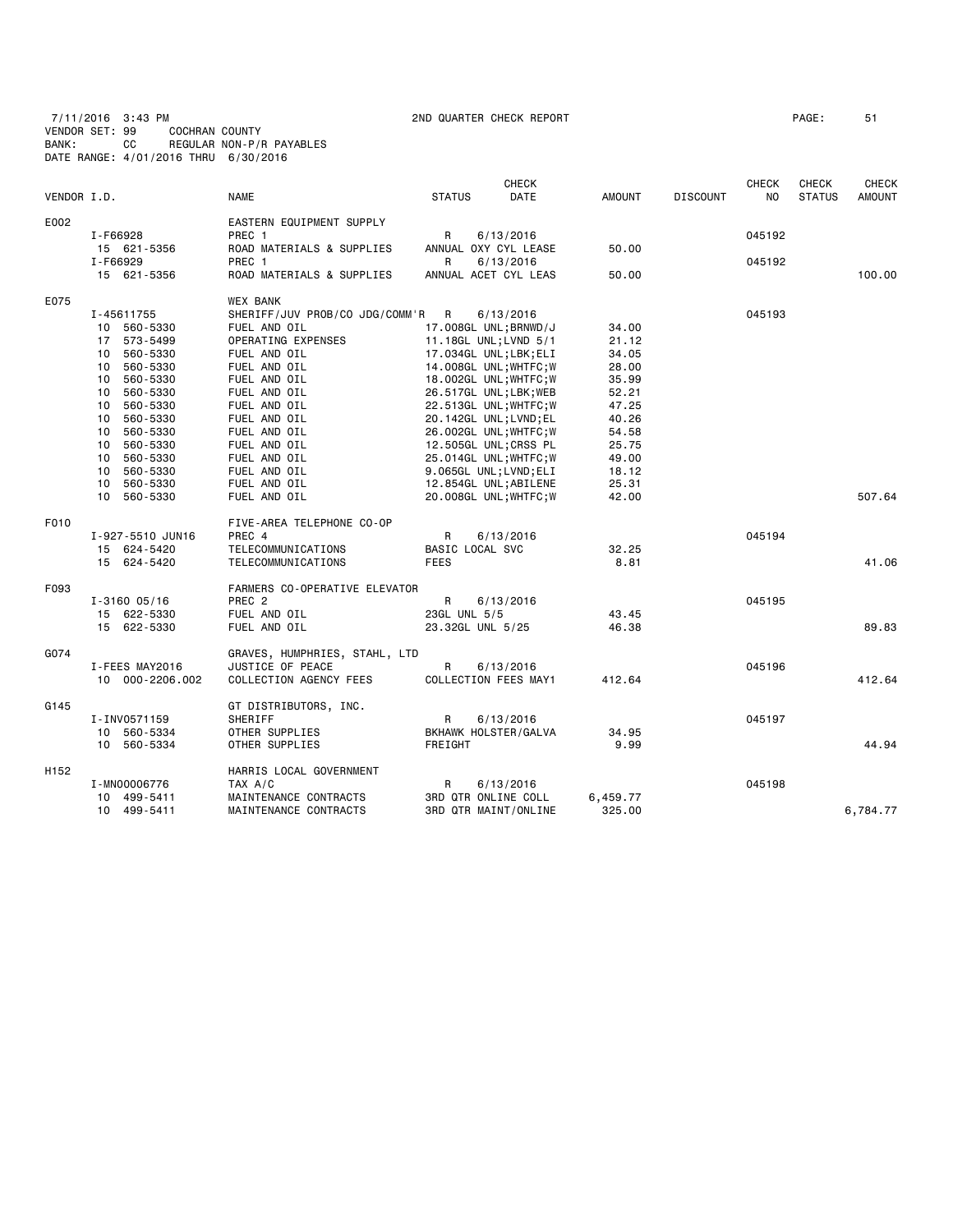7/11/2016 3:43 PM 2ND QUARTER CHECK REPORT PAGE: 52 VENDOR SET: 99 COCHRAN COUNTY BANK: CC REGULAR NON-P/R PAYABLES DATE RANGE: 4/01/2016 THRU 6/30/2016

| VENDOR I.D.      |                                  | <b>NAME</b>                                    | <b>STATUS</b>            | <b>CHECK</b><br>DATE              | <b>AMOUNT</b> | <b>DISCOUNT</b> | <b>CHECK</b><br>NO. | CHECK<br><b>STATUS</b> | CHECK<br><b>AMOUNT</b> |
|------------------|----------------------------------|------------------------------------------------|--------------------------|-----------------------------------|---------------|-----------------|---------------------|------------------------|------------------------|
| H <sub>242</sub> |                                  | DANA HEFLIN                                    |                          |                                   |               |                 |                     |                        |                        |
|                  | I-WEBSITE 5/31/16<br>10 650-5420 | LIBRARY<br>TELECOMMUNICATIONS                  | R                        | 6/13/2016<br>DOMAIN RNW/2 YR GO-D | 26.02         |                 | 045199              |                        | 26,02                  |
|                  |                                  |                                                |                          |                                   |               |                 |                     |                        |                        |
| J039             |                                  | BILLIE JEAN JOYCE                              |                          |                                   |               |                 |                     |                        |                        |
|                  | I-DW#16907<br>10 000-4370.101    | <b>ACTIVITY BLDG</b><br>RENT-ACTIVITY BUILDING | R<br>REF DEP FOR 5/28/16 | 6/13/2016                         | 150.00        |                 | 045200              |                        | 150.00                 |
| J082             |                                  | JOHN DEERE FINANCIAL                           |                          |                                   |               |                 |                     |                        |                        |
|                  | I-402380                         | PREC 1                                         | R                        | 6/13/2016                         |               |                 | 045201              |                        |                        |
|                  | 15 621-5356                      | ROAD MATERIALS & SUPPLIES                      | 2 BLADES #W48577         |                                   | 101.02        |                 |                     |                        |                        |
|                  | I-410679                         | PREC 4                                         | R                        | 6/13/2016                         |               |                 | 045201              |                        |                        |
|                  | 15 624-5356                      | ROAD MATERIALS & SUPPLIES                      | JOE'S A/P HAND CLNR      |                                   | 5.92          |                 |                     |                        |                        |
|                  | 15 624-5356                      | ROAD MATERIALS & SUPPLIES                      | SHOP TOWELS              |                                   | 3.37          |                 |                     |                        |                        |
|                  | 15 624-5356                      | ROAD MATERIALS & SUPPLIES                      |                          | 2 AIR FRESHENER SPRA              | 12.80         |                 |                     |                        |                        |
|                  | 15 624-5356                      | ROAD MATERIALS & SUPPLIES                      | PENETRANT LUBR           |                                   | 4.77          |                 |                     |                        | 127.88                 |
| K016             |                                  | K BARNETT & SONS INC                           |                          |                                   |               |                 |                     |                        |                        |
|                  | I-15542                          | PREC 4                                         | R                        | 6/13/2016                         |               |                 | 045202              |                        |                        |
|                  | 15 624-5356                      | ROAD MATERIALS & SUPPLIES                      | 23.76TN HMCL/DEL         |                                   | 3,041.28      |                 |                     |                        | 3,041.28               |
| L010             |                                  | LEWIS FARM & RANCH STORE INC                   |                          |                                   |               |                 |                     |                        |                        |
|                  | $C - 27038$                      | JAIL                                           | R                        | 6/13/2016                         |               |                 | 045203              |                        |                        |
|                  | 10 512-5451                      | REPAIR                                         | RET FAUCET               |                                   | 35,99CR       |                 |                     |                        |                        |
|                  | 10 512-5451                      | REPAIR                                         | RMV DISC                 |                                   | 3.60          |                 |                     |                        |                        |
|                  | $C - 27441$                      | ACTIVITY BLDG                                  | R                        | 6/13/2016                         |               |                 | 045203              |                        |                        |
|                  | 10 662-5332                      | CUSTODIAL SUPPLIES                             |                          | RET 16 29x29 A/C FIL              | 63.84CR       |                 |                     |                        |                        |
|                  | 10 662-5332                      | CUSTODIAL SUPPLIES                             | <b>RET BRUSH</b>         |                                   | 2.79CR        |                 |                     |                        |                        |
|                  | 10 662-5332                      | CUSTODIAL SUPPLIES                             | RMV DISC                 |                                   | 6.66          |                 |                     |                        |                        |
|                  | I-27023                          | JAIL                                           | R<br><b>FAUCET</b>       | 6/13/2016                         | 35.99         |                 | 045203              |                        |                        |
|                  | 10 512-5451<br>10 512-5451       | REPAIR<br>REPAIR                               | <b>DISC</b>              |                                   | 3.60CR        |                 |                     |                        |                        |
|                  | $I - 27123$                      | ACTIVITY BLDG                                  | R                        | 6/13/2016                         |               |                 | 045203              |                        |                        |
|                  | 10 662-5332                      | CUSTODIAL SUPPLIES                             | 24 29x29 A/C PADS        |                                   | 95.76         |                 |                     |                        |                        |
|                  | 10 662-5332                      | CUSTODIAL SUPPLIES                             | <b>DISC</b>              |                                   | 9.58CR        |                 |                     |                        |                        |
|                  | I-27263                          | PREC 3                                         | R                        | 6/13/2016                         |               |                 | 045203              |                        |                        |
|                  | 15 623-5356                      | ROAD MATERIALS & SUPPLIES                      | LIGHT BULBS              |                                   | 2.29          |                 |                     |                        |                        |
|                  | 15 623-5356                      | ROAD MATERIALS & SUPPLIES                      | 2 LIGHT BULBS            |                                   | 6.98          |                 |                     |                        |                        |
|                  | 15 623-5356                      | ROAD MATERIALS & SUPPLIES                      | <b>DISC</b>              |                                   | 0.93CR        |                 |                     |                        |                        |
|                  | I-27309                          | <b>ACTIVITY BLDG</b>                           | R                        | 6/13/2016                         |               |                 | 045203              |                        |                        |
|                  | 10 662-5332                      | CUSTODIAL SUPPLIES                             | TRASH BAGS               |                                   | 19.99         |                 |                     |                        |                        |
|                  | 10 662-5332                      | CUSTODIAL SUPPLIES                             | <b>DISC</b>              |                                   | 2.00CR        |                 |                     |                        |                        |
|                  | $I - 27417$                      | <b>ACTIVITY BLDG</b>                           | R                        | 6/13/2016                         |               |                 | 045203              |                        |                        |
|                  | 10 662-5332                      | CUSTODIAL SUPPLIES                             | DUST PAN                 |                                   | 7.99          |                 |                     |                        |                        |
|                  | 10 662-5332                      | CUSTODIAL SUPPLIES                             | <b>BRUSH</b>             |                                   | 2.79          |                 |                     |                        |                        |
|                  | 10 662-5332                      | CUSTODIAL SUPPLIES                             | <b>DISC</b>              |                                   | 1.08CR        |                 |                     |                        |                        |
|                  | I-27430                          | JAIL                                           | R                        | 6/13/2016                         |               |                 | 045203              |                        |                        |
|                  | 10 512-5392                      | MISCELLANEOUS SUPPLIES                         | 2 SPRAY BOTTLES          |                                   | 4.58          |                 |                     |                        |                        |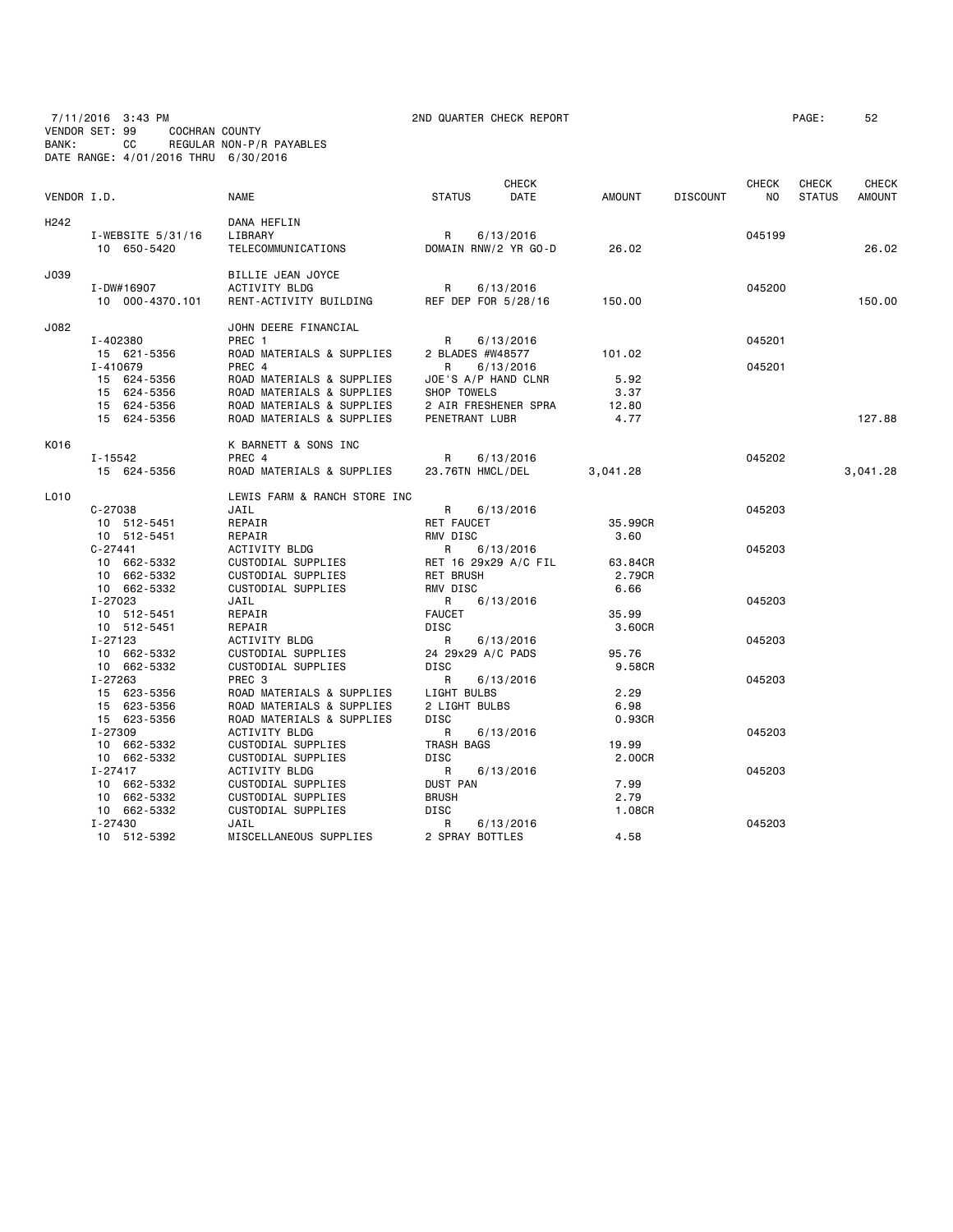7/11/2016 3:43 PM 2ND QUARTER CHECK REPORT PAGE: 53 VENDOR SET: 99 COCHRAN COUNTY BANK: CC REGULAR NON-P/R PAYABLES DATE RANGE: 4/01/2016 THRU 6/30/2016

|             |                            |                                          |                              | <b>CHECK</b>          |                  |                 | <b>CHECK</b>   | <b>CHECK</b>  | <b>CHECK</b>  |
|-------------|----------------------------|------------------------------------------|------------------------------|-----------------------|------------------|-----------------|----------------|---------------|---------------|
| VENDOR I.D. |                            | <b>NAME</b>                              | <b>STATUS</b>                | DATE                  | <b>AMOUNT</b>    | <b>DISCOUNT</b> | N <sub>O</sub> | <b>STATUS</b> | <b>AMOUNT</b> |
| L010        |                            | LEWIS FARM & RANCH STORE-CONT            |                              |                       |                  |                 |                |               |               |
|             | I-27430                    | JAIL                                     | R                            | 6/13/2016             |                  |                 | 045203         |               |               |
|             | 10 512-5392                | MISCELLANEOUS SUPPLIES                   | 2 SPRAY BOTTLES              |                       | 1.99             |                 |                |               |               |
|             | 10 512-5392                | MISCELLANEOUS SUPPLIES                   | DISC                         |                       | 0.66CR           |                 |                |               |               |
|             | I-27890                    | ACTIVITY BLDG                            | R                            | 6/13/2016             |                  |                 | 045203         |               |               |
|             | 10 662-5332                | CUSTODIAL SUPPLIES                       | TRASH BAGS                   |                       | 19.99            |                 |                |               |               |
|             | 10 662-5332                | CUSTODIAL SUPPLIES                       | 24 GLASS CLNR                |                       | 71.76            |                 |                |               |               |
|             | 10 662-5332<br>10 662-5332 | CUSTODIAL SUPPLIES<br>CUSTODIAL SUPPLIES | 2 MASTER JACK<br><b>DISC</b> |                       | 25.90<br>11.77CR |                 |                |               |               |
|             | $I - 28048$                | PARK                                     | R                            | 6/13/2016             |                  |                 | 045203         |               |               |
|             | 10 660-5451                | REPAIR                                   |                              | 1/2x1-1/2 B/K NIPPLE  | 1.29             |                 |                |               |               |
|             | 10 660-5451                | REPAIR                                   | 2 HOOKS                      |                       | 4.58             |                 |                |               |               |
|             | 10 660-5451                | REPAIR                                   | <b>DISC</b>                  |                       | 0.59CR           |                 |                |               | 179.31        |
|             |                            |                                          |                              |                       |                  |                 |                |               |               |
| N066        |                            | NTS COMMUNICATIONS                       |                              |                       |                  |                 |                |               |               |
|             | I-8062660032 JUN16         | COMM'R CT/CO JDG/PREC 4                  | R                            | 6/13/2016             |                  |                 | 045204         |               |               |
|             | 15 610-5420                | TELECOMMUNICATIONS                       | WATS LINE                    |                       | 1.00             |                 |                |               |               |
|             | 15 610-5420                | TELECOMMUNICATIONS                       | <b>FEES</b>                  |                       | 7.42             |                 |                |               |               |
|             | 15 624-5420                | TELECOMMUNICATIONS                       | LONG DISTANCE SVC            |                       | 2.69             |                 |                |               | 11.11         |
| N082        |                            | NETDATA                                  |                              |                       |                  |                 |                |               |               |
|             | I-iTICKET MAY16            | JUSTICE OF PEACE                         | R                            | 6/13/2016             |                  |                 | 045205         |               |               |
|             | 10 455-5499                | MISCELLANEOUS                            | MAY 2016                     |                       | 10.00            |                 |                |               | 10.00         |
| N095        |                            | NEOFUNDS BY NEOPOST                      |                              |                       |                  |                 |                |               |               |
|             | I-FIN CHG 06/03/16         | <b>CLERK</b>                             | R                            | 6/13/2016             |                  |                 | 045206         |               |               |
|             | 10 403-5311                | POSTAL EXPENSES                          | FIN CHG ON MAY STMT          |                       | 0.71             |                 |                |               | 0.71          |
| P221        |                            | PERDUE, BRANDON, FIELDER, COLLINS        |                              |                       |                  |                 |                |               |               |
|             | I-NOTICES 2016             | TAX A/C                                  | R                            | 6/13/2016             |                  |                 | 045207         |               |               |
|             | 10 499-5408                | TAX ROLL                                 |                              | LASER PRINT 1252 NOT  | 62.60            |                 |                |               |               |
|             | 10 499-5408                | TAX ROLL                                 |                              | RENDERING 1252 NOTIC  | 62.60            |                 |                |               |               |
|             | 10 499-5311                | POSTAL EXPENSES                          |                              | POSTAGE/1252 NOTICES  | 495.92           |                 |                |               | 621.12        |
| R034        |                            | ROBERTSON HEATING & AIR, INC             |                              |                       |                  |                 |                |               |               |
|             | I-44391                    | JAIL                                     | R                            | 6/13/2016             |                  |                 | 045208         |               |               |
|             | 10 512-5451                | REPAIR                                   |                              | PLEATED FILTER 20x25  | 8.50             |                 |                |               |               |
|             | 10 512-5451                | REPAIR                                   |                              | THAW UNIT; RPL FILTER | 135.00           |                 |                |               | 143.50        |
| S010        |                            | SILVERS COMPANY                          |                              |                       |                  |                 |                |               |               |
|             | I-CEMETERY 5/16            | CEMETERY                                 | R                            | 6/13/2016             |                  |                 | 045209         |               |               |
|             | 10 516-5330                | FUEL & OIL                               | 47.73GL UNL 5/5              |                       | 47.73            |                 |                |               |               |
|             | I-EXT SVC 05/16            | <b>EXTENSION SVC</b>                     | R                            | 6/13/2016             |                  |                 | 045209         |               |               |
|             | 10 665-5330                | FUEL AND OIL                             | 29.89GL UNL 5/10             |                       | 57.24            |                 |                |               |               |
|             | 10 665-5330                | FUEL AND OIL                             | 29.97GL UNL 5/13             |                       | 57.39            |                 |                |               |               |
|             | 10 665-5330                | FUEL AND OIL                             | 14.8GL UNL 5/19              |                       | 29.59            |                 |                |               |               |
|             | 10 665-5330                | FUEL AND OIL                             | 21.39GL UNL 5/19             |                       | 40.53            |                 |                |               |               |
|             | 10 665-5330                | FUEL AND OIL                             | 27.78GL UNL 5/24             |                       | 53.20            |                 |                |               |               |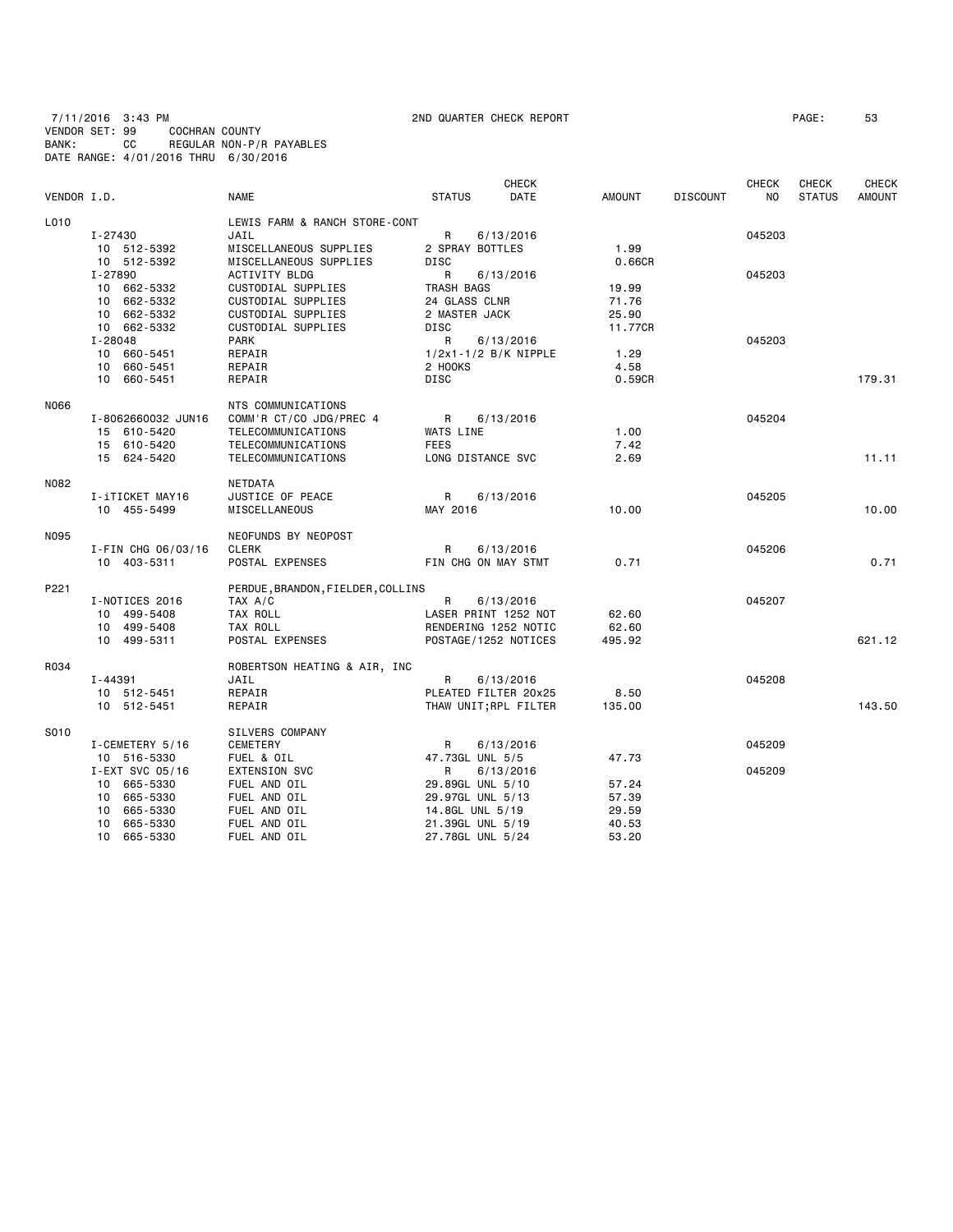7/11/2016 3:43 PM 2ND QUARTER CHECK REPORT PAGE: 54 VENDOR SET: 99 COCHRAN COUNTY BANK: CC REGULAR NON-P/R PAYABLES DATE RANGE: 4/01/2016 THRU 6/30/2016

|             |                    |                                               |                      | CHECK                |        |                 | CHECK  | CHECK         | CHECK         |
|-------------|--------------------|-----------------------------------------------|----------------------|----------------------|--------|-----------------|--------|---------------|---------------|
| VENDOR I.D. |                    | <b>NAME</b>                                   | <b>STATUS</b>        | DATE                 | AMOUNT | <b>DISCOUNT</b> | NO.    | <b>STATUS</b> | <b>AMOUNT</b> |
| S010        |                    | SILVERS COMPANY<br>CONT                       |                      |                      |        |                 |        |               |               |
|             | I-EXT SVC 05/16    | EXTENSION SVC                                 | R                    | 6/13/2016            |        |                 | 045209 |               |               |
|             | 10 665-5330        | FUEL AND OIL                                  | 31.41GL UNL 5/25     |                      | 59.65  |                 |        |               |               |
|             | I-JUV PROB 05/16   | JUVENILE PROBATION                            | R                    | 6/13/2016            |        |                 | 045209 |               |               |
|             | 17 573-5499        | OPERATING EXPENSES                            |                      | ST INSP/2014 CHEV #7 | 10.00  |                 |        |               |               |
|             | 17 573-5499        | OPERATING EXPENSES                            | 17.11GL UNL 5/5      |                      | 34.20  |                 |        |               |               |
|             | 17 573-5499        | OPERATING EXPENSES                            | 14.54GL UNL 5/13     |                      | 29.07  |                 |        |               |               |
|             | 17 573-5499        | OPERATING EXPENSES                            | 15.31GL UNL 5/19     |                      | 29.01  |                 |        |               |               |
|             | 17 573-5499        | OPERATING EXPENSES                            | 18.76GL UNL 5/24     |                      | 35.93  |                 |        |               |               |
|             | 17 573-5499        | OPERATING EXPENSES                            | 18.09GL UNL 5/25     |                      | 34.35  |                 |        |               |               |
|             | 17 573-5499        | OPERATING EXPENSES                            | 17.65GL UNL 5/27     |                      | 34.51  |                 |        |               |               |
|             | I-NON-DEPT'L 05/16 | CO JUDGE/COMM'R CT; TAX A/C                   | R                    | 6/13/2016            |        |                 | 045209 |               |               |
|             | 15 610-5428        | CO. JUDGE-CONTINUING EDUCATION17.87GL UNL 5/5 |                      |                      | 35.72  |                 |        |               |               |
|             | 10 499-5427        | CONTINUING EDUCATION                          |                      | 7.01GL UNL; DIXIE 5/ | 12.86  |                 |        |               |               |
|             | $I-PREC$ 1 05/16   | PREC 1                                        | R.                   | 6/13/2016            |        |                 | 045209 |               |               |
|             | 15 621-5330        | FUEL & OIL                                    | 30.3GL UNL 5/3       |                      | 58.02  |                 |        |               |               |
|             | 15 621-5330        | FUEL & OIL                                    | 19.9GL UNL 5/25      |                      | 37.49  |                 |        |               |               |
|             | 15 621-5330        | FUEL & OIL                                    |                      | 67.2GL HS DIESEL/C12 | 118.27 |                 |        |               |               |
|             | 15 621-5330        | FUEL & OIL                                    | 64.5GL HS DIESEL/C11 |                      | 113.52 |                 |        |               |               |
|             | 15 621-5330        | FUEL & OIL                                    |                      | 2.5GL UNL/MOWER 5/23 | 4.71   |                 |        |               |               |
|             | 15 621-5330        | FUEL & OIL                                    | 80.2GL HS DIESEL 5/1 |                      | 132.33 |                 |        |               |               |
|             | 15 621-5330        | FUEL & OIL                                    | 86.7GL LS DIESEL 5/1 |                      | 160.83 |                 |        |               |               |
|             | 15 621-5330        | FUEL & OIL                                    | 105GL LS DIESEL      |                      | 194.78 |                 |        |               |               |
|             | 15 621-5330        | FUEL & OIL                                    |                      | 31GL HS DIESEL/LDR 5 | 51.15  |                 |        |               |               |
|             | I-PREC 2 05/16     | PREC 2                                        | R                    |                      |        |                 | 045209 |               |               |
|             | 15 622-5330        | FUEL AND OIL                                  | 6 BLUE DEF 2.5 5/9   | 6/13/2016            | 64.68  |                 |        |               |               |
|             | 15 622-5330        | FUEL AND OIL                                  | 31.35GL UNL 5/5      |                      | 57.53  |                 |        |               |               |
|             |                    |                                               |                      |                      |        |                 |        |               |               |
|             | 15 622-5330        | FUEL AND OIL                                  | 29.51GL UNL 5/10     |                      | 56.51  |                 |        |               |               |
|             | 15 622-5330        | FUEL AND OIL                                  | 29.34GL UNL 5/13     |                      | 29.34  |                 |        |               |               |
|             | 15 622-5330        | FUEL AND OIL                                  | 31.11GL UNL 5/24     |                      | 59.58  |                 |        |               |               |
|             | I-PREC 3 05/16     | PREC 3                                        | R                    | 6/13/2016            |        |                 | 045209 |               |               |
|             | 15 623-5330        | FUEL AND OIL                                  | 22.5GL UNL 5/5       |                      | 43.09  |                 |        |               |               |
|             | I-ROAD/BRDGE 05/16 | ALL PRECINCTS                                 | R                    | 6/13/2016            |        |                 | 045209 |               |               |
|             | 15 621-5330        | FUEL & OIL                                    |                      | 1/4 OF 109GL LS DIES | 54.47  |                 |        |               |               |
|             | 15 622-5330        | FUEL AND OIL                                  |                      | 1/4 OF 109GL LS DIES | 54.48  |                 |        |               |               |
|             | 15 623-5330        | FUEL AND OIL                                  |                      | 1/4 OF 109GL LS DIES | 54.47  |                 |        |               |               |
|             | 15 624-5330        | FUEL AND OIL                                  |                      | 1/4 OF 109GL LS DIES | 54.47  |                 |        |               |               |
|             | I-SHERIFF 05/16    | SHERIFF                                       | R                    | 6/13/2016            |        |                 | 045209 |               |               |
|             | 10 560-5451        | MACHINERY-NON-OFFICE REPAIR                   | ST INSP/#102         |                      | 10.00  |                 |        |               |               |
|             | 10 560-5451        | MACHINERY-NON-OFFICE REPAIR                   | ST INSP/#136         |                      | 10.00  |                 |        |               |               |
|             | 10 560-5330        | FUEL AND OIL                                  | 38.5GL UNL/#107      |                      | 72.81  |                 |        |               |               |
|             | 10 560-5330        | FUEL AND OIL                                  | 58.36GL UNL/#134     |                      | 110.11 |                 |        |               |               |
|             | 560-5330<br>10     | FUEL AND OIL                                  | 16.02GL UNL/#135     |                      | 31.32  |                 |        |               |               |
|             | 560-5330<br>10     | FUEL AND OIL                                  | 118.07GL UNL/#133    |                      | 224.56 |                 |        |               |               |
|             | 10 560-5330        | FUEL AND OIL                                  | 37.65GL UNL/#105     |                      | 72.29  |                 |        |               |               |
|             | 560-5330<br>10     | FUEL AND OIL                                  | 54.16GL UNL/#102     |                      | 107.31 |                 |        |               |               |
|             | I-VET VAN 05/16    | <b>VETERANS SVC</b>                           | R                    | 6/13/2016            |        |                 | 045209 |               |               |
|             | 10 405-5330        | FUEL AND OIL                                  | 8.19GL UNL 5/5       |                      | 16.37  |                 |        |               |               |
|             |                    |                                               |                      |                      |        |                 |        |               |               |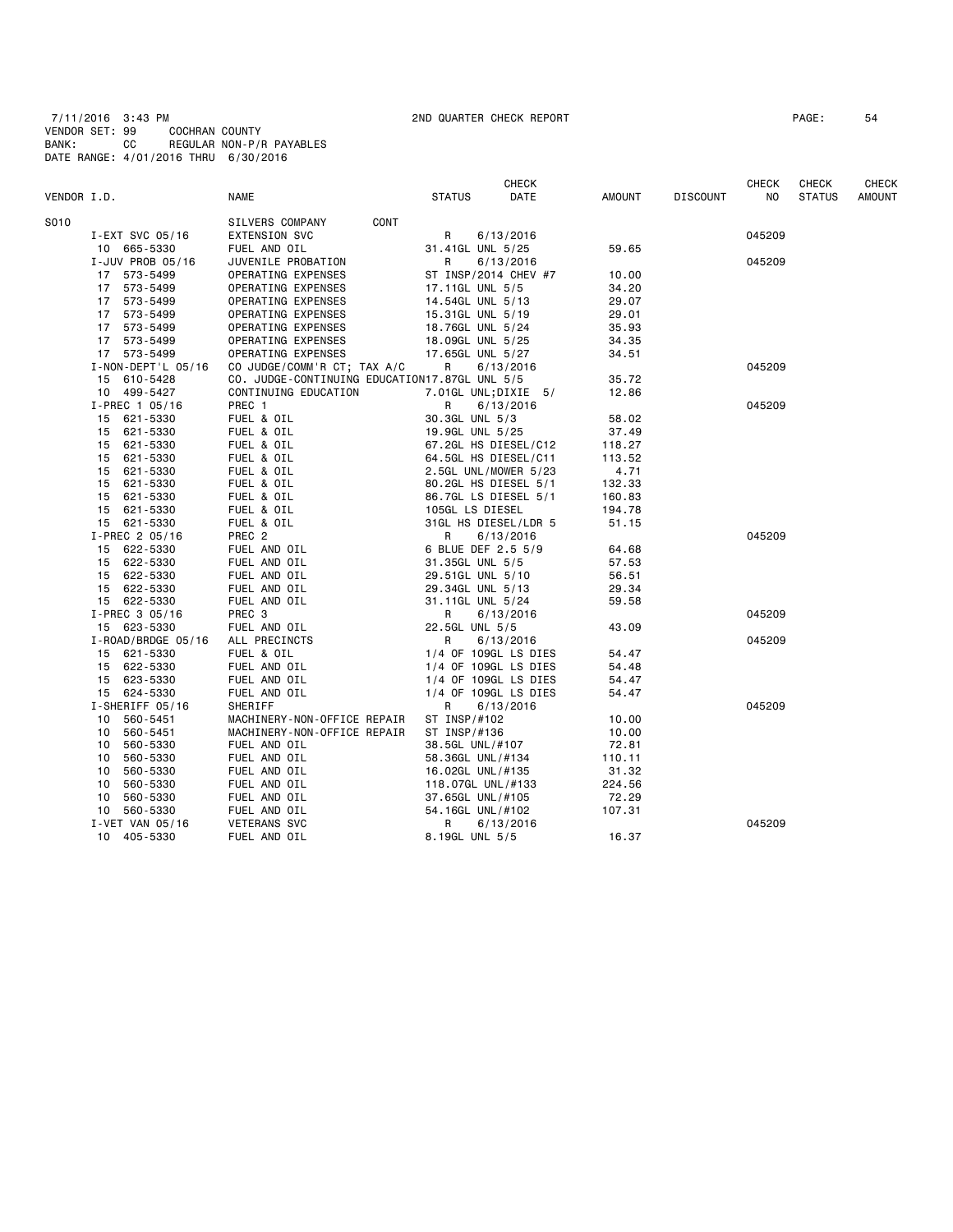7/11/2016 3:43 PM 2ND QUARTER CHECK REPORT PAGE: 55 VENDOR SET: 99 COCHRAN COUNTY BANK: CC REGULAR NON-P/R PAYABLES DATE RANGE: 4/01/2016 THRU 6/30/2016

| VENDOR I.D. |                  | <b>NAME</b>                   | <b>STATUS</b>              | <b>CHECK</b><br>DATE | <b>AMOUNT</b> | <b>DISCOUNT</b> | <b>CHECK</b><br>N <sub>O</sub> | <b>CHECK</b><br><b>STATUS</b> | <b>CHECK</b><br><b>AMOUNT</b> |
|-------------|------------------|-------------------------------|----------------------------|----------------------|---------------|-----------------|--------------------------------|-------------------------------|-------------------------------|
| S010        |                  | SILVERS COMPANY<br>CONT       |                            |                      |               |                 |                                |                               |                               |
|             | I-VET VAN 05/16  | <b>VETERANS SVC</b>           | R                          | 6/13/2016            |               |                 | 045209                         |                               |                               |
|             | 10 405-5330      | FUEL AND OIL                  | 8.29GL UNL 5/19            |                      | 16.57         |                 |                                |                               |                               |
|             | 10 405-5330      | FUEL AND OIL                  | 7.99GL UNL 5/27            |                      | 17.01         |                 |                                |                               | 2,689.05                      |
| S079        |                  | STEWART & STEVENSON LLC       |                            |                      |               |                 |                                |                               |                               |
|             | I-6360559 RI     | <b>COURTHOUSE</b>             | R                          | 6/13/2016            |               |                 | 045210                         |                               |                               |
|             | 10 510-5451      | REPAIR                        | <b>GENERATOR RPR/5 HRS</b> |                      | 805.00        |                 |                                |                               |                               |
|             | 10<br>510-5451   | REPAIR                        | ENV FEES                   |                      | 40.25         |                 |                                |                               |                               |
|             | 10<br>510-5451   | REPAIR                        | SHIPPING, SUPPLIES         |                      | 59.76         |                 |                                |                               |                               |
|             | 510-5451<br>10   | REPAIR                        |                            | TRK CHG/110 MI @3.35 | 368.50        |                 |                                |                               |                               |
|             | 510-5451<br>10   | REPAIR                        | LEAK DETECT                |                      | 102.79        |                 |                                |                               |                               |
|             | 10 510-5451      | REPAIR                        | HANDLING CHG               |                      | 3.34          |                 |                                |                               | 1,379.64                      |
| S195        |                  | SOUTH PLAINS RURAL HEALTH     |                            |                      |               |                 |                                |                               |                               |
|             | I-DENTAL/N MORIN | JAIL                          | R                          | 6/13/2016            |               |                 | 045211                         |                               |                               |
|             | 512-5391<br>10   | MEDICAL CARE-PRISONERS        | <b>EXAM</b>                |                      | 67.05         |                 |                                |                               |                               |
|             | 10 512-5391      | MEDICAL CARE-PRISONERS        |                            |                      | 25.93         |                 |                                |                               |                               |
|             |                  |                               | X-RAYS                     |                      |               |                 |                                |                               |                               |
|             | 10 512-5391      | MEDICAL CARE-PRISONERS        | DENTAL WORK                |                      | 279.82        |                 |                                |                               |                               |
|             | 10 512-5391      | MEDICAL CARE-PRISONERS        | WALK-IN FEE                |                      | 15.00         |                 |                                |                               | 387.80                        |
| S210        |                  | SHAMBURGER AUTO & FARM SUPPLY |                            |                      |               |                 |                                |                               |                               |
|             | I-341688         | PREC <sub>2</sub>             | R                          | 6/13/2016            |               |                 | 045212                         |                               |                               |
|             | 15 622-5451      | REPAIRS                       | 2 EXT LIFE GAL             |                      | 15.98         |                 |                                |                               | 15.98                         |
| S242        |                  | SAM'S CLUB                    |                            |                      |               |                 |                                |                               |                               |
|             | I-000930 051616  | JAIL                          | R                          | 6/13/2016            |               |                 | 045213                         |                               |                               |
|             | 10 512-5392      | MISCELLANEOUS SUPPLIES        | 8oz FOAM CUPS              |                      | 15.98         |                 |                                |                               |                               |
|             | 10 512-5333      | FOOD-PRISONERS                | RAISIN BRAN                |                      | 7.88          |                 |                                |                               |                               |
|             | 512-5333<br>10   | FOOD-PRISONERS                | CHEERIOS                   |                      | 5.68          |                 |                                |                               |                               |
|             | 512-5392<br>10   | MISCELLANEOUS SUPPLIES        | 13 GAL TRASH BAGS          |                      | 12.78         |                 |                                |                               |                               |
|             | 512-5333<br>10   | FOOD-PRISONERS                | RICE CHEX                  |                      | 7.28          |                 |                                |                               |                               |
|             | 512-5392<br>10   | MISCELLANEOUS SUPPLIES        | 13 GAL TRASH BAGS          |                      | 12.78         |                 |                                |                               |                               |
|             | 10<br>512-5392   | MISCELLANEOUS SUPPLIES        | COMET 2X                   |                      | 6.78          |                 |                                |                               |                               |
|             | 512-5392<br>10   | MISCELLANEOUS SUPPLIES        | LYSOL 4PK                  |                      | 15.98         |                 |                                |                               |                               |
|             | 10 512-5392      | MISCELLANEOUS SUPPLIES        | DISINFECTANT/2             |                      | 12.72         |                 |                                |                               |                               |
|             | 10<br>512-5392   | MISCELLANEOUS SUPPLIES        | PF SANITIZER               |                      | 5.28          |                 |                                |                               |                               |
|             | 512-5333<br>10   | FOOD-PRISONERS                | VARIETY PACK               |                      | 11.98         |                 |                                |                               |                               |
|             | 512-5392<br>10   | MISCELLANEOUS SUPPLIES        | LAUNDRY DET                |                      | 15.38         |                 |                                |                               |                               |
|             | 512-5392<br>10   | MISCELLANEOUS SUPPLIES        | MM PAPER TOWELS            |                      | 16.48         |                 |                                |                               |                               |
|             | 512-5392<br>10   | MISCELLANEOUS SUPPLIES        | PINE-SOL/2                 |                      | 21.96         |                 |                                |                               |                               |
|             | 512-5392<br>10   | MISCELLANEOUS SUPPLIES        | 20oz CUPS                  |                      | 18.98         |                 |                                |                               |                               |
|             | 512-5333<br>10   | FOOD-PRISONERS                | DRINK BOX/4                |                      | 39.92         |                 |                                |                               |                               |
|             | 409-5300<br>10   | COUNTY-WIDE SUPPLIES          | <b>BOWLS 300CT/2</b>       |                      | 15.96         |                 |                                |                               |                               |
|             | 10<br>512-5392   | MISCELLANEOUS SUPPLIES        | BOWLS 300CT                |                      | 7.98          |                 |                                |                               |                               |
|             | 512-5392<br>10   | MISCELLANEOUS SUPPLIES        | MM PAPER TOWEL             |                      | 16.48         |                 |                                |                               |                               |
|             | 512-5392<br>10   | MISCELLANEOUS SUPPLIES        | BATH TISSUE/2              |                      | 34.92         |                 |                                |                               |                               |
|             | 512-5392<br>10   | MISCELLANEOUS SUPPLIES        | MM TERRY                   |                      | 21.47         |                 |                                |                               |                               |
|             |                  |                               |                            |                      |               |                 |                                |                               |                               |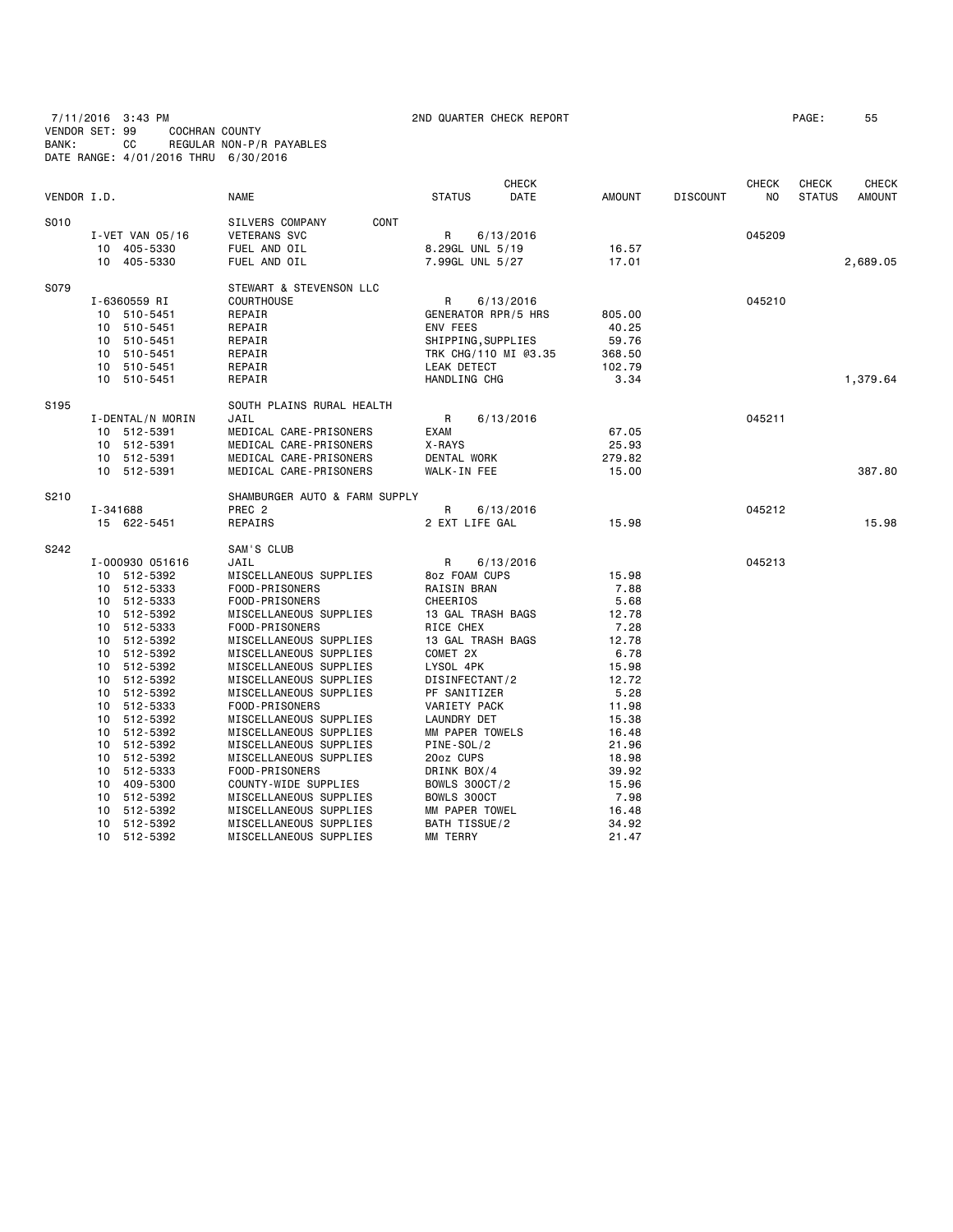7/11/2016 3:43 PM 2ND QUARTER CHECK REPORT PAGE: 56 VENDOR SET: 99 COCHRAN COUNTY BANK: CC REGULAR NON-P/R PAYABLES DATE RANGE: 4/01/2016 THRU 6/30/2016

|             |                 |                                |                             | <b>CHECK</b>         |               |                 | <b>CHECK</b> | CHECK         | <b>CHECK</b>  |
|-------------|-----------------|--------------------------------|-----------------------------|----------------------|---------------|-----------------|--------------|---------------|---------------|
| VENDOR I.D. |                 | <b>NAME</b>                    | <b>STATUS</b>               | <b>DATE</b>          | <b>AMOUNT</b> | <b>DISCOUNT</b> | NO.          | <b>STATUS</b> | <b>AMOUNT</b> |
| S242        |                 | SAM'S CLUB<br><b>CONT</b>      |                             |                      |               |                 |              |               |               |
|             | I-000930 051616 | JAIL                           | R                           | 6/13/2016            |               |                 | 045213       |               |               |
|             | 10 512-5333     | FOOD-PRISONERS                 | DISC VARIETY PACK           |                      | 3.00CR        |                 |              |               |               |
|             | 10 512-5392     | MISCELLANEOUS SUPPLIES         | DISC PINE-SOL               |                      | 6.00CR        |                 |              |               |               |
|             | I-857 060616    | JAIL                           | R                           | 6/13/2016            |               |                 | 045213       |               |               |
|             | 10 512-5392     | MISCELLANEOUS SUPPLIES         | 20-0Z CUPS                  |                      | 18.89         |                 |              |               |               |
|             | 10 512-5392     | MISCELLANEOUS SUPPLIES         | LIQ HAND SOAP               |                      | 6.98          |                 |              |               |               |
|             | 10 512-5392     | MISCELLANEOUS SUPPLIES         | MM SAT TOWEL                |                      | 16.48         |                 |              |               |               |
|             | 10 512-5392     | MISCELLANEOUS SUPPLIES         | FORKS/2                     |                      | 19.94         |                 |              |               |               |
|             | 10 512-5392     | MISCELLANEOUS SUPPLIES         | <b>SPOONS</b>               |                      | 9.97          |                 |              |               |               |
|             | 10 512-5392     | MISCELLANEOUS SUPPLIES         | <b>FORKS</b>                |                      | 8.98          |                 |              |               |               |
|             | 10 512-5333     | FOOD-PRISONERS                 | DRINK BOX/3                 |                      | 26.94         |                 |              |               |               |
|             | 10 512-5392     | MISCELLANEOUS SUPPLIES         | DISINFECTANT/2              |                      | 12.72         |                 |              |               |               |
|             | 10 512-5333     | FOOD-PRISONERS                 | VARIETY PACK                |                      | 11.98         |                 |              |               |               |
|             | 10 512-5333     | FOOD-PRISONERS                 | <b>SYRUP</b>                |                      | 6.98          |                 |              |               |               |
|             | 10 512-5333     | FOOD-PRISONERS                 | HVR VARIETY PACK            |                      | 8.98          |                 |              |               |               |
|             | 10 512-5392     | MISCELLANEOUS SUPPLIES         | LYSOL 4PK                   |                      | 15.98         |                 |              |               |               |
|             | 10 512-5392     | MISCELLANEOUS SUPPLIES         | BANKERS BOX/2               |                      | 38.96         |                 |              |               |               |
|             | 10 512-5392     | MISCELLANEOUS SUPPLIES         | <b>BATH TISSUE</b>          |                      | 17.46         |                 |              |               | 536.89        |
|             |                 |                                |                             |                      |               |                 |              |               |               |
| S379        |                 | SOUTH PLAINS FORENSIC PATHOLOG |                             |                      |               |                 |              |               |               |
|             | $I - 3059$      | JUSTICE OF PEACE               | R                           | 6/13/2016            |               |                 | 045214       |               |               |
|             | 10 455-5405     | <b>AUTOPSY</b>                 |                             | LEV 1/KEVIN KIRK 5/1 | 2,200.00      |                 |              |               |               |
|             | $I - 3064$      | JUSTICE OF PEACE               | R                           | 6/13/2016            |               |                 | 045214       |               |               |
|             | 10 455-5405     | <b>AUTOPSY</b>                 |                             | LEV 2/CAMMIE WILLIAM | 2,750.00      |                 |              |               | 4,950.00      |
|             |                 |                                |                             |                      |               |                 |              |               |               |
| T051        |                 | TAC RISK MANAGEMENT POOL       |                             |                      |               |                 |              |               |               |
|             | I-3RD QTR 2016  | WORKERS COMP/ALL DEPTS         | $\mathsf{R}$                | 6/13/2016            |               |                 | 045215       |               |               |
|             | 10 000-2500.10  | RESERVE FOR W/C, UNEMPLYMNT    | <b>3RD QTR WORKERS COMP</b> |                      | 5,950.00      |                 |              |               | 5,950.00      |
| T087        |                 | TEXAS DEPARTMENT OF HEALTH     |                             |                      |               |                 |              |               |               |
|             | I-2000644       | <b>CLERK</b>                   | R                           | 6/13/2016            |               |                 | 045216       |               |               |
|             | 10 403-5310     | OFFICE SUPPLIES                | 46 REMOTE BIRTH ACCE        |                      | 84.18         |                 |              |               |               |
|             | I-2000843       | <b>CLERK</b>                   | R                           | 6/13/2016            |               |                 | 045216       |               |               |
|             | 10 403-5310     | OFFICE SUPPLIES                | 14 REMOTE BIRTH ACCE        |                      | 25.62         |                 |              |               | 109.80        |
|             |                 |                                |                             |                      |               |                 |              |               |               |
| T130        |                 | TEXAS DEPT OF LICENSING        |                             |                      |               |                 |              |               |               |
|             | I-ELEVATOR '16  | COURTHOUSE                     | $\mathsf{R}$                | 6/13/2016            |               |                 | 045217       |               |               |
|             | 10 510-5451     | REPAIR                         |                             | ELEV INSP/LICENSE FE | 20.00         |                 |              |               | 20.00         |
| T148        |                 | TASCOSA OFFICE MACHINES INC    |                             |                      |               |                 |              |               |               |
|             | I-9FA549        | <b>CLERK</b>                   | R                           | 6/13/2016            |               |                 | 045218       |               |               |
|             | 10 403-5411     | MAINTENANCE CONTRACTS          |                             | 1480 COPIES 4/14-5/9 | 19.24         |                 |              |               | 19.24         |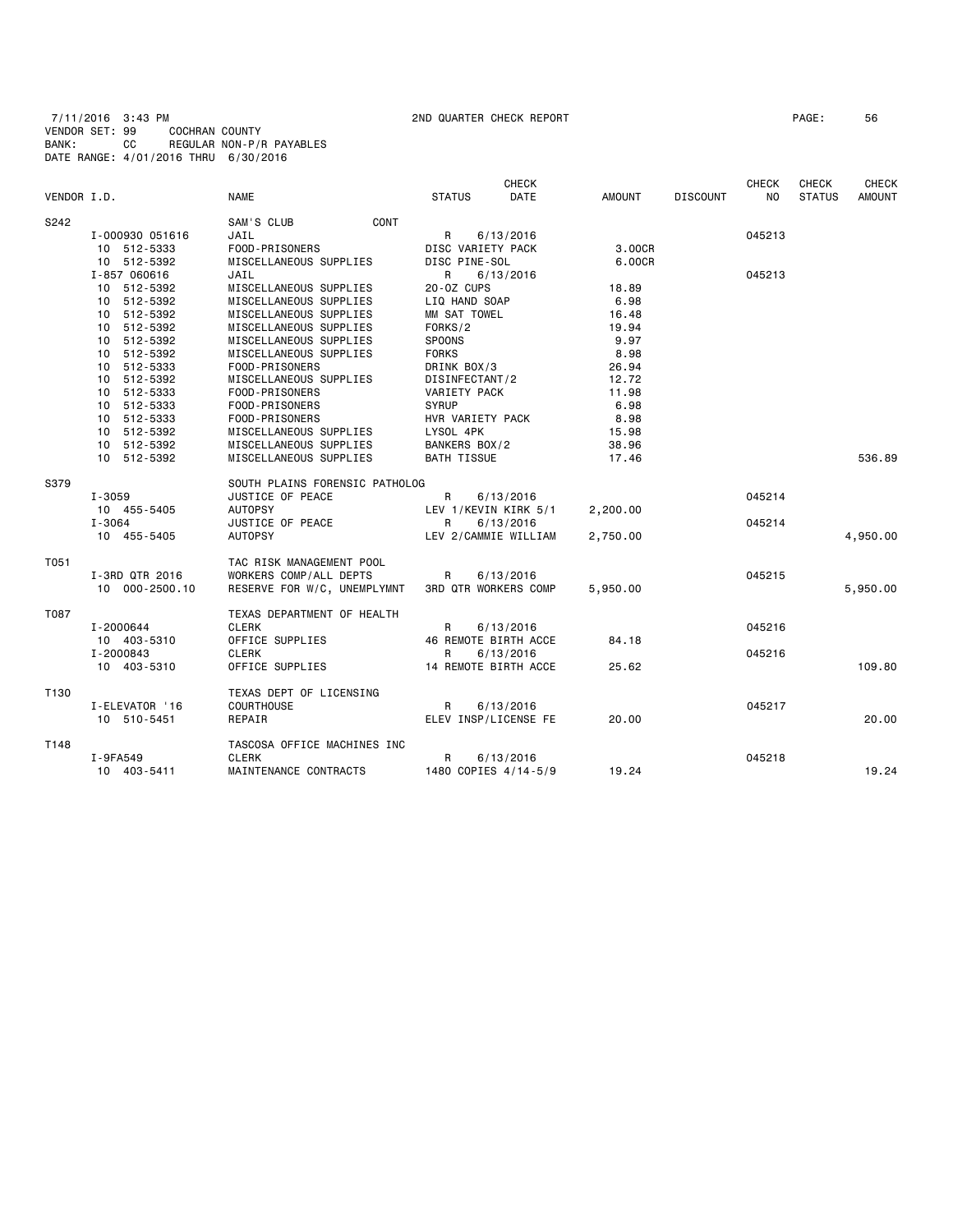7/11/2016 3:43 PM 2ND QUARTER CHECK REPORT PAGE: 57 VENDOR SET: 99 COCHRAN COUNTY BANK: CC REGULAR NON-P/R PAYABLES DATE RANGE: 4/01/2016 THRU 6/30/2016

| VENDOR I.D. |                                                                                                                                                              | <b>NAME</b>                                                                                                                                                                                      | <b>STATUS</b>                                                                                                                                                 | <b>CHECK</b><br>DATE                | <b>AMOUNT</b>                                                    | <b>DISCOUNT</b> | <b>CHECK</b><br>NO         | <b>CHECK</b><br><b>STATUS</b> | <b>CHECK</b><br><b>AMOUNT</b> |
|-------------|--------------------------------------------------------------------------------------------------------------------------------------------------------------|--------------------------------------------------------------------------------------------------------------------------------------------------------------------------------------------------|---------------------------------------------------------------------------------------------------------------------------------------------------------------|-------------------------------------|------------------------------------------------------------------|-----------------|----------------------------|-------------------------------|-------------------------------|
| T159        | I-DW#16901<br>10 000-4370.101                                                                                                                                | NELDA M. TARANGO<br><b>ACTIVITY BLDG</b><br>RENT-ACTIVITY BUILDING                                                                                                                               | R<br>REF DEP FOR 5/14/16                                                                                                                                      | 6/13/2016                           | 150.00                                                           |                 | 045219                     |                               | 150.00                        |
| T281        | I-'16 VIT STAT CONF<br>10 403-5427                                                                                                                           | TEXAS PUBLIC HEALTH ASSN<br><b>CLERK</b><br>CONTINUING EDUCATION                                                                                                                                 | R<br>REGIS/VITAL STAT CON                                                                                                                                     | 6/13/2016                           | 145.00                                                           |                 | 045220                     |                               | 145.00                        |
| U019        | I-3200007 052616<br>10 512-5333<br>10 512-5333<br>10 512-5333<br>10 512-5333<br>10 512-5333<br>10 512-5333<br>10 512-5333<br>$I-MEDS$ 5/31/16<br>10 512-5391 | UNITED SUPERMARKETS, INC<br>JAIL<br>FOOD-PRISONERS<br>FOOD-PRISONERS<br>FOOD-PRISONERS<br>FOOD-PRISONERS<br>FOOD-PRISONERS<br>FOOD-PRISONERS<br>FOOD-PRISONERS<br>JAIL<br>MEDICAL CARE-PRISONERS | R<br>SF SUGAR/2<br><b>4PK TOMATOES</b><br>DOLE SALAD<br>DOLE SHREDDED LETTUC<br>NAVEL ORANGES/2<br>RED DEL APPLES/2<br>261 FROZEN MEALS<br>R<br>RX MEDS/LOPEZ | 6/13/2016<br>6/13/2016              | 11.98<br>1.99<br>1.59<br>1.49<br>6.98<br>7.98<br>870.39<br>37.09 |                 | 045221<br>045221           |                               | 939.49                        |
| U036        | I-831 2221534<br>10 512-5205<br>10 560-5205<br>10 560-5205<br>I-831 2222877<br>10 512-5205<br>10 560-5205<br>10<br>560-5205                                  | UNIFIRST HOLDINGS, INC.<br>JAIL/SHERIFF<br>UNIFORMS<br>UNIFORMS<br>UNIFORMS<br>JAIL/SHERIFF<br>UNIFORMS<br>UNIFORMS<br>UNIFORMS                                                                  | R<br>UNIFORM SVC 5/30/16<br>UNIFORM SVC 5/30/16<br>DEFE CHG<br>R<br>UNIFORM SVC 6/6/16<br>UNIFORM SVC 6/6/16<br>DEFE CHG                                      | 6/13/2016<br>6/13/2016              | 21.40<br>89.86<br>7.10<br>21.40<br>89.86<br>7.10                 |                 | 045222<br>045222           |                               | 236.72                        |
| V039        | I-04103 051816<br>10 512-5333<br>10 512-5333                                                                                                                 | HIGINIO VASQUEZ JR. dba<br>JAIL<br>FOOD-PRISONERS<br>FOOD-PRISONERS                                                                                                                              | R<br>NAVEL ORANGES<br><b>RED DEL APPLES</b>                                                                                                                   | 6/13/2016                           | 4.67<br>6.59                                                     |                 | 045223                     |                               | 11.26                         |
| W055        | I-266-0638 MAY16<br>10 652-5420<br>652-5420<br>10<br>10 652-5420                                                                                             | WINDSTREAM COMMUNICATIONS SW<br><b>MUSEUM</b><br>TELECOMMUNICATIONS<br>TELECOMMUNICATIONS<br>TELECOMMUNICATIONS                                                                                  | R<br>BASIC LOCAL SVC<br>OPTIONAL SVC<br>LONG DISTANCE SVC                                                                                                     | 6/13/2016                           | 50.70<br>3.00<br>6.10                                            |                 | 045224                     |                               |                               |
|             | I-266-5051 MAY16<br>10 650-5420<br>10 650-5420<br>10 650-5420<br>I-266-5074 MAY16<br>10 570-5420<br>10 570-5420<br>I-266-5161 MAY16                          | LIBRARY<br>TELECOMMUNICATIONS<br>TELECOMMUNICATIONS<br>TELECOMMUNICATIONS<br>ADULT PROBATION<br>TELECOMMUNICATIONS<br>TELECOMMUNICATIONS<br>TREASURER                                            | R<br>BASIC LOCAL SVC/2 LI<br>HI-SPEED INTERNET<br>LONG DISTANCE SVC<br>R<br>BASIC LOCAL SVC<br>OPTIONAL SVC<br>R                                              | 6/13/2016<br>6/13/2016<br>6/13/2016 | 110.10<br>49.99<br>0.94<br>48.95<br>11.97                        |                 | 045224<br>045224<br>045224 |                               |                               |
|             |                                                                                                                                                              |                                                                                                                                                                                                  |                                                                                                                                                               |                                     |                                                                  |                 |                            |                               |                               |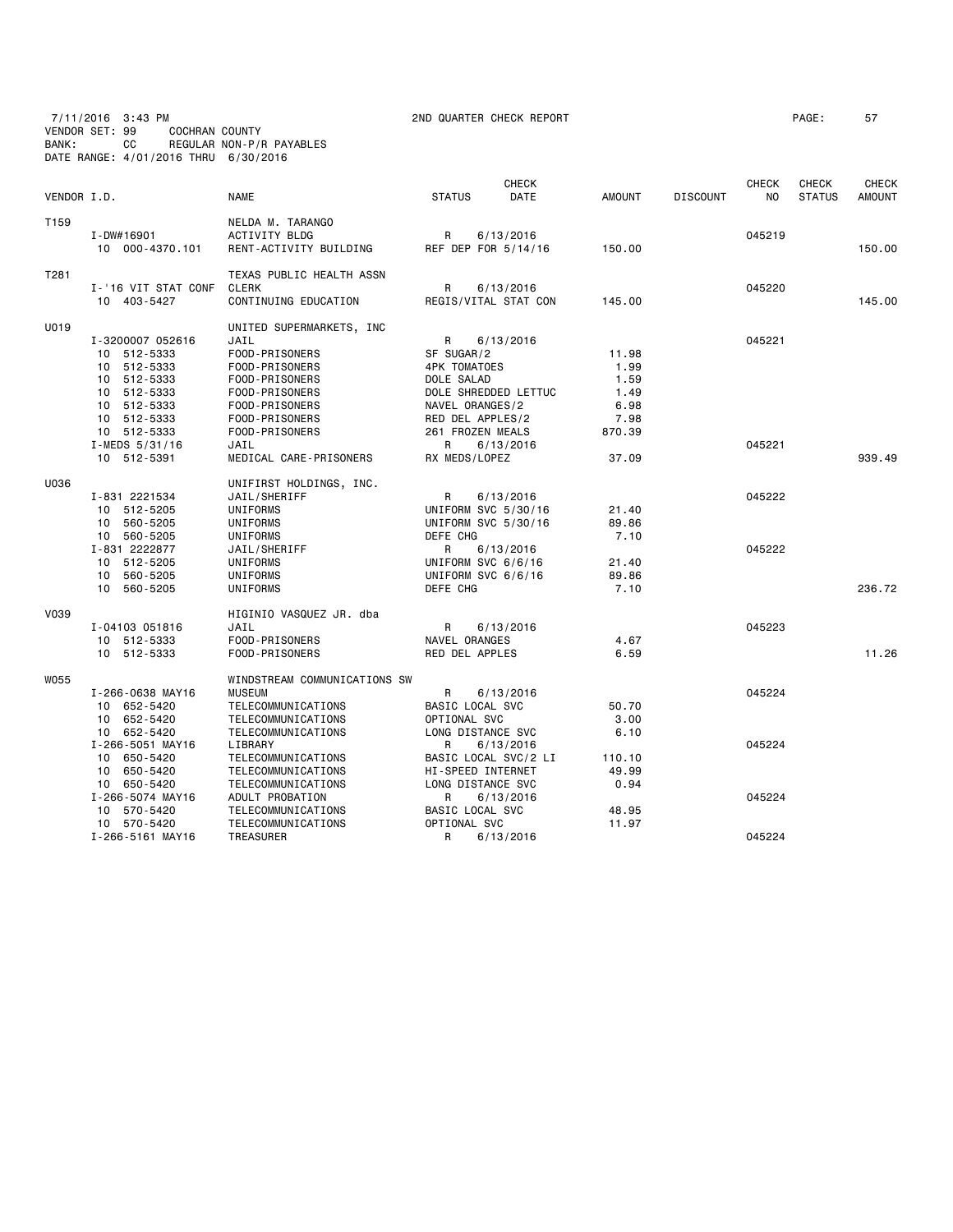7/11/2016 3:43 PM 2ND QUARTER CHECK REPORT PAGE: 58 VENDOR SET: 99 COCHRAN COUNTY BANK: CC REGULAR NON-P/R PAYABLES DATE RANGE: 4/01/2016 THRU 6/30/2016

|             |                  |                                |                          | CHECK       |               |                 | <b>CHECK</b> | <b>CHECK</b>  | CHECK         |
|-------------|------------------|--------------------------------|--------------------------|-------------|---------------|-----------------|--------------|---------------|---------------|
| VENDOR I.D. |                  | <b>NAME</b>                    | <b>STATUS</b>            | <b>DATE</b> | <b>AMOUNT</b> | <b>DISCOUNT</b> | NO.          | <b>STATUS</b> | <b>AMOUNT</b> |
| <b>W055</b> |                  | WINDSTREAM COMMUNICATIONS-CONT |                          |             |               |                 |              |               |               |
|             | I-266-5161 MAY16 | TREASURER                      | R                        | 6/13/2016   |               |                 | 045224       |               |               |
|             | 10 497-5420      | TELECOMMUNICATIONS             | BASIC LOCAL SVC          |             | 48.95         |                 |              |               |               |
|             | 10 497-5420      | TELECOMMUNICATIONS             | LONG DISTANCE SVC        |             | 0.21          |                 |              |               |               |
|             | I-266-5171 MAY16 | TAX A/C                        | R                        | 6/13/2016   |               |                 | 045224       |               |               |
|             | 10 499-5420      | TELECOMMUNICATIONS             | BASIC LOCAL SVC/3 LI     |             | 155.02        |                 |              |               |               |
|             | 499-5420<br>10   | TELECOMMUNICATIONS             | <b>HI-SPEED INTERNET</b> |             | 79.99         |                 |              |               |               |
|             | 10 499-5420      | TELECOMMUNICATIONS             | OPTIONAL SVC             |             | 28.42         |                 |              |               |               |
|             | 10 499-5420      | TELECOMMUNICATIONS             | LONG DISTANCE SVC        |             | 10.87         |                 |              |               |               |
|             | I-266-5211 MAY16 | SHERIFF                        | R                        | 6/13/2016   |               |                 | 045224       |               |               |
|             | 10 560-5420      | TELECOMMUNICATIONS             | BASIC LOCAL SVC/3 LI     |             | 169.99        |                 |              |               |               |
|             | 10 560-5420      | TELECOMMUNICATIONS             | LONG DISTANCE SVC        |             | 4.20          |                 |              |               |               |
|             | I-266-5215 MAY16 | <b>EXTENSION SVC</b>           | R                        | 6/13/2016   |               |                 | 045224       |               |               |
|             | 10 665-5420      | TELECOMMUNICATIONS             | BASIC LOCAL SVC/3 LI     |             | 167.84        |                 |              |               |               |
|             | 10 665-5420      | TELECOMMUNICATIONS             | HI-SPEED INTERNET        |             | 39.99         |                 |              |               |               |
|             | 10 665-5420      | TELECOMMUNICATIONS             | LONG DISTANCE SVC        |             | 1.91          |                 |              |               |               |
|             | I-266-5302 MAY16 | JUSTICE OF PEACE               | R                        | 6/13/2016   |               |                 | 045224       |               |               |
|             | 10 455-5420      | TELECOMMUNICATIONS             | BASIC LOCAL SVC          |             | 48.95         |                 |              |               |               |
|             | 10 455-5420      | TELECOMMUNICATIONS             | LONG DISTANCE SVC        |             | 1.10          |                 |              |               |               |
|             | I-266-5411 MAY16 | JUVENILE PROBATION             | R                        | 6/13/2016   |               |                 | 045224       |               |               |
|             | 17 573-5499      | OPERATING EXPENSES             | BASIC LOCAL SVC          |             | 48.95         |                 |              |               |               |
|             | 17 573-5499      | OPERATING EXPENSES             | LONG DISTANCE SVC        |             | 6.48          |                 |              |               |               |
|             | I-266-5412 MAY16 | DISTRICT COURT                 | R                        | 6/13/2016   |               |                 | 045224       |               |               |
|             | 10 435-5420      | TELECOMMUNICATIONS             | BASIC LOCAL SVC/2 LI     |             | 115.05        |                 |              |               |               |
|             | 10 435-5420      | TELECOMMUNICATIONS             | HI-SPEED INTERNET        |             | 139.98        |                 |              |               |               |
|             | I-266-5450 MAY16 | <b>CLERK</b>                   | R                        | 6/13/2016   |               |                 | 045224       |               |               |
|             | 10 403-5420      | TELECOMMUNICATIONS             | BASIC LOCAL SVC/3 LI     |             | 170.34        |                 |              |               |               |
|             | 10 403-5420      | TELECOMMUNICATIONS             | OPTIONAL SVC             |             | 3.00          |                 |              |               |               |
|             | 10 403-5420      | TELECOMMUNICATIONS             | LONG DISTANCE SVC        |             | 9.55          |                 |              |               |               |
|             | I-266-5508 MAY16 | CO JUDGE/COMM'R CT             | R                        | 6/13/2016   |               |                 | 045224       |               |               |
|             | 15 610-5420      | TELECOMMUNICATIONS             | BASIC LOCAL SVC/2 LI     |             | 119.03        |                 |              |               |               |
|             | 15 610-5420      | TELECOMMUNICATIONS             | LONG DISTANCE SVC        |             | 1.38          |                 |              |               |               |
|             | I-266-5700 MAY16 | SHERIFF                        | R                        | 6/13/2016   |               |                 | 045224       |               |               |
|             | 10 560-5420      | TELECOMMUNICATIONS             | BASIC LOCAL SVC          |             | 57.27         |                 |              |               |               |
|             | 10 560-5420      | TELECOMMUNICATIONS             | LONG DISTANCE SVC        |             | 1.25          |                 |              |               |               |
|             | I-266-5822 MAY16 | AUDITOR/NON-DEPT'L             | R                        | 6/13/2016   |               |                 | 045224       |               |               |
|             | 10 495-5420      | TELECOMMUNICATIONS             | BASIC LOCAL SVC 266-     |             | 51.31         |                 |              |               |               |
|             | 10 495-5420      | TELECOMMUNICATIONS             | <b>BUS BROADBAND</b>     |             | 59.99         |                 |              |               |               |
|             | 495-5420<br>10   | TELECOMMUNICATIONS             | LONG DISTANCE SVC        |             | 0.20          |                 |              |               |               |
|             | 409-5420<br>10   | TELECOMMUNICATIONS             | FAX LINE 266-5629        |             | 51.30         |                 |              |               |               |
|             | 10<br>409-5420   | TELECOMMUNICATIONS             | HI-SPEED INTERNET        |             | 154.99        |                 |              |               |               |
|             | 10 409-5420      | TELECOMMUNICATIONS             | FAX LONG DISTANCE        |             | 1.00          |                 |              |               |               |
|             | I-266-8661 MAY16 | ATTORNEY                       | R                        | 6/13/2016   |               |                 | 045224       |               |               |
|             | 10 475-5420      | TELECOMMUNICATIONS             | BASIC LOCAL SVC/2 LI     |             | 114.18        |                 |              |               |               |
|             | 10 475-5420      | TELECOMMUNICATIONS             | HI-SPEED INTERNET        |             | 79.99         |                 |              |               |               |
|             | 10 475-5420      | TELECOMMUNICATIONS             | LONG DISTANCE SVC        |             | 0.97          |                 |              |               |               |
|             | I-266-8888 MAY16 | SHERIFF                        | R                        | 6/13/2016   |               |                 | 045224       |               |               |
|             | 10 560-5420      | TELECOMMUNICATIONS             | FAX LINE & CRIME CON     |             | 46.25         |                 |              |               |               |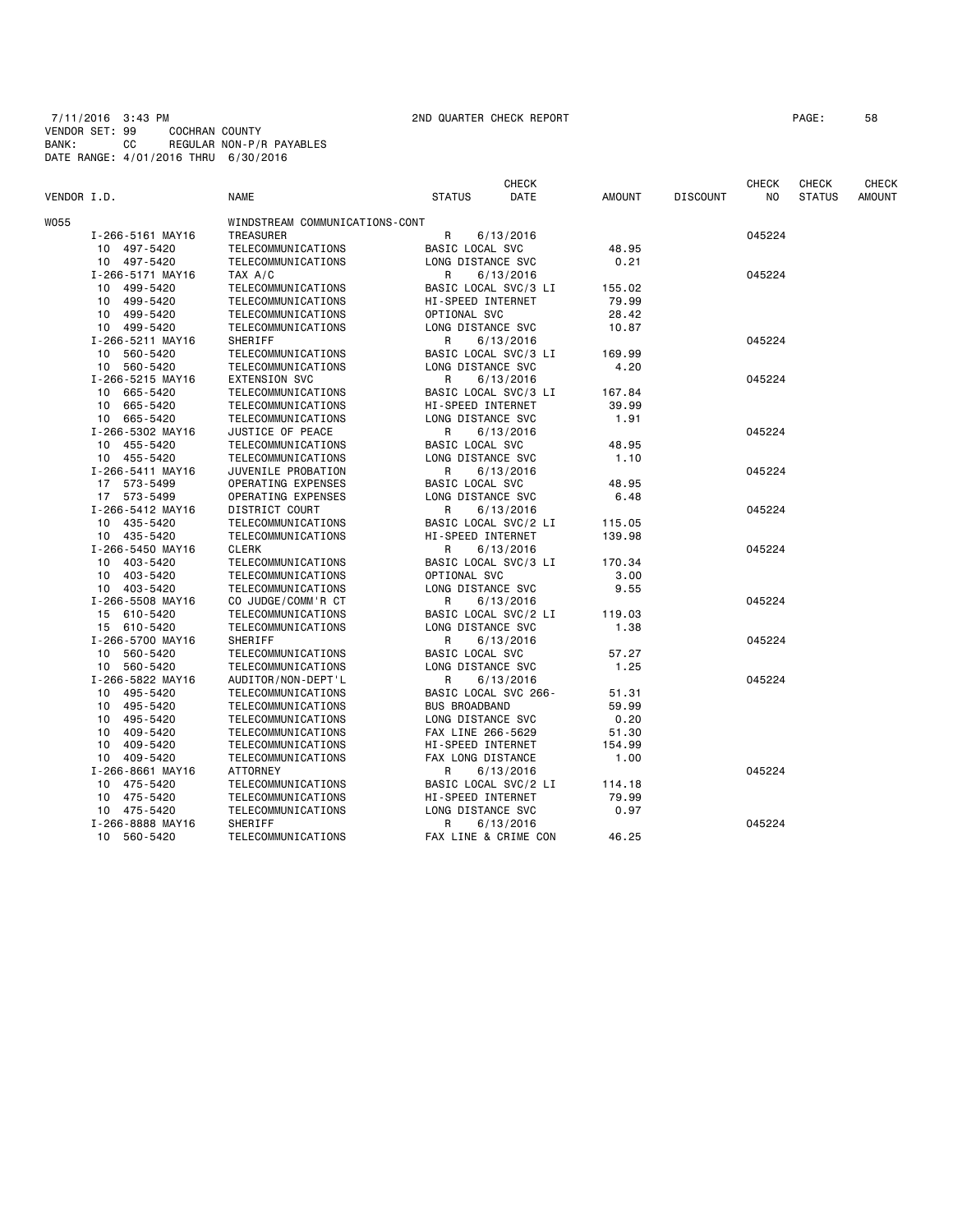7/11/2016 3:43 PM 2ND QUARTER CHECK REPORT PAGE: 59 VENDOR SET: 99 COCHRAN COUNTY BANK: CC REGULAR NON-P/R PAYABLES DATE RANGE: 4/01/2016 THRU 6/30/2016

| VENDOR I.D. |                     | <b>NAME</b>                    | <b>STATUS</b>        | <b>CHECK</b><br>DATE | <b>AMOUNT</b> | <b>DISCOUNT</b> | <b>CHECK</b><br>NO. | CHECK<br><b>STATUS</b> | <b>CHECK</b><br><b>AMOUNT</b> |
|-------------|---------------------|--------------------------------|----------------------|----------------------|---------------|-----------------|---------------------|------------------------|-------------------------------|
| <b>W055</b> |                     | WINDSTREAM COMMUNICATIONS-CONT |                      |                      |               |                 |                     |                        |                               |
|             | I-266-8888 MAY16    | SHERIFF                        | R                    | 6/13/2016            |               |                 | 045224              |                        |                               |
|             | 10 560-5420         | TELECOMMUNICATIONS             | LONG DISTANCE SVC    |                      | 0.74          |                 |                     |                        | 2,272.39                      |
| W062        |                     | WAL-MART COMMUNITY             |                      |                      |               |                 |                     |                        |                               |
|             | I-029584 052916     | JAIL                           | $\mathsf{R}$         | 6/13/2016            |               |                 | 045226              |                        |                               |
|             | 10 512-5391         | MEDICAL CARE-PRISONERS         | EXC MIG G 80CT       |                      | 9.94          |                 |                     |                        |                               |
|             | 10 512-5391         | MEDICAL CARE-PRISONERS         | ADV LG 200CT         |                      | 18.74         |                 |                     |                        |                               |
|             | 10 512-5391         | MEDICAL CARE-PRISONERS         | ALEVE PM 80CT        |                      | 11.88         |                 |                     |                        |                               |
|             | 10 512-5391         | MEDICAL CARE-PRISONERS         | ALEVE 200CT          |                      | 13.97         |                 |                     |                        |                               |
|             | 10 512-5391         | MEDICAL CARE-PRISONERS         | 2 EQ ACET 500MG      |                      | 13.96         |                 |                     |                        | 68.49                         |
| <b>WO70</b> |                     | R D WALLACE OIL CO INC         |                      |                      |               |                 |                     |                        |                               |
|             | I-12520010 MAY16    | <b>CEMETERY</b>                | R                    | 6/13/2016            |               |                 | 045227              |                        |                               |
|             | 10 516-5330         | FUEL & OIL                     | 26.5GL REG ETH 5/16  |                      | 50.78         |                 |                     |                        |                               |
|             | 10 516-5330         | FUEL & OIL                     | 26GL REG ETH 5/25    |                      | 49.82         |                 |                     |                        |                               |
|             | I-12520021 MAY16    | PREC <sub>3</sub>              | R                    | 6/13/2016            |               |                 | 045227              |                        |                               |
|             | 15 623-5451         | REPAIRS                        | 5 R134A FREON        |                      | 26.25         |                 |                     |                        |                               |
|             | I-12520030 MAY16    | PREC 1                         | R                    | 6/13/2016            |               |                 | 045227              |                        |                               |
|             | 15 621-5330         | FUEL & OIL                     | 21GL REG ETH 5/17    |                      | 40.24         |                 |                     |                        |                               |
|             | I-12520032 MAY16    | PREC <sub>2</sub>              | R                    | 6/13/2016            |               |                 | 045227              |                        |                               |
|             | 15 622-5451         | REPAIRS                        | 4 R134A FREON/MACK H |                      | 21.00         |                 |                     |                        |                               |
|             | I-12520041 MAY16    | PREC 4                         | R                    | 6/13/2016            |               |                 | 045227              |                        |                               |
|             | 15 624-5451         | REPAIRS                        | DYNATRANS MP 6/1     |                      | 85.52         |                 |                     |                        |                               |
|             | 15 624-5330         | FUEL AND OIL                   | 898.3GL DYED DIESEL  |                      | 1,536.09      |                 |                     |                        |                               |
|             | 15 624-5330         | FUEL AND OIL                   | 22.5GL PREM ETH 5/6  |                      | 49.86         |                 |                     |                        |                               |
|             | 15 624-5330         | FUEL AND OIL                   | 25.1GL PREM ETH 5/13 |                      | 55.62         |                 |                     |                        |                               |
|             | I-12520043 MAY16    | SHERIFF                        | R                    | 6/13/2016            |               |                 | 045227              |                        |                               |
|             | 10 560-5330         | FUEL AND OIL                   | 77.2GL REG ETH/#102  |                      | 142.58        |                 |                     |                        |                               |
|             | 560-5330<br>10      | FUEL AND OIL                   | 64.2GL REG ETH/#107  |                      | 121.84        |                 |                     |                        |                               |
|             | 10 560-5330         | FUEL AND OIL                   | 20GL REG ETH/#121    |                      | 38.32         |                 |                     |                        |                               |
|             | 560-5330<br>10      | FUEL AND OIL                   | 14.1GL REG ETH/#135  |                      | 27.01         |                 |                     |                        |                               |
|             | 560-5330<br>10      | FUEL AND OIL                   | 134.8GL REG ETH/#136 |                      | 250.31        |                 |                     |                        | 2,495.24                      |
| W092        |                     | WTG FUELS, INC                 |                      |                      |               |                 |                     |                        |                               |
|             | I-15006-03496 MAY16 | SHERIFF                        | R                    | 6/13/2016            |               |                 | 045228              |                        |                               |
|             | 560-5330<br>10      | FUEL AND OIL                   | 24GL UNL/#107        |                      | 44.53         |                 |                     |                        |                               |
|             | 560-5330<br>10      | FUEL AND OIL                   | 30.04GL UNL/#133     |                      | 58.16         |                 |                     |                        |                               |
|             | 560-5330<br>10      | FUEL AND OIL                   | 28.71GL UNL/#134     |                      | 55.44         |                 |                     |                        |                               |
|             | 560-5330<br>10      | FUEL AND OIL                   | 36.66GL UNL/#136     |                      | 67.52         |                 |                     |                        |                               |
|             | 10<br>560-5330      | FUEL AND OIL                   | 31GL UNL/#105        |                      | 57.74         |                 |                     |                        |                               |
|             | 560-5330<br>10      | FUEL AND OIL                   | 15.5GL UNL/#121      |                      | 26.99         |                 |                     |                        | 310.38                        |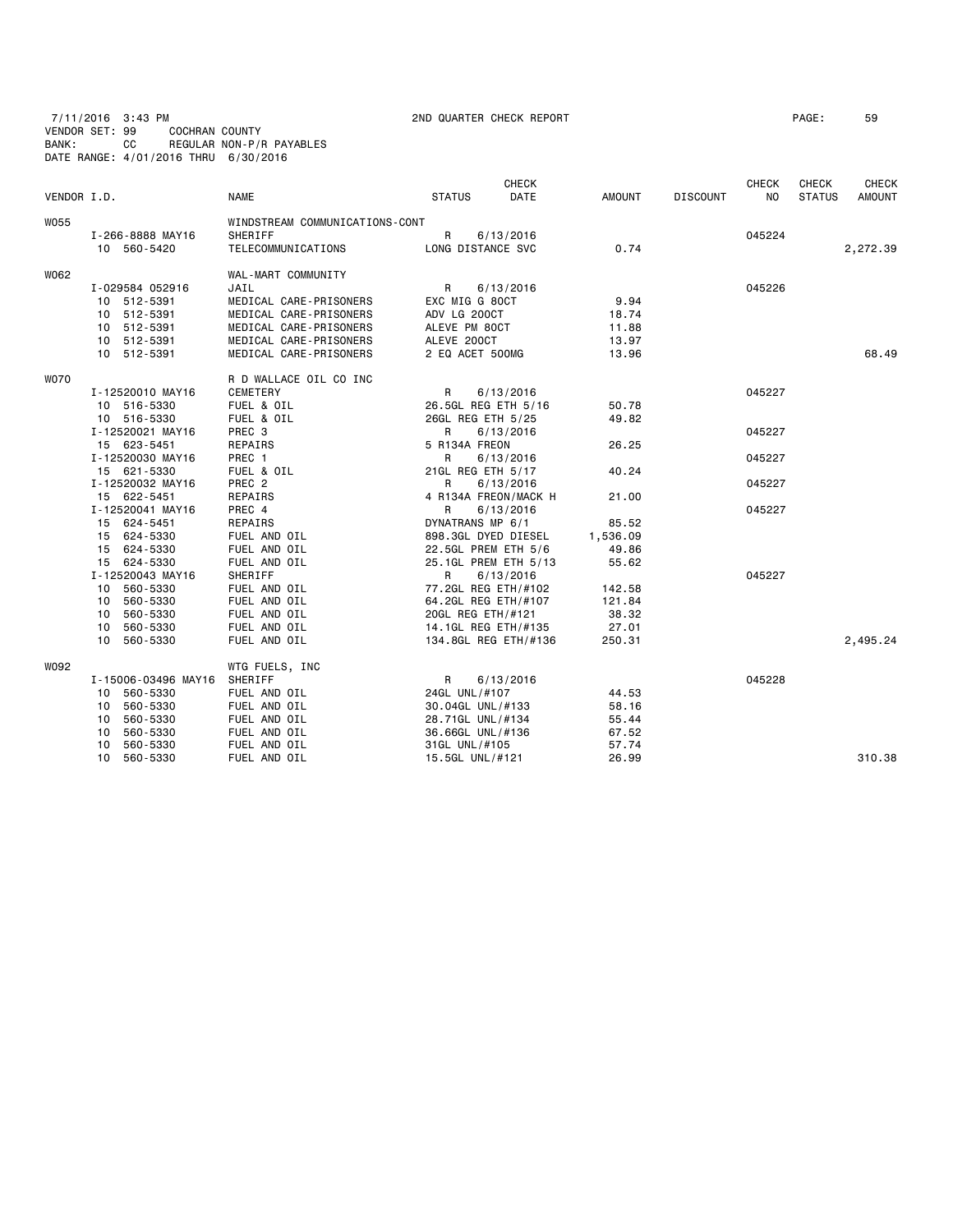7/11/2016 3:43 PM 2ND QUARTER CHECK REPORT PAGE: 60 VENDOR SET: 99 COCHRAN COUNTY BANK: CC REGULAR NON-P/R PAYABLES DATE RANGE: 4/01/2016 THRU 6/30/2016

| VENDOR I.D. |    |                | <b>NAME</b>                   | <b>STATUS</b>        | <b>CHECK</b><br><b>DATE</b> | <b>AMOUNT</b> | <b>DISCOUNT</b> | <b>CHECK</b><br>N <sub>0</sub> | <b>CHECK</b><br><b>STATUS</b> | <b>CHECK</b><br><b>AMOUNT</b> |
|-------------|----|----------------|-------------------------------|----------------------|-----------------------------|---------------|-----------------|--------------------------------|-------------------------------|-------------------------------|
| W115        |    |                | RAYMOND D WEBER, SHERIFF      |                      |                             |               |                 |                                |                               |                               |
|             |    | $I - 06/08/16$ | JAIL/SHERIFF                  | R                    | 6/13/2016                   |               |                 | 045229                         |                               |                               |
|             |    | 10 512-5333    | FOOD-PRISONERS                |                      | LETTUCE/ALLSUP'S 6/2        | 2.29          |                 |                                |                               |                               |
|             |    | 10 512-5333    | FOOD-PRISONERS                |                      | 12 ALLSUP'S BREAD 6/        | 6.00          |                 |                                |                               |                               |
|             |    | 10 512-5333    | FOOD-PRISONERS                | 2 GAL ALLSUP'S MILK  |                             | 7.38          |                 |                                |                               |                               |
|             |    | 10 512-5333    | FOOD-PRISONERS                | 2 GAL ALLSUP'S MILK  |                             | 7.38          |                 |                                |                               |                               |
|             |    | 10 560-5427    | CONTINUING EDUCATION          |                      | MEALS/A DUDLEY SCH 6        | 16.53         |                 |                                |                               | 39.58                         |
| X004        |    |                | XEROX BUSINESS SERVICES LLC   |                      |                             |               |                 |                                |                               |                               |
|             |    | I-1270204      | CO/DIST CLERK                 | R                    | 6/13/2016                   |               |                 | 045230                         |                               |                               |
|             |    | 10 403-5416    | FILMING & INDEXING            |                      | 20/20 LAND REC #1966        | 1,250.00      |                 |                                |                               |                               |
|             |    | 10 403-5416    | FILMING & INDEXING            | FREIGHT              |                             | 27.96         |                 |                                |                               | 1,277.96                      |
| A020        |    |                | AMERICAN EQUIP & TRAILER, INC |                      |                             |               |                 |                                |                               |                               |
|             |    | I-LW43248      | PREC 3                        | R                    | 6/29/2016                   |               |                 | 045261                         |                               |                               |
|             |    | 15 623-5451    | REPAIRS                       | RPR/RMV/RPL TARP;03  |                             | 2,295.54      |                 |                                |                               |                               |
|             |    | 15 623-5451    | REPAIRS                       | MATERIALS            |                             | 1,544.15      |                 |                                |                               |                               |
|             |    | 15 623-5451    | REPAIRS                       | SHOP SUPPLIES        |                             | 183.64        |                 |                                |                               | 4,023.33                      |
| A178        |    |                | AMAZON                        |                      |                             |               |                 |                                |                               |                               |
|             |    | I-005721126415 | LIBRARY                       | $\mathsf{R}$         | 6/29/2016                   |               |                 | 045262                         |                               |                               |
|             |    | 10 650-5590    | <b>BOOKS</b>                  | ACED                 |                             | 12.99         |                 |                                |                               |                               |
|             |    | 10 650-5590    | <b>BOOKS</b>                  | SWEET ACHE           |                             | 20.64         |                 |                                |                               |                               |
|             |    | 10 650-5590    | <b>BOOKS</b>                  | 15TH AFFAIR          |                             | 17.13         |                 |                                |                               |                               |
|             |    | 10 650-5590    | <b>BOOKS</b>                  |                      | HIDE AWAY: AN EVE DUN       | 18.11         |                 |                                |                               |                               |
|             |    | 10 650-5590    | <b>BOOKS</b>                  | <b>UNASHAMED</b>     |                             | 17.49         |                 |                                |                               |                               |
|             |    | 10 650-5310    | OFFICE SUPPLIES               |                      | STEELMASTER CASH DRA        | 30.35         |                 |                                |                               |                               |
|             |    | 10 650-5590    | <b>BOOKS</b>                  | ZOM-B GODDESS        |                             | 10.00         |                 |                                |                               |                               |
|             | 10 | 650-5310       | OFFICE SUPPLIES               |                      | 3 ON-EAR STEREO HDPH        | 20.97         |                 |                                |                               |                               |
|             |    | 10 650-5310    | OFFICE SUPPLIES               | 1BX SHARPIE, KING SZ |                             | 4.76          |                 |                                |                               |                               |
|             | 10 | 650-5590       | <b>BOOKS</b>                  |                      | THE TRIALS OF APOLLO        | 11.99         |                 |                                |                               |                               |
|             |    | 10 650-5590    | <b>BOOKS</b>                  | EVE OF DESTRUCTION   |                             | 11.71         |                 |                                |                               |                               |
|             | 10 | 650-5590       | <b>BOOKS</b>                  | THE RAVEN KING       |                             | 13.40         |                 |                                |                               |                               |
|             | 10 | 650-5590       | <b>BOOKS</b>                  | EVE OF DARKNESS      |                             | 11.99         |                 |                                |                               |                               |
|             |    | 10 650-5590    | <b>BOOKS</b>                  | SHIPPING             |                             | 1.60          |                 |                                |                               |                               |
|             |    | I-220851522114 | LIBRARY                       | R                    | 6/29/2016                   |               |                 | 045262                         |                               |                               |
|             |    | 10 650-5310    | OFFICE SUPPLIES               |                      | 2PK LG PLASTIC HOOKS        | 31.00         |                 |                                |                               | 234.13                        |
| B007        |    |                | BOB BARKER COMPANY, INC.      |                      |                             |               |                 |                                |                               |                               |
|             |    | I-UT1000385098 | JAIL                          | R                    | 6/29/2016                   |               |                 | 045263                         |                               |                               |
|             |    | 10 512-5392    | MISCELLANEOUS SUPPLIES        | 6PR DECK SHOE, SZ7   |                             | 41.52         |                 |                                |                               |                               |
|             |    | 10 512-5392    | MISCELLANEOUS SUPPLIES        | 6PR DECK SHOE, SZ8   |                             | 41.52         |                 |                                |                               |                               |
|             |    | 10 512-5392    | MISCELLANEOUS SUPPLIES        | 7PR DECK SHOE, SZ9   |                             | 48.44         |                 |                                |                               |                               |
|             |    | 10 512-5392    | MISCELLANEOUS SUPPLIES        | 6PR DECK SHOE, SZ10  |                             | 41.52         |                 |                                |                               |                               |
|             |    | 10 512-5392    | MISCELLANEOUS SUPPLIES        | FREIGHT              |                             | 44.43         |                 |                                |                               | 217.43                        |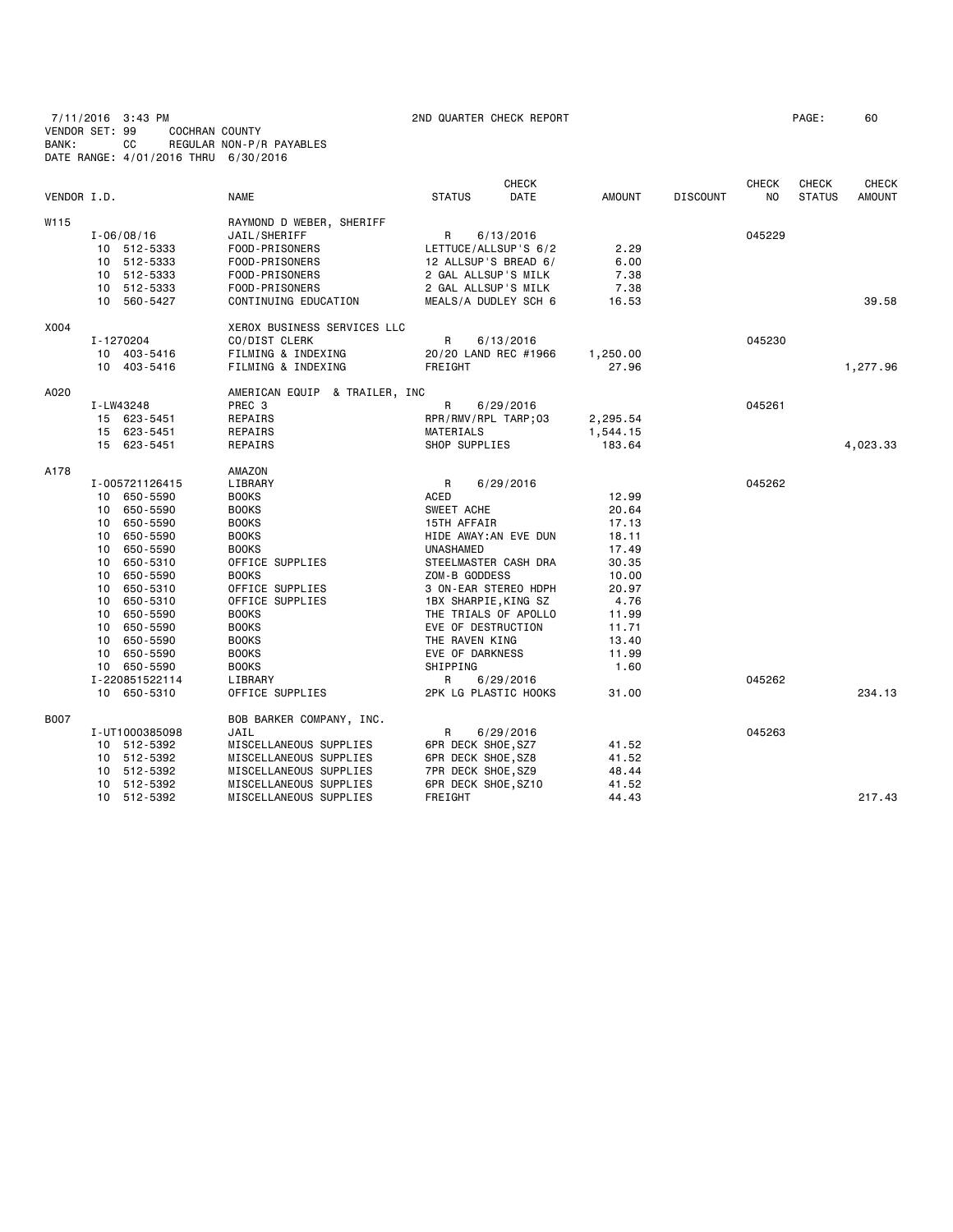7/11/2016 3:43 PM 2ND QUARTER CHECK REPORT PAGE: 61

VENDOR SET: 99 COCHRAN COUNTY

BANK: CC REGULAR NON-P/R PAYABLES DATE RANGE: 4/01/2016 THRU 6/30/2016

| VENDOR I.D.      |                                                                  | <b>NAME</b>                                                                                                                                                                                                        | <b>STATUS</b>                                           | <b>CHECK</b><br><b>DATE</b> | AMOUNT                       | <b>DISCOUNT</b> | <b>CHECK</b><br>NO | <b>CHECK</b><br><b>STATUS</b> | <b>CHECK</b><br><b>AMOUNT</b> |
|------------------|------------------------------------------------------------------|--------------------------------------------------------------------------------------------------------------------------------------------------------------------------------------------------------------------|---------------------------------------------------------|-----------------------------|------------------------------|-----------------|--------------------|-------------------------------|-------------------------------|
| B029             | I-376694L<br>15 624-5451                                         | BRUCKNER'S TRUCK SALES, INC<br>PREC 4<br>REPAIRS                                                                                                                                                                   | R<br>EXPANSION VALVE/MACK                               | 6/29/2016                   | 28.86                        |                 | 045264             |                               |                               |
|                  | 15 624-5451<br>I-376900L                                         | REPAIRS<br>PREC 2                                                                                                                                                                                                  | <b>DRYER</b><br>R                                       | 6/29/2016                   | 42.21                        |                 | 045264             |                               |                               |
|                  | 15 622-5451<br>15 622-5451<br>15 622-5451                        | REPAIRS<br>REPAIRS<br>REPAIRS                                                                                                                                                                                      | <b>COMPRESSOR/MACK</b><br>EXPANSION VALVE<br>DRIER      |                             | 256.44<br>28.86<br>28,81     |                 |                    |                               | 385.18                        |
| <b>B050</b>      |                                                                  | BERRYHILL SEWER SERVICE, INC                                                                                                                                                                                       |                                                         |                             |                              |                 |                    |                               |                               |
|                  | $I - 29662$<br>10 409-5499                                       | NON-DEPT'L<br><b>MISCELLANEOUS</b>                                                                                                                                                                                 | R<br>TOILET RENTAL JUN 20                               | 6/29/2016                   | 400.00                       |                 | 045265             |                               | 400.00                        |
| B197             | I-010120144502-144<br>22 403-5499<br>22 403-5499<br>22 403-5499  | <b>BRETT BUTLER</b><br>CLERK'S RECORDS MGMT FUND<br>CNTY CLERK R.M. & P LGC118.05 DELL SERVER 32G 6xHD<br>CNTY CLERK R.M. & P LGC118.05 MS OFFICE 2013 SERVE<br>CNTY CLERK R.M. & P LGC118.05 3YR ADDITIONAL WARRA | R                                                       | 6/29/2016                   | 3,863.00<br>383,00<br>899.00 |                 | 045266             |                               | 5,145.00                      |
| C015             | I-JUN '16 INSTLMT<br>10 663-5418                                 | COCHRAN COUNTY SENIOR<br>SENIOR CITIZENS<br>SENIOR CITIZENS CONTRACT                                                                                                                                               | R<br><b>JUN 2016</b>                                    | 6/29/2016                   | 6,250.00                     |                 | 045267             |                               | 6,250.00                      |
| C340             | I-S0P005705<br>10 409-5420                                       | COUNTY INFORMATION RESOURCE AG<br>NON-DEPT'L<br>TELECOMMUNICATIONS                                                                                                                                                 | R<br>21 EMAIL ACCTS MAY16                               | 6/29/2016                   | 42.00                        |                 | 045268             |                               | 42.00                         |
| C371             | I-'10 F150#7903/2016 CEMETERY<br>10 516-5451                     | COCHRAN COUNTY TAX A/C<br>REPAIR                                                                                                                                                                                   | R<br>STATE INSP FEE                                     | 6/29/2016                   | 7.50                         |                 | 045269             |                               | 7.50                          |
| D <sub>153</sub> | I-BVS CLASS '16<br>10 403-5427<br>10 403-5427<br>10 403-5427     | SHANNA DEWBRE<br><b>CLERK</b><br>CONTINUING EDUCATION<br>CONTINUING EDUCATION<br>CONTINUING EDUCATION                                                                                                              | R<br>452MI TO/FR SAN ANGE<br>2 NITES<br>LODGING TAX     | 6/29/2016                   | 244.08<br>183.00<br>23.79    |                 | 045270             |                               | 450.87                        |
| E017             |                                                                  | ELLIS AND SON INC                                                                                                                                                                                                  |                                                         |                             |                              |                 |                    |                               |                               |
|                  | I-CAMMIE L WILLIAMS<br>10 455-5405<br>10 455-5405<br>10 455-5405 | JUSTICE OF PEACE<br><b>AUTOPSY</b><br><b>AUTOPSY</b><br><b>AUTOPSY</b>                                                                                                                                             | R<br>RMVL/CAMMIE LEA WILL<br>BODY BAG<br>TRNSPRT TO LBK | 6/29/2016                   | 95.00<br>60.00<br>87.50      |                 | 045271             |                               |                               |
|                  | I-EVA N NEWFELD<br>10 455-5405<br>10 455-5405                    | JUSTICE OF PEACE<br>AUTOPSY<br>AUTOPSY                                                                                                                                                                             | R<br>RMVL/EVA NEUDORF NEW<br>BODY BAG                   | 6/29/2016                   | 95.00<br>60.00               |                 | 045271             |                               |                               |
|                  | 10 455-5405                                                      | <b>AUTOPSY</b>                                                                                                                                                                                                     | TRNSPRT TO LBK                                          |                             | 87.50                        |                 |                    |                               | 485.00                        |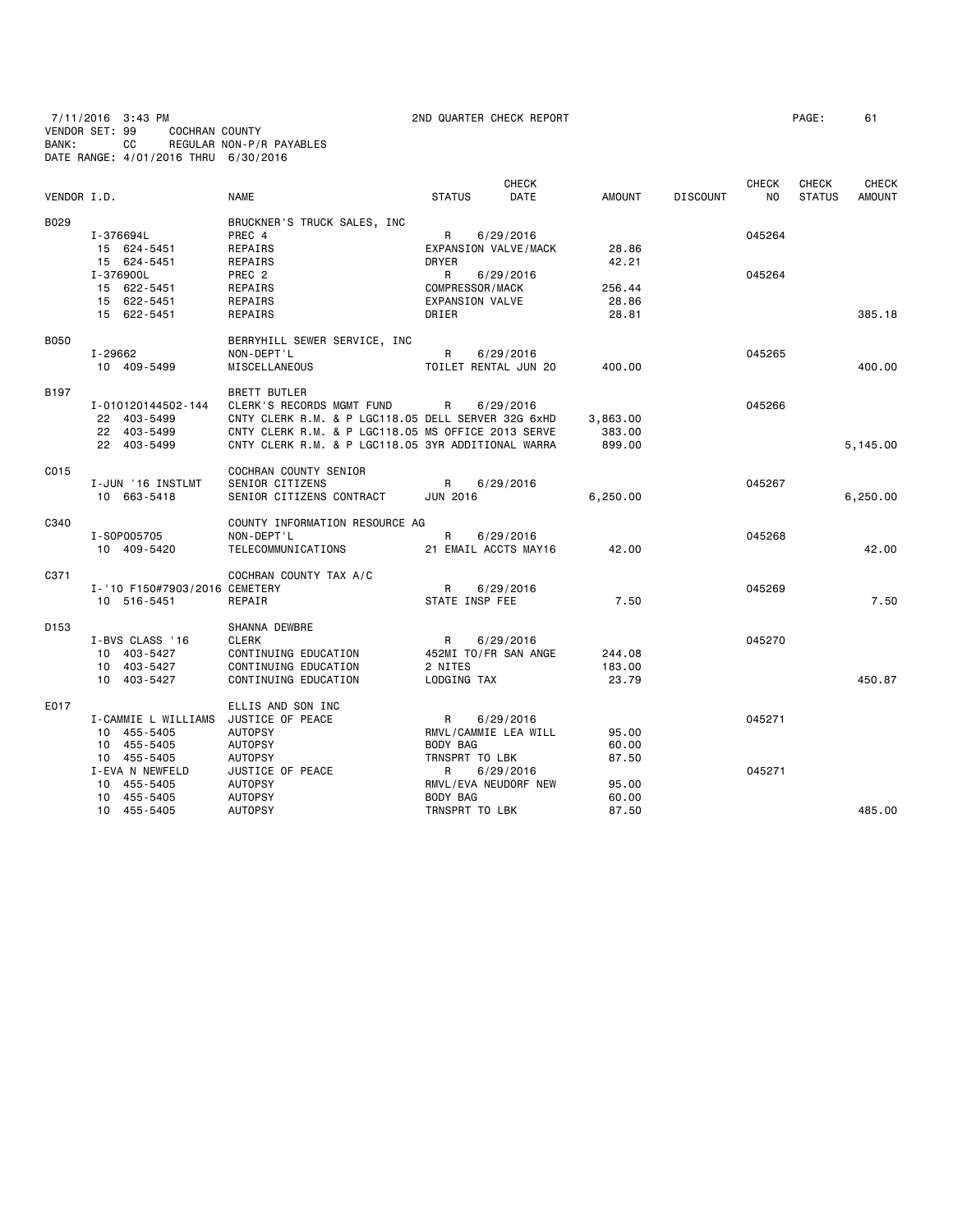7/11/2016 3:43 PM 2ND QUARTER CHECK REPORT PAGE: 62 VENDOR SET: 99 COCHRAN COUNTY BANK: CC REGULAR NON-P/R PAYABLES DATE RANGE: 4/01/2016 THRU 6/30/2016

| 'AGE : | 6. |
|--------|----|
|        |    |

| VENDOR I.D. |                                                       | <b>NAME</b>                              | <b>STATUS</b>               | <b>CHECK</b><br>DATE              | <b>AMOUNT</b>      | <b>DISCOUNT</b> | <b>CHECK</b><br>N <sub>0</sub> | <b>CHECK</b><br><b>STATUS</b> | <b>CHECK</b><br><b>AMOUNT</b> |
|-------------|-------------------------------------------------------|------------------------------------------|-----------------------------|-----------------------------------|--------------------|-----------------|--------------------------------|-------------------------------|-------------------------------|
|             |                                                       |                                          |                             |                                   |                    |                 |                                |                               |                               |
| E069        | $I - 6201$                                            | ENCARTELE, INC<br>JAIL                   | R                           | 6/29/2016                         |                    |                 | 045272                         |                               |                               |
|             | 10 000-4380.200                                       | OTHER [MISCELLANEOUS]                    | 100 PHONE CARDS/BATC        |                                   | 500.00             |                 |                                |                               | 500.00                        |
| G031        |                                                       | GRAINGER                                 |                             |                                   |                    |                 |                                |                               |                               |
|             | I-9131375462                                          | COUNTY AUDITOR                           | R                           | 6/29/2016                         |                    |                 | 045273                         |                               |                               |
|             | 10 495-5310                                           | OFFICE SUPPLIES                          | 10 STAPLE REMOVERS          |                                   | 2.90               |                 |                                |                               |                               |
|             | I-9131901069<br>10 495-5310                           | AUDITOR<br>OFFICE SUPPLIES               | R<br>2 BUS CARD HOLDER      | 6/29/2016                         | 1.08               |                 | 045273                         |                               |                               |
|             | 10 495-5310                                           | OFFICE SUPPLIES                          | SMART UPS BATT BKUP         |                                   | 295.77             |                 |                                |                               |                               |
|             | I-9135690908                                          | <b>COURTHOUSE</b>                        | R                           | 6/29/2016                         |                    |                 | 045273                         |                               |                               |
|             | 10 510-5451                                           | REPAIR                                   |                             | 2 A/C MTRS 1050RP, #              | 126.50             |                 |                                |                               | 426.25                        |
| H301        |                                                       | HAYS COUNTY TREASURER                    |                             |                                   |                    |                 |                                |                               |                               |
|             | I-060616 JUV#824                                      | JUVENILE PROBATION                       | R                           | 6/29/2016                         |                    |                 | 045274                         |                               |                               |
|             | 17 573-5413.004                                       | Other Placements                         |                             | 31 DAYS/POST(S)/JUV#              | 3,410.00           |                 |                                |                               | 3,410.00                      |
| I019        |                                                       | LARRY IVINS                              |                             |                                   |                    |                 |                                |                               |                               |
|             | C-PREC 4 ADJ 06/16<br>15 624-5356                     | PREC 4<br>ROAD MATERIALS & SUPPLIES      | R<br>ADJ 10 LOADS/DUMP, NO  | 6/29/2016                         | 150.00CR           |                 | 045275                         |                               |                               |
|             | $I-PREC$ 1 06/16                                      | PREC 1                                   | R                           | 6/29/2016                         |                    |                 | 045275                         |                               |                               |
|             | 15 621-5356                                           | ROAD MATERIALS & SUPPLIES                |                             | 29 LOADS CALICHE @\$4             | 1,160.00           |                 |                                |                               |                               |
|             | I-PREC 4 06/16                                        | PREC 4                                   | R                           | 6/29/2016                         |                    |                 | 045275                         |                               |                               |
|             | 15 624-5356                                           | ROAD MATERIALS & SUPPLIES                |                             | 10 LOADS CALICHE @\$4             | 400.00             |                 |                                |                               | 1,410.00                      |
| J049        |                                                       | JUVENILE PROBATION FUND                  |                             |                                   |                    |                 |                                |                               |                               |
|             | I-LOCAL MATCH 06/16 JUVENILE PROBATION                |                                          | R                           | 6/29/2016                         |                    |                 | 045276                         |                               |                               |
|             | 10 571-5472<br>I-LOCAL MATCH 07/16 JUVENILE PROBATION | LOCAL SUPPORT-JUV BOARD                  | R                           | LOCAL FUNDS MATCH JU<br>6/29/2016 | 6,666.00           |                 | 045276                         |                               |                               |
|             | 10 571-5472                                           | LOCAL SUPPORT-JUV BOARD                  |                             | LOCAL FUNDS MATCH JU              | 6,666.00           |                 |                                |                               | 13,332.00                     |
| J074        |                                                       | TREVA JACKSON, TAX ASSESSOR/CO           |                             |                                   |                    |                 |                                |                               |                               |
|             | I-TACA CONF '16                                       | TAX A/C                                  | R                           | 6/29/2016                         |                    |                 | 045277                         |                               |                               |
|             | 10 499-5427                                           | CONTINUING EDUCATION                     | 2 NITES/WACO                |                                   | 218.00             |                 |                                |                               |                               |
|             | 10 499-5427                                           | CONTINUING EDUCATION                     | LODGING TAX                 |                                   | 28.34              |                 |                                |                               |                               |
|             | 10 499-5427                                           | CONTINUING EDUCATION                     | MEALS 6/12-16/16            |                                   | 59.20              |                 |                                |                               | 305.54                        |
| L015        |                                                       | LUBBOCK COUNTY, TEXAS                    |                             |                                   |                    |                 |                                |                               |                               |
|             | I-MAY16/#1025,#1027                                   | JUVENILE PROBATION                       | R                           | 6/29/2016                         |                    |                 | 045278                         |                               |                               |
|             | 17 573-5413<br>17 573-5413                            | Detention Services<br>Detention Services | 5 DAYS/PRE(S)/#1027         | 31 DAYS/POST(S)/#102              | 3,100.00<br>500.00 |                 |                                |                               | 3,600.00                      |
|             |                                                       |                                          |                             |                                   |                    |                 |                                |                               |                               |
| M239        |                                                       | MIDAMERICA BOOKS                         |                             |                                   |                    |                 |                                |                               |                               |
|             | $I - 383568$ 04/12/16<br>10 650-5590                  | LIBRARY<br><b>BOOKS</b>                  | R<br>CORAL REEF ECOSYSTEM   | 6/29/2016                         | 22.95              |                 | 045279                         |                               |                               |
|             | 10 650-5590                                           | <b>BOOKS</b>                             | DESERT ECOSYSTEMS           |                                   | 22.95              |                 |                                |                               |                               |
|             | 10 650-5590                                           | <b>BOOKS</b>                             | <b>GRASSLAND ECOSYSTEMS</b> |                                   | 22.95              |                 |                                |                               |                               |
|             | 10 650-5590                                           | <b>BOOKS</b>                             | OCEAN ECOSYSTEMS            |                                   | 22.95              |                 |                                |                               |                               |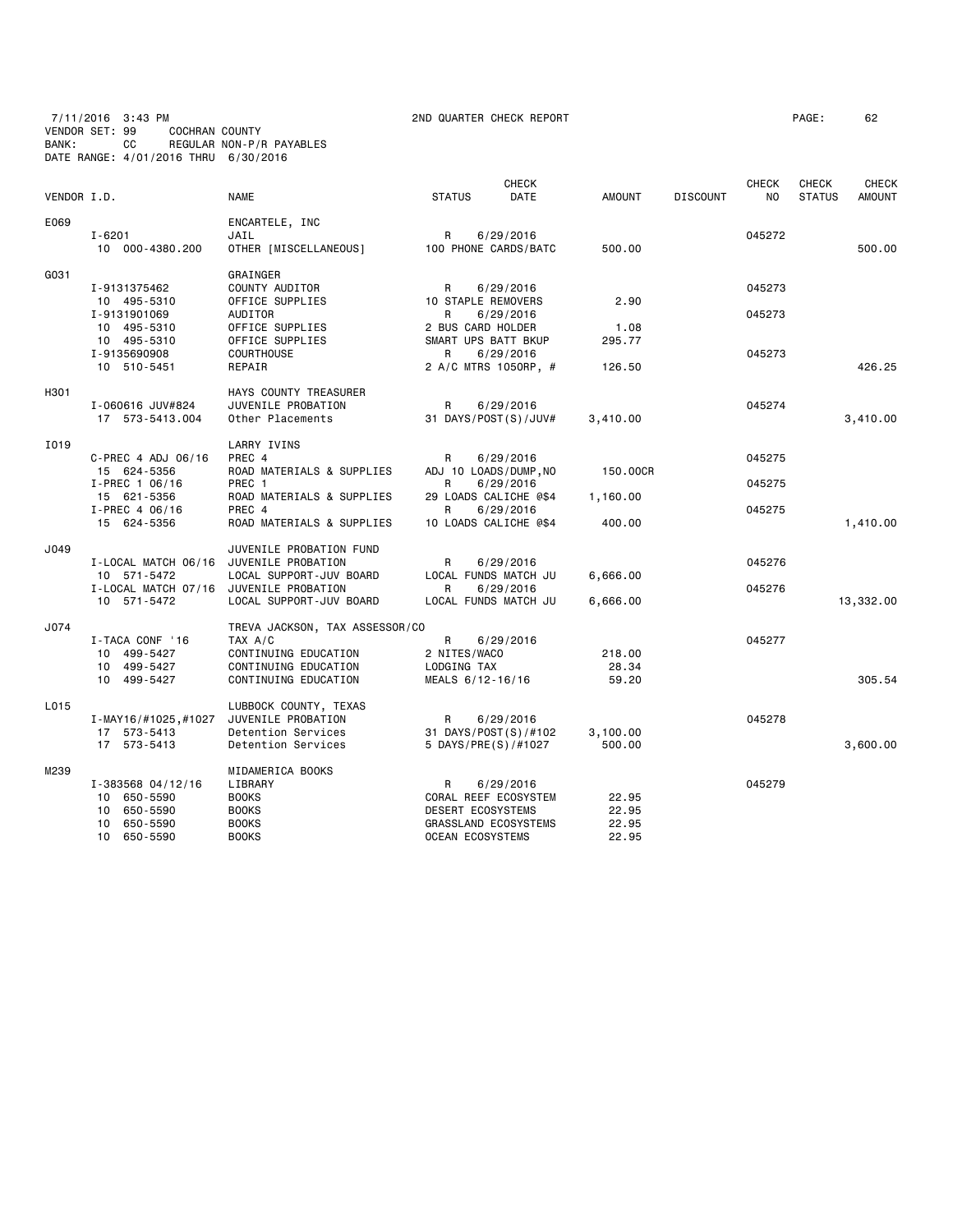7/11/2016 3:43 PM 2ND QUARTER CHECK REPORT PAGE: 63 VENDOR SET: 99 COCHRAN COUNTY BANK: CC REGULAR NON-P/R PAYABLES DATE RANGE: 4/01/2016 THRU 6/30/2016

|             |       |                   |                          |                           | <b>CHECK</b>         |               |                 | <b>CHECK</b> | <b>CHECK</b>  | <b>CHECK</b>  |
|-------------|-------|-------------------|--------------------------|---------------------------|----------------------|---------------|-----------------|--------------|---------------|---------------|
| VENDOR I.D. |       |                   | <b>NAME</b>              | <b>STATUS</b>             | DATE                 | <b>AMOUNT</b> | <b>DISCOUNT</b> | NO.          | <b>STATUS</b> | <b>AMOUNT</b> |
| M239        |       |                   | MIDAMERICA BOOKS<br>CONT |                           |                      |               |                 |              |               |               |
|             |       | I-383568 04/12/16 | LIBRARY                  | R                         | 6/29/2016            |               |                 | 045279       |               |               |
|             | 10    | 650-5590          | <b>BOOKS</b>             |                           | RAIN FOREST ECOSYSTE | 22.95         |                 |              |               |               |
|             | 10    | 650-5590          | <b>BOOKS</b>             | <b>TUNDRA ECOSYSTEMS</b>  |                      | 22.95         |                 |              |               |               |
|             | 10    | 650-5590          | <b>BOOKS</b>             | <b>WETLAND ECOSYSTEMS</b> |                      | 22.95         |                 |              |               |               |
|             | 10    | 650-5590          | <b>BOOKS</b>             |                           | WOODLAND FOREST ECOS | 22.95         |                 |              |               |               |
|             | 10    | 650-5590          | <b>BOOKS</b>             | COCONUT CRABS             |                      | 19.95         |                 |              |               |               |
|             | 10    | 650-5590          | <b>BOOKS</b>             | ECHIDNAS                  |                      | 19.95         |                 |              |               |               |
|             | 10    | 650-5590          | <b>BOOKS</b>             | <b>ELEPHANT SHREWS</b>    |                      | 19.95         |                 |              |               |               |
|             | 10    | 650-5590          | <b>BOOKS</b>             | FLYING SQUIRRELS          |                      | 19.95         |                 |              |               |               |
|             | 10    | 650-5590          | <b>BOOKS</b>             | <b>KAKAPOS</b>            |                      | 19.95         |                 |              |               |               |
|             | 10    | 650-5590          | <b>BOOKS</b>             | PROBOSCIS MONKEYS         |                      | 19.95         |                 |              |               |               |
|             | 10    | 650-5590          | <b>BOOKS</b>             | STAR-NOSED MOLES          |                      | 19.95         |                 |              |               |               |
|             | 10    | 650-5590          | <b>BOOKS</b>             | THORNY DEVILS             |                      | 19.95         |                 |              |               | 343.20        |
| M299        |       |                   | MORTON SELF STORAGE      |                           |                      |               |                 |              |               |               |
|             | I-524 |                   | SHERIFF                  | R                         | 6/29/2016            |               |                 | 045280       |               |               |
|             |       | 10 560-5499       | MISCELLANEOUS            | STORAGE JUN16             |                      | 50.00         |                 |              |               | 50.00         |
| P007        |       |                   | PAYROLL CLEARING ACCT    |                           |                      |               |                 |              |               |               |
|             |       | I-2ND QTR 2016    | WORKERS COMP/ALL DEPTS   | R                         | 6/29/2016            |               |                 | 045281       |               |               |
|             | 10    | 400-5204          | WORKERS' COMPENSATION    |                           | W/C QTRLY DEPOSIT-CN | 83.61         |                 |              |               |               |
|             | 10    | 403-5204          | WORKERS' COMPENSATION    |                           | W/C QTRLY DEPOSIT-CL | 74.50         |                 |              |               |               |
|             | 10    | 435-5204          | WORKERS' COMPENSATION    |                           | W/C QTRLY DEPOSIT-DI | 15.03         |                 |              |               |               |
|             | 10    | 455-5204          | WORKERS' COMPENSATION    |                           | W/C QTRLY DEPOSIT-J. | 39.10         |                 |              |               |               |
|             | 10    | 475-5204          | WORKERS' COMPENSATION    |                           | W/C QTRLY DEPOSIT-CN | 12.25         |                 |              |               |               |
|             | 10    | 476-5204          | WORKERS' COMPENSATION    |                           | W/C QTRLY DEPOSIT-DI | 34.28         |                 |              |               |               |
|             | 10    | 490-5204          | WORKERS' COMPENSATION    |                           | W/C QTRLY DEPOSIT-EL | 9.58          |                 |              |               |               |
|             | 10    | 495-5204          | WORKERS' COMPENSATION    |                           | W/C QTRLY DEPOSIT-AU | 67.50         |                 |              |               |               |
|             | 10    | 497-5204          | WORKERS' COMPENSATION    |                           | W/C QTRLY DEPOSIT-TR | 41.74         |                 |              |               |               |
|             | 10    | 499-5204          | WORKERS' COMPENSATION    |                           | W/C QTRLY DEPOSIT-TA | 95.94         |                 |              |               |               |
|             | 10    | 510-5204          | WORKERS' COMPENSATION    |                           | W/C QTRLY DEPOSIT-CO | 221.57        |                 |              |               |               |
|             | 10    | 512-5204          | WORKERS' COMPENSATION    |                           | W/C QTRLY DEPOSIT-JA | 287.58        |                 |              |               |               |
|             | 10    | 516-5204          | WORKERS' COMPENSATION    |                           | W/C QTRLY DEPOSIT-CE | 346.09        |                 |              |               |               |
|             | 10    | 550-5204          | WORKERS' COMPENSATION    |                           | W/C QTRLY DEPOSIT-CO | 127.04        |                 |              |               |               |
|             | 10    | 560-5204          | WORKERS' COMPENSATION    |                           | W/C QTRLY DEPOSIT-SH | 1,640.02      |                 |              |               |               |
|             | 17    | 573-5204          | WORKERS COMPENSATION     |                           | W/C QTRLY DEPOSIT-JU | 26.90         |                 |              |               |               |
|             | 10    | 650-5204          | WORKERS' COMPENSATION    |                           | W/C QTRLY DEPOSIT-LI | 42.22         |                 |              |               |               |
|             | 10    | 652-5204          | WORKERS' COMPENSATION    |                           | W/C QTRLY DEPOSIT-MU | 13.09         |                 |              |               |               |
|             | 10    | 660-5204          | WORKERS' COMPENSATION    |                           | W/C QTRLY DEPOSIT-PA | 226.66        |                 |              |               |               |
|             | 10    | 662-5204          | WORKERS' COMPENSATION    |                           | W/C QTRLY DEPOSIT-AC | 243.20        |                 |              |               |               |
|             | 10    | 665-5204          | WORKERS' COMPENSATION    |                           | W/C QTRLY DEPOSIT-EX | 29.68         |                 |              |               |               |
|             | 15    | 610-5204          | WORKERS' COMPENSATION    |                           | W/C QTRLY DEPOSIT-CO | 194.95        |                 |              |               |               |
|             | 15    | 621-5204          | WORKERS' COMPENSATION    |                           | W/C QTRLY DEPOSIT-PR | 527.23        |                 |              |               |               |
|             | 15    | 622-5204          | WORKERS' COMPENSATION    |                           | W/C QTRLY DEPOSIT-PR | 544.87        |                 |              |               |               |
|             | 15    | 623-5204          | WORKERS' COMPENSATION    |                           | W/C QTRLY DEPOSIT-PR | 550.74        |                 |              |               |               |
|             | 15    | 624-5204          | WORKERS' COMPENSATION    |                           | W/C QTRLY DEPOSIT-PR | 542.51        |                 |              |               |               |
|             | 30    | 518-5204          | WORKERS COMPENSATION     |                           | W/C QTRLY DEPOSIT-AI | 97.14         |                 |              |               | 6,135.02      |
|             |       |                   |                          |                           |                      |               |                 |              |               |               |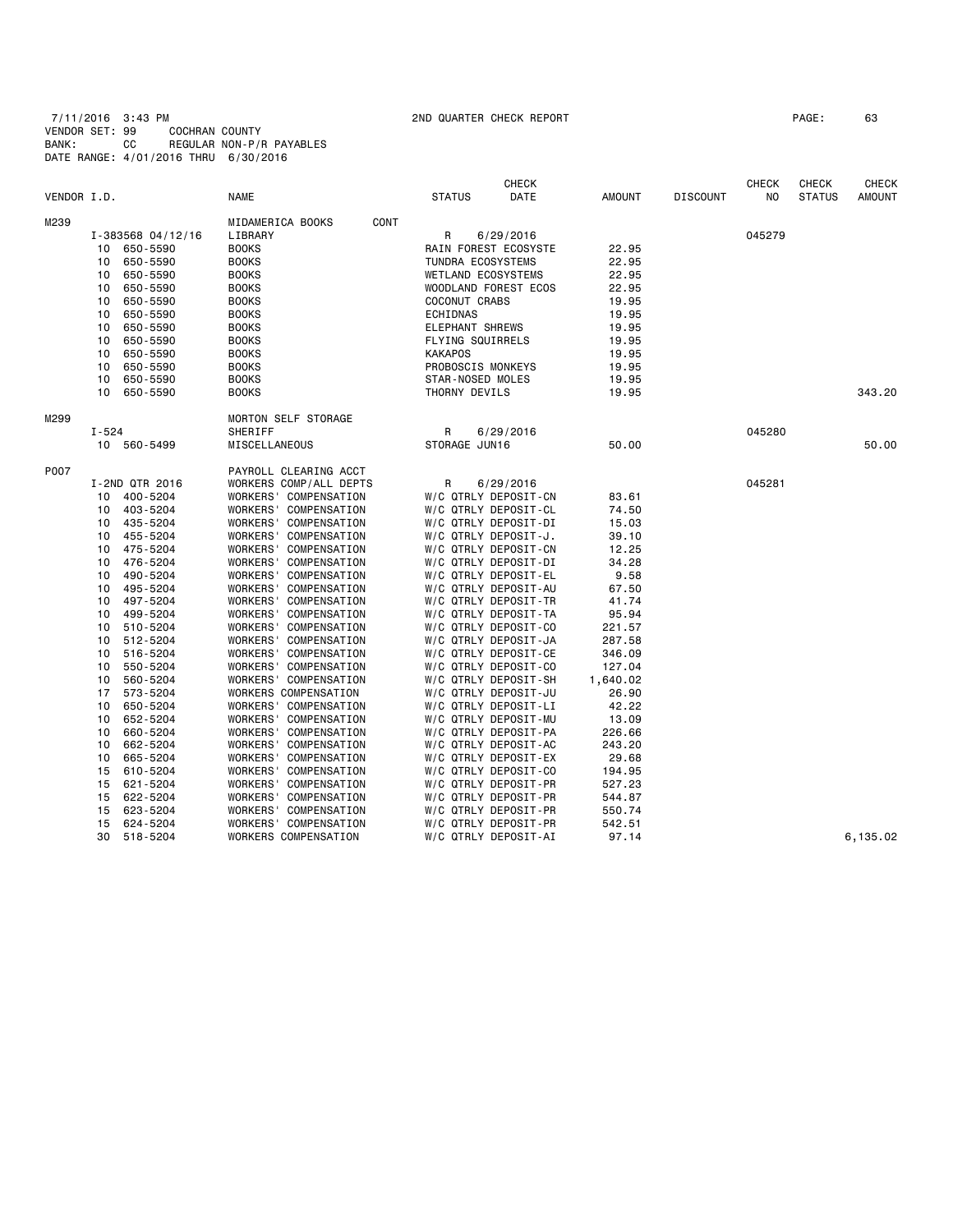7/11/2016 3:43 PM 2ND QUARTER CHECK REPORT PAGE: 64 VENDOR SET: 99 COCHRAN COUNTY BANK: CC REGULAR NON-P/R PAYABLES DATE RANGE: 4/01/2016 THRU 6/30/2016

|             |                             |                              | <b>CHECK</b>             |        |                 | <b>CHECK</b>   | <b>CHECK</b>  | <b>CHECK</b>  |
|-------------|-----------------------------|------------------------------|--------------------------|--------|-----------------|----------------|---------------|---------------|
| VENDOR I.D. |                             | <b>NAME</b>                  | <b>STATUS</b><br>DATE    | AMOUNT | <b>DISCOUNT</b> | N <sub>O</sub> | <b>STATUS</b> | <b>AMOUNT</b> |
| P073        |                             | THE PENWORTHY COMPANY        |                          |        |                 |                |               |               |
|             | I-0024610                   | LIBRARY                      | R<br>6/29/2016           |        |                 | 045282         |               |               |
|             | 10 650-5590                 | <b>BOOKS</b>                 | CAN'T WAIT TO BE QUE     | 12.49  |                 |                |               |               |
|             | 650-5590<br>10              | <b>BOOKS</b>                 | CHASE'S SPACE CASE       | 12.49  |                 |                |               |               |
|             | 650-5590<br>10              | <b>BOOKS</b>                 | CURIOUS GEORGESPA        | 17.96  |                 |                |               |               |
|             | 650-5590<br>10              | <b>BOOKS</b>                 | CURIOUS GEORGESUN        | 17.96  |                 |                |               |               |
|             | 650-5590<br>10              | <b>BOOKS</b>                 | FLY GUY PRESENTS: BAT    | 12.49  |                 |                |               |               |
|             | 650-5590<br>10              | <b>BOOKS</b>                 | FLY GUY PRESENTS: SNA    | 12.49  |                 |                |               |               |
|             | 10<br>650-5590              | <b>BOOKS</b>                 | FROGGY'S BIRTHDAY WI     | 16.96  |                 |                |               |               |
|             | 650-5590<br>10              | <b>BOOKS</b>                 | I AM ANT-MAN             | 12.49  |                 |                |               |               |
|             | 10 <sup>1</sup><br>650-5590 | <b>BOOKS</b>                 | MEET HIGH TIDE           | 12.49  |                 |                |               |               |
|             | 10<br>650-5590              | <b>BOOKS</b>                 | MIGHTY MERC              | 12.49  |                 |                |               |               |
|             | 650-5590<br>10              | <b>BOOKS</b>                 | MISS BROWNUPSIDE         | 14.96  |                 |                |               |               |
|             | 10<br>650-5590              | <b>BOOKS</b>                 | MRS MEYER IS ON FIRE     | 14.96  |                 |                |               |               |
|             | 650-5590<br>10              | <b>BOOKS</b>                 | NINJA DAD                | 12.49  |                 |                |               |               |
|             | 10 650-5590                 | <b>BOOKS</b>                 | WARNING! DO NOT TOUC     | 19.96  |                 |                |               |               |
|             | 10 650-5590                 | <b>BOOKS</b>                 | ZEG AND THE EGG          | 12.49  |                 |                |               | 215.17        |
|             |                             |                              |                          |        |                 |                |               |               |
| S005        |                             | DORIS SEALY, COUNTY TREAS    |                          |        |                 |                |               |               |
|             | I-CIO CONF '16              | TREASURER                    | R<br>6/29/2016           |        |                 | 045283         |               |               |
|             | 10 497-5427                 | CONTINUING EDUCATION         | 1293.2 MI TO/FR GALV     | 698.33 |                 |                |               |               |
|             | 10 497-5427                 | CONTINUING EDUCATION         | 3 NITES 6/19-22/16       | 507.00 |                 |                |               |               |
|             | 10 497-5427                 | CONTINUING EDUCATION         | LODGING TAX              | 76.05  |                 |                |               |               |
|             | 10 497-5427                 | CONTINUING EDUCATION         | <b>MEALS</b>             | 83.66  |                 |                |               | 1,365.04      |
| S058        |                             | SCOTT-MERRIMAN, INC.         |                          |        |                 |                |               |               |
|             | I-057911                    | <b>CLERK</b>                 | R<br>6/29/2016           |        |                 | 045284         |               |               |
|             | 10 403-5310                 | OFFICE SUPPLIES              | 250 POLY ENV, LGL        | 250.00 |                 |                |               |               |
|             | 10 403-5310                 | OFFICE SUPPLIES              | SHIPPING                 | 29.85  |                 |                |               | 279.85        |
| S063        |                             | ANGEL RAMIREZ, dba           |                          |        |                 |                |               |               |
|             | I-010592                    | PREC <sub>2</sub>            | R<br>6/29/2016           |        |                 | 045285         |               |               |
|             | 15 622-5454                 | TIRES                        | MT/DSMT/RPL 3 NEW;LO     | 65.00  |                 |                |               |               |
|             | 15 622-5454                 | TIRES                        | OIL HOLDER WINDOW        | 30.00  |                 |                |               |               |
|             | 15 622-5454                 | TIRES                        | <b>LABOR</b>             | 50.00  |                 |                |               |               |
|             | 15 622-5454                 | TIRES                        | NEW TUBE                 | 26.00  |                 |                |               | 171.00        |
|             |                             |                              |                          |        |                 |                |               |               |
| S071        |                             | SCRIPT OFFICE PRODUCTS, INC. |                          |        |                 |                |               |               |
|             | I-50738                     | TREASURER                    | R<br>6/29/2016           |        |                 | 045286         |               |               |
|             | 10 497-5310                 | OFFICE SUPPLIES              | 1BX COPY PAPER           | 39.50  |                 |                |               |               |
|             | 10 497-5310                 | OFFICE SUPPLIES              | 2EA CALC RIBBONS         | 7.90   |                 |                |               |               |
|             | I-50747                     | SHERIFF                      | R<br>6/29/2016           |        |                 | 045286         |               |               |
|             | 10 560-5310                 | OFFICE SUPPLIES              | <b>1BX PAPER CLIPS</b>   | 2.95   |                 |                |               |               |
|             | 10 560-5310                 | OFFICE SUPPLIES              | <b>1BX STORAGE CASES</b> | 80.00  |                 |                |               |               |
|             | I-50770                     | AUDITOR                      | R<br>6/29/2016           |        |                 | 045286         |               |               |
|             | 10 495-5310                 | OFFICE SUPPLIES              | 2BX COPY PAPER           | 79.00  |                 |                |               |               |
|             | I-50778                     | JUSTICE OF PEACE             | R<br>6/29/2016           |        |                 | 045286         |               |               |
|             | 10 455-5310                 | OFFICE SUPPLIES              | BROTHER TONER CRTG T     | 68.49  |                 |                |               |               |
|             | I-50779                     | TAX A/C                      | R<br>6/29/2016           |        |                 | 045286         |               |               |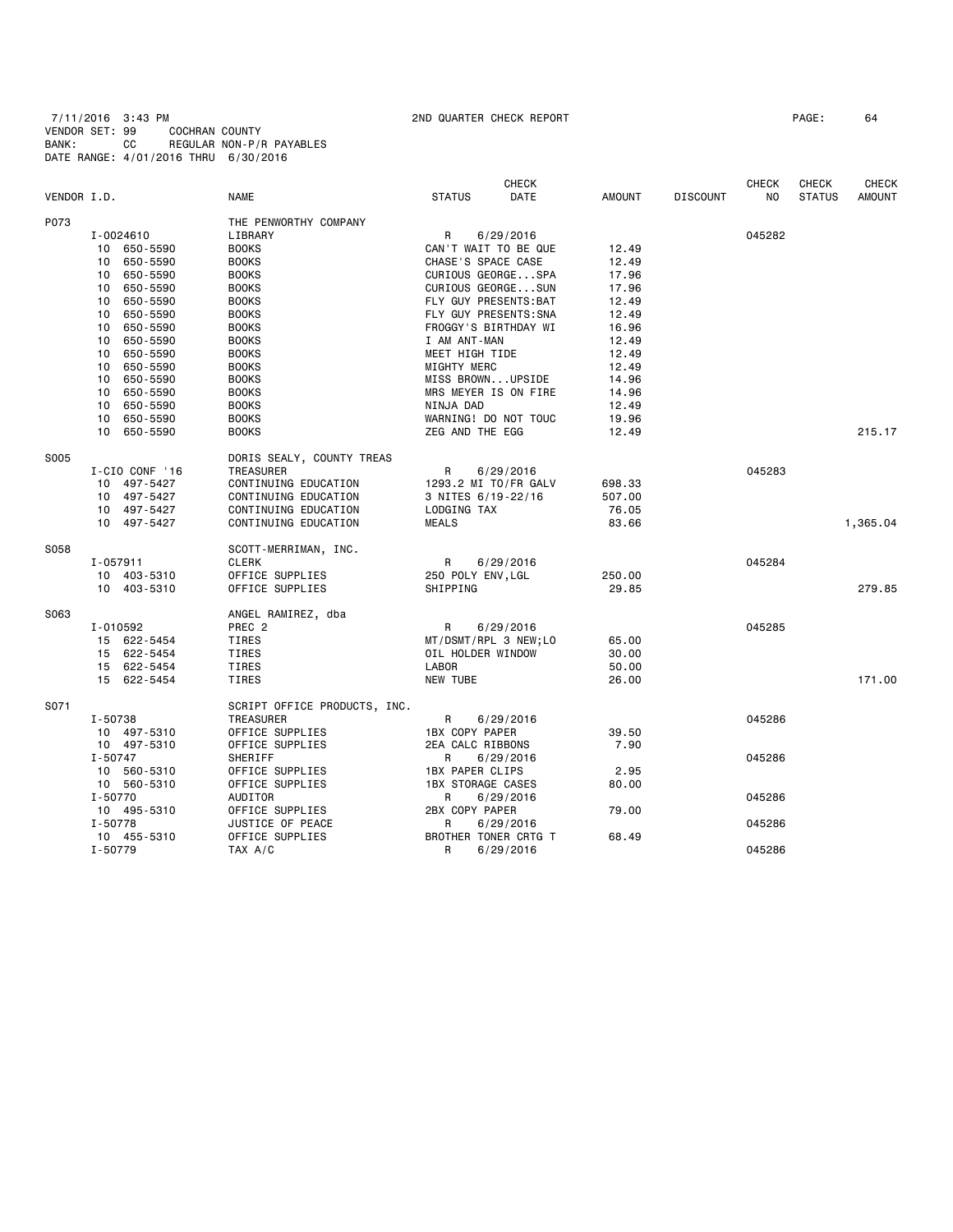7/11/2016 3:43 PM 2ND QUARTER CHECK REPORT PAGE: 65 VENDOR SET: 99 COCHRAN COUNTY BANK: CC REGULAR NON-P/R PAYABLES DATE RANGE: 4/01/2016 THRU 6/30/2016

|                  |                  |                             |                           | <b>CHECK</b>         |        |                 | CHECK          | <b>CHECK</b>  | <b>CHECK</b>  |
|------------------|------------------|-----------------------------|---------------------------|----------------------|--------|-----------------|----------------|---------------|---------------|
| VENDOR I.D.      |                  | NAME                        | <b>STATUS</b>             | DATE                 | AMOUNT | <b>DISCOUNT</b> | N <sub>0</sub> | <b>STATUS</b> | <b>AMOUNT</b> |
| S071             |                  | SCRIPT OFFICE PRODUCTS-CONT |                           |                      |        |                 |                |               |               |
|                  | I-50779          | TAX A/C                     | R                         | 6/29/2016            |        |                 | 045286         |               |               |
|                  | 10 499-5310      | OFFICE SUPPLIES             | <b>2EA INK ROLLERS</b>    |                      | 7.90   |                 |                |               |               |
|                  | 10 499-5310      | OFFICE SUPPLIES             | 1DZ SAN 207 PENS          |                      | 21.95  |                 |                |               |               |
|                  | I-50813          | TREASURER                   | 6/29/2016<br>R            |                      |        |                 | 045286         |               |               |
|                  | 10 497-5310      | OFFICE SUPPLIES             |                           | STAMP/FOR DEPOSIT ON | 19.54  |                 |                |               |               |
|                  | 10 497-5310      | OFFICE SUPPLIES             | STAMP INK                 |                      | 9.95   |                 |                |               |               |
|                  | I-50836          | <b>CLERK</b>                | R                         | 6/29/2016            |        |                 | 045286         |               |               |
|                  | 10 403-5310      | OFFICE SUPPLIES             | 2 R1427 RIBBONS           |                      | 6.84   |                 |                |               |               |
|                  | I-50837          | COUNTY COURT                | R                         | 6/29/2016            |        |                 | 045286         |               |               |
|                  | 10 426-5310      | OFFICE SUPPLIES             | <b>1PK TAPE FLAGS</b>     |                      | 6.95   |                 |                |               |               |
|                  | $I - 50865$      | SHERIFF                     | R                         | 6/29/2016            |        |                 | 045286         |               |               |
|                  | 10 560-5310      | OFFICE SUPPLIES             |                           | NOTARY STMP/ROSA HER | 21.76  |                 |                |               |               |
|                  | I-50877          | CO JUDGE/COMM'R CT          | R                         | 6/29/2016            |        |                 | 045286         |               |               |
|                  | 15 610-5310      | OFFICE SUPPLIES             | <b>1DZ SHARPIE</b>        |                      | 13.95  |                 |                |               |               |
|                  | 15 610-5310      | OFFICE SUPPLIES             | HP INK CRTG 55AN          |                      | 20.95  |                 |                |               |               |
|                  | 15 610-5310      | OFFICE SUPPLIES             | HP INK CRTG 56AN          |                      | 20.95  |                 |                |               | 428.58        |
| S073             |                  | SIRCHIE FINGER PRINT LAB.   |                           |                      |        |                 |                |               |               |
|                  | I-0257646-IN     | SHERIFF                     | R                         | 6/29/2016            |        |                 | 045287         |               |               |
|                  | 10 560-5334      | OTHER SUPPLIES              | 2BX INTEGRITY BAGS        |                      | 47.50  |                 |                |               |               |
|                  | 10 560-5334      | OTHER SUPPLIES              | <b>5BX METH TEST KITS</b> |                      | 99.75  |                 |                |               |               |
|                  | 10 560-5334      | OTHER SUPPLIES              | SHIPPING                  |                      | 26.31  |                 |                |               | 173.56        |
| S <sub>195</sub> |                  | SOUTH PLAINS RURAL HEALTH   |                           |                      |        |                 |                |               |               |
|                  | I-DENTAL/J LOPEZ | JAIL                        | $\mathsf{R}$              | 6/29/2016            |        |                 | 045288         |               |               |
|                  | 10 512-5391      | MEDICAL CARE-PRISONERS      | EXAM                      |                      | 67.05  |                 |                |               |               |
|                  | 10 512-5391      | MEDICAL CARE-PRISONERS      | X-RAYS                    |                      | 51.86  |                 |                |               |               |
|                  | 10 512-5391      | MEDICAL CARE-PRISONERS      | DENTAL WORK               |                      | 156.45 |                 |                |               | 275.36        |
| S281             |                  | <b>STAPLES</b>              |                           |                      |        |                 |                |               |               |
|                  | I-9740109501     | SHERIFF                     | R                         | 6/29/2016            |        |                 | 045289         |               |               |
|                  | 10 560-5310      | OFFICE SUPPLIES             | 1/2 BINDER CLIPS, 3       |                      | 4.49   |                 |                |               |               |
|                  | 10 512-5310      | OFFICE SUPPLIES             | 1/2 BINDER CLIPS, 3       |                      | 4.48   |                 |                |               |               |
|                  | 10 560-5310      | OFFICE SUPPLIES             |                           | 1/2 FILE FOLDERS, LT | 4.99   |                 |                |               |               |
|                  | 10 512-5310      | OFFICE SUPPLIES             |                           | 1/2 FILE FOLDERS, LT | 5.00   |                 |                |               |               |
|                  | 10 560-5310      | OFFICE SUPPLIES             |                           | 1/2 HANG FILE JCKTS, | 12.99  |                 |                |               |               |
|                  | 10 512-5310      | OFFICE SUPPLIES             |                           | 1/2 HANG FILE JCKTS, | 12.99  |                 |                |               |               |
|                  | 10 560-5310      | OFFICE SUPPLIES             | 1/2 CNTRFT DET PENS       |                      | 5.49   |                 |                |               |               |
|                  | 10 512-5310      | OFFICE SUPPLIES             | 1/2 CNTRFT DET PENS       |                      | 5.50   |                 |                |               |               |
|                  | 10 560-5310      | OFFICE SUPPLIES             |                           | 1/2 PRONG CMPRSRS, 3 | 12.74  |                 |                |               |               |
|                  | 10 512-5310      | OFFICE SUPPLIES             |                           | 1/2 PRONG CMPRSRS, 3 | 12.73  |                 |                |               | 81.40         |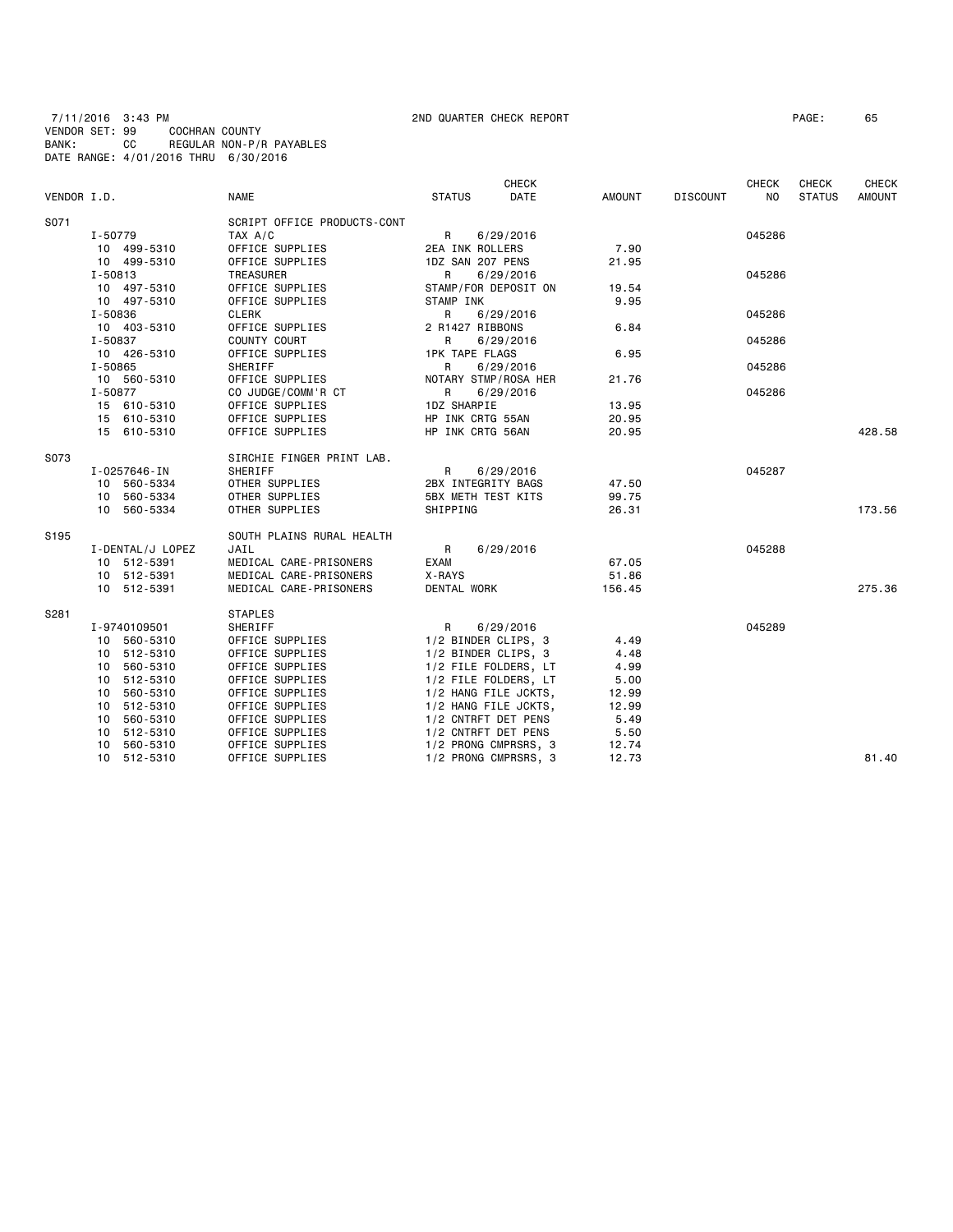7/11/2016 3:43 PM 2ND QUARTER CHECK REPORT PAGE: 66 VENDOR SET: 99 COCHRAN COUNTY BANK: CC REGULAR NON-P/R PAYABLES DATE RANGE: 4/01/2016 THRU 6/30/2016

|             |                  |                                |                       | <b>CHECK</b>         |               |                 | <b>CHECK</b>   | <b>CHECK</b>  | <b>CHECK</b>  |
|-------------|------------------|--------------------------------|-----------------------|----------------------|---------------|-----------------|----------------|---------------|---------------|
| VENDOR I.D. |                  | <b>NAME</b>                    | <b>STATUS</b>         | DATE                 | <b>AMOUNT</b> | <b>DISCOUNT</b> | N <sub>0</sub> | <b>STATUS</b> | <b>AMOUNT</b> |
| S316        |                  | <b>BRYANT SEARS</b>            |                       |                      |               |                 |                |               |               |
|             | I-RUIDOSO 2016   | JUVENILE PROBATION             | R                     | 6/29/2016            |               |                 | 045290         |               |               |
|             | 17 573-5427      | TRAVEL & TRAINING              | 3 NITES/RUIDOSO, NM/A |                      | 327.00        |                 |                |               |               |
|             | 17 573-5427      | TRAVEL & TRAINING              | LODGING TAX           |                      | 61.68         |                 |                |               |               |
|             | 17 573-5427      | TRAVEL & TRAINING              | MEALS 6/18-22/16      |                      | 82.19         |                 |                |               | 470.87        |
| S331        |                  | STANDARD COFFEE SERVICE        |                       |                      |               |                 |                |               |               |
|             | I-T161526579011  | NON-DEPT'L                     | R                     | 6/29/2016            |               |                 | 045291         |               |               |
|             | 10 409-5300      | COUNTY-WIDE SUPPLIES           | 4 CREAMER             |                      | 31.96         |                 |                |               |               |
|             | 10 409-5300      | COUNTY-WIDE SUPPLIES           | 3 FR VAN CREAMER      |                      | 22.80         |                 |                |               |               |
|             | 10 409-5300      | COUNTY-WIDE SUPPLIES           | 4 AAA REG             |                      | 151.96        |                 |                |               |               |
|             | 10 409-5300      | COUNTY-WIDE SUPPLIES           | 1BX TEA BAGS          |                      | 27.71         |                 |                |               |               |
|             | 10 409-5300      | COUNTY-WIDE SUPPLIES           | <b>ENERGY SURCHG</b>  |                      | 1.87          |                 |                |               |               |
|             | 10 409-5300      | COUNTY-WIDE SUPPLIES           | PAPER INVOICE FEE     |                      | 2.00          |                 |                |               | 238.30        |
| S347        |                  | SOUTHERN TIRE MART, LLC        |                       |                      |               |                 |                |               |               |
|             | I-70224473       | PREC 1                         | R                     | 6/29/2016            |               |                 | 045292         |               |               |
|             | 15 621-5454      | <b>TIRES</b>                   | 8 11R24.5 DURATURN    |                      | 2,516.72      |                 |                |               |               |
|             | 15 621-5454      | TIRES                          | CR 2 FET              |                      | 276.72CR      |                 |                |               |               |
|             | I-70225025       | PREC 4                         | R                     | 6/29/2016            |               |                 | 045292         |               |               |
|             | 15 624-5454      | <b>TIRES</b>                   |                       | 2 FIRESTONE 12.4-24  | 670.00        |                 |                |               | 2,910.00      |
| S400        |                  | STUEART'S PIT STOP KWIK LUBE   |                       |                      |               |                 |                |               |               |
|             | I-63862          | JUVENILE PROBATION             | R                     | 6/29/2016            |               |                 | 045293         |               |               |
|             | 17 573-5499      | OPERATING EXPENSES             |                       | OIL CHG/14 CHEV #722 | 38.99         |                 |                |               |               |
|             | 17 573-5499      | OPERATING EXPENSES             |                       | 8.5QT MOBIL1 SYNTH 0 | 31.46         |                 |                |               |               |
|             | 17 573-5499      | OPERATING EXPENSES             | SYNTH OIL UPGRD       |                      | 28.99         |                 |                |               |               |
|             | 17 573-5499      | OPERATING EXPENSES             | AIR FILTER            |                      | 19.99         |                 |                |               | 119.43        |
| S416        |                  | SOS WASTE DISPOSAL, INC        |                       |                      |               |                 |                |               |               |
|             | I-8226           | PREC 3/PREC 4                  | R                     | 6/29/2016            |               |                 | 045294         |               |               |
|             | 15 623-5440      | UTILITIES                      | DUMPSTER SVC JUL16    |                      | 53.25         |                 |                |               |               |
|             | 15 624-5440      | UTILITIES                      | DUMPSTER SVC JUL16    |                      | 53.25         |                 |                |               | 106.50        |
| S421        |                  | SUMMIT TRUCK GROUP             |                       |                      |               |                 |                |               |               |
|             | I-402207192      | PREC 3                         | R                     | 6/29/2016            |               |                 | 045295         |               |               |
|             | 15 623-5451      | REPAIRS                        | RPL ALT; CHG BATT/94  |                      | 553.60        |                 |                |               |               |
|             | 15 623-5451      | REPAIRS                        | RPR WIRE/COOL SNSR    |                      | 217.60        |                 |                |               |               |
|             | 15 623-5451      | REPAIRS                        | SHOP CHG              |                      | 80.21         |                 |                |               | 851.41        |
| S431        |                  | SATELLITE TRACKING OF PEOPLE L |                       |                      |               |                 |                |               |               |
|             | I-STPINV00027861 | JUVENILE PROBATION             | R                     | 6/29/2016            |               |                 | 045296         |               |               |
|             | 17 573-5413      | Detention Services             |                       | 7 DAYS/BLUTAG ACTV/J | 28.00         |                 |                |               |               |
|             | 17 573-5413      | Detention Services             | BLUTAG INSURANCE      |                      | 3.50          |                 |                |               | 31.50         |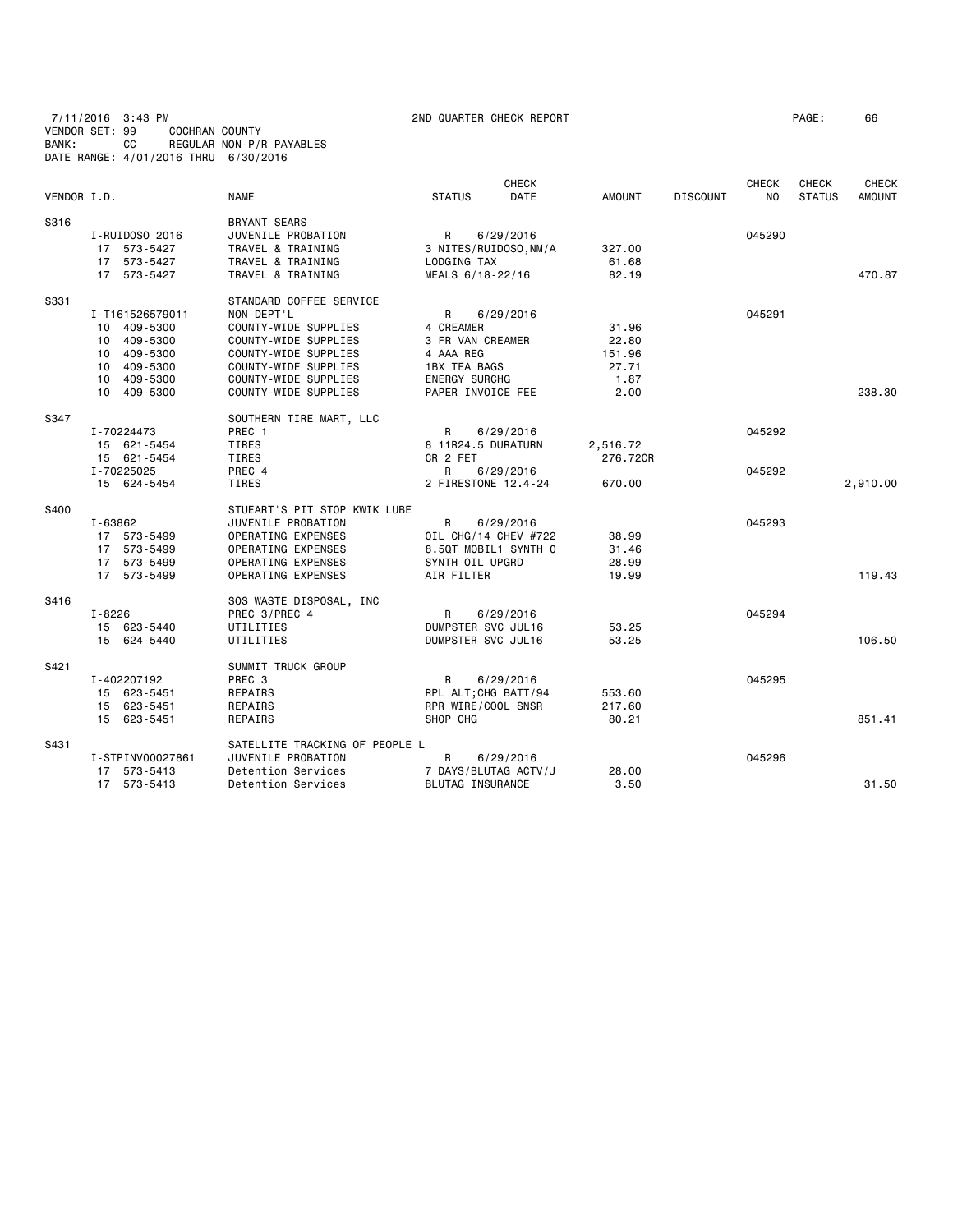|             |                        |                          | <b>CHECK</b>         |                       |                 | <b>CHECK</b> | <b>CHECK</b>  | <b>CHECK</b>  |
|-------------|------------------------|--------------------------|----------------------|-----------------------|-----------------|--------------|---------------|---------------|
| VENDOR I.D. |                        | <b>NAME</b>              | <b>STATUS</b>        | DATE<br><b>AMOUNT</b> | <b>DISCOUNT</b> | NO.          | <b>STATUS</b> | <b>AMOUNT</b> |
| T050        |                        | TAC UNEMPLOYMENT FUND    |                      |                       |                 |              |               |               |
|             | I-2ND QTR 2016         | UNEMPLOYMENT-ALL DEPT'S  | R<br>6/29/2016       |                       |                 | 045297       |               |               |
|             | 10 400-5206            | UNEMPLOYMENT             | 2ND QTR UNEMPLOYMENT | 8.03                  |                 |              |               |               |
|             | 403-5206<br>10         | UNEMPLOYMENT             | 2ND QTR UNEMPLOYMENT | 10.15                 |                 |              |               |               |
|             | 435-5206<br>10         | UNEMPLOYMENT             | 2ND QTR UNEMPLOYMENT | 2.88                  |                 |              |               |               |
|             | 455-5206<br>10         | UNEMPLOYMENT             | 2ND QTR UNEMPLOYMENT | 1.17                  |                 |              |               |               |
|             | 475-5206<br>10         | UNEMPLOYMENT             | 2ND QTR UNEMPLOYMENT | 8.21                  |                 |              |               |               |
|             | 476-5206<br>10         | UNEMPLOYMENT             | 2ND QTR UNEMPLOYMENT | 2.95                  |                 |              |               |               |
|             | 490-5206<br>10         | UNEMPLOYMENT             | 2ND QTR UNEMPLOYMENT | 2.52                  |                 |              |               |               |
|             | 495-5206<br>10         | UNEMPLOYMENT             | 2ND QTR UNEMPLOYMENT | 17.75                 |                 |              |               |               |
|             | 497-5206<br>10         | UNEMPLOYMENT             | 2ND QTR UNEMPLOYMENT | 1.38                  |                 |              |               |               |
|             | 499-5206<br>10         | UNEMPLOYMENT             | 2ND QTR UNEMPLOYMENT | 15.88                 |                 |              |               |               |
|             | 510-5206<br>10         | UNEMPLOYMENT             | 2ND QTR UNEMPLOYMENT | 6.96                  |                 |              |               |               |
|             | 512-5206<br>10         | UNEMPLOYMENT             | 2ND QTR UNEMPLOYMENT | 15.25                 |                 |              |               |               |
|             | 516-5206<br>10         | UNEMPLOYMENT             | 2ND QTR UNEMPLOYMENT | 8.46                  |                 |              |               |               |
|             | 560-5206<br>10         | UNEMPLOYMENT             | 2ND QTR UNEMPLOYMENT | 93.26                 |                 |              |               |               |
|             | 650-5206<br>10         | UNEMPLOYMENT             | 2ND QTR UNEMPLOYMENT | 7.85                  |                 |              |               |               |
|             | 660-5206<br>10         | UNEMPLOYMENT             | 2ND QTR UNEMPLOYMENT | 7.96                  |                 |              |               |               |
|             | 662-5206<br>10         | UNEMPLOYMENT             | 2ND QTR UNEMPLOYMENT | 8.46                  |                 |              |               |               |
|             | 665-5206<br>10         | UNEMPLOYMENT             | 2ND QTR UNEMPLOYMENT | 10.24                 |                 |              |               |               |
|             | 621-5206<br>15         | UNEMPLOYMENT             | 2ND QTR UNEMPLOYMENT | 16.56                 |                 |              |               |               |
|             | 622-5206<br>15         | UNEMPLOYMENT             | 2ND QTR UNEMPLOYMENT | 17.18                 |                 |              |               |               |
|             | 623-5206<br>15         | UNEMPLOYMENT             | 2ND QTR UNEMPLOYMENT | 17.30                 |                 |              |               |               |
|             | 624-5206<br>15         | UNEMPLOYMENT             | 2ND QTR UNEMPLOYMENT | 17.04                 |                 |              |               |               |
|             | 17 573-5206            | UNEMPLOYMENT INSURANCE   | 2ND QTR UNEMPLOYMENT | 8.12                  |                 |              |               | 305.56        |
| T083        |                        | TYLER TECHNOLOGIES, INC  |                      |                       |                 |              |               |               |
|             | I-025-159871           | NON-DEPT'L               | R<br>6/29/2016       |                       |                 | 045298       |               |               |
|             | 10 409-5411            | MAINTENANCE CONTRACTS    | MONTHLY NETWORK MAIN | 220.50                |                 |              |               | 220.50        |
| T175        |                        | TEXAS JAIL ASSOCIATION   |                      |                       |                 |              |               |               |
|             | $I - 2016 / E$ ALVAREZ | SHERIFF                  | R<br>6/29/2016       |                       |                 | 045299       |               |               |
|             | 10 560-5481            | DUES AND REGISTRATION    | 2016 MEMBERSHIP/ELID | 30.00                 |                 |              |               | 30,00         |
| U019        |                        | UNITED SUPERMARKETS, INC |                      |                       |                 |              |               |               |
|             | I-MEDS/N MORIN 0616    | JAIL                     | R<br>6/29/2016       |                       |                 | 045300       |               |               |
|             | 10 512-5391            | MEDICAL CARE-PRISONERS   | RX#1/NOE MORIN       | 14.66                 |                 |              |               |               |
|             | 10 512-5391            | MEDICAL CARE-PRISONERS   | RX#2/NOE MORIN       | 14.54                 |                 |              |               |               |
|             | 10 512-5391            | MEDICAL CARE-PRISONERS   | RX#3/NOE MORIN       | 13.02                 |                 |              |               | 42.22         |
| U036        |                        | UNIFIRST HOLDINGS, INC.  |                      |                       |                 |              |               |               |
|             | I-831 2224193          | JAIL/SHERIFF             | R<br>6/29/2016       |                       |                 | 045301       |               |               |
|             | 512-5205<br>10         | UNIFORMS                 | UNIFORM SVC 6/13/16  | 21.40                 |                 |              |               |               |
|             | 560-5205<br>10         | UNIFORMS                 | UNIFORM SVC 6/13/16  | 89.86                 |                 |              |               |               |
|             | 10 560-5205            | UNIFORMS                 | DEFE CHG             | 7.10                  |                 |              |               |               |
|             | I-831 2225511          | JAIL/SHERIFF             | R<br>6/29/2016       |                       |                 | 045301       |               |               |
|             | 512-5205<br>10         | UNIFORMS                 | UNIFORM SVC 6/20/16  | 21.40                 |                 |              |               |               |
|             | 10<br>560-5205         | UNIFORMS                 | UNIFORM SVC 6/20/16  | 89.86                 |                 |              |               |               |
|             |                        |                          |                      |                       |                 |              |               |               |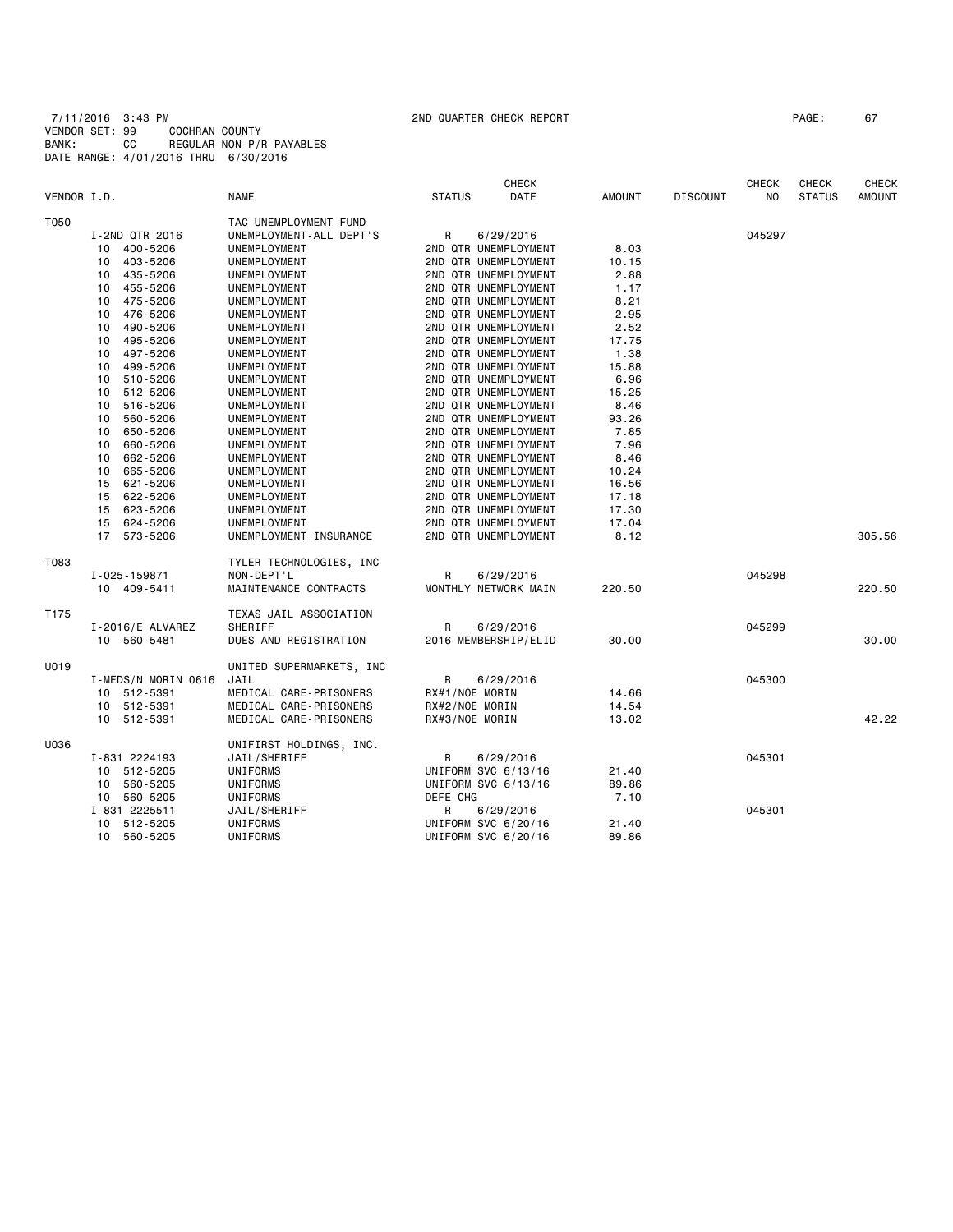7/11/2016 3:43 PM 2ND QUARTER CHECK REPORT PAGE: 68 VENDOR SET: 99 COCHRAN COUNTY BANK: CC REGULAR NON-P/R PAYABLES DATE RANGE: 4/01/2016 THRU 6/30/2016

| VENDOR I.D. |                                               | <b>NAME</b>                  | <b>STATUS</b>                                     | CHECK<br><b>DATE</b>       | <b>AMOUNT</b>    | <b>DISCOUNT</b> | <b>CHECK</b><br>N <sub>O</sub> | CHECK<br><b>STATUS</b> | <b>CHECK</b><br><b>AMOUNT</b> |
|-------------|-----------------------------------------------|------------------------------|---------------------------------------------------|----------------------------|------------------|-----------------|--------------------------------|------------------------|-------------------------------|
| U036        |                                               | UNIFIRST HOLDINGS, INC-CONT  |                                                   |                            |                  |                 |                                |                        |                               |
|             | I-831 2225511                                 | JAIL/SHERIFF                 | R                                                 | 6/29/2016                  |                  |                 | 045301                         |                        |                               |
|             | 10 560-5205                                   | UNIFORMS                     | DEFE CHG                                          |                            | 7.10             |                 |                                |                        |                               |
|             | I-831 2226834                                 | JAIL/SHERIFF                 | R                                                 | 6/29/2016                  |                  |                 | 045301                         |                        |                               |
|             | 10 512-5205                                   | UNIFORMS                     | UNIFORM SVC 6/27/16                               |                            | 21.40            |                 |                                |                        |                               |
|             | 10 560-5205                                   | UNIFORMS                     | UNIFORM SVC 6/27/16                               |                            | 89.86            |                 |                                |                        |                               |
|             | 10 560-5205                                   | UNIFORMS                     | DEFE CHG                                          |                            | 7.10             |                 |                                |                        | 355.08                        |
| U039        |                                               | UNITED AMERICAN ELECTION     |                                                   |                            |                  |                 |                                |                        |                               |
|             | $I - 01 - 2121$                               | <b>ELECTIONS</b>             | R                                                 | 6/29/2016                  |                  |                 | 045302                         |                        |                               |
|             | 10 490-5335                                   | ELECTION SUPPLIES            | 5RL STICKERS/MY VOTE                              |                            | 33.75            |                 |                                |                        |                               |
|             | 10 490-5335                                   | ELECTION SUPPLIES            | SHIPPING                                          |                            | 9.75             |                 |                                |                        | 43.50                         |
| <b>V048</b> |                                               | V&T PLUMBING                 |                                                   |                            |                  |                 |                                |                        |                               |
|             | $I - 1697$                                    | <b>PARK</b>                  | R                                                 | 6/29/2016                  |                  |                 | 045303                         |                        |                               |
|             | 10 660-5451                                   | REPAIR                       | RMV BRICK/RPR SINK/W                              |                            | 438.00           |                 |                                |                        |                               |
|             | $I - 1698$                                    | <b>ACTIVITY BLDG</b>         | R                                                 | 6/29/2016                  |                  |                 | 045303                         |                        |                               |
|             | 10 662-5451<br>10 662-5451                    | REPAIR<br>REPAIR             | RPR WMN RR; RPL CNDNS<br><b>CONDENSATION PUMP</b> |                            | 506.00<br>230.00 |                 |                                |                        |                               |
|             | $I - 1714$                                    | <b>COURTHOUSE</b>            | R                                                 | 6/29/2016                  |                  |                 | 045303                         |                        |                               |
|             | 10 510-5451                                   | REPAIR                       | RPR ALL A/C UNITS/SO                              |                            | 2,118.00         |                 |                                |                        |                               |
|             | 10 510-5451                                   | REPAIR                       | <b>PARTS</b>                                      |                            | 100.00           |                 |                                |                        |                               |
|             | $I - 1740$                                    | <b>ACTIVITY BLDG</b>         | R                                                 | 6/29/2016                  |                  |                 | 045303                         |                        |                               |
|             | 10 662-5451                                   | REPAIR                       | RPL 3-PHASE CNTCTR, X                             |                            | 314.00           |                 |                                |                        | 3,706.00                      |
| <b>WO10</b> |                                               | WEST TEXAS GAS INC           |                                                   |                            |                  |                 |                                |                        |                               |
|             | I-004036001501 06/16 PARK/SHOP                |                              | R                                                 | 6/29/2016                  |                  |                 | 045304                         |                        |                               |
|             | 10 660-5440                                   | UTILITIES & IRRIGATION       | GAS SVC 5/4-5/31/16                               |                            | 10.00            |                 |                                |                        |                               |
|             | 10 660-5440                                   | UTILITIES & IRRIGATION       | GRIP CHG                                          |                            | 2.64             |                 |                                |                        |                               |
|             | I-004036002501 06/16 PARK/SHOWBARN            |                              | R                                                 | 6/29/2016                  |                  |                 | 045304                         |                        |                               |
|             | 10 660-5440                                   | UTILITIES & IRRIGATION       |                                                   | .2MCF $5/4 - 5/31/16$ ; CO | 0.75             |                 |                                |                        |                               |
|             | 10 660-5440                                   | UTILITIES & IRRIGATION       | COST OF GAS (1.8870)                              |                            | 0.37             |                 |                                |                        |                               |
|             | 10<br>660-5440                                | UTILITIES & IRRIGATION       | <b>CUSTOMER CHG</b>                               |                            | 10.00            |                 |                                |                        |                               |
|             | 660-5440<br>10                                | UTILITIES & IRRIGATION       | <b>GRIP CHG</b>                                   |                            | 2.64             |                 |                                |                        |                               |
|             | 660-5440<br>10<br>I-004049022001 06/16 PREC 3 | UTILITIES & IRRIGATION       | RATE CASE SURCHG<br>R                             | 6/29/2016                  | 0.02             |                 | 045304                         |                        |                               |
|             | 15 623-5440                                   | UTILITIES                    | GAS SVC 5/3-5/31/16                               |                            | 13.70            |                 |                                |                        |                               |
|             | 15 623-5440                                   | UTILITIES                    | GRIP CHG                                          |                            | 7.02             |                 |                                |                        | 47.14                         |
| W055        |                                               | WINDSTREAM COMMUNICATIONS SW |                                                   |                            |                  |                 |                                |                        |                               |
|             | I-266-0638 JUN16                              | <b>MUSEUM</b>                | R                                                 | 6/29/2016                  |                  |                 | 045305                         |                        |                               |
|             | 10 652-5420                                   | TELECOMMUNICATIONS           | BASIC LOCAL SVC                                   |                            | 53.22            |                 |                                |                        |                               |
|             | 10 652-5420                                   | TELECOMMUNICATIONS           | OPTIONAL SVC                                      |                            | 3.15             |                 |                                |                        |                               |
|             | 10 652-5420                                   | TELECOMMUNICATIONS           | LONG DISTANCE SVC                                 |                            | 6.40             |                 |                                |                        |                               |
|             | I-266-5051 JUN16                              | LIBRARY                      | R                                                 | 6/29/2016                  |                  |                 | 045305                         |                        |                               |
|             | 10<br>650-5420                                | TELECOMMUNICATIONS           | BASIC LOCAL SVC/2 LI                              |                            | 110.10           |                 |                                |                        |                               |
|             | 10<br>650-5420                                | TELECOMMUNICATIONS           | HI-SPEED INTERNET                                 |                            | 54.99            |                 |                                |                        |                               |
|             | 10 650-5420                                   | TELECOMMUNICATIONS           | LONG DISTANCE SVC                                 |                            | 2.44             |                 |                                |                        |                               |
|             | I-266-5074 JUN16                              | ADULT PROBATION              | R                                                 | 6/29/2016                  |                  |                 | 045305                         |                        |                               |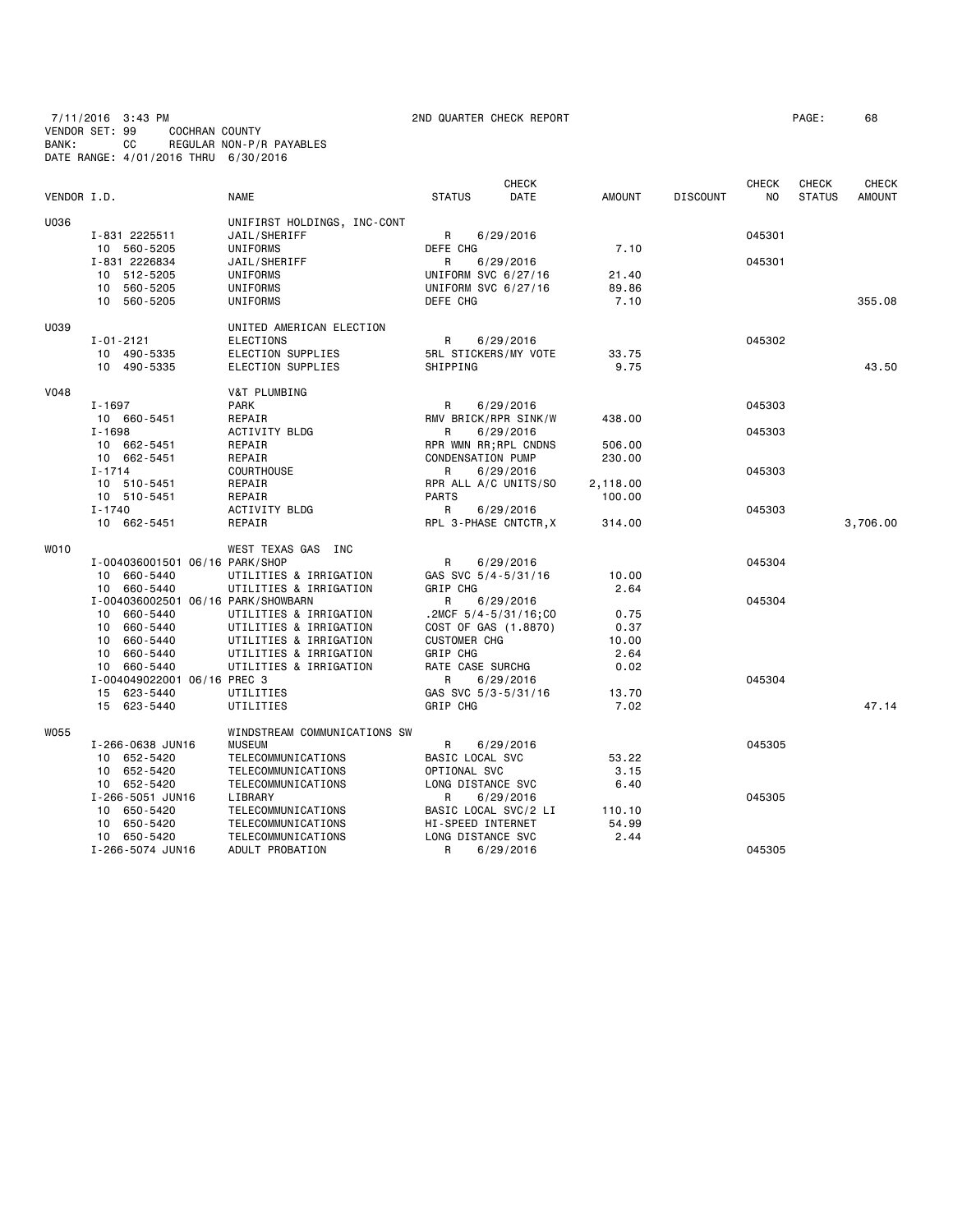7/11/2016 3:43 PM 2ND QUARTER CHECK REPORT PAGE: 69 VENDOR SET: 99 COCHRAN COUNTY BANK: CC REGULAR NON-P/R PAYABLES DATE RANGE: 4/01/2016 THRU 6/30/2016

|             |                             |                                |                      | CHECK                |               |                 | <b>CHECK</b> | <b>CHECK</b>  | CHECK         |
|-------------|-----------------------------|--------------------------------|----------------------|----------------------|---------------|-----------------|--------------|---------------|---------------|
| VENDOR I.D. |                             | <b>NAME</b>                    | <b>STATUS</b>        | DATE                 | <b>AMOUNT</b> | <b>DISCOUNT</b> | NO           | <b>STATUS</b> | <b>AMOUNT</b> |
| W055        |                             | WINDSTREAM COMMUNICATIONS-CONT |                      |                      |               |                 |              |               |               |
|             | I-266-5074 JUN16            | ADULT PROBATION                | $\mathsf R$          | 6/29/2016            |               |                 | 045305       |               |               |
|             | 10 570-5420                 | TELECOMMUNICATIONS             | BASIC LOCAL SVC      |                      | 48.95         |                 |              |               |               |
|             | 10 570-5420                 | TELECOMMUNICATIONS             | OPTIONAL SVC         |                      | 11.97         |                 |              |               |               |
|             | I-266-5161 JUN16            | TREASURER                      | R                    | 6/29/2016            |               |                 | 045305       |               |               |
|             | 10 497-5420                 | TELECOMMUNICATIONS             | BASIC LOCAL SVC      |                      | 48.95         |                 |              |               |               |
|             | 10 497-5420                 | TELECOMMUNICATIONS             | LONG DISTANCE SVC    |                      | 0.32          |                 |              |               |               |
|             | I-266-5171 JUN16            | TAX A/C                        | R                    | 6/29/2016            |               |                 | 045305       |               |               |
|             | 499-5420<br>10              | TELECOMMUNICATIONS             | BASIC LOCAL SVC/3 LI |                      | 155.02        |                 |              |               |               |
|             | 499-5420<br>10              | TELECOMMUNICATIONS             | HI-SPEED INTERNET    |                      | 84.99         |                 |              |               |               |
|             | 499-5420<br>10              | TELECOMMUNICATIONS             | OPTIONAL SVC         |                      | 28.42         |                 |              |               |               |
|             | 10 499-5420                 | TELECOMMUNICATIONS             | LONG DISTANCE SVC    |                      | 9.21          |                 |              |               |               |
|             | I-266-5181 JUN16            | <b>ELECTIONS</b>               | R                    | 6/29/2016            |               |                 | 045305       |               |               |
|             | 10 490-5420                 | TELECOMMUNICATIONS             | BASIC LOCAL SVC      |                      | 51.06         |                 |              |               |               |
|             | 490-5420<br>10              | TELECOMMUNICATIONS             | OPTIONAL SVC         |                      | 3.00          |                 |              |               |               |
|             | 10 490-5420                 | TELECOMMUNICATIONS             | LONG DISTANCE SVC    |                      | 6.10          |                 |              |               |               |
|             | I-266-5211 JUN16            | SHERIFF                        | R                    | 6/29/2016            |               |                 | 045305       |               |               |
|             | 10 560-5420                 | TELECOMMUNICATIONS             | BASIC LOCAL SVC/3 LI |                      | 169.99        |                 |              |               |               |
|             | 10 560-5420                 | TELECOMMUNICATIONS             | LONG DISTANCE SVC    |                      | 5.68          |                 |              |               |               |
|             | I-266-5215 JUN16            | <b>EXTENSION SVC</b>           | R                    | 6/29/2016            |               |                 | 045305       |               |               |
|             | 10 665-5420                 | TELECOMMUNICATIONS             |                      | BASIC LOCAL SVC/3 LI | 172.35        |                 |              |               |               |
|             | 665-5420<br>10              | TELECOMMUNICATIONS             | HI-SPEED INTERNET    |                      | 39.99         |                 |              |               |               |
|             | 10 665-5420                 | TELECOMMUNICATIONS             | LONG DISTANCE SVC    |                      | 1.41          |                 |              |               |               |
|             | I-266-5302 JUN16            | JUSTICE OF PEACE               | R                    | 6/29/2016            |               |                 | 045305       |               |               |
|             | 10 455-5420                 | TELECOMMUNICATIONS             | BASIC LOCAL SVC      |                      | 48.95         |                 |              |               |               |
|             | 10 455-5420                 | TELECOMMUNICATIONS             | LONG DISTANCE SVC    |                      | 4.08          |                 |              |               |               |
|             | I-266-5411 JUN16            | JUVENILE PROBATION             | R                    | 6/29/2016            |               |                 | 045305       |               |               |
|             | 17 573-5499                 | OPERATING EXPENSES             | BASIC LOCAL SVC      |                      | 48.95         |                 |              |               |               |
|             | 17 573-5499                 | OPERATING EXPENSES             | LONG DISTANCE SVC    |                      | 1.84          |                 |              |               |               |
|             | I-266-5412 JUN16            | DISTRICT COURT                 | R                    | 6/29/2016            |               |                 | 045305       |               |               |
|             | 10 435-5420                 | TELECOMMUNICATIONS             | BASIC LOCAL SVC/2 LI |                      | 115.05        |                 |              |               |               |
|             | 10 435-5420                 | TELECOMMUNICATIONS             | HI-SPEED INTERNET    |                      | 139.98        |                 |              |               |               |
|             | I-266-5450 JUN16            | <b>CLERK</b>                   | R                    | 6/29/2016            |               |                 | 045305       |               |               |
|             | 403-5420<br>10              | TELECOMMUNICATIONS             |                      | BASIC LOCAL SVC/3 LI | 170.34        |                 |              |               |               |
|             | 403-5420<br>10              | TELECOMMUNICATIONS             | OPTIONAL SVC         |                      | 3.00          |                 |              |               |               |
|             | 10 403-5420                 | TELECOMMUNICATIONS             | LONG DISTANCE SVC    |                      | 9.84          |                 |              |               |               |
|             | I-266-5508 JUN16            | CO JUDGE/COMM'R CT             | R                    | 6/29/2016            |               |                 | 045305       |               |               |
|             | 610-5420<br>15              | TELECOMMUNICATIONS             |                      | BASIC LOCAL SVC/2 LI | 119.03        |                 |              |               |               |
|             | 15 610-5420                 | TELECOMMUNICATIONS             | LONG DISTANCE SVC    |                      | 0.27          |                 |              |               |               |
|             | I-266-5700 JUN16            | SHERIFF                        | R                    | 6/29/2016            |               |                 | 045305       |               |               |
|             | 10 560-5420                 | TELECOMMUNICATIONS             | BASIC LOCAL SVC      |                      | 57.27         |                 |              |               |               |
|             | 10 560-5420                 | TELECOMMUNICATIONS             | LONG DISTANCE SVC    |                      | 1.01          |                 |              |               |               |
|             | I-266-5822 JUN16            | AUDITOR/NON-DEPT'L             | R                    | 6/29/2016            |               |                 | 045305       |               |               |
|             | 10 495-5420                 | TELECOMMUNICATIONS             | BASIC LOCAL SVC 266- |                      | 51.30         |                 |              |               |               |
|             | 495-5420<br>10              | TELECOMMUNICATIONS             | <b>BUS BROADBAND</b> |                      | 59.99         |                 |              |               |               |
|             | 495-5420<br>10              | TELECOMMUNICATIONS             | LONG DISTANCE SVC    |                      | 2.30          |                 |              |               |               |
|             | 409-5420<br>10              | TELECOMMUNICATIONS             | FAX LINE 266-5629    |                      | 51.31         |                 |              |               |               |
|             | 10 <sup>1</sup><br>409-5420 | TELECOMMUNICATIONS             | HI-SPEED INTERNET    |                      | 154.99        |                 |              |               |               |
|             |                             |                                |                      |                      |               |                 |              |               |               |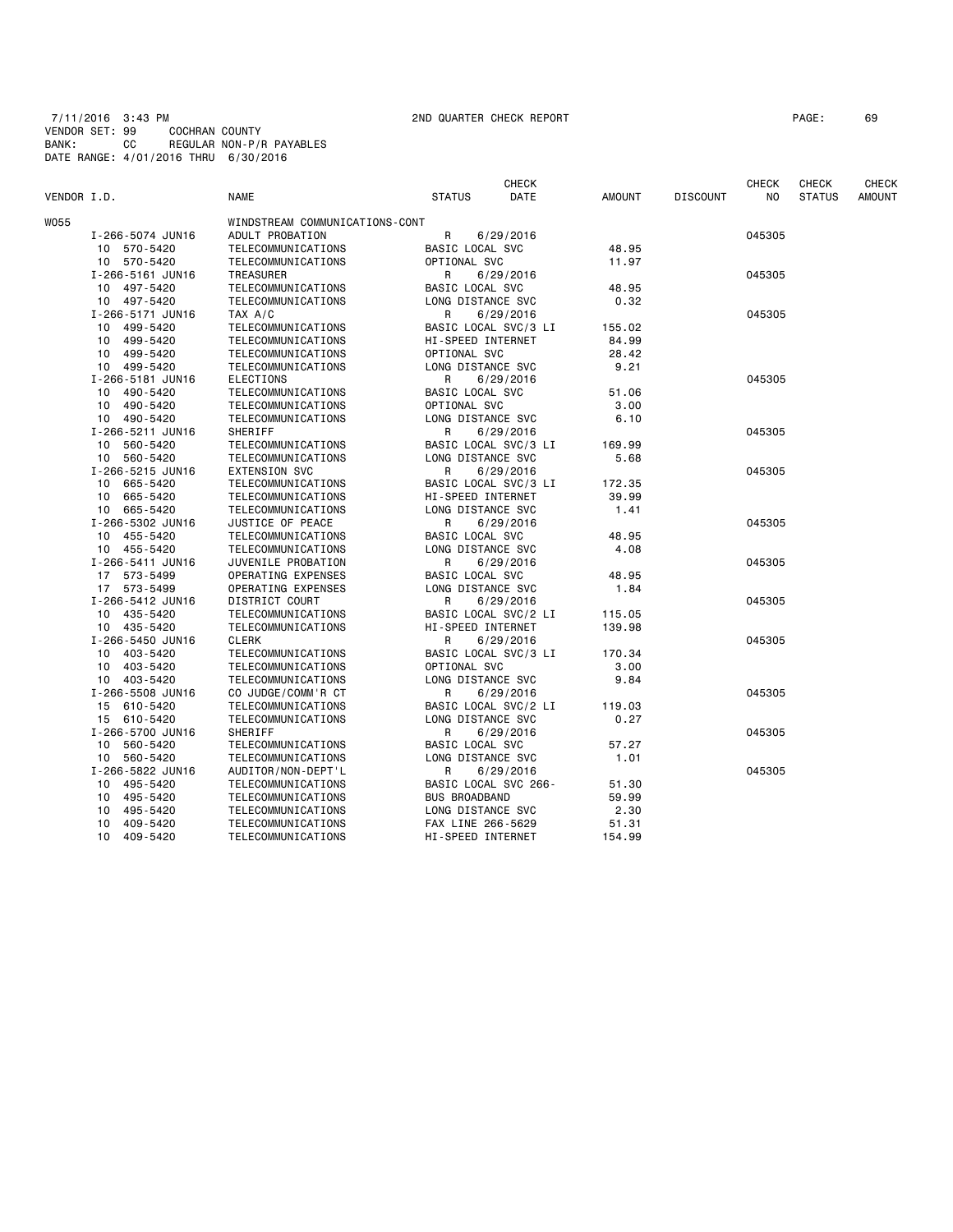7/11/2016 3:43 PM 2ND QUARTER CHECK REPORT PAGE: 70 VENDOR SET: 99 COCHRAN COUNTY BANK: CC REGULAR NON-P/R PAYABLES DATE RANGE: 4/01/2016 THRU 6/30/2016

| VENDOR I.D. |                  | <b>NAME</b>                     | <b>STATUS</b>            | <b>CHECK</b><br><b>DATE</b> | <b>AMOUNT</b> | <b>DISCOUNT</b> | <b>CHECK</b><br>NO | <b>CHECK</b><br><b>STATUS</b> | <b>CHECK</b><br><b>AMOUNT</b> |
|-------------|------------------|---------------------------------|--------------------------|-----------------------------|---------------|-----------------|--------------------|-------------------------------|-------------------------------|
| <b>W055</b> |                  | WINDSTREAM COMMUNICATIIONS-CONT |                          |                             |               |                 |                    |                               |                               |
|             | I-266-5822 JUN16 | AUDITOR/NON-DEPT'L              | R                        | 6/29/2016                   |               |                 | 045305             |                               |                               |
|             | 10 409-5420      | TELECOMMUNICATIONS              | FAX LONG DISTANCE        |                             | 0.05          |                 |                    |                               |                               |
|             | I-266-8661 JUN16 | <b>ATTORNEY</b>                 | R                        | 6/29/2016                   |               |                 | 045305             |                               |                               |
|             | 10 475-5420      | TELECOMMUNICATIONS              | BASIC LOCAL SVC/2 LI     |                             | 114.18        |                 |                    |                               |                               |
|             | 10 475-5420      | TELECOMMUNICATIONS              | <b>HI-SPEED INTERNET</b> |                             | 79.99         |                 |                    |                               |                               |
|             | I-266-8888 JUN16 | SHERIFF                         | R                        | 6/29/2016                   |               |                 | 045305             |                               |                               |
|             | 10<br>560-5420   | TELECOMMUNICATIONS              | FAX LINE & CRIME CON     |                             | 46.25         |                 |                    |                               |                               |
|             | 560-5420<br>10   | TELECOMMUNICATIONS              | LONG DISTANCE SVC        |                             | 0.86          |                 |                    |                               | 2,348.54                      |
| W062        |                  | WAL-MART COMMUNITY              |                          |                             |               |                 |                    |                               |                               |
|             | I-9379 060916    | JAIL                            | R                        | 6/29/2016                   |               |                 | 045307             |                               |                               |
|             | 512-5333<br>10   | FOOD-PRISONERS                  | JIMMY DEAN               |                             | 8.98          |                 |                    |                               |                               |
|             | 10 512-5333      | FOOD-PRISONERS                  | <b>JD SNDWCH</b>         |                             | 8.98          |                 |                    |                               |                               |
|             | 512-5333<br>10   | FOOD-PRISONERS                  | SSCT LEM/2               |                             | 5.00          |                 |                    |                               |                               |
|             | 512-5333<br>10   | FOOD-PRISONERS                  | <b>JD SNDWCH</b>         |                             | 8.98          |                 |                    |                               |                               |
|             | 512-5333<br>10   | FOOD-PRISONERS                  | KOOL-AID                 |                             | 2.50          |                 |                    |                               |                               |
|             | 512-5333<br>10   | FOOD-PRISONERS                  | SSKA TRP PCH             |                             | 2.50          |                 |                    |                               |                               |
|             | 512-5333<br>10   | FOOD-PRISONERS                  | JIMMY DEAN               |                             | 8.98          |                 |                    |                               |                               |
|             | 512-5333<br>10   | FOOD-PRISONERS                  | <b>JD SNDWCH</b>         |                             | 8.98          |                 |                    |                               |                               |
|             | 512-5333<br>10   | FOOD-PRISONERS                  | KOOL-AID                 |                             | 2.50          |                 |                    |                               |                               |
|             | 512-5333<br>10   | FOOD-PRISONERS                  | SSKA TRP PCH/2           |                             | 5.00          |                 |                    |                               |                               |
|             | 512-5333<br>10   | FOOD-PRISONERS                  | <b>JD SNDWCH</b>         |                             | 8.98          |                 |                    |                               |                               |
|             | 512-5333<br>10   | FOOD-PRISONERS                  | SSKA 8QT                 |                             | 2.50          |                 |                    |                               |                               |
|             | 512-5333<br>10   | FOOD-PRISONERS                  | <b>JD SNDWCH</b>         |                             | 8.98          |                 |                    |                               |                               |
|             | 512-5391<br>10   | MEDICAL CARE-PRISONERS          | NEXIUM 42/2              |                             | 47.36         |                 |                    |                               |                               |
|             | 512-5333<br>10   | FOOD-PRISONERS                  | APPLES 5#                |                             | 5.92          |                 |                    |                               |                               |
|             | 512-5333<br>10   | FOOD-PRISONERS                  | KOOL-AID                 |                             | 2.50          |                 |                    |                               |                               |
|             | 512-5333<br>10   | FOOD-PRISONERS                  | APPLES 3#                |                             | 4.74          |                 |                    |                               |                               |
|             | 512-5333<br>10   | FOOD-PRISONERS                  | TOMATO 3PK               |                             | 1.50          |                 |                    |                               |                               |
|             | 512-5333<br>10   | FOOD-PRISONERS                  | SSKA CHR/3               |                             | 7.50          |                 |                    |                               |                               |
|             | 512-5333<br>10   | FOOD-PRISONERS                  | SHRD LETTUCE             |                             | 1.75          |                 |                    |                               |                               |
|             | 512-5333<br>10   | FOOD-PRISONERS                  | ORANGES/2                |                             | 12.92         |                 |                    |                               | 167.05                        |
| <b>WO97</b> |                  | WILDRED L. MATHENY dba          |                          |                             |               |                 |                    |                               |                               |
|             | I-1781           | CRTHSE/ACT BLDG/LIBRARY         | R                        | 6/29/2016                   |               |                 | 045308             |                               |                               |
|             | 510-5332<br>10   | CUSTODIAL SUPPLIES              | <b>SPRAY BUGS</b>        |                             | 70.00         |                 |                    |                               |                               |
|             | 662-5332<br>10   | CUSTODIAL SUPPLIES              | <b>SPRAY BUGS</b>        |                             | 45.00         |                 |                    |                               |                               |
|             | 650-5332<br>10   | CUSTODIAL SUPPLIES              | <b>SPRAY BUGS</b>        |                             | 35.00         |                 |                    |                               | 150.00                        |
| W164        |                  | <b>WARREN CAT</b>               |                          |                             |               |                 |                    |                               |                               |
|             | C-CS020034651    | PREC <sub>2</sub>               | R                        | 6/29/2016                   |               |                 | 045309             |                               |                               |
|             | 15 622-5451      | REPAIRS                         | RET ELEM; INV PS02031    |                             | 39.81CR       |                 |                    |                               |                               |
|             | I-PS020314262    | PREC 2                          | R                        | 6/29/2016                   |               |                 | 045309             |                               |                               |
|             | 15 622-5451      | REPAIRS                         | 2 STRIP-WEAR 4461526     |                             | 82.54         |                 |                    |                               |                               |
|             | 622-5451<br>15   | REPAIRS                         | 2 STRIP-WEAR 276-131     |                             | 74.24         |                 |                    |                               |                               |
|             | 622-5451<br>15   | REPAIRS                         | 2 STRIP-WEAR 276-131     |                             | 63.80         |                 |                    |                               |                               |
|             | 15 622-5451      | REPAIRS                         | 4 COVER 265-6722         |                             | 112.36        |                 |                    |                               | 293.13                        |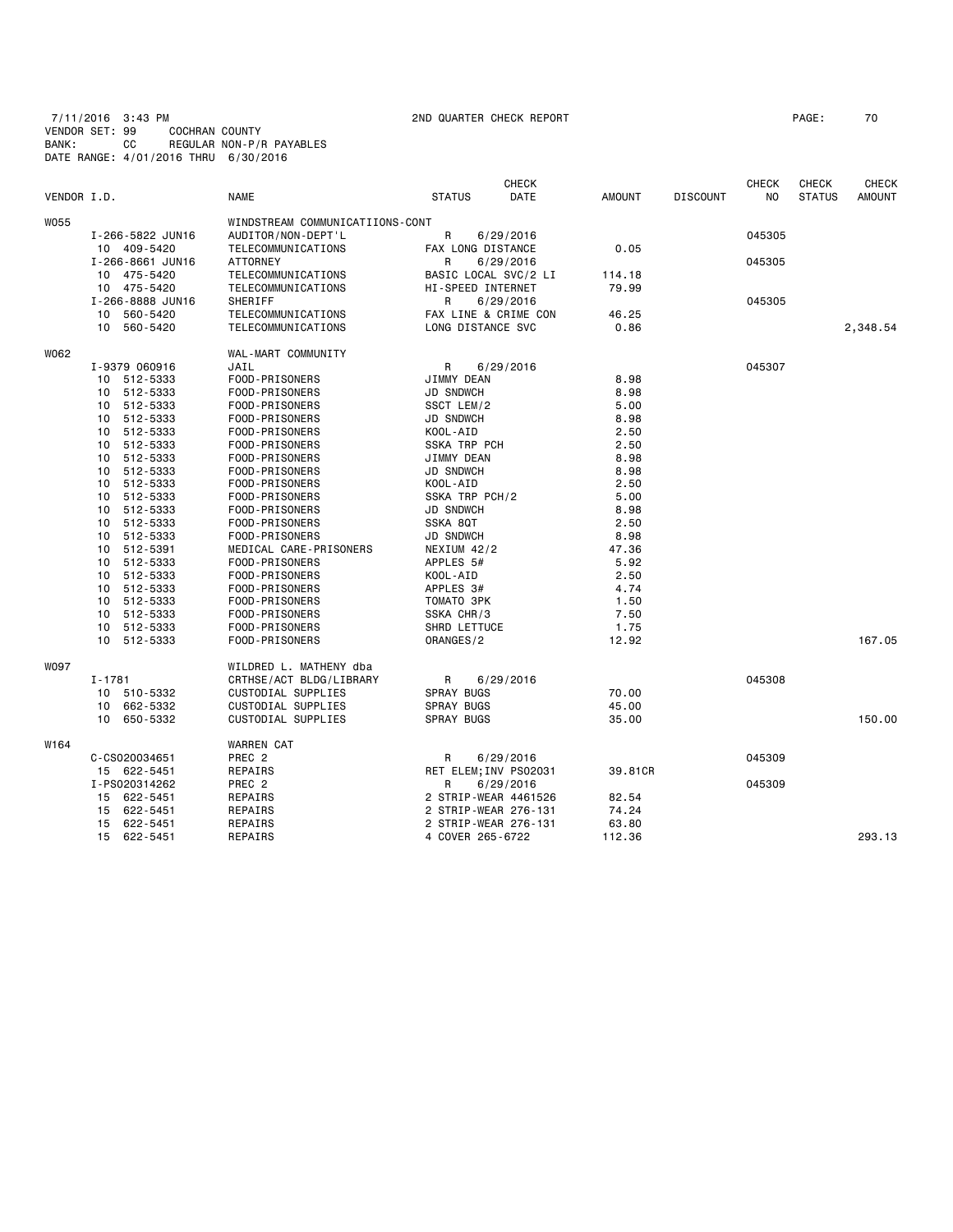7/11/2016 3:43 PM 2ND QUARTER CHECK REPORT PAGE: 71 VENDOR SET: 99 COCHRAN COUNTY BANK: CC REGULAR NON-P/R PAYABLES DATE RANGE: 4/01/2016 THRU 6/30/2016

|             |                     |                             |                                       |                      | <b>CHECK</b> |               |                 | <b>CHECK</b> | CHECK         | <b>CHECK</b>  |
|-------------|---------------------|-----------------------------|---------------------------------------|----------------------|--------------|---------------|-----------------|--------------|---------------|---------------|
| VENDOR I.D. |                     |                             | <b>NAME</b>                           | <b>STATUS</b>        | <b>DATE</b>  | <b>AMOUNT</b> | <b>DISCOUNT</b> | NO.          | <b>STATUS</b> | <b>AMOUNT</b> |
| W193        |                     |                             | WESTWARD AUTOMOTIVE REPAIR LLC        |                      |              |               |                 |              |               |               |
|             | I-003859<br>SHERIFF |                             | R<br>6/29/2016                        |                      |              | 045310        |                 |              |               |               |
|             |                     | 10 560-5451                 | MACHINERY-NON-OFFICE REPAIR           | CHG OIL/CK FLUIDS/#1 |              | 15.00         |                 |              |               |               |
|             | 10                  | 560-5451                    | MACHINERY-NON-OFFICE REPAIR           | CHG OIL/CK FLUIDS/#1 |              | 15.00         |                 |              |               |               |
|             |                     | 10 560-5451                 | MACHINERY-NON-OFFICE REPAIR           | CHG OIL/CK FLUIDS/#1 |              | 15.00         |                 |              |               |               |
|             | 10                  | 560-5451                    | MACHINERY-NON-OFFICE REPAIR           | CHG OIL/CK FLUIDS/#1 |              | 15.00         |                 |              |               |               |
|             | 10                  | 560-5451                    | MACHINERY-NON-OFFICE REPAIR           | CHG OIL/CK FLUIDS/#1 |              | 15.00         |                 |              |               |               |
|             | 10                  | 560-5451                    | MACHINERY-NON-OFFICE REPAIR           | CHG OIL/CK FLUIDS/#1 |              | 15.00         |                 |              |               |               |
|             | 10                  | 560-5451                    | MACHINERY-NON-OFFICE REPAIR           | CHG OIL/CK FLUIDS/#1 |              | 15.00         |                 |              |               |               |
|             |                     | 10 560-5451                 | MACHINERY-NON-OFFICE REPAIR           | CHG OIL/CK FLUIDS/#1 |              | 15.00         |                 |              |               |               |
|             | 10                  | 560-5451                    | MACHINERY-NON-OFFICE REPAIR           | CHG OIL/CK FLUIDS/#1 |              | 15.00         |                 |              |               | 135.00        |
| X001        |                     |                             | <b>XCEL ENERGY</b>                    |                      |              |               |                 |              |               |               |
|             |                     |                             | I-54-1324315-7 JUN16 ALMOST ALL DEPTS | $\mathsf{R}$         | 6/29/2016    |               |                 | 045311       |               |               |
|             |                     | 30 518-5440                 | UTILITIES                             | 300210167 RUNWAY LIG |              | 52.43         |                 |              |               |               |
|             | 10                  | 510-5440                    | UTILITIES                             | 300240736 COURTHOUSE |              | 1,430.87      |                 |              |               |               |
|             | 10                  | 660-5440                    | UTILITIES & IRRIGATION                | 300265059 SOFTBALL P |              | 12.70         |                 |              |               |               |
|             | 10                  | 580-5440                    | UTILITIES [TOWER]                     | 300282806 TOWER      |              | 83.25         |                 |              |               |               |
|             | 15                  | 621-5440                    | UTILITIES                             | 300294119 PREC 1 SHO |              | 53.48         |                 |              |               |               |
|             | 10                  | 650-5440                    | UTILITIES                             | 300338546 LIBRARY    |              | 223.70        |                 |              |               |               |
|             | 10                  | 652-5440                    | UTILITIES                             | 300342232 MUSEUM     |              | 48.94         |                 |              |               |               |
|             |                     | 10 662-5440                 | UTILITIES                             | 300390484 ACTIVITY B |              | 655.75        |                 |              |               |               |
|             | 10                  | 660-5440                    | UTILITIES & IRRIGATION                | 300410370 PARK       |              | 311.39        |                 |              |               |               |
|             | 10                  | 660-5440                    | UTILITIES & IRRIGATION                | 300457515 PARK/SHOP  |              | 40.65         |                 |              |               |               |
|             | 10                  | 516-5440                    | UTILITIES                             | 300555198 CEMETERY   |              | 120.46        |                 |              |               |               |
|             |                     | 10 660-5440                 | UTILITIES & IRRIGATION                | 300587052 SHOWBARN   |              | 41.82         |                 |              |               |               |
|             | 10                  | 660-5440                    | UTILITIES & IRRIGATION                | 300587753 RODEO GROU |              | 89.82         |                 |              |               |               |
|             | 10                  | 409-5440                    | UTILITIES                             | 300588989 ANNEX      |              | 19.76         |                 |              |               |               |
|             | 10                  | 516-5440                    | UTILITIES                             | 300603417 CEMETERY   |              | 96.21         |                 |              |               |               |
|             |                     | 10 516-5440                 | UTILITIES                             | 300637038 CEMETERY S |              | 161.32        |                 |              |               | 3,442.55      |
| X001        |                     |                             | <b>XCEL ENERGY</b>                    |                      |              |               |                 |              |               |               |
|             |                     | I-54-1829977-7 JUN16 PREC 2 |                                       | R                    | 6/29/2016    |               |                 | 045312       |               |               |
|             |                     | 15 622-5440                 | UTILITIES                             | 4 KWH 5/11-6/10/16   |              | 13.35         |                 |              |               |               |
|             |                     | 15 622-5440                 | UTILITIES                             | AREA LIGHT           |              | 16.85         |                 |              |               | 30.20         |
| X004        |                     |                             | XEROX BUSINESS SERVICES LLC           |                      |              |               |                 |              |               |               |
|             |                     | I-1278848                   | CO/DIST CLERK                         | R                    | 6/29/2016    |               |                 | 045313       |               |               |
|             |                     | 10 403-5416                 | FILMING & INDEXING                    | 20/20 LAND REC #1979 |              | 1,250.00      |                 |              |               | 1,250.00      |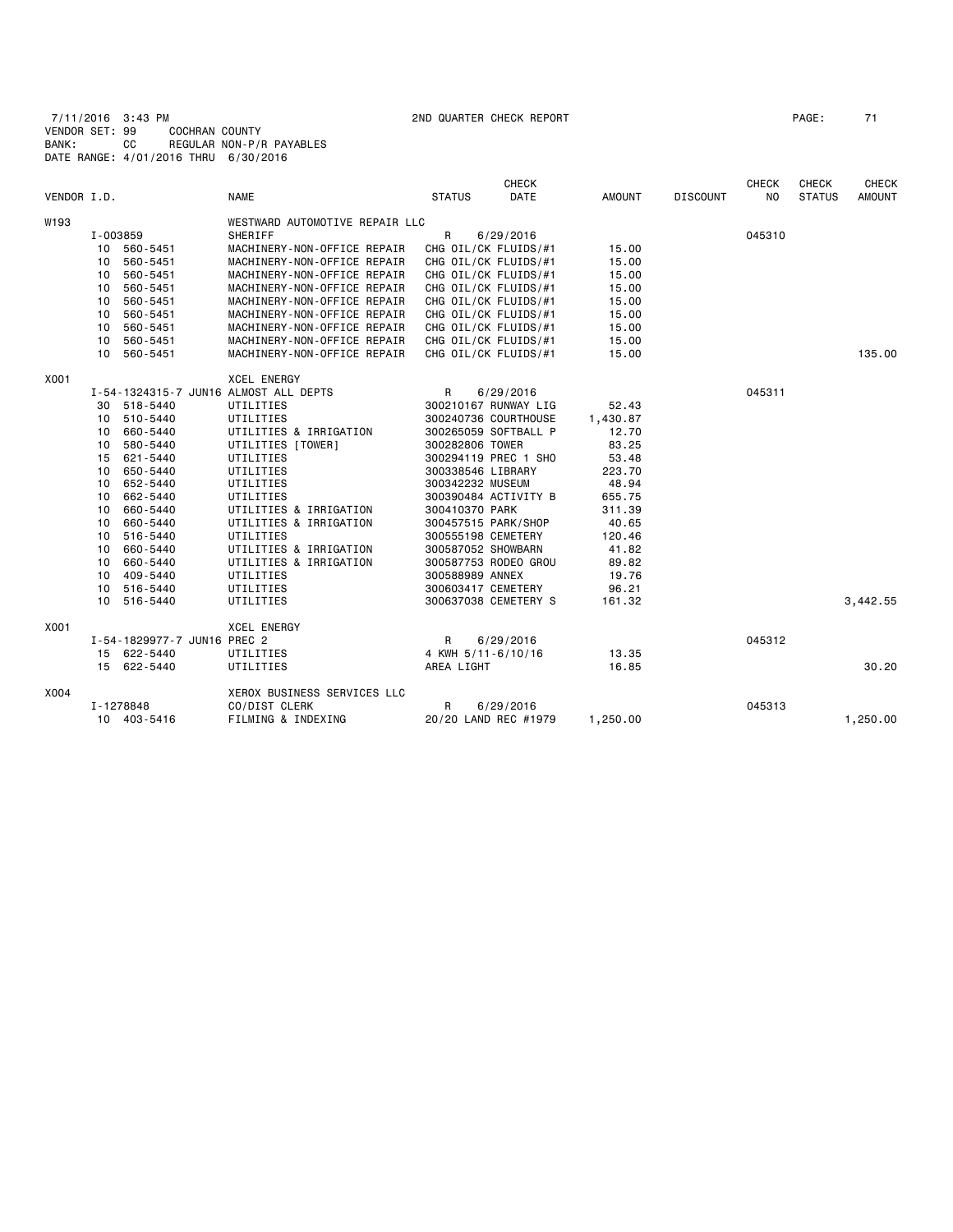7/11/2016 3:43 PM 2ND QUARTER CHECK REPORT PAGE: 72 VENDOR SET: 99 COCHRAN COUNTY BANK: CC REGULAR NON-P/R PAYABLES DATE RANGE: 4/01/2016 THRU 6/30/2016

| VENDOR I.D.         | <b>NAME</b>    | <b>STATUS</b>       | <b>CHECK</b><br><b>DATE</b> | <b>AMOUNT</b>  | <b>CHECK</b><br><b>DISCOUNT</b> | <b>CHECK</b><br>N <sub>0</sub><br><b>STATUS</b> | <b>CHECK</b><br><b>AMOUNT</b> |
|---------------------|----------------|---------------------|-----------------------------|----------------|---------------------------------|-------------------------------------------------|-------------------------------|
| * * TOTALS * *      | N <sub>O</sub> |                     |                             | INVOICE AMOUNT | <b>DISCOUNTS</b>                | CHECK AMOUNT                                    |                               |
| REGULAR CHECKS:     | 343            |                     |                             | 341,991.35     | 0.00                            | 341,991.35                                      |                               |
| HAND CHECKS:        | 0              |                     |                             | 0.00           | 0.00                            |                                                 | 0.00                          |
| DRAFTS:             | 0              |                     |                             | 0.00           | 0.00                            |                                                 | 0.00                          |
| EFT:                | 0              |                     |                             | 0.00           | 0.00                            |                                                 | 0.00                          |
| NON CHECKS:         | 0              |                     |                             | 0.00           | 0.00                            |                                                 | 0.00                          |
| <b>VOID CHECKS:</b> |                | O VOID DEBITS       | 0.00                        |                |                                 |                                                 |                               |
|                     |                | <b>VOID CREDITS</b> | 0.00                        | 0.00           | 0.00                            |                                                 |                               |

TOTAL ERRORS: 0

## \*\* G/L ACCOUNT TOTALS \*\*

G/L ACCOUNT NAME NAME ----------------------------------------------------------------------

| 10              | 000-2206.002 | COLLECTION AGENCY FEES      | 601.86    |
|-----------------|--------------|-----------------------------|-----------|
| 10              | 000-2206.003 | Omni Collection Fee         | 72.00     |
| 10              | 000-2500.10  | RESERVE FOR W/C, UNEMPLYMNT | 5,950.00  |
| 10              | 000-4370.101 | RENT-ACTIVITY BUILDING      | 600.00    |
| 10              | 000-4380.200 | OTHER [MISCELLANEOUS]       | 1,000.00  |
| 10              | 400-5204     | WORKERS' COMPENSATION       | 83.61     |
| 10              | 400-5206     | UNEMPLOYMENT                | 8.03      |
| 10              | 403-5204     | WORKERS' COMPENSATION       | 74.50     |
| 10              | 403-5206     | UNEMPLOYMENT                | 10.15     |
| 10              | 403-5310     | OFFICE SUPPLIES             | 2,863.36  |
| 10              | 403-5311     | POSTAL EXPENSES             | 1,108.75  |
| 10              | 403-5411     | MAINTENANCE CONTRACTS       | 5,254.08  |
| 10              | 403-5416     | FILMING & INDEXING          | 5,178.63  |
| 10 <sup>1</sup> | 403-5420     | TELECOMMUNICATIONS          | 552.76    |
| 10              | 403-5427     | CONTINUING EDUCATION        | 595.87    |
| 10              | 403-5451     | REPAIRS                     | 312.50    |
| 10              | 405-5330     | FUEL AND OIL                | 198.88    |
| 10              | 409-5300     | COUNTY-WIDE SUPPLIES        | 811.73    |
| 10              | 409-5406     | APPRAISAL DISTRICT          | 21,939.41 |
| 10              | 409-5411     | MAINTENANCE CONTRACTS       | 8,779.31  |
| 10              | 409-5420     | TELECOMMUNICATIONS          | 746.54    |
| 10              | 409-5440     | UTILITIES                   | 101.02    |
| 10              | 409-5451     | REPAIRS                     | 202.26    |
| 10              | 409-5482     | PROPERTY INSURANCE          | 22,162.00 |
| 10              | 409-5499     | <b>MISCELLANEOUS</b>        | 400.00    |
| 10              | 409-5571     | CAPITAL OUTLAY              | 508.00    |
| 10              | 426-5310     | OFFICE SUPPLIES             | 24.75     |
| 10              | 426-5400     | ATTORNEY AD LITEM           | 800.00    |
| 10              | 435-5204     | WORKERS' COMPENSATION       | 15.03     |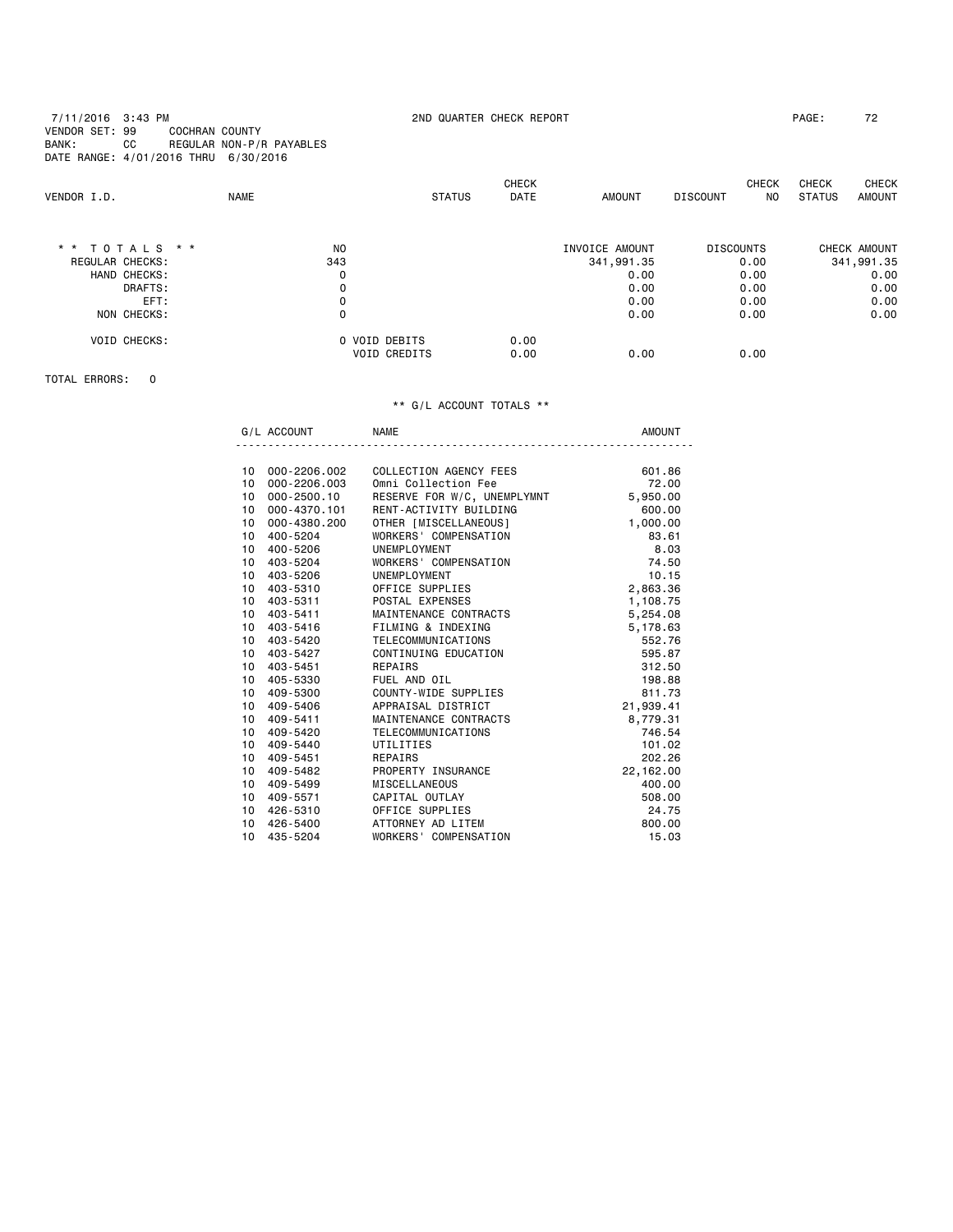|                 | G/L ACCOUNT | <b>NAME</b>               | <b>AMOUNT</b> |
|-----------------|-------------|---------------------------|---------------|
|                 | 10 435-5206 | UNEMPLOYMENT              | 2.88          |
| 10              | 435-5400    | ATTORNEY AD LITEM         | 3,875.00      |
|                 | 10 435-5420 | TELECOMMUNICATIONS        | 765.09        |
| 10              | 435-5491    | <b>GRAND JURY</b>         | 480.00        |
|                 | 10 435-5499 | MISCELLANEOUS             | 29.25         |
| 10              | 455-5204    | WORKERS' COMPENSATION     | 39.10         |
| 10 <sup>1</sup> | 455-5206    | <b>UNEMPLOYMENT</b>       | 1.17          |
| 10              | 455-5310    | OFFICE SUPPLIES           | 185.44        |
|                 | 10 455-5405 | <b>AUTOPSY</b>            | 5,617.50      |
| 10              | 455-5420    | TELECOMMUNICATIONS        | 155.06        |
|                 | 10 455-5427 | CONTINUING EDUCATION      | 28.08         |
| 10              | 455-5499    | MISCELLANEOUS             | 42.00         |
| 10              | 475-5204    | WORKERS' COMPENSATION     | 12.25         |
| 10              | 475-5206    | UNEMPLOYMENT              | 8.21          |
| 10 <sup>1</sup> | 475-5310    | OFFICE SUPPLIES           | 241.40        |
| 10              | 475-5420    | TELECOMMUNICATIONS        | 778.17        |
| 10              | 475-5590    | LAW LIBRARY MTRLS/UPDATES | 1,654.50      |
| 10              | 476-5204    | WORKERS' COMPENSATION     | 34.28         |
| 10              | 476-5206    | <b>UNEMPLOYMENT</b>       | 2.95          |
| 10              | 490-5102    | ELECTION SALARIES         | 27.50         |
| 10              | 490-5204    | WORKERS' COMPENSATION     | 9.58          |
| 10              | 490-5206    | UNEMPLOYMENT              | 2.52          |
| 10              | 490-5335    | ELECTION SUPPLIES         | 1,941.09      |
| 10              | 490-5420    | TELECOMMUNICATIONS        | 180.48        |
| 10              | 490-5427    | CONTINUING EDUCATION      | 150.00        |
| 10              | 495-5204    | WORKERS' COMPENSATION     | 67.50         |
| 10              | 495-5206    | UNEMPLOYMENT              | 17.75         |
| 10              | 495-5310    | OFFICE SUPPLIES           | 382.65        |
| 10              | 495-5420    | TELECOMMUNICATIONS        | 336.47        |
| 10 <sup>1</sup> | 495-5427    | CONTINUING EDUCATION      | 500.00        |
| 10              | 497-5204    | WORKERS' COMPENSATION     | 41.74         |
| 10 <sup>1</sup> | 497-5206    | <b>UNEMPLOYMENT</b>       | 1.38          |
| 10              | 497-5310    | OFFICE SUPPLIES           | 76.89         |
| 10 <sup>1</sup> | 497-5420    | TELECOMMUNICATIONS        | 147.72        |
| 10              | 497-5427    | CONTINUING EDUCATION      | 1,590.04      |
| 10              | 499-5204    | WORKERS' COMPENSATION     | 95.94         |
| 10              | 499-5206    | UNEMPLOYMENT              | 15.88         |
| 10              | 499-5310    | OFFICE SUPPLIES           | 767.86        |
| 10              | 499-5311    | POSTAL EXPENSES           | 495.92        |
| 10              | 499-5408    | TAX ROLL                  | 125.20        |
| 10              | 499-5411    | MAINTENANCE CONTRACTS     | 6,784.77      |
| 10              | 499-5420    | TELECOMMUNICATIONS        | 822.87        |
| 10              | 499-5427    | CONTINUING EDUCATION      | 518.40        |
| 10              | 510-5204    | WORKERS' COMPENSATION     | 221.57        |
| 10              | 510-5206    | UNEMPLOYMENT              | 6.96          |
| 10              | 510-5332    | CUSTODIAL SUPPLIES        | 1,938.87      |
|                 |             |                           |               |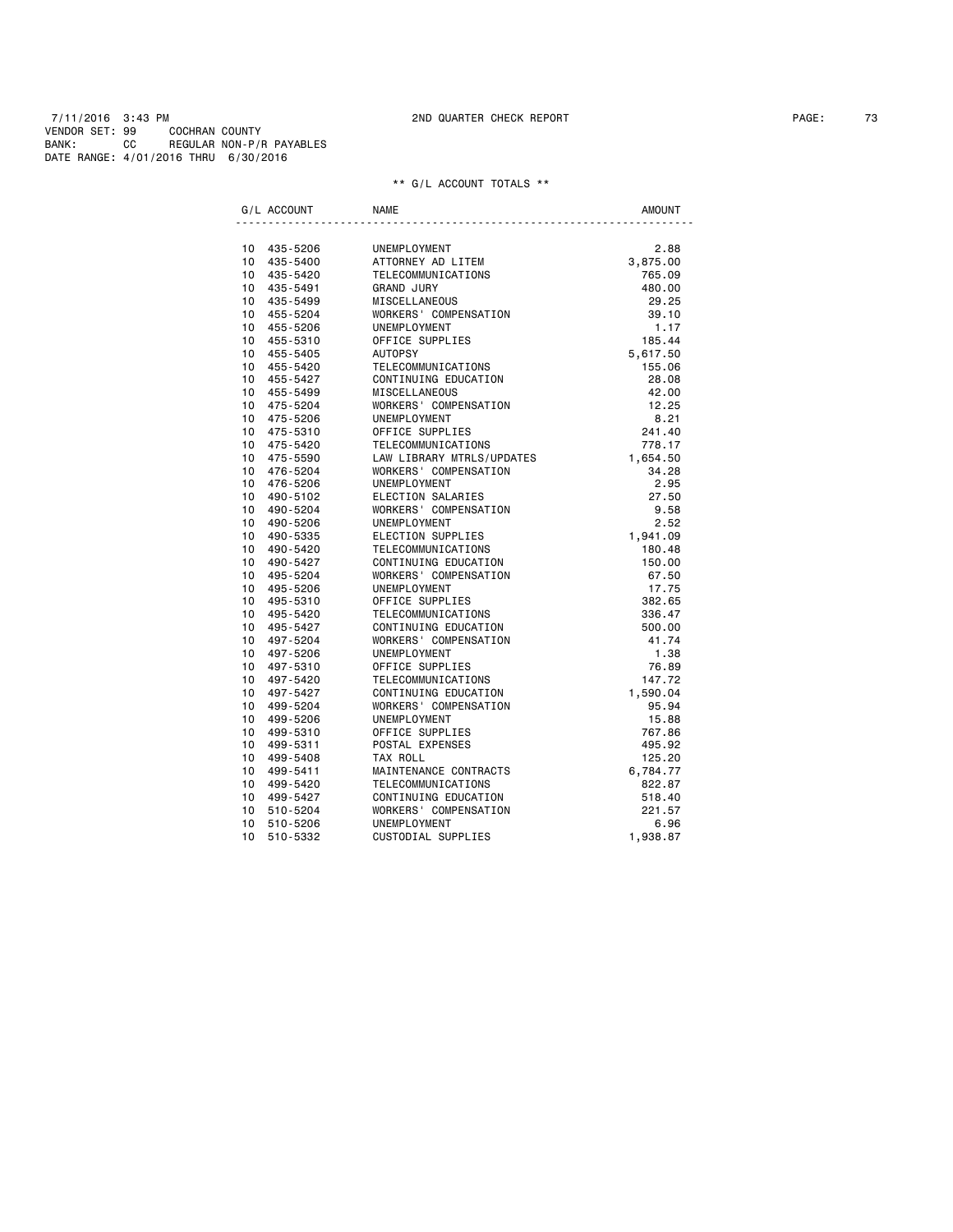7/11/2016 3:43 PM 2ND QUARTER CHECK REPORT PAGE: 74 VENDOR SET: 99 COCHRAN COUNTY BANK: CC REGULAR NON-P/R PAYABLES DATE RANGE: 4/01/2016 THRU 6/30/2016

|         | G/L ACCOUNT                | <b>NAME</b>                                                     | <b>AMOUNT</b>        |
|---------|----------------------------|-----------------------------------------------------------------|----------------------|
|         |                            | MAINTENANCE CONTRACTS                                           |                      |
|         | 10 510-5411<br>10 510-5440 | UTILITIES                                                       | 1,945.66<br>8,341.61 |
|         | 10 510-5451                | REPAIR                                                          | 3,895.80             |
|         | 10 512-5204                | WORKERS' COMPENSATION                                           | 287.58               |
|         | 10 512-5205                | UNIFORMS                                                        | 305.15               |
|         | 10 512-5206                | UNEMPLOYMENT                                                    | 15.25                |
|         | 10 512-5310                | OFFICE SUPPLIES                                                 | 211.11               |
|         | 10 512-5333                | FOOD-PRISONERS                                                  | 3,936.82             |
|         | 10 512-5391                | MEDICAL CARE-PRISONERS                                          | 1,391.08             |
|         | 10 512-5392                | MISCELLANEOUS SUPPLIES                                          | 1,135.31             |
|         | 10 512-5451                | REPAIR                                                          | 3,635.50             |
|         | 10 512-5499                | MISCELLANEOUS                                                   | 3,356.00             |
|         | 10 516-5204                | WORKERS' COMPENSATION                                           | 346.09               |
|         | 10 516-5206                | UNEMPLOYMENT                                                    | 8.46                 |
|         | 10 516-5330                | FUEL & OIL                                                      | 770.37               |
|         | 10 516-5332                | CUSTODIAL SUPPLIES                                              | 583.80               |
|         | 10 516-5440                | UTILITIES                                                       | 978.63               |
|         | 10 516-5451                | REPAIR                                                          | 222.30               |
|         | 10 516-5454                | <b>TIRES</b>                                                    | 31.99                |
|         | 10 516-5486                | CONTRACT LABOR-OPEN CLOSE                                       | 1,500.00             |
|         | 10 550-5204                | WORKERS' COMPENSATION                                           | 127.04               |
|         | 10 560-5204                | WORKERS' COMPENSATION                                           | 1,640.02             |
| $10-10$ | 560-5205                   | UNIFORMS                                                        | 1,716.24             |
|         | 10 560-5206                | UNEMPLOYMENT                                                    | 93.26                |
|         | 10 560-5310                |                                                                 | 787.27               |
| 10      | 560-5311                   | OFFICE SUPPLIES<br>POSTAL EXPENSES<br>FUEL AND OIL<br>CIUPPLIES | 98.00                |
| $10-10$ | 560-5330                   |                                                                 | 4,742.92             |
|         | 10 560-5334                |                                                                 | 1,688.41             |
| 10      | 560-5420                   | TELECOMMUNICATIONS                                              | 838.89               |
|         | 10 560-5427                | CONTINUING EDUCATION                                            | 168.57               |
|         | 10 560-5451                | MACHINERY-NON-OFFICE REPAIR                                     | 1,523.02             |
|         | 10 560-5452                | OFFICE EQUIPMENT REPAIR                                         | 212.50               |
|         | 10 560-5454                | <b>TIRES</b>                                                    | 356.00               |
|         | 10 560-5481                | DUES AND REGISTRATION                                           | 55.00                |
|         | 10 560-5499                | <b>MISCELLANEOUS</b>                                            | 200.00               |
|         | 10 570-5420                | TELECOMMUNICATIONS                                              | 182.76               |
|         | 10 571-5472                | LOCAL SUPPORT-JUV BOARD                                         | 26,664.00            |
|         | 10 580-5414                | FIRE PROTECTION CONTRACTS                                       | 6,650.00             |
|         | 10 580-5440                | UTILITIES [TOWER]                                               | 221.99               |
|         | 10 580-5499                | MISCELLANEOUS                                                   | 75.00                |
|         | 10 640-5440                | UTILITIES                                                       | 159.09               |
| $10-10$ | 650-5204                   | WORKERS' COMPENSATION                                           | 42.22                |
| 10      | 650-5206                   | UNEMPLOYMENT                                                    | 7.85                 |
| 10      | 650-5310                   | OFFICE SUPPLIES                                                 | 177.51               |
| 10      | 650-5332                   | CUSTODIAL SUPPLIES                                              | 138.99               |
| 10      | 650-5411                   | MAINTENANCE CONTRACTS                                           | 374.52               |
|         |                            |                                                                 |                      |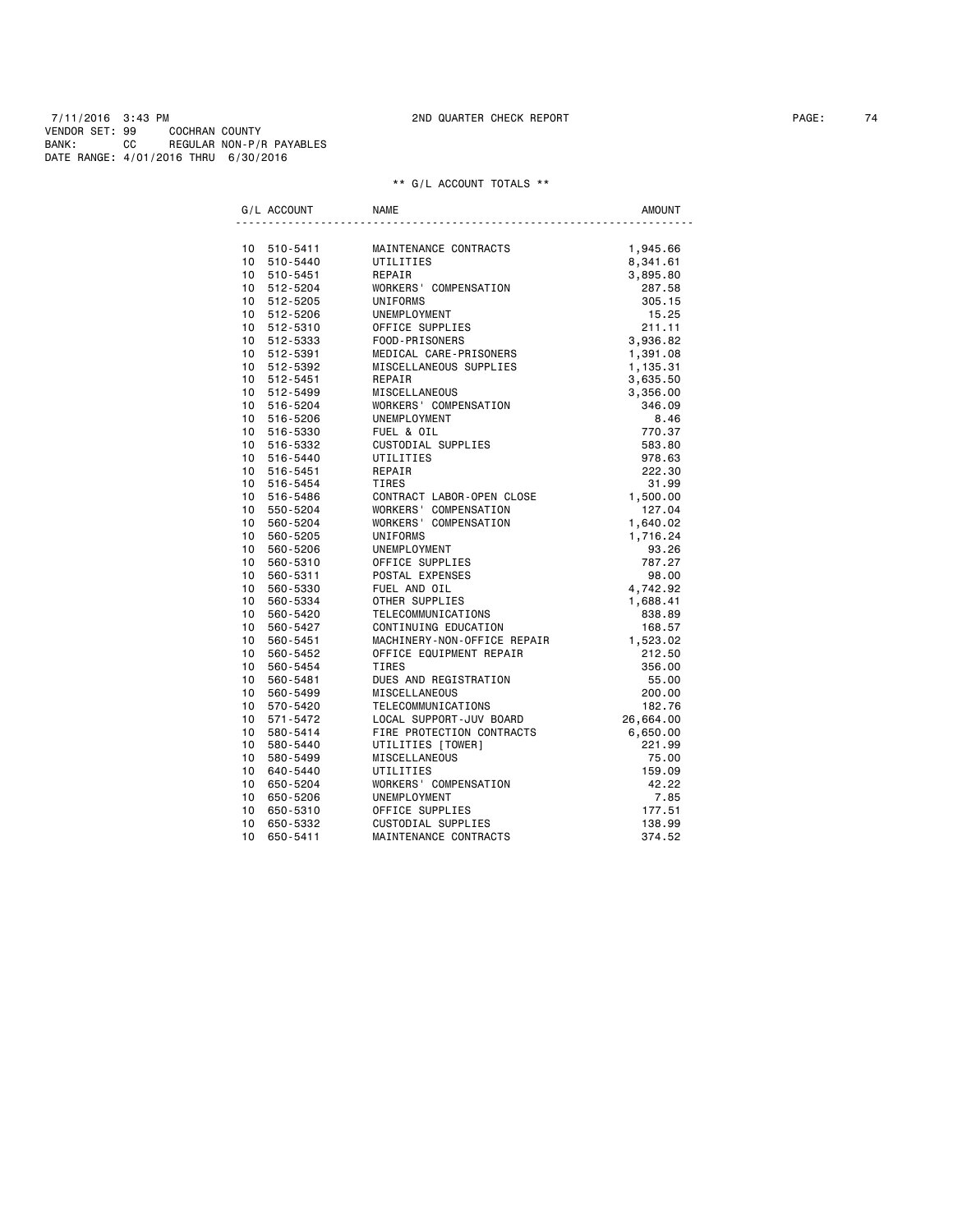|                 | G/L ACCOUNT | <b>NAME</b>                    | <b>AMOUNT</b> |
|-----------------|-------------|--------------------------------|---------------|
|                 | 10 650-5420 | TELECOMMUNICATIONS             | 515.48        |
| 10              | 650-5427    | CONTINUING EDUCATION           | 1,747.02      |
|                 | 10 650-5440 | UTILITIES                      | 929.59        |
|                 | 10 650-5590 | <b>BOOKS</b>                   | 1,741.08      |
|                 | 10 652-5204 | WORKERS' COMPENSATION          | 13.09         |
|                 | 10 652-5420 | TELECOMMUNICATIONS             | 182.36        |
|                 | 10 652-5440 | UTILITIES                      | 347.35        |
| 10              | 660-5204    | WORKERS' COMPENSATION          | 226.66        |
| 10 <sup>1</sup> | 660-5206    | UNEMPLOYMENT                   | 7.96          |
| $10-10$         | 660-5332    | CUSTODIAL SUPPLIES             | 743.56        |
| 10              | 660-5440    | UTILITIES & IRRIGATION         | 1,633.99      |
| $10-10$         | 660-5451    | REPAIR                         | 463.69        |
| 10 <sup>1</sup> | 660-5454    | TIRES                          | 100.00        |
| 10              | 662-5204    | WORKERS' COMPENSATION          | 243.20        |
| 10              | 662-5206    | UNEMPLOYMENT                   | 8.46          |
|                 | 10 662-5332 | CUSTODIAL SUPPLIES             | 592.60        |
|                 | 10 662-5440 | UTILITIES                      | 3,116.64      |
| 10              | 662-5451    | REPAIR                         | 1,198.83      |
| 10              | 663-5418    | SENIOR CITIZENS CONTRACT       | 18,750.00     |
|                 | 10 665-5204 | WORKERS' COMPENSATION          | 29.68         |
| 10              | 665-5206    | UNEMPLOYMENT                   | 10.24         |
| 10              | 665-5310    | OFFICE SUPPLIES                | 128.64        |
| 10              | 665-5330    | FUEL AND OIL                   | 607.19        |
|                 | 10 665-5411 | MAINTENANCE CONTRACTS          | 180.00        |
| 10              | 665-5420    | TELECOMMUNICATIONS             | 844.14        |
| 10 <sup>1</sup> | 665-5451    | <b>REPAIRS</b>                 | 53.98         |
| 10              | 700-5700    | TRANSFERS TO OTHER FUNDS       | 20,000.00     |
|                 |             | *** FUND TOTAL ***             | 248,429.92    |
| 15              | 610-5204    | WORKERS' COMPENSATION          | 194.95        |
| 15              | 610-5310    | OFFICE SUPPLIES                | 141.16        |
|                 | 15 610-5420 | TELECOMMUNICATIONS             | 385.28        |
|                 | 15 610-5427 | COMM-CONTINUING EDUCATION      | 385.98        |
|                 | 15 610-5428 | CO. JUDGE-CONTINUING EDUCATION | 822.36        |
|                 | 15 610-5481 | DUES AND REGISTRATION          | 200.00        |
|                 | 15 621-5204 | WORKERS' COMPENSATION          | 527.23        |
|                 | 15 621-5206 | UNEMPLOYMENT                   | 16.56         |
| 15              | 621-5330    | FUEL & OIL                     | 2,417.36      |
|                 | 15 621-5356 | ROAD MATERIALS & SUPPLIES      | 2,035.24      |
| 15              | 621-5440    | UTILITIES                      | 853.41        |
| 15              | 621-5451    | REPAIRS                        | 1,994.91      |
| 15              | 621-5454    | TIRES                          | 7,263.55      |
| 15              | 622-5204    | WORKERS' COMPENSATION          | 544.87        |
| 15              | 622-5206    | UNEMPLOYMENT                   | 17.18         |
| 15              | 622-5330    | FUEL AND OIL                   | 3,577.84      |
| 15              | 622-5356    | ROAD MATERIALS & SUPPLIES      | 1,373.28      |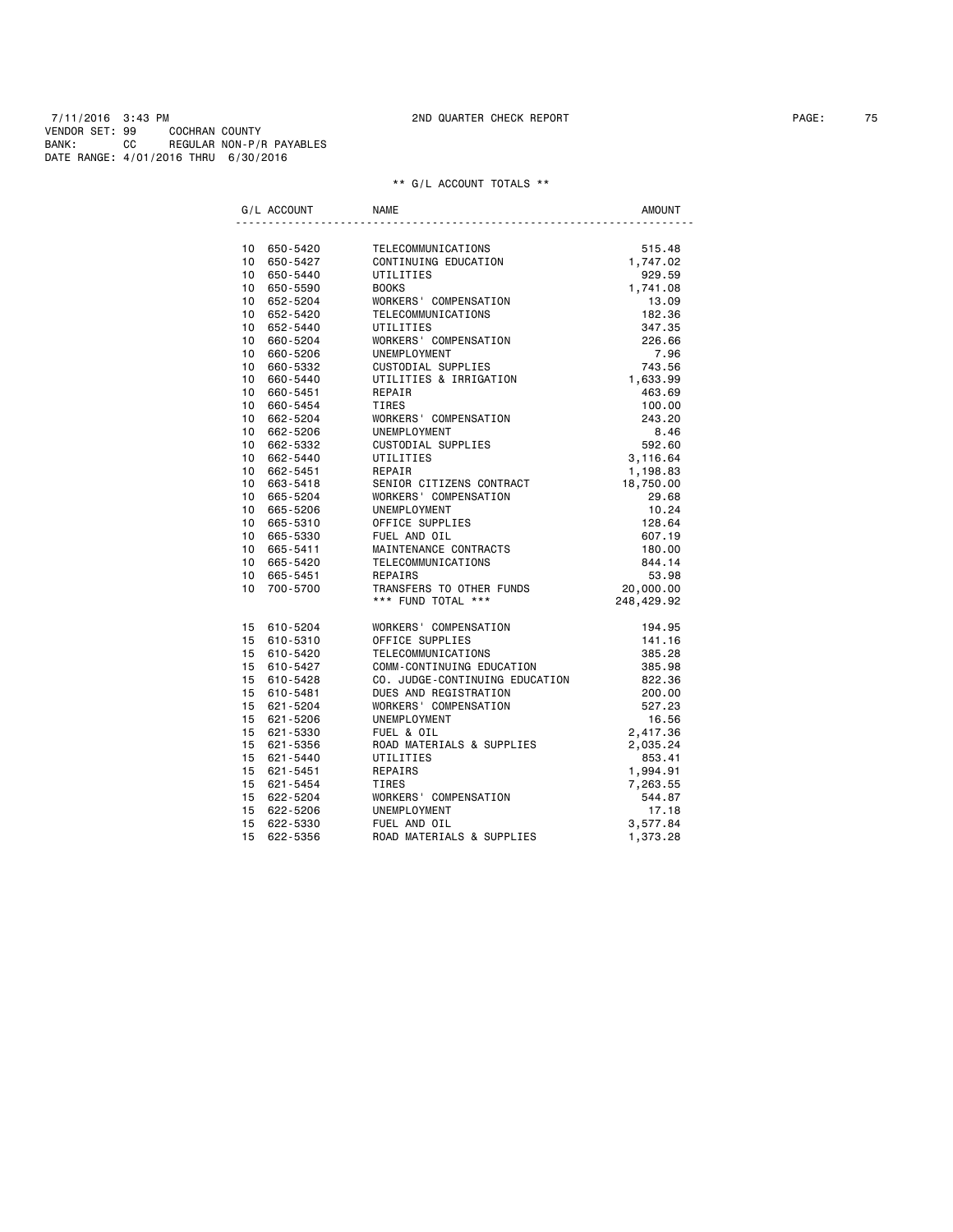7/11/2016 3:43 PM 2ND QUARTER CHECK REPORT PAGE: 76 VENDOR SET: 99 COCHRAN COUNTY BANK: CC REGULAR NON-P/R PAYABLES DATE RANGE: 4/01/2016 THRU 6/30/2016

|    | G/L ACCOUNT                        | NAME                           | <b>AMOUNT</b> |
|----|------------------------------------|--------------------------------|---------------|
|    | 15 622-5440                        | UTILITIES                      | 403.24        |
|    | 15 622-5451                        | REPAIRS                        | 3,021.00      |
|    | 15 622-5454                        | TIRES                          | 171.00        |
|    | 15 623-5204                        | WORKERS' COMPENSATION          | 550.74        |
|    | 15 623-5206                        | UNEMPLOYMENT                   | 17.30         |
|    | 15 623-5330                        | FUEL AND OIL                   | 2,868.05      |
|    | 15 623-5356                        | ROAD MATERIALS & SUPPLIES      | 465.85        |
|    | 15 623-5440                        | UTILITIES                      | 470.32        |
|    | 15 623-5451                        | REPAIRS                        | 11,937.91     |
|    | 15 623-5454                        | TIRES                          | 338.47        |
|    | 15 624-5204                        | WORKERS' COMPENSATION          | 542.51        |
|    | 15 624-5206                        | UNEMPLOYMENT                   | 17.04         |
|    | 15 624-5330                        | FUEL AND OIL                   | 1,961.37      |
|    | 15 624-5356                        | ROAD MATERIALS & SUPPLIES      | 3,531.54      |
|    | 15 624-5420                        | TELECOMMUNICATIONS             | 129.02        |
|    | 15 624-5440                        | UTILITIES                      | 480.80        |
|    | 15 624-5451                        | REPAIRS                        | 1,259.25      |
|    | 15 624-5454                        | TIRES                          | 1,829.66      |
|    |                                    | *** FUND TOTAL ***             | 52,746.23     |
|    | 17 573-5204                        | WORKERS COMPENSATION           | 26.90         |
|    | 17 573-5206                        | UNEMPLOYMENT INSURANCE         | 8.12          |
| 17 | 573-5413                           | Detention Services             | 6,331.50      |
|    |                                    | Mental Health External Contrac | 750.00        |
|    | 17 573-5413.002<br>17 573-5413.004 | Other Placements               | 13,932.00     |
|    | 17 573-5427                        | TRAVEL & TRAINING              | 902.42        |
|    | 17 573-5464                        | VEHICLE LEASE                  | 1,666.00      |
| 17 | 573-5499                           | OPERATING EXPENSES             | 3,158.10      |
|    |                                    | *** FUND TOTAL ***             | 26,775.04     |
| 19 | 435-5409                           | DISPUTE RESOLUTION             | 234.56        |
|    |                                    | *** FUND TOTAL ***             | 234.56        |
|    | 22 403-5499                        | CNTY CLERK R.M. & P LGC118.05  | 5,145.00      |
|    |                                    | *** FUND TOTAL ***             | 5,145.00      |
|    | 30 518-5204                        | WORKERS COMPENSATION           | 97.14         |
|    | 30 518-5330                        | FUEL & OIL                     | 86.71         |
|    | 30 518-5332                        | CUSTODIAL SUPPLIES             | 4.04          |
| 30 | 518-5440                           | UTILITIES                      | 151.81        |
|    |                                    | *** FUND TOTAL ***             | 339.70        |
| 31 | 652-5430                           | ADVERTISING                    | 200.00        |
| 31 | 652-5499                           | MISCELLANEOUS                  | 800.00        |
|    |                                    | *** FUND TOTAL ***             | 1,000.00      |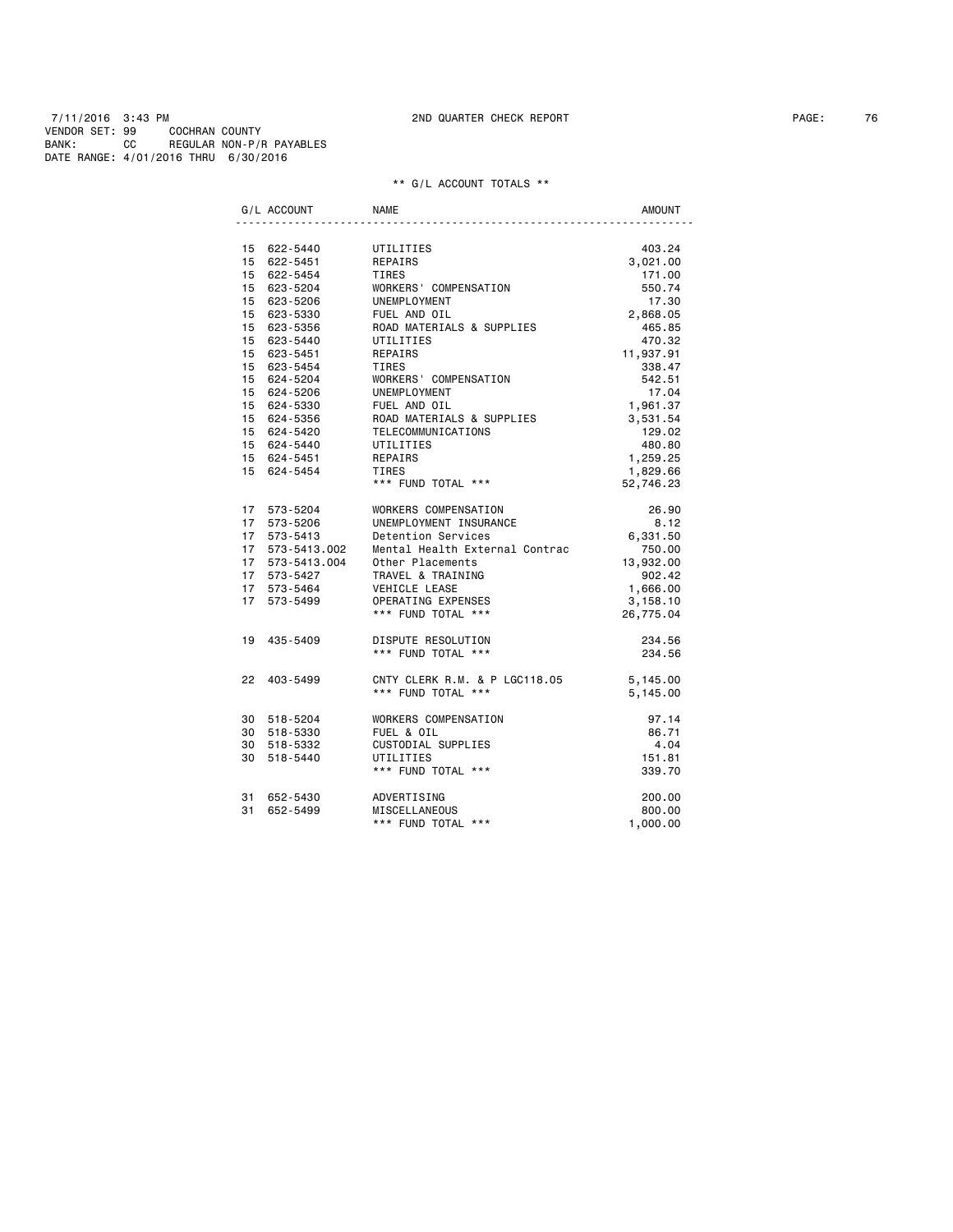7/11/2016 3:43 PM 2ND QUARTER CHECK REPORT PAGE: 77 VENDOR SET: 99 COCHRAN COUNTY BANK: CC REGULAR NON-P/R PAYABLES DATE RANGE: 4/01/2016 THRU 6/30/2016

|                         | G/L ACCOUNT        | <b>NAME</b>                                                                   | <b>AMOUNT</b>  |                  |              |
|-------------------------|--------------------|-------------------------------------------------------------------------------|----------------|------------------|--------------|
|                         |                    |                                                                               |                |                  |              |
|                         | 90 000-2342        | Arrest Fees - State Officers 10.42                                            |                |                  |              |
|                         | 000-2342.001<br>90 | Omni FTA                                                                      | 230.77         |                  |              |
|                         | 000-2347.001<br>90 | Truancy Prvtn & Diver. 102.015 142.08                                         |                |                  |              |
|                         | 000-2355<br>90     | MVF CCP 102.002                                                               | 4.43           |                  |              |
|                         | 000-2358.001<br>90 | State CCC Date 010104 Forward                                                 | 2,991.28       |                  |              |
|                         | 000-2361<br>90     | 50% of Time Payment to State                                                  | 79.08          |                  |              |
|                         | 000-2363.001<br>90 | Divorce & Family Gov't 133.151                                                | 90.00          |                  |              |
|                         | 000-2363.002<br>90 | Other Than Divorce/Family 10B                                                 | 150.00         |                  |              |
|                         | 000-2363.003<br>90 | Indigent Defense Fee                                                          | 152.84         |                  |              |
|                         | 000-2363.004<br>90 | Co Filing Fee Ind Lgl Serv.                                                   | 124.73         |                  |              |
|                         | 000-2363.005<br>90 | ELE. FILING FEE DIS CLK                                                       | 154.88         |                  |              |
|                         | 000-2363.006<br>90 | ELE FILING FEE COUNTY CLERK                                                   | 90.00          |                  |              |
|                         | 000-2363.007<br>90 | ELE FILING FEE JP                                                             | 10.00          |                  |              |
|                         | 000-2364<br>90     | Juror Donations                                                               | 55.00          |                  |              |
|                         | 000-2367<br>90     | STF-Sub 95% C(Trans CD542.40 1,325.30                                         |                |                  |              |
|                         | 000-2368<br>90     | BB Bond Fee (Gov CD 41.258)                                                   | 300.00         |                  |              |
|                         | 000-2372<br>90     | Birth Cert. Gov118.015                                                        | 28.80          |                  |              |
|                         | 000-2373<br>90     | Marriage License Gov 118.011                                                  | 150.00         |                  |              |
|                         | 000-2376<br>90     | Co. CrtCriminal Judicial Fund                                                 | 120.00         |                  |              |
|                         | 000-2376.001<br>90 | CRIM ELECTRONIC EFF DIS CLK                                                   | 1.44           |                  |              |
|                         | 000-2376.002<br>90 | CRIMINAL ELECTRONIC EFF CO.                                                   | 2.54           |                  |              |
|                         | 000-2378<br>90     |                                                                               |                |                  |              |
|                         | 000-2379<br>90     | JRF Jury Reimb Fee CCP102.0045 309.55<br>Judicial Support Fee/L133.105 747.76 |                |                  |              |
|                         | 90<br>000-2379.002 | 7th Crt of Appeal Gov't22.2081                                                | 50.00          |                  |              |
|                         |                    | *** FUND TOTAL ***                                                            | 7,320.90       |                  |              |
|                         | NO                 |                                                                               | INVOICE AMOUNT | <b>DISCOUNTS</b> | CHECK AMOUNT |
| VENDOR SET: 99 BANK: CC | TOTALS:<br>343     |                                                                               | 341,991.35     | 0.00             | 341,991.35   |
| TOTALS:<br>BANK: CC     | 343                |                                                                               | 341,991.35     | 0.00             | 341,991.35   |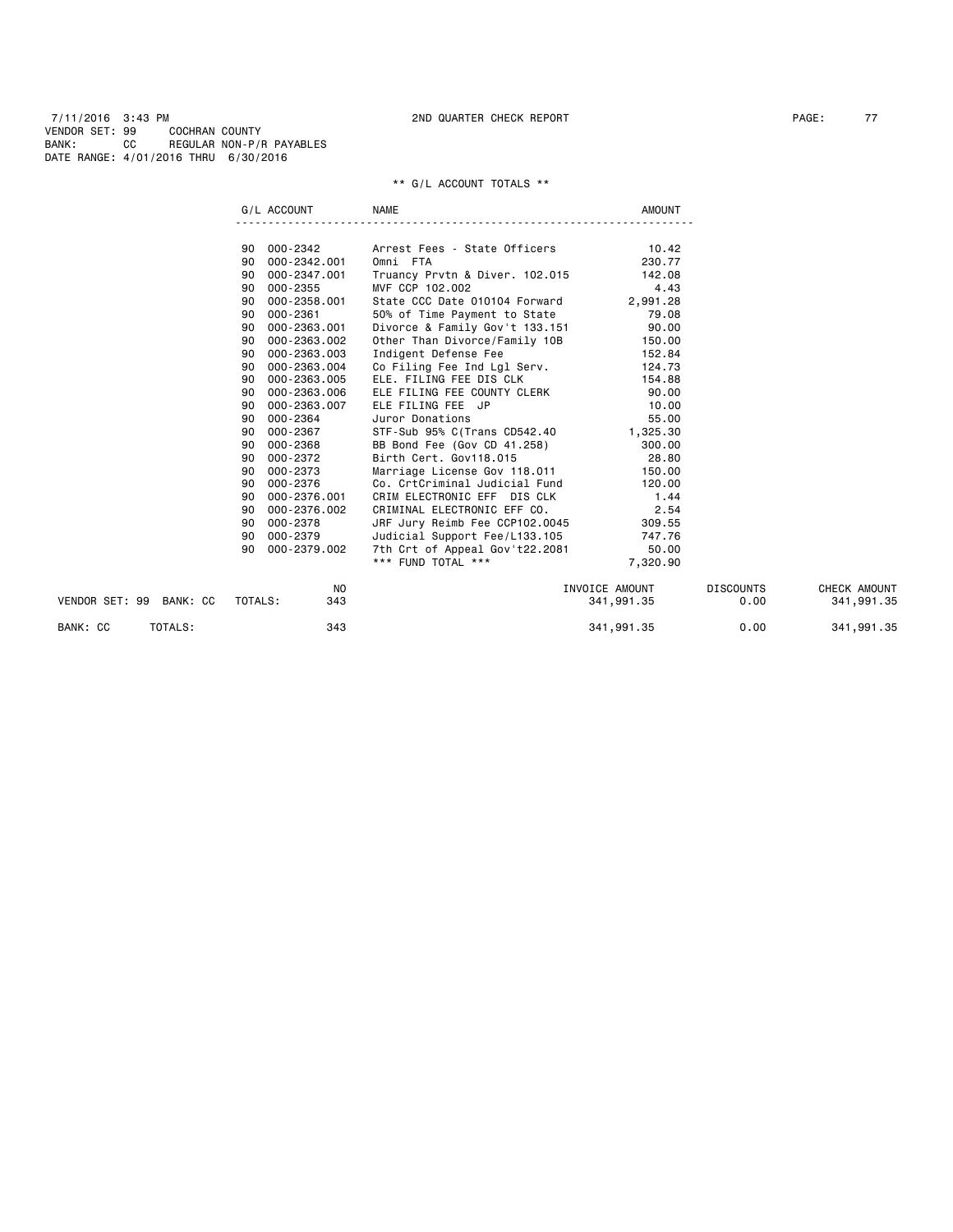7/11/2016 3:43 PM 2ND QUARTER CHECK REPORT PAGE: 78 VENDOR SET: 99 COCHRAN COUNTY BANK: PR PAYROLL PAYABLES DATE RANGE: 4/01/2016 THRU 6/30/2016

| VENDOR I.D.      |                      | <b>NAME</b>                    | <b>STATUS</b> | <b>CHECK</b><br>DATE | <b>AMOUNT</b> | <b>DISCOUNT</b> | <b>CHECK</b><br>NO. | CHECK<br><b>STATUS</b> | <b>CHECK</b><br><b>AMOUNT</b> |
|------------------|----------------------|--------------------------------|---------------|----------------------|---------------|-----------------|---------------------|------------------------|-------------------------------|
| A067             |                      | AMERICAN FAMILY LIFE ASSURANCE |               |                      |               |                 |                     |                        |                               |
|                  | I-08 201604260594    | MONTHLY PREMIUM                | R             | 4/29/2016            |               |                 | 044950              |                        |                               |
|                  | $000 - 2500.4$<br>10 | INSURANCE PAYABLE              |               | MONTHLY PREMIUM      | 694.01        |                 |                     |                        |                               |
|                  | 15<br>$000 - 2500.4$ | <b>INSURANCE PAYABLE</b>       |               | MONTHLY PREMIUM      | 306.49        |                 |                     |                        |                               |
|                  | $000 - 2500.4$<br>30 | AFLAC                          |               | MONTHLY PREMIUM      | 8.27          |                 |                     |                        |                               |
|                  | I-08A201604260594    | MONTHLY PREMIUM                | R             |                      |               |                 | 044950              |                        |                               |
|                  | 10 000-2500.4        | INSURANCE PAYABLE              |               | 4/29/2016            | 200.46        |                 |                     |                        |                               |
|                  |                      |                                |               | MONTHLY PREMIUM      |               |                 |                     |                        | 1,209.23                      |
| C091             |                      | COMPBENEFITS                   |               |                      |               |                 |                     |                        |                               |
|                  | I-17A201604260594    | VISION MONTHLY PREMIUM         | R             | 4/29/2016            |               |                 | 044951              |                        |                               |
|                  | $000 - 2500.4$<br>10 | INSURANCE PAYABLE              |               | VISION MONTHLY PREMI | 38.14         |                 |                     |                        | 38.14                         |
| C <sub>253</sub> |                      | COCHRAN COUNTY MONEY MKT       |               |                      |               |                 |                     |                        |                               |
|                  | I-01 201604260594    | RETIREMENT CONTRIBUTIONS       | R             | 4/29/2016            |               |                 | 044952              |                        |                               |
|                  | $000 - 2500.3$<br>10 | <b>TCDRS PAYABLE</b>           |               | RETIREMENT CONTRIBUT | 8,732.95      |                 |                     |                        |                               |
|                  | 400-5203<br>10       | RETIREMENT                     |               | RETIREMENT CONTRIBUT | 1,158.65      |                 |                     |                        |                               |
|                  | 403-5203<br>10       | RETIREMENT                     |               | RETIREMENT CONTRIBUT | 1,075.95      |                 |                     |                        |                               |
|                  | 435-5203<br>10       | RETIREMENT                     |               | RETIREMENT CONTRIBUT | 220.51        |                 |                     |                        |                               |
|                  | 455-5203<br>10       | RETIREMENT                     |               | RETIREMENT CONTRIBUT | 523.34        |                 |                     |                        |                               |
|                  | 475-5203<br>10       | RETIREMENT                     |               | RETIREMENT CONTRIBUT | 1,339.93      |                 |                     |                        |                               |
|                  | 476-5203<br>10       | RETIREMENT                     |               | RETIREMENT CONTRIBUT | 224.52        |                 |                     |                        |                               |
|                  | 490-5203.001<br>10   | RETIREMENT                     |               | RETIREMENT CONTRIBUT | 101.30        |                 |                     |                        |                               |
|                  | 495-5203<br>10       | RETIREMENT                     |               | RETIREMENT CONTRIBUT | 962.80        |                 |                     |                        |                               |
|                  | 497-5203<br>10       | RETIREMENT                     |               | RETIREMENT CONTRIBUT | 520.05        |                 |                     |                        |                               |
|                  | 499-5203<br>10       | RETIREMENT                     |               | RETIREMENT CONTRIBUT | 1,365.03      |                 |                     |                        |                               |
|                  | 510-5203<br>10       | RETIREMENT                     |               | RETIREMENT CONTRIBUT | 377.00        |                 |                     |                        |                               |
|                  | 512-5203<br>10       | RETIREMENT                     |               | RETIREMENT CONTRIBUT | 867.55        |                 |                     |                        |                               |
|                  | 516-5203<br>10       | RETIREMENT                     |               | RETIREMENT CONTRIBUT | 456.50        |                 |                     |                        |                               |
|                  | 550-5203<br>10       | RETIREMENT                     |               | RETIREMENT CONTRIBUT | 354.17        |                 |                     |                        |                               |
|                  | 560-5203<br>10       | RETIREMENT                     |               | RETIREMENT CONTRIBUT | 5,113.82      |                 |                     |                        |                               |
|                  | 650-5203<br>10       | RETIREMENT                     |               | RETIREMENT CONTRIBUT | 391.68        |                 |                     |                        |                               |
|                  | 652-5203<br>10       | RETIREMENT                     |               | RETIREMENT CONTRIBUT | 22.27         |                 |                     |                        |                               |
|                  | 660-5203<br>10       | RETIREMENT                     |               | RETIREMENT CONTRIBUT | 306.81        |                 |                     |                        |                               |
|                  | 662-5203<br>10       | RETIREMENT                     |               | RETIREMENT CONTRIBUT | 413.87        |                 |                     |                        |                               |
|                  | 665-5203<br>10       | RETIREMENT                     |               | RETIREMENT CONTRIBUT | 422.60        |                 |                     |                        |                               |
|                  | $000 - 2500.3$<br>15 | <b>TCDRS PAYABLE</b>           |               | RETIREMENT CONTRIBUT | 3,225.64      |                 |                     |                        |                               |
|                  | 610-5203<br>15       | RETIREMENT                     |               | RETIREMENT CONTRIBUT | 2,271.71      |                 |                     |                        |                               |
|                  | 621-5203<br>15       | RETIREMENT                     |               | RETIREMENT CONTRIBUT | 902.49        |                 |                     |                        |                               |
|                  | 622-5203<br>15       | RETIREMENT                     |               | RETIREMENT CONTRIBUT | 946.75        |                 |                     |                        |                               |
|                  | 623-5203<br>15       | RETIREMENT                     |               | RETIREMENT CONTRIBUT | 945.40        |                 |                     |                        |                               |
|                  | 624-5203<br>15       | RETIREMENT                     |               | RETIREMENT CONTRIBUT | 924.14        |                 |                     |                        |                               |
|                  | $000 - 2500.3$<br>17 | <b>TCDRS PAYABLE</b>           |               | RETIREMENT CONTRIBUT | 239.59        |                 |                     |                        |                               |
|                  | 573-5203<br>17       | RETIREMENT                     |               | RETIREMENT CONTRIBUT | 444.95        |                 |                     |                        |                               |
|                  | $000 - 2500.3$<br>30 | TCDRS                          |               | RETIREMENT CONTRIBUT | 70.81         |                 |                     |                        |                               |
|                  | 30<br>518-5203       | RETIREMENT                     |               | RETIREMENT CONTRIBUT | 131.48        |                 |                     |                        | 35,054.26                     |
|                  |                      |                                |               |                      |               |                 |                     |                        |                               |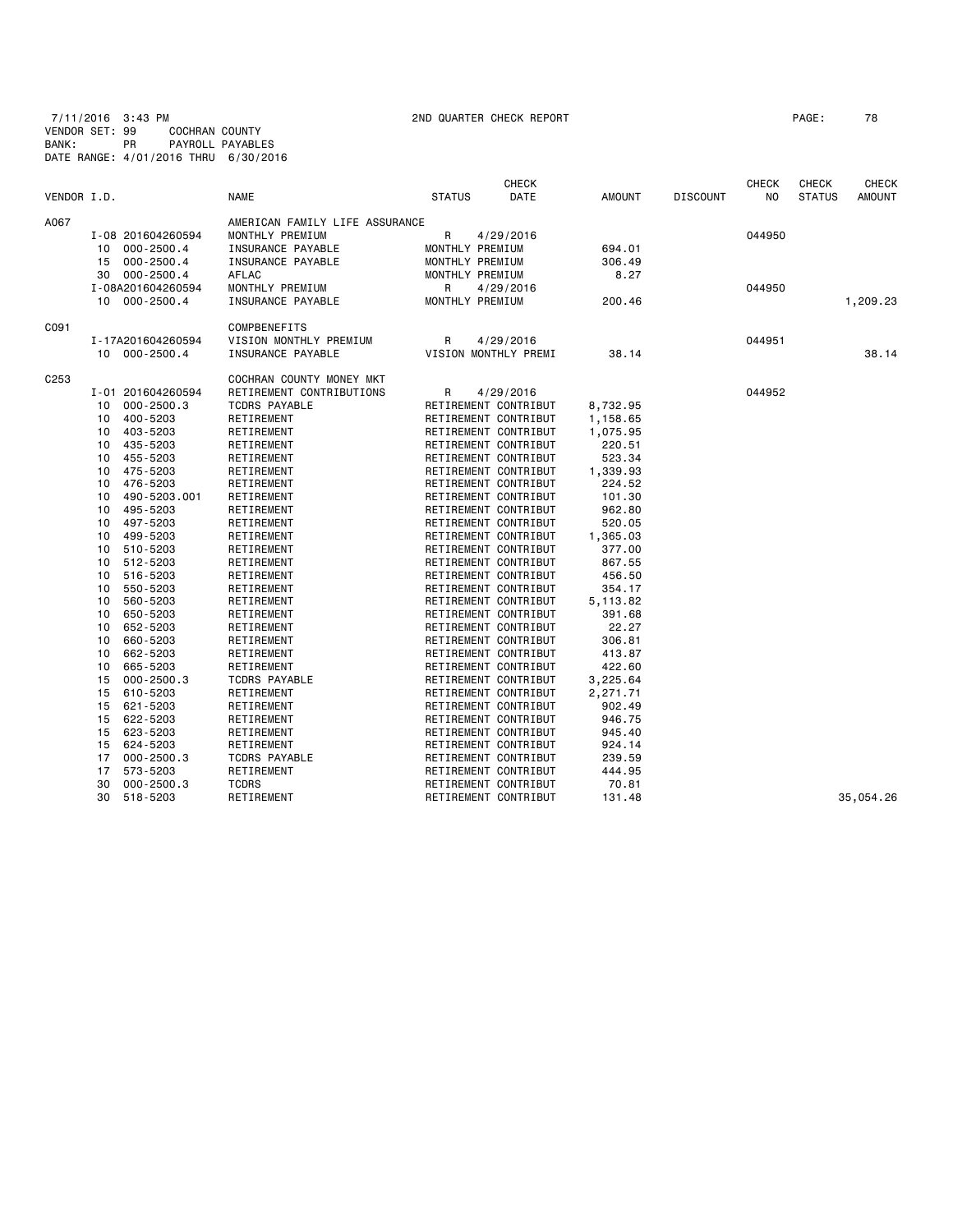7/11/2016 3:43 PM 2ND QUARTER CHECK REPORT PAGE: 79 VENDOR SET: 99 COCHRAN COUNTY BANK: PR PAYROLL PAYABLES DATE RANGE: 4/01/2016 THRU 6/30/2016

| VENDOR I.D. |                    | <b>NAME</b>                    | <b>CHECK</b><br><b>STATUS</b><br>DATE | AMOUNT    | <b>DISCOUNT</b> | <b>CHECK</b><br>NO. | CHECK<br><b>STATUS</b> | <b>CHECK</b><br><b>AMOUNT</b> |
|-------------|--------------------|--------------------------------|---------------------------------------|-----------|-----------------|---------------------|------------------------|-------------------------------|
| C300        |                    | COCHRAN COUNTY SCHOOLS FEDERAL |                                       |           |                 |                     |                        |                               |
|             | I-18A201604260594  | MONTHLY PREMUIM                | $\mathsf{R}$<br>4/29/2016             |           |                 | 044953              |                        |                               |
|             | 10 000-2500.4      | INSURANCE PAYABLE              | MONTHLY PREMUIM                       | 9,301.03  |                 |                     |                        |                               |
|             | 15 000-2500.4      | INSURANCE PAYABLE              | MONTHLY PREMUIM                       | 2,624.58  |                 |                     |                        |                               |
|             | 30 000-2500.4      | AFLAC                          | MONTHLY PREMUIM                       | 62.76     |                 |                     |                        | 11,988.37                     |
| N017        |                    | NATIONAL FARM LIFE             |                                       |           |                 |                     |                        |                               |
|             | I-05 201604260594  | NFL PREMIUM                    | R<br>4/29/2016                        |           |                 | 044954              |                        |                               |
|             | 10 000-2500.4      | INSURANCE PAYABLE              | NFL PREMIUM                           | 251.81    |                 |                     |                        |                               |
|             | 15 000-2500.4      | INSURANCE PAYABLE              | NFL PREMIUM                           | 25.28     |                 |                     |                        |                               |
|             | I-05A201604260594  | AFTER TAX PREM                 | R<br>4/29/2016                        |           |                 | 044954              |                        |                               |
|             | 10 000-2500.4      | INSURANCE PAYABLE              | AFTER TAX PREM                        | 114.21    |                 |                     |                        |                               |
|             | 15 000-2500.4      | INSURANCE PAYABLE              | AFTER TAX PREM                        | 93.82     |                 |                     |                        | 485.12                        |
| N060        |                    | NATIONWIDE RETIREMENT SOL      |                                       |           |                 |                     |                        |                               |
|             | I-04 201604260594  | DEFERRED COMP WITHHELD         | R<br>4/29/2016                        |           |                 | 044955              |                        |                               |
|             | 10 000-2500.7      | PEBSCO DEF COMP PAYABLE        | DEFERRED COMP WITHHE                  | 2,801.00  |                 |                     |                        |                               |
|             | 15 000-2500.7      | PEBSCO DEF COMP PAYABLE        | DEFERRED COMP WITHHE                  | 25.00     |                 |                     |                        | 2,826.00                      |
| N081        |                    | NATIONAL FAMILY CARE LIFE INSU |                                       |           |                 |                     |                        |                               |
|             | I-21 201604260594  | NATIONAL FAMILY CARE           | $\mathsf{R}$<br>4/29/2016             |           |                 | 044956              |                        |                               |
|             | 10 000-2500.4      | INSURANCE PAYABLE              | NATIONAL FAMILY CARE                  | 104.00    |                 |                     |                        | 104.00                        |
| 0029        |                    | OFFICE OF THE ATTORNEY GE      |                                       |           |                 |                     |                        |                               |
|             | I-09 201604260594  | CAUSE# 2002517527 &2003521159  | $\mathsf{R}$<br>4/29/2016             |           |                 | 044957              |                        |                               |
|             | 10 000-2500.8      | CHILD SUPPORT PAYABLE          | CAUSE# 2002517527 &2                  | 1,362.00  |                 |                     |                        | 1,362.00                      |
| 0029        |                    | OFFICE OF THE ATTORNEY GE      |                                       |           |                 |                     |                        |                               |
|             | I-CMV201604260594  | CAUSE#090521736                | R<br>4/29/2016                        |           |                 | 044958              |                        |                               |
|             | 10 000-2500.8      | CHILD SUPPORT PAYABLE          | CAUSE#090521736                       | 126.23    |                 |                     |                        | 126.23                        |
| P187        |                    | COCHRAN COUNTY PAYROLL TA      |                                       |           |                 |                     |                        |                               |
|             | I-T1 201604260594  | FEDERAL INCOME TAX W/H         | R<br>4/29/2016                        |           |                 | 044959              |                        |                               |
|             | 10 000-2500.1      | WITHHOLDING TAX PAYABLE        | FEDERAL INCOME TAX W                  | 11,409.18 |                 |                     |                        |                               |
|             | 15 000-2500.1      | WITHHOLDING TAX PAYABLE        | FEDERAL INCOME TAX W                  | 4,395.87  |                 |                     |                        |                               |
|             | 17 000-2500.1      | WITHHOLDING TAX PAYABLE        | FEDERAL INCOME TAX W                  | 302.71    |                 |                     |                        |                               |
|             | 000-2500.1<br>30   | FEDERAL WITHOLDING             | FEDERAL INCOME TAX W                  | 138.58    |                 |                     |                        |                               |
|             | I-T3 201604260594  | <b>FICA TAX</b>                | R<br>4/29/2016                        |           |                 | 044959              |                        |                               |
|             | 10 000-2500.2      | FICA PAYABLE                   | FICA TAX                              | 7,598.62  |                 |                     |                        |                               |
|             | 10 400-5201        | SOCIAL SECURITY                | FICA TAX                              | 552.59    |                 |                     |                        |                               |
|             | 10 403-5201        | SOCIAL SECURITY                | FICA TAX                              | 444.47    |                 |                     |                        |                               |
|             | 10 435-5201        | SOCIAL SECURITY                | FICA TAX                              | 105.17    |                 |                     |                        |                               |
|             | 10 455-5201        | SOCIAL SECURITY                | FICA TAX                              | 249.59    |                 |                     |                        |                               |
|             | 10 475-5201        | SOCIAL SECURITY                | FICA TAX                              | 639.04    |                 |                     |                        |                               |
|             | 476-5201<br>10     | SOCIAL SECURITY                | FICA TAX                              | 107.08    |                 |                     |                        |                               |
|             | 490-5201.001<br>10 | SOCIAL SECURITY FICA           | FICA TAX                              | 48.31     |                 |                     |                        |                               |
|             | 10 495-5201        | SOCIAL SECURITY                | FICA TAX                              | 459.19    |                 |                     |                        |                               |

10 497-5201 SOCIAL SECURITY FICA TAX 268.86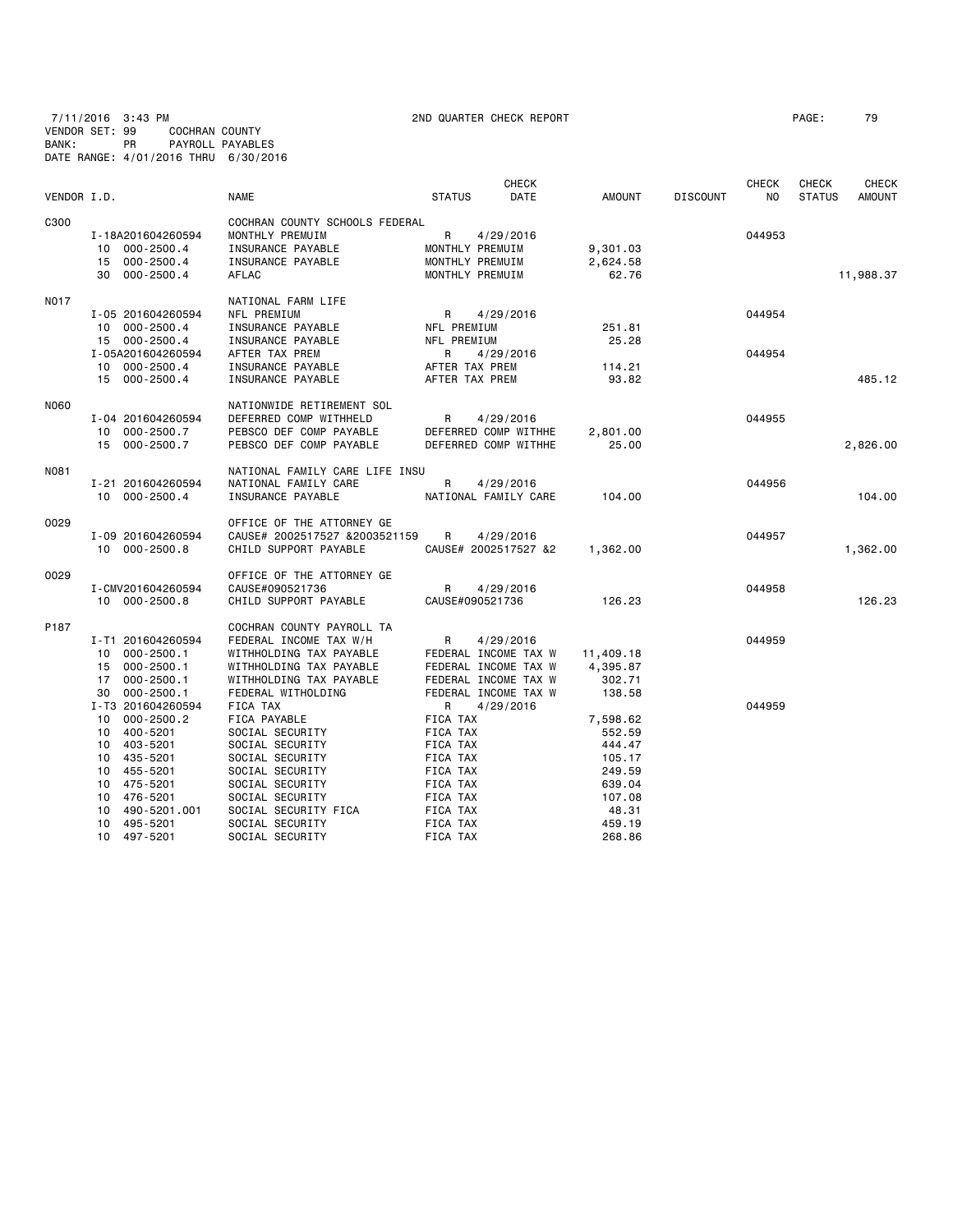7/11/2016 3:43 PM 2ND QUARTER CHECK REPORT PAGE: 80 VENDOR SET: 99 COCHRAN COUNTY BANK: PR PAYROLL PAYABLES DATE RANGE: 4/01/2016 THRU 6/30/2016

|             |    |                   |                             |               | <b>CHECK</b> |               |                 | <b>CHECK</b> | <b>CHECK</b>  | <b>CHECK</b> |
|-------------|----|-------------------|-----------------------------|---------------|--------------|---------------|-----------------|--------------|---------------|--------------|
| VENDOR I.D. |    |                   | <b>NAME</b>                 | <b>STATUS</b> | DATE         | <b>AMOUNT</b> | <b>DISCOUNT</b> | NO           | <b>STATUS</b> | AMOUNT       |
| P187        |    |                   | COCHRAN COUNTY PAYROLL-CONT |               |              |               |                 |              |               |              |
|             |    | I-T3 201604260594 | FICA TAX                    | R             | 4/29/2016    |               |                 | 044959       |               |              |
|             | 10 | 499-5201          | SOCIAL SECURITY             | FICA TAX      |              | 644.25        |                 |              |               |              |
|             | 10 | 510-5201          | SOCIAL SECURITY             | FICA TAX      |              | 179.80        |                 |              |               |              |
|             | 10 | 512-5201          | SOCIAL SECURITY             | FICA TAX      |              | 397.29        |                 |              |               |              |
|             | 10 | 516-5201          | SOCIAL SECURITY             | FICA TAX      |              | 219.88        |                 |              |               |              |
|             | 10 | 550-5201          | SOCIAL SECURITY             | FICA TAX      |              | 129.94        |                 |              |               |              |
|             | 10 | 560-5201          | SOCIAL SECURITY             | FICA TAX      |              | 2,348.19      |                 |              |               |              |
|             | 10 | 650-5201          | SOCIAL SECURITY             | FICA TAX      |              | 186.80        |                 |              |               |              |
|             | 10 | 652-5201          | SOCIAL SECURITY             | FICA TAX      |              | 10.62         |                 |              |               |              |
|             | 10 | 660-5201          | SOCIAL SECURITY             | FICA TAX      |              | 147.75        |                 |              |               |              |
|             | 10 | 662-5201          | SOCIAL SECURITY             | FICA TAX      |              | 197.39        |                 |              |               |              |
|             | 10 | 665-5201          | SOCIAL SECURITY             | FICA TAX      |              | 262.41        |                 |              |               |              |
|             | 15 | $000 - 2500.2$    | FICA PAYABLE                | FICA TAX      |              | 2,781.80      |                 |              |               |              |
|             | 15 | 610-5201          | SOCIAL SECURITY             | FICA TAX      |              | 1,083.44      |                 |              |               |              |
|             | 15 | 621-5201          | SOCIAL SECURITY             | FICA TAX      |              | 430.41        |                 |              |               |              |
|             | 15 | 622-5201          | SOCIAL SECURITY             | FICA TAX      |              | 446.40        |                 |              |               |              |
|             | 15 | 623-5201          | SOCIAL SECURITY             | FICA TAX      |              | 448.06        |                 |              |               |              |
|             | 15 | 624-5201          | SOCIAL SECURITY             | FICA TAX      |              | 373.49        |                 |              |               |              |
|             | 17 | $000 - 2500.2$    | FICA PAYABLE                | FICA TAX      |              | 216.11        |                 |              |               |              |
|             | 17 | 573-5201          | SOCIAL SECURITY             | FICA TAX      |              | 216.11        |                 |              |               |              |
|             | 30 | $000 - 2500.2$    | FICA                        | FICA TAX      |              | 63.32         |                 |              |               |              |
|             | 30 | 518-5201          | SOCIAL SECURITY             | FICA TAX      |              | 63.32         |                 |              |               |              |
|             |    | I-T4 201604260594 | MEDICARE TAX                | R             | 4/29/2016    |               |                 | 044959       |               |              |
|             | 10 | $000 - 2500.2$    | FICA PAYABLE                | MEDICARE TAX  |              | 1,777.09      |                 |              |               |              |
|             | 10 | 400-5201          | SOCIAL SECURITY             | MEDICARE TAX  |              | 129.24        |                 |              |               |              |
|             | 10 | 403-5201          | SOCIAL SECURITY             | MEDICARE TAX  |              | 103.95        |                 |              |               |              |
|             | 10 | 435-5201          | SOCIAL SECURITY             | MEDICARE TAX  |              | 24.59         |                 |              |               |              |
|             | 10 | 455-5201          | SOCIAL SECURITY             | MEDICARE TAX  |              | 58.37         |                 |              |               |              |
|             | 10 | 475-5201          | SOCIAL SECURITY             | MEDICARE TAX  |              | 149.45        |                 |              |               |              |
|             | 10 | 476-5201          | SOCIAL SECURITY             | MEDICARE TAX  |              | 25.04         |                 |              |               |              |
|             | 10 | 490-5201.001      | SOCIAL SECURITY FICA        | MEDICARE TAX  |              | 11.30         |                 |              |               |              |
|             | 10 | 495-5201          | SOCIAL SECURITY             | MEDICARE TAX  |              | 107.39        |                 |              |               |              |
|             | 10 | 497-5201          | SOCIAL SECURITY             | MEDICARE TAX  |              | 62.88         |                 |              |               |              |
|             | 10 | 499-5201          | SOCIAL SECURITY             | MEDICARE TAX  |              | 150.68        |                 |              |               |              |
|             | 10 | 510-5201          | SOCIAL SECURITY             | MEDICARE TAX  |              | 42.05         |                 |              |               |              |
|             | 10 | 512-5201          | SOCIAL SECURITY             | MEDICARE TAX  |              | 92.92         |                 |              |               |              |
|             | 10 | 516-5201          | SOCIAL SECURITY             | MEDICARE TAX  |              | 51.42         |                 |              |               |              |
|             | 10 | 550-5201          | SOCIAL SECURITY             | MEDICARE TAX  |              | 30.39         |                 |              |               |              |
|             | 10 | 560-5201          | SOCIAL SECURITY             | MEDICARE TAX  |              | 549.17        |                 |              |               |              |
|             | 10 | 650-5201          | SOCIAL SECURITY             | MEDICARE TAX  |              | 43.68         |                 |              |               |              |
|             | 10 | 652-5201          | SOCIAL SECURITY             | MEDICARE TAX  |              | 2.48          |                 |              |               |              |
|             | 10 | 660-5201          | SOCIAL SECURITY             | MEDICARE TAX  |              | 34.55         |                 |              |               |              |
|             | 10 | 662-5201          | SOCIAL SECURITY             | MEDICARE TAX  |              | 46.17         |                 |              |               |              |
|             | 10 | 665-5201          | SOCIAL SECURITY             | MEDICARE TAX  |              | 61.37         |                 |              |               |              |
|             | 15 | $000 - 2500.2$    | FICA PAYABLE                | MEDICARE TAX  |              | 650.58        |                 |              |               |              |
|             | 15 | 610-5201          | SOCIAL SECURITY             | MEDICARE TAX  |              | 253.37        |                 |              |               |              |
|             | 15 | 621-5201          | SOCIAL SECURITY             | MEDICARE TAX  |              | 100.66        |                 |              |               |              |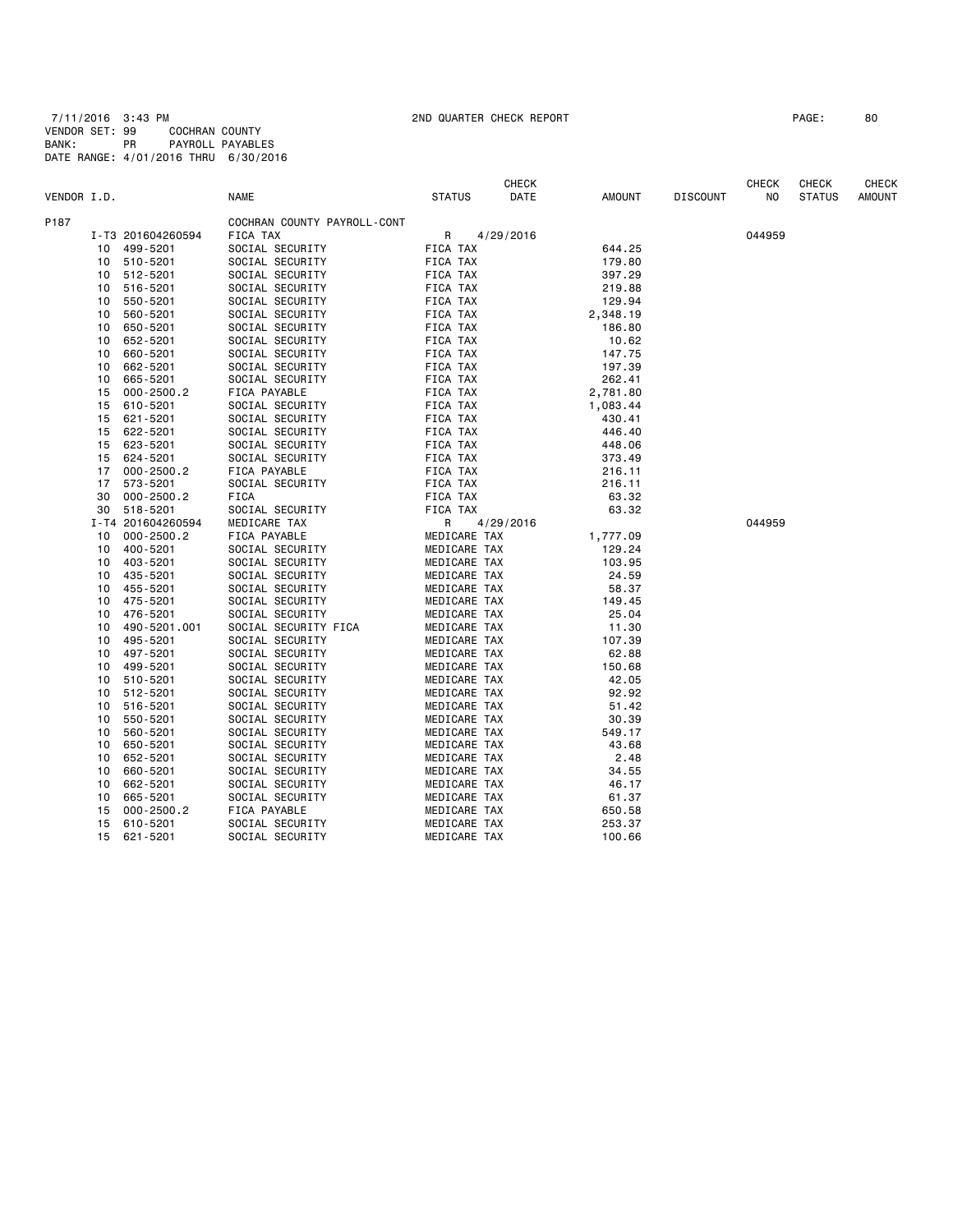7/11/2016 3:43 PM 2ND QUARTER CHECK REPORT PAGE: 81 VENDOR SET: 99 COCHRAN COUNTY BANK: PR PAYROLL PAYABLES DATE RANGE: 4/01/2016 THRU 6/30/2016

|             |    |                   |                             |                   | <b>CHECK</b>         |          |                 | CHECK  | <b>CHECK</b>  | <b>CHECK</b>  |
|-------------|----|-------------------|-----------------------------|-------------------|----------------------|----------|-----------------|--------|---------------|---------------|
| VENDOR I.D. |    |                   | <b>NAME</b>                 | <b>STATUS</b>     | DATE                 | AMOUNT   | <b>DISCOUNT</b> | NO     | <b>STATUS</b> | <b>AMOUNT</b> |
| P187        |    |                   | COCHRAN COUNTY PAYROLL-CONT |                   |                      |          |                 |        |               |               |
|             |    | I-T4 201604260594 | MEDICARE TAX                | R                 | 4/29/2016            |          |                 | 044959 |               |               |
|             |    | 15 622-5201       | SOCIAL SECURITY             | MEDICARE TAX      |                      | 104.40   |                 |        |               |               |
|             |    | 15 623-5201       | SOCIAL SECURITY             | MEDICARE TAX      |                      | 104.79   |                 |        |               |               |
|             |    | 15 624-5201       | SOCIAL SECURITY             | MEDICARE TAX      |                      | 87.35    |                 |        |               |               |
|             | 17 | 000-2500.2        | FICA PAYABLE                | MEDICARE TAX      |                      | 50.54    |                 |        |               |               |
|             | 17 | 573-5201          | SOCIAL SECURITY             | MEDICARE TAX      |                      | 50.54    |                 |        |               |               |
|             | 30 | $000 - 2500.2$    | FICA                        | MEDICARE TAX      |                      | 14.80    |                 |        |               |               |
|             |    | 30 518-5201       | SOCIAL SECURITY             | MEDICARE TAX      |                      | 14.81    |                 |        |               | 42,552.06     |
| T218        |    |                   | TEXAS ASS'N OF COUNTIES     |                   |                      |          |                 |        |               |               |
|             |    | I-11 201604260594 | EMPLOYEE PREMIUMS           | R                 | 4/29/2016            |          |                 | 044960 |               |               |
|             | 10 | 400-5202          | GROUP INSURANCE             | EMPLOYEE PREMIUMS |                      | 1,490.30 |                 |        |               |               |
|             | 10 | 403-5202          | GROUP INSURANCE             | EMPLOYEE PREMIUMS |                      | 1,601.76 |                 |        |               |               |
|             | 10 | 455-5202          | GROUP INSURANCE             | EMPLOYEE PREMIUMS |                      | 800.88   |                 |        |               |               |
|             | 10 | 475-5202          | GROUP INSURANCE             | EMPLOYEE PREMIUMS |                      | 1,601.76 |                 |        |               |               |
|             | 10 | 495-5202          | GROUP INSURANCE             | EMPLOYEE PREMIUMS |                      | 1,601.76 |                 |        |               |               |
|             | 10 | 497-5202          | GROUP INSURANCE             | EMPLOYEE PREMIUMS |                      | 800.88   |                 |        |               |               |
|             | 10 | 499-5202          | GROUP INSURANCE             | EMPLOYEE PREMIUMS |                      | 2,402.64 |                 |        |               |               |
|             | 10 | 510-5202          | GROUP INSURANCE             | EMPLOYEE PREMIUMS |                      | 800.88   |                 |        |               |               |
|             | 10 | 512-5202          | GROUP INSURANCE             | EMPLOYEE PREMIUMS |                      | 1,601.76 |                 |        |               |               |
|             | 10 | 516-5202          | GROUP INSURANCE [50%]       | EMPLOYEE PREMIUMS |                      | 816.61   |                 |        |               |               |
|             | 10 | 550-5202          | GROUP INSURANCE             | EMPLOYEE PREMIUMS |                      | 800.88   |                 |        |               |               |
|             | 10 | 560-5202          | GROUP INSURANCE             | EMPLOYEE PREMIUMS |                      | 8,809.68 |                 |        |               |               |
|             | 10 | 650-5202          | GROUP INSURANCE             | EMPLOYEE PREMIUMS |                      | 839.79   |                 |        |               |               |
|             | 10 | 652-5202          | GROUP INSURANCE             | EMPLOYEE PREMIUMS |                      | 38.91    |                 |        |               |               |
|             | 10 | 660-5202          | GROUP INSURANCE [35%]       | EMPLOYEE PREMIUMS |                      | 549.61   |                 |        |               |               |
|             | 10 | 662-5202          | GROUP INSURANCE             | EMPLOYEE PREMIUMS |                      | 723.06   |                 |        |               |               |
|             | 10 | 665-5202          | GROUP INSURANCE             | EMPLOYEE PREMIUMS |                      | 800.88   |                 |        |               |               |
|             | 15 | 610-5202          | GROUP INSURANCE             | EMPLOYEE PREMIUMS |                      | 3,314.98 |                 |        |               |               |
|             | 15 | 621-5202          | GROUP INSURANCE             | EMPLOYEE PREMIUMS |                      | 1,601.76 |                 |        |               |               |
|             | 15 | 622-5202          | GROUP INSURANCE             | EMPLOYEE PREMIUMS |                      | 1,601.76 |                 |        |               |               |
|             | 15 | 623-5202          | GROUP INSURANCE             | EMPLOYEE PREMIUMS |                      | 1,601.76 |                 |        |               |               |
|             | 15 | 624-5202          | GROUP INSURANCE             | EMPLOYEE PREMIUMS |                      | 1,601.76 |                 |        |               |               |
|             | 17 | 573-5202          | GROUP HEALTH INSURANCE      | EMPLOYEE PREMIUMS |                      | 800.88   |                 |        |               |               |
|             |    | 30 518-5202       | GROUP INSURANCE [15%]       | EMPLOYEE PREMIUMS |                      | 235.54   |                 |        |               |               |
|             |    | I-12 201604260594 | GROUP LIFE INSURANCE        | R                 | 4/29/2016            |          |                 | 044960 |               |               |
|             |    | 10 400-5202       | GROUP INSURANCE             |                   | GROUP LIFE INSURANCE | 5.37     |                 |        |               |               |
|             |    | 10 403-5202       | GROUP INSURANCE             |                   | GROUP LIFE INSURANCE | 5.78     |                 |        |               |               |
|             |    | 10 455-5202       | GROUP INSURANCE             |                   | GROUP LIFE INSURANCE | 2.89     |                 |        |               |               |
|             | 10 | 475-5202          | GROUP INSURANCE             |                   | GROUP LIFE INSURANCE | 5.78     |                 |        |               |               |
|             | 10 | 495-5202          | GROUP INSURANCE             |                   | GROUP LIFE INSURANCE | 5.78     |                 |        |               |               |
|             | 10 | 497-5202          | GROUP INSURANCE             |                   | GROUP LIFE INSURANCE | 2.89     |                 |        |               |               |
|             | 10 | 499-5202          | GROUP INSURANCE             |                   | GROUP LIFE INSURANCE | 8.67     |                 |        |               |               |
|             | 10 | 510-5202          | GROUP INSURANCE             |                   | GROUP LIFE INSURANCE | 2.89     |                 |        |               |               |
|             | 10 | 512-5202          | GROUP INSURANCE             |                   | GROUP LIFE INSURANCE | 5.78     |                 |        |               |               |
|             | 10 | 516-5202          | GROUP INSURANCE [50%]       |                   | GROUP LIFE INSURANCE | 2.95     |                 |        |               |               |
|             | 10 | 550-5202          | GROUP INSURANCE             |                   | GROUP LIFE INSURANCE | 2.89     |                 |        |               |               |
|             |    |                   |                             |                   |                      |          |                 |        |               |               |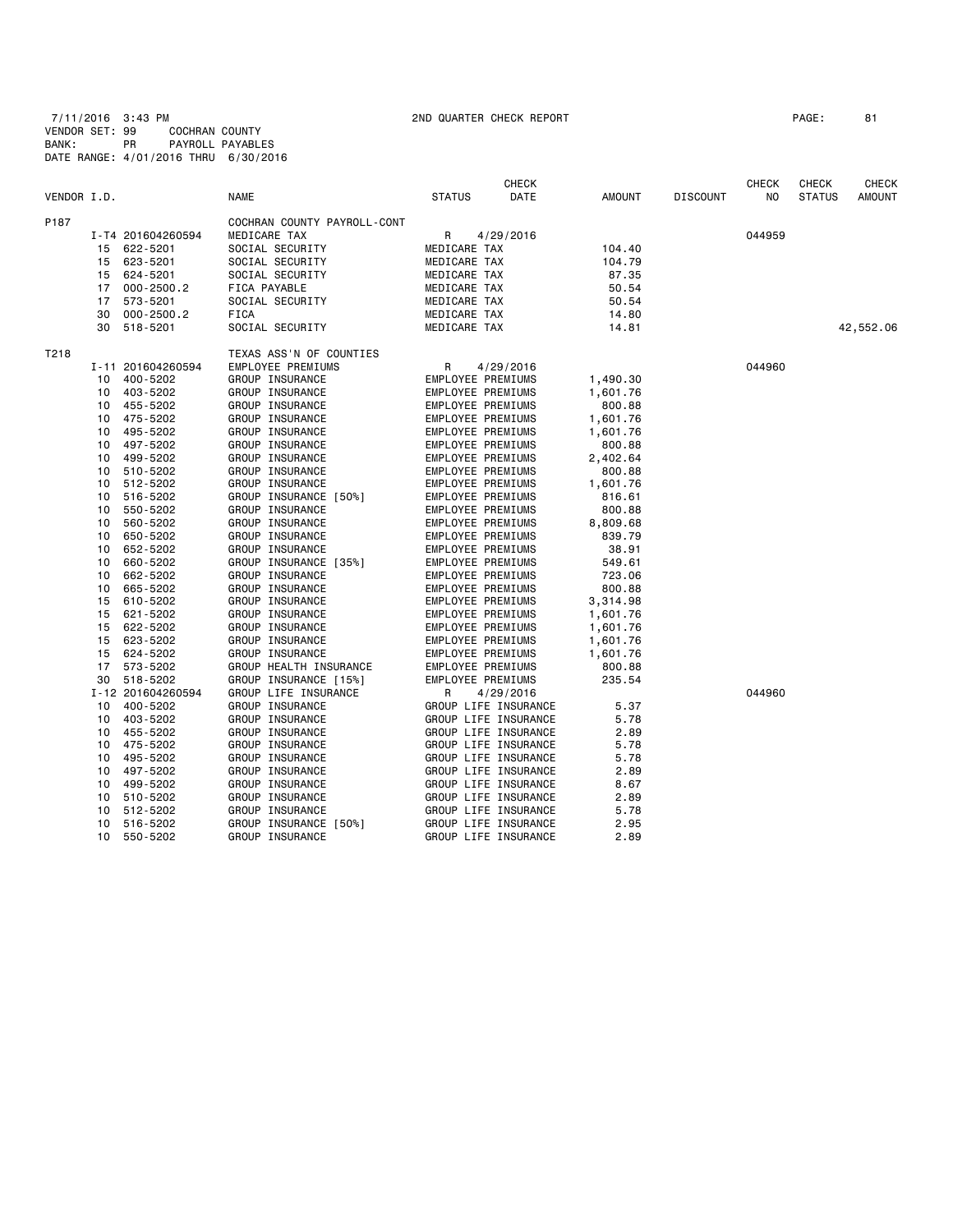7/11/2016 3:43 PM 2ND QUARTER CHECK REPORT PAGE: 82 VENDOR SET: 99 COCHRAN COUNTY BANK: PR PAYROLL PAYABLES DATE RANGE: 4/01/2016 THRU 6/30/2016

|                  |                        |                                | <b>CHECK</b>          |          |                 | <b>CHECK</b> | <b>CHECK</b>  | <b>CHECK</b>  |
|------------------|------------------------|--------------------------------|-----------------------|----------|-----------------|--------------|---------------|---------------|
| VENDOR I.D.      |                        | <b>NAME</b>                    | <b>STATUS</b><br>DATE | AMOUNT   | <b>DISCOUNT</b> | NO           | <b>STATUS</b> | <b>AMOUNT</b> |
| T218             |                        | TEXAS ASS'N OF COUNTIES-CONT   |                       |          |                 |              |               |               |
|                  | I-12 201604260594      | GROUP LIFE INSURANCE           | R<br>4/29/2016        |          |                 | 044960       |               |               |
|                  | 560-5202<br>10         | GROUP INSURANCE                | GROUP LIFE INSURANCE  | 31.79    |                 |              |               |               |
|                  | 650-5202<br>10         | GROUP INSURANCE                | GROUP LIFE INSURANCE  | 3.03     |                 |              |               |               |
|                  | 652-5202<br>10         | GROUP INSURANCE                | GROUP LIFE INSURANCE  | 0.14     |                 |              |               |               |
|                  | 660-5202<br>10         | GROUP INSURANCE [35%]          | GROUP LIFE INSURANCE  | 1.98     |                 |              |               |               |
|                  | 662-5202<br>10         | GROUP INSURANCE                | GROUP LIFE INSURANCE  | 2.61     |                 |              |               |               |
|                  | 665-5202<br>10         | GROUP INSURANCE                | GROUP LIFE INSURANCE  | 2.89     |                 |              |               |               |
|                  | 610-5202<br>15         | GROUP INSURANCE                | GROUP LIFE INSURANCE  | 9.80     |                 |              |               |               |
|                  | 621-5202<br>15         | GROUP INSURANCE                | GROUP LIFE INSURANCE  | 5.78     |                 |              |               |               |
|                  | 622-5202<br>15         | GROUP INSURANCE                | GROUP LIFE INSURANCE  | 5.78     |                 |              |               |               |
|                  | 15 623-5202            | GROUP INSURANCE                | GROUP LIFE INSURANCE  | 5.78     |                 |              |               |               |
|                  | 624-5202<br>15         | GROUP INSURANCE                | GROUP LIFE INSURANCE  | 4.77     |                 |              |               |               |
|                  | 573-5202<br>17         | GROUP HEALTH INSURANCE         | GROUP LIFE INSURANCE  | 2.89     |                 |              |               |               |
|                  | 518-5202<br>30         | GROUP INSURANCE [15%]          | GROUP LIFE INSURANCE  | 0.85     |                 |              |               |               |
|                  | I-15 201604260594      | DEPENDENT HEALTH PREM WITHHELD | R<br>4/29/2016        |          |                 | 044960       |               |               |
|                  | $000 - 2500.4$<br>10   | INSURANCE PAYABLE              | DEPENDENT HEALTH PRE  | 2,630.20 |                 |              |               |               |
|                  | $000 - 2500.4$<br>15   | INSURANCE PAYABLE              | DEPENDENT HEALTH PRE  | 880.96   |                 |              |               | 40,481.40     |
|                  |                        |                                |                       |          |                 |              |               |               |
| C <sub>253</sub> |                        | COCHRAN COUNTY MONEY MKT       |                       |          |                 |              |               |               |
|                  | I-201604260596         | NON-DEPT SUPP DEATH APRIL 2016 | R<br>4/29/2016        |          |                 | 044961       |               |               |
|                  | 10 409-5207            | SUPPLEMENTAL DEATH BENEFITS    | NON-DEPT SUPP DEATH   | 1,998.09 |                 |              |               | 1,998.09      |
| A067             |                        | AMERICAN FAMILY LIFE ASSURANCE |                       |          |                 |              |               |               |
|                  | I-08 201605240597      | MONTHLY PREMIUM                | R<br>5/31/2016        |          |                 | 045095       |               |               |
|                  | $000 - 2500.4$<br>10   | INSURANCE PAYABLE              | MONTHLY PREMIUM       | 694.01   |                 |              |               |               |
|                  | 000-2500.4<br>15       | INSURANCE PAYABLE              | MONTHLY PREMIUM       | 306.49   |                 |              |               |               |
|                  | $000 - 2500.4$<br>30 - | AFLAC                          | MONTHLY PREMIUM       | 8.27     |                 |              |               |               |
|                  | I-08A201605240597      | MONTHLY PREMIUM                | R<br>5/31/2016        |          |                 | 045095       |               |               |
|                  | 10 000-2500.4          | INSURANCE PAYABLE              | MONTHLY PREMIUM       | 200.46   |                 |              |               | 1,209.23      |
| C091             |                        |                                |                       |          |                 |              |               |               |
|                  |                        | COMPBENEFITS                   |                       |          |                 |              |               |               |
|                  | I-17A201605240597      | VISION MONTHLY PREMIUM         | R<br>5/31/2016        |          |                 | 045096       |               |               |
|                  | 10 000-2500.4          | INSURANCE PAYABLE              | VISION MONTHLY PREMI  | 38.14    |                 |              |               | 38.14         |
| C253             |                        | COCHRAN COUNTY MONEY MKT       |                       |          |                 |              |               |               |
|                  | I-01 201605240597      | RETIREMENT CONTRIBUTIONS       | R<br>5/31/2016        |          |                 | 045097       |               |               |
|                  | $000 - 2500.3$<br>10   | TCDRS PAYABLE                  | RETIREMENT CONTRIBUT  | 8,682.75 |                 |              |               |               |
|                  | 400-5203<br>10         | RETIREMENT                     | RETIREMENT CONTRIBUT  | 1,158.65 |                 |              |               |               |
|                  | 403-5203<br>10         | RETIREMENT                     | RETIREMENT CONTRIBUT  | 1,053.11 |                 |              |               |               |
|                  | 435-5203<br>10         | RETIREMENT                     | RETIREMENT CONTRIBUT  | 220.51   |                 |              |               |               |
|                  | 10<br>455-5203         | RETIREMENT                     | RETIREMENT CONTRIBUT  | 583.14   |                 |              |               |               |
|                  | 475-5203<br>10         | RETIREMENT                     | RETIREMENT CONTRIBUT  | 1,356.68 |                 |              |               |               |
|                  | 10<br>476-5203         | RETIREMENT                     | RETIREMENT CONTRIBUT  | 224.52   |                 |              |               |               |
|                  | 10<br>490-5203.001     | RETIREMENT                     | RETIREMENT CONTRIBUT  | 125.97   |                 |              |               |               |
|                  | 495-5203<br>10         | RETIREMENT                     | RETIREMENT CONTRIBUT  | 962.80   |                 |              |               |               |
|                  | 10<br>497-5203         | RETIREMENT                     | RETIREMENT CONTRIBUT  | 520.05   |                 |              |               |               |
|                  |                        |                                |                       |          |                 |              |               |               |

10 499-5203 RETIREMENT RETIREMENT CONTRIBUT 1,370.48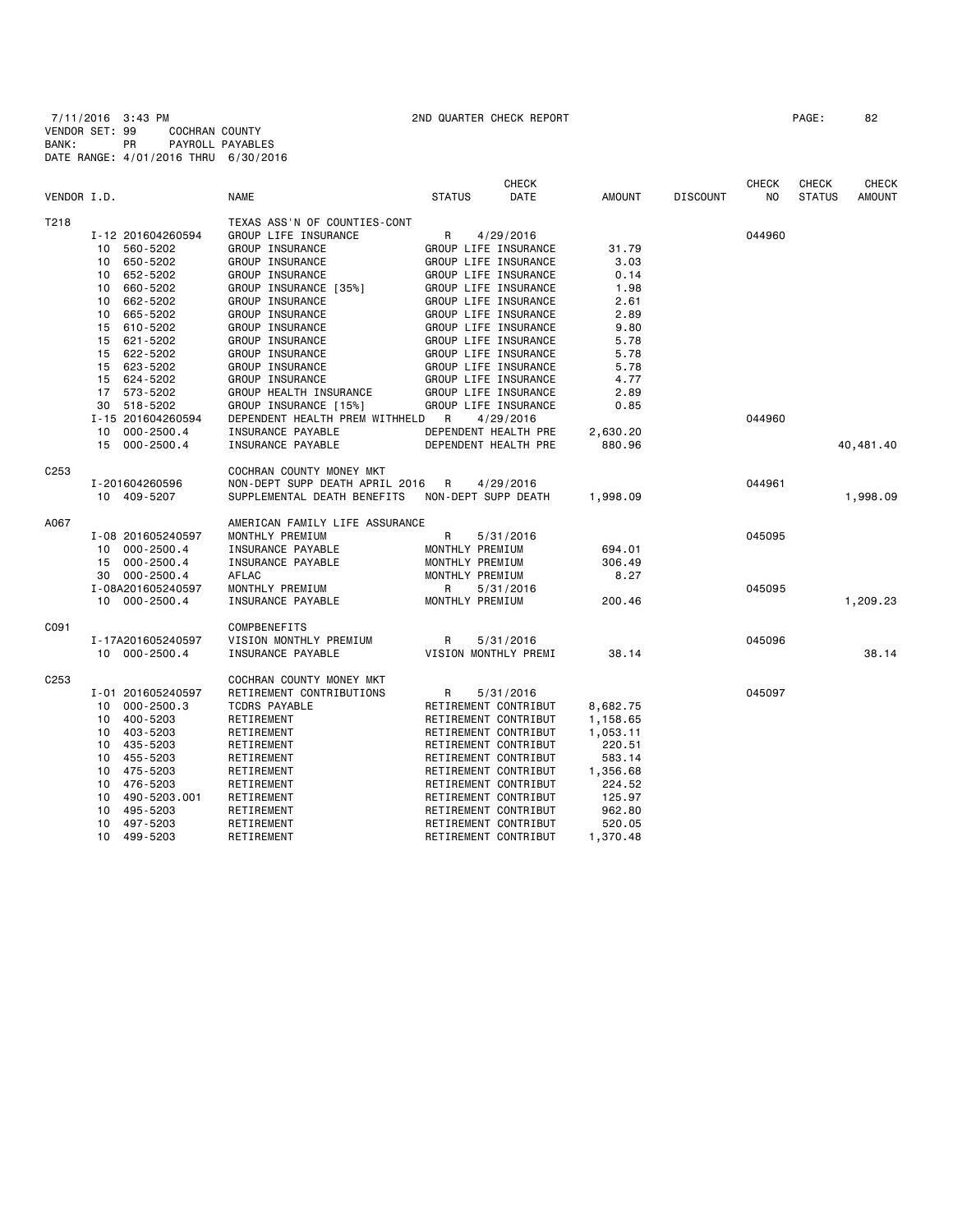|                  |    |                   |                                |                      | <b>CHECK</b> |               |                 | <b>CHECK</b>   | <b>CHECK</b>  | <b>CHECK</b>  |
|------------------|----|-------------------|--------------------------------|----------------------|--------------|---------------|-----------------|----------------|---------------|---------------|
| VENDOR I.D.      |    |                   | <b>NAME</b>                    | <b>STATUS</b>        | DATE         | <b>AMOUNT</b> | <b>DISCOUNT</b> | N <sub>O</sub> | <b>STATUS</b> | <b>AMOUNT</b> |
| C <sub>253</sub> |    |                   | COCHRAN COUNTY MONEY MKT-CONT  |                      |              |               |                 |                |               |               |
|                  |    | I-01 201605240597 | RETIREMENT CONTRIBUTIONS       | R                    | 5/31/2016    |               |                 | 045097         |               |               |
|                  | 10 | 510-5203          | RETIREMENT                     | RETIREMENT CONTRIBUT |              | 377.00        |                 |                |               |               |
|                  | 10 | 512-5203          | RETIREMENT                     | RETIREMENT CONTRIBUT |              | 815.04        |                 |                |               |               |
|                  | 10 | 516-5203          | RETIREMENT                     | RETIREMENT CONTRIBUT |              | 456.50        |                 |                |               |               |
|                  | 10 | 550-5203          | RETIREMENT                     | RETIREMENT CONTRIBUT |              | 354.17        |                 |                |               |               |
|                  | 10 | 560-5203          | RETIREMENT                     | RETIREMENT CONTRIBUT |              | 4,946.86      |                 |                |               |               |
|                  | 10 | 650-5203          | RETIREMENT                     | RETIREMENT CONTRIBUT |              | 434.09        |                 |                |               |               |
|                  | 10 | 652-5203          | RETIREMENT                     | RETIREMENT CONTRIBUT |              | 22.27         |                 |                |               |               |
|                  | 10 | 660-5203          | RETIREMENT                     | RETIREMENT CONTRIBUT |              | 306.81        |                 |                |               |               |
|                  | 10 | 662-5203          | RETIREMENT                     | RETIREMENT CONTRIBUT |              | 413.87        |                 |                |               |               |
|                  | 10 | 665-5203          | RETIREMENT                     | RETIREMENT CONTRIBUT |              | 422.60        |                 |                |               |               |
|                  | 15 | $000 - 2500.3$    | <b>TCDRS PAYABLE</b>           | RETIREMENT CONTRIBUT |              | 3,211.55      |                 |                |               |               |
|                  | 15 | 610-5203          | RETIREMENT                     | RETIREMENT CONTRIBUT |              | 2,266.51      |                 |                |               |               |
|                  | 15 | 621-5203          | RETIREMENT                     | RETIREMENT CONTRIBUT |              | 897.25        |                 |                |               |               |
|                  | 15 | 622-5203          | RETIREMENT                     | RETIREMENT CONTRIBUT |              | 936.19        |                 |                |               |               |
|                  | 15 | 623-5203          | RETIREMENT                     | RETIREMENT CONTRIBUT |              | 940.20        |                 |                |               |               |
|                  | 15 | 624-5203          | RETIREMENT                     | RETIREMENT CONTRIBUT |              | 924.14        |                 |                |               |               |
|                  | 17 | $000 - 2500.3$    | <b>TCDRS PAYABLE</b>           | RETIREMENT CONTRIBUT |              | 239.59        |                 |                |               |               |
|                  | 17 | 573-5203          | RETIREMENT                     | RETIREMENT CONTRIBUT |              | 444.95        |                 |                |               |               |
|                  | 30 | $000 - 2500.3$    | <b>TCDRS</b>                   | RETIREMENT CONTRIBUT |              | 70.81         |                 |                |               |               |
|                  | 30 | 518-5203          | RETIREMENT                     | RETIREMENT CONTRIBUT |              | 131.48        |                 |                |               | 34,870.54     |
| C300             |    |                   | COCHRAN COUNTY SCHOOLS FEDERAL |                      |              |               |                 |                |               |               |
|                  |    | I-18A201605240597 | MONTHLY PREMUIM                | R                    | 5/31/2016    |               |                 | 045098         |               |               |
|                  | 10 | $000 - 2500.4$    | INSURANCE PAYABLE              | MONTHLY PREMUIM      |              | 9,491.22      |                 |                |               |               |
|                  | 15 | $000 - 2500.4$    | INSURANCE PAYABLE              | MONTHLY PREMUIM      |              | 2,624.58      |                 |                |               |               |
|                  | 30 | $000 - 2500.4$    | AFLAC                          | MONTHLY PREMUIM      |              | 62.76         |                 |                |               | 12,178.56     |
| <b>NO17</b>      |    |                   | NATIONAL FARM LIFE             |                      |              |               |                 |                |               |               |
|                  |    | I-05 201605240597 | NFL PREMIUM                    | R                    | 5/31/2016    |               |                 | 045099         |               |               |
|                  | 10 | $000 - 2500.4$    | INSURANCE PAYABLE              | NFL PREMIUM          |              | 251.81        |                 |                |               |               |
|                  | 15 | $000 - 2500.4$    | INSURANCE PAYABLE              | NFL PREMIUM          |              | 25.28         |                 |                |               |               |
|                  |    | I-05A201605240597 | AFTER TAX PREM                 | R                    | 5/31/2016    |               |                 | 045099         |               |               |
|                  | 10 | $000 - 2500.4$    | INSURANCE PAYABLE              | AFTER TAX PREM       |              | 114.21        |                 |                |               |               |
|                  | 15 | $000 - 2500.4$    | INSURANCE PAYABLE              | AFTER TAX PREM       |              | 93.82         |                 |                |               | 485.12        |
| N060             |    |                   | NATIONWIDE RETIREMENT SOL      |                      |              |               |                 |                |               |               |
|                  |    | I-04 201605240597 | DEFERRED COMP WITHHELD         | R                    | 5/31/2016    |               |                 | 045100         |               |               |
|                  | 10 | $000 - 2500.7$    | PEBSCO DEF COMP PAYABLE        | DEFERRED COMP WITHHE |              | 2,801.00      |                 |                |               |               |
|                  | 15 | $000 - 2500.7$    | PEBSCO DEF COMP PAYABLE        | DEFERRED COMP WITHHE |              | 25.00         |                 |                |               | 2,826.00      |
|                  |    |                   |                                |                      |              |               |                 |                |               |               |
| <b>N081</b>      |    |                   | NATIONAL FAMILY CARE LIFE INSU |                      |              |               |                 |                |               |               |
|                  |    | I-21 201605240597 | NATIONAL FAMILY CARE           | R                    | 5/31/2016    |               |                 | 045101         |               |               |
|                  | 10 | $000 - 2500.4$    | INSURANCE PAYABLE              | NATIONAL FAMILY CARE |              | 104.00        |                 |                |               | 104,00        |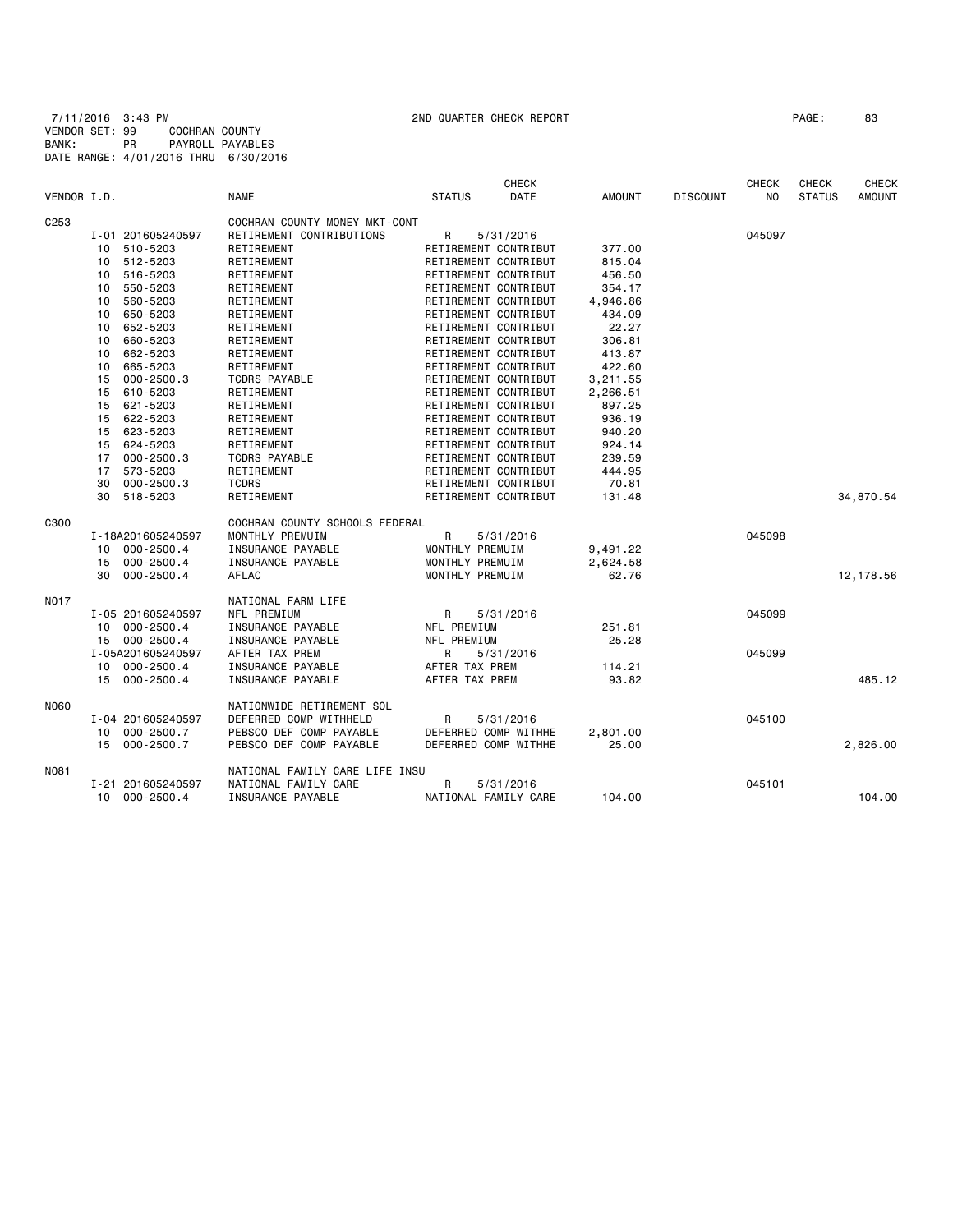7/11/2016 3:43 PM 2ND QUARTER CHECK REPORT PAGE: 84 VENDOR SET: 99 COCHRAN COUNTY BANK: PR PAYROLL PAYABLES DATE RANGE: 4/01/2016 THRU 6/30/2016

|             |    |                   |                               |               |                 | CHECK                |               |                 | <b>CHECK</b>   | CHECK         | CHECK         |
|-------------|----|-------------------|-------------------------------|---------------|-----------------|----------------------|---------------|-----------------|----------------|---------------|---------------|
| VENDOR I.D. |    |                   | <b>NAME</b>                   | <b>STATUS</b> |                 | DATE                 | <b>AMOUNT</b> | <b>DISCOUNT</b> | N <sub>O</sub> | <b>STATUS</b> | <b>AMOUNT</b> |
| 0029        |    |                   | OFFICE OF THE ATTORNEY GE     |               |                 |                      |               |                 |                |               |               |
|             |    | I-09 201605240597 | CAUSE# 2002517527 &2003521159 | R             |                 | 5/31/2016            |               |                 | 045102         |               |               |
|             |    | 10 000-2500.8     | CHILD SUPPORT PAYABLE         |               |                 | CAUSE# 2002517527 &2 | 1,362.00      |                 |                |               | 1,362.00      |
| 0029        |    |                   | OFFICE OF THE ATTORNEY GE     |               |                 |                      |               |                 |                |               |               |
|             |    | I-CMV201605240597 | CAUSE#090521736               | R             |                 | 5/31/2016            |               |                 | 045103         |               |               |
|             |    | 10 000-2500.8     | CHILD SUPPORT PAYABLE         |               | CAUSE#090521736 |                      | 72.47         |                 |                |               | 72.47         |
| P187        |    |                   | COCHRAN COUNTY PAYROLL TA     |               |                 |                      |               |                 |                |               |               |
|             |    | I-T1 201605240597 | FEDERAL INCOME TAX W/H        | R             |                 | 5/31/2016            |               |                 | 045104         |               |               |
|             | 10 | $000 - 2500.1$    | WITHHOLDING TAX PAYABLE       |               |                 | FEDERAL INCOME TAX W | 11,206.16     |                 |                |               |               |
|             | 15 | $000 - 2500.1$    | WITHHOLDING TAX PAYABLE       |               |                 | FEDERAL INCOME TAX W | 4,367.80      |                 |                |               |               |
|             | 17 | $000 - 2500.1$    | WITHHOLDING TAX PAYABLE       |               |                 | FEDERAL INCOME TAX W | 300.46        |                 |                |               |               |
|             | 30 | $000 - 2500.1$    | FEDERAL WITHOLDING            |               |                 | FEDERAL INCOME TAX W | 139.12        |                 |                |               |               |
|             |    | I-T3 201605240597 | FICA TAX                      | R             |                 | 5/31/2016            |               |                 | 045104         |               |               |
|             | 10 | $000 - 2500.2$    | FICA PAYABLE                  | FICA TAX      |                 |                      | 7,589.75      |                 |                |               |               |
|             | 10 | 400-5201          | SOCIAL SECURITY               | FICA TAX      |                 |                      | 552.59        |                 |                |               |               |
|             | 10 | 403-5201          | SOCIAL SECURITY               | FICA TAX      |                 |                      | 433.58        |                 |                |               |               |
|             | 10 | 435-5201          | SOCIAL SECURITY               | FICA TAX      |                 |                      | 105.17        |                 |                |               |               |
|             | 10 | 455-5201          | SOCIAL SECURITY               | FICA TAX      |                 |                      | 278.11        |                 |                |               |               |
|             | 10 | 475-5201          | SOCIAL SECURITY               | FICA TAX      |                 |                      | 647.03        |                 |                |               |               |
|             | 10 | 476-5201          | SOCIAL SECURITY               | FICA TAX      |                 |                      | 107.08        |                 |                |               |               |
|             | 10 | 490-5201.001      | SOCIAL SECURITY FICA          | FICA TAX      |                 |                      | 60.08         |                 |                |               |               |
|             | 10 | 495-5201          | SOCIAL SECURITY               | FICA TAX      |                 |                      | 459.19        |                 |                |               |               |
|             | 10 | 497-5201          | SOCIAL SECURITY               | FICA TAX      |                 |                      | 302.71        |                 |                |               |               |
|             | 10 | 499-5201          | SOCIAL SECURITY               | FICA TAX      |                 |                      | 646.85        |                 |                |               |               |
|             | 10 | 510-5201          | SOCIAL SECURITY               | FICA TAX      |                 |                      | 179.80        |                 |                |               |               |
|             | 10 | 512-5201          | SOCIAL SECURITY               | FICA TAX      |                 |                      | 372.25        |                 |                |               |               |
|             | 10 | 516-5201          | SOCIAL SECURITY               | FICA TAX      |                 |                      | 220.37        |                 |                |               |               |
|             | 10 | 550-5201          | SOCIAL SECURITY               | FICA TAX      |                 |                      | 129.94        |                 |                |               |               |
|             | 10 | 560-5201          | SOCIAL SECURITY               | FICA TAX      |                 |                      | 2,268.56      |                 |                |               |               |
|             | 10 | 650-5201          | SOCIAL SECURITY               | FICA TAX      |                 |                      | 207.03        |                 |                |               |               |
|             | 10 | 652-5201          | SOCIAL SECURITY               | FICA TAX      |                 |                      | 10.62         |                 |                |               |               |
|             | 10 | 660-5201          | SOCIAL SECURITY               | FICA TAX      |                 |                      | 148.06        |                 |                |               |               |
|             | 10 | 662-5201          | SOCIAL SECURITY               | FICA TAX      |                 |                      | 197.39        |                 |                |               |               |
|             | 10 | 665-5201          | SOCIAL SECURITY               | FICA TAX      |                 |                      | 263.34        |                 |                |               |               |
|             | 15 | $000 - 2500.2$    | FICA PAYABLE                  | FICA TAX      |                 |                      | 2,780.06      |                 |                |               |               |
|             | 15 | 610-5201          | SOCIAL SECURITY               | FICA TAX      |                 |                      | 1,080.96      |                 |                |               |               |
|             | 15 | 621-5201          | SOCIAL SECURITY               | FICA TAX      |                 |                      | 427.92        |                 |                |               |               |
|             | 15 | 622-5201          | SOCIAL SECURITY               | FICA TAX      |                 |                      | 441.37        |                 |                |               |               |
|             | 15 | 623-5201          | SOCIAL SECURITY               | FICA TAX      |                 |                      | 456.32        |                 |                |               |               |
|             | 15 | 624-5201          | SOCIAL SECURITY               | FICA TAX      |                 |                      | 373.49        |                 |                |               |               |
|             | 17 | $000 - 2500.2$    | FICA PAYABLE                  | FICA TAX      |                 |                      | 215.18        |                 |                |               |               |
|             | 17 | 573-5201          | SOCIAL SECURITY               | FICA TAX      |                 |                      | 215.18        |                 |                |               |               |
|             | 30 | $000 - 2500.2$    | FICA                          | FICA TAX      |                 |                      | 63.45         |                 |                |               |               |
|             | 30 | 518-5201          | SOCIAL SECURITY               | FICA TAX      |                 |                      | 63.45         |                 |                |               |               |
|             |    | I-T4 201605240597 | MEDICARE TAX                  | R             |                 | 5/31/2016            |               |                 | 045104         |               |               |
|             | 10 | $000 - 2500.2$    | FICA PAYABLE                  |               | MEDICARE TAX    |                      | 1,775.00      |                 |                |               |               |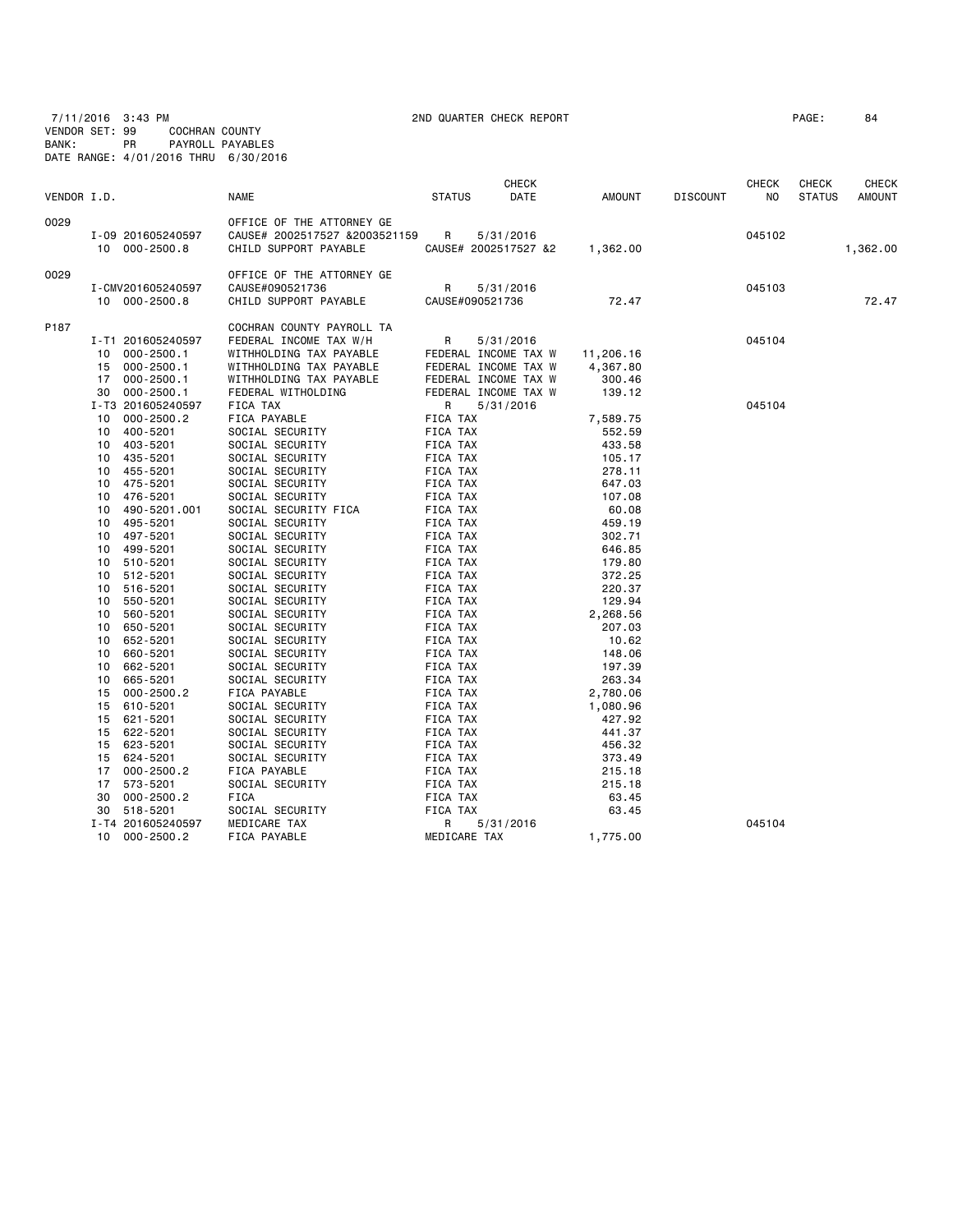7/11/2016 3:43 PM 2ND QUARTER CHECK REPORT PAGE: 85 VENDOR SET: 99 COCHRAN COUNTY BANK: PR PAYROLL PAYABLES DATE RANGE: 4/01/2016 THRU 6/30/2016

|             |    |                   |                             |                   | <b>CHECK</b> |          |                 | <b>CHECK</b>   | <b>CHECK</b>  | CHECK         |
|-------------|----|-------------------|-----------------------------|-------------------|--------------|----------|-----------------|----------------|---------------|---------------|
| VENDOR I.D. |    |                   | <b>NAME</b>                 | <b>STATUS</b>     | DATE         | AMOUNT   | <b>DISCOUNT</b> | N <sub>O</sub> | <b>STATUS</b> | <b>AMOUNT</b> |
| P187        |    |                   | COCHRAN COUNTY PAYROLL-CONT |                   |              |          |                 |                |               |               |
|             |    | I-T4 201605240597 | MEDICARE TAX                | R                 | 5/31/2016    |          |                 | 045104         |               |               |
|             | 10 | 400-5201          | SOCIAL SECURITY             | MEDICARE TAX      |              | 129.24   |                 |                |               |               |
|             | 10 | 403-5201          | SOCIAL SECURITY             | MEDICARE TAX      |              | 101.40   |                 |                |               |               |
|             | 10 | 435-5201          | SOCIAL SECURITY             | MEDICARE TAX      |              | 24.59    |                 |                |               |               |
|             | 10 | 455-5201          | SOCIAL SECURITY             | MEDICARE TAX      |              | 65.04    |                 |                |               |               |
|             | 10 | 475-5201          | SOCIAL SECURITY             | MEDICARE TAX      |              | 151.32   |                 |                |               |               |
|             | 10 | 476-5201          | SOCIAL SECURITY             | MEDICARE TAX      |              | 25.04    |                 |                |               |               |
|             | 10 | 490-5201.001      | SOCIAL SECURITY FICA        | MEDICARE TAX      |              | 14.05    |                 |                |               |               |
|             | 10 | 495-5201          |                             |                   |              | 107.39   |                 |                |               |               |
|             |    |                   | SOCIAL SECURITY             | MEDICARE TAX      |              |          |                 |                |               |               |
|             | 10 | 497-5201          | SOCIAL SECURITY             | MEDICARE TAX      |              | 70.80    |                 |                |               |               |
|             | 10 | 499-5201          | SOCIAL SECURITY             | MEDICARE TAX      |              | 151.29   |                 |                |               |               |
|             | 10 | 510-5201          | SOCIAL SECURITY             | MEDICARE TAX      |              | 42.05    |                 |                |               |               |
|             | 10 | 512-5201          | SOCIAL SECURITY             | MEDICARE TAX      |              | 87.05    |                 |                |               |               |
|             | 10 | 516-5201          | SOCIAL SECURITY             | MEDICARE TAX      |              | 51.54    |                 |                |               |               |
|             | 10 | 550-5201          | SOCIAL SECURITY             | MEDICARE TAX      |              | 30.39    |                 |                |               |               |
|             | 10 | 560-5201          | SOCIAL SECURITY             | MEDICARE TAX      |              | 530.55   |                 |                |               |               |
|             | 10 | 650-5201          | SOCIAL SECURITY             | MEDICARE TAX      |              | 48.41    |                 |                |               |               |
|             | 10 | 652-5201          | SOCIAL SECURITY             | MEDICARE TAX      |              | 2.48     |                 |                |               |               |
|             | 10 | 660-5201          | SOCIAL SECURITY             | MEDICARE TAX      |              | 34.62    |                 |                |               |               |
|             | 10 | 662-5201          | SOCIAL SECURITY             | MEDICARE TAX      |              | 46.17    |                 |                |               |               |
|             | 10 | 665-5201          | SOCIAL SECURITY             | MEDICARE TAX      |              | 61.59    |                 |                |               |               |
|             | 15 | $000 - 2500.2$    | FICA PAYABLE                | MEDICARE TAX      |              | 650.17   |                 |                |               |               |
|             | 15 | 610-5201          | SOCIAL SECURITY             | MEDICARE TAX      |              | 252.79   |                 |                |               |               |
|             | 15 | 621-5201          | SOCIAL SECURITY             | MEDICARE TAX      |              | 100.08   |                 |                |               |               |
|             | 15 | 622-5201          | SOCIAL SECURITY             | MEDICARE TAX      |              | 103.22   |                 |                |               |               |
|             | 15 | 623-5201          | SOCIAL SECURITY             | MEDICARE TAX      |              | 106.72   |                 |                |               |               |
|             | 15 | 624-5201          | SOCIAL SECURITY             | MEDICARE TAX      |              | 87.35    |                 |                |               |               |
|             | 17 | $000 - 2500.2$    | FICA PAYABLE                | MEDICARE TAX      |              | 50.33    |                 |                |               |               |
|             | 17 | 573-5201          | SOCIAL SECURITY             | MEDICARE TAX      |              | 50.33    |                 |                |               |               |
|             | 30 | $000 - 2500.2$    | <b>FICA</b>                 | MEDICARE TAX      |              | 14.84    |                 |                |               |               |
|             | 30 | 518-5201          | SOCIAL SECURITY             | MEDICARE TAX      |              | 14.84    |                 |                |               | 42,291.10     |
| T218        |    |                   | TEXAS ASS'N OF COUNTIES     |                   |              |          |                 |                |               |               |
|             |    | I-11 201605240597 | EMPLOYEE PREMIUMS           | R                 | 5/31/2016    |          |                 | 045105         |               |               |
|             | 10 | 400-5202          | GROUP INSURANCE             | EMPLOYEE PREMIUMS |              | 1,490.30 |                 |                |               |               |
|             | 10 | 403-5202          | GROUP INSURANCE             | EMPLOYEE PREMIUMS |              | 1,601.76 |                 |                |               |               |
|             | 10 | 455-5202          | GROUP INSURANCE             | EMPLOYEE PREMIUMS |              | 800.88   |                 |                |               |               |
|             | 10 | 475-5202          | GROUP INSURANCE             | EMPLOYEE PREMIUMS |              | 1,601.76 |                 |                |               |               |
|             | 10 | 495-5202          | GROUP INSURANCE             | EMPLOYEE PREMIUMS |              | 1,601.76 |                 |                |               |               |
|             | 10 | 497-5202          | GROUP INSURANCE             | EMPLOYEE PREMIUMS |              | 800.88   |                 |                |               |               |
|             |    |                   |                             |                   |              |          |                 |                |               |               |
|             | 10 | 499-5202          | GROUP INSURANCE             | EMPLOYEE PREMIUMS |              | 2,402.64 |                 |                |               |               |
|             | 10 | 510-5202          | GROUP INSURANCE             | EMPLOYEE PREMIUMS |              | 800.88   |                 |                |               |               |
|             | 10 | 512-5202          | GROUP INSURANCE             | EMPLOYEE PREMIUMS |              | 1,601.76 |                 |                |               |               |
|             | 10 | 516-5202          | GROUP INSURANCE [50%]       | EMPLOYEE PREMIUMS |              | 816.61   |                 |                |               |               |
|             | 10 | 550-5202          | GROUP INSURANCE             | EMPLOYEE PREMIUMS |              | 800.88   |                 |                |               |               |
|             | 10 | 560-5202          | GROUP INSURANCE             | EMPLOYEE PREMIUMS |              | 8,809.68 |                 |                |               |               |
|             | 10 | 650-5202          | GROUP INSURANCE             | EMPLOYEE PREMIUMS |              | 839.79   |                 |                |               |               |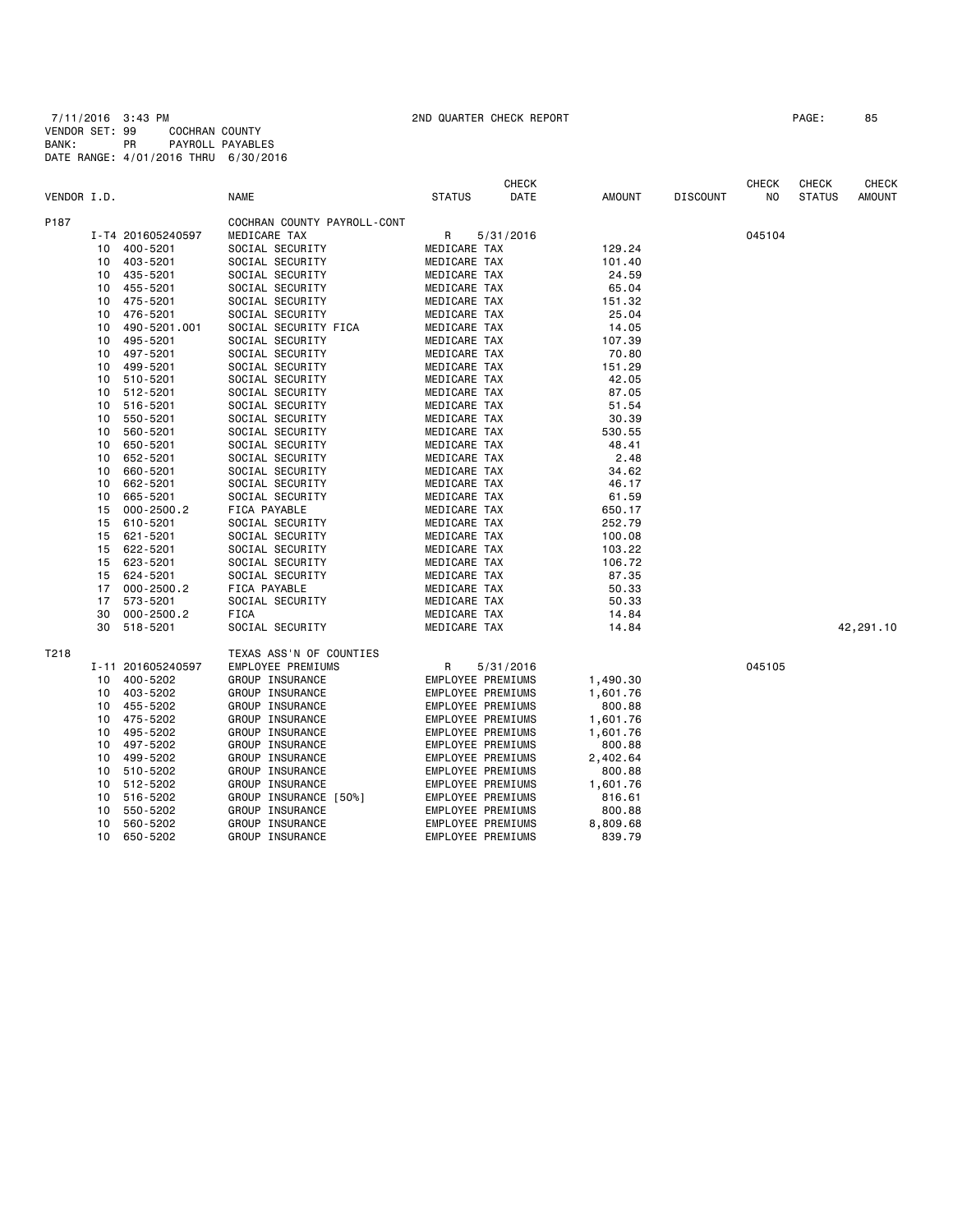7/11/2016 3:43 PM 2ND QUARTER CHECK REPORT PAGE: 86 VENDOR SET: 99 COCHRAN COUNTY BANK: PR PAYROLL PAYABLES DATE RANGE: 4/01/2016 THRU 6/30/2016

| VENDOR I.D.      |          |                      | <b>NAME</b>                              | <b>STATUS</b> | <b>CHECK</b><br>DATE                         | <b>AMOUNT</b> | <b>DISCOUNT</b> | <b>CHECK</b><br>NO | CHECK<br><b>STATUS</b> | <b>CHECK</b><br><b>AMOUNT</b> |
|------------------|----------|----------------------|------------------------------------------|---------------|----------------------------------------------|---------------|-----------------|--------------------|------------------------|-------------------------------|
|                  |          |                      |                                          |               |                                              |               |                 |                    |                        |                               |
| T218             |          |                      | TEXAS ASS'N OF COUNTIES-CONT             |               |                                              |               |                 |                    |                        |                               |
|                  |          | I-11 201605240597    | EMPLOYEE PREMIUMS                        | R             | 5/31/2016                                    |               |                 | 045105             |                        |                               |
|                  | 10       | 652-5202             | GROUP INSURANCE                          |               | EMPLOYEE PREMIUMS                            | 38.91         |                 |                    |                        |                               |
|                  | 10       | 660-5202             | GROUP INSURANCE [35%]                    |               | EMPLOYEE PREMIUMS                            | 549.61        |                 |                    |                        |                               |
|                  | 10       | 662-5202             | GROUP INSURANCE                          |               | EMPLOYEE PREMIUMS                            | 723.06        |                 |                    |                        |                               |
|                  | 10       | 665-5202             | GROUP INSURANCE                          |               | EMPLOYEE PREMIUMS                            | 800.88        |                 |                    |                        |                               |
|                  | 15       | 610-5202             | GROUP INSURANCE                          |               | EMPLOYEE PREMIUMS                            | 3,314.98      |                 |                    |                        |                               |
|                  | 15       | 621-5202             | GROUP INSURANCE                          |               | EMPLOYEE PREMIUMS                            | 1,601.76      |                 |                    |                        |                               |
|                  | 15       | 622-5202             | GROUP INSURANCE                          |               | EMPLOYEE PREMIUMS                            | 1,601.76      |                 |                    |                        |                               |
|                  | 15       | 623-5202             | GROUP INSURANCE                          |               | EMPLOYEE PREMIUMS                            | 1,601.76      |                 |                    |                        |                               |
|                  | 15       | 624-5202             | GROUP INSURANCE                          |               | EMPLOYEE PREMIUMS                            | 1,601.76      |                 |                    |                        |                               |
|                  | 17       | 573-5202             | GROUP HEALTH INSURANCE                   |               | EMPLOYEE PREMIUMS                            | 800.88        |                 |                    |                        |                               |
|                  | 30       | 518-5202             | GROUP INSURANCE [15%]                    |               | EMPLOYEE PREMIUMS                            | 235.54        |                 |                    |                        |                               |
|                  |          | I-12 201605240597    | GROUP LIFE INSURANCE                     | R             | 5/31/2016                                    |               |                 | 045105             |                        |                               |
|                  | 10       | 400-5202             | GROUP INSURANCE                          |               | GROUP LIFE INSURANCE                         | 5.37          |                 |                    |                        |                               |
|                  | 10       | 403-5202             | GROUP INSURANCE                          |               | GROUP LIFE INSURANCE                         | 5.78          |                 |                    |                        |                               |
|                  | 10       | 455-5202             | GROUP INSURANCE                          |               | GROUP LIFE INSURANCE                         | 2.89          |                 |                    |                        |                               |
|                  | 10       | 475-5202             | GROUP INSURANCE                          |               | GROUP LIFE INSURANCE                         | 5.78          |                 |                    |                        |                               |
|                  | 10       | 495-5202             | GROUP INSURANCE                          |               | GROUP LIFE INSURANCE                         | 5.78          |                 |                    |                        |                               |
|                  | 10       | 497-5202             | GROUP INSURANCE                          |               | GROUP LIFE INSURANCE                         | 2.89          |                 |                    |                        |                               |
|                  | 10       | 499-5202             | GROUP INSURANCE                          |               | GROUP LIFE INSURANCE                         | 8.67          |                 |                    |                        |                               |
|                  | 10       | 510-5202             | GROUP INSURANCE                          |               | GROUP LIFE INSURANCE                         | 2.89          |                 |                    |                        |                               |
|                  | 10       | 512-5202             | GROUP INSURANCE                          |               | GROUP LIFE INSURANCE                         | 5.78          |                 |                    |                        |                               |
|                  | 10       | 516-5202<br>550-5202 | GROUP INSURANCE [50%]<br>GROUP INSURANCE |               | GROUP LIFE INSURANCE<br>GROUP LIFE INSURANCE | 2.95<br>2.89  |                 |                    |                        |                               |
|                  | 10<br>10 | 560-5202             | GROUP INSURANCE                          |               | GROUP LIFE INSURANCE                         | 31.79         |                 |                    |                        |                               |
|                  | 10       | 650-5202             | GROUP INSURANCE                          |               | GROUP LIFE INSURANCE                         | 3.03          |                 |                    |                        |                               |
|                  | 10       | 652-5202             | GROUP INSURANCE                          |               | GROUP LIFE INSURANCE                         | 0.14          |                 |                    |                        |                               |
|                  | 10       | 660-5202             | GROUP INSURANCE [35%]                    |               | GROUP LIFE INSURANCE                         | 1.98          |                 |                    |                        |                               |
|                  | 10       | 662-5202             | GROUP INSURANCE                          |               | GROUP LIFE INSURANCE                         | 2.61          |                 |                    |                        |                               |
|                  | 10       | 665-5202             | GROUP INSURANCE                          |               | GROUP LIFE INSURANCE                         | 2.89          |                 |                    |                        |                               |
|                  | 15       | 610-5202             | GROUP INSURANCE                          |               | GROUP LIFE INSURANCE                         | 9.80          |                 |                    |                        |                               |
|                  | 15       | 621-5202             | GROUP INSURANCE                          |               | GROUP LIFE INSURANCE                         | 5.78          |                 |                    |                        |                               |
|                  | 15       | 622-5202             | GROUP INSURANCE                          |               | GROUP LIFE INSURANCE                         | 5.78          |                 |                    |                        |                               |
|                  | 15       | 623-5202             | GROUP INSURANCE                          |               | GROUP LIFE INSURANCE                         | 5.78          |                 |                    |                        |                               |
|                  | 15       | 624-5202             | GROUP INSURANCE                          |               | GROUP LIFE INSURANCE                         | 4.77          |                 |                    |                        |                               |
|                  | 17       | 573-5202             | GROUP HEALTH INSURANCE                   |               | GROUP LIFE INSURANCE                         | 2.89          |                 |                    |                        |                               |
|                  | 30       | 518-5202             | GROUP INSURANCE [15%]                    |               | GROUP LIFE INSURANCE                         | 0.85          |                 |                    |                        |                               |
|                  |          | I-15 201605240597    | DEPENDENT HEALTH PREM WITHHELD R         |               | 5/31/2016                                    |               |                 | 045105             |                        |                               |
|                  | 10       | $000 - 2500.4$       | INSURANCE PAYABLE                        |               | DEPENDENT HEALTH PRE                         | 2,630.20      |                 |                    |                        |                               |
|                  |          | 15 000-2500.4        | INSURANCE PAYABLE                        |               | DEPENDENT HEALTH PRE                         | 880.96        |                 |                    |                        | 40,481.40                     |
| C <sub>253</sub> |          |                      | COCHRAN COUNTY MONEY MKT                 |               |                                              |               |                 |                    |                        |                               |
|                  |          | I-201605240598       | NON-DEPT SUPP DEATH                      | R             | 5/31/2016                                    |               |                 | 045106             |                        |                               |
|                  |          | 10 409-5207          | SUPPLEMENTAL DEATH BENEFITS              |               | NON-DEPT SUPP DEATH                          | 1,987.62      |                 |                    |                        | 1,987.62                      |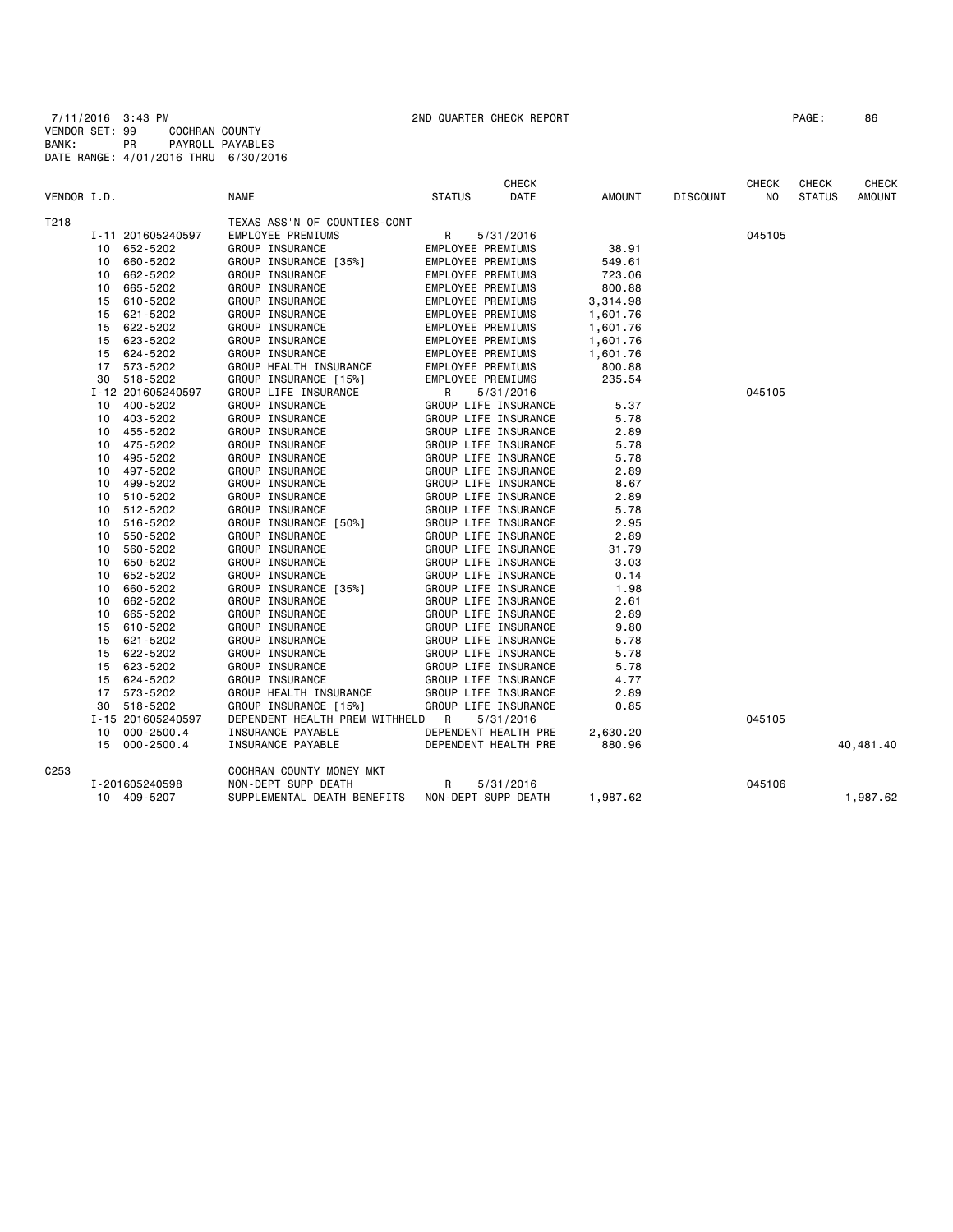7/11/2016 3:43 PM 2ND QUARTER CHECK REPORT PAGE: 87 VENDOR SET: 99 COCHRAN COUNTY BANK: PR PAYROLL PAYABLES DATE RANGE: 4/01/2016 THRU 6/30/2016

| VENDOR I.D.      |                                  | <b>NAME</b>                    | <b>STATUS</b>   | <b>CHECK</b><br>DATE | AMOUNT   | <b>DISCOUNT</b> | <b>CHECK</b><br>NO | <b>CHECK</b><br><b>STATUS</b> | CHECK<br><b>AMOUNT</b> |
|------------------|----------------------------------|--------------------------------|-----------------|----------------------|----------|-----------------|--------------------|-------------------------------|------------------------|
|                  |                                  |                                |                 |                      |          |                 |                    |                               |                        |
| A067             |                                  | AMERICAN FAMILY LIFE ASSURANCE |                 |                      |          |                 |                    |                               |                        |
|                  | I-08 201606240599                | MONTHLY PREMIUM                | R               | 6/30/2016            |          |                 | 045249             |                               |                        |
|                  | 000-2500.4<br>10                 | INSURANCE PAYABLE              | MONTHLY PREMIUM |                      | 694.01   |                 |                    |                               |                        |
|                  | $000 - 2500.4$<br>15             | INSURANCE PAYABLE              | MONTHLY PREMIUM |                      | 306.49   |                 |                    |                               |                        |
|                  | $000 - 2500.4$<br>30             | AFLAC                          | MONTHLY PREMIUM |                      | 8.27     |                 |                    |                               |                        |
|                  | I-08A201606240599                | MONTHLY PREMIUM                | R               | 6/30/2016            |          |                 | 045249             |                               |                        |
|                  | 10 000-2500.4                    | INSURANCE PAYABLE              | MONTHLY PREMIUM |                      | 200.46   |                 |                    |                               | 1,209.23               |
| C091             |                                  | COMPBENEFITS                   |                 |                      |          |                 |                    |                               |                        |
|                  | I-17A201606240599                | VISION MONTHLY PREMIUM         | R               | 6/30/2016            |          |                 | 045250             |                               |                        |
|                  | 10 000-2500.4                    | INSURANCE PAYABLE              |                 | VISION MONTHLY PREMI | 38.14    |                 |                    |                               | 38.14                  |
| C <sub>253</sub> |                                  | COCHRAN COUNTY MONEY MKT       |                 |                      |          |                 |                    |                               |                        |
|                  | I-01 201606240599                | RETIREMENT CONTRIBUTIONS       | R               | 6/30/2016            |          |                 | 045251             |                               |                        |
|                  | $000 - 2500.3$<br>10             | <b>TCDRS PAYABLE</b>           |                 | RETIREMENT CONTRIBUT | 8,900.15 |                 |                    |                               |                        |
|                  | 400-5203<br>10                   | RETIREMENT                     |                 | RETIREMENT CONTRIBUT | 1,158.65 |                 |                    |                               |                        |
|                  | 403-5203<br>10                   | RETIREMENT                     |                 | RETIREMENT CONTRIBUT | 1,059.76 |                 |                    |                               |                        |
|                  | 10<br>435-5203                   | RETIREMENT                     |                 | RETIREMENT CONTRIBUT | 220.51   |                 |                    |                               |                        |
|                  | 455-5203<br>10                   | RETIREMENT                     |                 | RETIREMENT CONTRIBUT | 565.27   |                 |                    |                               |                        |
|                  | 475-5203<br>10                   | RETIREMENT                     |                 | RETIREMENT CONTRIBUT | 1,324.63 |                 |                    |                               |                        |
|                  | 476-5203<br>10                   | RETIREMENT                     |                 | RETIREMENT CONTRIBUT | 224.52   |                 |                    |                               |                        |
|                  | 490-5203.001<br>10               | RETIREMENT                     |                 | RETIREMENT CONTRIBUT | 182.92   |                 |                    |                               |                        |
|                  | 495-5203<br>10                   | RETIREMENT                     |                 | RETIREMENT CONTRIBUT | 962.80   |                 |                    |                               |                        |
|                  | 497-5203<br>10                   | RETIREMENT                     |                 | RETIREMENT CONTRIBUT | 586.25   |                 |                    |                               |                        |
|                  | 499-5203<br>10                   | RETIREMENT                     |                 | RETIREMENT CONTRIBUT | 1,367.58 |                 |                    |                               |                        |
|                  | 510-5203<br>10                   | RETIREMENT                     |                 | RETIREMENT CONTRIBUT | 377.00   |                 |                    |                               |                        |
|                  | 512-5203<br>10                   | RETIREMENT                     |                 | RETIREMENT CONTRIBUT | 813.72   |                 |                    |                               |                        |
|                  | 516-5203<br>10                   | RETIREMENT                     |                 | RETIREMENT CONTRIBUT | 456.50   |                 |                    |                               |                        |
|                  | 550-5203<br>10                   | RETIREMENT                     |                 | RETIREMENT CONTRIBUT | 354.17   |                 |                    |                               |                        |
|                  | 560-5203<br>10                   | RETIREMENT                     |                 | RETIREMENT CONTRIBUT | 5,192.76 |                 |                    |                               |                        |
|                  | 650-5203<br>10                   | RETIREMENT                     |                 | RETIREMENT CONTRIBUT | 516.29   |                 |                    |                               |                        |
|                  | 652-5203<br>10                   | RETIREMENT                     |                 | RETIREMENT CONTRIBUT | 22.27    |                 |                    |                               |                        |
|                  | 660-5203<br>10                   | RETIREMENT                     |                 | RETIREMENT CONTRIBUT | 306.81   |                 |                    |                               |                        |
|                  | 662-5203<br>10                   | RETIREMENT                     |                 | RETIREMENT CONTRIBUT | 413.87   |                 |                    |                               |                        |
|                  | 665-5203<br>10                   | RETIREMENT                     |                 | RETIREMENT CONTRIBUT | 422.60   |                 |                    |                               |                        |
|                  | 15<br>$000 - 2500.3$             | <b>TCDRS PAYABLE</b>           |                 | RETIREMENT CONTRIBUT | 3,211.14 |                 |                    |                               |                        |
|                  | 610-5203<br>15                   | RETIREMENT                     |                 | RETIREMENT CONTRIBUT | 2,261.31 |                 |                    |                               |                        |
|                  | 621-5203<br>15                   | RETIREMENT                     |                 | RETIREMENT CONTRIBUT | 897.25   |                 |                    |                               |                        |
|                  | 622-5203<br>15                   | RETIREMENT                     |                 | RETIREMENT CONTRIBUT | 940.63   |                 |                    |                               |                        |
|                  |                                  |                                |                 |                      |          |                 |                    |                               |                        |
|                  | 15<br>623-5203<br>624-5203<br>15 | RETIREMENT                     |                 | RETIREMENT CONTRIBUT | 940.20   |                 |                    |                               |                        |
|                  |                                  | RETIREMENT                     |                 | RETIREMENT CONTRIBUT | 924.14   |                 |                    |                               |                        |
|                  | $000 - 2500.3$<br>17             | <b>TCDRS PAYABLE</b>           |                 | RETIREMENT CONTRIBUT | 241.88   |                 |                    |                               |                        |
|                  | 573-5203<br>17                   | RETIREMENT                     |                 | RETIREMENT CONTRIBUT | 449.20   |                 |                    |                               |                        |
|                  | 30<br>$000 - 2500.3$             | <b>TCDRS</b>                   |                 | RETIREMENT CONTRIBUT | 70.81    |                 |                    |                               |                        |
|                  | 518-5203<br>30                   | RETIREMENT                     |                 | RETIREMENT CONTRIBUT | 131.48   |                 |                    |                               | 35,497.07              |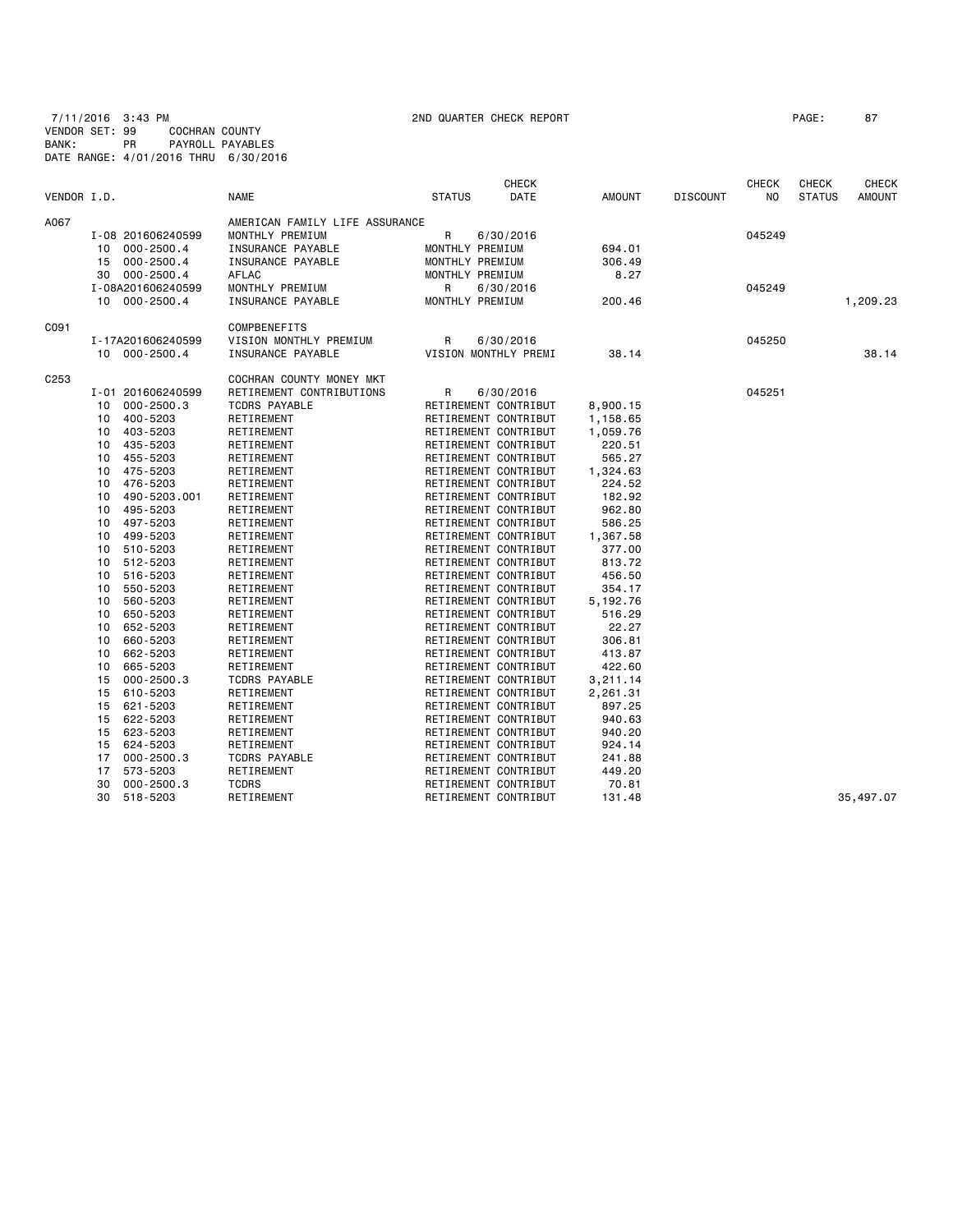7/11/2016 3:43 PM 2ND QUARTER CHECK REPORT PAGE: 88 VENDOR SET: 99 COCHRAN COUNTY BANK: PR PAYROLL PAYABLES DATE RANGE: 4/01/2016 THRU 6/30/2016

| VENDOR I.D. |                                                                                                                        | <b>NAME</b>                                                                                                                                                | <b>CHECK</b><br><b>STATUS</b><br>DATE                                                                          | <b>AMOUNT</b>                                              | <b>DISCOUNT</b> | <b>CHECK</b><br>NO. | <b>CHECK</b><br><b>STATUS</b> | <b>CHECK</b><br><b>AMOUNT</b> |
|-------------|------------------------------------------------------------------------------------------------------------------------|------------------------------------------------------------------------------------------------------------------------------------------------------------|----------------------------------------------------------------------------------------------------------------|------------------------------------------------------------|-----------------|---------------------|-------------------------------|-------------------------------|
| C300        | I-18A201606240599<br>000-2500.4<br>10<br>15 000-2500.4<br>30 000-2500.4                                                | COCHRAN COUNTY SCHOOLS FEDERAL<br>MONTHLY PREMUIM<br>INSURANCE PAYABLE<br>INSURANCE PAYABLE<br>AFLAC                                                       | R<br>6/30/2016<br>MONTHLY PREMUIM<br>MONTHLY PREMUIM<br>MONTHLY PREMUIM                                        | 9,515.08<br>2,624.58<br>62.76                              |                 | 045252              |                               | 12,202.42                     |
| <b>NO17</b> | I-05 201606240599<br>10 000-2500.4<br>15 000-2500.4                                                                    | NATIONAL FARM LIFE<br>NFL PREMIUM<br>INSURANCE PAYABLE<br>INSURANCE PAYABLE                                                                                | R<br>6/30/2016<br>NFL PREMIUM<br>NFL PREMIUM                                                                   | 251.81<br>25.28                                            |                 | 045253              |                               |                               |
|             | I-05A201606240599<br>10 000-2500.4<br>15 000-2500.4                                                                    | AFTER TAX PREM<br>INSURANCE PAYABLE<br>INSURANCE PAYABLE                                                                                                   | R<br>6/30/2016<br>AFTER TAX PREM<br>AFTER TAX PREM                                                             | 114.21<br>93.82                                            |                 | 045253              |                               | 485.12                        |
| N060        | I-04 201606240599<br>10 000-2500.7<br>15 000-2500.7                                                                    | NATIONWIDE RETIREMENT SOL<br>DEFERRED COMP WITHHELD<br>PEBSCO DEF COMP PAYABLE<br>PEBSCO DEF COMP PAYABLE                                                  | R<br>6/30/2016<br>DEFERRED COMP WITHHE<br>DEFERRED COMP WITHHE                                                 | 2,801.00<br>25.00                                          |                 | 045254              |                               | 2,826.00                      |
| N081        | I-21 201606240599<br>10 000-2500.4                                                                                     | NATIONAL FAMILY CARE LIFE INSU<br>NATIONAL FAMILY CARE<br>INSURANCE PAYABLE                                                                                | R<br>6/30/2016<br>NATIONAL FAMILY CARE                                                                         | 104,00                                                     |                 | 045255              |                               | 104,00                        |
| 0029        | I-09 201606240599<br>10 000-2500.8                                                                                     | OFFICE OF THE ATTORNEY GE<br>CAUSE# 2002517527 &2003521159<br>CHILD SUPPORT PAYABLE                                                                        | R<br>6/30/2016<br>CAUSE# 2002517527 &2                                                                         | 1,362.00                                                   |                 | 045256              |                               | 1,362.00                      |
| 0029        | I-CMV201606240599<br>10 000-2500.8                                                                                     | OFFICE OF THE ATTORNEY GE<br>CAUSE#090521736<br>CHILD SUPPORT PAYABLE                                                                                      | R<br>6/30/2016<br>CAUSE#090521736                                                                              | 152.38                                                     |                 | 045257              |                               | 152.38                        |
| P187        | I-T1 201606240599<br>$000 - 2500.1$<br>10<br>15<br>000-2500.1<br>000-2500.1<br>17<br>$000 - 2500.1$<br>30              | COCHRAN COUNTY PAYROLL TA<br>FEDERAL INCOME TAX W/H<br>WITHHOLDING TAX PAYABLE<br>WITHHOLDING TAX PAYABLE<br>WITHHOLDING TAX PAYABLE<br>FEDERAL WITHOLDING | R<br>6/30/2016<br>FEDERAL INCOME TAX W<br>FEDERAL INCOME TAX W<br>FEDERAL INCOME TAX W<br>FEDERAL INCOME TAX W | 11,505.57<br>4,366.99<br>307.28<br>139.05                  |                 | 045258              |                               |                               |
|             | I-T3 201606240599<br>10 000-2500.2<br>400-5201<br>10<br>10 403-5201<br>10 435-5201<br>455-5201<br>10<br>475-5201<br>10 | FICA TAX<br>FICA PAYABLE<br>SOCIAL SECURITY<br>SOCIAL SECURITY<br>SOCIAL SECURITY<br>SOCIAL SECURITY<br>SOCIAL SECURITY                                    | R<br>6/30/2016<br>FICA TAX<br>FICA TAX<br>FICA TAX<br>FICA TAX<br>FICA TAX<br>FICA TAX                         | 7,727.09<br>552.59<br>436.75<br>105.17<br>269.59<br>631.75 |                 | 045258              |                               |                               |
|             | 10<br>476-5201<br>10<br>490-5201.001<br>10 495-5201                                                                    | SOCIAL SECURITY<br>SOCIAL SECURITY FICA<br>SOCIAL SECURITY                                                                                                 | FICA TAX<br>FICA TAX<br>FICA TAX                                                                               | 107.08<br>87.24<br>459.19                                  |                 |                     |                               |                               |

10 497-5201 SOCIAL SECURITY FICA TAX 279.60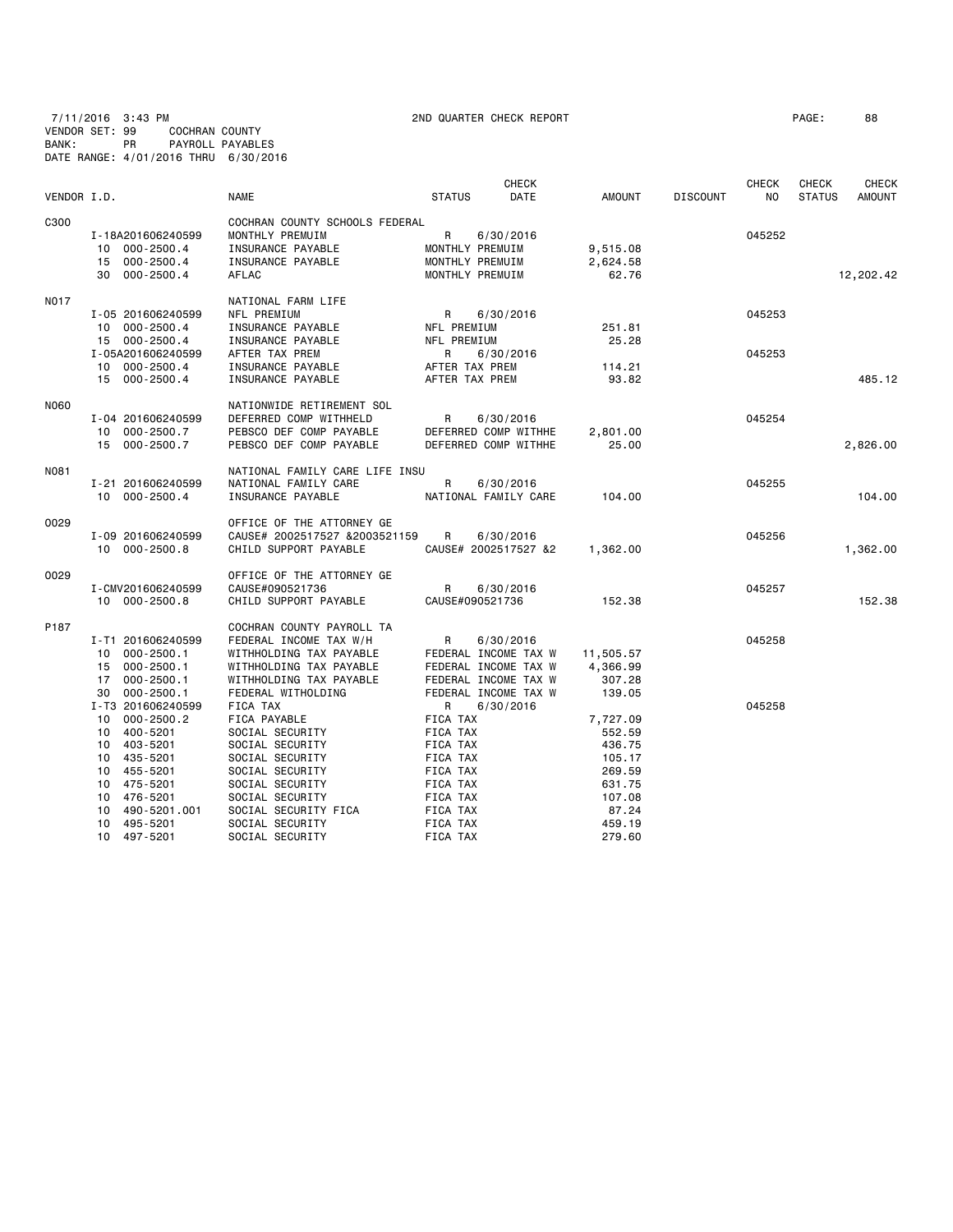7/11/2016 3:43 PM 2ND QUARTER CHECK REPORT PAGE: 89 VENDOR SET: 99 COCHRAN COUNTY BANK: PR PAYROLL PAYABLES DATE RANGE: 4/01/2016 THRU 6/30/2016

|             |    |                   |                             |               | <b>CHECK</b> |               |                 | <b>CHECK</b> | <b>CHECK</b>  | <b>CHECK</b>  |
|-------------|----|-------------------|-----------------------------|---------------|--------------|---------------|-----------------|--------------|---------------|---------------|
| VENDOR I.D. |    |                   | <b>NAME</b>                 | <b>STATUS</b> | DATE         | <b>AMOUNT</b> | <b>DISCOUNT</b> | NO.          | <b>STATUS</b> | <b>AMOUNT</b> |
| P187        |    |                   | COCHRAN COUNTY PAYROLL-CONT |               |              |               |                 |              |               |               |
|             |    | I-T3 201606240599 | FICA TAX                    | R             | 6/30/2016    |               |                 | 045258       |               |               |
|             | 10 | 499-5201          | SOCIAL SECURITY             | FICA TAX      |              | 645.47        |                 |              |               |               |
|             | 10 | 510-5201          | SOCIAL SECURITY             | FICA TAX      |              | 179.80        |                 |              |               |               |
|             | 10 | 512-5201          | SOCIAL SECURITY             | FICA TAX      |              | 371.62        |                 |              |               |               |
|             | 10 | 516-5201          | SOCIAL SECURITY             | FICA TAX      |              | 220.28        |                 |              |               |               |
|             | 10 | 550-5201          | SOCIAL SECURITY             | FICA TAX      |              | 129.94        |                 |              |               |               |
|             | 10 | 560-5201          | SOCIAL SECURITY             | FICA TAX      |              | 2,385.82      |                 |              |               |               |
|             | 10 | 650-5201          | SOCIAL SECURITY             | FICA TAX      |              | 246.23        |                 |              |               |               |
|             | 10 | 652-5201          | SOCIAL SECURITY             | FICA TAX      |              | 10.62         |                 |              |               |               |
|             | 10 | 660-5201          | SOCIAL SECURITY             | FICA TAX      |              | 148.00        |                 |              |               |               |
|             | 10 | 662-5201          | SOCIAL SECURITY             | FICA TAX      |              | 197.39        |                 |              |               |               |
|             | 10 | 665-5201          | SOCIAL SECURITY             | FICA TAX      |              | 262.97        |                 |              |               |               |
|             | 15 | $000 - 2500.2$    | FICA PAYABLE                | FICA TAX      |              | 2,768.96      |                 |              |               |               |
|             | 15 | 610-5201          | SOCIAL SECURITY             | FICA TAX      |              | 1,078.48      |                 |              |               |               |
|             | 15 | 621-5201          | SOCIAL SECURITY             | FICA TAX      |              | 427.92        |                 |              |               |               |
|             | 15 | 622-5201          | SOCIAL SECURITY             | FICA TAX      |              | 443.49        |                 |              |               |               |
|             | 15 | 623-5201          | SOCIAL SECURITY             | FICA TAX      |              | 445.58        |                 |              |               |               |
|             | 15 | 624-5201          | SOCIAL SECURITY             | FICA TAX      |              | 373.49        |                 |              |               |               |
|             | 17 | $000 - 2500.2$    | FICA PAYABLE                | FICA TAX      |              | 218.14        |                 |              |               |               |
|             | 17 | 573-5201          | SOCIAL SECURITY             | FICA TAX      |              | 218.14        |                 |              |               |               |
|             | 30 | $000 - 2500.2$    | FICA                        | FICA TAX      |              | 63.43         |                 |              |               |               |
|             | 30 | 518-5201          | SOCIAL SECURITY             | FICA TAX      |              | 63.42         |                 |              |               |               |
|             |    | I-T4 201606240599 | MEDICARE TAX                | R             | 6/30/2016    |               |                 | 045258       |               |               |
|             | 10 | $000 - 2500.2$    | FICA PAYABLE                | MEDICARE TAX  |              | 1,807.10      |                 |              |               |               |
|             | 10 | 400-5201          | SOCIAL SECURITY             | MEDICARE TAX  |              | 129.24        |                 |              |               |               |
|             | 10 | 403-5201          | SOCIAL SECURITY             | MEDICARE TAX  |              | 102.14        |                 |              |               |               |
|             | 10 | 435-5201          | SOCIAL SECURITY             | MEDICARE TAX  |              | 24.59         |                 |              |               |               |
|             | 10 | 455-5201          | SOCIAL SECURITY             | MEDICARE TAX  |              | 63.05         |                 |              |               |               |
|             | 10 | 475-5201          | SOCIAL SECURITY             | MEDICARE TAX  |              | 147.74        |                 |              |               |               |
|             | 10 | 476-5201          | SOCIAL SECURITY             | MEDICARE TAX  |              | 25.04         |                 |              |               |               |
|             | 10 | 490-5201.001      | SOCIAL SECURITY FICA        | MEDICARE TAX  |              | 20.40         |                 |              |               |               |
|             | 10 | 495-5201          | SOCIAL SECURITY             | MEDICARE TAX  |              | 107.39        |                 |              |               |               |
|             | 10 | 497-5201          | SOCIAL SECURITY             | MEDICARE TAX  |              | 65.39         |                 |              |               |               |
|             | 10 | 499-5201          | SOCIAL SECURITY             | MEDICARE TAX  |              | 150.96        |                 |              |               |               |
|             | 10 | 510-5201          | SOCIAL SECURITY             | MEDICARE TAX  |              | 42.05         |                 |              |               |               |
|             | 10 | 512-5201          | SOCIAL SECURITY             | MEDICARE TAX  |              | 86.91         |                 |              |               |               |
|             | 10 | 516-5201          | SOCIAL SECURITY             | MEDICARE TAX  |              | 51.52         |                 |              |               |               |
|             | 10 | 550-5201          | SOCIAL SECURITY             | MEDICARE TAX  |              | 30.39         |                 |              |               |               |
|             | 10 | 560-5201          | SOCIAL SECURITY             | MEDICARE TAX  |              | 557.97        |                 |              |               |               |
|             | 10 | 650-5201          | SOCIAL SECURITY             | MEDICARE TAX  |              | 57.58         |                 |              |               |               |
|             | 10 | 652-5201          | SOCIAL SECURITY             | MEDICARE TAX  |              | 2.48          |                 |              |               |               |
|             | 10 | 660-5201          | SOCIAL SECURITY             | MEDICARE TAX  |              | 34.61         |                 |              |               |               |
|             | 10 | 662-5201          | SOCIAL SECURITY             | MEDICARE TAX  |              | 46.17         |                 |              |               |               |
|             | 10 | 665-5201          | SOCIAL SECURITY             | MEDICARE TAX  |              | 61.50         |                 |              |               |               |
|             | 15 | $000 - 2500.2$    | FICA PAYABLE                | MEDICARE TAX  |              | 647.57        |                 |              |               |               |
|             | 15 | 610-5201          | SOCIAL SECURITY             | MEDICARE TAX  |              | 252.21        |                 |              |               |               |
|             | 15 | 621-5201          | SOCIAL SECURITY             | MEDICARE TAX  |              | 100.08        |                 |              |               |               |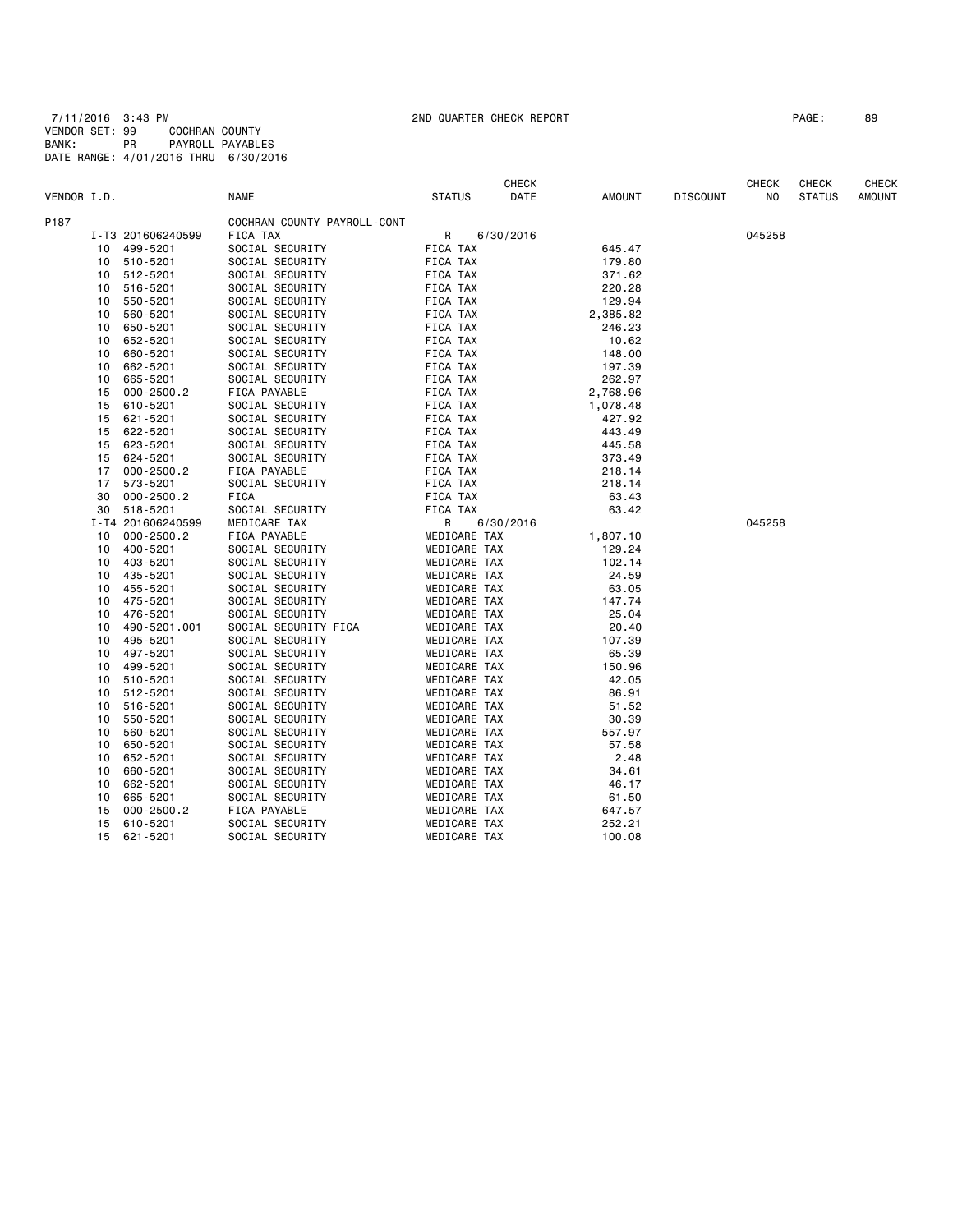7/11/2016 3:43 PM 2ND QUARTER CHECK REPORT PAGE: 90 VENDOR SET: 99 COCHRAN COUNTY BANK: PR PAYROLL PAYABLES DATE RANGE: 4/01/2016 THRU 6/30/2016

|             |    |                   |                             |                   | <b>CHECK</b>         |          |                 | CHECK  | <b>CHECK</b>  | <b>CHECK</b>  |
|-------------|----|-------------------|-----------------------------|-------------------|----------------------|----------|-----------------|--------|---------------|---------------|
| VENDOR I.D. |    |                   | <b>NAME</b>                 | <b>STATUS</b>     | DATE                 | AMOUNT   | <b>DISCOUNT</b> | NO     | <b>STATUS</b> | <b>AMOUNT</b> |
| P187        |    |                   | COCHRAN COUNTY PAYROLL-CONT |                   |                      |          |                 |        |               |               |
|             |    | I-T4 201606240599 | MEDICARE TAX                | R                 | 6/30/2016            |          |                 | 045258 |               |               |
|             |    | 15 622-5201       | SOCIAL SECURITY             | MEDICARE TAX      |                      | 103.71   |                 |        |               |               |
|             |    | 15 623-5201       | SOCIAL SECURITY             | MEDICARE TAX      |                      | 104.21   |                 |        |               |               |
|             |    | 15 624-5201       | SOCIAL SECURITY             | MEDICARE TAX      |                      | 87.35    |                 |        |               |               |
|             |    | 17 000-2500.2     | FICA PAYABLE                | MEDICARE TAX      |                      | 51.02    |                 |        |               |               |
|             | 17 | 573-5201          | SOCIAL SECURITY             | MEDICARE TAX      |                      | 51.02    |                 |        |               |               |
|             | 30 | $000 - 2500.2$    | FICA                        | MEDICARE TAX      |                      | 14.84    |                 |        |               |               |
|             |    | 30 518-5201       | SOCIAL SECURITY             | MEDICARE TAX      |                      | 14.83    |                 |        |               | 42,915.19     |
| T218        |    |                   | TEXAS ASS'N OF COUNTIES     |                   |                      |          |                 |        |               |               |
|             |    | I-11 201606240599 | EMPLOYEE PREMIUMS           | R                 | 6/30/2016            |          |                 | 045259 |               |               |
|             | 10 | 400-5202          | GROUP INSURANCE             | EMPLOYEE PREMIUMS |                      | 1,490.30 |                 |        |               |               |
|             | 10 | 403-5202          | GROUP INSURANCE             | EMPLOYEE PREMIUMS |                      | 1,601.76 |                 |        |               |               |
|             | 10 | 455-5202          | GROUP INSURANCE             | EMPLOYEE PREMIUMS |                      | 800.88   |                 |        |               |               |
|             | 10 | 475-5202          | GROUP INSURANCE             | EMPLOYEE PREMIUMS |                      | 1,601.76 |                 |        |               |               |
|             | 10 | 495-5202          | GROUP INSURANCE             | EMPLOYEE PREMIUMS |                      | 1,601.76 |                 |        |               |               |
|             | 10 | 497-5202          | GROUP INSURANCE             | EMPLOYEE PREMIUMS |                      | 800.88   |                 |        |               |               |
|             | 10 | 499-5202          | GROUP INSURANCE             | EMPLOYEE PREMIUMS |                      | 2,402.64 |                 |        |               |               |
|             | 10 | 510-5202          | GROUP INSURANCE             | EMPLOYEE PREMIUMS |                      | 800.88   |                 |        |               |               |
|             | 10 | 512-5202          | GROUP INSURANCE             | EMPLOYEE PREMIUMS |                      | 1,601.76 |                 |        |               |               |
|             | 10 | 516-5202          | GROUP INSURANCE [50%]       | EMPLOYEE PREMIUMS |                      | 816.61   |                 |        |               |               |
|             | 10 | 550-5202          | GROUP INSURANCE             | EMPLOYEE PREMIUMS |                      | 800.88   |                 |        |               |               |
|             | 10 | 560-5202          | GROUP INSURANCE             | EMPLOYEE PREMIUMS |                      | 8,809.68 |                 |        |               |               |
|             | 10 | 650-5202          | GROUP INSURANCE             | EMPLOYEE PREMIUMS |                      | 839.79   |                 |        |               |               |
|             | 10 | 652-5202          | GROUP INSURANCE             | EMPLOYEE PREMIUMS |                      | 38.91    |                 |        |               |               |
|             | 10 | 660-5202          | GROUP INSURANCE [35%]       | EMPLOYEE PREMIUMS |                      | 549.61   |                 |        |               |               |
|             | 10 | 662-5202          | GROUP INSURANCE             | EMPLOYEE PREMIUMS |                      | 723.06   |                 |        |               |               |
|             | 10 | 665-5202          | GROUP INSURANCE             | EMPLOYEE PREMIUMS |                      | 800.88   |                 |        |               |               |
|             | 15 | 610-5202          | GROUP INSURANCE             | EMPLOYEE PREMIUMS |                      | 3,314.98 |                 |        |               |               |
|             | 15 | 621-5202          | GROUP INSURANCE             | EMPLOYEE PREMIUMS |                      | 1,601.76 |                 |        |               |               |
|             | 15 | 622-5202          | GROUP INSURANCE             | EMPLOYEE PREMIUMS |                      | 1,601.76 |                 |        |               |               |
|             | 15 | 623-5202          | GROUP INSURANCE             | EMPLOYEE PREMIUMS |                      | 1,601.76 |                 |        |               |               |
|             | 15 | 624-5202          | GROUP INSURANCE             | EMPLOYEE PREMIUMS |                      | 1,601.76 |                 |        |               |               |
|             | 17 | 573-5202          | GROUP HEALTH INSURANCE      | EMPLOYEE PREMIUMS |                      | 800.88   |                 |        |               |               |
|             |    | 30 518-5202       | GROUP INSURANCE [15%]       | EMPLOYEE PREMIUMS |                      | 235.54   |                 |        |               |               |
|             |    | I-12 201606240599 | GROUP LIFE INSURANCE        | R                 | 6/30/2016            |          |                 | 045259 |               |               |
|             |    | 10 400-5202       | GROUP INSURANCE             |                   | GROUP LIFE INSURANCE | 5.37     |                 |        |               |               |
|             |    | 10 403-5202       | GROUP INSURANCE             |                   | GROUP LIFE INSURANCE | 5.78     |                 |        |               |               |
|             |    | 10 455-5202       | GROUP INSURANCE             |                   | GROUP LIFE INSURANCE | 2.89     |                 |        |               |               |
|             | 10 | 475-5202          | GROUP INSURANCE             |                   | GROUP LIFE INSURANCE | 5.78     |                 |        |               |               |
|             | 10 | 495-5202          | GROUP INSURANCE             |                   | GROUP LIFE INSURANCE | 5.78     |                 |        |               |               |
|             | 10 | 497-5202          | GROUP INSURANCE             |                   | GROUP LIFE INSURANCE | 2.89     |                 |        |               |               |
|             | 10 | 499-5202          | GROUP INSURANCE             |                   | GROUP LIFE INSURANCE | 8.67     |                 |        |               |               |
|             | 10 | 510-5202          | GROUP INSURANCE             |                   | GROUP LIFE INSURANCE | 2.89     |                 |        |               |               |
|             | 10 | 512-5202          | GROUP INSURANCE             |                   | GROUP LIFE INSURANCE | 5.78     |                 |        |               |               |
|             | 10 | 516-5202          | GROUP INSURANCE [50%]       |                   | GROUP LIFE INSURANCE | 2.95     |                 |        |               |               |
|             | 10 | 550-5202          | GROUP INSURANCE             |                   | GROUP LIFE INSURANCE | 2.89     |                 |        |               |               |
|             |    |                   |                             |                   |                      |          |                 |        |               |               |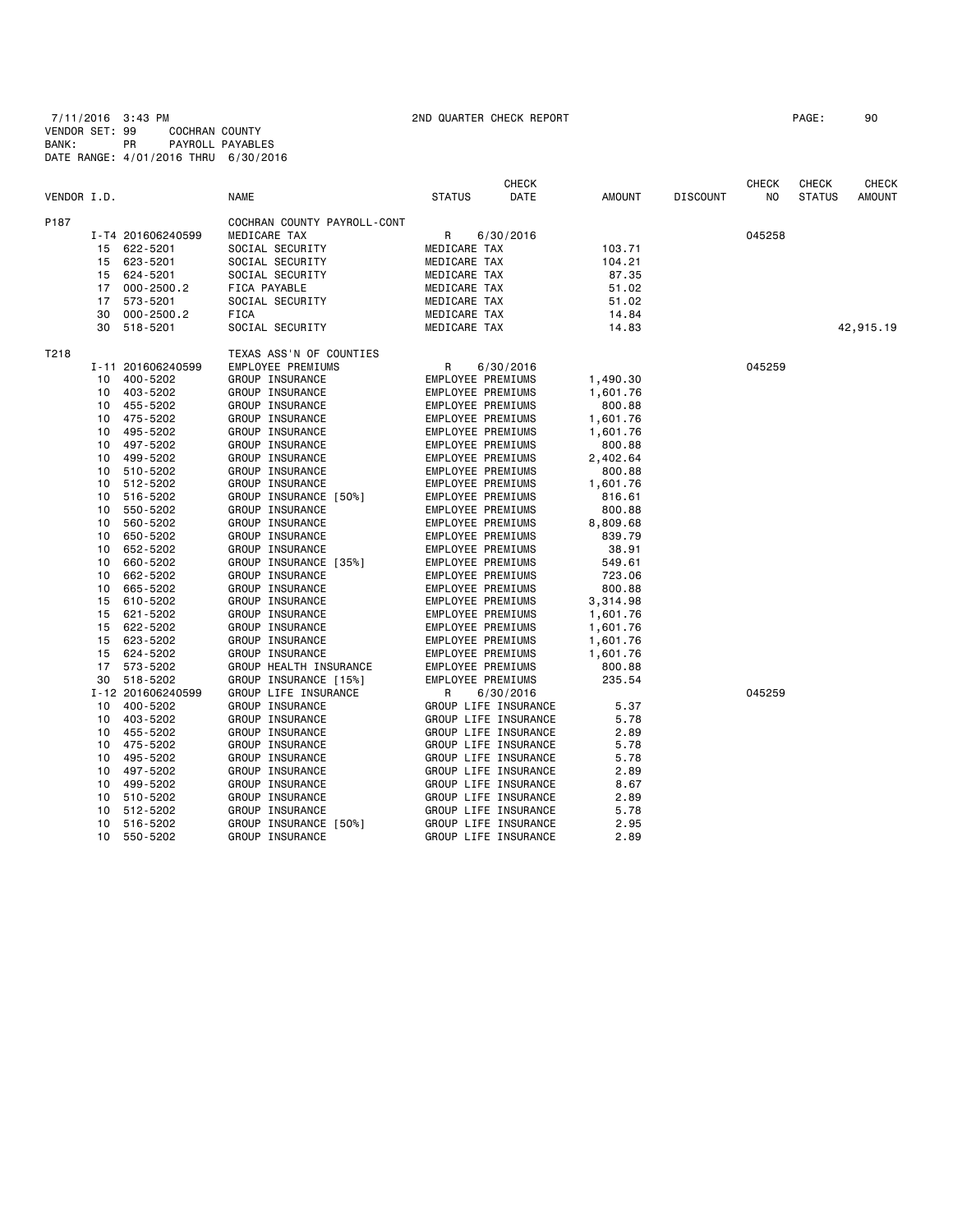7/11/2016 3:43 PM 2ND QUARTER CHECK REPORT PAGE: 91 VENDOR SET: 99 COCHRAN COUNTY BANK: PR PAYROLL PAYABLES DATE RANGE: 4/01/2016 THRU 6/30/2016

|                  |                     |                                |                      | <b>CHECK</b> |                |                 | <b>CHECK</b>     | <b>CHECK</b>  | <b>CHECK</b>  |
|------------------|---------------------|--------------------------------|----------------------|--------------|----------------|-----------------|------------------|---------------|---------------|
| VENDOR I.D.      |                     | <b>NAME</b>                    | <b>STATUS</b>        | <b>DATE</b>  | <b>AMOUNT</b>  | <b>DISCOUNT</b> | N <sub>O</sub>   | <b>STATUS</b> | <b>AMOUNT</b> |
| T218             |                     | TEXAS ASS'N OF COUNTIES-CONT   |                      |              |                |                 |                  |               |               |
|                  | I-12 201606240599   | GROUP LIFE INSURANCE           | R                    | 6/30/2016    |                |                 | 045259           |               |               |
| 10               | 560-5202            | GROUP INSURANCE                | GROUP LIFE INSURANCE |              | 31.79          |                 |                  |               |               |
| 10               | 650-5202            | <b>GROUP INSURANCE</b>         | GROUP LIFE INSURANCE |              | 3.03           |                 |                  |               |               |
| 10               | 652-5202            | GROUP INSURANCE                | GROUP LIFE INSURANCE |              | 0.14           |                 |                  |               |               |
| 10               | 660-5202            | GROUP INSURANCE [35%]          | GROUP LIFE INSURANCE |              | 1.98           |                 |                  |               |               |
| 10               | 662-5202            | GROUP INSURANCE                | GROUP LIFE INSURANCE |              | 2.61           |                 |                  |               |               |
| 10               | 665-5202            | GROUP INSURANCE                | GROUP LIFE INSURANCE |              | 2.89           |                 |                  |               |               |
| 15               | 610-5202            | <b>GROUP INSURANCE</b>         | GROUP LIFE INSURANCE |              | 9.80           |                 |                  |               |               |
| 15               | 621-5202            | GROUP INSURANCE                | GROUP LIFE INSURANCE |              | 5.78           |                 |                  |               |               |
| 15               | 622-5202            | <b>GROUP INSURANCE</b>         | GROUP LIFE INSURANCE |              | 5.78           |                 |                  |               |               |
| 15               | 623-5202            | GROUP INSURANCE                | GROUP LIFE INSURANCE |              | 5.78           |                 |                  |               |               |
| 15               | 624-5202            | GROUP INSURANCE                | GROUP LIFE INSURANCE |              | 4.77           |                 |                  |               |               |
| 17               | 573-5202            | GROUP HEALTH INSURANCE         | GROUP LIFE INSURANCE |              | 2.89           |                 |                  |               |               |
| 30               | 518-5202            | GROUP INSURANCE [15%]          | GROUP LIFE INSURANCE |              | 0.85           |                 |                  |               |               |
|                  | I-15 201606240599   | DEPENDENT HEALTH PREM WITHHELD | R                    | 6/30/2016    |                |                 | 045259           |               |               |
| 10               | $000 - 2500.4$      | INSURANCE PAYABLE              | DEPENDENT HEALTH PRE |              | 2,630.20       |                 |                  |               |               |
| 15               | $000 - 2500.4$      | INSURANCE PAYABLE              | DEPENDENT HEALTH PRE |              | 880.96         |                 |                  |               | 40,481.40     |
| C <sub>253</sub> |                     | COCHRAN COUNTY MONEY MKT       |                      |              |                |                 |                  |               |               |
|                  | I-201606240600      | NON-DEPT SUPP DEATH JUNE 2016  | R                    | 6/30/2016    |                |                 | 045260           |               |               |
|                  | 10 409-5207         | SUPPLEMENTAL DEATH BENEFITS    | NON-DEPT SUPP DEATH  |              | 2,023.33       |                 |                  |               | 2,023.33      |
|                  |                     |                                |                      |              |                |                 |                  |               |               |
| $\star$ $\star$  | TOTALS * *          | N <sub>O</sub>                 |                      |              | INVOICE AMOUNT |                 | <b>DISCOUNTS</b> |               | CHECK AMOUNT  |
| REGULAR CHECKS:  |                     | 36                             |                      |              | 415, 427.36    |                 | 0.00             |               | 415, 427.36   |
|                  | HAND CHECKS:        | 0                              |                      |              | 0.00           |                 | 0.00             |               | 0.00          |
|                  | DRAFTS:             | 0                              |                      |              | 0.00           |                 | 0.00             |               | 0.00          |
|                  | EFT:                | 0                              |                      |              | 0.00           |                 | 0.00             |               | 0.00          |
|                  | NON CHECKS:         | 0                              |                      |              | 0.00           |                 | 0.00             |               | 0.00          |
|                  | <b>VOID CHECKS:</b> | 0 VOID DEBITS                  |                      | 0.00         |                |                 |                  |               |               |
|                  |                     | VOID CREDITS                   |                      | 0.00         | 0.00           |                 | 0.00             |               |               |

TOTAL ERRORS: 0

### \*\* G/L ACCOUNT TOTALS \*\*

G/L ACCOUNT NAME NAME AMOUNT ----------------------------------------------------------------------

| 10 000-2500.1 | WITHHOLDING TAX PAYABLE | 34,120.91 |
|---------------|-------------------------|-----------|
| 10 000-2500.2 | FICA PAYABLE            | 28,274.65 |
| 10 000-2500.3 | TCDRS PAYABLE           | 26,315.85 |
| 10 000-2500.4 | INSURANCE PAYABLE       | 40,405.82 |
| 10 000-2500.7 | PEBSCO DEF COMP PAYABLE | 8,403.00  |
| 10 000-2500.8 | CHILD SUPPORT PAYABLE   | 4.437.08  |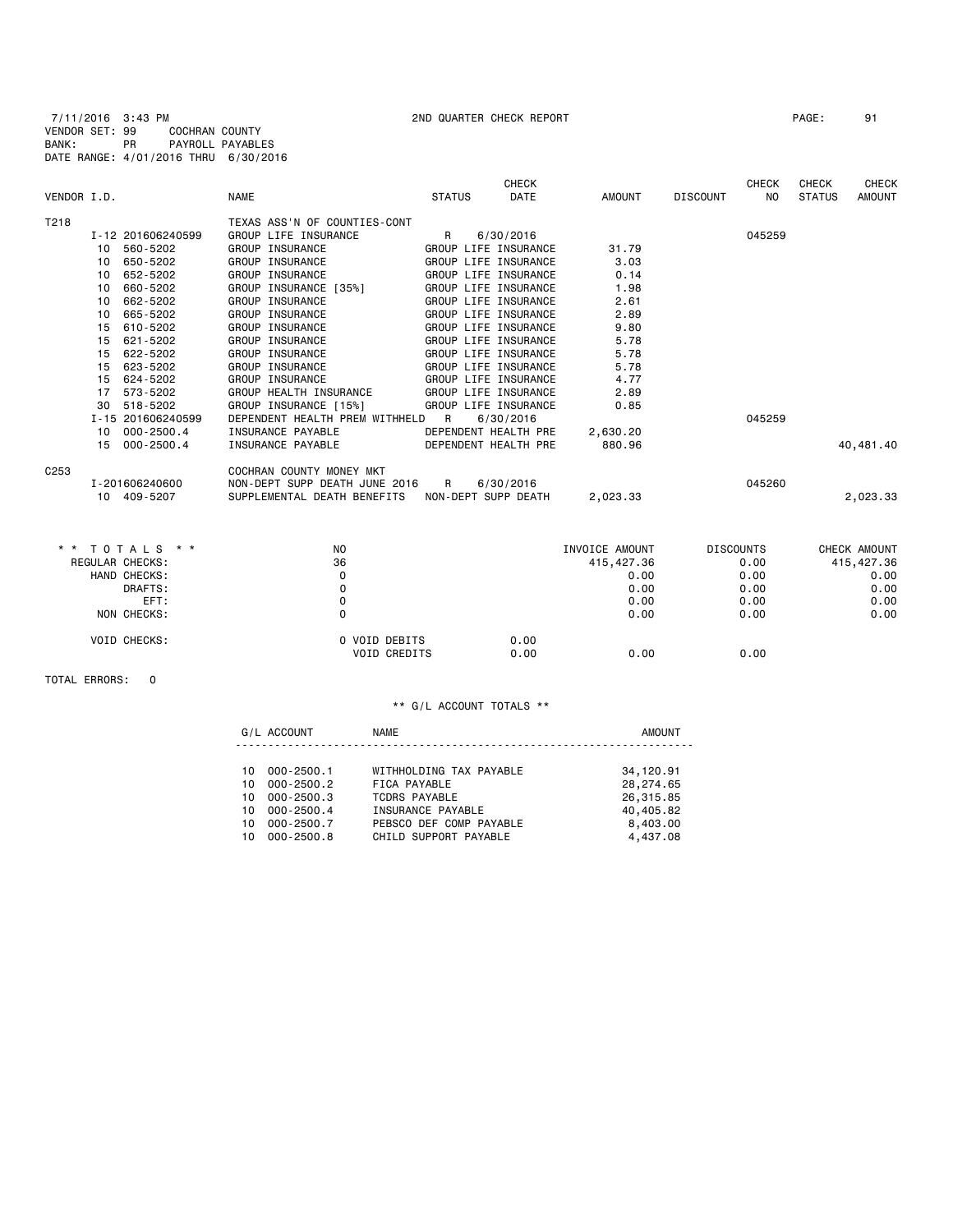7/11/2016 3:43 PM 2ND QUARTER CHECK REPORT PAGE: 92 VENDOR SET: 99 COCHRAN COUNTY BANK: PR PAYROLL PAYABLES DATE RANGE: 4/01/2016 THRU 6/30/2016

| G/L ACCOUNT                        | <b>NAME</b>                   | AMOUNT             |
|------------------------------------|-------------------------------|--------------------|
|                                    |                               |                    |
| 10<br>400-5201                     | SOCIAL SECURITY               | 2,045.49           |
| 10<br>400-5202                     | GROUP INSURANCE               | 4,487.01           |
| 10<br>400-5203                     | RETIREMENT                    | 3,475.95           |
| 10<br>403-5201                     | SOCIAL SECURITY               | 1,622.29           |
| 10<br>403-5202                     | GROUP INSURANCE               | 4,822.62           |
| 10<br>403-5203                     | RETIREMENT                    | 3,188.82           |
| 10<br>409-5207                     | SUPPLEMENTAL DEATH BENEFITS   | 6,009.04           |
| 10<br>435-5201                     | SOCIAL SECURITY               | 389.28             |
| 10<br>435-5203                     | RETIREMENT                    | 661.53             |
| 10<br>455-5201<br>10               | SOCIAL SECURITY               | 983.75             |
| 455-5202<br>10                     | GROUP INSURANCE               | 2,411.31           |
| 455-5203                           | RETIREMENT                    | 1,671.75           |
| 10<br>475-5201<br>10               | SOCIAL SECURITY               | 2,366.33           |
| 475-5202<br>10                     | GROUP INSURANCE               | 4,822.62           |
| 475-5203<br>10<br>476-5201         | RETIREMENT<br>SOCIAL SECURITY | 4,021.24<br>396.36 |
| 10<br>476-5203                     | RETIREMENT                    | 673.56             |
| 10                                 | SOCIAL SECURITY FICA          | 241.38             |
| 490-5201.001<br>10<br>490-5203.001 | RETIREMENT                    | 410.19             |
| 10<br>495-5201                     | SOCIAL SECURITY               | 1,699.74           |
| 10<br>495-5202                     | GROUP INSURANCE               | 4,822.62           |
| 10<br>495-5203                     | RETIREMENT                    | 2,888.40           |
| 10<br>497-5201                     | SOCIAL SECURITY               | 1,050.24           |
| 10<br>497-5202                     | GROUP INSURANCE               | 2,411.31           |
| 10<br>497-5203                     | RETIREMENT                    | 1,626.35           |
| 10<br>499-5201                     | SOCIAL SECURITY               | 2,389.50           |
| 10<br>499-5202                     | GROUP INSURANCE               | 7,233.93           |
| 10<br>499-5203                     | RETIREMENT                    | 4,103.09           |
| 10<br>510-5201                     | SOCIAL SECURITY               | 665.55             |
| 10<br>510-5202                     | GROUP INSURANCE               | 2,411.31           |
| 10<br>510-5203                     | RETIREMENT                    | 1,131.00           |
| 10<br>512-5201                     | SOCIAL SECURITY               | 1,408.04           |
| 512-5202<br>10                     | GROUP INSURANCE               | 4,822.62           |
| 10<br>512-5203                     | RETIREMENT                    | 2,496.31           |
| 10<br>516-5201                     | SOCIAL SECURITY               | 815.01             |
| 10<br>516-5202                     | GROUP INSURANCE [50%]         | 2,458.68           |
| 10<br>516-5203                     | RETIREMENT                    | 1,369.50           |
| 10<br>550-5201                     | SOCIAL SECURITY               | 480.99             |
| 10<br>550-5202                     | GROUP INSURANCE               | 2,411.31           |
| 10<br>550-5203                     | RETIREMENT                    | 1,062.51           |
| 10<br>560-5201                     | SOCIAL SECURITY               | 8,640.26           |
| 10<br>560-5202                     | GROUP INSURANCE               | 26,524.41          |
| 10<br>560-5203                     | RETIREMENT                    | 15,253.44          |
| 10<br>650-5201                     | SOCIAL SECURITY               | 789.73             |
| 10<br>650-5202                     | GROUP INSURANCE               | 2,528.46           |
| 10<br>650-5203                     | RETIREMENT                    | 1,342.06           |
|                                    |                               |                    |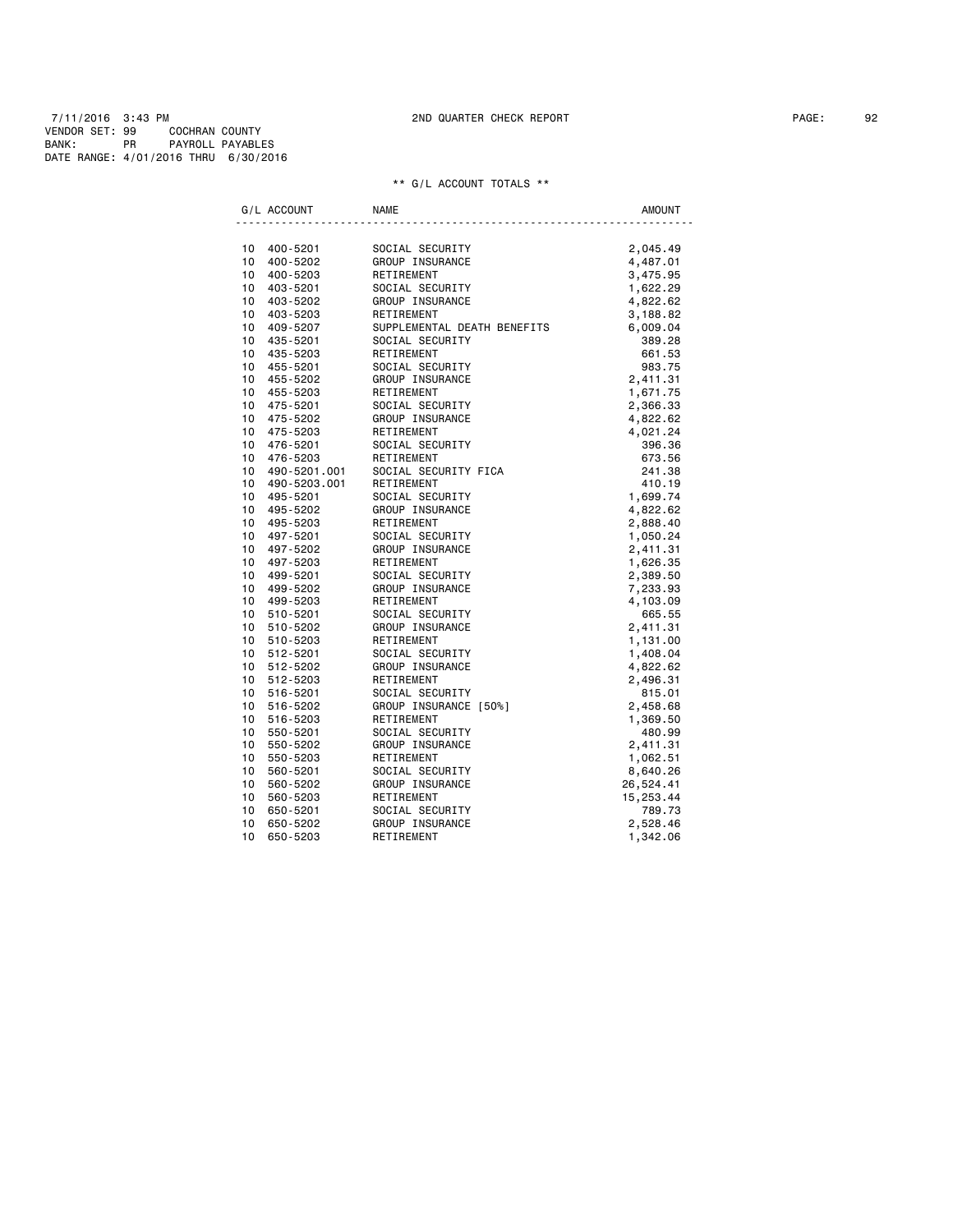7/11/2016 3:43 PM 2ND QUARTER CHECK REPORT PAGE: 93 VENDOR SET: 99 COCHRAN COUNTY BANK: PR PAYROLL PAYABLES DATE RANGE: 4/01/2016 THRU 6/30/2016

|    | G/L ACCOUNT    | <b>NAME</b>                   | <b>AMOUNT</b> |
|----|----------------|-------------------------------|---------------|
|    |                |                               |               |
|    | 10 652-5201    | SOCIAL SECURITY               | 39.30         |
|    | 10 652-5202    | GROUP INSURANCE               | 117.15        |
|    | 10 652-5203    | RETIREMENT                    | 66.81         |
|    | 10 660-5201    | SOCIAL SECURITY               | 547.59        |
|    | 10 660-5202    | GROUP INSURANCE [35%]         | 1,654.77      |
|    | 10 660-5203    | RETIREMENT                    | 920.43        |
|    | 10 662-5201    | SOCIAL SECURITY               | 730.68        |
|    | 10 662-5202    | GROUP INSURANCE               | 2,177.01      |
|    | 10 662-5203    | RETIREMENT                    | 1,241.61      |
|    | 10 665-5201    | SOCIAL SECURITY               | 973.18        |
|    | 10 665-5202    | GROUP INSURANCE               | 2,411.31      |
|    | 10 665-5203    | RETIREMENT                    | 1,267.80      |
|    |                | *** FUND TOTAL ***            | 303,641.84    |
|    | 15 000-2500.1  | WITHHOLDING TAX PAYABLE       | 13,130.66     |
|    | 15 000-2500.2  | FICA PAYABLE                  | 10,279.14     |
|    | 15 000-2500.3  | <b>TCDRS PAYABLE</b>          | 9,648.33      |
|    | 15 000-2500.4  | INSURANCE PAYABLE             | 11,793.39     |
|    | 15 000-2500.7  | PEBSCO DEF COMP PAYABLE       | 75.00         |
|    | 15 610-5201    | SOCIAL SECURITY               | 4,001.25      |
|    | 15 610-5202    | GROUP INSURANCE               | 9,974.34      |
|    | 15 610-5203    | RETIREMENT                    | 6,799.53      |
|    | 15 621-5201    | SOCIAL SECURITY               | 1,587.07      |
|    | 15 621-5202    | GROUP INSURANCE<br>RETIREMENT | 4,822.62      |
|    | 15 621-5203    | RETIREMENT                    | 2,696.99      |
|    | 15 622-5201    | SOCIAL SECURITY               | 1,642.59      |
|    | 15 622-5202    | GROUP INSURANCE               | 4,822.62      |
|    | 15 622-5203    | RETIREMENT                    | 2,823.57      |
|    | 15 623-5201    | SOCIAL SECURITY               | 1,665.68      |
|    | 15 623-5202    | GROUP INSURANCE               | 4,822.62      |
|    | 15 623-5203    | RETIREMENT                    | 2,825.80      |
|    | 15 624-5201    | SOCIAL SECURITY               | 1,382.52      |
|    | 15 624-5202    | GROUP INSURANCE               | 4,819.59      |
|    | 15 624-5203    | RETIREMENT                    | 2,772.42      |
|    |                | *** FUND TOTAL ***            | 102,385.73    |
| 17 | 000-2500.1     | WITHHOLDING TAX PAYABLE       | 910.45        |
|    | 17 000-2500.2  | FICA PAYABLE                  | 801.32        |
|    | 17 000-2500.3  | <b>TCDRS PAYABLE</b>          | 721.06        |
| 17 | 573-5201       | SOCIAL SECURITY               | 801.32        |
| 17 | 573-5202       | GROUP HEALTH INSURANCE        | 2,411.31      |
| 17 | 573-5203       | RETIREMENT                    | 1,339.10      |
|    |                | *** FUND TOTAL ***            | 6,984.56      |
| 30 | 000-2500.1     | FEDERAL WITHOLDING            | 416.75        |
| 30 | $000 - 2500.2$ | <b>FICA</b>                   | 234.68        |
|    |                |                               |               |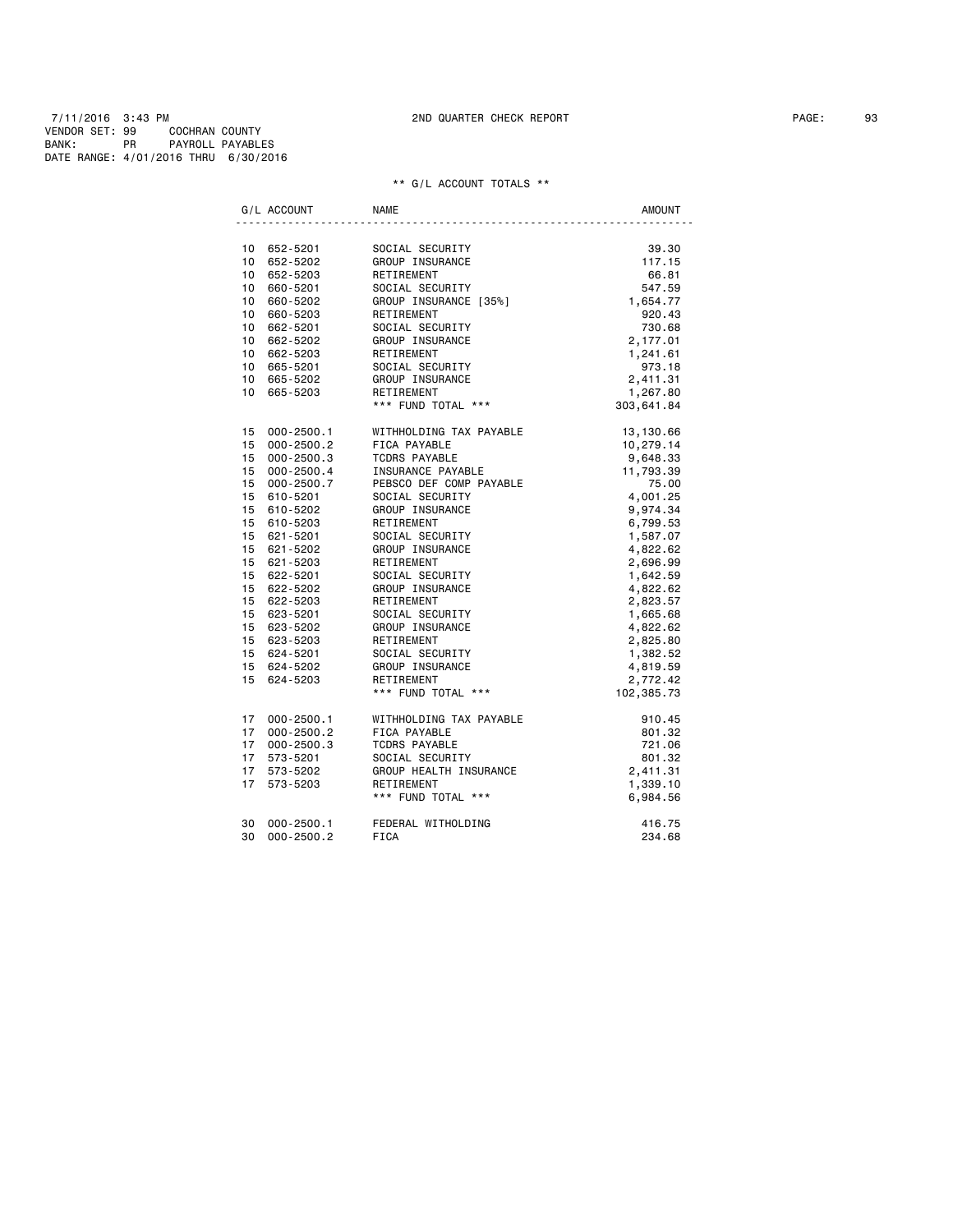7/11/2016 3:43 PM 2ND QUARTER CHECK REPORT PAGE: 94 VENDOR SET: 99 COCHRAN COUNTY BANK: PR PAYROLL PAYABLES DATE RANGE: 4/01/2016 THRU 6/30/2016

|                            | G/L ACCOUNT      | <b>NAME</b>           | <b>AMOUNT</b>  |                  |              |
|----------------------------|------------------|-----------------------|----------------|------------------|--------------|
|                            |                  |                       |                |                  |              |
|                            | 000-2500.3<br>30 | <b>TCDRS</b>          | 212.43         |                  |              |
|                            | 000-2500.4<br>30 | AFLAC                 | 213.09         |                  |              |
|                            | 518-5201<br>30   | SOCIAL SECURITY       | 234.67         |                  |              |
|                            | 30 518-5202      | GROUP INSURANCE [15%] | 709.17         |                  |              |
|                            | 518-5203<br>30   | RETIREMENT            | 394.44         |                  |              |
|                            |                  | *** FUND TOTAL ***    | 2,415.23       |                  |              |
|                            | N <sub>0</sub>   |                       | INVOICE AMOUNT | <b>DISCOUNTS</b> | CHECK AMOUNT |
| VENDOR SET: 99<br>BANK: PR | 36<br>TOTALS:    |                       | 415,427.36     | 0.00             | 415, 427.36  |
| TOTALS:<br>BANK: PR        | 36               |                       | 415,427.36     | 0.00             | 415, 427.36  |
| <b>REPORT TOTALS:</b>      | 388              |                       | 757,418.71     | 0.00             | 757,418.71   |